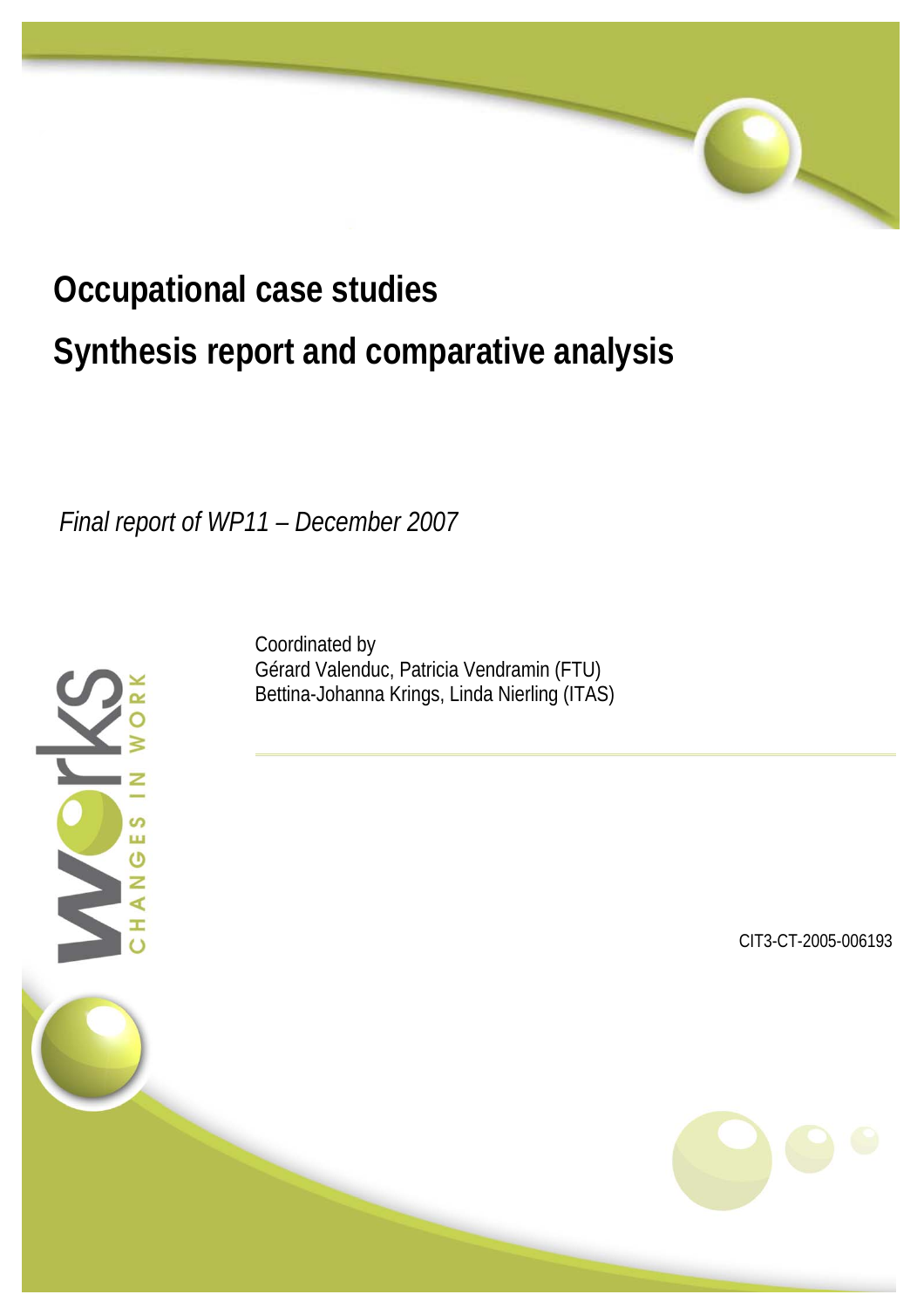Copyright (2007) © Work organisation and restructuring in the knowledge society - WORKS project Project number: CIT3-CT-2005-006193

All rights reserved. No part of the report may be reproduced, stored in a retrieval system, or transmitted in any form or by any means, electronic, mechanical, photocopying, recording; and may not be quoted or cited, without prior permission in writing from the Project Co-ordinator.

The authors are solely responsible for the content of this report. It does not represent the opinion of the Community. The Community is not responsible for any use that might be made of data/information appearing therein.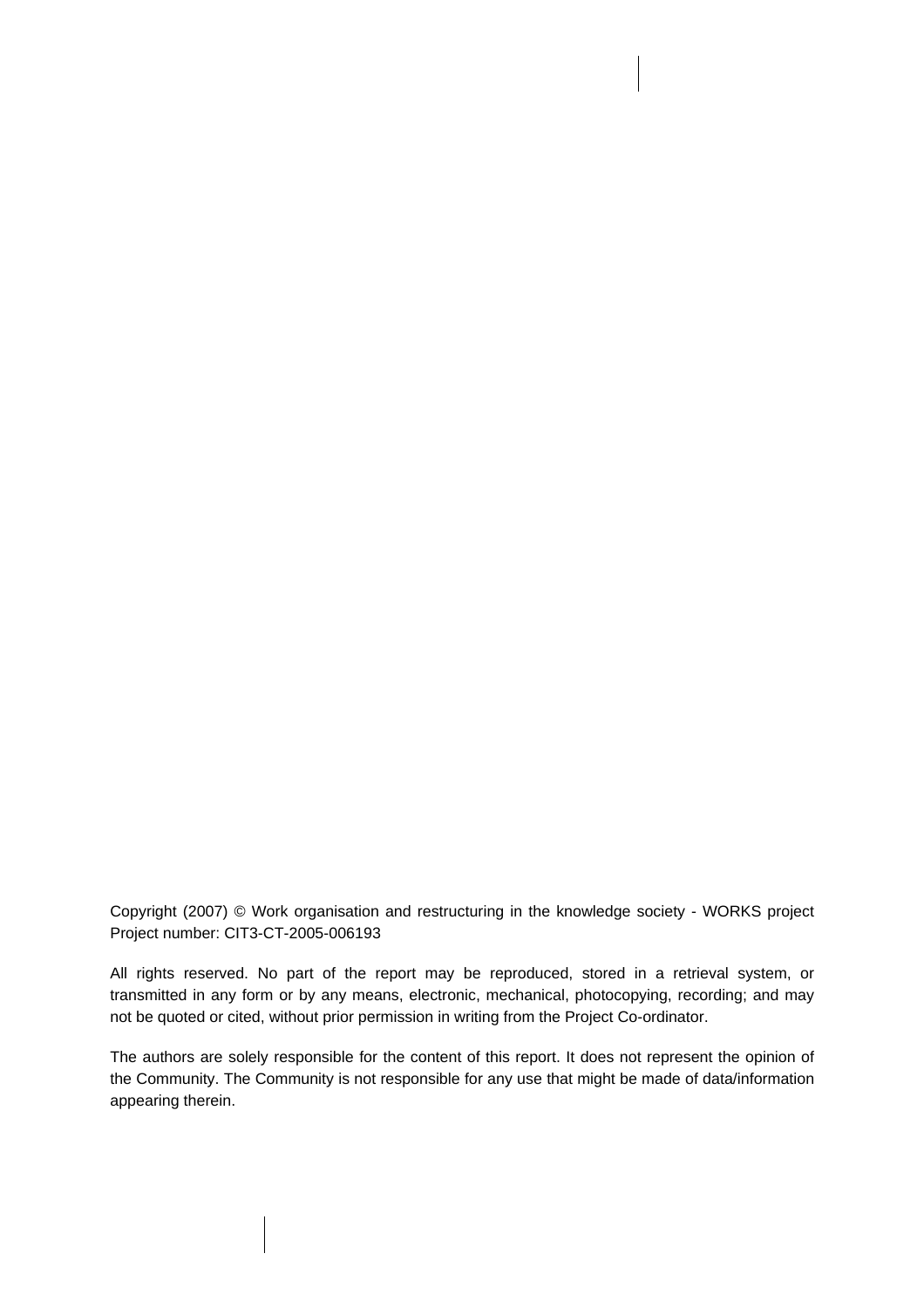### **Table of contents**

### **Introduction to the report 9**

#### **Chapter I**

|    |                                           | Research design and methodology                           |    |  |  |
|----|-------------------------------------------|-----------------------------------------------------------|----|--|--|
|    |                                           | Patricia Vendramin, Gérard Valenduc                       | 11 |  |  |
| 1. | The purposes of occupational case studies |                                                           |    |  |  |
| 2. |                                           | The relevance of occupational groups as a research object | 13 |  |  |
|    | 2.1                                       | Recent trends in research on occupations and professions  | 13 |  |  |
|    | $2.2^{\circ}$                             | The WORKS approach to occupations                         | 16 |  |  |
| 3. |                                           | Problem setting of occupational case studies              | 17 |  |  |
|    | 3.1                                       | Work biographies, career construction and choices         | 17 |  |  |
|    | 3.2                                       | Changes in occupational identities                        | 18 |  |  |
|    | 3.3                                       | Quality of work                                           | 19 |  |  |
|    | 3.4                                       | Learning and skills development                           | 20 |  |  |
|    | 3.5                                       | Work life balance, including household dynamics           | 21 |  |  |
| 4. |                                           | The comparative approach                                  | 21 |  |  |
| 5. |                                           | The selection of occupational groups in the WORKS project | 23 |  |  |
|    | 5.1                                       | Selection criteria                                        | 23 |  |  |
|    | 5.2                                       | Selection of occupational groups for case studies         | 23 |  |  |
|    | 5.3                                       | Organisation of the field work and reporting process      | 25 |  |  |
|    | Bibliography                              |                                                           | 26 |  |  |
|    |                                           |                                                           |    |  |  |

# **Chapter II**

|    |                  | Occupational monograph – Designers in the clothing industry      |    |
|----|------------------|------------------------------------------------------------------|----|
|    |                  | Gérard Valenduc, Maïra Muchnik                                   | 29 |
| 1. |                  | Description of the occupational group, main features             | 29 |
|    | 1.1              | General trends of the sector and occupation in Europe            | 29 |
|    | 1.2              | Characterisation of the occupational group                       | 30 |
|    | 1.3              | Characterisation of the case studies and interviewees            | 31 |
| 2. |                  | Work biographies and career trajectories                         | 32 |
|    | 2.1              | Career trajectories                                              | 32 |
|    | $2.2\phantom{0}$ | Changes and driving forces                                       | 35 |
|    | 2.3              | Institutional arrangements                                       | 35 |
| 3. |                  | Changes in occupational identities                               | 36 |
|    | 3.1              | Characterisation of the occupational identity                    | 36 |
|    | 3.2              | Changes in occupational identity and relation with restructuring | 37 |
| 4. |                  | Learning and skills development                                  | 39 |
|    | 4.1              | Changes in skills requirements                                   | 39 |
|    | 4.2              | Management of training and learning                              | 40 |
| 5. |                  | Quality of work                                                  | 40 |
|    | 5.1              | Changes in working conditions                                    | 40 |
|    | 5.2              | Relations between changing working conditions and restructuring  | 41 |
| 6. |                  | Work life balance                                                | 42 |
|    | 6.1              | Existence and access to family friendly settings                 | 42 |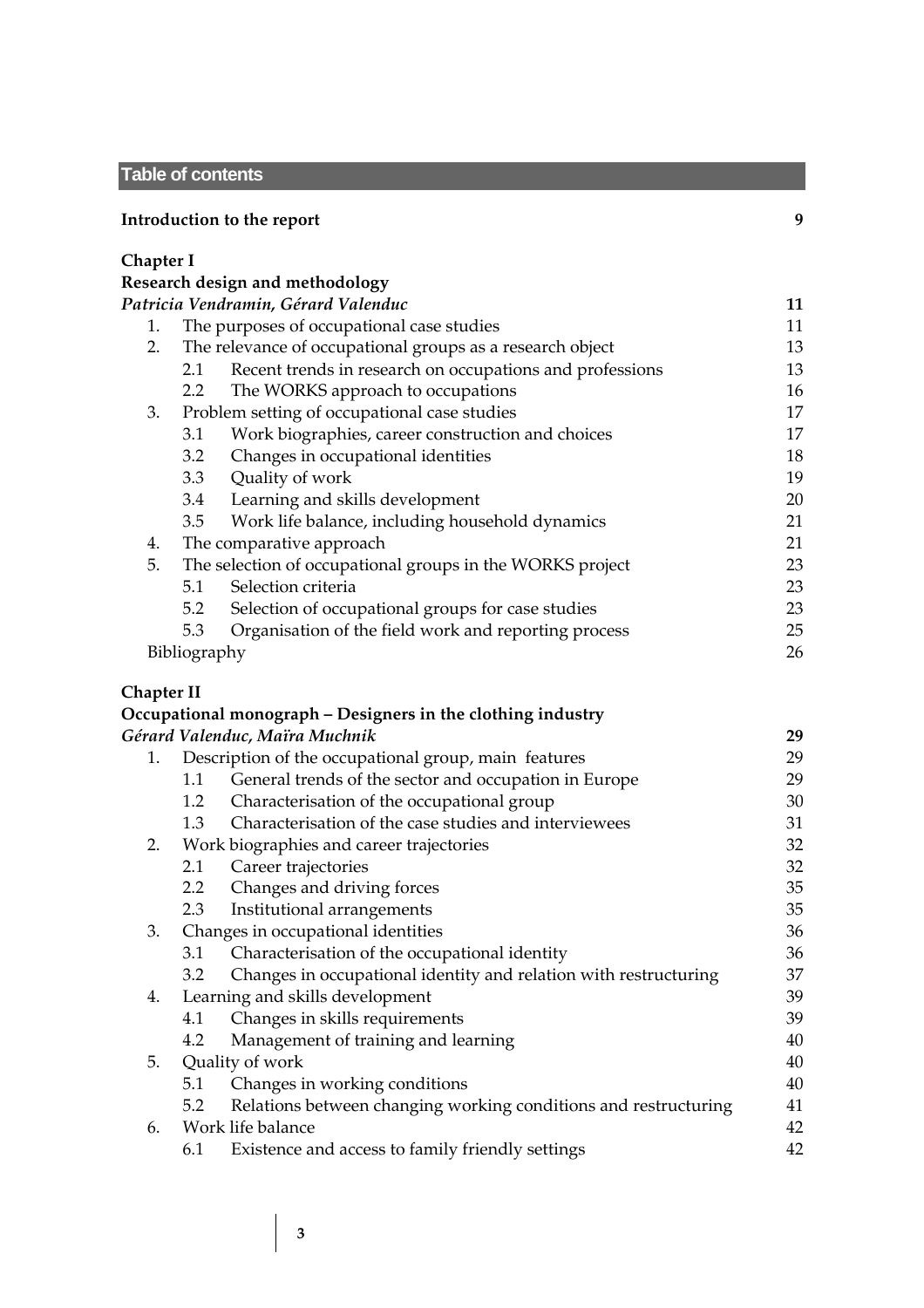|    | Difficulties, opportunities and changing boundaries of the work life<br>6.2 |                                     |    |  |
|----|-----------------------------------------------------------------------------|-------------------------------------|----|--|
|    |                                                                             | balance                             | 43 |  |
|    | Gender                                                                      |                                     | 43 |  |
|    | 7.1                                                                         | Career profiles and trajectories    | 43 |  |
|    | 7.2                                                                         | Skills requirements and development | 44 |  |
|    | 7.3                                                                         | Working conditions                  | 44 |  |
|    | 7.4                                                                         | Work life balance                   | 44 |  |
|    | 7.5                                                                         | Overall gender issues               | 45 |  |
| 8. |                                                                             | Conclusions and trends              | 45 |  |
|    | 47<br>Bibliography                                                          |                                     |    |  |
|    |                                                                             |                                     |    |  |

#### **Chapter III**

|            |                  | Occupational monograph – R&D workers in information and communication   |    |
|------------|------------------|-------------------------------------------------------------------------|----|
| technology |                  |                                                                         |    |
|            |                  | Bettina-Johanna Krings, Linda Nierling                                  | 49 |
| 1.         |                  | Description of the occupational group, main features                    | 49 |
|            | 1.1              | General trends of the sector and occupation in Europe                   | 50 |
|            | 1.2              | Characterisation of the occupational group                              | 51 |
|            | 1.3              | Characterisation of the case studies                                    | 51 |
| 2.         |                  | Work biographies                                                        | 53 |
|            | 2.1              | Career trajectories                                                     | 53 |
|            | $2.2\phantom{0}$ | Changes and driving forces                                              | 54 |
|            | 2.3              | Institutional arrangements                                              | 55 |
| 3.         |                  | Changes in occupational identities                                      | 57 |
|            | 3.1              | Characterisation of the occupational identity                           | 57 |
|            | 3.2              | Relations between changes in occupational identities and organisational |    |
|            |                  | restructuring                                                           | 58 |
| 4.         |                  | Learning and skills development                                         | 59 |
|            | 4.1              | Changes in skills requirements                                          | 59 |
|            | 4.2              | Management of learning and training processes                           | 61 |
| 5.         |                  | Quality of work                                                         | 62 |
|            | 5.1              | Changes in working conditions                                           | 62 |
|            | 5.2              | Relations between these changes and the restructuring processes         | 63 |
| 6.         |                  | Work life balance                                                       | 64 |
|            | 6.1              | Existence and access to family-friendly settings for this OG            | 64 |
|            | 6.2              | Difficulties, opportunities and changing boundaries of the work life    |    |
|            |                  | balance                                                                 | 65 |
| 7.         | Gender           |                                                                         | 66 |
|            | 7.1              | Career profiles and trajectories                                        | 66 |
|            | 7.2              | Skills requirements and development                                     | 66 |
|            | 7.3              | Working conditions                                                      | 67 |
|            | 7.4              | Work / family relations and balance                                     | 67 |
|            | 7.5              | Overall gender questions                                                | 68 |
| 8.         |                  | Conclusions and trends                                                  | 69 |
|            | Bibliography     |                                                                         | 70 |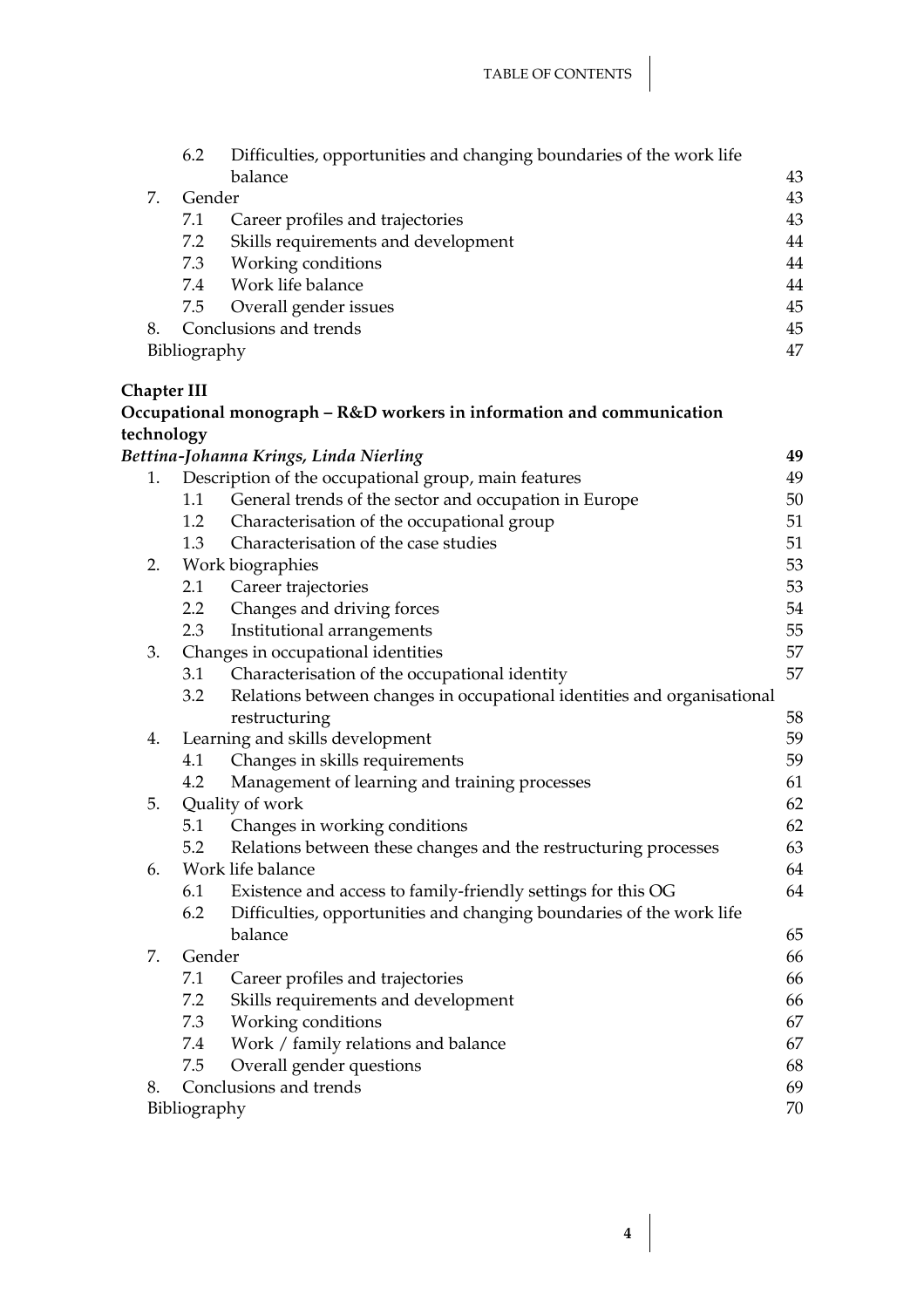| <b>Chapter IV</b> |                                 |                                                                      |    |  |
|-------------------|---------------------------------|----------------------------------------------------------------------|----|--|
|                   |                                 | Occupational monograph – IT professionals in software services       |    |  |
| Gérard Valenduc   |                                 |                                                                      | 73 |  |
| 1.                |                                 | Main features of the occupational group                              | 74 |  |
|                   | 1.1                             | General trends of the sector and occupation in Europe                | 74 |  |
|                   | 1.2                             | Characterisation of the occupational group                           | 75 |  |
|                   | 1.3                             | Characterisation of the case studies and interviewees                | 77 |  |
| 2.                |                                 | Work biographies                                                     | 80 |  |
|                   | 2.1                             | Career trajectories                                                  | 80 |  |
|                   | 2.2                             | Changes and driving forces                                           | 84 |  |
|                   | 2.3                             | Influence of institutional or contextual factors                     | 85 |  |
| 3.                |                                 | Changes in occupational identity                                     | 85 |  |
|                   | 3.1                             | Characterisation of the occupational identity                        | 85 |  |
|                   | 3.2                             | Changes in occupational identity and relation with restructuring     | 87 |  |
| 4.                | Learning and skills development |                                                                      |    |  |
|                   | 4.1                             | Changes in skills requirements                                       | 88 |  |
|                   | 4.2                             | Management of training and learning                                  | 89 |  |
| 5.                |                                 | Quality of work                                                      | 91 |  |
|                   | 5.1                             | Changes in overall working conditions                                | 91 |  |
|                   | 5.2                             | Relations between changing working conditions and restructuring      | 92 |  |
| 6.                |                                 | Work life balance                                                    | 93 |  |
|                   | 6.1                             | Existence and access to family friendly settings                     | 93 |  |
|                   | 6.2                             | Difficulties, opportunities and changing boundaries of the work life |    |  |
|                   |                                 | balance                                                              | 93 |  |
| 7.                |                                 | The gender dimension                                                 | 95 |  |
|                   | 7.1                             | Gender, careers and occupational identities                          | 95 |  |
|                   | 7.2                             | Gender, skills and training                                          | 96 |  |
|                   | 7.3                             | Gender and work life balance                                         | 96 |  |
| 8.                |                                 | Conclusions and trends                                               | 96 |  |

Bibliography 98

### **Chapter V**

|    |               | Occupational monograph – Production workers in the clothing and food industries |     |
|----|---------------|---------------------------------------------------------------------------------|-----|
|    |               | Linda Nierling, Bettina-Johanna Krings                                          | 99  |
| 1. |               | Description of the occupational group, main features                            | 99  |
|    | 1.1           | General trends of the sector and occupation in Europe                           | 99  |
|    | $1.2^{\circ}$ | Characterisation of the occupational group                                      | 100 |
|    | 1.3           | Characterisation of the case studies                                            | 101 |
| 2. |               | Work biographies                                                                | 103 |
|    | 2.1           | Career trajectories                                                             | 103 |
|    | $2.2^{\circ}$ | Changes and driving forces                                                      | 104 |
|    | 2.3           | Institutional arrangements                                                      | 105 |
| 3. |               | Changes in occupational identities                                              | 107 |
|    | 3.1           | Characterisation of the occupational identity                                   | 107 |
|    | 3.2           | Relations between changes in occupational identities and organisational         |     |
|    |               | restructuring                                                                   | 108 |
|    |               |                                                                                 |     |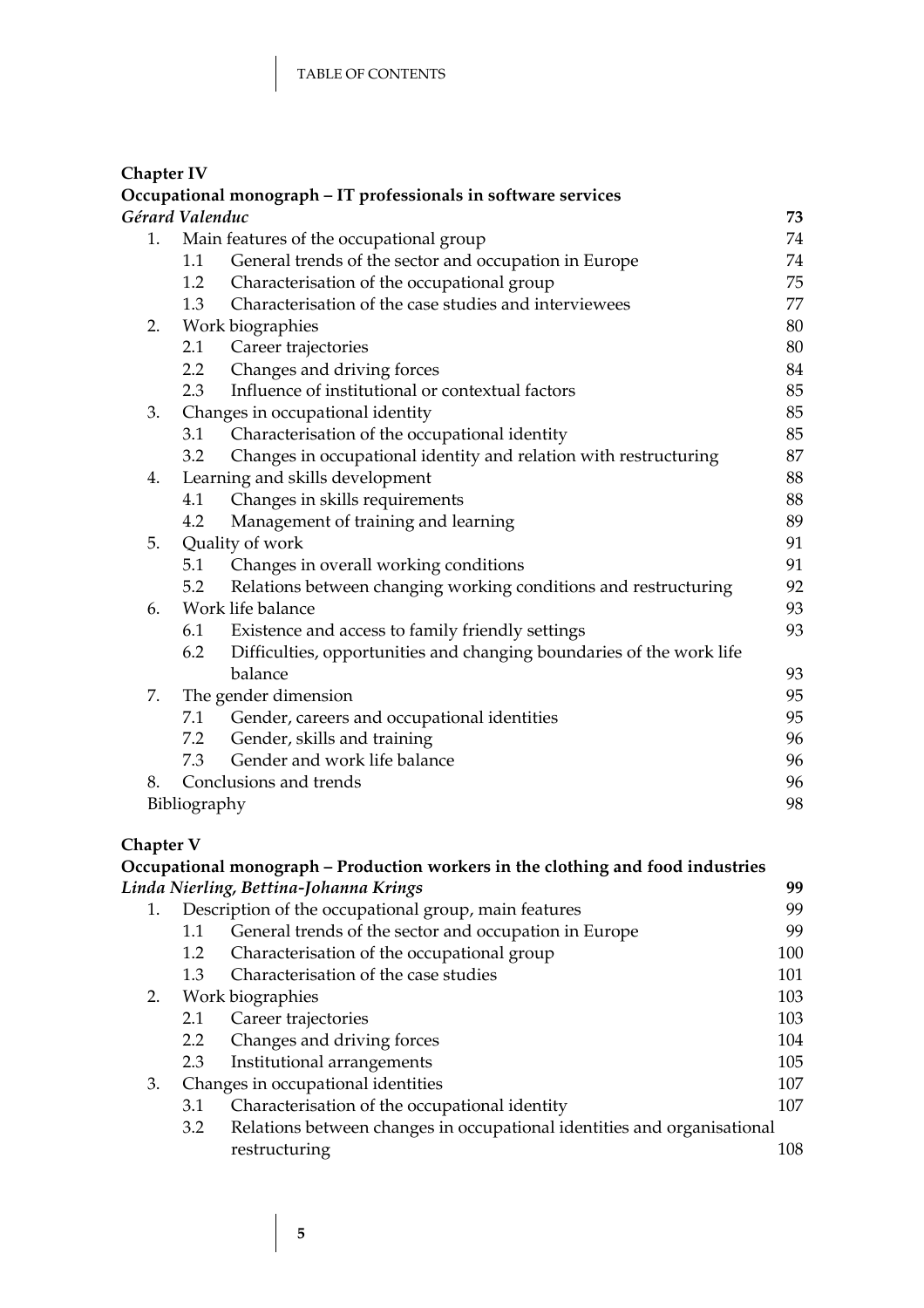| 4. |              | Learning and skills development                                      | 110 |
|----|--------------|----------------------------------------------------------------------|-----|
|    | 4.1          | Changes in skills requirements                                       | 110 |
|    | 4.2          | Management of learning and training processes                        | 110 |
| 5. |              | Quality of work                                                      | 111 |
|    | 5.1          | Changes in working conditions                                        | 111 |
|    | 5.2          | Relations between these changes and the restructuring processes      | 112 |
| 6. |              | Work life balance                                                    | 113 |
|    | 6.1          | Existence and access to family-friendly settings for this OG         | 113 |
|    | 6.2          | Difficulties, opportunities and changing boundaries of the work life |     |
|    |              | balance                                                              | 113 |
| 7. | Gender       |                                                                      | 114 |
|    | 7.1          | Career profiles and trajectories                                     | 114 |
|    | 7.2          | Skills requirements and development                                  | 115 |
|    | 7.3          | Working conditions                                                   | 116 |
|    | 7.4          | Work / family relations and balance                                  | 116 |
|    | 7.5          | Overall gender questions                                             | 116 |
| 8. |              | Conclusions and trends                                               | 117 |
|    | Bibliography |                                                                      | 118 |
|    |              |                                                                      |     |

#### **Chapter VI**

|    |              | Occupational monograph – Logistics workers                              |     |
|----|--------------|-------------------------------------------------------------------------|-----|
|    |              | Bettina-Johanna Krings, Linda Nierling                                  | 121 |
| 1. |              | Description of the occupational group, main features                    | 121 |
|    | 1.1          | General trends of the sector and occupation in Europe                   | 121 |
|    | 1.2          | Characterisation of the occupational group                              | 122 |
|    | 1.3          | Characterisation of the case studies                                    | 124 |
| 2. |              | Work biographies                                                        | 125 |
|    | 2.1          | Career trajectories                                                     | 125 |
|    | $2.2\,$      | Changes and driving forces                                              | 126 |
|    | 2.3          | Institutional arrangements                                              | 128 |
| 3. |              | Changes in occupational identities                                      | 128 |
|    | 3.1          | Characterisation of the occupational identity                           | 128 |
|    | 3.2          | Relations between changes in occupational identities and organisational |     |
|    |              | restructuring                                                           | 129 |
| 4. |              | Learning and skills development                                         | 131 |
|    | 4.1          | Changes in skills requirements                                          | 131 |
|    | 4.2          | Management of learning and training processes                           | 131 |
| 5. |              | Quality of work                                                         | 132 |
| 6. |              | Work life balance                                                       | 134 |
| 7. | Gender       |                                                                         | 135 |
|    | 7.1          | Career profiles and trajectories                                        | 135 |
|    | 7.2          | Skills requirements and development                                     | 135 |
|    | 7.3          | Working conditions                                                      | 136 |
|    | 7.4          | Work / family relations and balance                                     | 137 |
|    | 7.5          | Overall gender questions                                                | 137 |
| 8. |              | Conclusions and trends                                                  | 138 |
|    | Bibliography |                                                                         | 139 |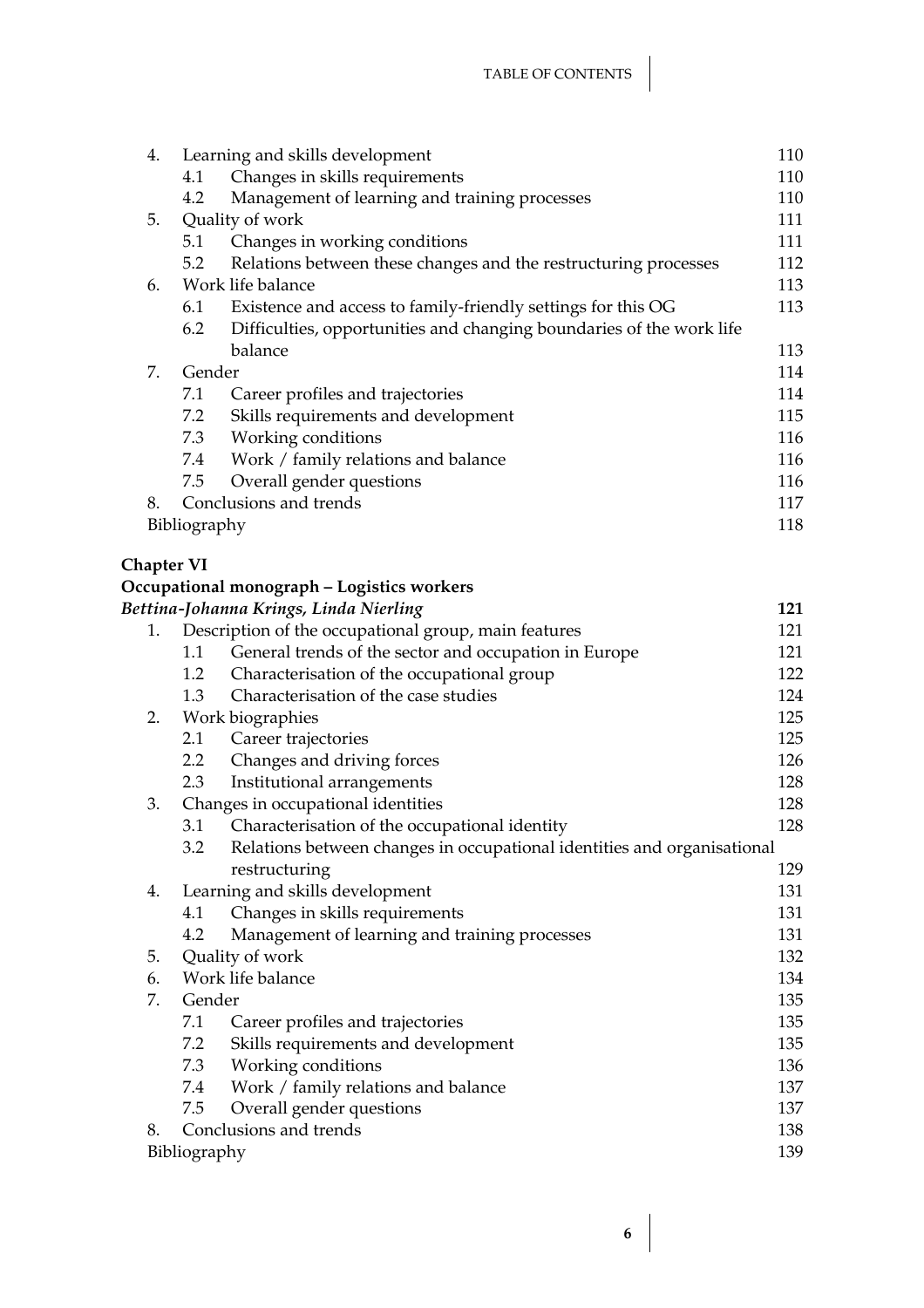#### **Chapter VII Occupational monograph – Front office employees in customer relationships in public services**

|    | Maïra Muchnik, Gérard Valenduc                                              | 141 |
|----|-----------------------------------------------------------------------------|-----|
| 1. | Description of the occupational group, main features                        | 141 |
|    | General trends of the sector and occupations in Europe<br>1.1               | 141 |
|    | 1.2<br>Characterisation of the occupational group                           | 142 |
|    | 1.3<br>Characterisation of the case studies and interviewees                | 143 |
| 2. | Work biographies and career trajectories                                    | 145 |
|    | 2.1<br>Career trajectories                                                  | 145 |
|    | 2.2<br>Changes and driving forces                                           | 146 |
|    | 2.3<br>Institutional arrangements                                           | 147 |
| 3. | Changes in occupational identities                                          | 148 |
|    | 3.1<br>Characterisation of the occupational identity                        | 148 |
|    | 3.2<br>Changes in occupational identity and relation with restructuring     | 149 |
| 4. | Learning and skills development                                             | 150 |
|    | 4.1<br>Changes in skills requirements                                       | 150 |
|    | 4.2<br>Management of training and learning                                  | 151 |
| 5. | Quality of work                                                             | 152 |
|    | 5.1<br>Changes in working conditions                                        | 152 |
|    | 5.2<br>Relations between these changes and restructuring                    | 153 |
| 6. | Work life balance                                                           | 154 |
|    | 6.1<br>Existence and access to family-friendly settings                     | 154 |
|    | 6.2<br>Difficulties, opportunities and changing boundaries of the work life |     |
|    | balance                                                                     | 155 |
| 7. | Gender                                                                      | 157 |
|    | 7.1<br>Career profiles and trajectories                                     | 157 |
|    | 7.2<br>Skills and training                                                  | 157 |
|    | 7.3<br>Work life balance and work family balance                            | 158 |
| 8. | Conclusions and trends                                                      | 159 |
|    | Bibliography                                                                | 159 |
|    | <b>Chapter VIII</b>                                                         |     |
|    | Conclusions of the comparative analysis                                     |     |
|    | Beetina-Johanna Krings, Linda Nierling, Gérard Valenduc                     | 161 |
| 1. | Occupational groups as a research object                                    | 162 |
|    | 1.1<br>Global value chains, knowledge-based economies and                   |     |

|  |     | occupational groups                                                     | 162 |
|--|-----|-------------------------------------------------------------------------|-----|
|  | 1.2 | Clusters of occupational groups                                         | 163 |
|  |     | Occupational groups as a means for studying impacts of restructuring on |     |
|  |     | individuals - empirical findings                                        | 165 |
|  | 2.1 | Impacts of restructuring on changes in occupational groups              | 165 |
|  | 2.2 | Relations between business functions and occupational groups            | 168 |
|  | 2.3 | Quality of work and quality of life                                     | 171 |
|  | 2.4 | Country differences                                                     | 175 |
|  |     | Changes in occupations: a comparative perspective                       | 178 |
|  |     |                                                                         |     |

3.1 Knowledge-based creative occupations 178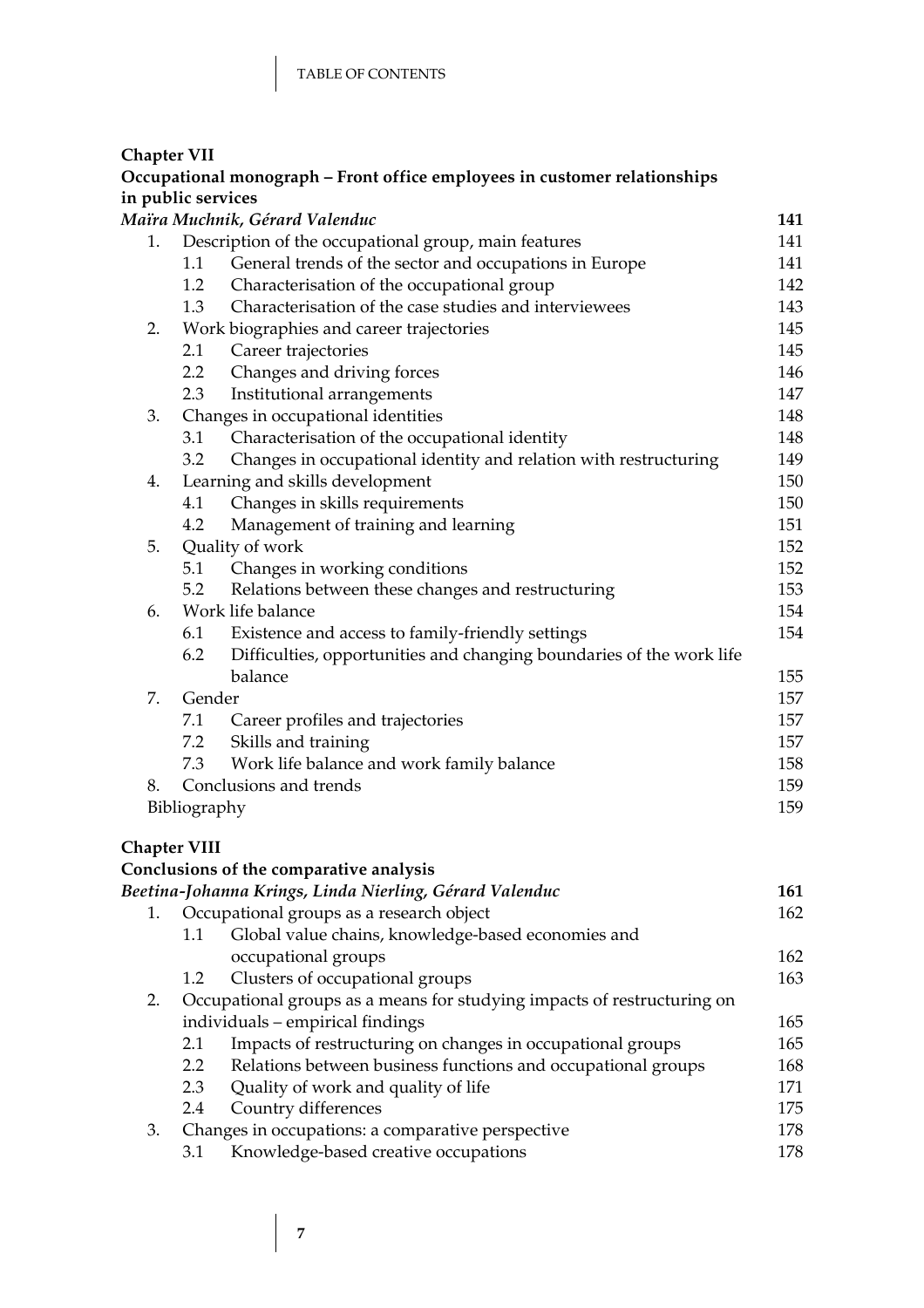|       | 3.2          | Manufacturing occupations                                     | 180 |
|-------|--------------|---------------------------------------------------------------|-----|
|       | 3.3          | Service occupations                                           | 181 |
| 4.    |              | Gender dimension in occupational groups                       | 183 |
|       | 4.1.         | Specific gender issues in occupational groups                 | 184 |
|       | 4.2          | Common transversal trends                                     | 187 |
|       | 4.3          | Gender relations in stability and motion – final observations | 191 |
|       | Bibliography |                                                               | 193 |
| Annex |              |                                                               |     |
|       |              | Guidelines for individual interviews                          | 195 |

| Thematic guidelines for individual interviews | 195 |
|-----------------------------------------------|-----|
| Key data questionnaire                        |     |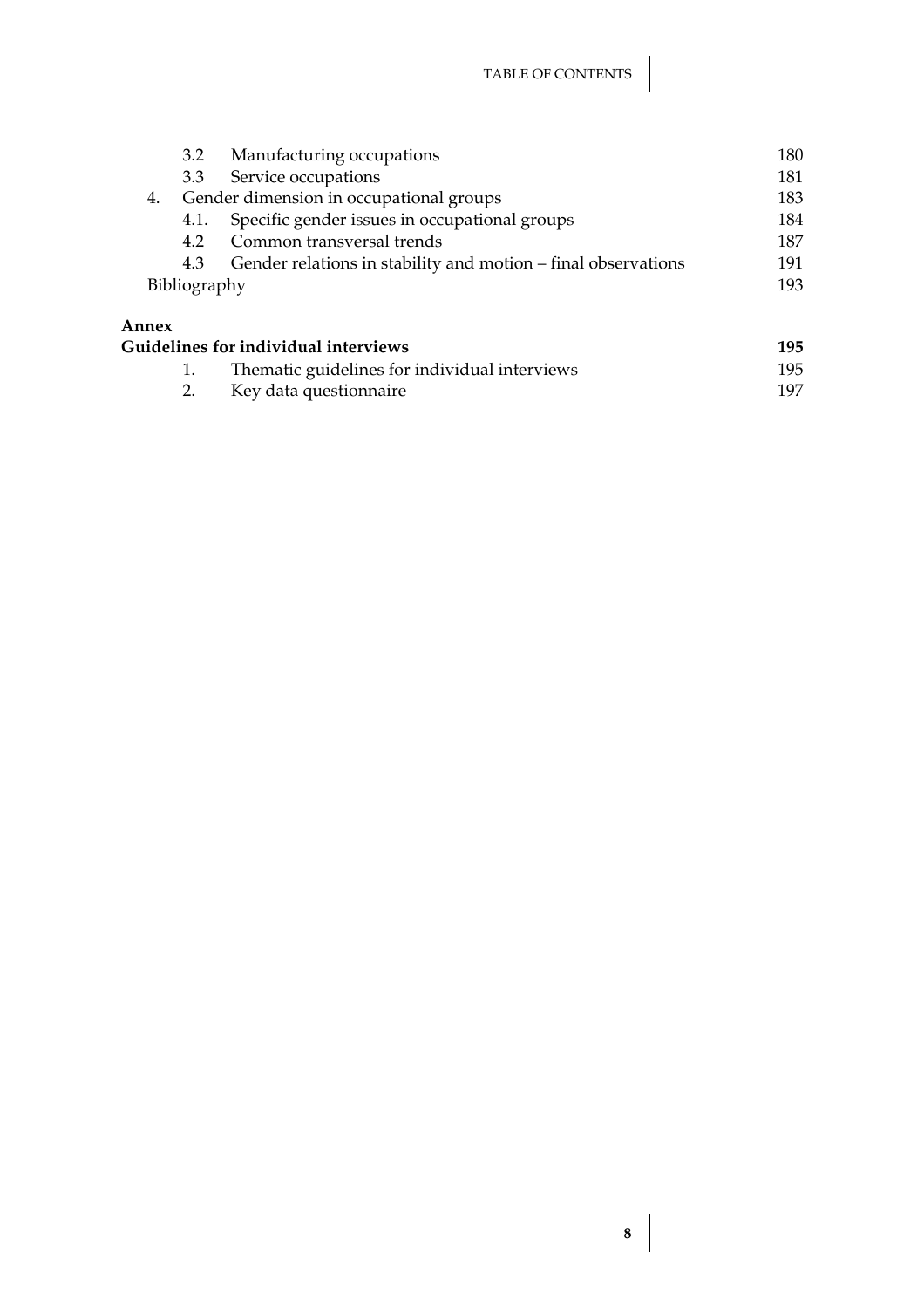### **Introduction to the report**

This report is the final deliverable (D11.1) of the workpackage on occupational case studies of the WORKS project (WP11 – Qualitative research – Case studies on changes in work – Impacts on the individual and the household). In this workpackage, 30 occupational case studies were achieved in 14 countries, between June 2006 and May 2007; in total 246 in-depth individual interviews were carried out, according to common interview guidelines elaborated in May 2006, at the end of the workpackage on qualitative methods (WP6).

These occupational case studies are closely related to the organisational case studies that were carried out in a selected number of business functions, during the same time span. In the WORKS project, business functions are at the core of qualitative empirical research, as they provide a relevant framework for analysis of value chain restructuring and changes in work. In order to study changes in work at the individual level, this report focuses on individual workers within occupational groups linked to key business functions. This link is justified in Chapter I.

Six occupational groups are considered in the report: designers in the clothing industry; researchers in information and communication technology; IT professionals in software services; production workers in food or clothing; logistics workers in food or clothing; front office employees in customer relationships in public services. In each occupational group, three to seven case studies were conducted an reported in different countries, covering a variety of socio-economic and institutional contexts. Each case study relies on seven to nine in-depth individual interviews, including a biographical dimension.

In the first part of this report (Chapter I), the research design and methodology are explained and justified. The key research questions are developed, as well as the concrete methodological choices and the practical organisation of the case studies. The second part of the report (Chapters II to VII) consists of occupational monographs, concerning the six above-mentioned occupational groups. The third part of the report (Chapter VIII) is devoted to transversal comparative analysis.

A particular attention is paid to gender issues. Gender is a transversal theme in the analysis of changes in work at the individual level. The principle of gender mainstreaming, i.e. to take systematically into account the differentiated experiences of men and women in all items of data collection and analysis, is one of the basic guidelines of individual interviews. In this report, a specific section on gender is included in each monographic chapter, and targeted comparative analysis of gender aspects is drawn in the final chapter.

Within the set of deliverables of the WORKS project, this report D11.1 is a masterpiece in the empirical phase of qualitative research, together with D10.1, which is the synthesis and comparative report on organisational case studies. It has been prepared, during the first project year, by a report on methodologies for qualitative research and comparative research (Workpackage 6, deliverable D6.3), coupled to a training session for researchers involved in qualitative filed work. The theoretical foundations of the project were also elaborated during the first project year (Workpackage 3) and published as a book (Huws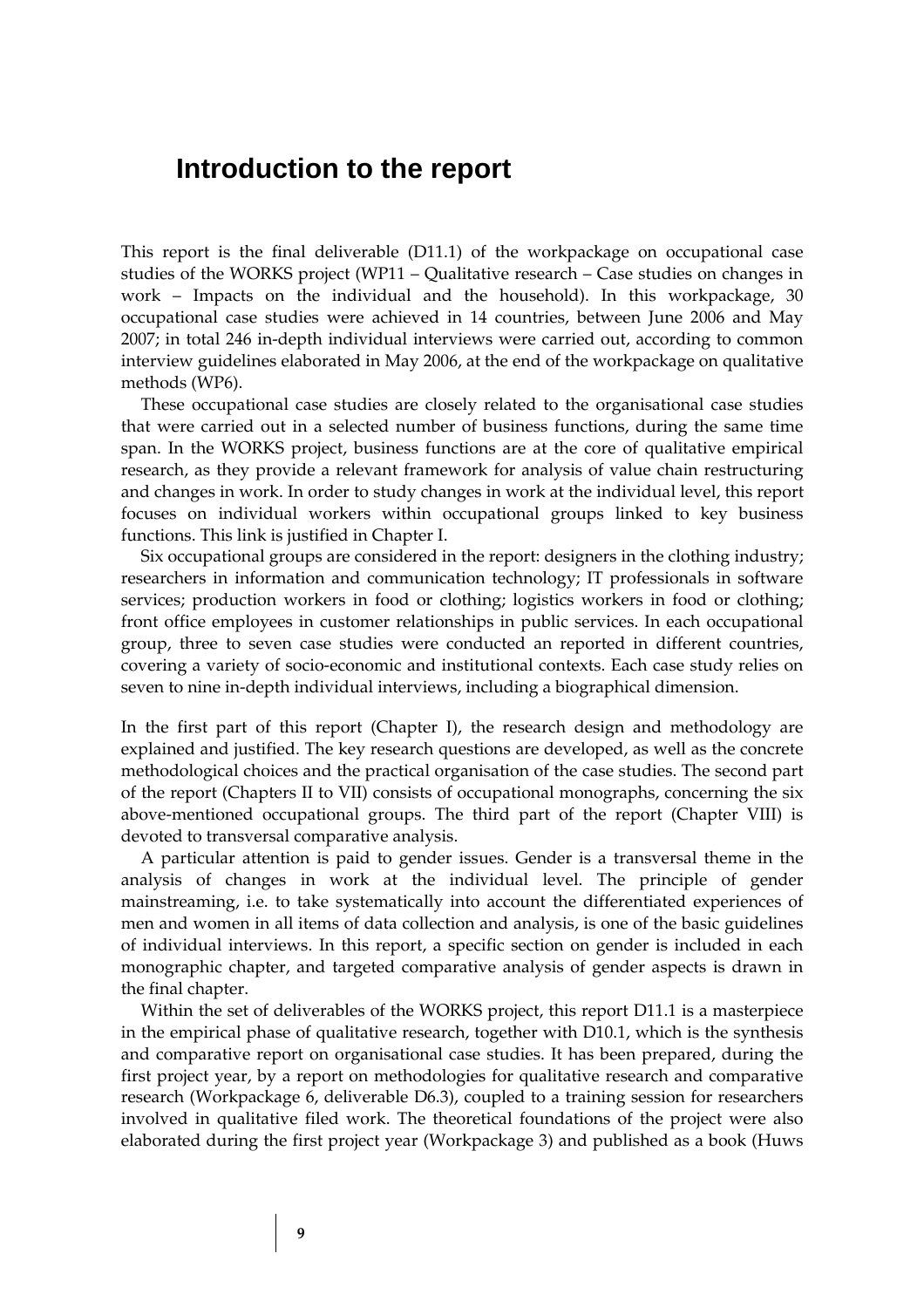U. ed., 2006). The further steps of exploitation of the considerable empirical and analytical effort realised in organisational and occupational case studies will be the thematic reports, to be finalised in the third project year (Workpackage 12).

#### **Acknowledgements**

This report must acknowledge the contributions of all researchers involved in case studies in the WORKS partnership, namely: Jörg Flecker, Ursula Holtgrewe, Anika Schönauer (Austria, FORBA); Tom De Bruyn, Monique Ramioul (Belgium, HIVA); Valérie Devos, Maïra Muchnik, Gérard Valenduc, Isabelle Vandenbussche, Patricia Vendramin (Belgium and France, FTU); Vassil Kirov, Rumiana Stoilova (Bulgaria, IS); Birgitte Gorm Hansen (Denmark, NRCWE); Pamela Meil, Wolfgang Dunkel (Germany, ISF); Bettina-Johanna Krings, Linda Nierling, Martin Bechmann (Germany, ITAS); Petros Linardos (Greece, UPSPS); Csaba Makó, Miklós Illésy, Peter Csizmadia (Hungary, ISB); Marcello Pedaci, Mariangela Piersanti (Italy, IRES); Duco Bannink, Willem Trommel, Marcel Hoogenboom (Netherlands, UT); Kirsti Anthun, Thale Kvernberg Andersen (Norway, SINTEF); Ana Vasconselos da Silva, Tobias Woll, Margarida Paulos (Portugal, IET); Per Tengblad, Pernilla Sternälv (Sweden, ATK); Simone Dahlmann, Alison Gosper, John Kirk (United Kingdom, WLRI).

Patricia Vendramin (FTU) led the scientific coordination of occupational case studies, including research design, proposal and discussion of methodological guidelines, monitoring of the implementation of case studies, follow-up of the reporting process and organisation of the final synthesis.

Thanks to all these case study authors, a highly valuable empirical material was gathered in 14 countries, highlighting both convergences and disparities about present and future occupational profiles and their challenges for workers, according to various institutional and social contexts.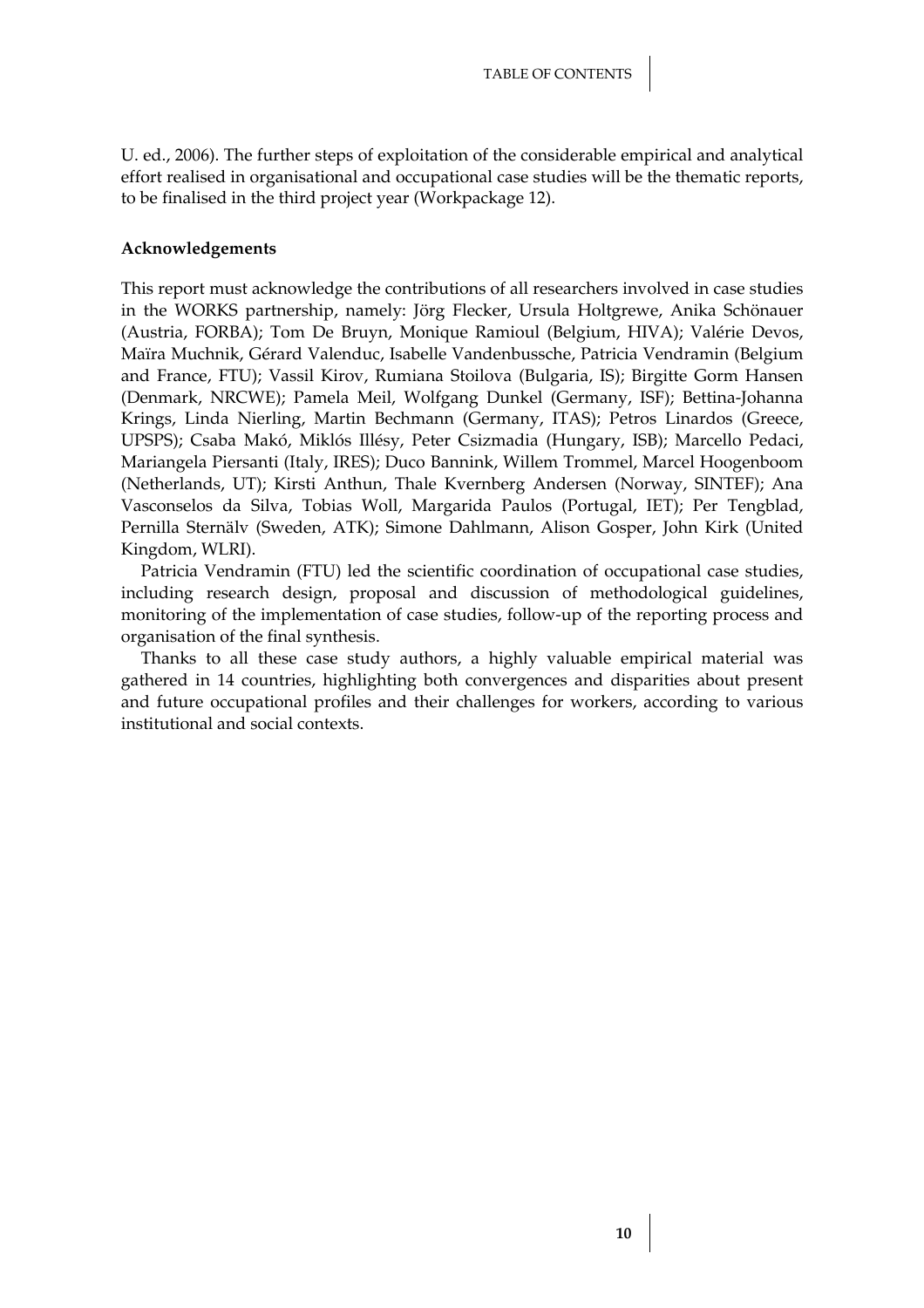# **Chapter I Research design and methodology**

PATRICIA VENDRAMIN, GÉRARD VALENDUC (FTU)

### 1. The purposes of occupational case studies

In the WORKS project, qualitative research methods are used for the empirical analysis of changes in work, because they allow for a comprehensive analysis of the organisational context, the configurations of organisations, the determinants and effects of changes and the way they are experienced by the workers. As described in the report on methodologies for qualitative research in the WORKS project (Flecker and Papouschek eds., 2006), two distinct types of case studies are implemented to achieve the aim of covering the restructuring of value chains, the changes in work organisation and the impact of these changes on individuals and their families: organisational case studies and occupational case studies. They concern the same business functions, but from two angles of analysis, the first one focusing on the organisation, and the second one focusing on the individual.

In analysing the consequences of the restructuring of value chains, organisational case studies focus on business functions representing different steps in a value chain such as: research and development, manufacturing/production functions, logistic functions or customer service. These business functions are generic in the sense that they apply across many different industries.

In addition to the case studies at organisational or network level, the research focuses on the employees working in the selected business functions and sectors, in order to assess the impact of the organisational changes and policies on the individuals and their families.

In the empirical phase of qualitative research in the WORKS project, the units of analysis are selected at the level of the *business function*. In the WORKS glossary, a business function is defined in the following way: "The term 'business function' was developed in order to provide a unit of analysis more stable than that of the occupation or sector for analysing the development of global value chains. Business functions are defined generically in order to show the relationship of any particular business process to the overall process of producing goods and services. Typical business functions include research and development, design, production, marketing, financial processing, customer services, logistics management, human resource management, training and data processing. These are generic, in the sense that they apply across many different industries. The increasing standardisation of business processes accompanying the introduction of information and communication technologies (business process reengineering) makes it easier to separate the performance of business functions into separate units and either relocate them geographically (in-house relocation) or outsource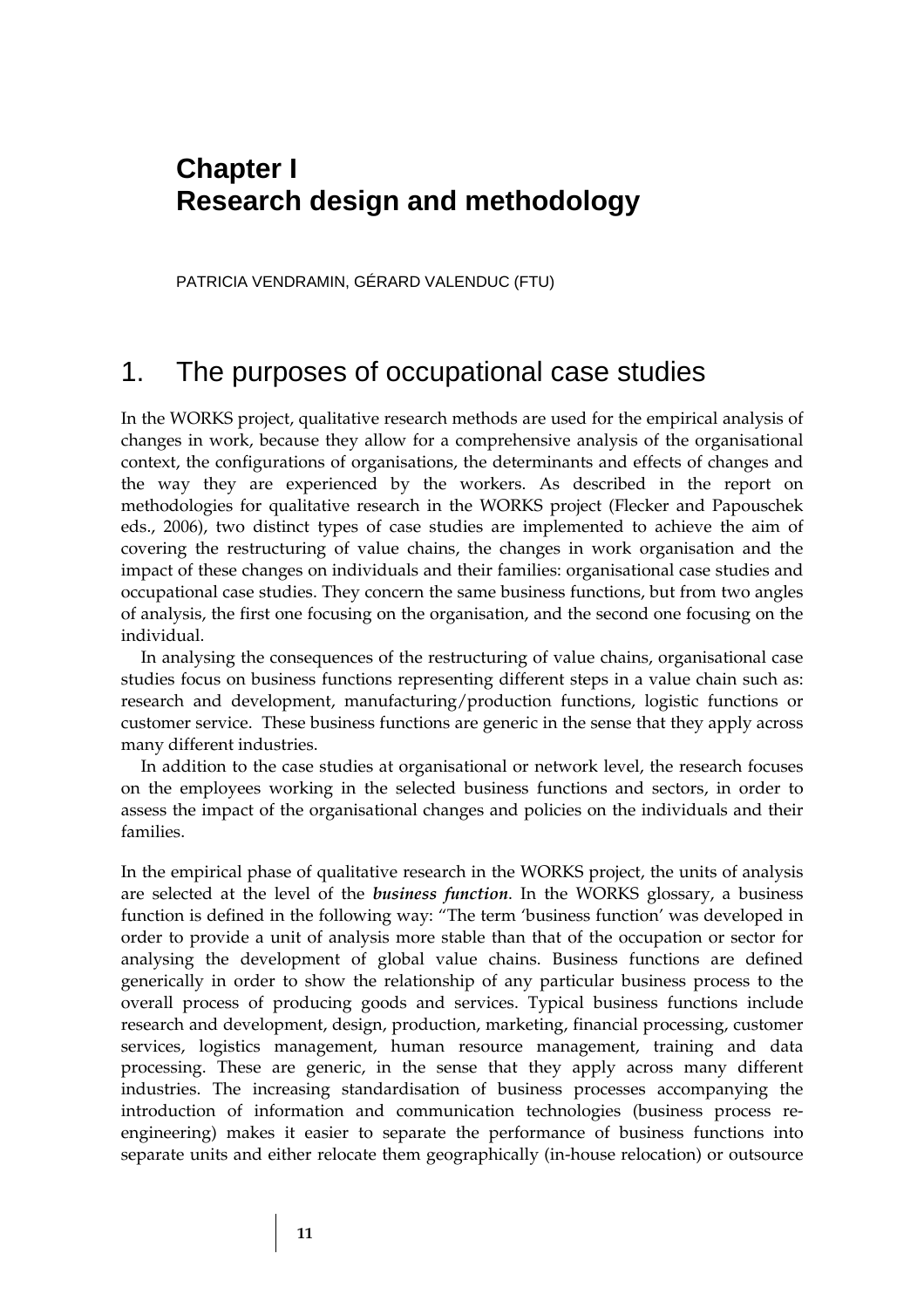them to another company or both (offshore outsourcing). Many business functions (but not all) may be described as business services." 1

Occupational case studies focus on the employees working in the selected business functions and sectors and include their households in the analysis in order to assess the impact of the organisational changes and policies on the individuals and their families. According to the initial description of work (DoW) of the WORKS project, the issues to be investigated at the individual level mainly concern the impact of organisational change and restructuring on:

- time use, flexibility, work life balance from the perspective of the individual and his/her family;
- labour market and mobility perspective of the individual and the household, impact on perceived employability, impact of employment insecurity;
- learning and skills development;
- occupational identity;
- autonomy at work;
- working conditions, health and safety issues including stress.

The units of analysis are here the *occupational groups* that are connected to the business functions, included in the organisational case study research. This makes it possible to exceed the level of the organisations and to draw conclusions at the level of the occupational groups and their societal dimensions.

The selection of occupational groups was restricted because of the necessary link with the business function. However, one of the important characteristics of the quickly evolving economic restructuring is precisely the blurring of boundaries between what traditionally were 'occupations'. This means that the research may also focus on what can be called 'occupations under construction', which still lack an institutionalised corporate identity, established skills and competence trajectories, collectively negotiated working conditions, etc., but identify themselves on specific criteria, for instance as occupations according to their mastering of the technology they use.

Therefore, the final selection and distribution of occupational case studies is based on the selection of business functions and sectors that is made for the organisational case studies. Concretely, seven occupational groups were selected in five business functions (cf. table 1), covering white-collar and blue-collar workers, classical occupations and emerging occupations, high-tech and low-tech occupations. A common feature of all occupational groups is to be challenged by the knowledge-based society and global value chain restructuring. Details about the selection are explained in section 5 of this chapter.

Occupational case studies rely on *qualitative individual interviews*, semi-structured, based on common guidelines (cf. section 5 of this chapter) and on a common training scheme for researchers, but implemented by every research partner according to his own methodological preferences. All reports on occupational case studies had to deal with the same topics and to follow the same structure, in order to allow for thematic synthesis and cross-country comparison.

 $\ddot{\phantom{a}}$ 

<sup>1</sup> WORKS glossary, consultable on www.worksproject.be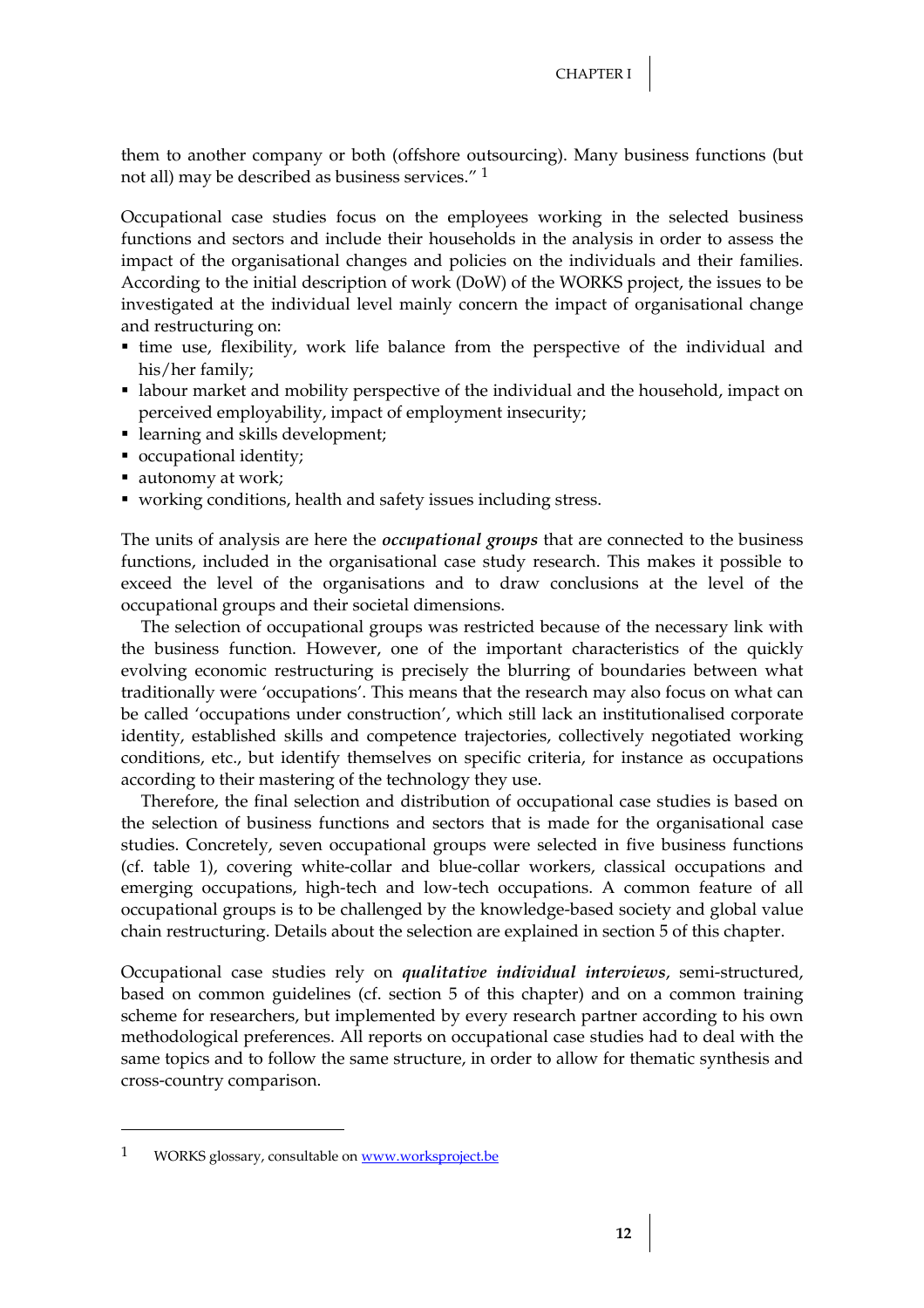| <b>Business functions</b> | Sectors for organisational<br>case studies                                 | Occupational groups for<br>occupational case studies                   |  |  |  |
|---------------------------|----------------------------------------------------------------------------|------------------------------------------------------------------------|--|--|--|
| Research and design       | Clothing industry                                                          | Designers in clothing                                                  |  |  |  |
|                           | Information and communication<br>technology (ICT)                          | Researchers in ICT                                                     |  |  |  |
| Production                | Information and communication<br>technology (ICT) - software<br>production | IT professionals in software<br>production                             |  |  |  |
|                           | Food industry or clothing industry                                         | Skilled production workers in food<br>or clothing                      |  |  |  |
| Logistics                 | Food industry or clothing industry                                         | Skilled logistics workers in food or<br>clothing                       |  |  |  |
| Customer services         | Public services or services of<br>general interest                         | Front office employees in customer<br>relationships in public services |  |  |  |
| IT services               | IT service provision for public<br>organisations                           | IT consultants or professionals                                        |  |  |  |

**Table 1: Selection of occupational groups in WORKS business functions** 

In this report on synthesis and comparative analysis, the occupational groups 'IT professionals in software production' and 'IT consultants or professionals in IT service provision for public organisations' were regrouped into a single occupational group. Although they belong to distinguishable business functions, they are basically carrying quite similar jobs; they have the same occupational profiles and are concerned by the same changes in work, as explained in the introduction to Chapter IV.

### 2. The relevance of occupational groups as a research object

Many transformations are taking place in the organisation of work as corporate structures are transformed in the context of economic globalisation and rapid technological change. The restructuring of work in the global knowledge economy goes together with deep changes at the level of the individual and social groups at work. Work identities, quality of working life, trajectories, social bond at work, time use, learning processes, definition and use of skills are all issues that are under the pressure of a new socio-economic paradigm.

The focus on occupational groups is a way of capturing these multiple dimensions of the ongoing changes at the level of the individuals and the social groups at work, and of analysing how social dialogue and institutional contexts are shaping the directions and nature of the transformation of the work experience.

#### **2.1 Recent trends in research on occupations and professions**

From a sociological point of view, it is not easy to define an occupational group. Professions or occupations can have three meanings (Dubar & Tripier, 2005): the first one is declarative or expressive (the profession as vocation or business card); the second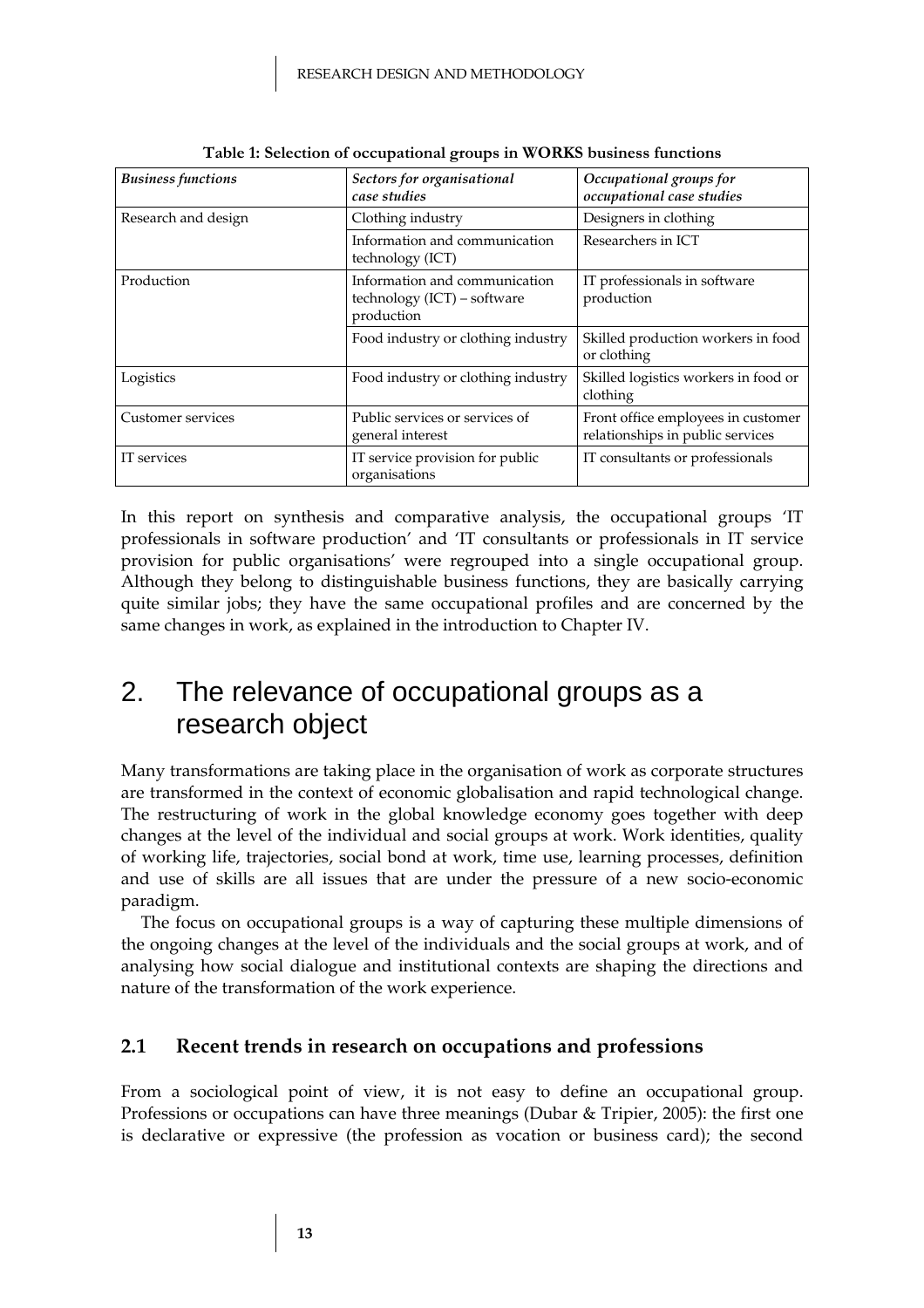CHAPTER I

meaning refers to the opportunity to earn a living; the third meaning refers to a group of persons doing the same activities or having the same professional status. In the WORKS project, we refer to occupational groups in an understanding closer to this third meaning. Dubar and Tripier (2005) also stress the complementarities of the subjective and objective dimensions of an occupational group.

Important changes in the labour market and in the managerial discourses have however blurred the traditional boundaries of occupations and the entry routes into occupational groups. Occupations are increasingly linked with competences, lifelong learning, and careers, in addition to the classical link between occupations and status. Identities at work are questioned by these changes.

Moreover, differences between 'sociology of professions' or 'professional groups' and 'sociology of occupations' and 'occupational groups' are partly due to translation problems between English and French, mentioned in the literature, and leading sometimes to misunderstandings: for example, there is no equivalent translation of the French word 'metier' into English (occupation is the usual but unsatisfactory translation), and the English word 'profession' has a more restricted meaning (regulated professions) than profession in French or Beruf in German. These translation difficulties also reflect fundamental differences between research traditions in the Anglo-American and French sociology, influenced by their respective institutional and social contexts: in UK, regulated professions and protected labour markets play an historically important part; in continental Europe (France, Germany, Italy), the 'metier' is closely linked to qualifications, vocational training, and labour relations.

According to Dubar & Tripier (2005), three main currents of thought can be distinguished in the sociology of professions or occupations. The first one is the functionalist model (Durkheim, Carr-Sanders, Parsons). The second one is the interactionist approach (Hughes, Becker, Strauss). The third one is a set of more recent theories, sharing a common focus on the social and historical construction of professions or occupations (Abott, Evetts, Piotet, Demailly).

In the functionalist model, occupations are defined as rather homogenous communities, whose members share identities, values, interests and role definitions. In the Anglo-American functionalism, the sociology of professions (Mc Donald, 1995) distinguishes professions and occupations and focuses on the first category, which has specific rights, is organised in autonomous and recognised associations, influences training and access to the professions; all other activities belong to the second category, occupations. In the French sociology, occupational groups generally include both 'regulated' professions and occupations, and sociologists traditionally consider a wider variety of occupational groups.

In the interactionist approach, the key words are biography and interaction. Work is considered as both an individual subjective process and a dynamic relationship with the others. According to Hughes, the interactionist approach to occupations can be defined by four basic principles:

 "Occupational groups are interaction processes, leading the members of a same activity to organise themselves, to defend their autonomy and territory, and to protect themselves from competition.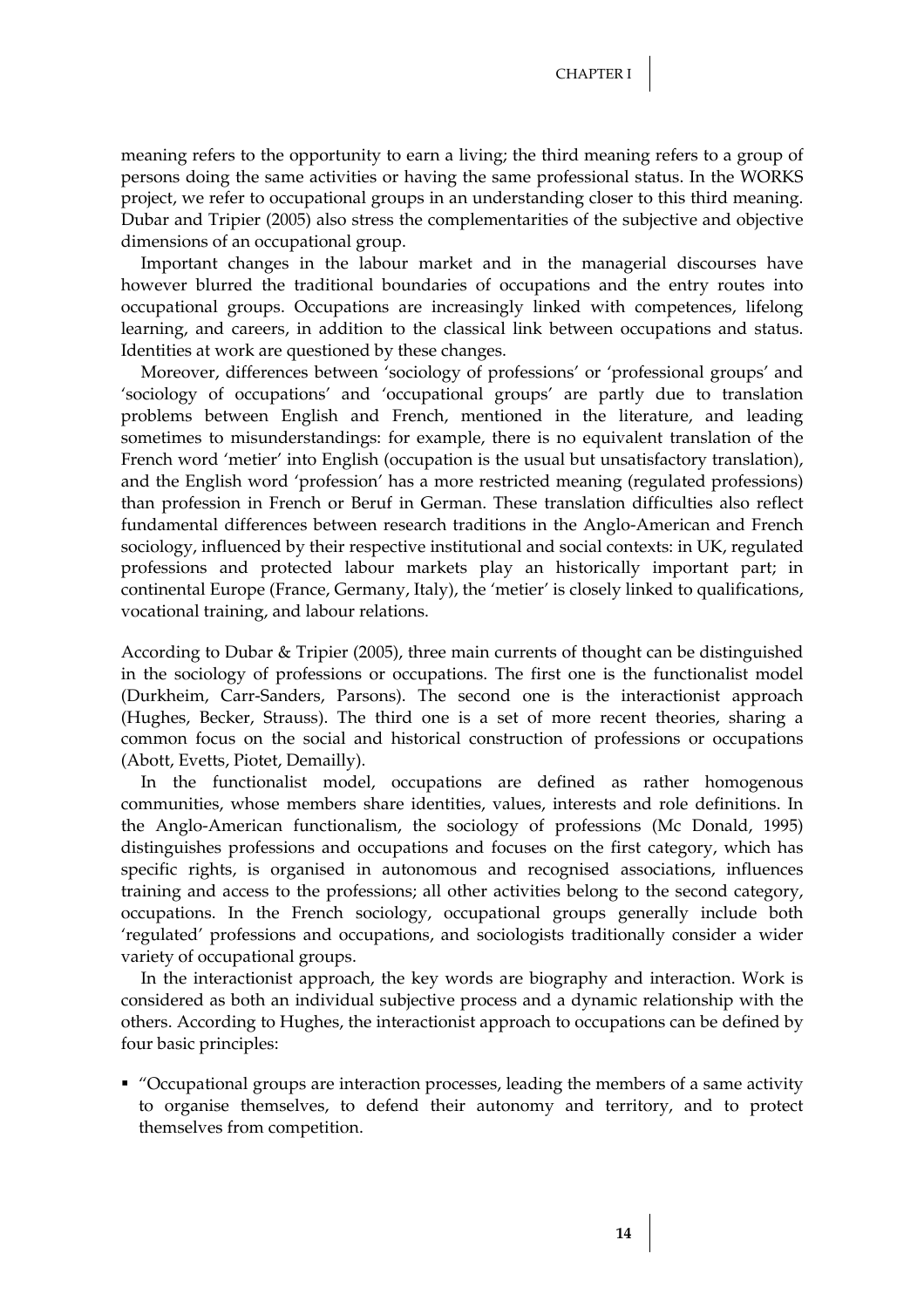- Professional life is a biographical process, building up identities along the life cycle, from entry into active life to retirement, passing through a series of turning points.
- Biographical processes and interaction mechanisms have interdependent relations. The dynamic of an occupational group depends on biographical trajectories (careers) of its members, which are influenced by interactions among them and with their environment.
- Occupational groups look for recognition from their partners, develop an occupational rhetoric, and seek for legal protection. Some occupational groups succeed better than others, through their position in the division of labour and their capacity to make coalitions. However all are trying to get a protecting status." (Dubar & Tripier, 2005:90)

The third theoretical stream is less homogenous, but focused on the social construction of occupational groups. Demailly (2004) explains that this social construction is a transformation process of a set of individuals into both a specialised group and a collective actor. She uses three criteria to characterise an occupational group: all its members have a similar place in the technical and social division of labour, transcending the limits of organisations and territories; they share, to some extent, a subjective collective existence; they develop a specific and collective capacity of intervention in the social field. Professionalism is defined by Demailly as a set of competences of an occupational group at a moment of its process of social construction. This set of competences includes individual skills, requirements from the work situation, and forms of social recognition. There are various modes of construction of occupational groups, but they all lead to the development of a collective occupational identity. Evetts (2003) tries to reconcile the functionalist and interactionist approaches, as she establishes a distinction between 'professional professionalism', of which construction is organised and controlled by professional associations, and 'occupational professionalism', of which construction depends on employers, enterprise strategies, organisational choices and labour relations.

Abott (1988) brings a complementary insight in the construction of occupational groups in a service economy. Service occupations are characterised by customer relationships and the role of the client in the recognition of occupations. The core competence of service occupations is the sequence diagnostic – inference – response or processing. Growing service employment leads to 'semi-professions' (Sundin, 2005), in which occupational groups must negotiate the possibilities to apply their knowledge at the workplace. Boundaries of professional expertise are negotiated not only among different occupational groups, but also between such 'semi-professionals' and their clients.

Most of service occupations, which are not regulated professions, have to find their recognition through 'inter-professional competition', which is compared to an ecological selection process (Abott, 2003). An occupational group becomes a winner in this interprofessional competition when it succeeds in reducing the work done by a competitor to a partial or incomplete version of own work.

There are several reasons why the concern for studies of occupational groups is currently increasing. According to Piotet (2002), the dominant managerial discourse on competences and professionalism reflects a transition from occupations that were defined as qualifications and related to the workplace, towards occupations defined as metiers and related to individual skills and careers. She characterises this transition as a shift from a procedural concept of occupation to a patrimonial concept.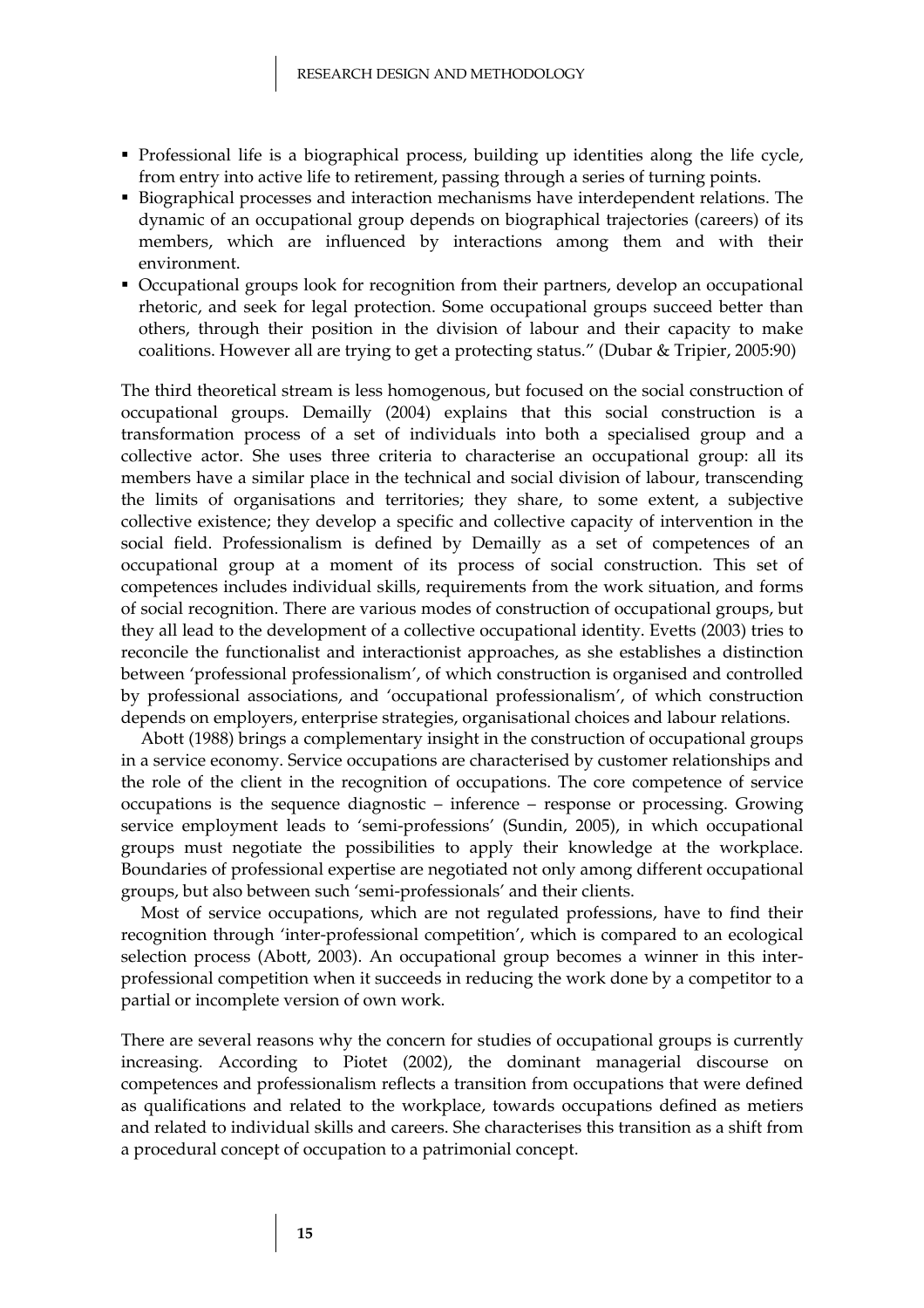CHAPTER I

Other authors stress that the evolution of occupations and the increasing aspiration to professionalism within occupational groups is a consequence of the development of the knowledge-based economy and the learning society (Svensson, 2003; Sundin, 2005). "The interest of theory of professions could, among other things, be understood in the context of the increasing specialisation in working life, combined with the acceleration of institutionalised expertise in society. Theory of professions focuses in particular on the relations between occupational groups, theoretical knowledge and the possibilities for practitioners to exclusively apply such knowledge within their occupational practice. The workplace is a meeting place, not just for practitioners and their clients, but also for competing professional interests, power relations, and occupational identities." (Sundin, 2005)

#### **2.2 The WORKS approach to occupations**

In the design of occupational case studies, we did not consider all the debates about professions and occupations (Vendramin & Valenduc, 2007). To support the empirical work of the WORKS project, we agreed on a basic common understanding of an occupational group as the result of a community of work/activities (common tasks), whatever can be the entry routes into a job. An occupational group is understood as a job family including jobs that are related in one or more ways; ex. similarity of functions performed, knowledge and skills requirements, and/or category of work (for example, assistance, technical or administrative). An occupational group is a group of persons who are doing the same activities or having the same professional status. It is not a professional group in the English meaning of the term "profession".

An occupational group is a fuzzy, segmented and evolving set of individuals, gathering people who have the same 'name', a relative social visibility and a political legitimacy on a significant period, even if occupational profiles are subject to deep changes.

"An occupational group is neither a collection of individuals nor an administrative category (socio-professional categories). It is the result of a process that has to do with 1) social organisation, 2) the functioning of the labour market and 3) individual subjectivity (meanings of work). An occupational group is both a way of defining oneself and a social process." (Dubar, 2004:94)

Paraphrasing Demailly (2004), we consider that three items are relevant for the identification of an occupational group: similarity of position in the work sphere, regardless of specific organisation or territory; the existence of some kind of collective feeling; an ability to engage in specific and coordinated interventions in the social sphere. An occupational group is a specific group with a specialised place in the division of labour (and subsequently in business functions along the value chain) and collective dimensions and capacities.

Therefore, the WORKS approach to occupational groups makes explicit references to the interactionist approach (notably the methodological focus on biographies and careers) and to the social construction of occupational groups.

So, the units of analysis of occupational case studies are here the occupational groups that are connected to the activities included in the organisational case study research. This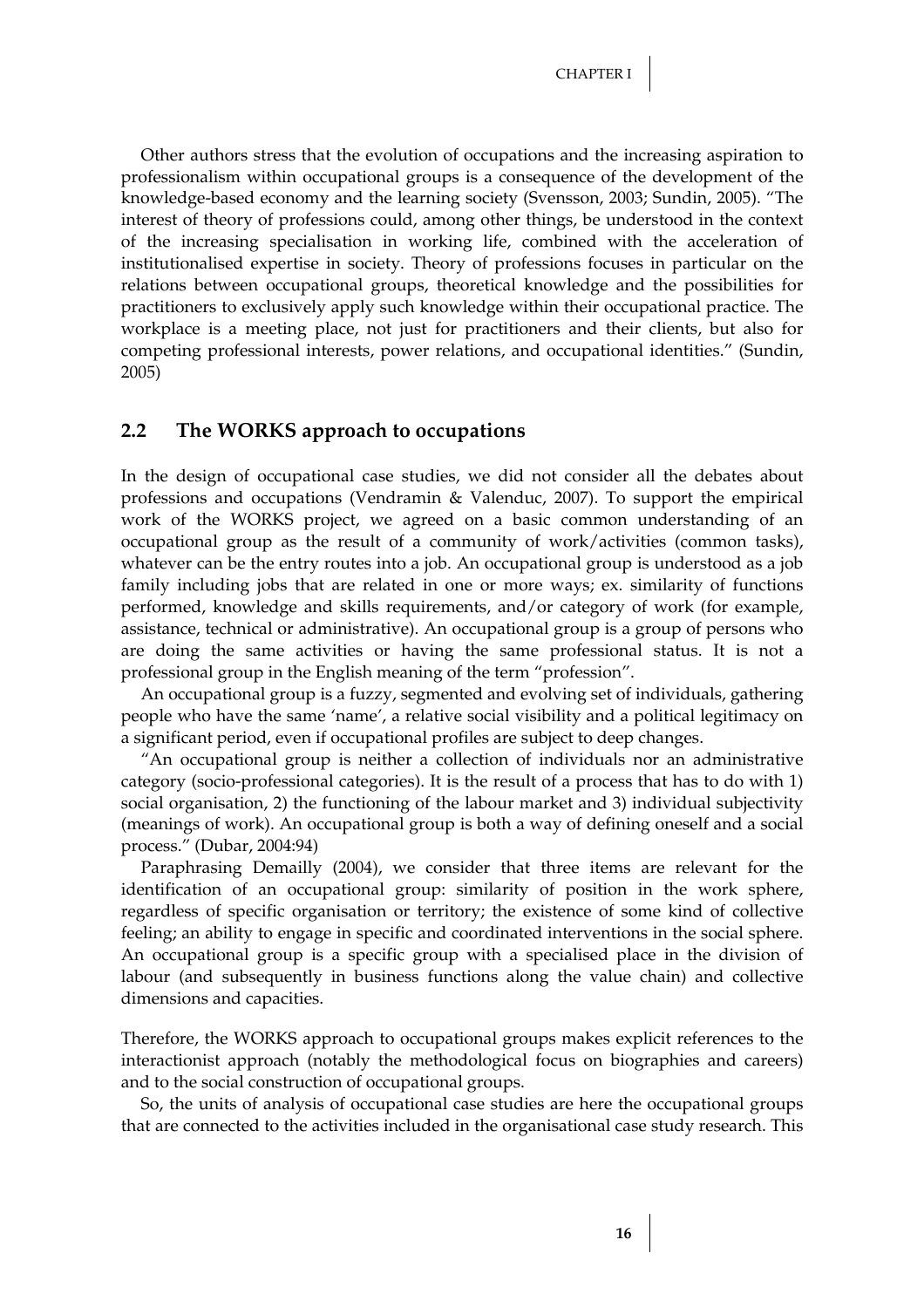makes it possible to exceed the level of the organisations included in the case studies and to draw conclusions at the level of the occupational groups and their societal dimensions.

Through the analysis of occupational groups, the researchers address the individual dimensions of changes in work. This covers many issues that are organised around a set of intertwined themes, which emerges from the state of the art of current research in the previous research stage (Huws ed., 2006). These issues will be formulated into research questions in the next section:

- Work biographies, career construction and choices
- Changes in occupational identities
- Quality of work (working conditions, health and safety, stress, time use)
- Learning and skills development
- Work life balance, including household dynamics (questions related to conciliation, family formation, children).

# 3. Problem setting of occupational case studies

As above-mentioned, the purpose of the study of occupational groups is to address the individual level in changes at work, through individual interviews including a biographical dimension<sup>2</sup>. Targeted research questions to be dealt with at the individual level are derived from the common conceptual framework developed in the first phase of the project (Huws ed., 2006)<sup>3</sup>. This section summarises the outcomes of this theoretical approach that are the most relevant for occupational case studies.

#### **3.1 Work biographies, career construction and choices**

The literature overview carried out for the WORKS project does not allow to take for granted that organisational careers are either disappearing or becoming anachronistic in new patterns of work organisation and restructuring, although the boundaryless concepts looks like 'in-line' with value chain restructuring. Empirical data collection has to consider both *boundaryless and organisational careers* and to investigate the various rationales behind.

Factors of differentiation of career patterns not only include individual and organisational aspects, but also the *role, policies or strategies of institutions and agents on the* 

 $\overline{a}$ 

<sup>&</sup>lt;sup>2</sup> Sections 3 and 4 of this chapter already appeared in an article written by the same authors for a special issue of a the Bulgarian Journal "Sociological problems", published at the initiative of the Bulgarian partner of the WORKS project (Vendramin & Valenduc, 2007).

<sup>3</sup> In this publication (Huws U., ed., 2006), the most relevant contributions to the "occupational dimension" are those of Vendramin P., Valenduc G., Flecker J., Papouschek U. (chap. 8, New career trajectories and occupational identitites); Krings B.J., Makó C., Illésy P., Csizmadia P. (chap. 6, The use of knowledge and communication); Altieri G., Oteri C., Pedaci M., Dahl-Jörgensen C., Saetermo T., Torvatn H. (chap. 9, Changes in work and quality of life); Ramioul M. (chap. 7, Organisational changes and the demand for skills). Extended bibliographical references on the research questions regarding occupational groups can be found in these contributions and are not reproduced in this chapter.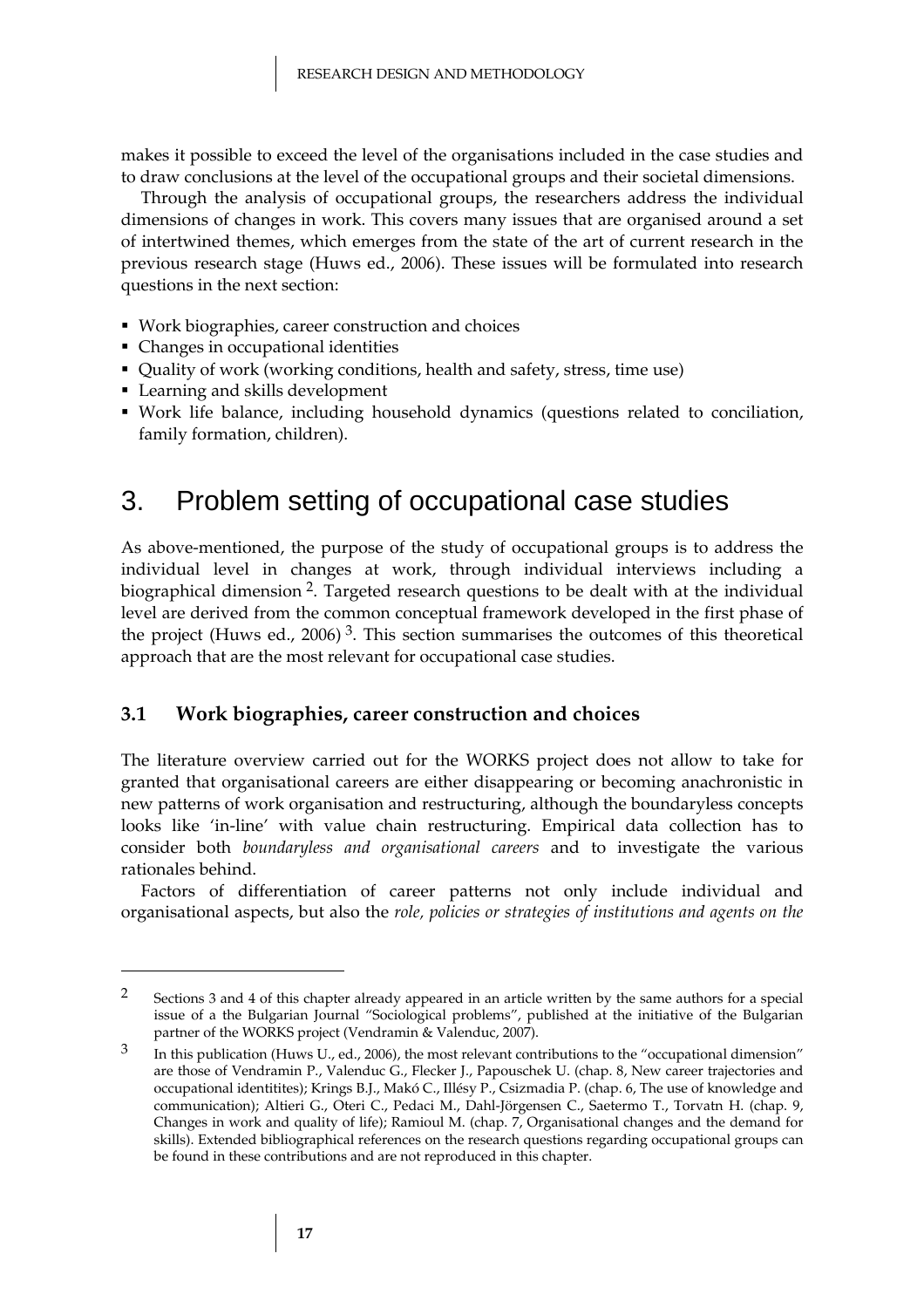*labour market*. Such roles and policies are often undermined in the individual approach. The key issue is to understand how they interact with the individual choices.

Not all trajectories on the labour market are implicitly considered as 'careers', but mainly those who are 'target trajectories'. From the labour market point of view: multiplication of transitions and diversification of trajectories encompass a wide range of situations, mainly shaped by increasing flexibility of work contracts and work status. *Transitions periods* are also shaped by public policies (re-insertion of the unemployed, conversion after restructuring, re-entry on the labour market, etc.). Boundaryless trajectories also include constrained mobility or precariousness, not only 'voluntary' nomadic pathways.

*Gender* and *ethnic factors* are also an important concern for equal career opportunities. In order to be efficiently dealt with in empirical investigation, the subject is also targeted.

#### **3.2 Changes in occupational identities**

There are diverse components in occupational identities; two important components are: *recognition* (of knowledge, competences, experience, responsibilities) and *commitment* to work or tasks and/or to an organisation. Changes in work and the restructuring of the value chain modify these components. Restructuring modifies the parameters and contexts of individual recognition. In the restructuring of the value chain, the business functions become the area of mutual recognition. Commitment can be more important to work or tasks than to organisation. Recognition can come from peers and the clients more than from the organisation. In this case, occupational identities are less sensitive to restructuring and organisational changes. Identification is more based on work and functions than on organisations or sectors. Some authors also argue that the nature of recognition expected from work is changing, from *appreciation* to *admiration.* New organisational models favour the second type of recognition.

Occupational identities are on the hand, *individually generated* and on the other hand, *socially generated*. It is a transaction between identification desires and institutions that gives status and diverse forms of recognition. In the knowledge-based society, it is supposed that the institutions of work (organisations, training operators, labour market intermediaries) play a weaker role and that workers have more resource and desire to build their occupational identity. However, there is empirical evidence that demonstrates huge inequalities in this field, many workers are more and more dependant of institutions to access to positive occupational identities (not to retreat or blocked identities).

Flexibility/instability/reorganisation have an *ambivalent impact* on occupational identities. Some are blocked, other promoted. The effects will depend on the combination of various factors: socio-economic factors, cultural factors (strong/weak enterprise culture) and subjective factors (attitude to work). The transformation in occupational identities cannot be explained in a 'mechanic' way: all workers with a same profile will not react in the same way to restructuring.

The transformation of occupational identities expresses *the shift from community relationship to society relationship* (decrease of the fusion type, increase of the negotiation type). Society forms of occupational identities are not less compatible with collective life. Social bond, solidarity and collective consciousness in work are not disappearing but the forms and temporalities of the social bond within work are changing. They are closer to a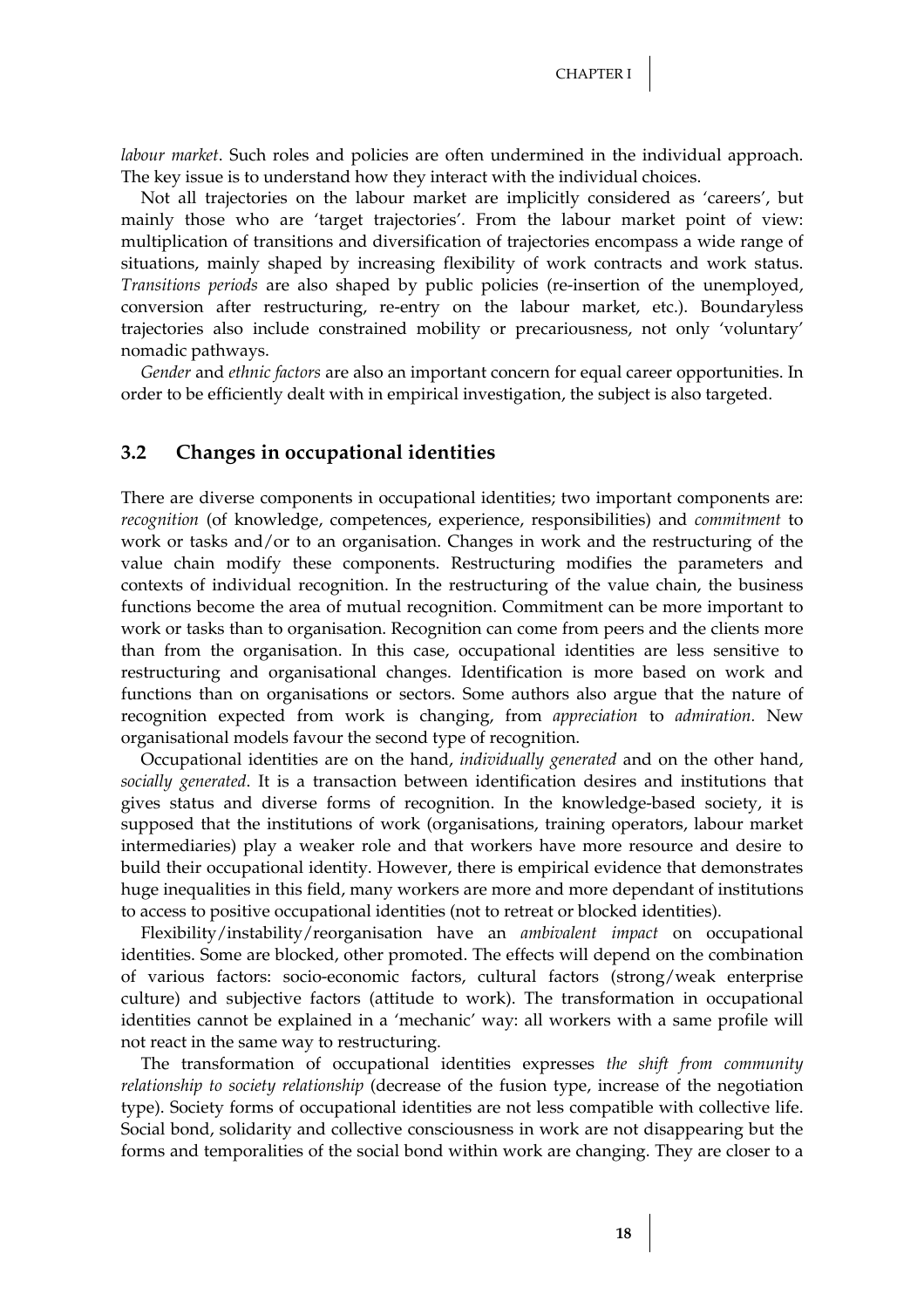logic of network, organised around projects, with individual involvements rather than to the logic of community that is at the core of the trade-union institution.

Despite globalisation and international work, *occupational identities are locally constructed*. Local culture and values remain central in the construction of occupational identities. Such assumption is questioned in the perspective of globalisation and restructuring of the value chain.

*Knowledge plays a dynamic role in the transformation of occupational identities*. In this dynamic role, the interactions with others are crucial, both for the learning process and the recognition in a new identity. Organisations can more or less support such learning and identification processes.

Finally, a social identity is a *combination of diverse identities*. Occupational identity interacts with other identities (outside work) that constitute a self-identity. Gender identity plays a key role in this combination. The importance of the occupational identity within a social identity will vary among individuals. Some authors assume that occupational identity does not have the same central place as earlier in a social identity. The impact of restructuring and the threats on occupational identity will depend on the role played by occupational identity within a social identity.

#### **3.3 Quality of work**

The quality of working life is central not just for the well being of workers but also to promote social inclusion and drive up employment levels – thus, it is also linked to employment and social policies. In the reports on Employment in Europe the following *dimensions of quality of work* are highlighted: job security and its absence, access to training and career development, gender equality, flexibility and security, inclusion and access to the labour market, social dialogue, worker involvement, work organisation and work-life balance. Trends in work and employment – as well as in social security and public policies – are crucial for the quality of life and well-being. In an empirical qualitative investigation, quality of work can be approached through questions concerning the following topics: status in employment, potential support from public policies, work rhythms, working time, autonomy/control, well-being, potential for self-development, health and security aspects, gender 'sensitivity' of organisations.

The quality of work in all its dimensions linked to relations, conditions, times, contents, significantly influences quality of life. As demonstrated by many sources of literature changes in working modalities and times have on the one hand *a 'liberating' potential for individuals,* yet, on the other bring *risks both at the individual and collective levels.* A first risk concerns the threat to social integration or social cohesion. A second risk is the social exclusion of given targets groups of the population, in particular weaker individuals (older workers, single parent families, women going back to work, immigrants, workers dismissed from production industry, those with a low education level, people with disabilities).

Quality of work also comprises *quality of time* and presupposes that time less colonised by work gives the individual the possibility to do other activities and to achieve a new balance between work and private life, thus augmenting individual and collective wellbeing.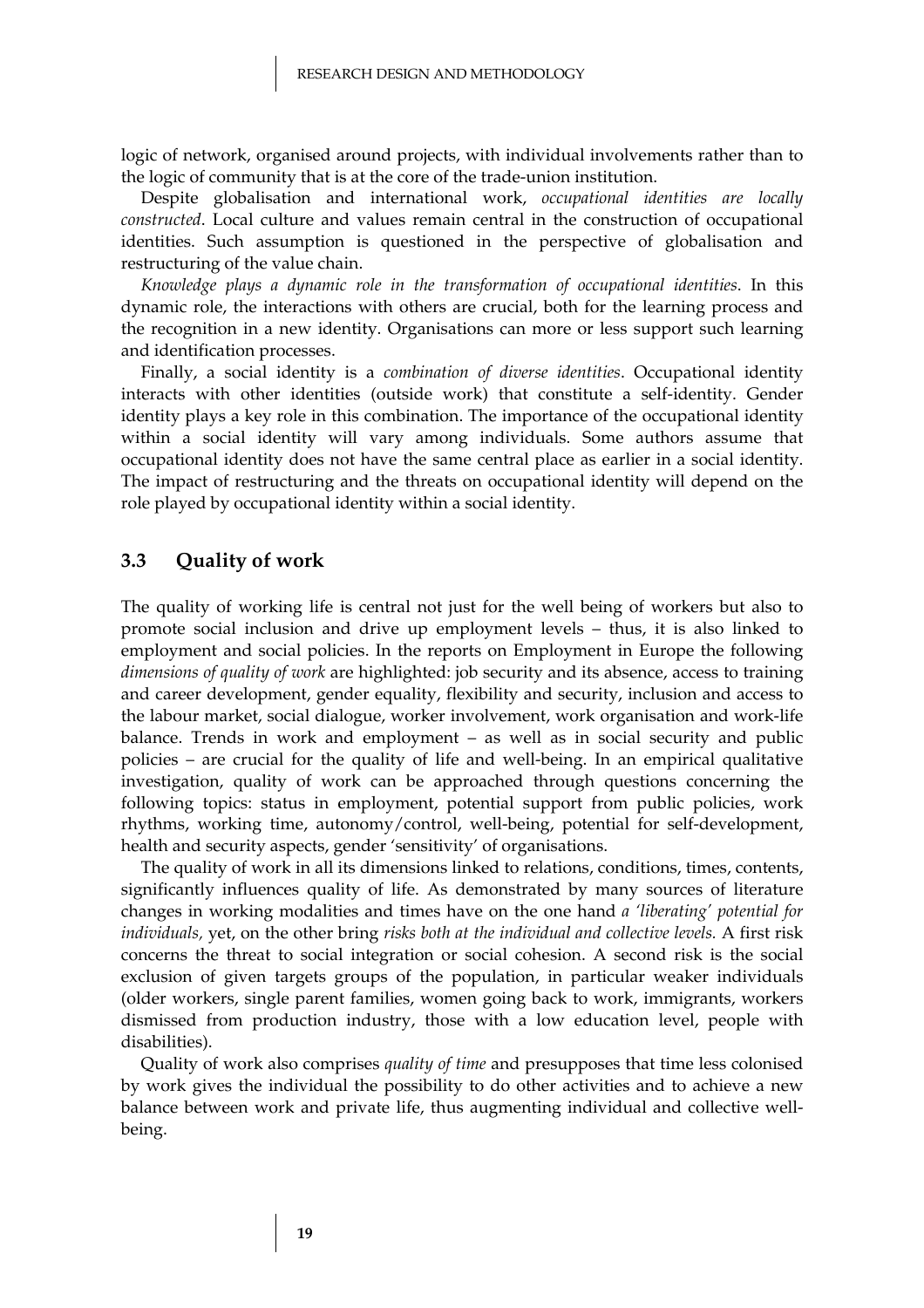CHAPTER I

Quality of life and well-being are central to the *participation of individuals and households in society* and the levels of security they can dispose of to fulfil their needs and choose a certain lifestyle. These societal challenges are addressed in the research questions.

#### **3.4 Learning and skills development**

The restructuring of value chains involves an increasing standardisation and fragmentation of processes which allows them to be configured and reconfigured in a variety of different ways to suit the needs of a given corporation or group of corporations at any particular time. This standardisation and fragmentation cannot take place without changes in the use of human knowledge and skill in a process of commodification. The commodification process drives a continuous process of restructuring which always has a double edge. Each innovation simultaneously requires a new cohort of creative "knowledge workers" who, in the very process of developing new innovations, bring about, albeit indirectly, the routinisation of the work of others. '*Upskilling'* therefore goes hand in hand with '*downskilling'* and new forms of specialisation accompany the development of increasingly generic activities.

The impact of ICT on skills and knowledge is also an upgrading and downgrading/deskilling dichotomy. The effects of ICT on skills and knowledge must be understood in the framework of a *mutual shaping between the technological environment and the organisational context*. Another concern about the impact of ICT is that they move the border between tacit and codified knowledge. Specific questions in the research focus on the role of ICT.

A *knowledge worker* is someone who has access to, learns and is qualified to practice, a body of knowledge that is formal, complex or abstract, and who manipulates symbols and ideas. This definition raises the question about the degree of manipulation and creation of new knowledge in a lot of the jobs. It is necessary to distinguish between the increased significance of 'knowledgeability' at work and a more restricted category of knowledge workers — as those who manipulate symbols and ideas requiring substantial thinking skills. Some work's components (autonomy, control, level of responsibility, level of selforganisation) state the knowledge dimension of work.

The development of skills and competences requirements questions the *boundaries between mobilisation of knowledge and subjectivisation of work*, or the commercial utilisation of the "whole person" of the worker with their physical, cognitive, psychic and emotional potentials.

It is also widely accepted in the recent literature on *knowledge* and *social capital* that the development of *communities of practice* is a key structural precondition of social capital creation*.* Communities of practice help shape the actual terminology used by group members in everyday work communication. In addition, they generate and share the knowledge objects or artefacts that are used by community members. Equally as important, communities generate stories that communicate the norms and values of the community and of the organisation as a whole. These stories enable new members to take cues from more experienced personnel and allow the development of a community memory that perpetuates itself long after the original community members have departed. The interpersonal dynamics of the relationships of social capital is related to the *trust-based regulation* of human behaviour). Without a shared history of common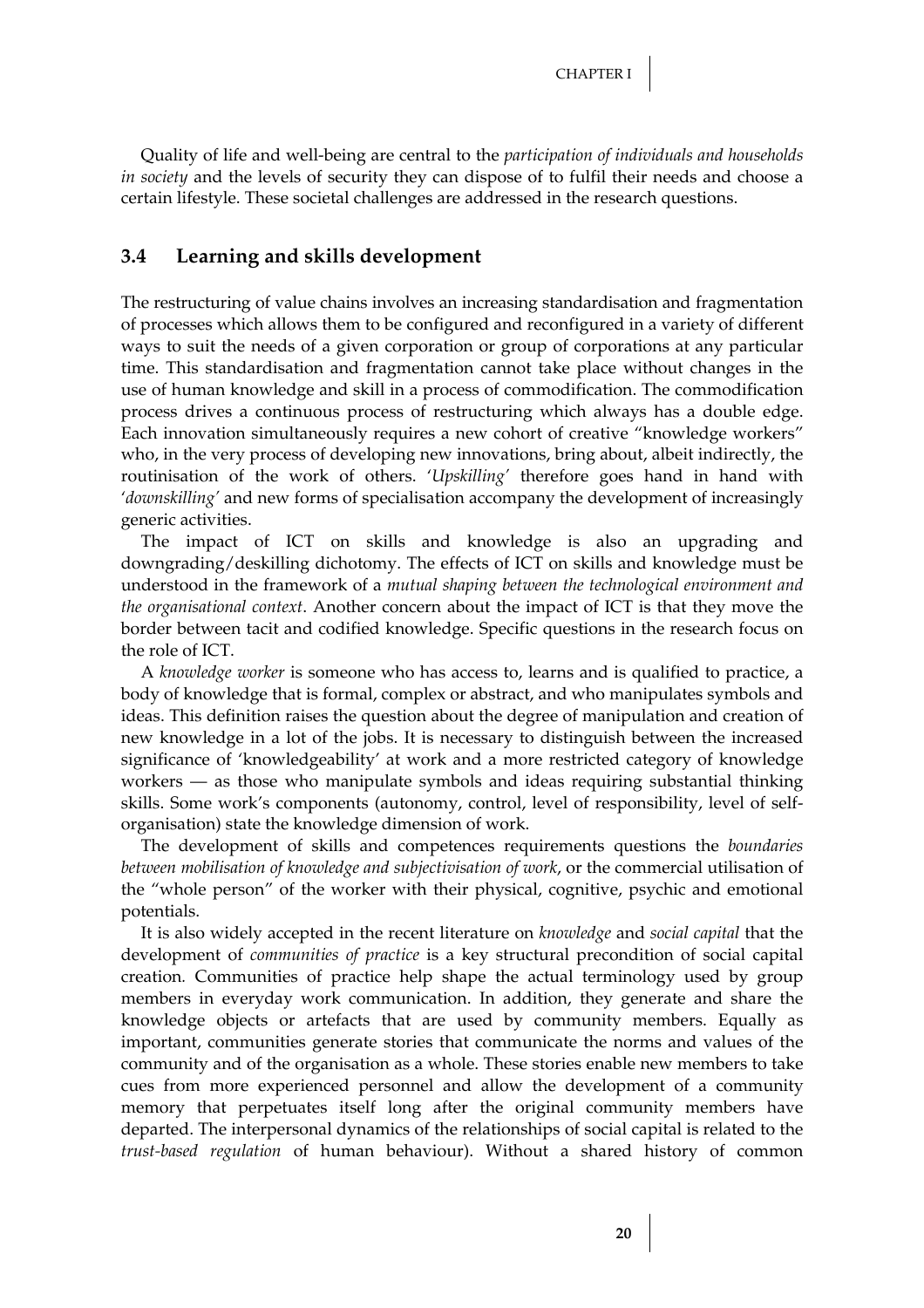experiences and interactions or, in other words, without participating in the 'collective learning process' we cannot speak about trust relations based on reciprocity.

### **3.5 Work life balance, including household dynamics**

The issue of work life balance is connected to the issue of quality of work. However, within the WORKS perspective, it was intended to focus specifically on this issue, so it is treated as a specific point to be able to include questions related to household dynamics. The household perspective covers several questions that can be connected to work; it concerns: family formation, decision to have or not to have children, care responsibilities, career choices, etc. The research questions address some relevant societal issues.

- The issue of 'family-friendly' policies at the company level: what kinds of organisations do develop family friendly initiatives or policies, what are their motivations and what are the outcomes.
- The impact of work and careers on family formation (and dissolution), and particularly the impact of work on diverse family contexts and on women's trajectories.
- The issue of increasingly blurring boundaries between work and private life, linked to the growing flexibilisation of work, and the associated risks and opportunities for individuals and society.

There is some overlapping between these five themes. Obviously, this is unavoidable in the sense that the project is targeting 'the individual dimension of changes in work'. However, the subdivision in five themes helps to concentrate on specific aspects that can be relevant for cross-national comparative analysis and for policy analysis.

### 4. The comparative approach

Comparative analysis is indeed a challenge in the study of the individual dimension of changes in work  $4$ .

There are different types of theoretical frameworks that are used by researchers in cross-national comparative analysis. In the field of labour market and employment arrangements, Rubery and Grimshaw (2003) propose a classification of theoretical frameworks that is relevant to specify the kind of comparative analysis that could be done within the WORKS project. They distinguish three main theoretical frameworks and their related schools of thought: universalists, culturalists and institutionalists.

Universalists state the general relevance of common models of social and economic organisation whatever can be the social context. They consider that there is a one best way, as a best practice, and that differences between countries are not fundamental, they only reflect 'objective' economic or technological differences between societies or sectors,

 $\overline{a}$ 

<sup>&</sup>lt;sup>4</sup> This challenge is more in-depth discussed in the contribution of Patricia Vendramin and the contribution of Makó C., Csizmadia P. & Illéssy M. to Flecker & Papouschek ed., 2006.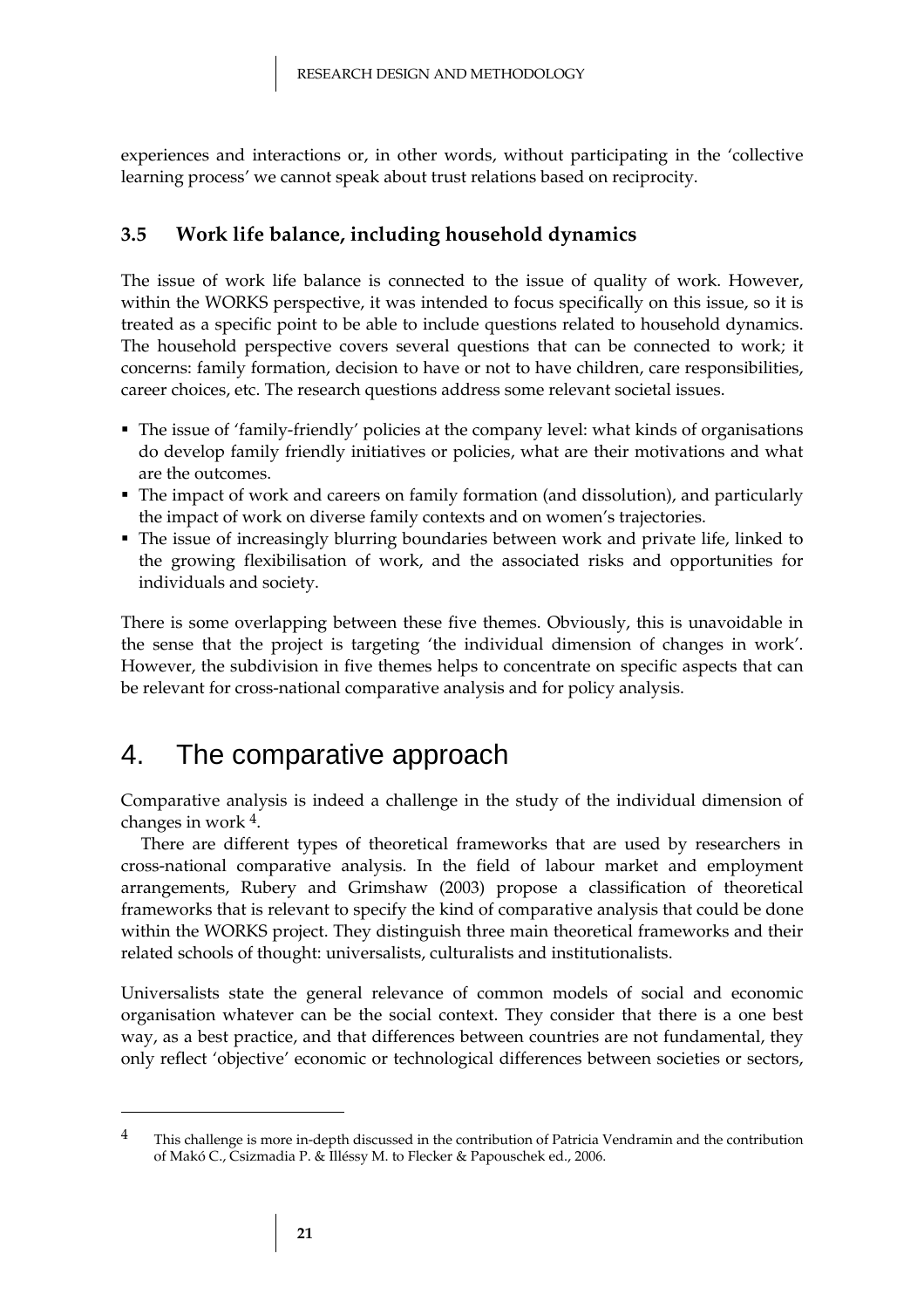CHAPTER I

or political/institutional barriers to implement the best practice. The logic of this approach is to expect some convergence in work arrangements and work organisation between countries when all objective factors reach the same level and when institutional or political barriers are removed.

In the culturalist approaches, differences in culture are used to explain differences in organisational and management forms, differences in employment policies and practices. There is however few dynamic concern to understand how cultural dimensions are build and how they evolve. A key reference in the culturalist approach is that of Hofstede (2001).

Institutionalists focus on variations within a society. In this perspective, variations in organisations among countries reflect how they are embedded in a societal system. The set of institutional arrangements and societal structures can explain the differences between and within societies. Social and institutional arrangements are critical in structuring organisations and the labour markets. In this perspective, institutions are important, societies make choices and engage themselves in particular path of development or specific national trajectories. The social and institutional arrangements have interlocking and inseparable effects that generate a specific societal logic or *societal effect.* 

From the societal effect perspective, differences in professional trajectories, organisations, labour markets and employment policies are consequences of differences in societal logics and societal trajectories. Common pressures due to globalisation do not lead in a process of convergence but in changes in societal institutions: particular forms of response will reflect particular societal logic.

The societal effect approach tries to understand how institutional characteristics and arrangements affect a societal system. The societal effect approach has been involved in many debates, starting with 'industrial society', then new technologies, new organisational patterns, multinational companies and globalisation. The idea is to demonstrate that innovations (organisational, technological) are not transforming previously known arrangements completely and in a convergent way. Maurice (1989) was one of the first scholars who elaborated the societal approach. His research questions are based on the statement that "there is a striking difference between what is often claimed when a phenomenon is relatively novel and what emerges after it as become more widely widespread in different societies" (Maurice and Sorge eds., 2000:390). Within the societal approach, some researchers have also developed the dominant country theory, which states that in every era there is a dominant model/dominant country that others try to imitate.

According to Maurice, the *societal effect* approach is "a special form of the structural analysis in stressing the intimate or inseparable relations (reciprocity relations) between the actors and the system (…) The interdependency of the objects within this structuration domains and actors represents the so-called 'national coherence' varying from country to country. Therefore, the societal effect approach has such paradoxical characteristic: it intends to compare the incomparable" (Maurice and Sorge eds., 2000:390). The logic behind this type of comparative analysis is not the 'rationality' (universalist approach) or the 'national culture' (culturalist approach), but the construction of actors in their relations with a wider society. The societal effect approach has the ambition to socialise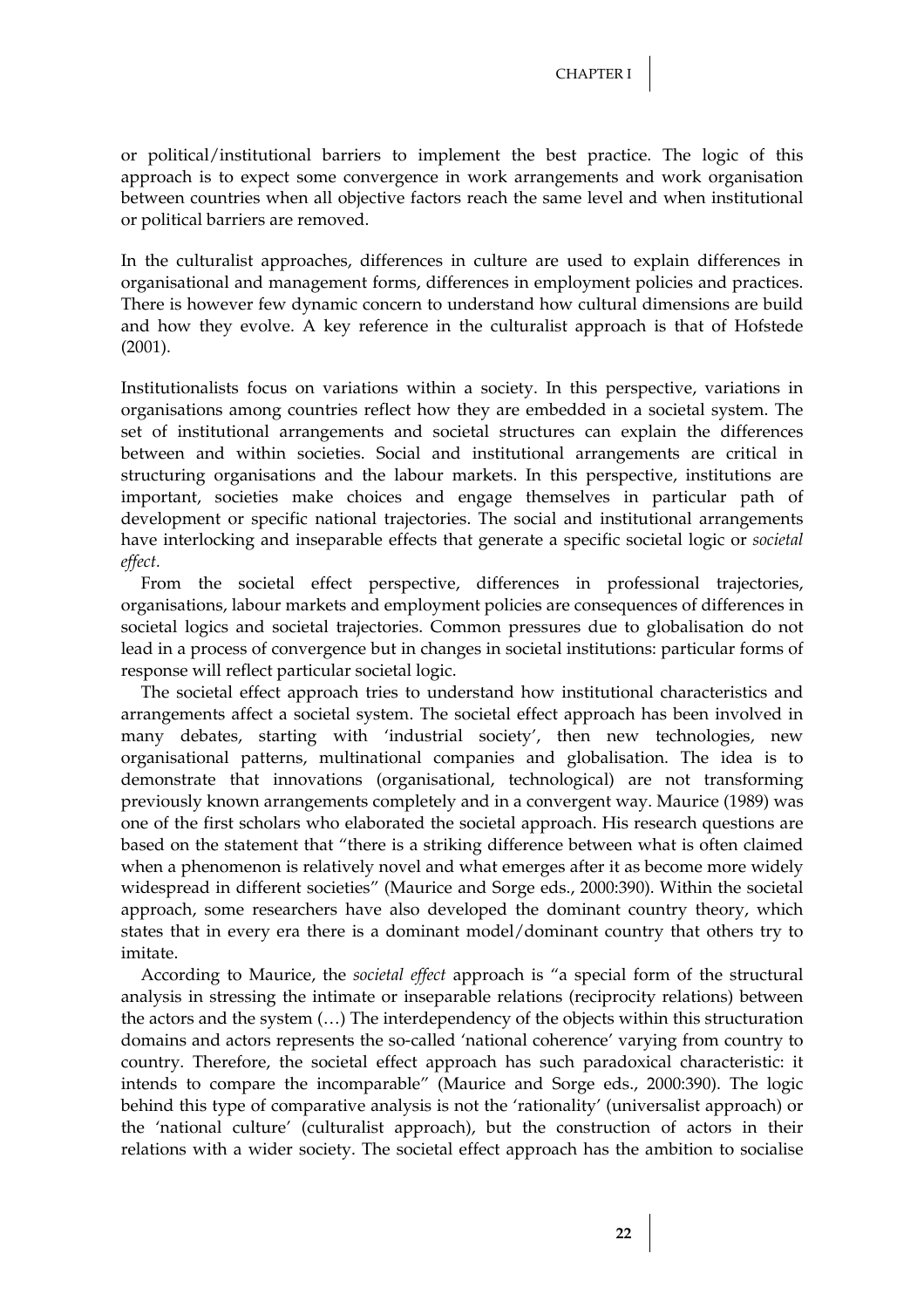the objects of investigation whereas others tend to de-contextualise them in order to make them comparable.

Despite some critiques and limitations, the 'societal effect' approach seems to be the most adequate theoretical background in order to carry out the comparative analysis of occupational groups in different institutional settings.

# 5. The selection of occupational groups in the WORKS project

#### **5.1 Selection criteria**

The business functions, which represent different steps in a global value chain, are the entry point to select occupational groups. Then, a set of criteria underpins the selection of specific occupational groups within these business functions. As the research focuses on the changes in work in the knowledge-based society, an obvious key criterion was to choose occupational groups that are effectively concerned by *changes in work* and *knowledge requirements*. Other important criteria were:

- To select *new and old occupational groups* (more or less structured). It is interesting to observe the transformation of older or more traditional occupational groups and the structuring of emergent occupational groups.
- The occupational groups have to be concerned by *knowledge changes*. It is important to look at the ways knowledge changes come across diverse occupational groups.
- The choices must also allow tackling the *gender dimension.* Occupational groups had to be diversified from the gender perspective: male, female and mixed occupational groups.
- Having a diversity in *levels of qualification* is another important criterion for the selection of occupational groups for the changes in the knowledge-based society are not an issue restricted to highly qualified workers.
- As the knowledge-based society is often associated to information and communication technologies, it was also important that the range of occupational groups cover occupations *more or less intensive in ICT*.
- To catch the different steps in a career trajectory an also the hypothesis on the differentiated attitude towards work of generations, it was also important to take into account *age diversity*.
- *Ethnic characteristics* (native, migrants) are also an important dimension that has to be part of the approach of occupational groups.

#### **5.2 Selection of occupational groups for case studies**

According to these criteria, and taking into account the required convergence with business functions selected in the organisational case studies within the project, the following seven occupational groups were selected.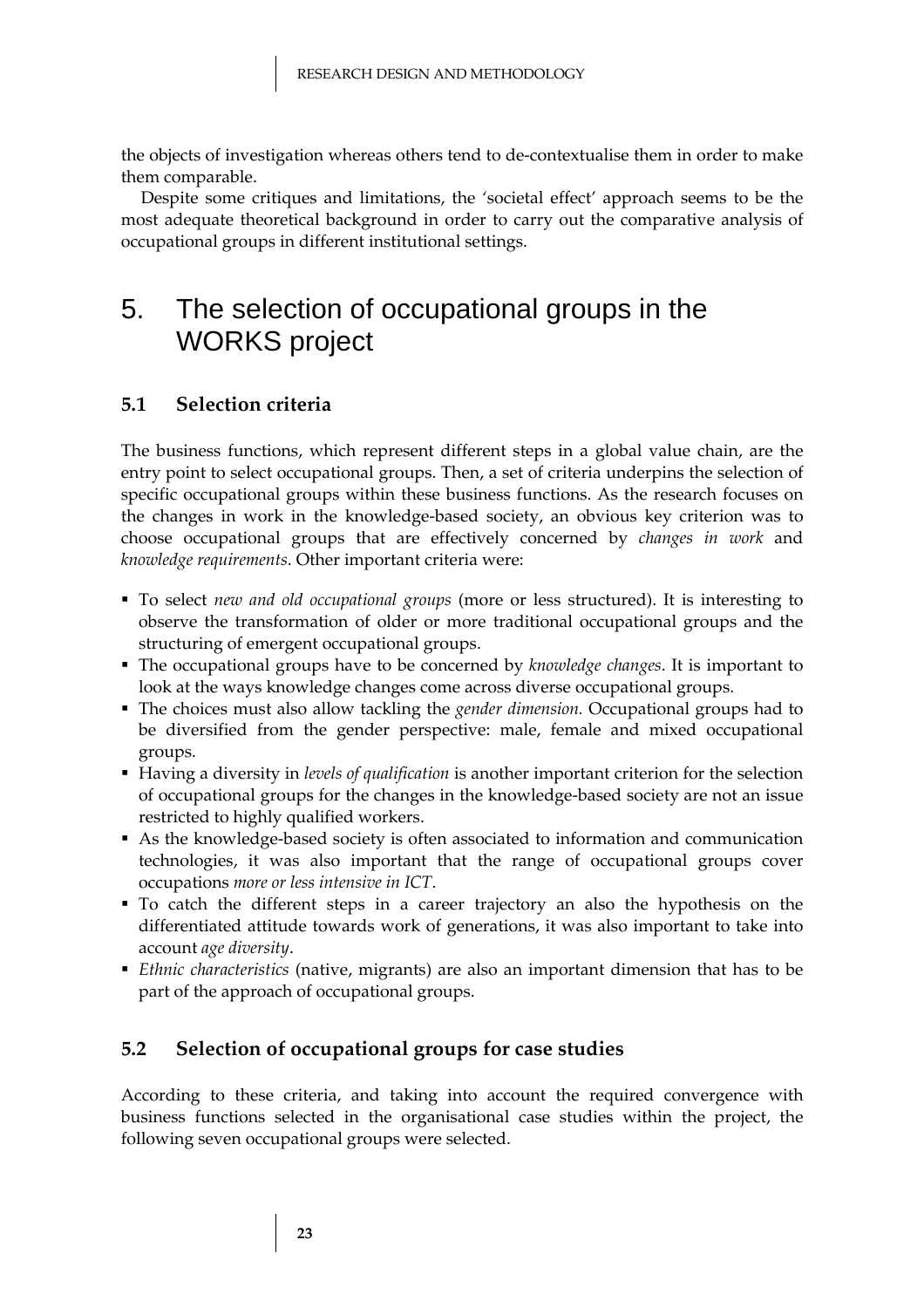#### *Business function: research & development, design*

- Occupational group: designers in the clothing industry. It concerns creative workers in the clothing industry: dress designers, product line designers, fashion designers of diverse clothes or accessories. A variety of work status (employees, free-lance, independent subcontractors, etc.) may be considered.
- Occupational group: researchers in ICT. This group refers to ICT professionals, engineers or other scientists who are working in software research (not in software development or in IT consulting services). It can concern diverse areas of software research: artificial intelligence, voice and image recognition, biometrics, human machine interfaces, grid computing, ubiquitous computing, networking software, ambient intelligence, etc. Software laboratories as well as virtual research teams may be considered.

#### *Business function: production*

- Occupational group: skilled and semi-skilled production workers: factory workers, craft workers, production technicians, process controllers, etc. It can be either in the clothing industry or in the food industry, depending on the organisational case studies conducted by the concerned research teams.
- Occupational group: production workers in software. It concerns ICT technicians or engineers in software production, development and maintenance: system analysts, developers of software applications, programmers, coding specialists, specialists of software maintenance, data base engineers, etc. This area of software production is supposed to be the most confronted to relocation or off-shoring.

#### *Business function: logistics*

Occupational group: skilled and semi-skilled workers. It concerns storekeepers, warehousemen, buyers, supply chain supervisors, product line managers, chief line managers, involved in both virtual and material logistic work – either in the food or the clothing industry.

#### *Business function: customer service*

• Occupational group: front office employees. It concerns employees providing services to customers in public administration or in services of general interest (postal services or railways). It concerns both on line and face-to-face service provision.

#### *Business function: IT service providers*

 Occupational group: IT professionals. It concerns IT professionals working for IT service providers and IT consultants who develop, parameterise or implement software solutions and systems for public administrations and/or for services of general interest.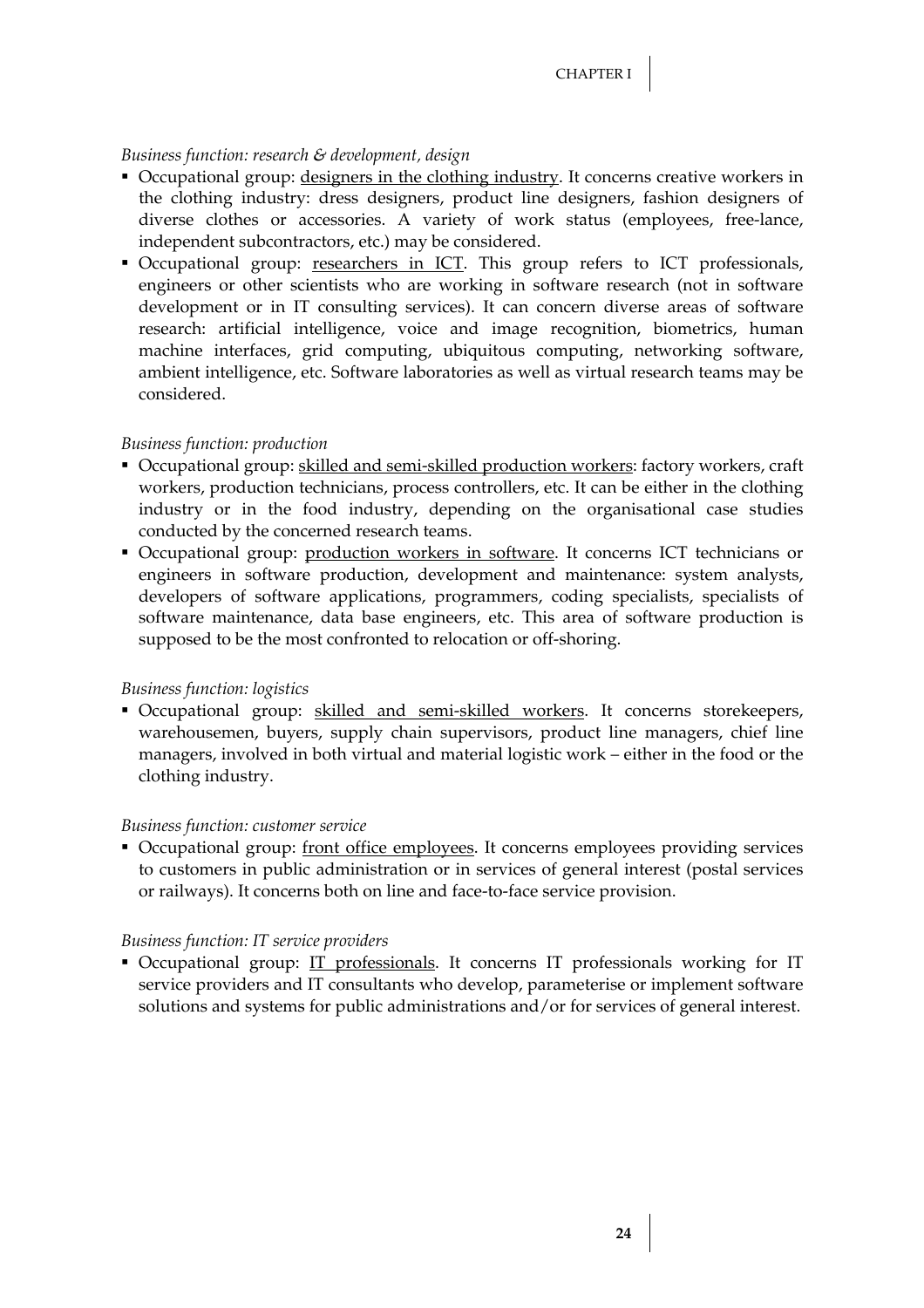| <b>WORKS</b><br>matrix of<br>occupational<br>groups                        | ATK (SE) | FORBA (AT) | FTU (BE) | FTU (FR)            | HIVA (BE) | $\operatorname{IET}$ (PT) | $\text{RES}\left(\text{IT}\right)$ | $\rm IS$ (BG) | $\rm{ISB}$ $\rm(HU)$ | $\sf{ISF}$ (DE)     | <b>TAS (DE)</b> | SINTEF (NO)         | UPSPS (GR) | UT (NL) | WLRI (UK) | NRCWE (DK) |
|----------------------------------------------------------------------------|----------|------------|----------|---------------------|-----------|---------------------------|------------------------------------|---------------|----------------------|---------------------|-----------------|---------------------|------------|---------|-----------|------------|
| Designers in<br>clothing                                                   |          |            |          | $\chi$              |           | $\chi$                    |                                    |               |                      |                     | $\chi$          |                     |            |         |           |            |
| Researchers in<br>ICT<br>laboratories                                      |          | $\chi$     |          | $\boldsymbol{\chi}$ |           |                           |                                    |               |                      | $\boldsymbol{\chi}$ |                 | $\boldsymbol{\chi}$ |            |         |           |            |
| Production<br>workers in<br>software<br>development                        | $\chi$   |            |          |                     |           |                           |                                    | X             | X                    |                     | X               |                     |            |         |           |            |
| Production<br>workers in food<br>or clothing                               |          |            |          |                     | X         | $\chi$                    | $\chi$                             |               |                      |                     |                 | $\chi$              | X          |         |           | $\chi$     |
| Skilled workers<br>in logistics in<br>food or clothing                     |          |            |          |                     | X         |                           |                                    | X             |                      |                     |                 |                     |            | X       |           |            |
| Front office<br>employees in<br>customer<br>services in<br>public services | $\chi$   | $\chi$     | $\chi$   |                     |           |                           | $\chi$                             |               | $\chi$               | X                   |                 |                     |            |         | $\chi$    |            |
| IT professionals<br>in IT providers<br>for public<br>services              |          |            | X        |                     |           |                           |                                    |               |                      |                     |                 |                     |            | X       | X         |            |

**Table 2: Distribution of occupational case studies among the research teams** 

#### **5.3 Organisation of the field work and reporting process**

#### **5.3.1 Organisation of individual interviews and reporting**

The interviews are semi-structured, based on common guidelines. The purpose is to cover a range of topics in all interviews but at the same time to keep a narrative dimension and to cover the work trajectory of the informants.

As the interviews intend to capture information on career trajectories, the interviews will have a biographical dimension. This means that the informants will be asked to 'tell' their career story: opportunities, choices, coping strategies, transition periods, significant events or others.

Even if the interviews will not have a pure narrative design, it remains important to keep a narrative dimension. This means that even if the interview is semi-structured, it is conducted in an open way. The main idea is to stimulate a person to tell about significant aspects, moments of his work-life and trajectory. Normally the interviewee covers several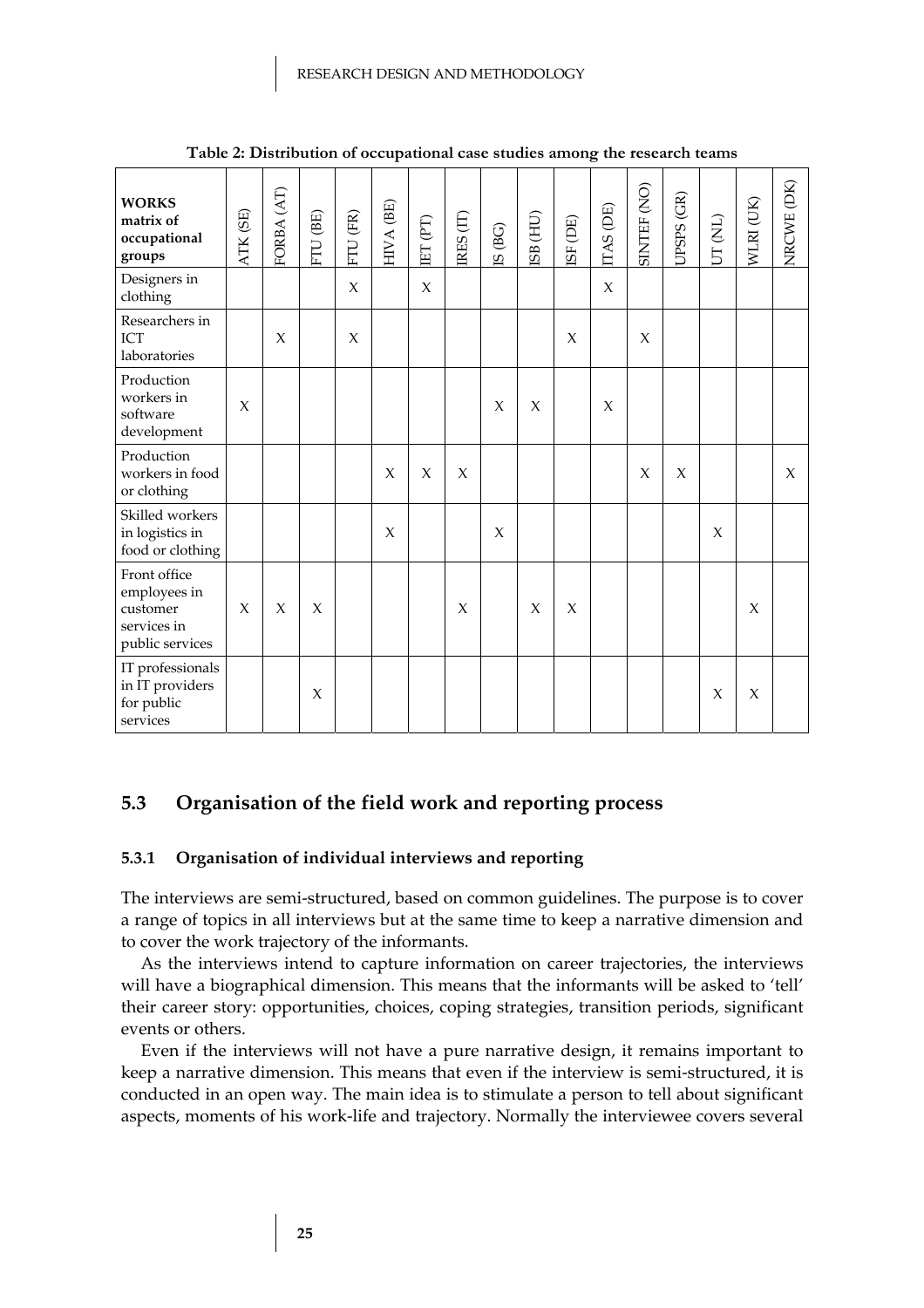pre-determined topics (cf. guidelines) in his narration, in his own sequence. The role of the interviewer is to stimulate, listen, and suggest the topics (Becker, 2002).

A small questionnaire will be filled in at the end of all interviews, making sure that all the key data have been collected (gender, age, ethnic origin, brief job description, family status, work status, etc). These key data questionnaires will provide some quantitative information for analysis of the sample and for documenting the comparative analysis.

A common guideline for interviews is published in the handbook for researchers (Flecker & Papouschek eds., 2006), in order to have a common approach of the occupational groups and to address all the research questions in a common way. This interview guideline is annexed to this report.

The analysis of the interviews is structured around the five themes that gather all research questions: trajectory, occupational identity, quality of work, knowledge and learning, work-life balance. Qualitative analysis is not a rewriting, it is an interpretation work that supposes rules of method (Paillé & Mucchielli, 2003). Each research team has specific experience in methods for qualitative analysis, diverse methods can be used that into account the background of each teams. Each team will produce one report per occupational case study, structured according to the five themes:

Within these five themes, gender has to be considered as a transversal dimension. The analysis aims at identifying the dynamics of changes and the interrelations with the restructuring of organisations.

#### **5.3.2 Organisation of comparative analysis**

The comparative analysis was conducted in two successive steps: the first one was prepared by each research team; the second one at the cross-national level by the workpackage coordinators.

Each team produces one report per occupational case study. In these reports, the researchers highlight conclusions and hypothesis on the contextual variables and explicative variables that can help to understand the current situation of these occupational groups in their country. This preparation of the comparative analysis can consider diverse angles: it can analyse themes within same occupational groups; it can analyse themes across all the occupational groups.

The cross-national comparison uses these conclusions and hypothesis formulated by the each research team. FTU and ITAS conduct the cross-national analysis on the basis of the national team reports.

### **Bibliography**

- Abott A. (1988), *The system of the professions. An essay of the division of expert labour.*  University Press of Chicago.
- Abott A. (2003), "Écologies liées. A propos du système des professions", in Menger P.M., ed., *Les professions et leurs sociologues. Modèles théoriques, catégorisations, évolutions*, Maison des sciences de l'homme, Paris, pp. 29-50.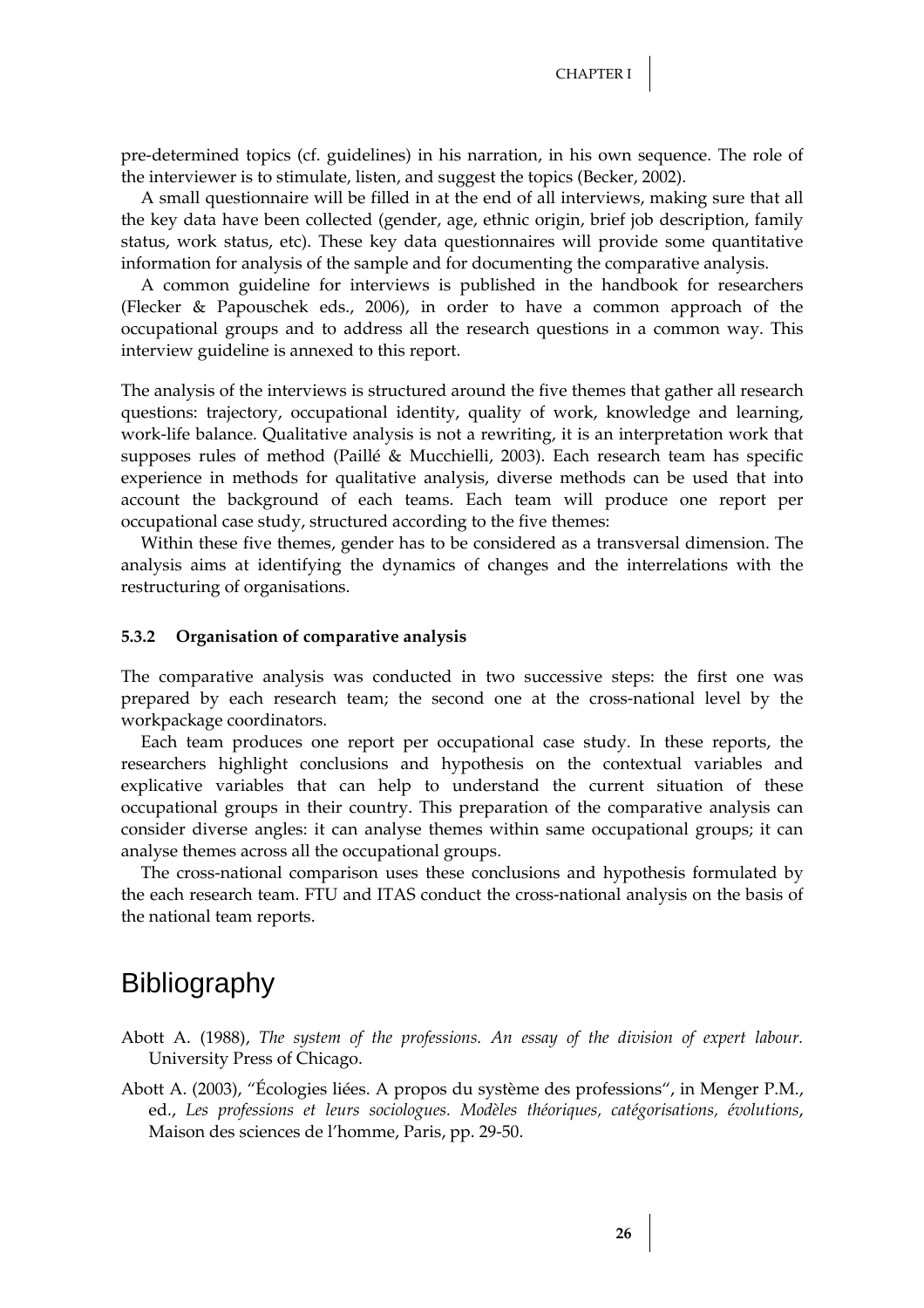Becker H.S. (2002), *Les ficelles du métier*, La Découverte, Paris.

- Demailly L. (2004), "Une spécificité de l'approche française des groupes professionnels : une sociologie non clivée", in *Knowledge, Work & Society*, vol. 2(2), L'Harmattan, Paris.
- Dubar C. (2004), "Sociologie des groupes professionnels en France : un bilan prospectif", in *Knowledge, Work & Society*, vol. 2(2), L'Harmattan, Paris.
- Dubar C. & Tripier P. (2005, 2ème édition), *Sociologie des professions*, Armand Colin (Collection U), Paris.
- Evetts J. (2003), "The sociology of professional groups: new questions and different explanations", in *Knowledge, Work & Society*, vol. 1(1), L'Harmattan, Paris.
- Flecker J. & Papouschek U., eds (2006), *Report on comparative methodologies*, WORKS deliverable D.6.3, www.worksproject.be
- Hoofstede G. (2001, 2nd edition), *Culture consequences*, Sage Publications.
- Huws U., ed. (2006). *The transformation of work in a global economy: towards a conceptual framework*, WORKS report, Higher institute of labour studies (HIVA), KUL Leuven.
- Mac Donald N. (1995), *The sociology of the professions*, Sage, London / New-York.
- Maurice M. & Sorge A. (eds.) (2000), *Embedding organisations*, John Benjamins Publishing Company, Amsterdam/Philadelphia.
- Maurice M. (1989), "Méthode comparative et analyse sociétale. Les implications théoriques des comparaisons internationales", in *Sociologie du travail*, Paris, 31 (2): 175- 191.
- Paillé P. & Mucchielli A. (2003), *L'analyse qualitative en sciences humaines et sociales*, Armand Colin, Paris.
- Piotet F. (2002), *La révolution des métiers*, Presses Universitaires de France, Paris.
- Rubery J. & Grimshaw D. (2003), *The organisation of employment An international perspective*, Palgrave, New York.
- Svensson L.G. (2003) "The quest for professionalism and the dialiectic of individualism and collectivism in work organisations", in *Knowledge, Work & Society*, vol. 1(1), L'Harmattan, Paris.
- Sundin O., 2005, "Studies of professions", in Hjorland B. & Nicolaisen J. (eds.), *The epistemological lifeboat*, http://www.db.dk/jni/lifeboat/
- Vendramin P. & Valenduc G. (2007, forthcoming), "Restructuring in organisations and changes in occupational groups", in: Kirov V. & Stoilova R. (eds.): *Changes of work in the knowledge-based society.* Special issue of Sotiologuitcheski Problemi, Sofia.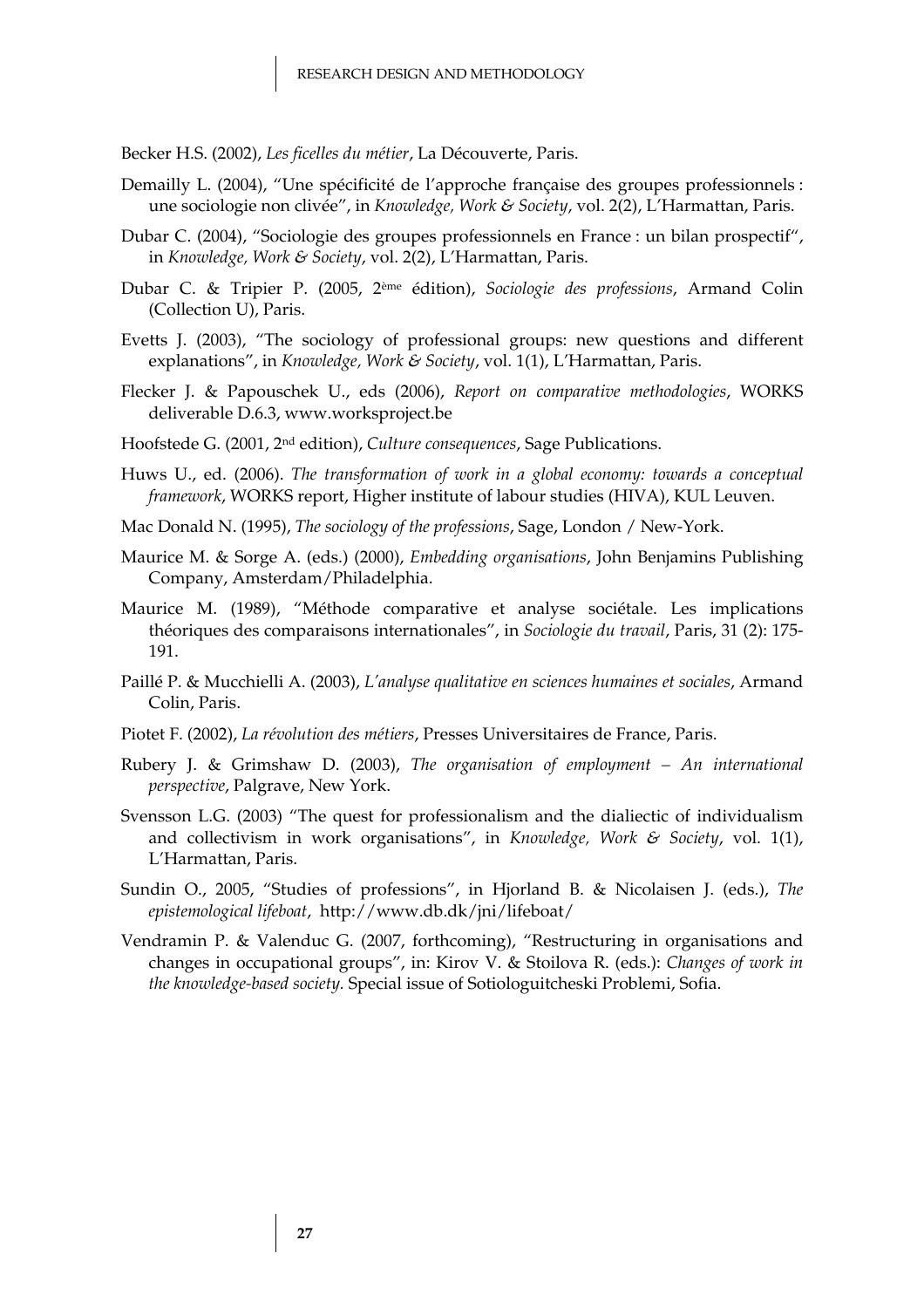CHAPTER I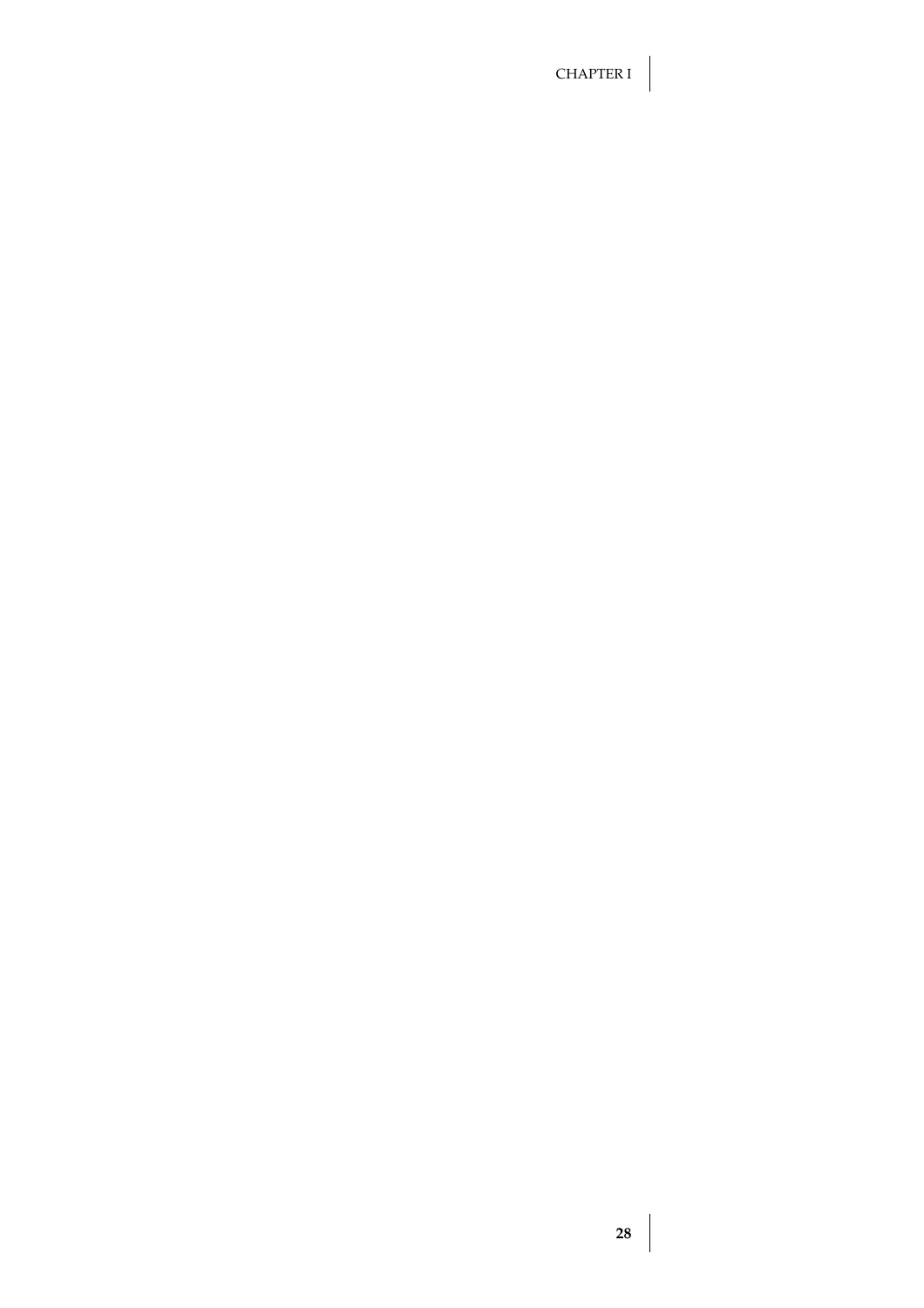# **Chapter II Occupational monograph – Designers in the clothing industry**

GÉRARD VALENDUC, MAÏRA MUCHNIK (FTU)

## 1. Description of the occupational group, main features

#### **1.1 General trends of the sector and occupation in Europe**

Background information on employment and occupations in the clothing industry can be extracted from the reports of the WORKS quantitative studies  $5$ .

In the former Member States (EU-15) as well as in the new Member States (NMS), the textile and clothing industry steadily declined during the last decade: employment fell by 32% in EU-15 between 1996 and 2004, and by 15% in NMS between 1999 and 2004.

The occupational structure of the textile and clothing industry is dominated by the category of production workers (67% of the sectoral workforce), which has known the highest rate of job losses.

As far as statistical categories and accurate survey data could allow for an identification of the business function 'design in clothing' (Geurts & al., 2007:35-39), employment in this occupational category was stabilised from about 72000 to about 73000 workers between 1996 and 2004 (EU-15 without Sweden, Finland and the Netherlands). R&D and design account for round 4% of the sectoral employment. This trend is convergent with an increasing 'tertiarisation' of employment in the textile and clothing industry: the share of white-collar workers in sectoral employment increased from 22% to 28% between 1996 and 2004, to the detriment of blue-collar workers.

According to data from the European Labour Force Survey (Brindinelli, 2007), the changes in non-standard employment (temporary, part-time or self-employment) were not that important: between 1996 and 2004 (EU-15), the share of temporary employment in total sectoral employment increased from 8.9% to 9.3%; the share of part-time employment, from 10.7 to 12.4%; the share of self-employment, from 13.3 to 14.4%. No accurate data is available for the function R&D and design.

 $\overline{a}$ 

<sup>5</sup> Concerning this occupational group: mainly Geurts K., Coppin L., Ramioul M. (2007), *The transformation of work? – Tracing employment in business functions: a sectoral and occupational approach*, WORKS deliverable 9.2.1; also Brindinelli L., Rustichelli E. (2007), *The transformation of work? – Work flexibility in Europe: a sectoral and occupational description of trends in working hours, part-time work, temporary work, and selfemployment*, WORKS deliverable 9.2.3.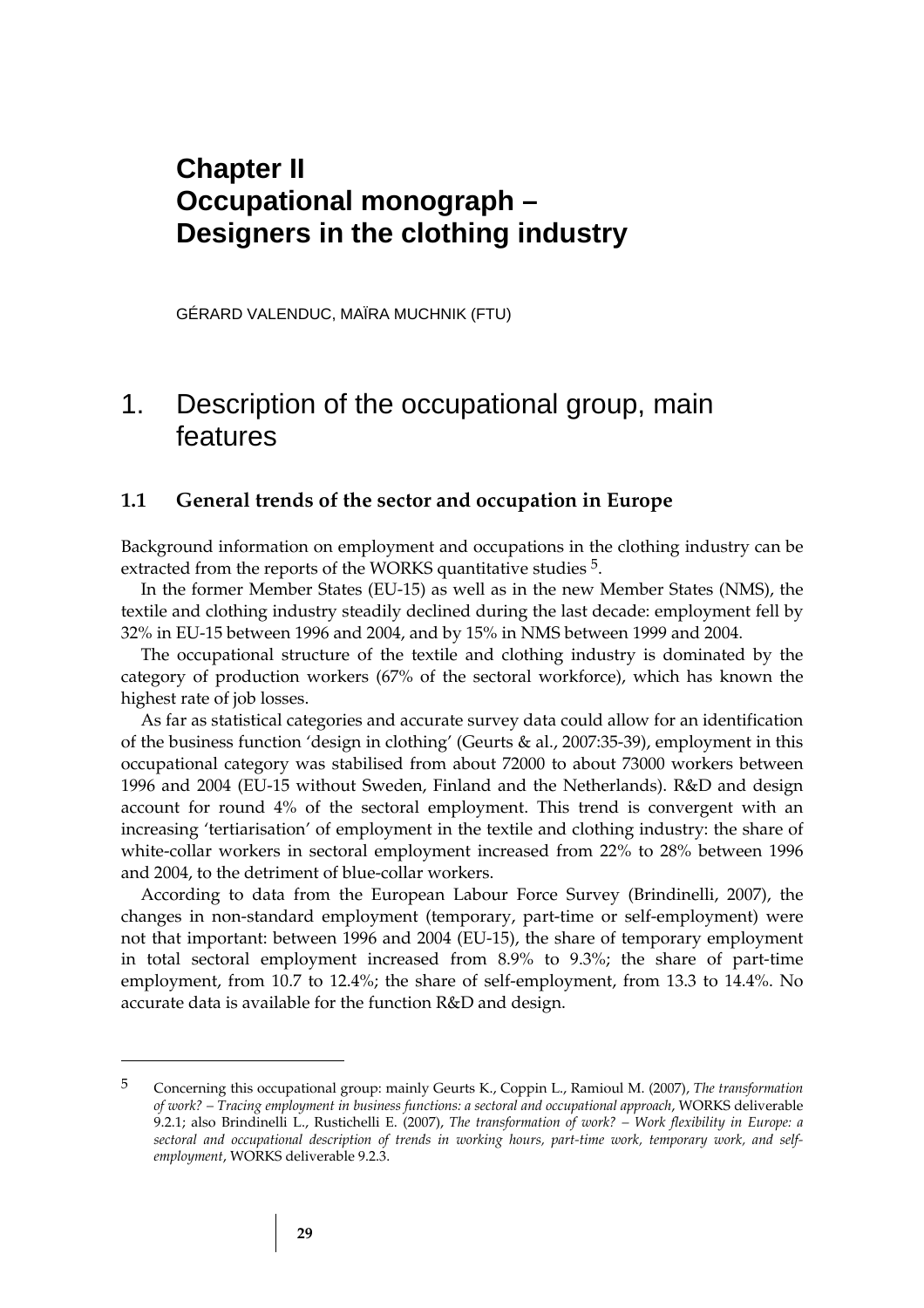### **1.2 Characterisation of the occupational group**

In the value chain of dress design, the workflow is usually organised as follows, however with variations related to the type of product or the size of the enterprise <sup>6</sup>:

- The design director, fashion designers and merchandisers establish the concept of the collection, its price segment and marketing mix.
- The fashion designers draw a first draft design or model for one size and the technical designers (eventually in collaboration with material engineering units) work out the materials needed to create this design and the required operations.
- The technical designers and material engineers test the materials and suggest changes if needed.
- The production engineers optimise the production process of the new designed dress (time schedule, use of resources); they prepare technical drawings for manufacturers, measuring the time and the cost necessary for each manufacturing operation.
- Meanwhile, based on the information given by the different units, the pattern makers draw up a pattern. The patterns, together with instructions (about the stitching methods, materials, etc.) are given to the prototype stitchers, who make a first prototype.
- The prototype stitchers communicate mismatches in the pattern and instructions to the relevant units (fashion designers, technical designers, production engineers). The prototype is tested by volunteers (people from outside and inside the company) and if needed, the different aspects of the design will be modified based on the feedback from both the prototype stitching and testing.

This is a continuous interactive process, which ends up when the design is finalised. It is important to stress that a new model is based on the combined knowledge of the fashion designers, technical designers, pattern makers and prototype stitchers.

Within this business function 'design in clothing', which is one of the business functions included in the WORKS organisational case studies, the occupational case studies are focused on **creative workers, i.e. fashion designers and, to a lesser extent, technical designers**, who represent the first two steps of the above description of the design segment of the value chain.

According to the UK Association of Graduate Careers Advisory Services (AGCAS), the range of tasks of fashion designers depends on the market each designer is producing for, but core responsibilities include (Halloran, 2007):

- creating/visualising an idea and making a sketch by hand or using computer aided design (CAD);
- analysing trends in fabrics, colours and shapes;

 $\overline{a}$ 

<sup>6</sup> About organisational aspects of design function, see section 1 of: Tom De Bruyn and Monique Ramioul (2007), *Wonderwear*. *Organisational case study on design in the clothing industry*, WORKS working document, HIVA-KUL , Leuven.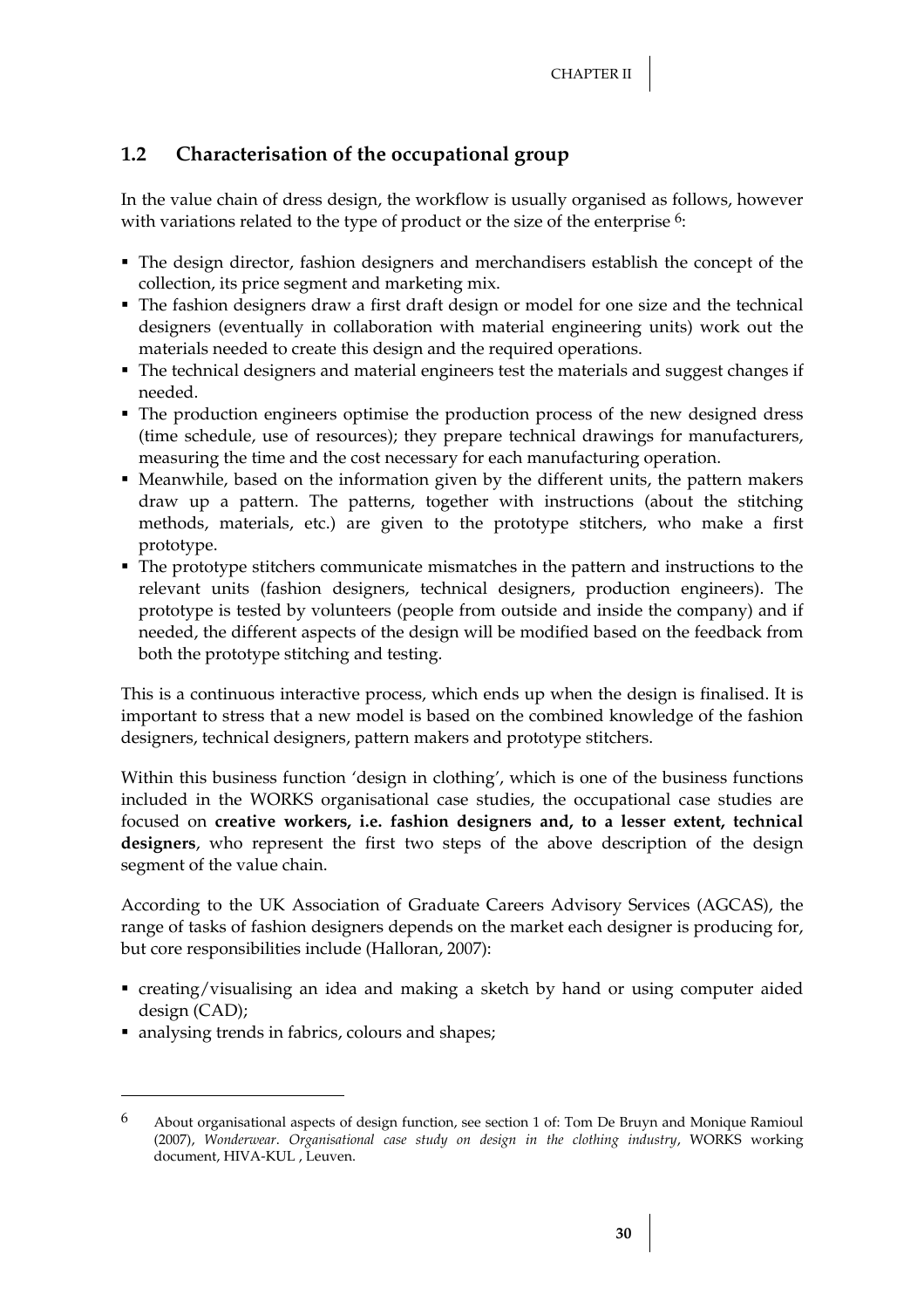- keeping up to date with emerging fashion trends;
- **•** planning and developing ranges;
- working with others in the design team, such as buyers and forecasters, to develop a product to meet the brief;
- liaising closely with sales, buying and production teams to ensure the item complements other products;
- developing a pattern that is then cut and sewn into sample garments;
- sourcing, selecting and buying fabrics;
- adapting existing designs for mass production;
- supervising the making up of sample garments;
- overseeing production;
- negotiating with customers and suppliers;
- managing marketing, finances and other business activities if working on a selfemployed basis.

According to the size of the company and the forms of division of labour, experienced designers or contracting free-lance designers may focus more on the design aspect, with model makers and pattern cutters preparing the prototypes and samples. In smaller companies, designers often must follow up the value chain further to the organisation of production (Halloran, 2007; US Bureau of Labour Statistics, 2007).

#### **1.3 Characterisation of the case studies and interviewees**

This chapter is based on three occupational case studies, from France, Germany and Portugal. The authors of the case study reports are Maïra Muchnik (France, FTU), Linda Nierling, Bettina-Johanna Krings and Martin Bechmann (Germany, ITAS), Ana Vasconselos da Silva, Tobias Woll and Margarida Paulos (Portugal, IET).

The case studies represent a heterogeneous group in terms of organisational working contexts and work contents. The Portuguese case study includes not only fashion designers, but also technical designers whose job basically consists in developing new fabrics. The interviewed Portuguese fashion designers work in small organisations, having created their own atelier or working in a 'haute couture' atelier. On the other hand, the French and German case studies only deal with fashion designers. In the German case, they work for family-owned, medium-sized businesses (two firms) while in France they work in three organisations: luxury fashion (big international firm), a clothing group part of the main chain stores of specialised distribution existing today on the French market, and like in German case, in a medium-size family enterprise.

In order to get a significant sample of the occupational group, several interviews were carried out in other companies than those included in the organisational case studies of the business function 'design in clothing'. About half of interviewees do not belong to the firms concerned by organisational case studies.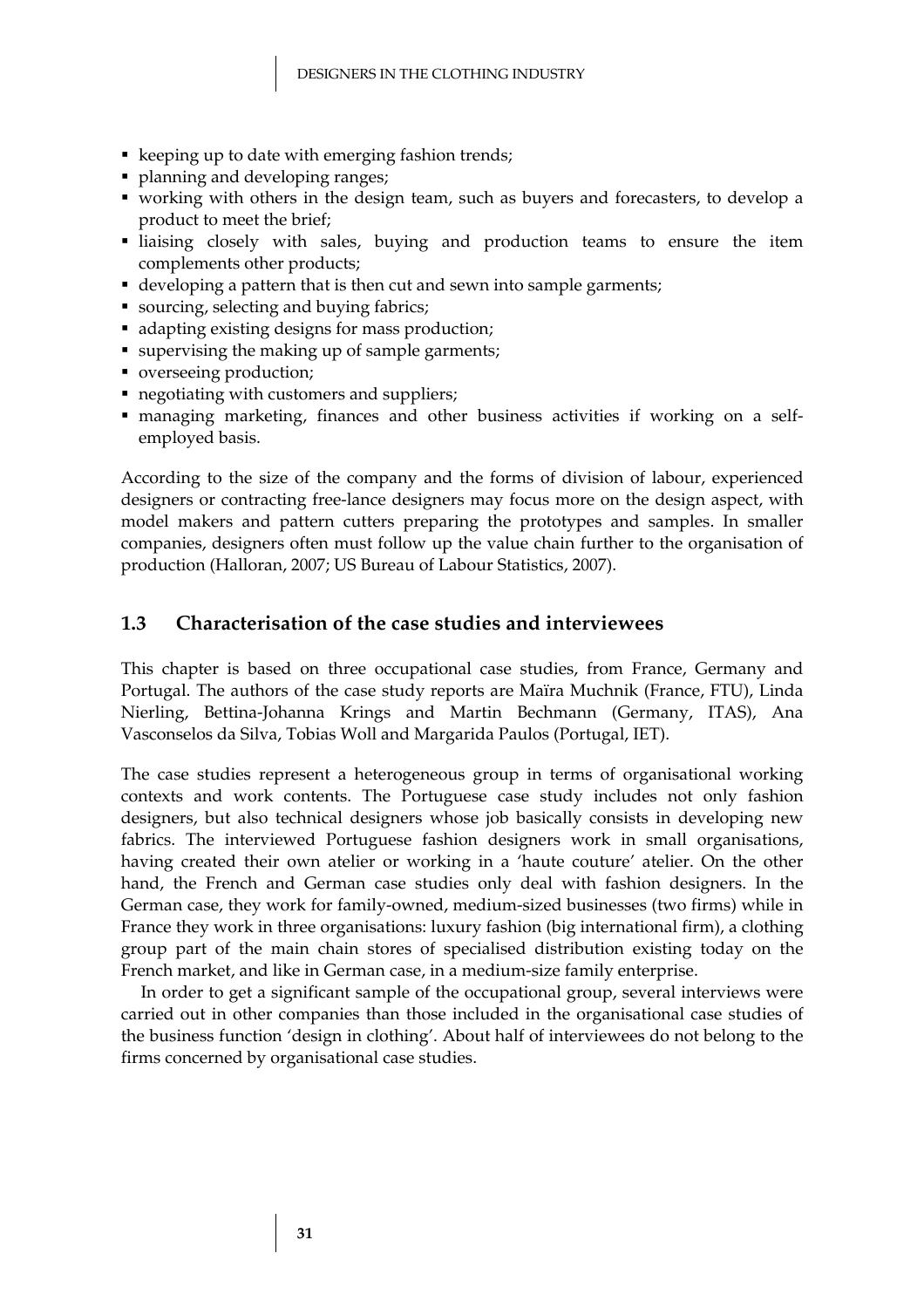| Number | Country  | <b>Sector</b>             | Type of positions     | Number of interviews and<br>analysed firms |  |  |
|--------|----------|---------------------------|-----------------------|--------------------------------------------|--|--|
|        |          |                           |                       |                                            |  |  |
|        | France   | Clothing industry         | Fashion designers     | 7 interviews in 3 firms                    |  |  |
|        | Germany  | Clothing industry         | Fashion designers     | 6 interviews in 2 firms                    |  |  |
|        | Portugal | Clothing industry and R&D | Fashion and technical | 9 interviews in 4 firms                    |  |  |
|        |          | in clothing               | designers             |                                            |  |  |

**Table 3: Sample of the comparative analysis of the occupational group 'designers in clothing'** 

The sample of interviewees is composed of 22 persons: 17 women and 5 men. The age of interviewees runs from 27 to 53. The average age is about 37. The age distribution is rather unbalanced among countries: German interviewees are older (all over 40), while Portuguese interviewees are younger. Less than the of interviewees are married or live with a partner (only 45 %). One half of the respondents have children who are still at home or dependent, and the other half has no children.

The training background is divided between fashion design degrees (two thirds of the sample), other university degrees and specialised technical degrees.

All German interviewees are fashion designers, except for one who is sales director. All French interviewees are designers. In Portugal, four interviewees work in technical design, four in fashion design and one in design management. The mobility on the labour market is rather important: almost half of the sample has known more than two successive employers before their current job.

# 2. Work biographies and career trajectories

#### **2.1 Career trajectories**

The educational background of dress designers mainly consists of higher education degrees, either at universities or in specialised public or private high schools. Some interviewees started with other degrees in higher education, but completed their background by complementary degrees or vocational training in fashion design. Initial degrees were often followed by a period of practical training in companies, or as assistant of well-known designers. Technical designers come from specific technical training schemes in high schools. So, it is a highly qualified and specialised occupational group.

The career trajectories of technical designers and fashion designers are quite different. Technical designers have typically organisational careers, sometimes after some other short work experience elsewhere in the textile and clothing sector. In Portugal, the development of technological centres for the textile and clothing industry created opportunities for the development of new areas of design, based on textile material innovation; it gave way to new employment and career possibilities.

Trajectories of fashion designers are much more different and diversified. In the three case studies, the work biographies of fashion designers are characterised by rather frequent changes between status of self-employed and employee and between employers, mainly at the beginning of the career, but also later on. Some interviewees started as free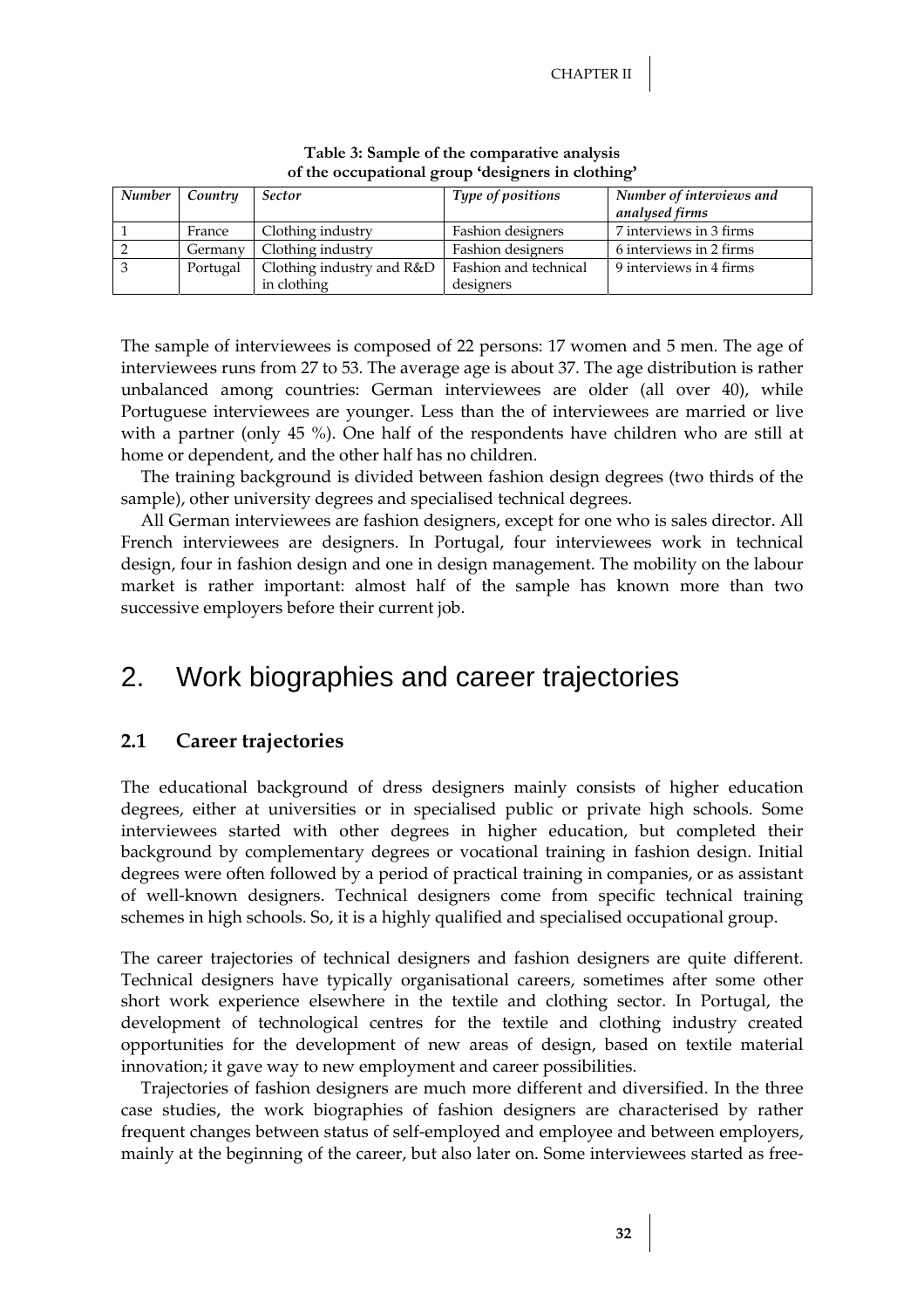lancers and later got a position as employee; other interviewees accumulated professional experience and built up professional networks as employees, and continued as free-lancer or self-employed, or created their own brand. The image of the occupation is often characterised by insecure employment conditions and frequent changes. However, the empirical results show that older designers stay over years in the same companies, whether as employees or freelancers. The turnover of designers depends on the type of enterprise they are working for: haute couture, ready-to-wear, or high street fashion.

Freelance contracts are increasing in the clothing sector, but they are often experienced as nearly fixed contracts; sometimes, there is a long-term commitment of the principal contractor. In fact, several companies use the freelance status as a disguised wage system. The company gets tax advantages and reduced labour costs. For the freelance designer, it does not mean necessarily more precariousness, but more often more autonomy in time management and a feeling of freedom towards the contracting company: they are part of it, without belonging to it. However, a freelance worker does not take advantage of the benefits linked to the company personnel (training, bonus) or to the employee status (maternity leaves, social protection).

The freelance status is controversially experienced by the interviewees, as told by a French designer: "*In a way, you have more precariousness than being a salaried, but at the same time I feel that I have a bit more freedom because I am less linked to the company than before, when I was salaried*" (quoted by Muchnik, 2007). A Portuguese designer, formerly employed in a company in Paris, is working now as self-employed, partly as freelancer for the same company: "*I know the business better than them and I sell them the ideas they are searching for, without giving them the really good ones, those I save for my own clients*" (quoted by Vasconcelos da Silva & al., 2007). When the freelance status is linked to frequent changes, the appraisal is more negative: "*To change every two years is very exhausting, because normally you need a certain time to arrive in a company. I say always, the best is to have two seasons, one summer season and one winter season, if you have experienced those, then you know better the internal processes"*(German designer, quoted by Nierling & al., 2007).

Changes of employer (or of principal contractor for free-lance designers) or changes of positions are considered quite normal. They can be explained by three categories of factors: individual creativity; career progression; consequences of restructuring.

- Individual creativity: several French interviewees observed that the implicit rule is to work no more than three or four years for the same trademark. As said one of them: "*to produce new things, maybe you need different personalities*" (quoted in Muchnik, 2007). So, mostly for luxury fashion or non-standardised fashion, one of the reasons for frequent changes would be related to the artistic side of the profession, establishing a direct relation between one person and one style. However, several French interviewees have worked or are working for more than fifteen years for the same company… and the above quotation of a German designer remembers that changes of positions are exhausting.
- Career progression: changing company is also the better way to get a carrier progression, from assistant designer to designer, chief designer, head of design department. As such positions are rather rare and, as recruitment is based on accumulated experience, designers have to move where they are available. Career progression can take other forms than hierarchical careers: for example, leaving a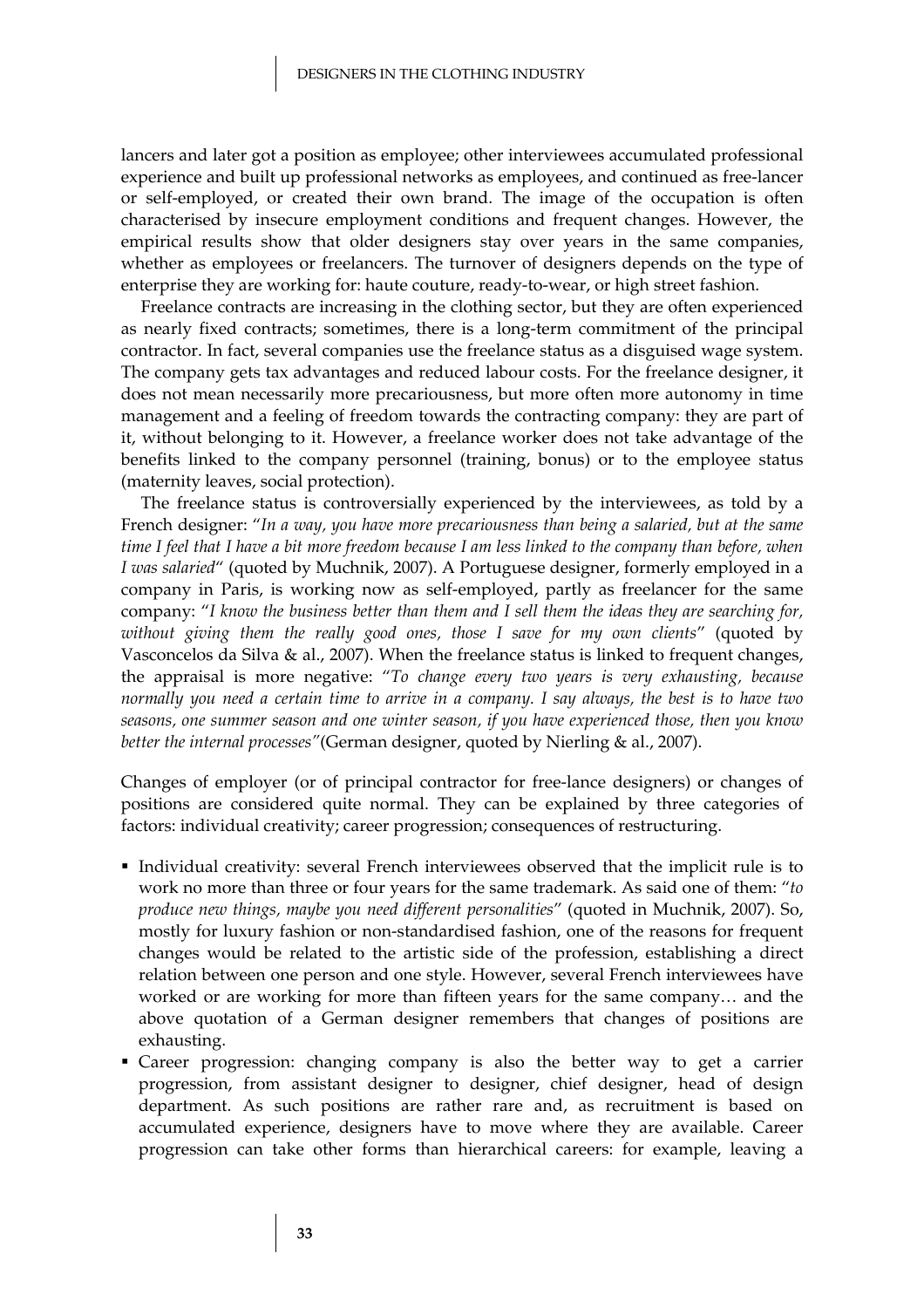company to create his own business, as experienced by several Portuguese interviewees and wished by a French interviewee.

 Consequences of restructuring: professional mobility can be constrained by job losses due to restructuring. The case studies mention examples of a designer fired out because the company was sold as a licence to a Chinese society, or a freelance contract terminated because of the discontinuation of the fashion division in a luxury company.

Looking through the 22 individual career trajectories described in the case studies, five career profiles can be drawn: the artistic profile; the individual fulfilment profile; the progressive career; the entrepreneurial career; the fragmented career.

- The *artistic profile*: the designer has a passionate vocation for creative design, wants to work only with 'interesting' people and is not motivated by following guidelines. The occupational identity is summarised in the 'portfolio' (the book gathering one's best personal creations), which is also the skills passport and the CV. Nomadic careers are frequent in the artistic profile, and they are accepted as a necessity to achieve artistic goals. As says a French designer, quoted by Muchnik 2007, "*normally, I follow my heart*".
- The *individual fulfilment profile*: the designer tries to find the optimal combination between the creative motivation, the need for employment security, and the work life balance, notably the location of work, the personal management of time pressure, and the family obligations. Several individual examples, in the three studied countries, show that the occupation of fashion designer can provide a successful combination of motivation, security and work life balance. There are however several opposite individual cases, for whom the career choice was made at the detriment of other choices, notably the family formation (cf. section 6).
- The *progressive career*: the designer follows the step-by-step progression as described in the formal career descriptions of fashion designers (Halloran, 2007). Even if they require changes of employers, such careers can provide rather secure and stable employment conditions. The sample of interviewees only contains few examples of progressive careers, but they are quite representative of this 'formal' profile. As analysed in the German case study, "the insecure working conditions, increased speeding up processes and the high flexibility of the branch stand in deep contrast to the personal needs of the designers. (…) Secure working conditions seem to be even more important than the work on exciting projects if they are strongly related with insecure working conditions" (Nierling & al., 2007:4).

Technical careers are a variant of the progressive career, but more focused on progression into more complex innovative or problem solving activities, than organisational responsibilities; they were only observed in the Portuguese case.

- The *entrepreneurial profile*: the purpose of the designer is to create his own atelier or his own brand, after gaining experience from working as an employee or a freelancer for several companies. "Their knowledge based on their experience in companies allowed them to know how to move as independent workers, and with an international knowledge they could settle anywhere they would like. They decided it was the moment to open their own atelier: knowledge; available money; contacts; clients" (Vasconcelos da Silva & al., 2007:5).
- The *fragmented career*: this career is a mix of voluntary and constrained choices, and of successful and unsuccessful job experiences. The succession of status and/or employers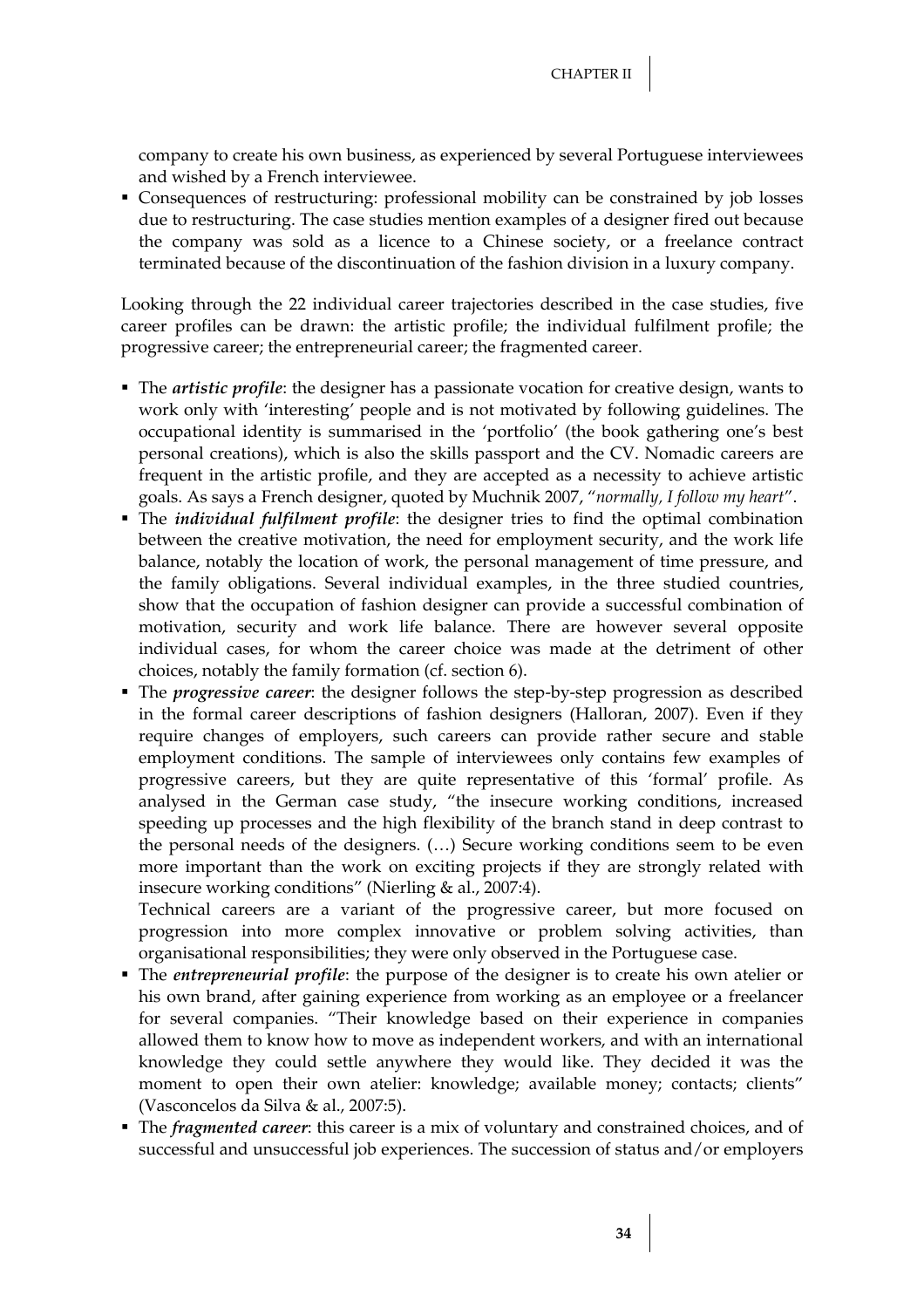is not only the result of personal choices. Fragmented careers often include renunciations: to more interesting jobs, to preferred work locations, to family formation.

#### **2.2 Changes and driving forces**

Organisational settings strongly influence the career trajectories of designers. The case studies provide several examples of organisational restructuring, which strongly influence those trajectories.

The German case study highlights the strategic orientation of some clothing firms towards 'vertical integration' of business, i.e. coordination and control of the whole value chain, from design to production, distribution and sales, with a continuous feedback from sales to design of collections and models. Well-known models of vertical integration are, for example, Zara or H&M (DTI, 2004). One of the French companies also seeks for fluid feedback from distribution to design, although it uses a different outsourcing model for its production. The key impact on designers is the acceleration of the renewal process of collections and models. Designers are increasingly working under continuous time pressure, whilst traditionally their creativity and work rhythm were determined by two annual collections. This 'speed-up process' will be analysed furthermore, as its main impacts concern quality of working life rather than careers. Anyway, companies tend to use more flexible design workforce, preferring freelance contracts to employment contracts.

Some interviewed designers, in the three countries, are reluctant to this trend, which is considered as a threat to their creativity. They have to choose between staying in their organisation, accepting less 'interesting' design tasks, or leaving for more motivating, but riskier jobs (the artistic career trajectory). Organisational and personal factors interfere in these choices.

Another change, mainly illustrated by the Portuguese and German reports, relies on innovation in materials (new fabrics, new colouring processes, new properties of materials), which open the range of possibilities for designers. This trend positively influences the career of technical designers, but also opens opportunities for fashion designers who want to create their own atelier or their own brand in new 'niches' of the market (cf. the entrepreneurial career path in the preceding section).

#### **2.3 Institutional arrangements**

The case study reports mention very few institutional arrangements related to career trajectories. As not unexpected, the occupation, career and wages of fashion designer are not regulated by any collective agreement. The use of 'fixed freelancers' is also a way of bypassing social regulations, but as freelancers are not complaining, there is no conflict and therefore no jurisprudence.

According to the German report, the high qualification structure of this occupational group "reflects a structural development in the German clothing sector. Since the 1990s the development of new technologies and the use of knowledge became a very important factor in the German clothing sector. At present, technical innovations, the use of new materials, the effective communication and coordination between different departments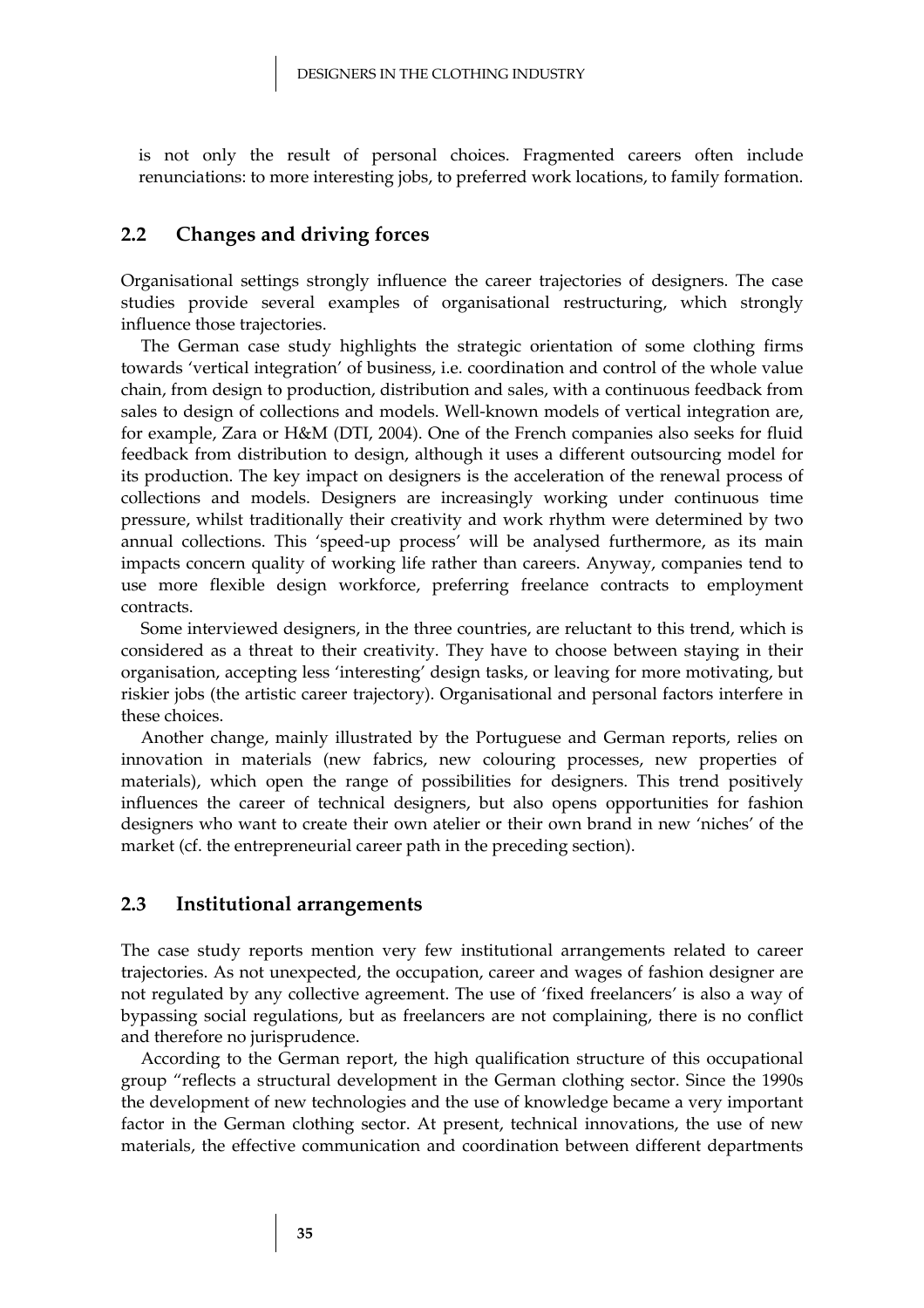CHAPTER II

and last but not least fast fashion trends guarantee the competitiveness of the sector. As a consequence, employees with a profound educational background are employed in the sector in order to maintain the high level of the sector." (Nierling & al., 2007, p. 2).

The Portuguese case study mentions that institutional settings played a significant part in the set up of textile technological centres, thanks to national and European subventions. This institutional support fostered the career of technical designers and opened them wider opportunities.

### 3. Changes in occupational identities

#### **3.1 Characterisation of the occupational identity**

In the three case studies, respondents describe a strong inclination to creative and artistic aspects of the designer occupation, not only in fashion design but also in technical design, although in this case, the creative dimension is more focused on technological innovation than to aesthetic aspects.

Work has a strong individual meaning for fashion designers, highly identified with the creative work they develop; they get high pleasure from drawing sketches, imagining new styles and models, playing with colours and materials, etc. Some quotations from French fashion designers: *"For me, fashion is a continuation of myself"; "When you're a designer, that gets you in the guts"; "It is a job you must love because we spill our guts out"* (quoted in Muchnik, 2007). As analysed in the German case study, "the designers describe that they have a close relationship to the products and pieces they created. The pieces are regarded as an expression of their own creative space and cause recognition and disappointment (…) Therefore, the realisation of own ideas in the firm has a high relevance for the designers." (Nierling & al., 2007:8).

The job is an essential part of the individual life concept and the occupation has a central meaning within this concept.

Designers also tell that the image of the profession was improved during the past years: "*It is well seen now to be a designer. A few years ago the designers were seen as freaks. No one understood what we did, but now fashion is so important and media pass such a good image of design that everyone see us as cool people. For example, the way we dress doesn't shock people as it did before.*" (quoted in Vasconselos da Silva & al., 2007).

The balance between collective work and lonely work is an important issue in the occupational identity of designers.

Technical design is mainly a teamwork and the creative activity requires cooperation among designers: *"Here we must share our ideas and sometimes the final result it is not exactly how I had imagined but now, after so many years, I think it is better because we learn with the styles of each other and this is something not very common in designers, to share work, usually it is a lonely process of creation, and we end up learning just with us"*(quoted by Vasconselos da Silva & al., 2007).

In fashion design, the pure creative process is mainly lonely work, but integration in a team and recognition by colleagues and managers are important collective dimensions.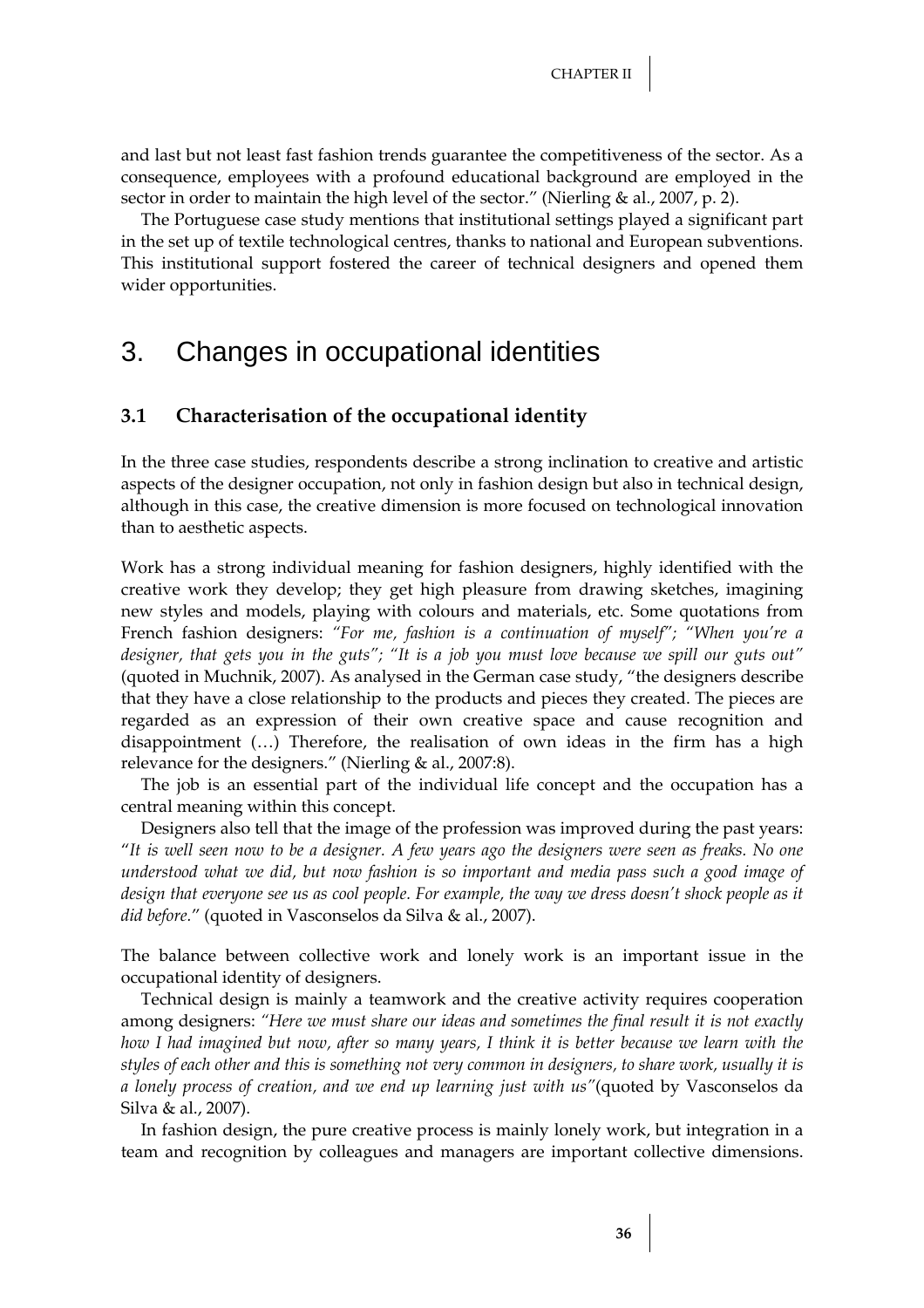Lonely creative work depends on moods and inspiration: "*Sometimes I can be all day looking at a piece of paper and nothing comes out and suddenly comes all at the same time, just because I saw something that gave me one idea or I hear a sound and imagine something that gives me ideas"*  (quoted by Vasconselos da Silva & al., 2007). While the lonely dimension is related to the creative nature of work, the collective dimension depends on organisational contexts.

In luxury fashion, the team spirit is important for both stimulation and recognition of designers, whatever could be their employee or freelance status, and artistic directors may have a charismatic role in the team. Some French interviewees describe their integration in a team as a 'rite of passage': coming into a network of interpersonal relationships, understanding the brand spirit, understanding the organisational settings.

In high street fashion, the collective dimension is linked to the need for dialogue with collection managers, model makers, marketing managers, product managers; even if the creative activity is lonely, the range of tasks requires an integration in an organisational process.

In luxury fashion, decisions about styles and models are mainly made on artistic criteria and in relation to the image of the brand.

In high street fashion or ready-to-wear, in which 'vertical integration' is much more frequent, decisions about fashion collections are made altogether with purchasing, marketing and production planning departments. "While in luxury fashion designers are the driving force for the product, which clearly depends on their creative proposals, they have to adapt to a pre-existing style in distribution-oriented firms" (Muchnik, 2007:11).

As already mentioned about the entrepreneurial career profile, even the designers who want to set up their own atelier or their own brand recognise the benefits of having built their professional experience within organisations, and to have learnt to deal with organisational opportunities and constraints.

In none of the studied countries, interviewed designers are concerned by trade union representation or trade union activities. The low interest in unions or workers councils can be interpreted as a consequence of the individualised conception of work meaning. The labour contracts and collective agreements negotiated for the clothing sector are not considered as attractive by the interviewed designers. Fashion designers consider themselves as 'soloists' and are not interested in workers' unions, even if their employment conditions and working conditions are sometimes rather bad. The Portuguese and French reports note that, in case of conflict, designers prefer to defend their professional interest directly to the employers; two French interviewees individually assigned a former employer to the Court, one of them for illegal dismissal and another one for anticipated breach of a freelance contract.

### **3.2 Changes in occupational identity and relation with restructuring**

Three main changes can be identified: the increasing cost-oriented constraints; the widening of tasks, notably due to coordinated work with other functions along the value chain; and the growing use of information and communication technologies (ICT).

 Although market factors are not new in the designers' work – their products must anyway be sold – their work becomes *increasingly sensitive to cost-oriented*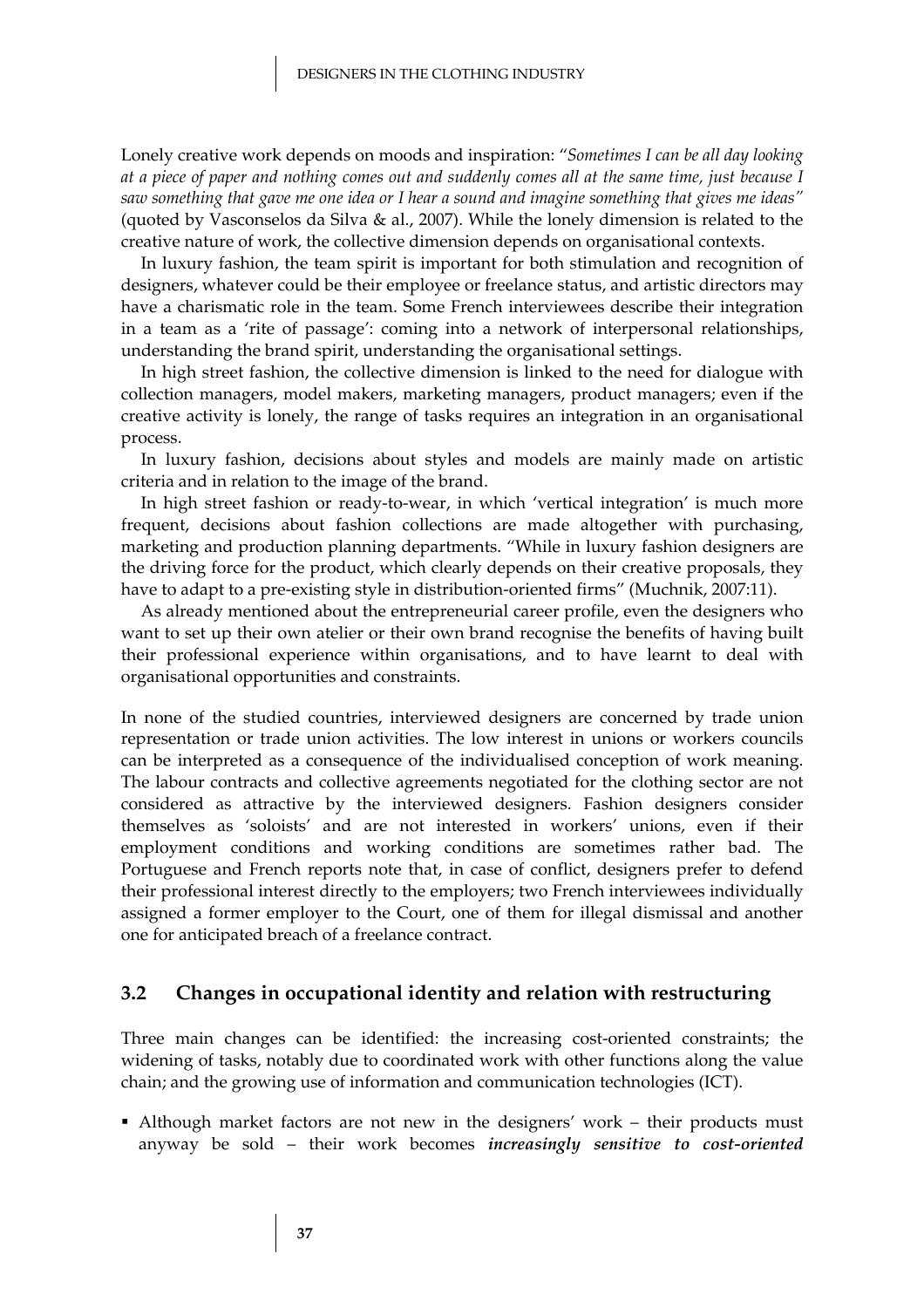*constraints and to continuous feedback from consumers preferences*. The success or performance of designers is measured by sales figures of their products. *"We look at figures every day; a designer who doesn't make her/his number won't stay"* said a French designer (quoted by Muchnik, 2007). Interviewees diversely appreciate this growing market pressure. Some of them consider the necessity to adapt their creativity to the cost-based demands and market feedback as a concession to make in order to continue their career. This reduction of creativity may raise inner conflicts between the economic necessity and the expression of their own creativity, and lead to professional dissatisfaction. This attitude of 'concession to market pressure' is mainly found among those German and French designers who have rather secure professional positions. Other opinions are much more critical, considering that something is going wrong in the evolution of fashion design. *"I think that the work of the designers is becoming more and more difficult because we have to take prices into account also. While before, it was the happiness. (…) It becomes too industrial and not creative at all". "It was like the dream, and*  now, it is more the reality, (...) it is a job very applied to the market" (French designers quoted by Muchnik, 2007). Such critical opinions often lead to the wish to change employer or to move to a freelance position. Other interviewees are more combative, they fight with the marketing or sales departments to impose their own ideas, and they are happy when they succeed: "*And it's fun, if you see at the end that the pieces, for which we from the design department have fought for, that they were sold nevertheless, although the sales did not believe in them"* (German designer quoted by Nierling & al., 2007).

 The increasing concern for integrated value chain management leads the designers to *work more closely with other departments* in their company: with the marketing department, where strategic decisions are taken; with the technical department, to discuss about the use and development of new materials; with the sales department, in order to get the sales figures of their products. These coordination and communication tasks next to the development of collections become increasingly important and require a lot of time. *"We have the sensation to do meetings all the time, and it's quite tiring because we don't have the feeling to dedicate our time to the first basis of design work that is creating models, drawing, doing researches"* (a French designer, quoted by Muchnik, 2007). The relative importance of these communication and coordination tasks however depends on the extent to which designers are integrated in the workflow, or working as selfemployed.

Several interviewees also mention that new knowledge is required from the designers, because they have extended working fields: the designers today have to know more about new materials, physical and chemical properties of new fabrics, new sewing or assembling technologies, special treatments for certain fabrics, etc. These new knowledge requirements concern salaried as well as freelance designers.

This trend in widening tasks and skills is common to fashion designers and technical designers. It is also likely to concern other occupations in the next steps of the workflow, such as model makers, pattern cutters or prototype stitchers (De Bruyn & Ramioul, 2007).

 The *increasing use of information and communication technologies* (ICT) also influences the occupational identity of designers. Two categories of ICT tools must be distinguished: generic software and communication tools; specific tools for designers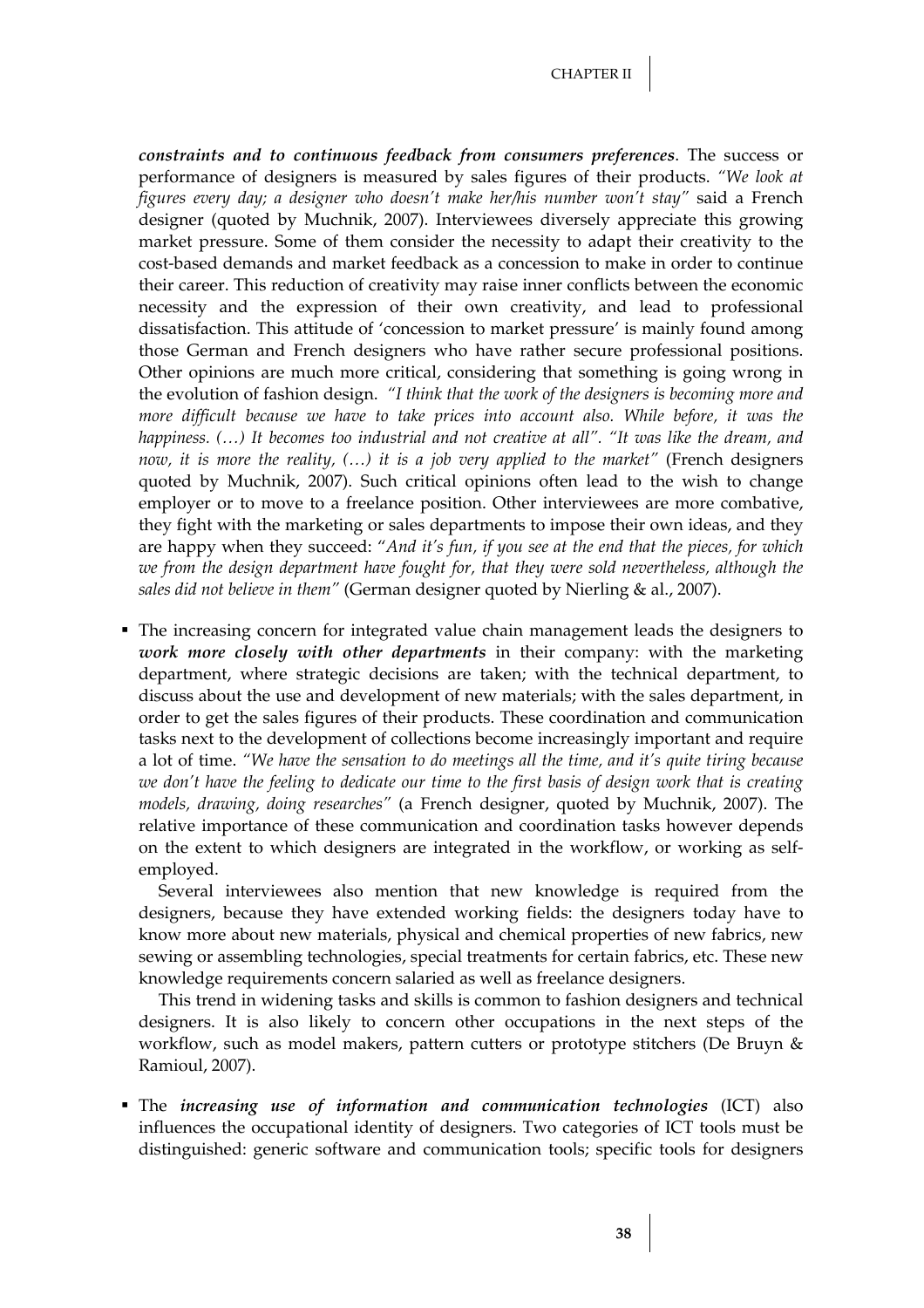(computer aided design, image processing, drawing software). Information and communication tools, such as Internet-based applications, do not raise problems for designers; ICT allow them to access extended professional information and to manage the increasing internationalisation of their activities. Technical designers particularly highlight that information acquisition and management is an important component of their activity. Other generic tools, such as ERP software, raise critical comments from designers. They have to integrate their drawings in the data bases of the system, to encode a lot of data about their models, and they consider ii as secretarial work that is added to their creative work.

The use of design software is controversially evaluated by the designers. A resistance to use ICT tools was mainly observed among those who have the most artistic career profile, and who work since a long time in their occupation. They stress the pleasure they find in drawing and are reluctant to use drawing software and image processing software like Photoshop, Illustrator or whatever. They also fear that design software would reduce their creativity or lead to increasing standardisation and to a smaller variety of patterns. "*Well, it's nothing individual anymore. There are pockets, which are part of a modular construction system, so and you have to keep with the modular construction system. You have always the same shape and, … and that's it, what we designers do very very reluctantly"*(German designer, quoted by Nierling & al., 2007).

Other designers try to find a compromise; they still draw sketches by hand and digitalise them afterwards, expecting further developments of ICT in the future. Still other designers enjoy the new ICT opportunities: "*It is very efficient, even if I like to cut out by hand, to do collages etc, but there is huge difference! They do in fifteen minutes what I do in four hours. But anyway, I don't control at all the computer tool.* "(French designer, quoted by Muchnik, 2007). Both German and French reports mention that the intensive use of design software is more frequent among young assistants than among experienced designers.

## 4. Learning and skills development

#### **4.1 Changes in skills requirements**

In general, this occupational group is based on a high qualification level (university and high school degrees) and workers have a long practical work experience.

The main changes in skills requirements were already highlighted in the preceding section on changes in occupational identity:

- Coordination and communication skills, required by closer relationships with marketing, sales and technical departments.
- Extended knowledge requirements concerning new materials, new production methods, new constraints (environmental regulation, consumer protection)
- Use of generic ICT tools for workflow management, customer relationship management, access to information and knowledge, data capture, etc.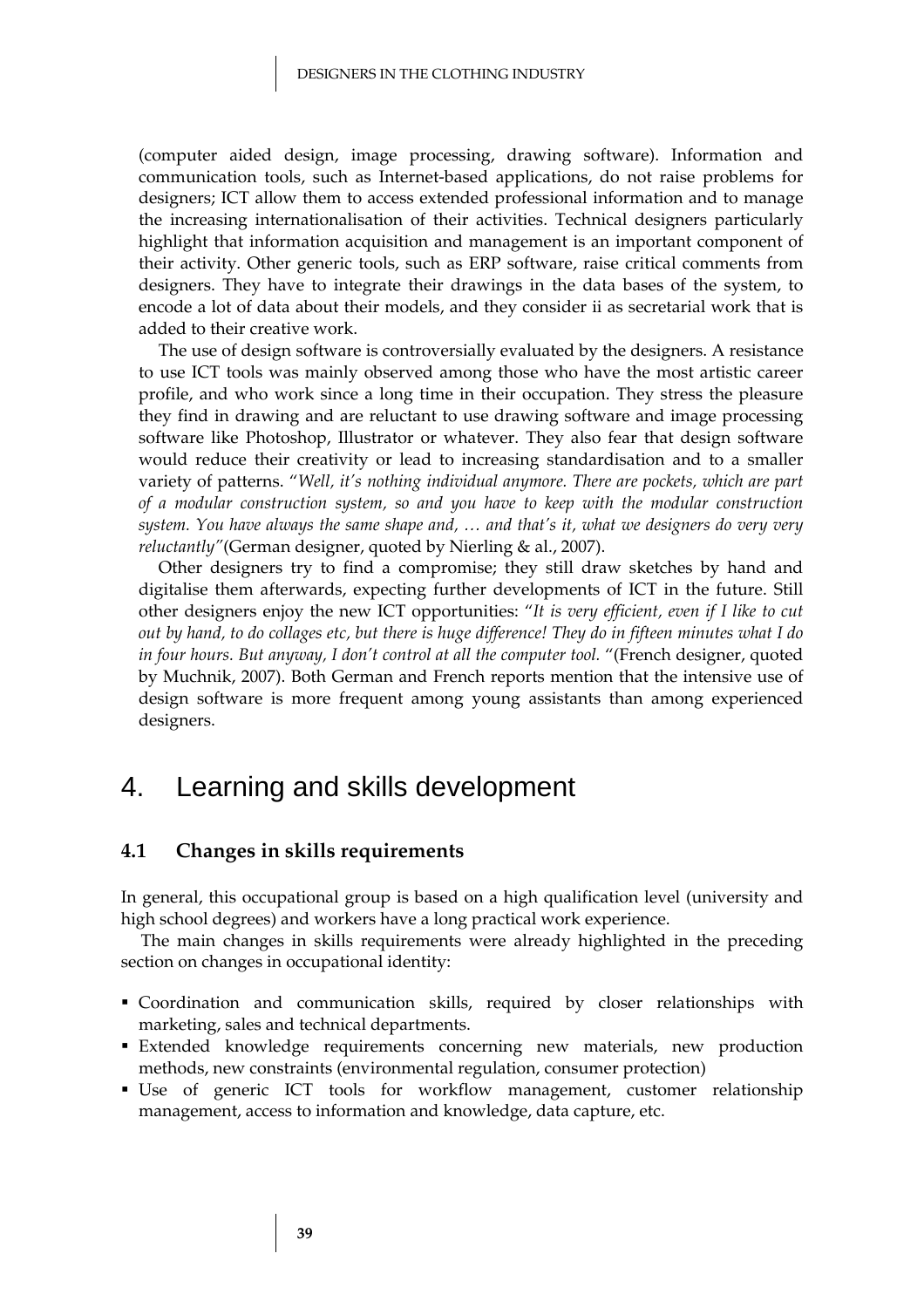Use of 'professional' ICT tools (CAD, image processing, drawing software) in the design work itself.

Besides these changes, interviewees also stress increasing requirements of linguistic skills, in order to manage international contacts and to optimise their travels to fairs and exhibitions. More generally, strategic skills are now expected from designers. "To be a fashion or textile designer is not only to know how to draw clothes but much more to know how to interpret signs of change in societies". (Vasconcelos da Silva & al., 2007:11).

## **4.2 Management of training and learning**

Few training opportunities are offered to the design workers in the clothing industry. The artistic dimension of the occupation reinforces the feeling that basic design skills are a talent, which cannot be acquired by formal training but learnt 'on the job'. However, several interviewees complain about the lack of training in the new skills requirements, notably management skills, ICT skills and linguistic skills.

Technical designers seem to be an exception, at least in Portugal, where they are offered a range of training opportunities in technical matters and specialised software. Those working in the technological centre of the clothing industry negotiate a yearly training plan with their employer, and the courses are paid by the company.

The management of learning and training of fashion designers is based exclusively on their will and financial possibility, because nobody supports their training (neither public authorities nor companies). They assume training has a professional investment, and only take it with the certainty that they will get profits from their training efforts. They however criticise that the firms offer almost no training opportunities and they wish to get better training and learning opportunities.

# 5. Quality of work

## **5.1 Changes in working conditions**

The job satisfaction of designers is generally high. "According to the self-perception of the designers, they are highly satisfied with their work. They identify themselves with their work and generally enjoy the creative and autonomous working tasks very much." (Nierling & al., 2007:16). The main problems mentioned in the occupational case studies are the increasing time pressure, entailing a growing workload, and the balance between autonomy and control.

Several interviewees describe tensions between the autonomous work organisation of the creative part of the design tasks, and the control mechanisms imposed by the firms or the constraints coming from the workflow: coordination with the cost and implementation requirements of the production department, compatibility with the guidelines of the marketing department, measurement of success through sales figures, etc. However, "these restrictions do not have a major impact on the quality of work. The designers deal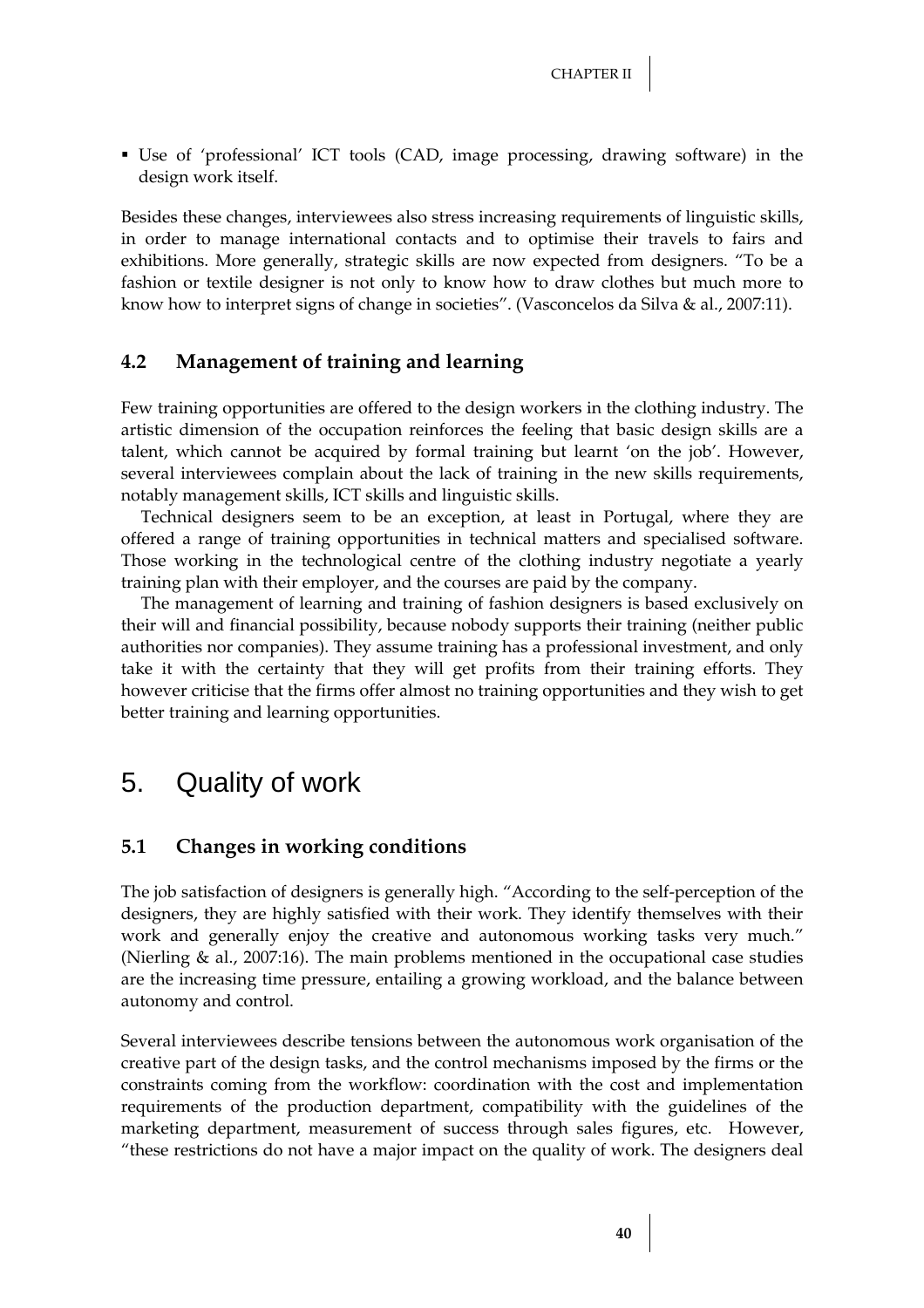with these circumstances and regard them as part of their job, as one designer described the co-ordination and negotiation with other departments: '*even that is fun*'" (Nierling & al., 2007:12).

The most critical aspect, underlined by both salaried and freelance designers, and by both fashion and technical designers, is time management, due to growing time pressure. Time pressure comes from tighter deadlines, more tasks to do within a shorter time, accelerated renewal of collections, constant feedback from the market. *"Everyone speaks about time, but the truth is that it remains the same, our ambitions are different and that is the problem. We have so many collections in one single year that some are left behind or don't even come out. We must be good, but more important we must get to the clients on time. I can have a great idea but others do the same that I do and big brands decide on minutes with the information they have. So if mine isn't there it will not be considered after, and I lost time. So time is a big issue and this dimension is out of our control"* (Portuguese designer, quoted by Vasconcelos da Silva & al., 2007).

A specific manifestation of the growing time pressure is the change in business travels, to fairs, exhibitions or for contacts with clients. While they often included some leisure or cultural or 'informal' activities in the past, now they are more intensive and more formal, with shorter time and budget, without leisure, and always keeping in contact with the company.

As regards working time, various kinds of formal arrangements are observed in the concerned companies: fixed or flexible work schedule, compensation of extra hours by free time or holidays, or project-based work without formal time schedule. Anyway, almost all interviewees are working longer than the formal work schedules. Designers are very dedicated to their work and often don't count hours. They can work 10 to 12 hours a day during collection renewal periods, and even work during weekends or the evening, if they have to comply with a deadline.

The situation seems different for freelance designers who have more autonomy in their working time management. Several interviewees mention that their choice for freelance was partly made in order to escape to the time pressure they had to sustain as salaried. They do not work less, but have much more autonomy in their individual time management.

## **5.2 Relations between changing working conditions and restructuring**

Two key restructurings in the clothing sector concern on the one hand the production process, with the growth of clothes manufactured in Eastern Europe and in Asia, and the distribution process, with an accelerated replacement of products in the shops to attract clients and foster consumption. Both have significant consequences on designers' working conditions.

The work process with Asian production requires an acute anticipation and the time is shorter to do creative work, because of longer transport (more and more by boat, cheaper). The acceleration process also concerns the producers who choose Eastern Europe, for reasons of quality, flexibility, small series, shorter delivery time and geographical closeness. Several firms combine production in Asia, Eastern Europe and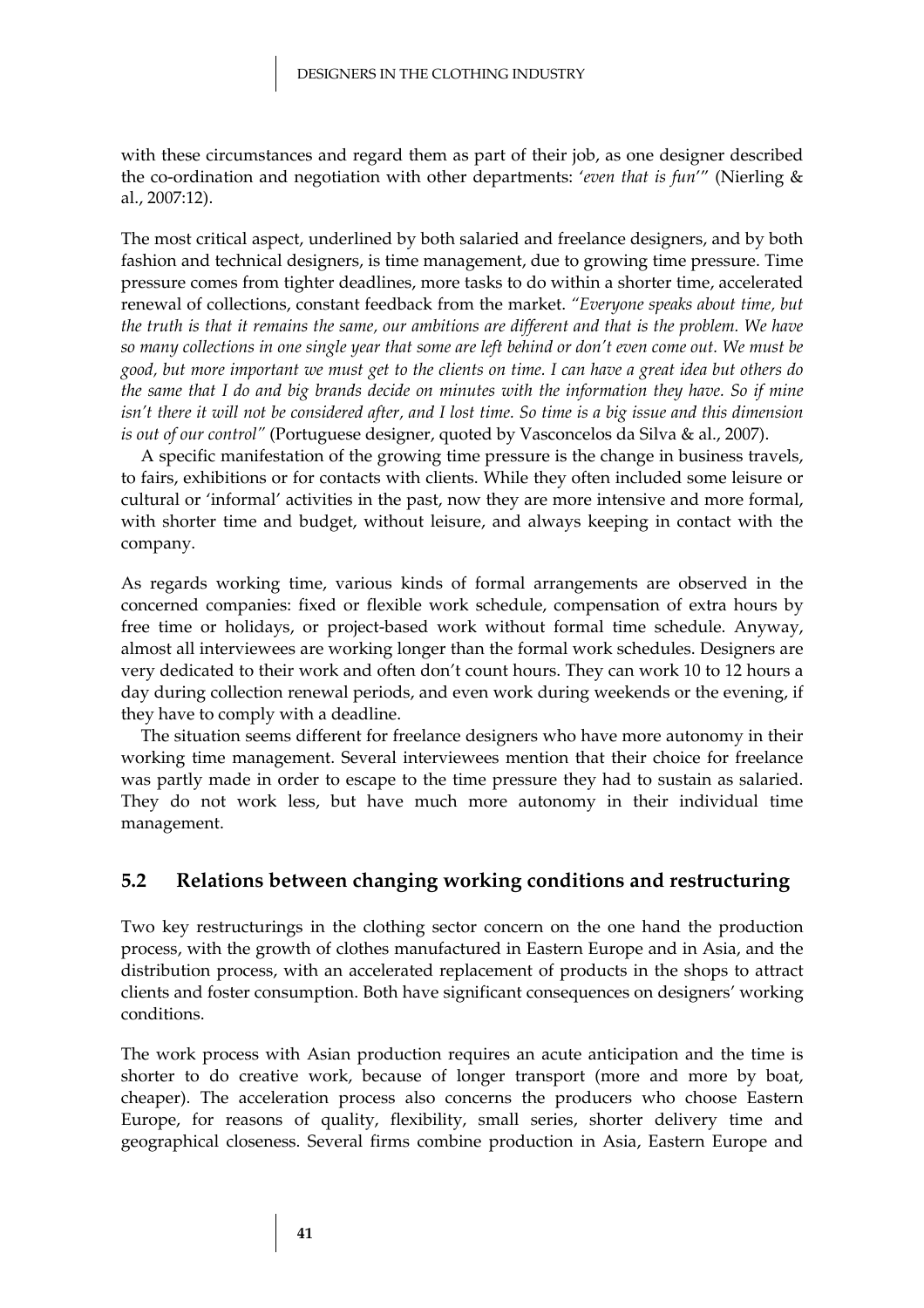North Africa, for different product segments. Vertically integrated companies, such as Zara or H&M (DTI, 2004), are now setting up the speed standards for the other firms in the sector. Anyway, whatever are the locational choices made by the firms, the speedingup process and the increasing time pressure are common current trends.

According to the interviewees, time pressure leads to an impoverishment of creativity for designers. Moreover checking and improving stages of design are shorter and shorter, and sometimes simply removed, leading to more stress for design workers who have to be more self-assured. It can also lead to dissatisfaction related to a loss of control on results of own work, particularly because the results of work play a crucial role for the self-fulfilment and are essential for the expression of the own subjectivity.

The accelerated replacement of clothes in the shops is a quite recent trend, introduced round 5 to 7 years ago. Instead of the classic rhythm of two collections a year, there is a continuous renewal of models. Designers stress that while they had before more calm periods between two annual collections, when they could do unusual tasks, these periods have now disappeared. According to a French designer: *"We have less time to work in depth on products. We have to be faster and more reactive"* (quoted by Muchnik, 2007).

## 6. Work life balance

### **6.1 Existence and access to family friendly settings**

In the three concerned countries, there are no family friendly policies for the occupational group of dress designers or attempts to introduce family friendly measures in the firms. However we wonder if the work demands put on the designers would allow them to take advantage of such measures, if the firms offered them. "Generally, the designers have a very high workload and a high work pressure with long working hours and travel activities. Currently, the respondents are strongly oriented on their jobs and realise either the single breadwinner model or they do not have children. Furthermore none of the respondents expressed interest in family friendly measures, because they have already organised their life according to the current working conditions." (Nierling & al., 2007:16)

Having and growing children is most often seen as a problem for women designers.

In Germany, "due to the high workload (…) especially for women, it seems nearly not possible to reconcile professional demands with family life. Hence, the female designers of the sample either do not have children or do not work in their occupation any longer after having families" (Nieling & al., 2007:7).

In France, four interviewees had children; three of them still married and one was single breadwinner but received the help from her parents. The younger French designer interviewed said that: *"All designers I met had between 25 and 35 years old and very few had children; I would say that within the 10 to 15 with whom I had tighter relations, only one had a baby (…). Indeed, it's not easy to get a job as a designer. Everybody wants to keep his job and unfortunately it's not convenient to have a baby at this moment. In any case, I wouldn't even think about it now because of that".* (quoted by Muchnik, 2007)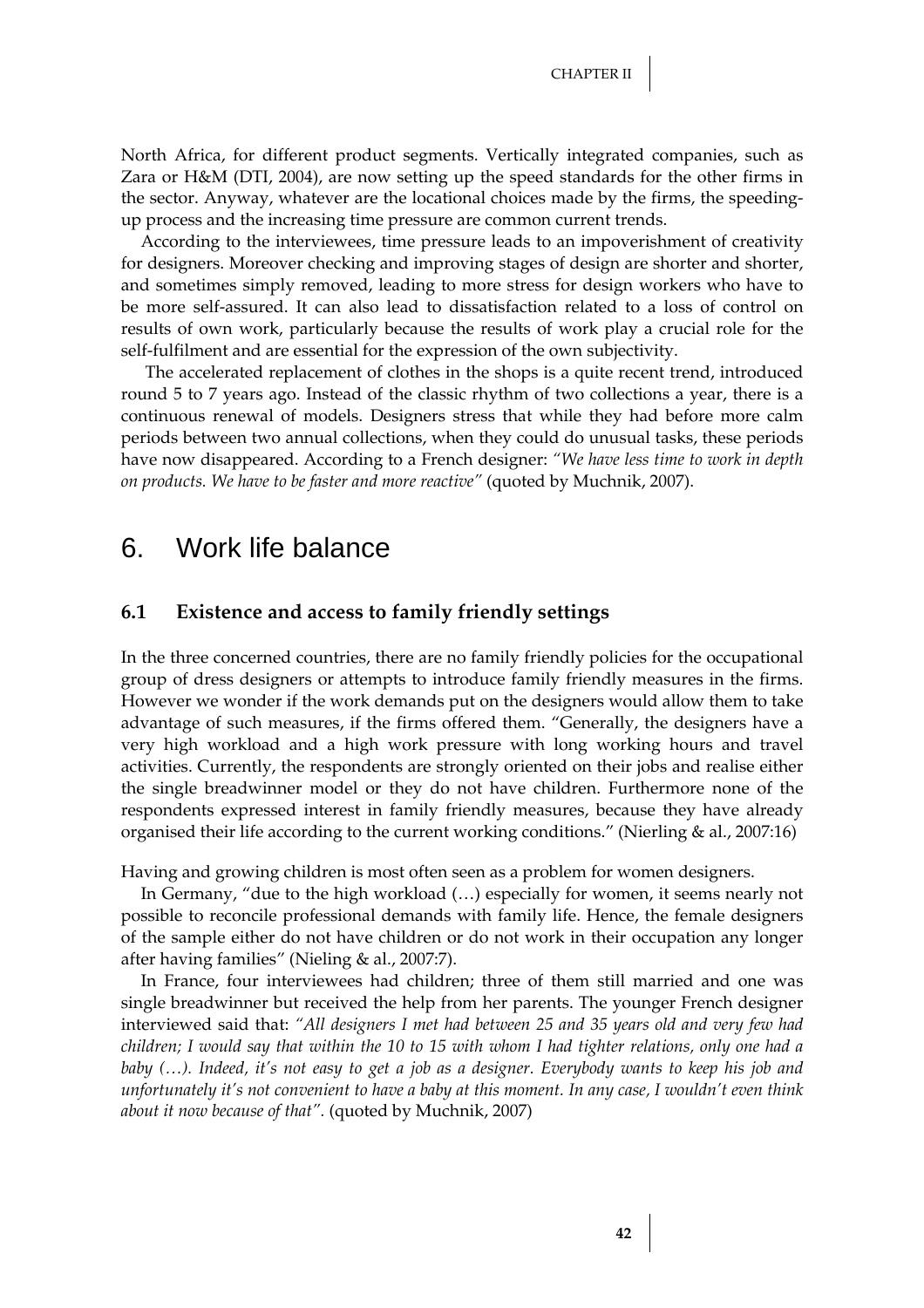In Portugal, interviewed women consider that the challenge to women lays in the balance between private life and professional demands. For example, a young single mother receives help from her parents too, however, she thinks: *"Although I tried to conciliate my daughter's needs and my career, I have always had to choose between my daughter and my career, so I have never been able to be excellent on both"* (quoted by Vasconcelos da Silva & al., 2007). Family network is essential for Portuguese women designers with children; but a couple of designers says work rhythm did not allow them to have more than one child. As for the French case, younger ones believe that they may get married or live with a partner but to have a child is not a close possibility. In order to progress as a designer, they believe that they will not have time to raise children or they will have to give up their career.

## **6.2 Difficulties, opportunities and changing boundaries of the work life balance**

Work life balance is a difficult issue for this occupational group. Designers have blurring boundaries between work life and private life.

It is remarkable that nearly all respondents in the German case and two in the French case have spatially flexible work and life concepts. Nearly half of the German respondents and two French designers commute between two places of residence. During the week they live near the firm and in the weekend they drive back to their home place. On the one hand, this setting can make the relationship between work and life easier, because both spheres are spatially separated. On the other hand, during the week there is nearly no separation between both spheres, because the designers are working the whole day. Furthermore, the constant commuting between two places is reported to be exhausting.

## 7. Gender

### **7.1 Career profiles and trajectories**

The occupation of dress designer is mainly feminine (about 75% of women, according to Halloran, 2007). The interviews however reveal some indicators of gender segmentation within the occupation.

In France, luxury firms employ more men while distribution-oriented firms employ more women. According to a French male designer, there is a division in luxury fashion between masculine creative directors who only work with men (among which a high proportion of gays), and feminine ones who only work with women. On the other hand, in distribution-oriented companies (high street fashion), a majority of designers are women (ratio  $1/6$ ), and traditionally, women clothes are designed by women.

In Germany, a high proportion of designers are female; design studies are mainly followed by women (proportion of women over 90%). The studied design teams were mixed, however the proportion of women was higher.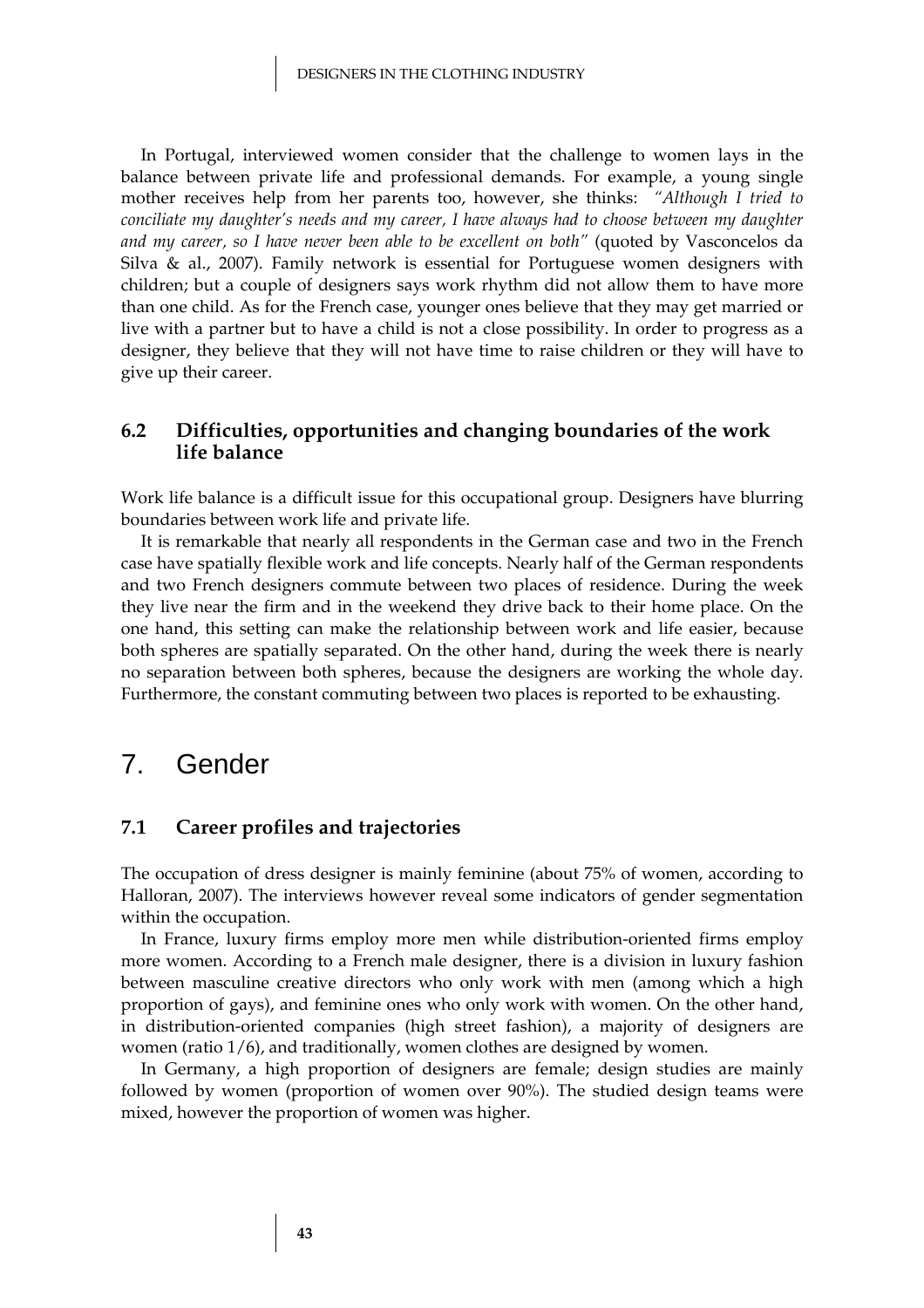In Portugal, traditionally a man working in fashion was not well seen by his family and friends; however, the image of designers is changing positively. Men play an important part in the textile design (an area traditionally more related to women) because of the recent orientation of textile design towards technical design and other technological areas (materials, processes, etc.).

Although mainly feminine, the occupational group of dress designers present several features of traditional male biographies. "The occupation constitutes a high normative ideal for the employees and plays an important role for the individual life course. This takes place in two ways, normatively as well as organisationally. The realisation of the working tasks requires long working hours of the individual employees. Consequently, usually female designers adapt to the traditional male model and lay a strong focus on work in their life, while it is not possible to arrange a feminine work biography with the given working conditions that would include care work as well." (Nierling & al., 2007:14)

## **7.2 Skills requirements and development**

The sample of interviewees does not reveal gender segregation as regards the skills profiles, except that men are often more present in technical design. The major difference concerns access to training – although designers complain that they all have few access to training. Training is merely organised in addition to the working hours and rise the workload, which is not favourable to women with family constraints.

## **7.3 Working conditions**

Objective working conditions are similar for men and women. The main difference relies in the differentiated impact of these working conditions on work life balance for men and women.

Part-time work or flexible working time arrangements, as a way to seek for conciliation between work and family life, are not widespread in this occupational group. "The high workload of the branch does not allow for part-time work or flexible working time arrangements. Furthermore, the rhythm of the sector determines the working time. These basic conditions have mainly an influence on the women in the sample. Professional and familial requirements are very difficult to reconcile with each other. (…) A combined model is not possible due to the present working conditions. The female designers of our sample either do not have children or changed roles in the traditional breadwinner model." (Nierling & al., 2007:14)

## **7.4 Work life balance**

The relationship between work and family has to be differentiated between women and men. In Germany, "the role distribution for paid work and family work is still traditionally organised according to the male breadwinner concept" (Nierling & al., 2007:7). In the German sample, three out of the female designers do not have children and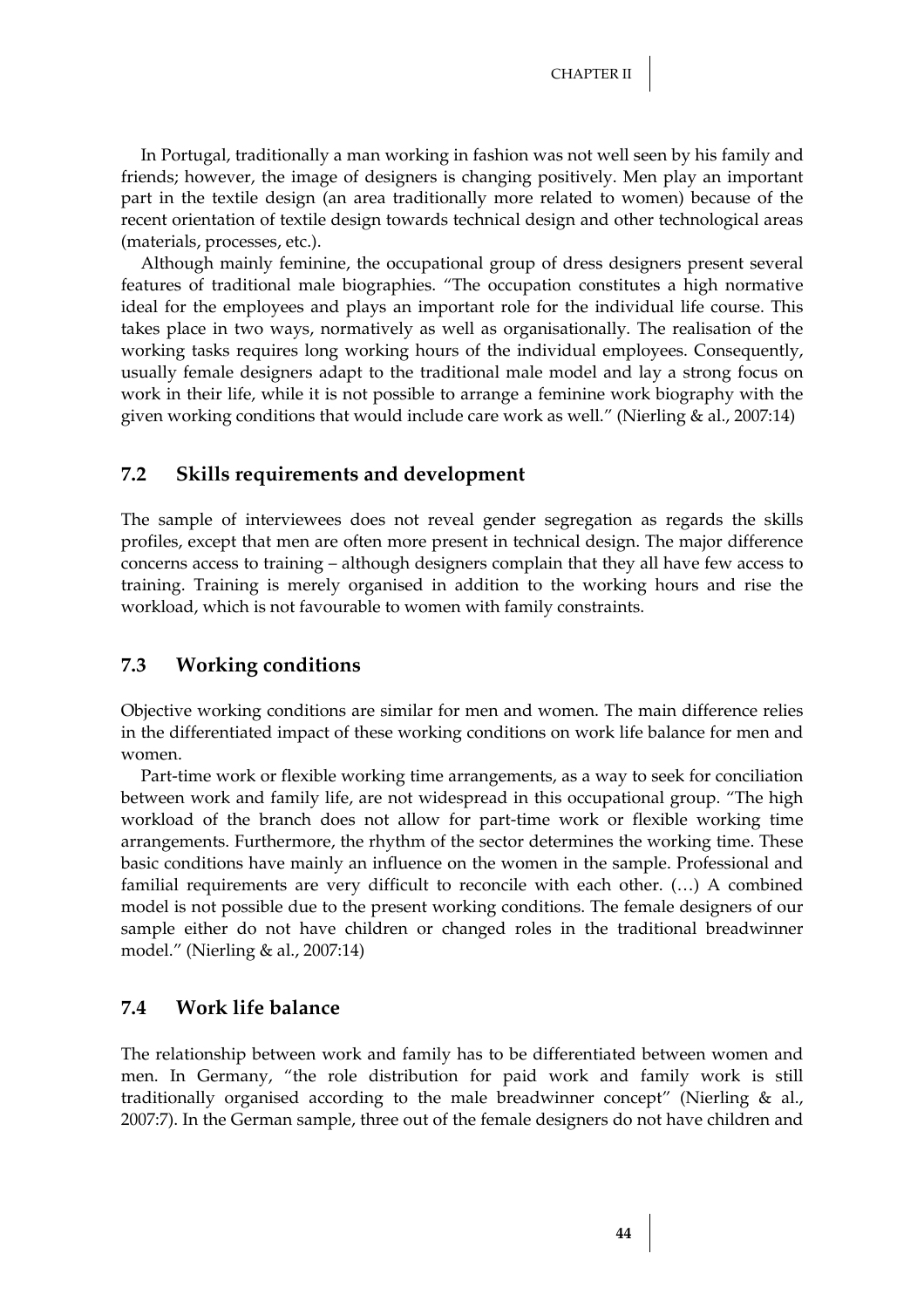do not plan to have children, whilst the two male designers of the sample both have children.

The same occurs in Portuguese society, where there is a conservative conception of family, but more in the North of Portugal than in Lisbon. It is generally easier for man to balance work life and private life.

### **7.5 Overall gender issues**

The overall constraints – time pressure, acceleration of collections renewal, impacts on designers of the worldwide organisation of the workflow, increasing role of information and communication technology – apply to both men and women, but however with differentiated effects on the work life balance. Particularly, the issue of motherhood (to be a mother or deciding not to be) is an important aspect on the life of women designers that biases their professional development.

Whether women are suffering or not under these working conditions could not be analysed within the sample. "In order to deepen the analysis of gender conflicts further research would be necessary. The evaluation of individually balanced living and working concepts needs a cautious analysis. Questions regarding the social integration in female and male working and living conditions, the role of family life or the role of the occupation for the meaning of life can only be answered sufficiently by a deeper analysis. In order to reflect these highly subjective aspects adequately, the research frame should be widened. This would allow understanding better the whole personality and the relatedness of the individually chosen and balanced living and working concepts. The results show that analytical approaches should be taken into account, which reflect on psychological aspects and integrate additional data collection in the personal sphere. Those would be important preconditions to reflect the personal conflicts of a work and life balance in a profound way." (Nierling & al., 2007:17-18).

In a more general way, the fashion milieu is a good observation post of socially constructed representations on men and women, deserving a more in-depth fieldwork and analysis.

## 8. Conclusions and trends

The comparative analysis of this occupational group in three European countries (France, Germany and Portugal), as well in different segments of dress design (luxury fashion, ready-to-wear, high street fashion), highlights some common trends in the structural changes in work and the way they are experienced by individual workers.

1. Designers have a *strong occupational identification as creative worker*s, either fashion creation or technical creation. Their recognition by the firms and by peers (other designers) depends on their creative capacity. The creation process is mainly solely work, although integration in teams and recognition by others are considered as very important.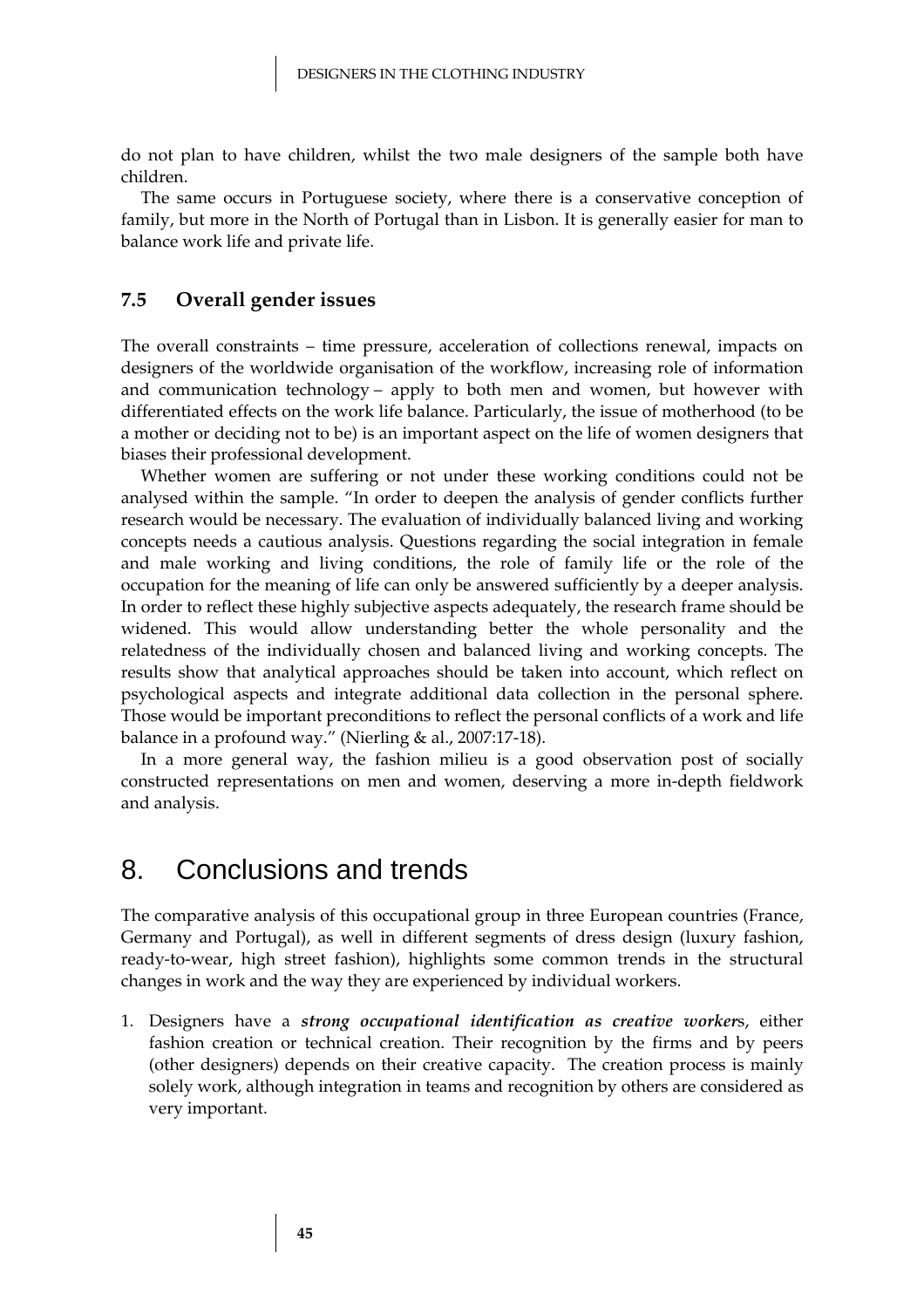- 2. In the life course of designers, *work has a high subjective importance*. Self-fulfilment, personal investment in work, expression of subjectivity, talent and creativity are part of the normative image of the occupation. Even if economic pressure becomes increasingly important, designers try to maintain a high priority on creativity, although making concessions to market constraints, at the detriment of their workload.
- 3. Careers of designers are characterised by an *individualised responsibility for their own trajectory*: career choices, mobility, training, time management. The organisation context is important, but mainly as both stimulation and recognition of their individual performance. Career trajectories may however be different and five career models were distinguished. They only differ from the points of view of managing the work life balance and handling the perceived or experimented job (in)security. Nevertheless, job insecurity does not mean career insecurity.
- 4. In the skills mix of designers, *new 'non-design' competences* get a growing weight: communication skills, cooperation requirements with other occupations in the value chain, negotiation capacity with marketing or sales professionals, understanding of technical or industrial requirements. An extended knowledge is now expected from designers.
- 5. Worldwide restructuring of the clothing industry fosters an *increasing time pressure*  for designers, through two important consequences: the need for integration of their creative work in a more formalised and internationalised workflow (mainly due to the production in Asia), including shorter deadlines and rigid time spans; the acceleration of the renewal of fashion collections much more than twice a year, which entails a continuous pressure on design.
- 6. Although the interviewed designers enjoy very much their work and work is an central part of their life, their *work life balance appears problematic* and is often made of renunciations: renunciation to family formation, renunciation to more stimulating but insecure jobs in order to keep security, renunciation to leisure time. Work life balance is the most critical aspect of the gender issue.
- 7. The *use of ICT tools is increasingly widespread, but controversially appreciated*. Although a broader access to information and knowledge though ICT opens new professional opportunities, the use of specialised design software is often perceived as not satisfying, or even threatening, to the artistic dimension of the profession. Some signs of a generational divide were suspected, but not really confirmed; there are however no sign of a gender divide.
- 8. Few *institutional settings* are currently relevant for designers, neither in the area of career management nor training opportunities. They however regret this situation and should take advantage, for example, of more structured training supply, if the time pressure would allow it.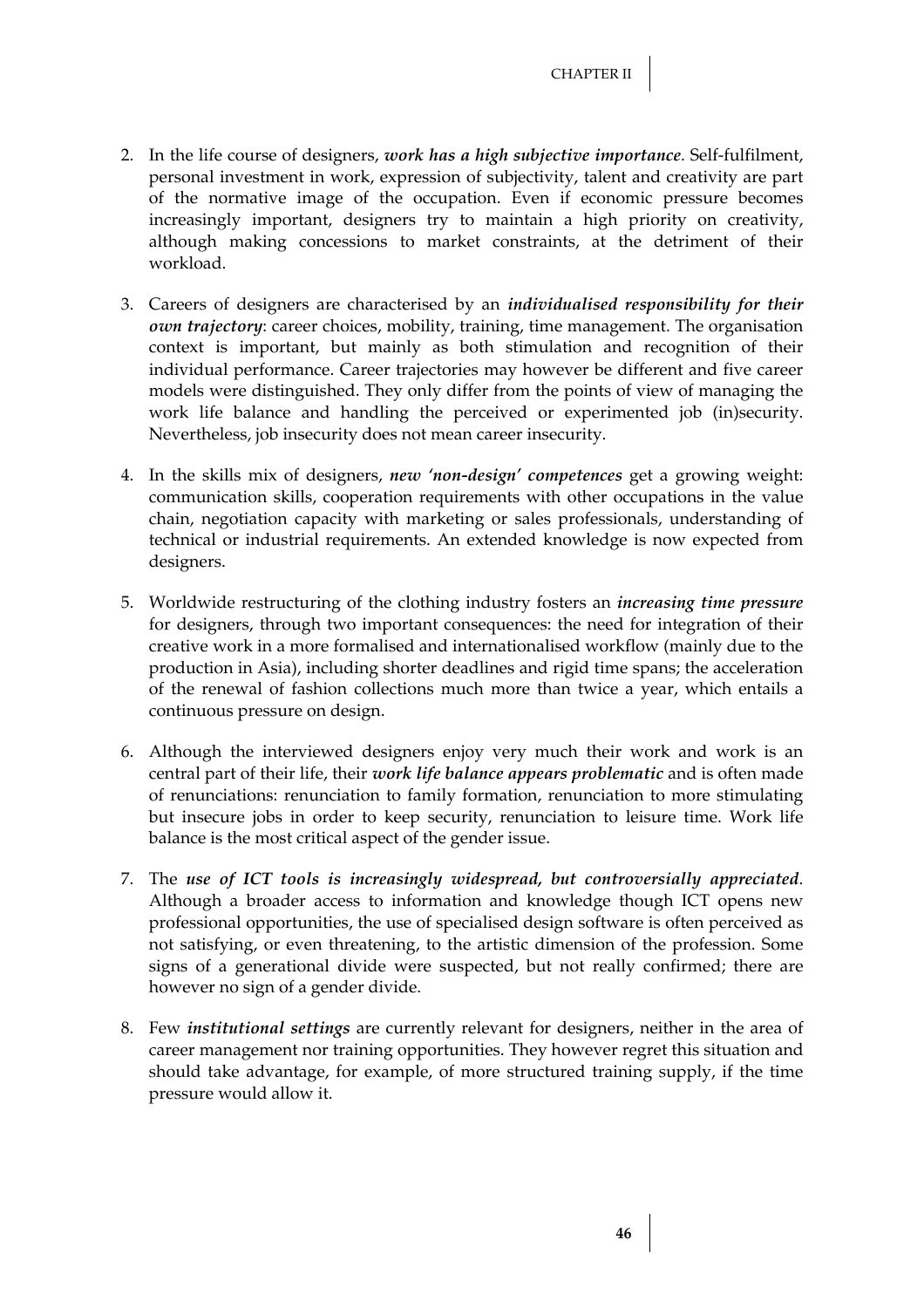As far as future trends could be derived from the sample of interviews, the main concerns of dress designers for their future are, on the one hand, the increasing workload due to the priority given by the companies to cost reduction all along the value chain and continuous feedback from the market; on the other hand, the risk of growing standardisation of both models and design methods, driven by market reorientations and supported by software tools.

Both trends are perceived as threats to creativity: less time to create and innovate, more constraints from market feedback, more time-consuming negotiations and compromises with marketing, production and distribution. Any threat to creativity is perceived as a threat to the core of the occupation.

# Bibliography

- Barrère C., Santagata W. (2005), *La mode Une économie de la créativité et du patrimoine, à l'heure du marché*, La Documentation Française, Paris.
- Brindinelli L., Rustichelli E. (2007), *The transformation of work? Work flexibility in Europe: a sectoral and occupational description of trends in working hours, part-time work, temporary work, and self-employment*, WORKS deliverable 9.2.3.
- Bureau of Labor Statistics, U.S. Department of Labor, *Occupational Outlook Handbook, 2006- 07 Edition*, Fashion Designers, on the Internet at http://www.bls.gov/oco/ocos291.htm (visited *October 16, 2007*).
- De Bruyn T., Ramioul M. (2007), *Wonderwear, Organisational case study of design in clothing*, WORKS working document, HIVA-KUL, March 2007.
- DTI (2004), *Case studies in the textile and leather sector*, Report of the Danish Technological Institute for the European Monitoring Centre of Change (EMCC), Dublin Foundation.
- Geurts K., Coppin L., Ramioul M. (2007), *The transformation of work? Tracing employment in business functions: a sectoral and occupational approach*, WORKS deliverable 9.2.1.
- Halloran Y. (2007), *Occupational profile: fashion clothing designer*, AGCAS (Association of Graduate Careers Advisory Services), London, www.prospects.ac.uk
- Muchnik M. (2007), *Dress designers or fashion artists?*, Occupational case study on designers in clothing in France, WORKS working document, FTU Namur, May 2007.
- Nierling L., Krings B-J., Bechmann M. (2007), *Even that is fun*, Occupational case study on designers in clothing in Germany, WORKS working document, ITAS Karlsruhe, May 2007.
- Vasconcelos da Silva A., Woll T., Paulos M. (2007), *Title Occ Report*, Occupational case study on designers in clothing in Portugal, WORKS working document, IET Lisbon, June 2007.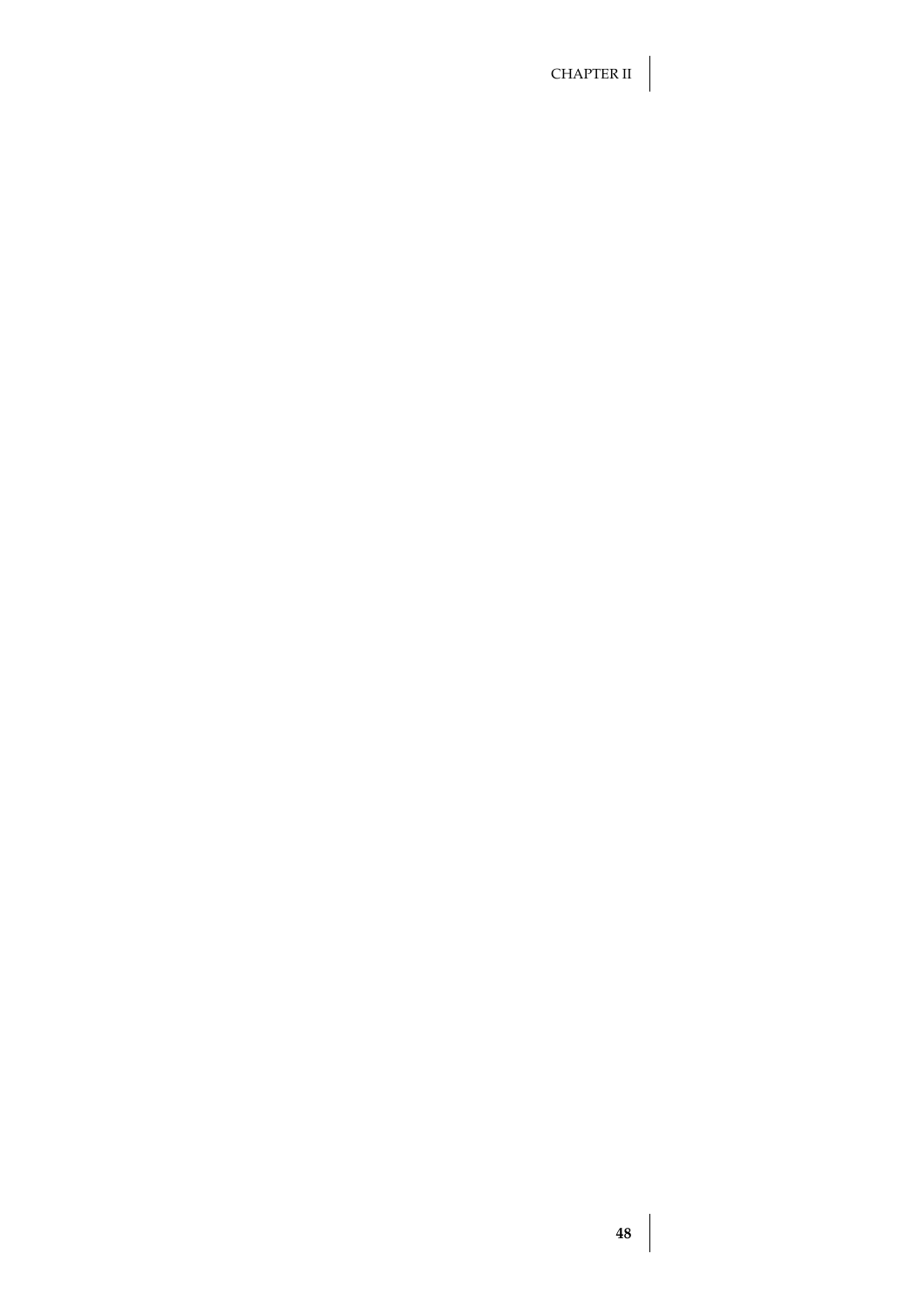# **Chapter III Occupational monograph – R&D workers in information and communication technology**

BETTINA-JOHANNA KRINGS, LINDA NIERLING (ITAS)

# 1. Description of the occupational group, main features

The following report on the occupational group 'R&D workers in information and communication technology' compares the results of four occupational case studies from different European countries that were conducted in the frame of the WORKS project. These case studies are from Austria, France, Germany and Norway and have been developed in order to analyse significant changes due to restructuring processes of global value chains (Huws, 2006).

The methodological approach of these occupational case studies is based on both the qualitative analysis as widely used method in social sciences as well as on the theoretical approach of the occupational groups as research object. Concerning the theoretical approach, two questions have to be answered: How an occupational group is defined and how relevant are individual dimensions of changes in work for this occupational group (Vendramin & Valenduc, 2007: 1). In the framework of the WORKS project, these questions basically refer strongly to the organisational case studies, which have strengthened the importance of restructuring processes on the organisational scale.

According to qualitative research, the results should be regarded as exemplary and not representative within the European scale. The report should give a deeper insight how global changes influence occupational identities as well as working conditions and career developments on an individual level. Obviously the comparative analysis of these different national work realities of R&D workers in the IT branch does not claim to give a comprehensive comparison between countries or sectors. As Vendramin & Valenduc point out, the definition of 'occupational group' implies three items which are relevant for the identification of an occupational group: similarity of position in the work sphere, regardless of specific organisation or territory; the existence of some kind of collective feeling (Vendramin & Valenduc, 2007: 3).

In order to catch a comprehensive picture of the R&D workers in the IT-sector as an occupational group, the following report aims to apply these distinctions. Nevertheless the question remains whether this group can be analysed homogeneously over national barriers or not. This question will be worked out along specific topics.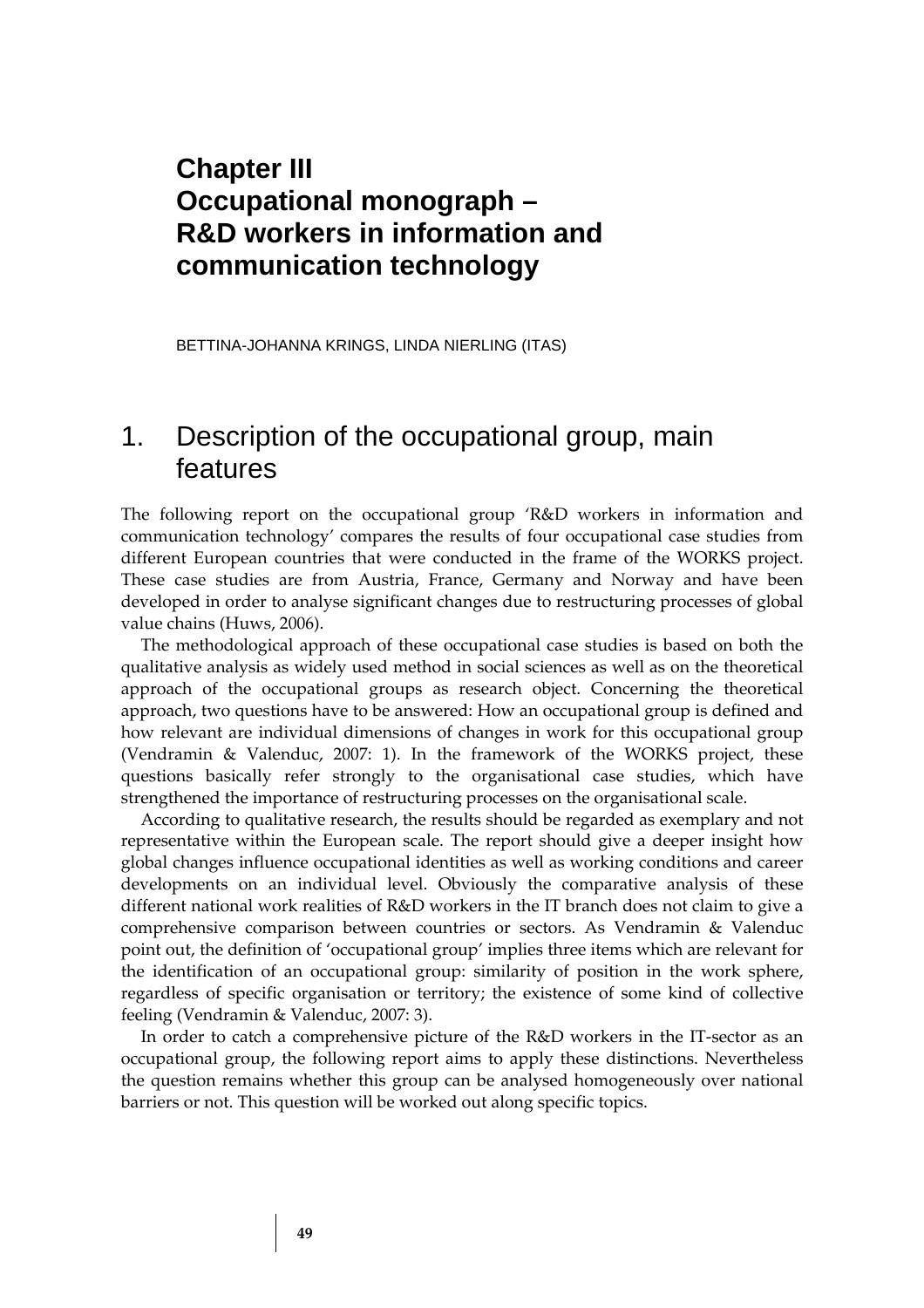### **1.1 General trends of the sector and occupation in Europe**

Through the introduction of the worldwide web at the beginning of the 1990s, the information and communication technologies have gained importance especially in terms of new working and production pattern. From a technological perspective, dramatic technological changes have taken place in the last twenty years. The technical performance of modern information and communication technologies has increased significantly. A standardisation of microprocessors, communication intersections, system components and user software has taken place, which allows for the compatibility of various technical subsystems forming a larger platform that can be used by everybody. Furthermore, together with the digitalisation of information it has become possible to combine text, voice, video, data and/or graphics within a multimedia communication system. And due to processes of de-materialisation and miniaturisation through this technology, global production and distribution processes have changed profoundly (Schienstock et al., 2001).

These changes had and still have a profound influence on the development of different labour markets as well as working profiles.

The structural development of the IT sector was analysed in the quantitative pillar of the WORKS project. Here the sector was defined by 'computer and related activities' (Birindelli et al., 2007:129). The increasing importance of the information and communication technologies is clearly reflected empirically by the employment development in the IT sector within European countries. According to the quantitative report, "employment in the IT sector has soared between 1996 and 2004. The number of jobs in the sector increased by 106 *per cent*; the corresponding number of jobs created is 1.19 million. This caused the share in total employment to double from 0.7 *per cent* to 1.4 *per cent*. From the graphs below, we can see a recent stabilisation in employment in the IT sector in most counties. The exponential growth in employment in IT thus is mostly a matter of the last decade of the past century, rather than of the past couple of years" (Birindelli et al., 2007:130).

Between the European countries there are differences in respect to the employment rate in the IT sector. In the New Member States the average of employment in the IT sector is much lower than in EU-15. The only countries with IT employment above 20 000 are the Czech Republic and Hungary; according to the report mentioned above, the share of the IT sector in total employment is 1.0 *per cent* (Birindelli et al., 2007:132).

Regarding occupational groups of the sector there have been identified 'computer professionals as well as 'computer associated' in the sector whereas the 'computer professionals' represents the most important group on a European scale: 32.9 *per cent* of the employed in the sector are counted in the occupational category (Birindelli et al., 2007:134).

The IT sector is a predominantly white-collar sector: 95.7 *per cent* of all employed in the sector are white-collar workers (Birindelli et al., 2007: 134). The core activities of the IT sector i.e. software development and R&D activities are clearly dominated by male employers. This consideration is also reflected by the case studies of R&D workers as well as the software developers, which have been analysed separately.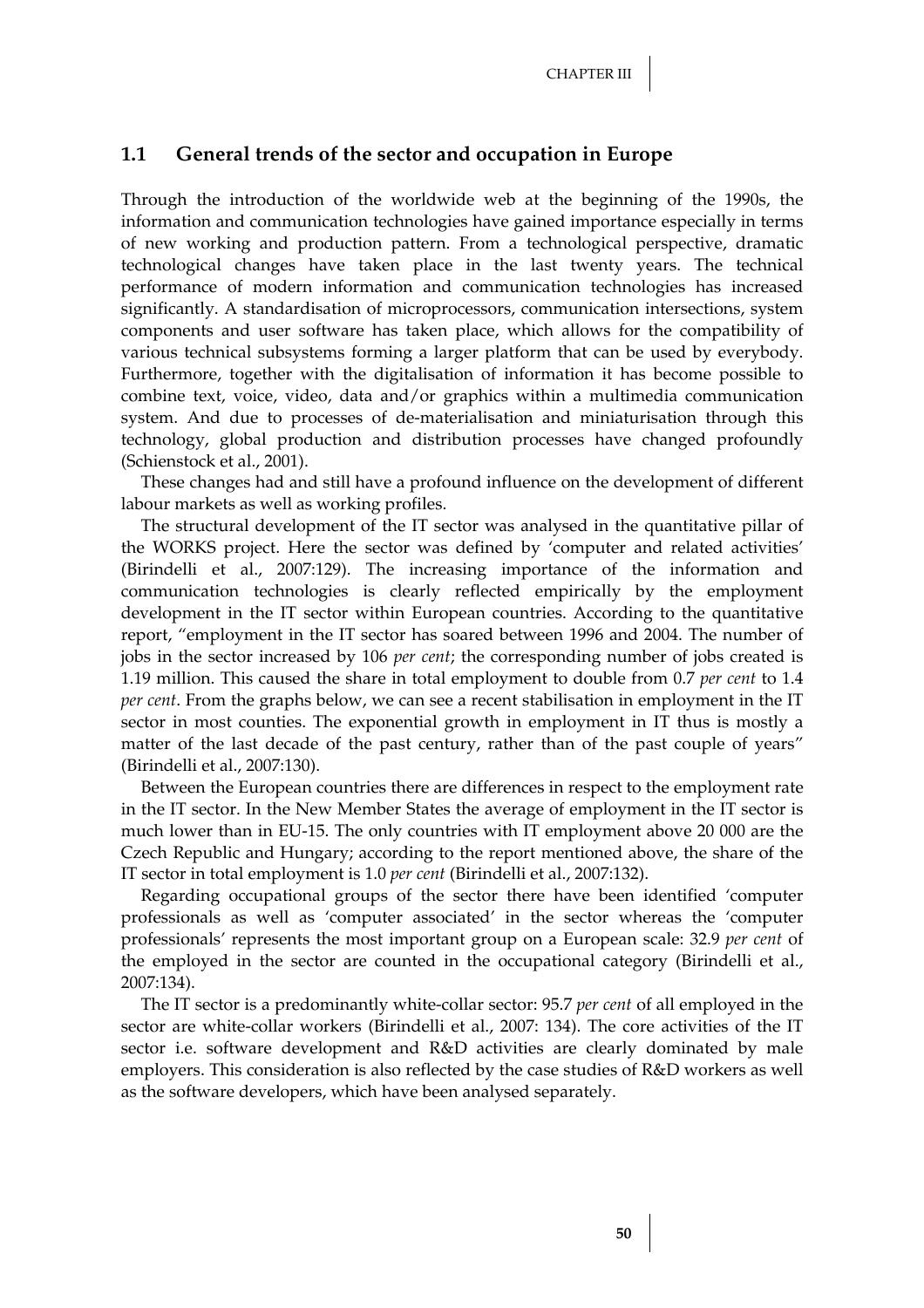## **1.2 Characterisation of the occupational group**

Going back to the historical development of occupational groups in the 'IT-sector', the 'computerisation' started after the second war "with the extension of mainframe computers into banks, universities, process-controlled manufacturing industries and government bodies…" (Huws & Dahlmann, 2007: 4). As Huws & Dahlmann point out from the very beginning the occupational group of R&D workers were on the 'top of the hierarchy' with regard to qualification and recognition. In contrast to senior IT managers 'the high-flying computer scientists' (Huws & Dahlmann, 2007:4) were a relatively small work force directly concerned with the research and development of new computer processes and applications.

Due to the introduction of information and communication systems into production and distribution processes, the creating of an enabling infrastructure involving the processing of information, the need for software development as well as further technical systems has arisen significantly. Whereas R&D workers were widely located in the working culture of research, this picture has slightly been changed. The borders between researchers and software developers become more and more fluent. In OECD reports as well as in national reports, usually the description of information economy implies on the one hand the rough difference between IT specialists and IT users. On the other hand the IT-specialists are described as 'hardware, software, services' what means that R&D within this branch is hardly described as a statistical category. Usually IT specialist means R&D worker as well as software developer (Dostal, 2000).

Characterising the occupational group of R&D workers lies between the two poles research and market. Whether the occupational identity relies more on research issues or on market demands depends strongly on the working environment. Mostly huge companies are running specific research departments, which are separated from software development where the objectives focus very much on application of software and costumer services. As the sample shows in the last years there can be considered a shift from 'pure' research based on its specific working culture towards market-oriented research and development. Whether this shift changes the occupational identity depends on the change of content of work, the change of working conditions as well as the change of working trajectories. Only with two case studies one may formulate one hypothesis: the more research aspects are covered by market oriented demands the less the occupational identity which at least shapes the characteristic of this occupational group.

#### **1.3 Characterisation of the case studies**

The sample of the occupational group 'R&D workers in the IT sector' consists of four occupational case studies of different national contexts. The case studies are based on 7–10 qualitative interviews each with R&D workers of both sexes with different ages and in very few cases with different ethnical backgrounds. Most of the case studies refer to one single firm whereas other case studies are reflecting the experiences of more firms. As it was one of the central characteristics of the sample, all organisations faced a phase of restructuring in the last five years. The R&D workers of the IT sector here are represented by one Scandinavian country (Norway), two case studies from Central Europe (Austria and Germany) and one case study from Southern Europe (France).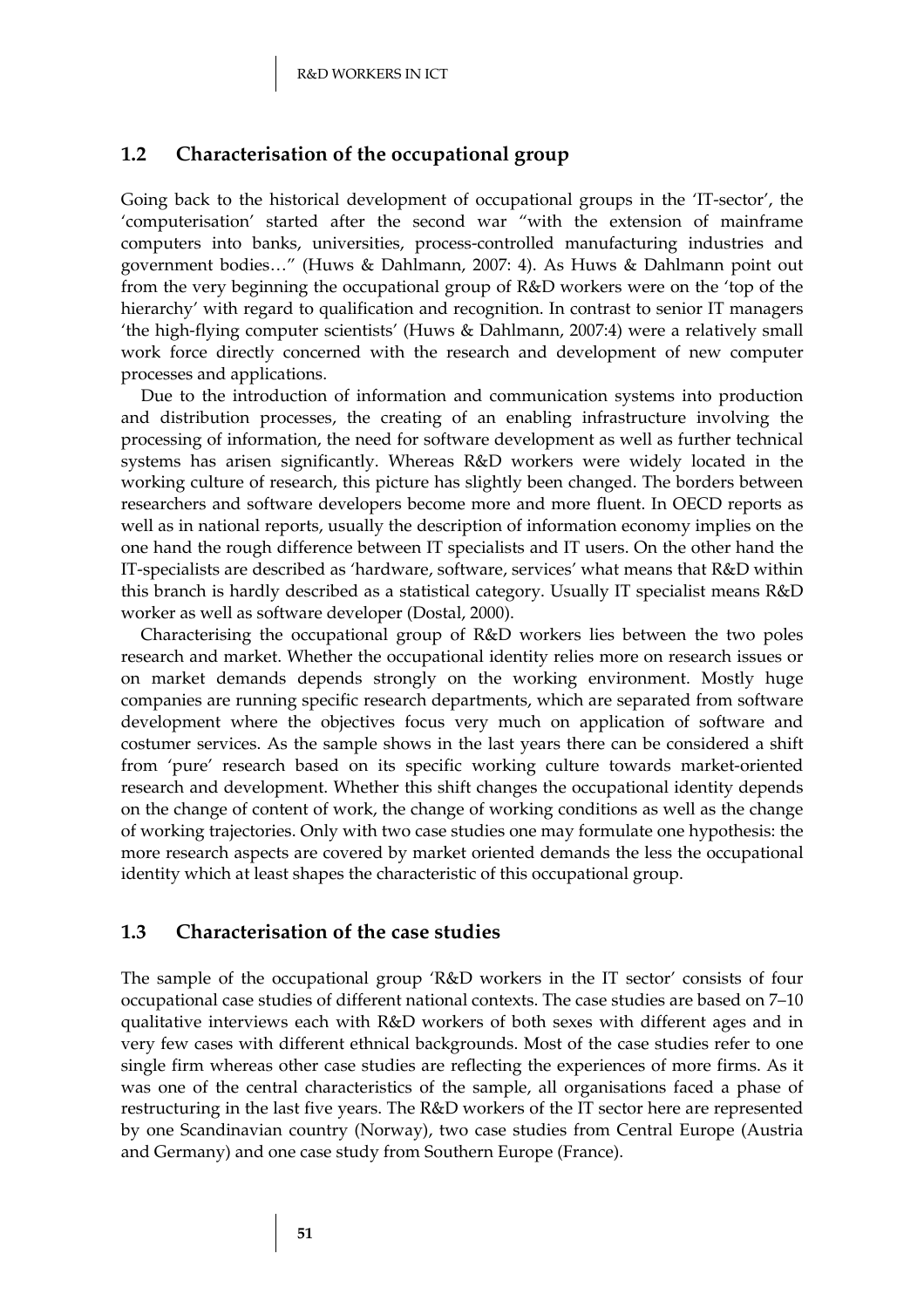Interestingly all occupational groups of the sample try to bridge the gap between "academia and the market" (Holtgrewe, 2007), which creates a specific professional culture. Although the case studies cover different institutional and national settings, similarities of working conditions as well as of working routines cannot be neglected. However the analysis cannot be considered as a comprehensive international comparison in a narrow sense but aims to detect trends and developments related to country differences.

In the following the case studies will be shortly presented (see also Table 4):

- **Austria**: The Austrian case study describes the occupational identity of R&D in research labs within a larger organisation. Interviews have been conducted in two research labs, which were selected by the criterion of having private sector customers and collaborations. The IT labs have been established as separate units in 2003 and have been fully integrated into the mother organisation in 2005. Thus the restructuring process consists here in the establishment of a new intermediary between the academic (university) and industrial institutions (firms) which has a distinct profile of rapid technology transfer.
- **France**: The French case study has been conducted in a huge French company which passed a privatisation process during the 1990s and which grew up to one of the biggest communication corporations worldwide. In 2005, the company bought out 80% from a Spanish big mobile operator and nowadays the firm has seven principal subsidiaries. Finally the company got into serious debt, which is still an important topic today. The company implies six research centres of 400 to 600 employees, addressing different markets, technologies and services.
- **Germany**: The German case study is based on interviews of two different firms: one small company developing visualisation solutions to companies to support cooperative processes in the firm. The development away from the university towards company implementation has changed the orientation of the career profiles of the employees away from researchers towards applied researchers and developers of standardised solutions. One interview has been chosen as a comparative case to the former occupational pattern. The interviewee worked in a large telecommunication company that he voluntarily left when the company has to face bankruptcy. He started working as a consultant (freelancer) in the original department of the multinational.
- **Norway**: The Norwegian case study is based on interview partners from three companies: the first company is a R&D unit which has been founded as a little company in 1997. But in 2004 the company was 'integrated' into an international organisation. The R&D unit is divided into five different teams. The management of the organisation is headquartered in the US.

The second company has a similar history as the first company described above. Since 2005 it is a research unit of a US company whereas the management also is located in the US. The unit implies between 10-20 R&D workers.

The third company is a governmental funded organisation, which consists of one parent organisation and four subsidiaries. It supplies network and network activities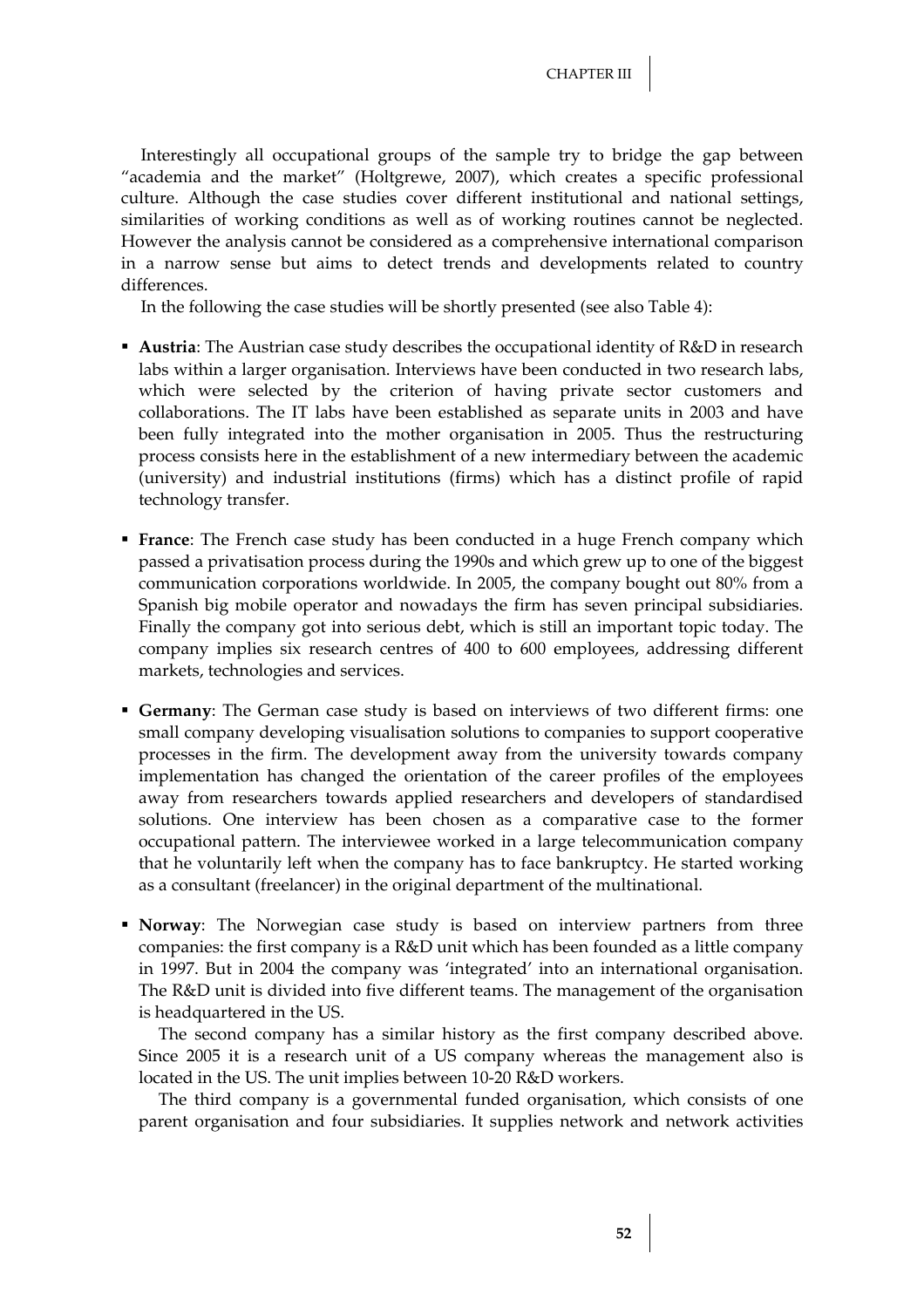especially for universities and research institutions. Today the organisation has 71 permanent R&D workers, plus a considerable number of students and professionals.

| Number | Country | <b>Sector</b> | Type of work                                            | Number of interviews and<br>analysed firms |
|--------|---------|---------------|---------------------------------------------------------|--------------------------------------------|
|        | Austria | IT sector     | Research labs in various areas of<br>computer science   | 10 interviews in 1 firm                    |
|        | France  | IT sector     | Academic research and development-<br>oriented research | 8 interviews in 1 firm                     |
|        | Germany | IT sector     | Development-oriented research                           | 7 interviews in 2 firms                    |
|        | Norway  | IT sector     | Development-oriented research                           | 9 interviews in 3 firms                    |

#### **Table 4: Sample of the comparative analysis of the occupational group 'R&D workers'**

# 2. Work biographies

## **2.1 Career trajectories**

Generally one may state that the career trajectories in all case studies are quite similar. Through the closed relationship to academic research the R&D workers in all four countries are holding academic/engineer degrees or even PhD mostly in math, computer sciences or natural sciences. Only a very few interviewees have academic formation in social sciences. In contrast to software development where the economic boom in the late 1990s early 2000 there was a noticeable diversity in the background of the employees and the job opportunities declined significantly (Meil, 2007).

This is not the case on the R&D level in the case studies. However, some of the R&D workers have been hired directly from the university, often trough students' placements and diploma theses, as it is documented in the Norwegian case. Also in the Austrian case the academic formation is closely connected to career trajectories, "where the labs themselves offer opportunities for diploma and PhD theses and allow work on them during working time if they can be fitted into projects" (Holtgrewe, 2007:4). In the French case study at least one interviewee entered into the firm doing a PhD, whereas the other interviewees are holding engineer degrees.

In all four case studies the research activities of the occupational group is reflected by the high level of formal qualification on the one side. On the other side mostly junior researchers have the possibilities of academic trajectories offered by the companies. Because of the relatively low income as well as the student's atmosphere in the research units they describe their perspectives as quite open.

Respecting career trajectories two aspects seem significant in all four case studies: first the high level of formal qualification (academic/engineering level of the IT workers) which very often has been developed within the companies. As Meil points out, the qualification needed is not necessarily based on computer sciences and thus other disciplines are also represented in all national case studies. Engineering disciplines, natural sciences but also social sciences are represented in the sample. This consideration focuses very much on the increasing demands in the professional field of this occupational group (see sect. 4).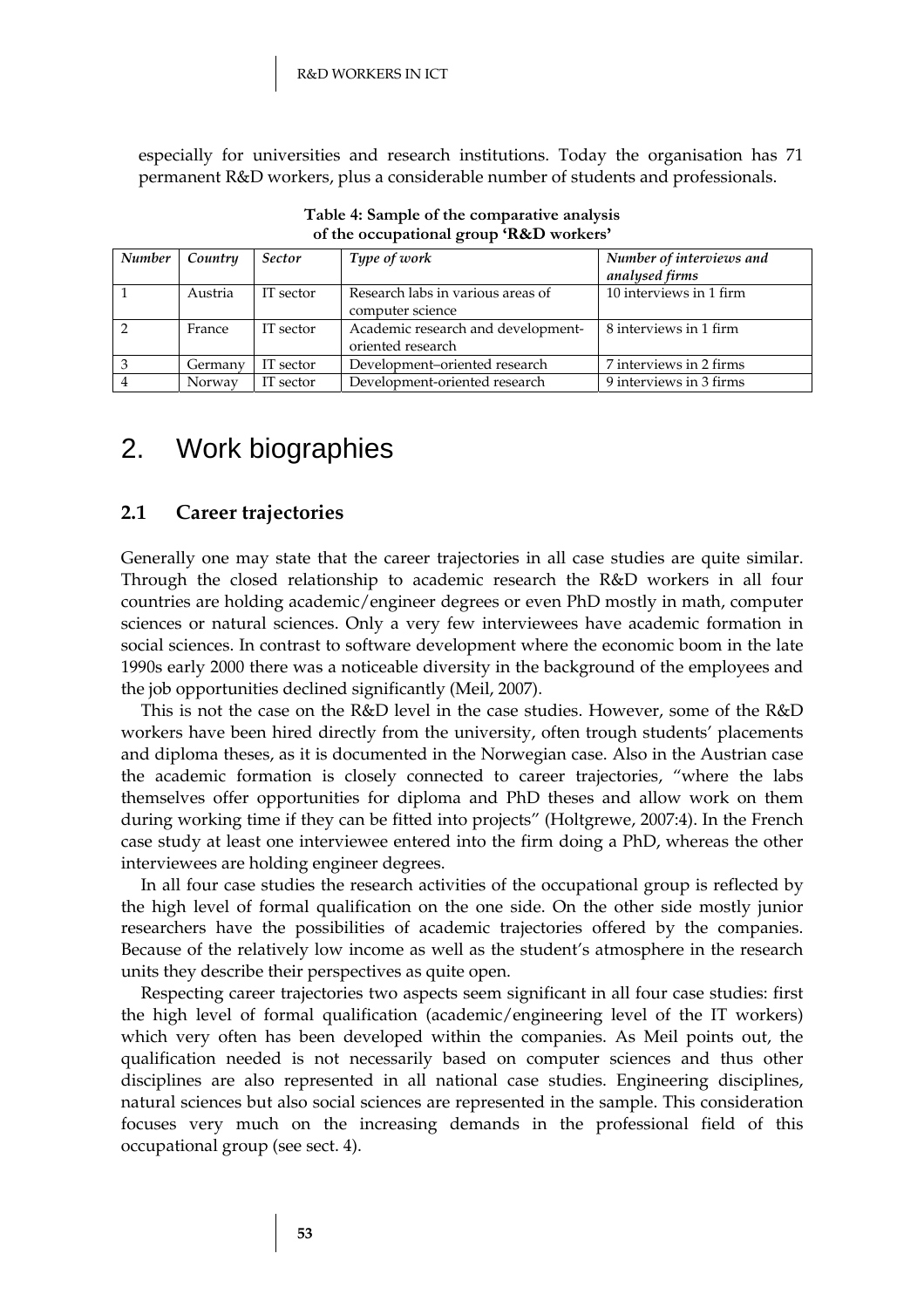Secondly, in many individual trajectories the changeover from university to company (and vice versa because of career trajectories) seems much more connected and fluent. The integration into working life and the strategic planning of the career paths are part of the educational paths in the case of most of the case study reports.

## **2.2 Changes and driving forces**

Although the restructuring processes in all four national case studies imply strong economic and organisational changes on the company level, the need for research and development of IT knowledge still remain a strategic objective of the companies. Except for one case, none of the R&D workers lost their working place.

Nevertheless, the changes and driving forces according to restructuring processes are widely imbedded into the biographical experiences of the interviewees. This statement seems true for three case studies. Only in the French case the relocation of the managerial structure had led to consequences for the professional path of most of the R&D workers. Here the need for mobility became evident in the professional performance of the employees. Due to the geographic relocation of functions (management, control, research etc.), the R&D workers had to accept new working conditions on the level of geographic mobility as well as on new functional tasks.<sup>7</sup> "Gérard has still aspirations, and is directly confronted with the new rules requiring mobility for managing functions to have a carrier evaluation. All interesting and innovative projects will be done in Paris from now on, but living in Bretagne with his life and his two children, he is not ready, as several colleagues are doing, to work 2 or 3 days a week in the capital city. So he perceives restructuring as a threat for his carrier" (Muchnik, 2007:10).

Due to organisational changes, three aspects can be identified which have been considered as crucial on a long term scale for this occupational group:

There is an increase of *market-orientation.*

This aspect has been described in all case studies. Through the restructuring of global value chains, the internationalisation of markets as well as the economic pressure on the markets has increased. This seems true in all case studies and is nicely expressed in the following citation of the Austrian case study: "On the other hand, the Lab's position closer to the market and their process of discovering relevant markets and application fields apparently creates some different career paths and options. Liaising with costumers, market research and project administration require some skills that are different from a technical or academic specialisation" (Holtgrewe, 2007: 6).

The establishment of *new career paths*:

 $\overline{a}$ 

The distinction between technical and managerial career paths has been made implicitly in the Norwegian case study. But as the citation above show it also became a

<sup>7</sup> In academic literature particularly, Huws points out that relocation of work may imply different forms of changes which may have wider implications for the white-collar work than geographical shifts (Huws 2003).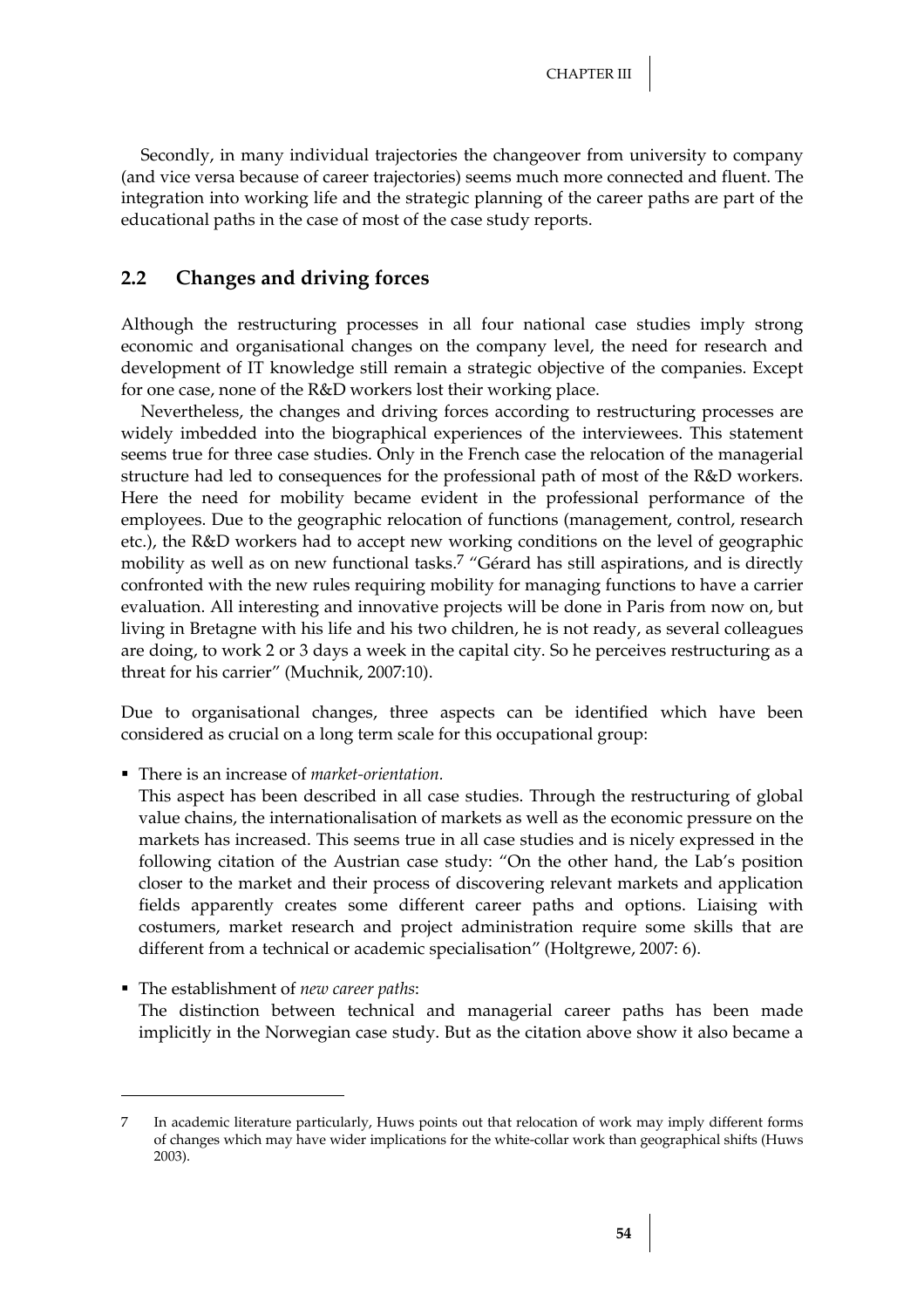noticeable aspect in the Austrian case. Nevertheless in the French and Norwegian case the possibility for different and new career options are strengthened. On the basis of restructuring processes and economic growth both companies have offered to its R&D workers new professional opportunities (i.e. possibility to work in the US for a while, possibilities of a managerial career). This point has to be considered as one additional criterion which very often seems connected with the market-oriented demands.

The increase of *speeding up processes*.

The increase of speeding up processes also is strongly connected with the marketoriented demands and has special relevance for the working culture of this occupational group. As described in the following chapters the introspection of this occupational group still seems much closer to the working culture of researchers. From the perspective of the IT-researcher time pressure seems not productive for the working processes as it is documented in the following citation from the French case: "They are more interested in projects (…) aiming to bring products and services in the term of one year or even less. For now it is still admitted and accepted that we have to preserve a 'secret garden' of more upstream research activities not directly driven by the demands of marketing" (Muchnik, 2007: 9).

Although the content of work still remains unchanged for many R&D workers, changes of the organisational framework do matter for this occupational group. As described in chapter 2.1, the working profile has been widened respectively towards a market orientation on two levels. Thus the integration of new disciplines as well as new career paths has influence on the occupational profile (organisational level). But also on the level of contents the increasing market orientation had effects on the working profile (see particularly organisational case studies of the WORKS project).

## **2.3 Institutional arrangements**

One crucial difference according to institutional arrangements between the four European case studies seems to exist between the Norwegian case and the other case studies. With regard to the possibility of long term planning as well as the integration of a familyoriented occupation the Norwegian institutional arrangement offers both stability and flexibility to the R&D workers in different firms. In terms of career development "all respondents reply that it is possible for them to build a satisfying career within the company they are now working for" (Anthun, 2007:7).

The feeling of security and confidence of the IT workers not only to the company but also to the institutional framework cannot be stated in the other three case studies. Although the institutional arrangements are quite different, stable and secure working conditions seem more dependent on the individual performance of the R&D worker. In the Austrian case the institutional arrangements are based on "the design of tertiary education and the policies and the funding of science and innovation" (Holtgrewe, 2007:7). In the concrete case of the analysed R&D workers the Austrian labour market regulation offers a specific category of quasi-freelancers. That means that the R&D workers are supposed to work more independently than employees but are not entirely independent. These specific contracts covers their "working time rather then delivery of a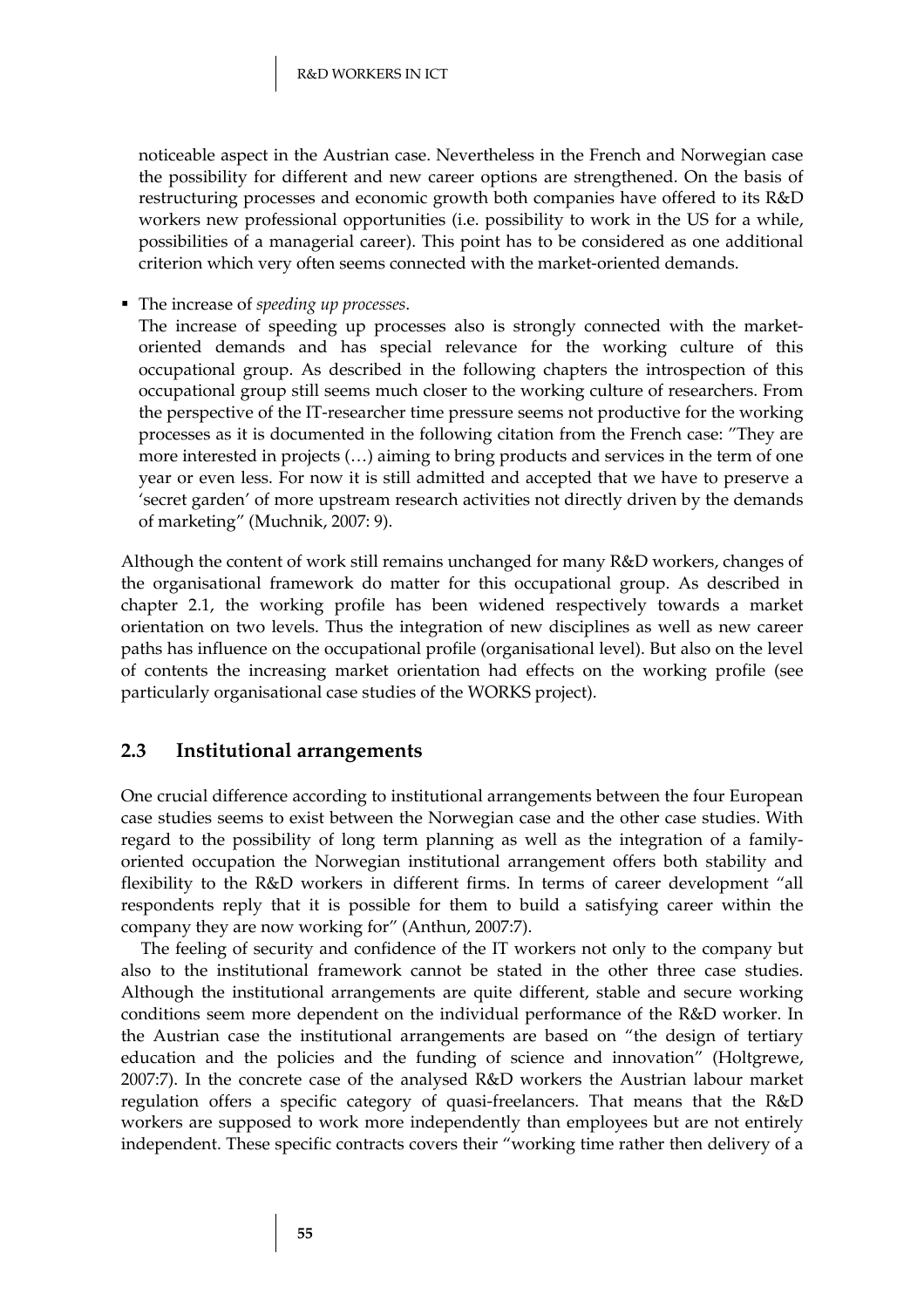product or service, tax law threats them like independent professionals, and they are exempt from unemployment insurance, holiday entitlement, sickness pay, supplementary grants and employment protection" (Holtgrewe, 2007:7). Most of the R&D workers are in a transition periods between university and labour markets. The students basically are interested in acquiring practical skills and competencies which is not provided by the universities.

The German case study emphasizes the low level of union participation among highly skilled white collar workers particularly in the IT sector. However, all employees questioned were very positive about works councils. Except of one employee, the other R&D workers are working in permanent employment contracts. As it is usual in highly skilled professionals, the 'blurring character' of working time depends rather on the results of work than on a formal structure. Due to institutional framework, the individual interest of the R&D workers "seemed to be more geared to using a collective organisation to protect individual interests and rights, and feeling that institutionalised and regulated forms of representation were in a better position to do this" (Meil, 2007:7).

Very similar to the German case seems the French case where R&D workers also are involved in employment contracts whereas the professional status and the professional careers are based very much on individual performance (annual evaluations). "A trade unionist observed that with the increased flexibility, related to mobility and new technologies (laptops, mobile phone, internet secured access to the Company network, etc.) limits between working time and private time are blurring" (Muchnik, 2007:15).

Without having in-depth information about institutional arrangements and policies, the difference between the Norwegian institutional framework and the other case studies seems significant. As it is reflected in the case study, the *Scandinavian welfare model*8 still emphasizes the governmental pillar. According to Esping-Andersen "it has actively 'defamilialised' welfare responsibilities with two aims in mind: one to strengthen families (by unburdening them of obligations) and, two, to strive for greater individual independence. It has also actively 'de-commodified citizens' welfare needs, thus seeking for minimise the degree to which individuals welfare depends on their fortunes in the market" (Esping-Andersen, 2002:13).

In contrast the *Continental welfare model -* which is represented by the other three cases (particularly Germany and France) - follows the insurance tradition which has usually introduced employment guarantees and regulations. The long-term viability of a social insurance dominated systems, however, is increasingly questioned because it offers inadequate security for those with a tenuous connection to the labour market, such as women and for workers for irregular careers (Esping-Andersen, 2002: 16). Although R&D workers can be considered as an occupational group with high chances on the labour markets, in the following the gender analysis will focus on the 'vulnerability' of this model which refers very much to employment stagnation and to inactivity rates. Thus family planning is paradoxically a major cause of low fertility in Continental welfare states particularly in several sectors of high skilled work.

 $\overline{a}$ 

<sup>8</sup> Having in mind the famous work of Esping-Andersen of identifying different welfare systems and its characteristics at the beginning of 1990s, the following differentiation refers to actual publications of him, where he also refers on three types of welfare systems: the Scandinavian Welfare Model, the Liberal Model and the Continental Welfare Model in Europe (Esping-Andersen, 2002).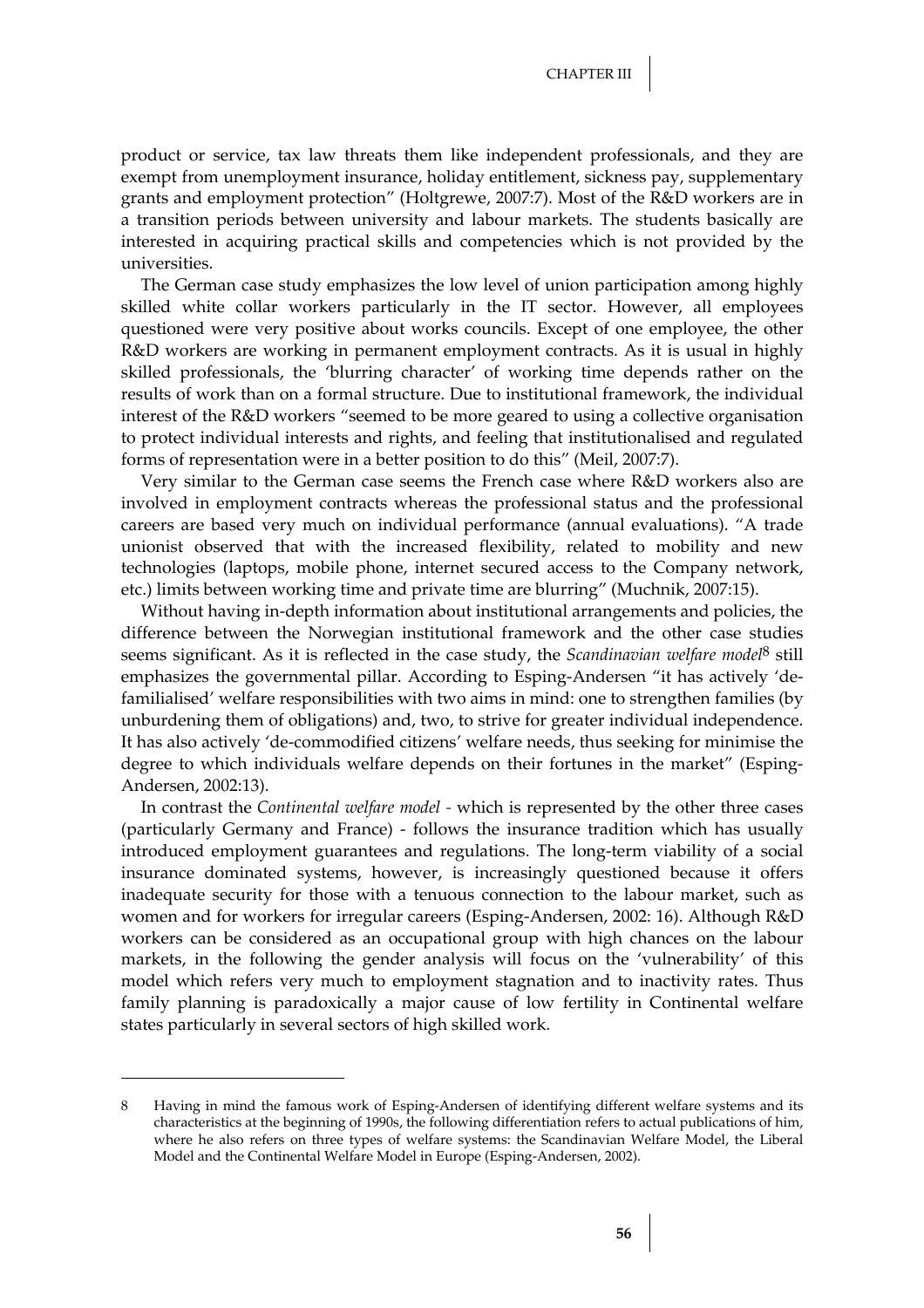# 3. Changes in occupational identities

## **3.1 Characterisation of the occupational identity**

Basically, the occupation of the R&D workers is characterised by a specific working style which "involves sitting at a computer and writing and editing software" (Meil 2007:9). Highly relevant in all case studies seems the fact that R&D departments are cost centers; "hence their existence relies on their reputation as an innovative expert community within the company" (Anthun, 2007:9).

Research and industrial software development define the two poles where the identity of this occupational group has been developed. Keeping in mind a scale between a strong research culture towards market oriented software development, the four case studies can be located on this scale:

The most developed researcher's identity has been identified in the German case study. The work climate is described as being very academic by an autonomous working style, "one could call it individualised and to a certain extend isolated" (Meil, 2007: 9). There is less identification with the company as such. The identification comes from having done a good job finding solutions to tricky problems. There is less competition between older and younger employees in the firm, the work climate seems cooperative.

More located on the researcher's side seems the Austrian case where the student's atmosphere, the age of the R&D workers as well as the open career paths still remind of the culture of researchers. Basically the Austrian R&D workers are not determined to pursue an academic career but "enjoy interesting work, good collaborative working relations for the time being" (Holtgrewe, 2007: 9). High intrinsic motivations as well as a sense of belonging to the firms, however, coincide with a certain short-term orientation. This contradiction also has been described as a topic of tension as well as a personal challenge by the R&D workers.

The role of knowledge-based workers and IT experts in society shape very much the occupational identity in Norway. The R&D workers belong to a professional group with high demands for entry. As soon as they have entered it seems easy to get a well paid job, to get quite a lot of acknowledgement from colleagues and to start building a career with responsibility and international profile. "Being part of a community of experts is therefore important both at individual and at group level" (Anthun, 2007:9).

The French study should be located at the industrial side particularly after restructuring processes. Privatisation and spatial reorganisation changed identification of workers not only to the company but also to the content of work. This is nicely presented in the report with the following quotation by Stèphanie, a R&D worker: "I fear that R&D become like a software and computer services company, what would be a very strong amputation of R&D" (Muchnik, 2007:12).

The four examples show a scale between 'research and industry' where it seems difficult to define a single occupational identity. Although the activities and the technical demands seem similar, the occupational identity also depends on the organisational framework, the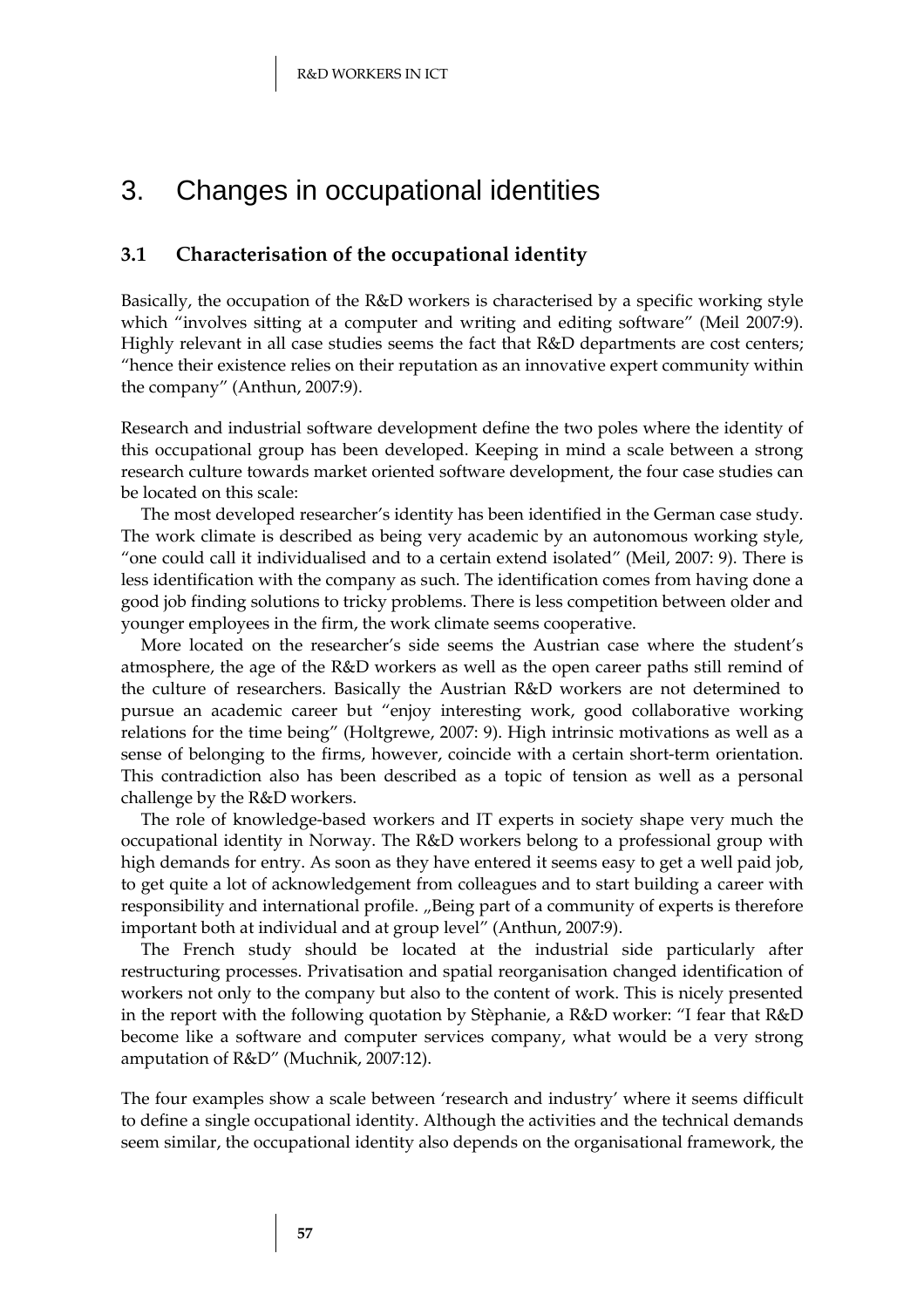working conditions and the societal reputation. The case studies show, however, the more the R&D work is based on market-oriented demands the more the occupational identity is connected with the company's culture. Especially in the following chapter this hypothesis will be concreted.

## **3.2 Relations between changes in occupational identities and organisational restructuring**

As described above the French R&D workers have passed significantly changes with regard to its occupational identities. The main changes are based on the loss of autonomy (particularly of laboratory directors), the change from technical to managerial skills as well as the need for mobility (particularly in the presented company).

Loss of autonomy as well as the change from technical to managerial skills seems also to be important driving factors for a change in occupational identity in the other countries.

In the German and Norwegian case studies the R&D workers occupy a space between university research and offering economic solutions to companies. In both cases changes are not regarded as losses or as somehow threatening for the R&D workers. Changes have been integrated into the workflows with a certain facility. In the Norwegian case study the occupational group has been dominated by a relatively homogenous, young and male group of Norwegian engineers with a degree from a Norwegian university in former times. According to Anthun this had probably an influence in the occupational group. Today the situation has changed and the occupational group is getting more diversified "when it comes to age, gender and ethnicity" (Anthun, 2007:10).

The growing diversity therefore is not only represented by different people but also by the growing specialisation in the industry and on the markets. This growing differentiation between functions, content of work and strategic objectives of the firms has created a complex picture of the occupational group. Therefore "new relations are established and new groups are formed that cut across organisational boundaries" (Anthun, 2007:10ff).

This development is also described in the German case study on the level of content of work. Through the orientation on customer needs, the demand for technical application increasingly dominates the occupation of R&D workers. Mail points out that for those who have high levels of academic credentials, "the change away from research toward industrial practise is not as that easy" (Meil, 2007:10). Very often it defines a shift from one occupational identity to another. This process has to be performed individually and the different experiences in the case study show that both the work actively with costumers but also the abstract development of software has its meanings and offer challenges of its own.

In the Austrian case study the occupation also is described as a complex one. "Scientific expertise is defined in fairly generalist terms by both computer scientists and geoinformatics people, and senior researchers define their careers in project terms rather than academic stations as well" (Holtgrewe, 2007:11). Besides this characterisation, changes of the occupation group are carefully considered in the increasing orientation towards sales and customer liaison functions (particularly on the level of project leader). How these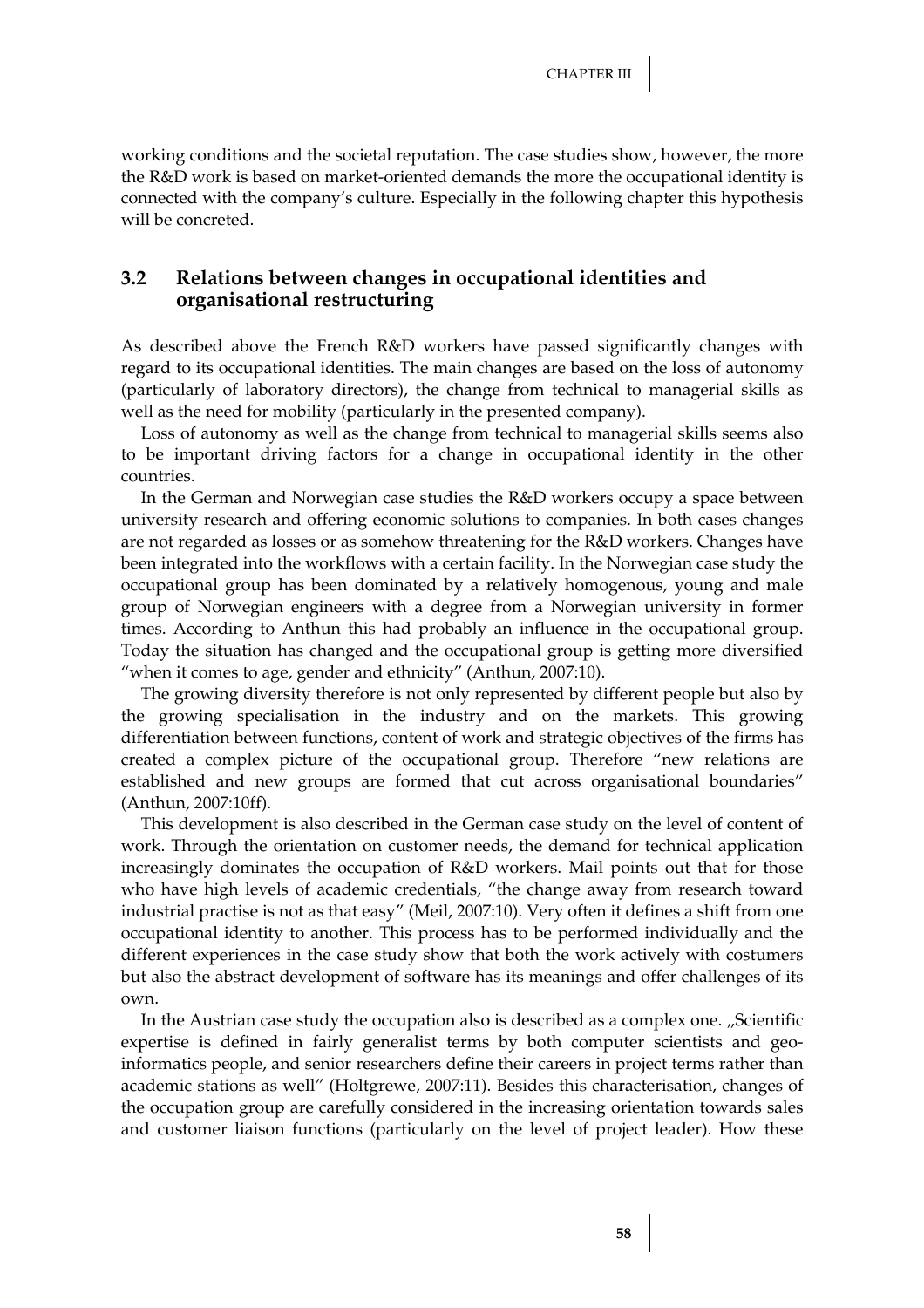additional functions have been integrated into the workflow, also depends on the individual performance.

With regard to the IT sector, Holtgrewe is strengthening critically the aspect flexibility when analysing the occupational identity. "If there is 'an' occupational identity for this group, its defining feature is its fluidity. This can imply a far-reaching plasticity and shorttermism that corrodes people's long-term perspectives and capacities for planning and developing" (Holtgrewe, 2007:11).

In sum the four cases show that there can be witnessed a shift from more scientific-based work to industrial application, which has to do with restructuring processes and organisational changes within the companies. Research and development of software therefore has to be more connected and approved in the concrete application as well as on market demands. Through the stronger orientation towards market applications, managerial as well as social skills became more important within this occupational group.

The case studies, however, also show that adaptation processes are not necessarily perceived as losses *and* threats by the R&D workers. In contrary, in many cases there can be seen a diversification of social groups as well as of work contents. These diversifications have led to a more complex picture of this occupational field. The complexity is based on internal and external changes of the company. Its effects - how they are perceived by the R&D workers - rely on normative principles whether the R&D workers have to adapt individually on these changes or they are supported cooperatively by the companies as well as by the institutional setting of each country.

# 4. Learning and skills development

## **4.1 Changes in skills requirements**

Not surprising for this occupational group learning and skills development is an integral part of the work. This consideration has been approved in all four case studies whereas the realisation of skills requirements differs between the countries.

Still connected to research culture, the Austrian case describes that training on the job consists in the "participation in academic conferences, trade fairs or technical workshops, organizing such events and so on all overlap" (Holtgrewe, 2007:15).

Although in the descriptions above the German case focus very much on research as academic activities, the changes in skill requirements derive mostly from the shift toward working with and for commercial companies. Here "operating in a competitive environment. For one, since the software solutions have to be sold, the employees have to become salesmen" (Meil, 2007: 12). This does not mean that they primarily have to act on managerial tasks. The technical side of skill requirements seems decisive, so the R&D workers have to visit computer shows, give demos and get in contact to costumers in order to do business with them. This technical knowledge has initially to be learned when entering the companies. Moreover there is an intensive learning period when carrying out the software tasks as well as specifying the working fields.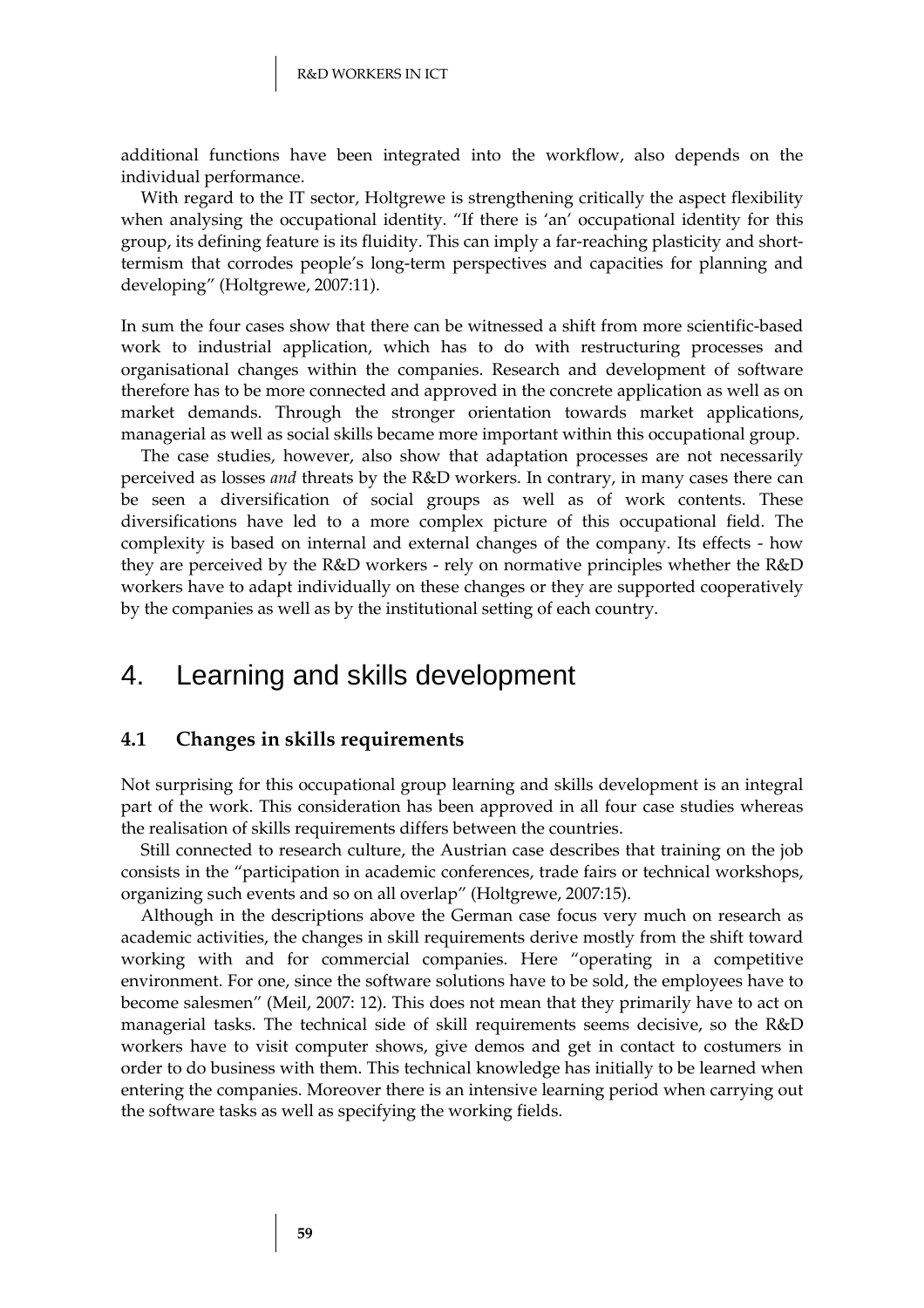The 'double' functions of R&D workers appear also in the French case study. The following quotation in the case focuses significantly on the changes in skills requirements: "The Director of DCQ (Directorate Competence and Quality) notes a sort of 'schizophrenia': keep competences necessary to traditional systems because we still need them, evolving at the same time very quickly towards new professions, new technologies and new services (…). Our researchers must be able to translate their technical ideas in business ideas" (Muchnik, 2007:16).

This quotation shows that there is not only a shift towards new competencies but the changes in new skills require additional competencies. Technical knowledge here seems the precondition of this occupational group but more and more there is a need to develop managerial skills on different levels. In the French case this requirements have been evaluated critically even by an employee in a leading position and he points out that the current skills need concern all emerging markets and technologies.

Much more 'relaxed' the Norwegian case study deals with this topic. In more general terms the 'normal' procedure of skills requirements seems the efforts of the individual R&D workers to update their knowledge and skills. Usually this has been done by "the knowledge transfer from older to younger developers and a company culture that focus on learning by doing" (Anthun, 2007: 14). Anthun is strengthened very much the fact that processes of learning in the Norway are embedded into interactions between individuals and externally with users and costumers. Learning and skill requirements are considered as organisational tasks that means that the organisation makes it possible for individuals to attend courses and conferences, but the employees have to arrange an individual learning strategy.

Learning by the more experienced colleagues not only implies technical skills but also i.e. the improvement of one's English language skills. But there are different models in skill requirements. However, H&R policies in the presented companies are based on different strategies involving the R&D workers into the decision of skills and learning development.

With regard to the changes of skills requirements, the increasing needs for social and managerial skills in the IT sector has been analysed widely in academic literature (see sect. 1). Different developments can be considered along the four case studies. The dynamic tendency of knowledge-based work and the combination of external and internal flexibility modes have led to different perceptions of skill requirements. This development has been delegated fully to the employees' own efforts where the new requirements are perceived as 'ambivalent' (French case). On the other hand, as organisations also "can be urged to form partnerships and alliances to get access to knowledge and skills, this can provide new learning opportunities because employees get access to networks of experts and new information and knowledge" (Norwegian case) (Ramioul, 2007:18).

The other cases seem in between the two poles. The crucial point seem how the organisations deal with changes and how they offer access to learning processes respectively towards new demands of knowledge and skills. Whether the employees are trained in formally organised courses or whether they have to achieve by their own seems a matter of economic resources, which have to be offered by the single company.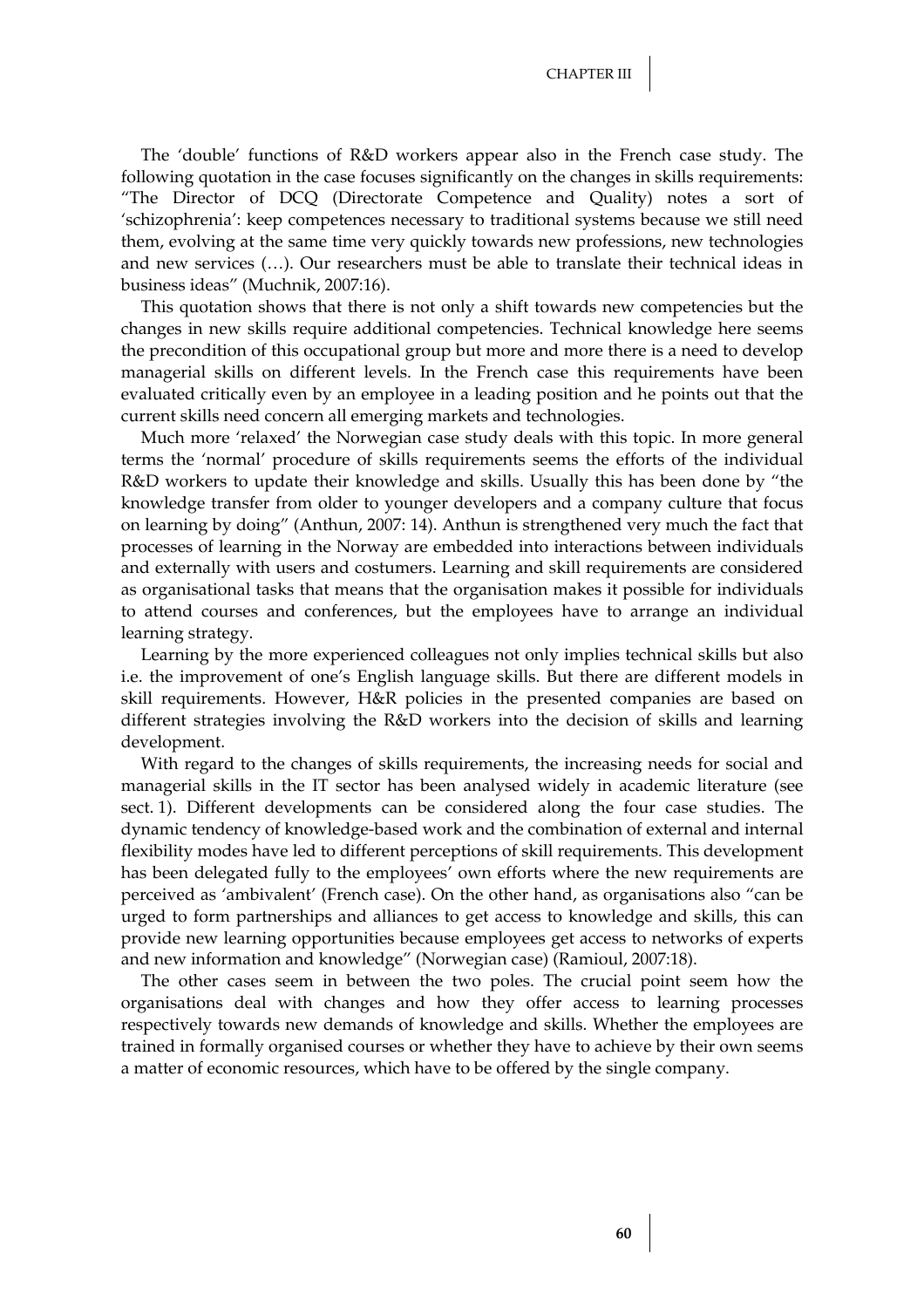### **4.2 Management of learning and training processes**

As a high skilled occupational group, R&D workers are used to dealing with computers, software and generally have little problem with learning by doing in technical fields. Trough the shift from research to market orientation other skills like communication and managerial skills also became important.

As it described above there is a wide range within the organisations dealing with learning and training processes. As one model, the organisation of training processes seems not systematically offered by the companies. It seems, however, that the necessity for training on the job is strengthened normatively by the organisations. But as a quotation shows: "They [suggestions for further training] are always positively registered, but nothing happens, because our budgets are tight, no time, no money, that's why" (Meil, 2007: 13). In the German case the high individuality of the research culture probably focus on the lack of organised training courses. Here training on the job has been managed by the employees as part of their working performance.

The French case showed that on the basis of biannual evaluation with the managers the need for learning and skill processes has raised continuously. In order to foster professionalisation in the company there has been established a specific skills management for all R&D centres. Here the objective was to discuss the problems and the needs of the R&D workers and let have them access to targeted training courses for business evolution (Muchnik, 2007:17).

In the Norwegian case study particularly to the team leaders in one organisation have been offered attending courses in a specific software development methodology. In other organisations learning and training processes are organised differently. Generally the R&D workers have to organise their own procedures of training. "They need to take responsibilities for their own tasks, manage their own working schedules and make sure to deliver on time." (Anthun, 2007:14). Also here the necessity of life-long-learning on this occupational group is part of the self-conception of the R&D-workers. According to the report the management of learning strategies implies a wide range i.e. English language, software skills and managerial skills. The training strategies mainly are embedded into the companies' culture and the general rule seems the knowledge transfer from the older to the younger R&D workers.

Similar to the Norwegian case, in the Austrian case learning opportunities also extend well over employees' specialisation. "Training in programming languages, certifications by Microsoft or Sun, a wide range of applications, general and management skills are all available and encouraged. There is a wide range of courses on offer, but also researchers take their own initiative" (Holtgrewe, 2007:16).

Especially 'project management' is offered on the one hand in particular courses which are supposed to give project leaders a shared working style and a perspective on project management. On the other hand – as Holtgrewe remarks – travels to conferences and training courses are funded by projects budgets which often sets some limitations. The following quotation shows that the employees have to put a lot of effort into their learning opportunities (Holtgrewe, 2007: 16): "*Then we sometimes agree that this [conference or training] may take place during working time and we also pay the conference fee, but there has to be some investment of one's own as well, not to count the time you spend on the train. I don't know if I should say that, if that is legal, but otherwise I'd feel I have a problem*" (Lab director).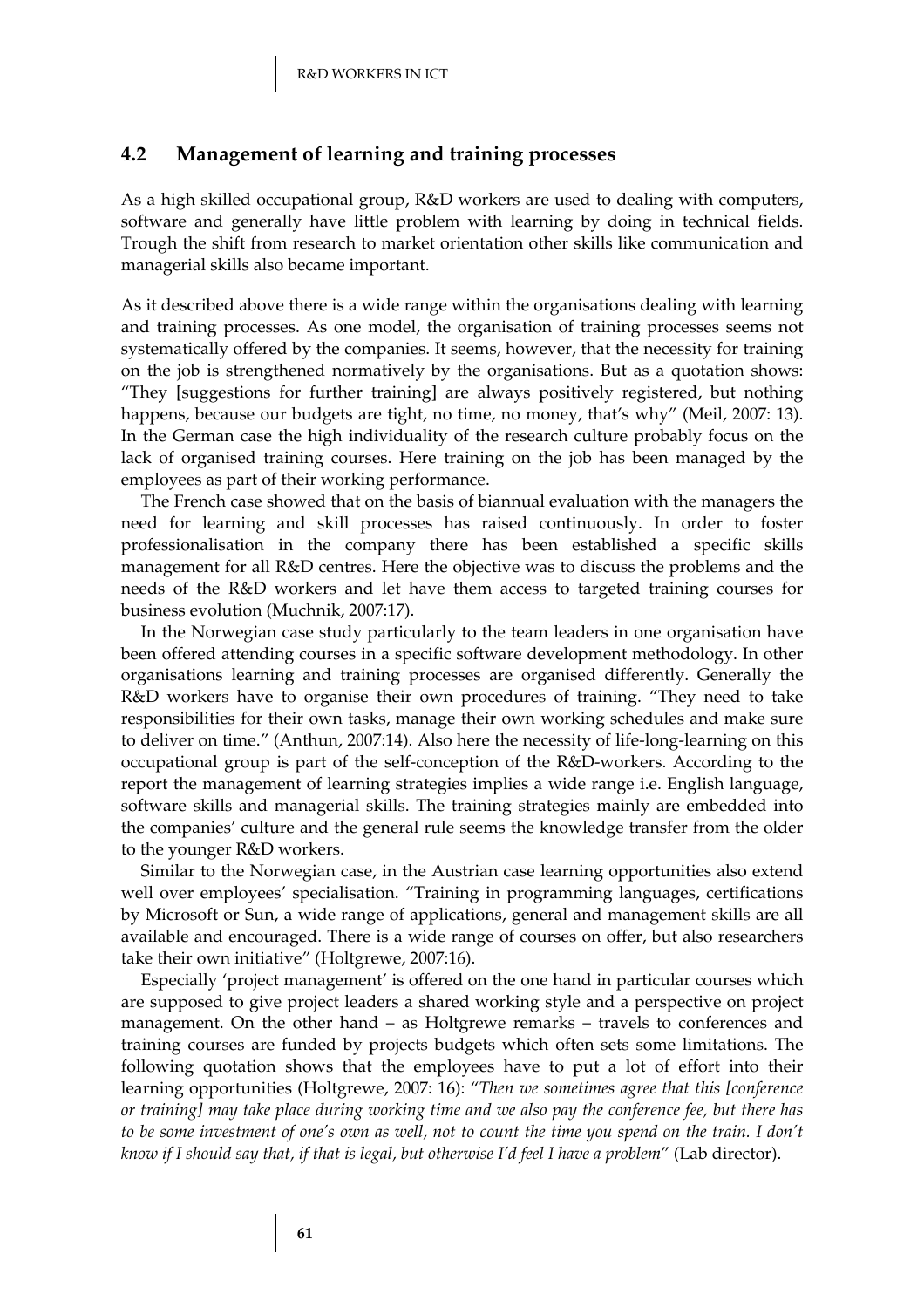With regard to the technological development and new market demands there is widely spread acceptance of the necessity of continuous learning both on the side of the organisational management and on the side of the R&D workers. Whether this conviction is transformed into organisational strategies or simply delegated to the individual performance differs from country to country. One may agree on the consideration that basically the employees have to manage further training strategies by their own with or even without organisational support.

## 5. Quality of work

## **5.1 Changes in working conditions**

The Norwegian as well as the French case studies explicitly provide topics about changes of working conditions after restructuring processes. As described above the managerial headquarter of at least two companies in Norway are now in the US. This geographical shift has led to changes of working time for some of the R&D workers in the sample. They are often asked to work late hours, especially if there are telephone conferences with colleagues from the US. On some occasions these phone calls also can be done from home. Also, travel activities have increased which often are appreciated particularly by younger R&D workers. "She enjoys sharing conferences and knowledge with people working in the same technical field" (Anthun, 2007:12).

The Norwegian case study also reports about an increase about the workload average particularly when the research unit was a start-up company. Now the workload level has reached the Norwegian level of regulations which significantly seem lower than the US regulation on working conditions.

Geographical shifts also are the main topic of changes in the French case study. Through dispersed working teams as well as the concentration of the management in the capital, the need for temporal flexibility has increased significantly for the R&D workers. "A trade unionist observed that with this increased flexibility, related to mobility and new technologies (laptops, mobile phones, internet access etc.), limits between working time and private time are blurring. More and more employees, even if they leave workplace earlier, work at home in the evening, in the week-end or keep in touch during their holidays"(Muchnik, 2007:15). Whether R&D worker are not able or not willing to work in such a flexible way, the case study shows that they have to accept breaks of their professional careers. As described in the part about career trajectories, requirements of mobility are perceived as a threat for career development and beyond, for the own identity at work. This aspect influences the perception of quality of work and it seems that the need for mobility and flexibility rarely can be combined with family planning or work-life balance.

The Austrian case study focuses very much on an increase of the workload with regard of quality of work. "Projects are closer to the market than in purely academic research, and project cycles are deliberately kept shorter than in purely academic research, and project cycles kept shorter through techniques of rapid prototyping" (Holtgrewe, 2007: 12). Similar to the French case there also can be considered an increasing need for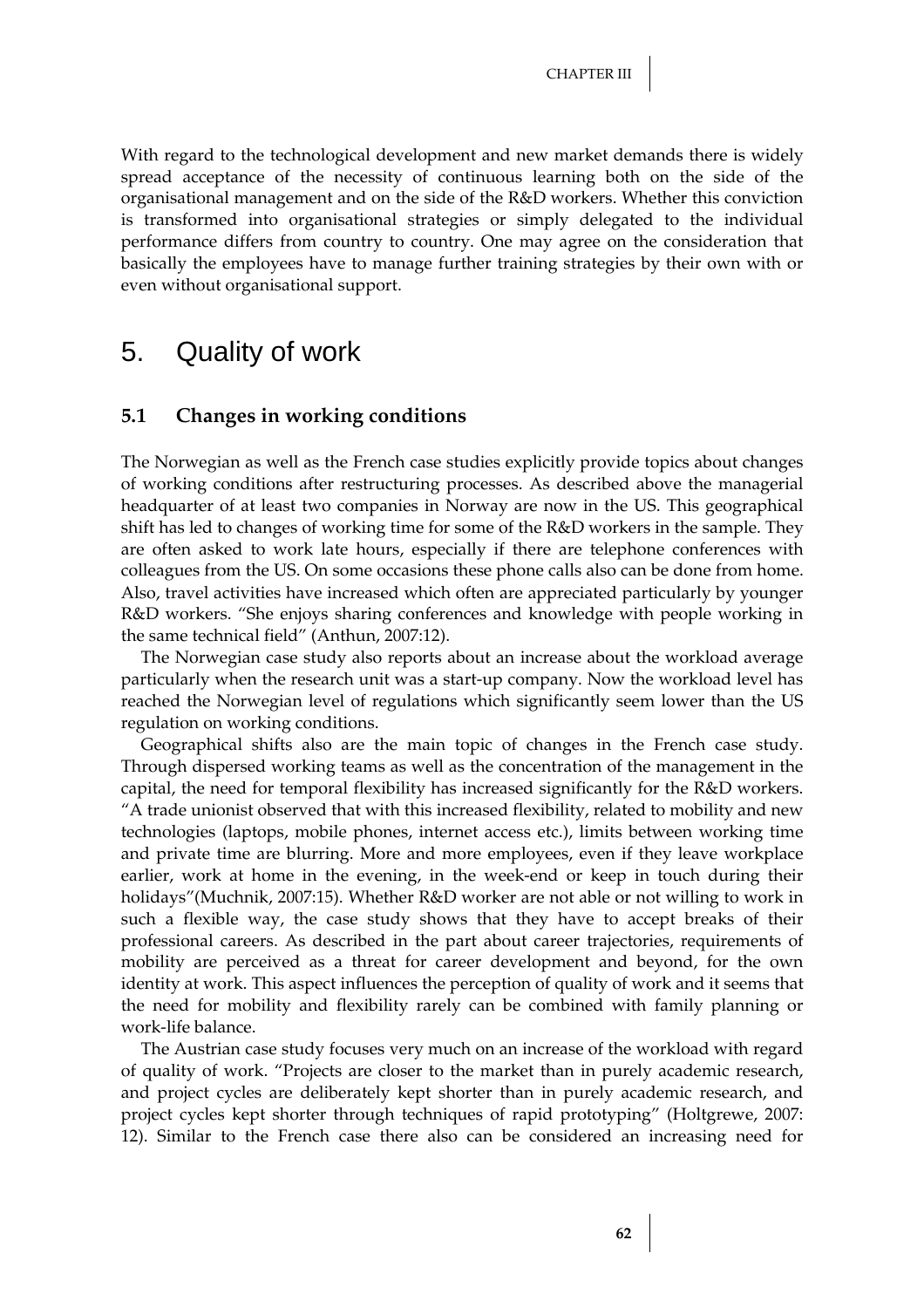flexibility. Working time can be extended ad-hoc and there is a generalised norm for R&D workers to be flexible on several levels. However, the company stores-up some extraflexibility: the works council reports that 30% of the researchers have so-called 'allinclusive' contracts in which any overtime is paid for with a lump sum above the collective agreement's level of pay (Holtgrewe, 2007:13). In sum the Austrian case study describes a high quality of work. The working atmosphere seems enjoyable and valued by the researchers.

The research culture is widely strengthened in the German case where the R&D workers appreciate very much their self responsibility and freedom at work. The recognition therefore is not coming from typical hierarchical forms of career development but from the creativity of work as well as the successful introduction of technical innovations etc. Restructuring processes have little influence on the perception of quality of work (Meil, 2007). The management of working time is based on trust-flexitime which seems typically for working structure in the field of research in Germany.

Basically the subjective dimension on changes on quality of work have to be analysed more intensively according to different topics (time, density of work load, individual expectations etc.). In general there is little information about the 'life-part' in the case studies, i. e. concrete strategies of work-life balance in daily life, non-work activities as well as personal expectations. The focus of research is very much on the adaptation to the working processes (see sect. 7).

In some cases the increasing work load as well as temporal density at work is perceived as losses of quality of work. But still institutional/organisational pattern (Norway, Austria) as well as the typical research-oriented working culture (Germany) weaken negative effects of losses. Thus the occupation still is received as creative and interesting work environment with a high level of quality of work. The adaptation process on changing work contents also is developed by the integration of younger professionals who adapt more easily on new working demands than older professionals do.

Except in the French case the restructuring processes and the need for mobility has led to losses in the biographical development of the career of R&D workers. But here as well the need for flexibility has also provided advantages for the younger R&D workers. In contrary employees with family or other restraints felt extremely restricted by these chances.

### **5.2 Relations between these changes and the restructuring processes**

According to the definition of quality of work in the reports on Employment in Europe, Vendramin & Valenduc describe the dimension of quality of work as job security, access to training and career development, gender equality, flexibility and security, inclusion and access to labour market, social dialogue, worker involvement, work organisation and work-life balance (Vendramin & Valenduc 2007).

Comparing these aspects with the four case studies, flexibility (temporal and functional flexibility) and career development seem the main topics when analysing quality of work.

In most cases it was difficult methodologically to relate restructuring processes with the change of quality of work. As Meil strengthened "there has been little change in actual working conditions as a result of restructuring" (Meil, 2007:11). Looking at formal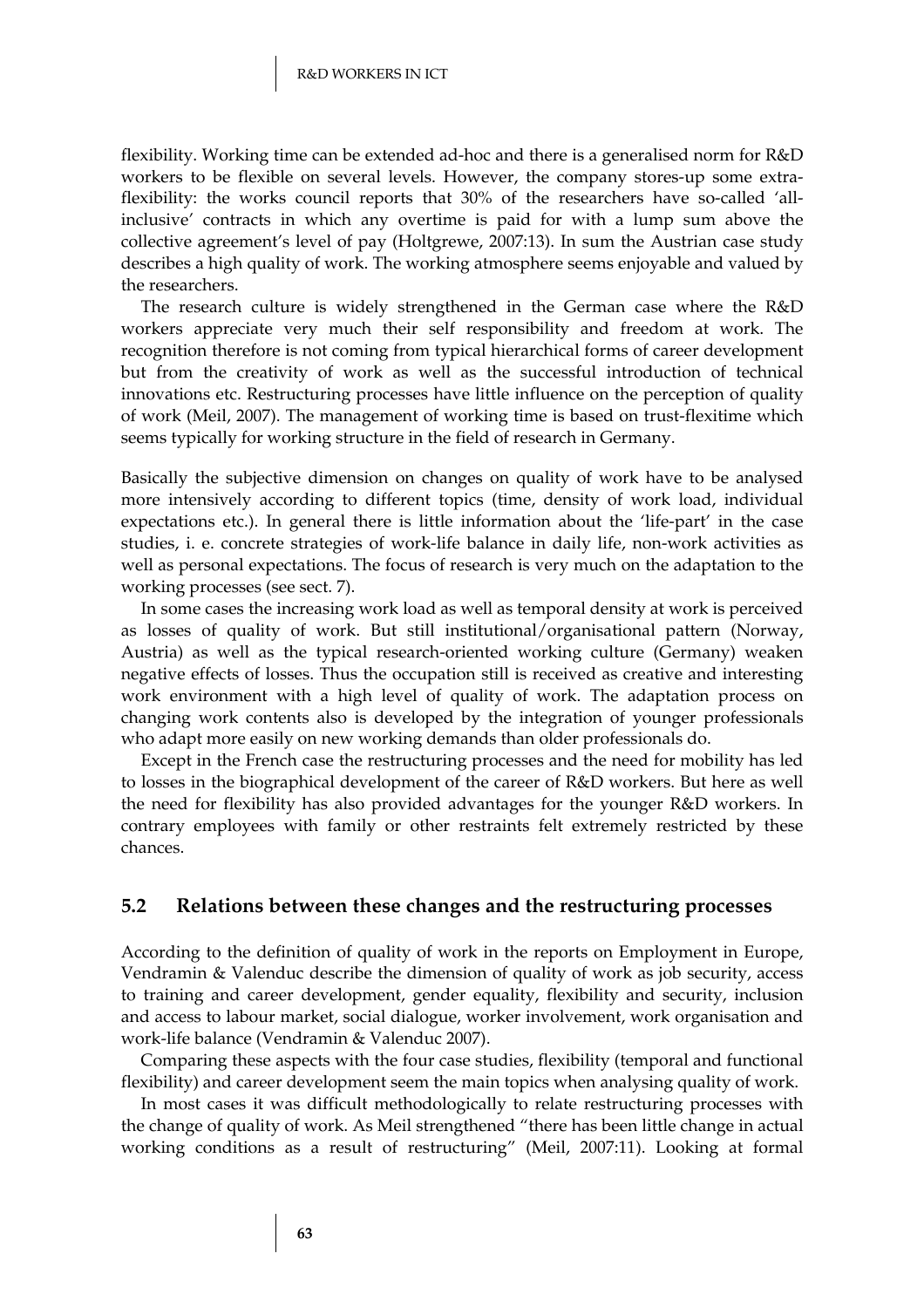working conditions the situation has rarely changed in all four countries. Except in the French case and the Norwegian case there are formulated some relations between restructuring processes and quality of work. The need of mobility and the increasing need of flexibility have partly produced the perception of losses by some R&D workers. In the Norwegian case the institutional framework offers the continuity of work-life-balance which seems important for the individual perception quality of work. This seems not the case in the French case.

## 6. Work life balance

## **6.1 Existence and access to family-friendly settings for this OG**

In all four cases, work-life-balance as a topic of evaluation means the possibility of combining work with family needs. Therefore time framing of work is the thematic emphasis when reflecting work-life balance within this occupational group. Institutionally family-friendly policies have only been reported from Norway. "In Norway it is expected that men share more of the work and responsibilities at home. Even if this is not the situation in all Norwegian families, it is truer for the younger, more educated generations of work force. […] In Norway statistics show that three of four women give birth to children take 52 paternity leave, while men only use their earmarked for weeks to stay at home with the new born children" (Anthun, 2007:15ff.). The quotation shows a critique of the imbalance between men and women respectively work-life balance also in Norway. From a gender perspective this will be discussed in the following sections.

The baby boom as well as the realisation of family-friendly policies and its consequences on the working level in Norway are clearing contrast to the other case studies. In none of them family-friendly policies are described neither in the company nor on an institutional level. As Holtgrewe points out "working time arrangements in the Labs seem to be more informal" (Holtgrewe, 2007:17), time schedules therefore seem the key for combining family needs with work. In the Austrian case the mother company in its HR concept strengthened work-life balance as an integral part of the company's culture. Therefore part-time work is available, also in leadership positions, flexible working time arrangements and telework are options for the employees.

Amazingly in the German case study the working culture of this occupational group represents the attitude that a regular week and space for free-time should be reached. Although the research working culture in general is based on blurring boundaries between work and non-work time, this cannot be stated for the R&D workers. "Also the importance of family and free-time was stressed by all respondents. Although the two women software developers did not have children, and therefore it is difficult to judge how that would be dealt with, the men with children did report that there was understanding among their colleagues that they had family responsibilities and needed more regular working rhythms" (Meil, 2007:14).

Because many respondents in the German case study have made experiences with rationalisation, closure and bankruptcies, in general they have now a more "pragmatic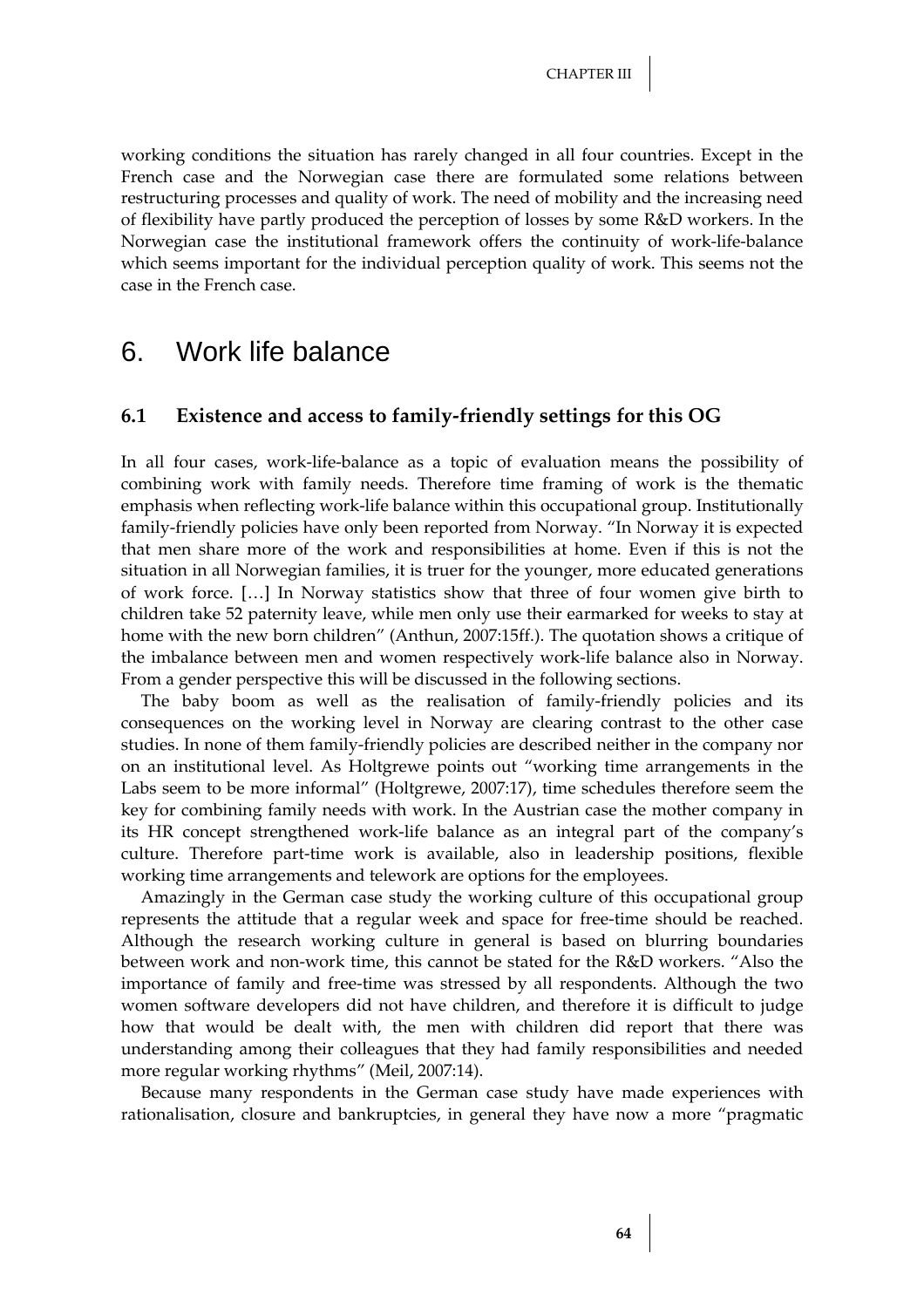approach to work" (Meil, 2007: 4) whereas the new (and younger) employees partly are over motivated and are working overtime.

Thinking about work-life balance the case studies focus very much on the harmonisation of family needs, which is strongly connected with gender related issues. Differences of age also play a role in the individual attitude towards work-life balance how it is described in Austria and Germany. Family planning and family needs as well as work experiences therefore appear as two important topics in order to create work-life balance. The high self-performance, which has to be developed within the work profiles, also play a role in creating and defining strategies of work-life balance. Here in general a high self esteem and self-confidence can be considered as important characteristics in high skilled working groups.

## **6.2 Difficulties, opportunities and changing boundaries of the work life balance**

Because of the high commitment of R&D workers with the content of their work the "orientation of these workers potentially makes achieving a work-life balance much easier to realise than for workers who are trying to climb corporate ladder" (Meil, 2007: 15).

Taking this quotation as hypothesis for the difficulties and opportunities of work-life balance, the restructuring processes (globalisation, market-orientation, new hierarchies in the company) in some cases have created more 'difficulties'. Whether these difficulties are increasing or decreasing or how work-life balance is perceived depends on the subjective attitude of the R&D workers. Particularly changes of organisational working structures have also led to different working profile, which is appreciated by younger (and often female) R&D workers. New working profiles, a changing orientation of the software and the necessity to sell the software successfully on the markets have influenced the occupational profile as well as the work contents.

One interesting aspect of some R&D worker's work-life balance is weekend commuting how it is described in the Austrian case study. Here the orientation on the job in one partnership has led to long-distance relationship that can be considered as hindering factor for family but also professional needs. Because of the strong job orientation there seem less time for other activities particularly if there are children or other engagements like sports etc.

Trends in work and employment are crucial for the quality of life. Basically the case studies do not draw a picture changing boundaries of work-life balance. On the contrary, it seems that the high qualification of R& D workers is related to their active integration into working life as well as its potential for self-development. If family needs have been raised the commitment towards work is decreasing. In this case changing boundaries take place between work and non-work.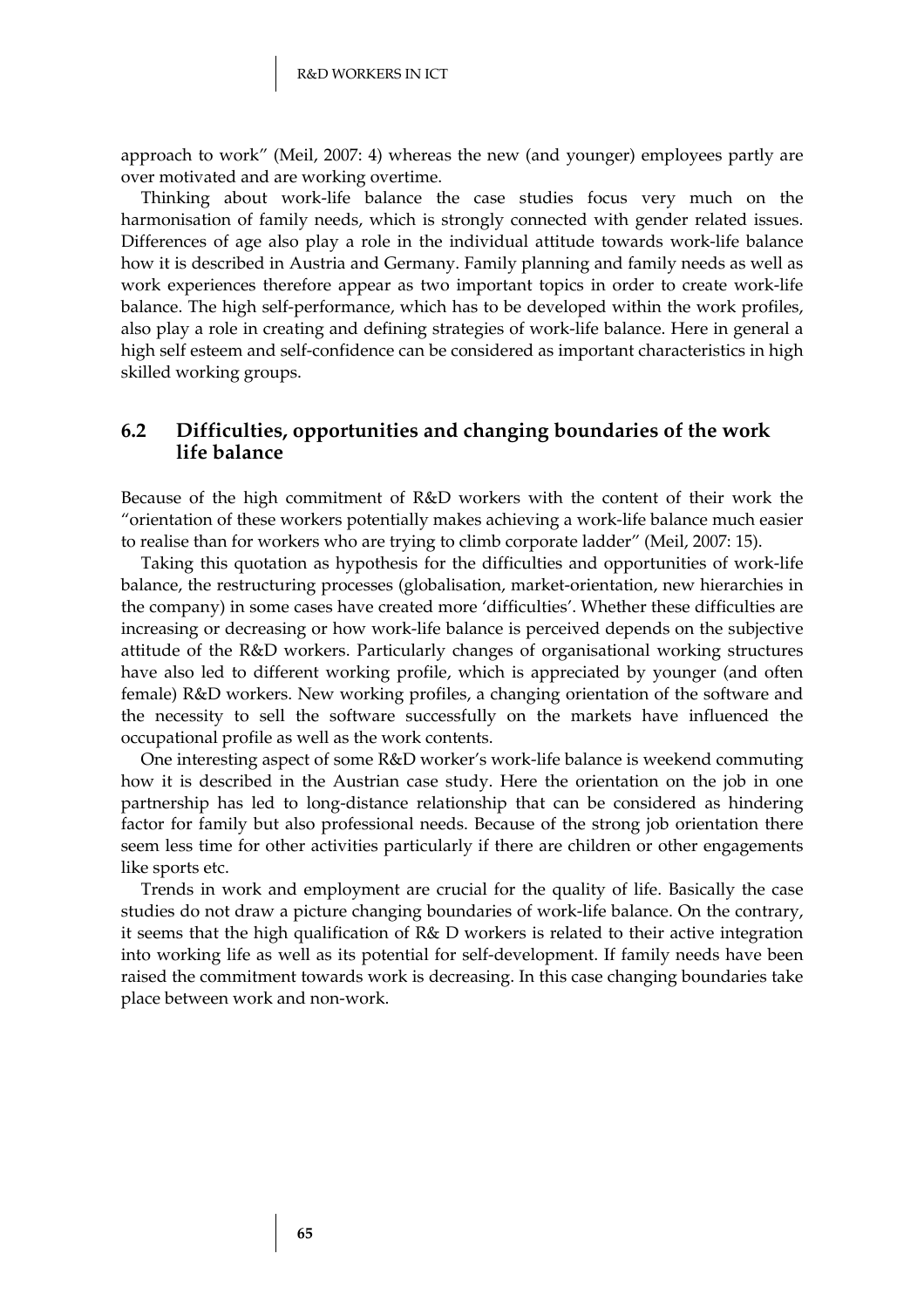# 7. Gender

#### **7.1 Career profiles and trajectories**

R&D work as traditionally technology-based work has been a male dominant occupational group in many countries. This is still reflected in the sample where women still are underrepresented in all four case studies. In the Norwegian case study i.e. statistics show that there are few women taking a degree in software engineering. In 2000 only 16, 2 *per cent* of those applying for the highest engineering degree in Norway were women (Anthun, 2007:8). Even when organisations like to hire particularly women it is difficult to find competent female R&D researchers. Although the companies like to attract women for this occupation, the study reports that for a woman "it has been a struggle to obtain equal pay for men and women in the same position. When she started working as a manager she earned 80 per cent of what a male manager did – for the same type of job" (Anthun, 2007:8). In the other reports there is no information about unequal pay between the sexes in same organisations.

Only the Austrian case study reports about the wage gap between IT development in the science sector and the IT industry. Mostly for men this gap is an incentive to leave the research units expecting to maintain the function of breadwinners whereas for women, the interest for work, flexible working times etc. may be more incentive to stay on (Holtgrewe, 2007:8).

Because of the shift from research towards market orientation as well as towards global organisations, more and more women are working in the field of transdisciplinary skills and competences. "Women tend to enter jobs with IT research Labs trough other paths: Geo-informatics and geography have more women graduates, and consequently Lab2's specialisation in that field leads to more women researchers" (Holtgrewe, 2007:7ff.).

From the perspective of career profiles the entry into the occupation seems not 'gendered'. The formal qualification as well as skill requirements are defined by the job profile and have to be offered by both men and women.

From a gender-based perspective the question already has arisen in many studies how computer sciences as an academic discipline should be change in order to attract more female students (team oriented work, implementation of social skills, high level of abstraction etc.) (Winker, 2002). As the case studies show the introduction of 'social and communicative aspects already led to an increase of the female proportion in this occupational group.

#### **7.2 Skills requirements and development**

On the basis of the four case studies skill requirements and development seem not particularly 'gendered'. Holtgrewe strengthened changes in skill requirements with the need for people with more general and business skills which have created marketing positions into the company (see sect. 4.1). Through these non-technical activities more women entered into the IT sector, respectively into the R&D field. "On the other hand, both the increasing importance of general skills in sales and marketing and the location of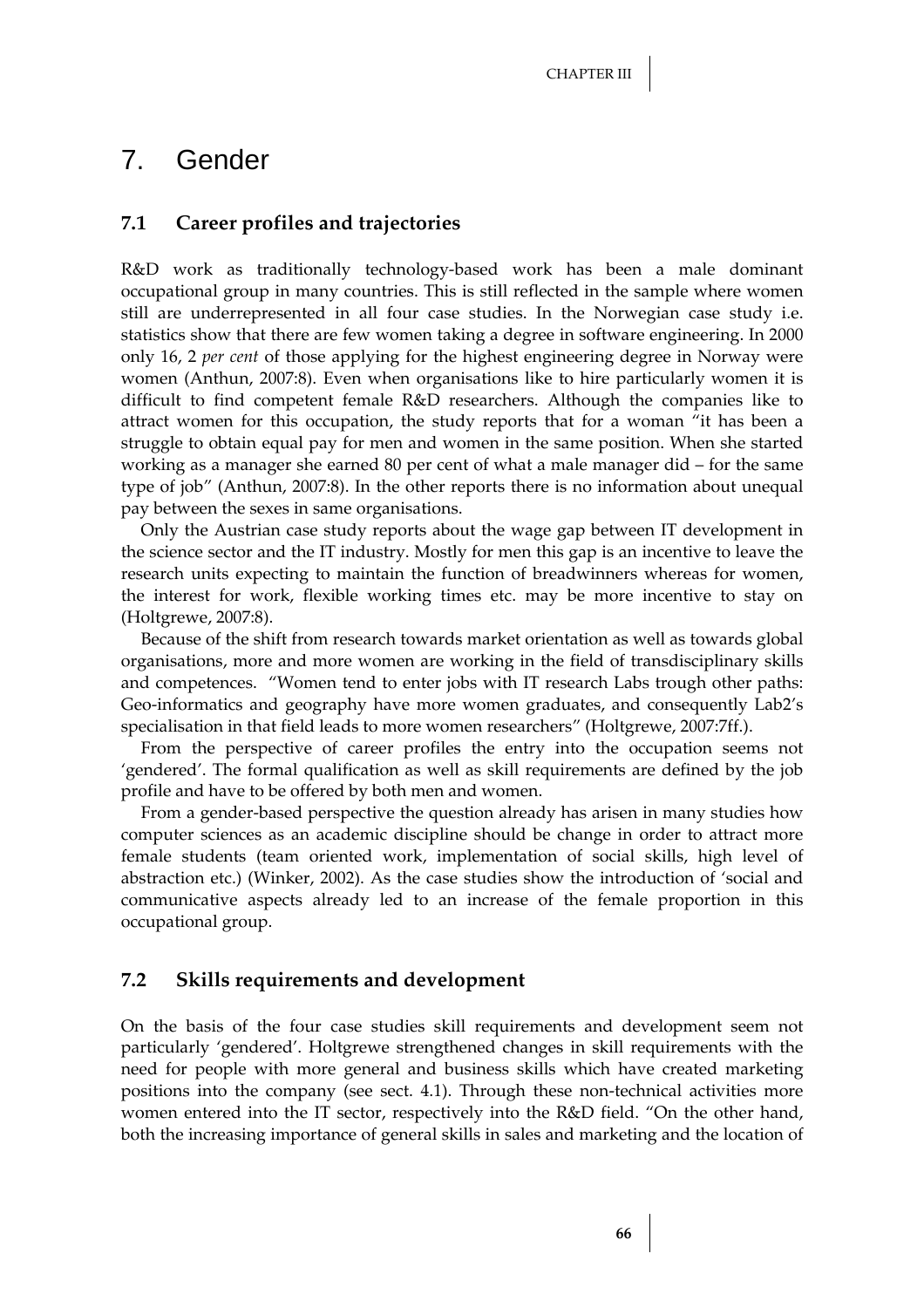IT research in the contextualised areas of computer science such as geoinformatics, human computer interaction etc. opens the field up for people holding degrees in geography, psychology, linguistics etc. who are more likely to be women" (Holtgrewe, 2007:17).

As one result one may state that the diversification of this occupational group has led to a higher proportion of female employees who have to develop their professional development under the same organisational conditions as described above. (see sect. 4.2). But furthermore there are no statements about skills requirements from a gender perspective in the other three case study reports.

## **7.3 Working conditions**

Basically there is little information about working conditions from a gender perspective in the four case studies. Because "we are dealing with a sector which is heavily male dominated" (Anthun, 2007:13), the question arises much more how women have adapted to this working culture in the last decade. Having this question in mind the case studies offer some evidence which also is reflected in literature (Holtgrewe, 2006, Krings, 2006).

- Diversification of the job profile from technical biased profile towards communication and administrative skills;
- Through the young age of (female) employees the adaptation processes with regard to skill requirement and working conditions appears 'equal' between men and women. Not until family planning becomes an important aspect in the work-life balance of both sexes, the biographical differences within career development appear as 'gendered' on different levels;
- $\blacksquare$  The intrinsic motivation of work has led to the attitude on both men and women side – that the job is the dominant constitutive element of biographical planning. This attitude also is typical particularly in high skilled professional groups in most European countries.
- Through restructuring and internal re-organisation the demand for flexibility and mobility for the individuals is increasing. These demands mainly are expressed by temporal changes as well as losses in career development. Temporal pressure is more perceived by female R&D workers, mostly because they have to harmonise these changes with family needs (Hochschild, 2006). Losses with career development are mainly expressed by male employees who are more focused in their role within the breadwinner model. Comparing these impressions with the information in the sample, this division is slightly indicated i.e. the higher proportion of part-time work in Norway or some statements of losses in job development in France. In order to strengthen this hypothesis further research would be needed.

## **7.4 Work / family relations and balance**

Surprisingly, the four case studies also offer very little information with regard to work and family relation. As one reason Holtgrewe describes in the Austrian case that "the young age of this group of IT researchers and their flexible working times limit the gendered division of labour we would expect otherwise" (Holtgrewe, 2007:19).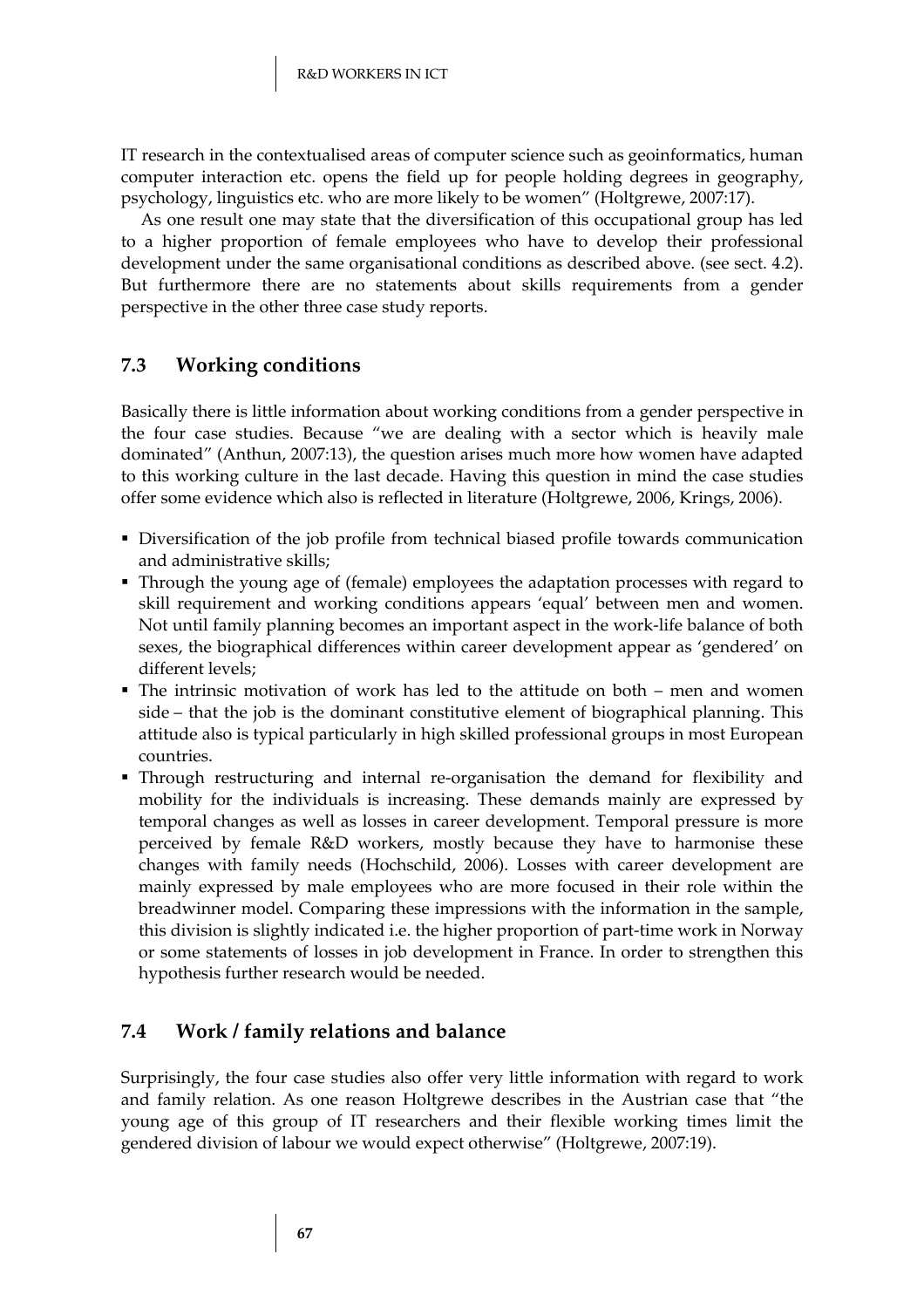The other reason can be analysed in the little difference of working conditions between male and female R&D workers. According to the temporal dimension Meil concludes for the German case study "since all of the respondents work about 40 hours a week and do similar tasks, there were not gender differences in the approach to working conditions" (Meil, 2007:12).

Having a look on the biographical information in the samples the main caretakers are women whether they are working as R&D experts in the sample or whether they are caring the children of the male R&D workers in the sample. Nevertheless there is no qualitative-based information about the family relations and attitude from a gender perspective respectively this relationship.

## **7.5 Overall gender questions**

The evaluation of the gender-related questions as well its results strengthens the focus of the research. Therefore the perspective is on the relationship between *structure* and *agency (*Kvande, 2003) that mean that the gender approach focus on structural factors in the reproduction of gender differences emphasize formal and informal organisational practices, work processes, personnel policy or organisational structure.

Hence the reference points are the concrete formal working conditions how they are described in the case studies. In order to develop gender-based differences the conclusions answered on the main question whether women (and men) are able to cover these organisational structure or not. As a result they cover the tasks as well as male R&D workers do. These results offer a comprehensive picture about the formal working conditions of R&D workers but indeed offer less information about the gender perspective.

Therefore the overall questions remain: "How do structures fit into the doing gender perspective? Has gender become a fluid category, shifting from situation to situation? […] …I think it is important to focus on agency and how actors may influence and sometimes challenge the structures through practices, but at the same time pinpoint the limitations structures present" (Kvande, 2003:33).

The structural focus strengthens very much the adaptation processes of both men and women in the working processes but less on the daily construction and also deconstruction of gender how it occurs within material and ideological constraints that clearly set limits on possibilities. Although this aspect seems important on the level of comparative analysis, the qualitative dimension of these topics has not developed in the case studies.

Therefore power, conflicts, negotiations in organisations as well as in management has usually been central elements in gender-related descriptions. From a gender perspective it becomes clear that the conflicts within organisations also include what men and women are allowed to do, how they are allowed to behave and how they be ranked and valued. This refers mainly to the management which is mainly described as "gender neutral perspective which means that the importance of gender is made invisible" (Kvande, 2003: 38, Aulenbacher et al., 2006).

Also the symbolic and social order of the working culture of R&D workers can raise many questions which, however, should imply a clear defined reference point of analysis. It seems that the bias of the research focused very much the organisational restructuring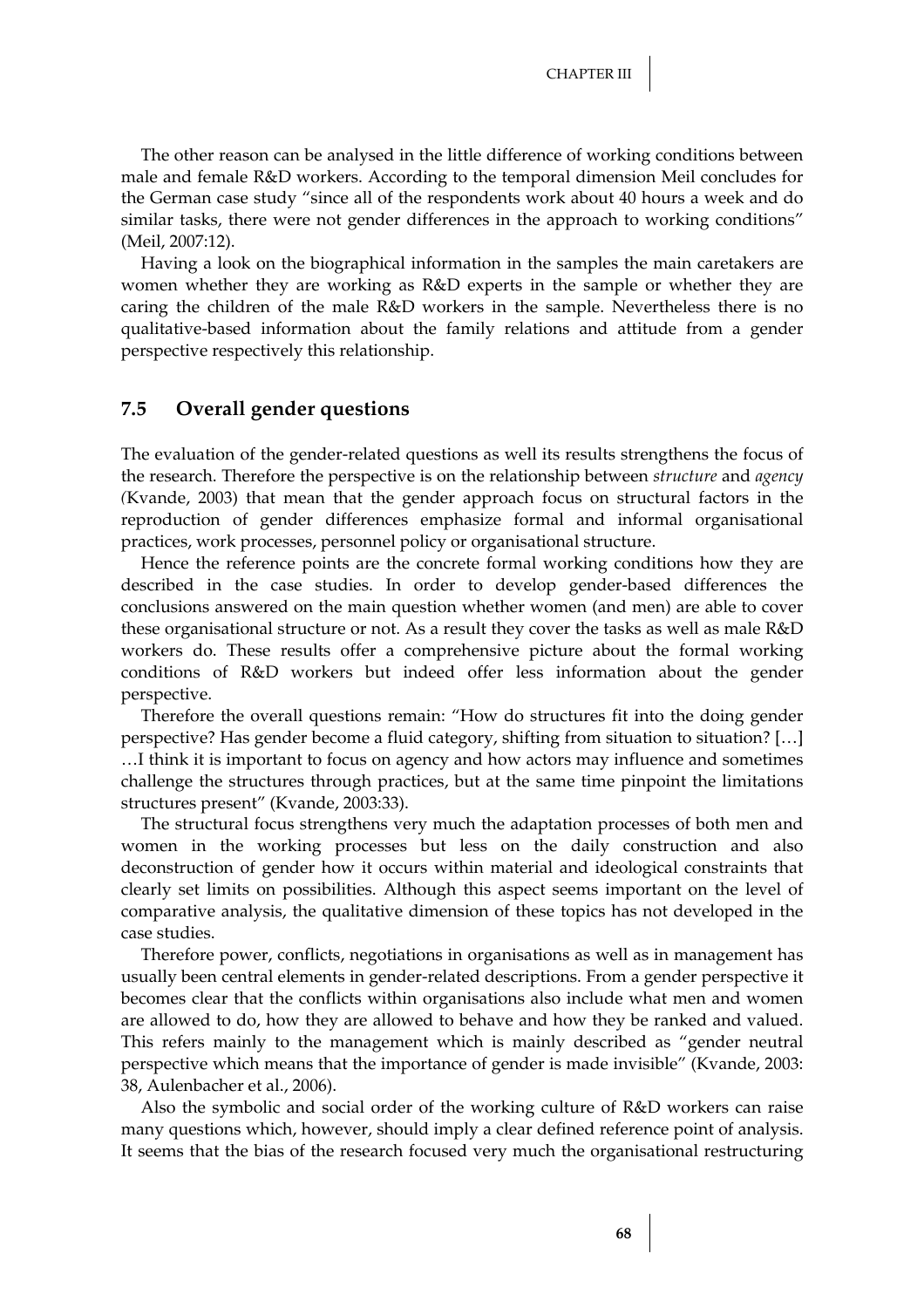processes and less on the social, cultural and symbolic analysis of the gender perspective in organisations.

# 8. Conclusions and trends

The comparative analysis of four European countries shows significantly trends and tendencies concerning this occupational group. The focus on organisational changes and changes on the individual working level has led to the following considerations:

- 1. A shift from **research to market** which is more or less developed within the sample. But it remains as an important topic which has led to changes on the level of work profile, on the level of organisation as well as on the level of self-conception.
- 2. Through the shift towards market demands the **profile of R&D workers has been diversified**. Technical skills still are the precondition for this profession but managerial as well as communication skills have gained importance. This development had an effect on the female proportion in this occupational group.
- 3. **Institutional and organisational pattern do matter** in the case of changes. Particularly the comparison with the *Norwegian* case with its orientation towards issues of social protection as well as towards work-family balance attenuates the effects of individual threats and losses.
- 4. The **high identification with the content of work** (intrinsic function) within the occupational group as well as the societal reputation still can be considered as a central moment of adaptation processes. This comes together with organisational pattern (self responsibility, high level of freedom, result-oriented work, selforganisation of work) which in general is appreciated by the R&D workers.
- 5. The gender-issue is developed along the 'organisational approach' with the result that **basically there is no inequality** between the sexes in terms of entry, formal qualification and career trajectories of the occupation. In contrary, through the diversification there are more job possibilities for female R&D workers.

Although there are a lot of differences within the sample, trends and tendencies have been identified.

Coming from the theoretical approach of the 'occupational group' the comparative analysis in terms of similarity of position in the work sphere, regardless of specific organisation or territory, the existence of some kind of collective feeling (see Introduction) should be answered carefully. The construction of a well-defined occupational group of R&D workers over national borders can not be considered definite in the sample. Furthermore, the more the occupation will be diversified the more the occupational group also will develop its own functional profile. Here the hypothesis is that through the shift from academia to markets the identification with the occupation is weakened whereas the identification with the organisation is increasing. In order to substantiate this hypothesis further qualitative research would be needed.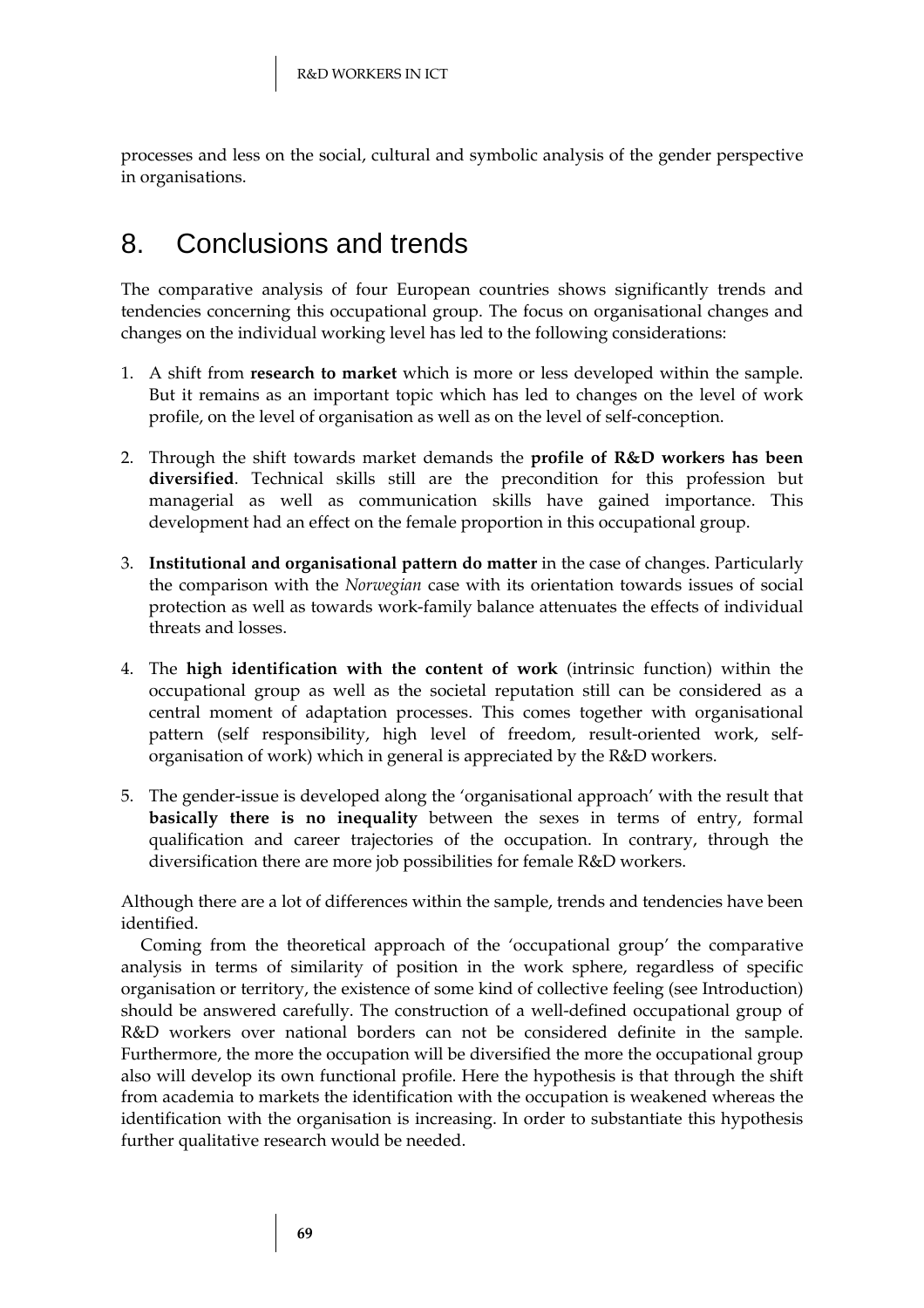With regard to the gender issue, the orientation on organisational changes and less on changes in work-life balance has led to few results respecting the different focus of gender research. Also here more qualitative-oriented research would be needed in order to anticipate the social and cultural effects of global restructuring processes.

# **Bibliography**

Anthun, K.S. (2007), *ICT Processionals in Research and Development*, Norway, Trondheim.

- Aulenbacher, B., Bereswill, M., Löw, M., Meuser, M., Mordt, G., Schäfer, R. & Scholz, S. (2006), *FrauenMännerGeschlechterforschung. State of the Art*, (ManWomanGenderresearch. State of the Art) Westfälisches Dampfboot, Münster.
- Birindelli, L., Brynin, M., Coppin, L., Geurts, K., Greenan, N., Kalugina, E., Longhi, S., Ramioul, M., Rusticelli, E. & Walkowiak, E. (2007), *The transformation of work? A quantitative evaluation of the shape of employment in Europe. First report from WP9*, WORKS project.
- Dostal, W. (2000), Die Informatisierung der Arbeitswelt ein erster Blick auf die Ergebnisse der BIBB/IAB-Erhebung (Informatisation of the world of work - a first glance on the results of the BIBB/IAB-survey), in Dostal, W., Jansen, R., Parmentier, K. (eds.): *Wandel der Erwerbsarbeit: Arbeitssituation, Informatisierung, Berufliche Mobilität und Weiterbildung*, BeitrAB 231, Nürnberg, p. 151-167.
- Esping-Andersen, G. (2002), 'Towards the Good Society, Once Again?' in Esping-Andersen, G., Gallie, D., Hemerijck, A. & Myles, J. (eds.), *Why We Need a New Welfare State*, Oxford University Press, Oxford, p. 1-25.
- Hochschild, A. R. (2006), *Keine Zeit. Wenn die Firma zum Zuhause wird und zu Hause die Arbeit wartet* (The Time Bind: When Work becomes Home and Home becomes Work), 2nd ed., VS Verlag, Wiesbaden.
- Holtgrewe, U. (2006), *Flexible Menschen in flexiblen Organisationen. Bedingungen und Möglichkeiten kreativen und innovativen Handelns* (Flexible people in flexible organisations. Conditions and possibilities for creative and innovative action), edition sigma, Berlin.
- Holtgrewe, U. (2007), *IT Researchers in between academia and industry. Occupational case study on IT research in a public-private hybrid*, *Austria*. Vienna.
- Huws, U. (2003), *The making of cybertariat. Virtual work in a real world*, The Merlin Press, London.
- Huws, U. (ed.) (2006), *The transformation of work in a global knowledge economy: towards a conceptual framework*, Higher Institute for Labour Studies, Leuven.
- Huws, U., Dahlmann, S. (2007), 'Global Restructuring of Value Chains and Class Issues', Paper presented at the *ISA Conference*, Montreal, 2007.
- Krings, B.-J. (2006), 'Make like a man: the demands of creative work, gender and everyday life', *Work Organisation, Labour & Globalisation*, vol. 1, n° 1, p. 89-107.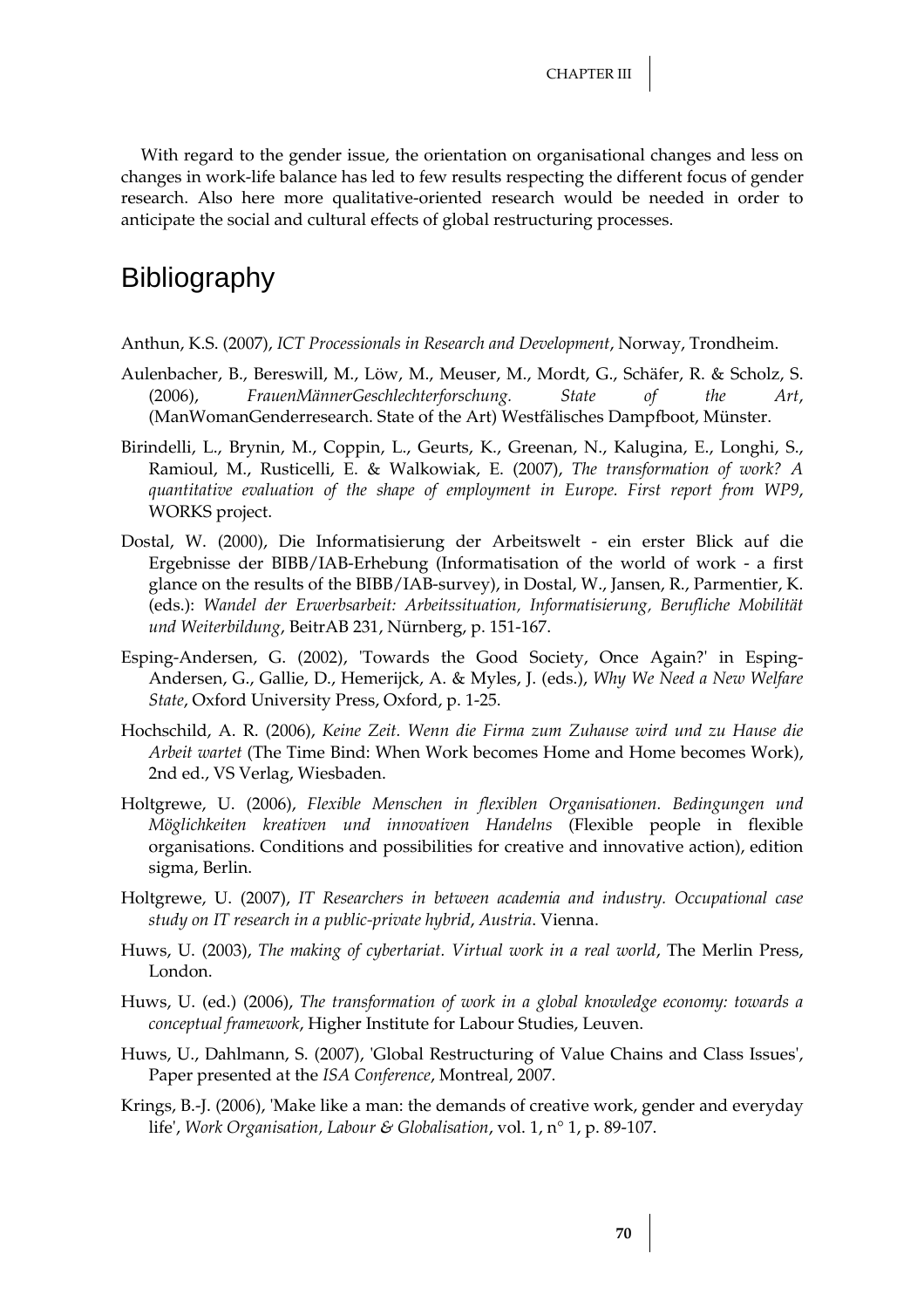- Kvande, E. (2003): 'Doing Gender as Theory and Practice', in: Gunnarsson, E., Andersson, S., Vänje Rosell, A., Lehto, A. & Salminen-Karlsson, M. (eds.): *Where have all the structures gone? Doing Gender in Organisations, Examples from Finland, Norway and Sweden*, Center for Women's Studies, Stockholm.
- Meil, P. (2007), *Occupational Case Study Germany*, München.

Muchnik, M. (2007), *Occupational case study report for WP 11*, Lamur.

- Ramioul, M. (2007), 'Global restructuring of value chains and the effects on the employment', *Technikfolgenabschätzung - Theorie und Praxis*, vol. 16, n° 2, p.13-18.
- Schienstock, G., Bechmann, G., Flecker, J., Huws, U., Van Hoootegem, G., Mirabile, M. L., Brandao Moniz, A. & Ò Siochru, S. (2001), *Information Society, Work and the Generation of New Forms of Social Exclusion*, European Commission, Brussels.
- Vendramin, P. & Valenduc, G. (2006, forthcoming), 'Restructuring in organisations and changes in occupational groups', in: Kirov, S. & Stoilova, R. (eds.): *Changes of work in the knowledge-based society. Special issue of Sotiologuitcheski Problemi.*
- Winker, G, (2002), 'Informationstechnik und Geschlechterhierarchie eine bewegende Beziehung' (Information technology and gender hierarchy - a moving relationship) *Technikfolgenabschätzung - Theorie und Praxis*, vol. 11, n°2, p.70-79.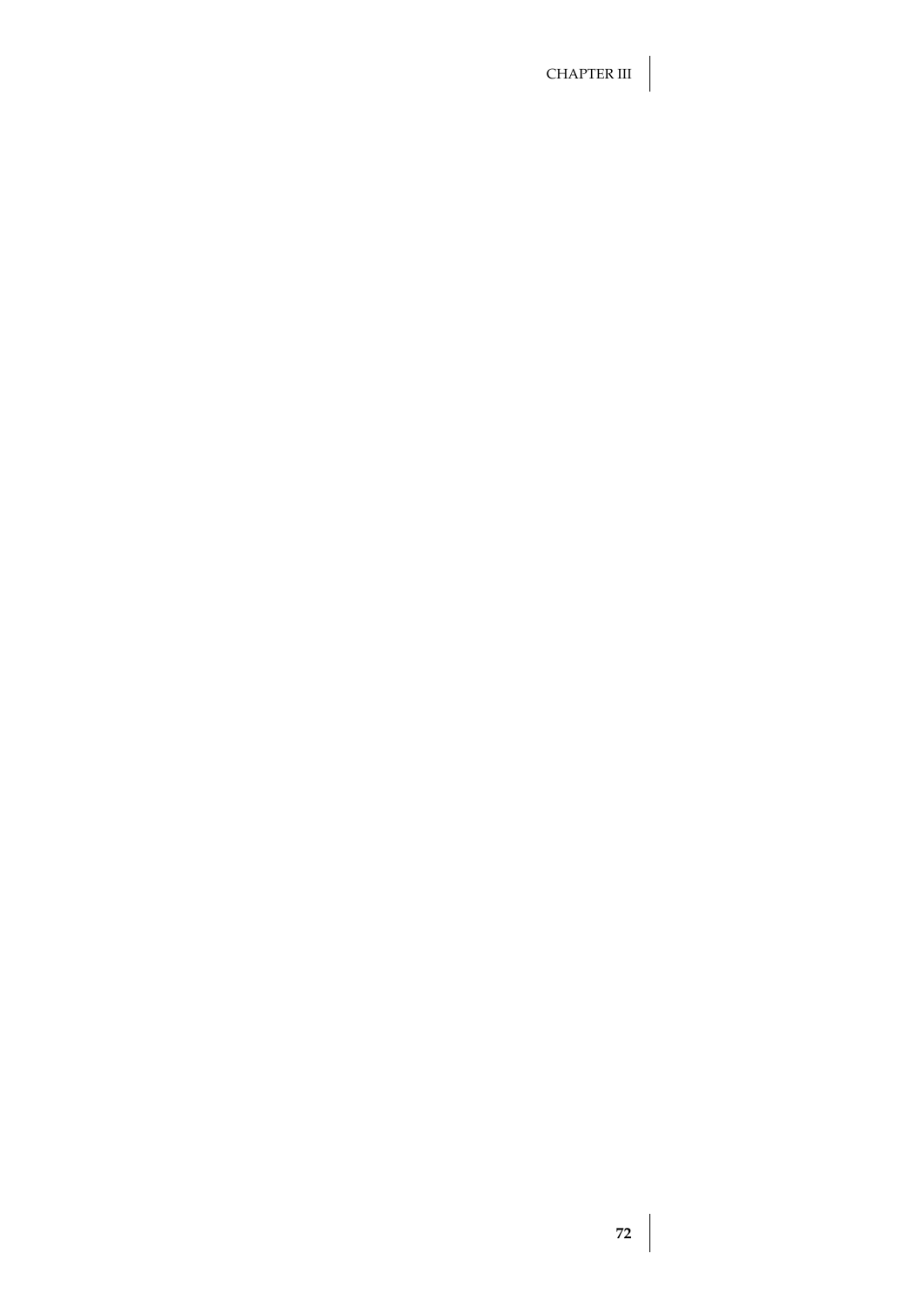# **Chapter IV Occupational monograph – IT professionals in software services**

GÉRARD VALENDUC (FTU)

This chapter on software professionals regroups two occupational groups in the original WORKS matrix of occupational case studies: 'production workers in software development' (four case studies) and 'IT professionals in IT providers for public services' (three case studies).

| Original<br><b>WORKS</b><br>matrix of<br>occupational<br>groups            | ATK (SE) | FORBA (AT) | FTU (BE) | FTU (FR) | HIVA (BE) | $\operatorname{IFT}$ (PT) | IRES $(TT)$ | $\rm IS$ (BG)       | ISB (HU) | ISF (DE) | ITAS (DE) | SINTEF (NO) | UPSPS (GR) | UT (NL) | WLRI (UK) | NRCWE (DK) |
|----------------------------------------------------------------------------|----------|------------|----------|----------|-----------|---------------------------|-------------|---------------------|----------|----------|-----------|-------------|------------|---------|-----------|------------|
| Designers in<br>clothing                                                   |          |            |          | X        |           | X                         |             |                     |          |          | X         |             |            |         |           |            |
| Researchers in<br>IT laboratories                                          |          | $\chi$     |          | X        |           |                           |             |                     |          | X        |           | X           |            |         |           |            |
| Production<br>workers in<br>software<br>development                        | $\chi$   |            |          |          |           |                           |             | $\boldsymbol{\chi}$ | $\chi$   |          | $\chi$    |             |            |         |           |            |
| Production<br>workers in food<br>or clothing                               |          |            |          |          | $\chi$    | $\boldsymbol{\chi}$       | $\chi$      |                     |          |          |           | X           | $\chi$     |         |           | X          |
| Skilled workers<br>in logistics in<br>food or clothing                     |          |            |          |          | $\chi$    |                           |             | $\chi$              |          |          |           |             | X          | $\chi$  |           |            |
| Front office<br>employees in<br>customer<br>services in<br>public services | $\chi$   | $\chi$     | $\chi$   |          |           |                           | $\chi$      |                     | $\chi$   | $\chi$   |           |             |            |         | X         |            |
| IT professionals<br>in IT providers<br>for public<br>services              |          |            | $\chi$   |          |           |                           |             |                     |          |          |           |             |            | $\chi$  | $\chi$    |            |

The main reason for regrouping both groups is that the occupations are basically quite similar: software design and development, whatever can be the clients. Moreover, the second group gathered the same occupations as the first one, but spread into three very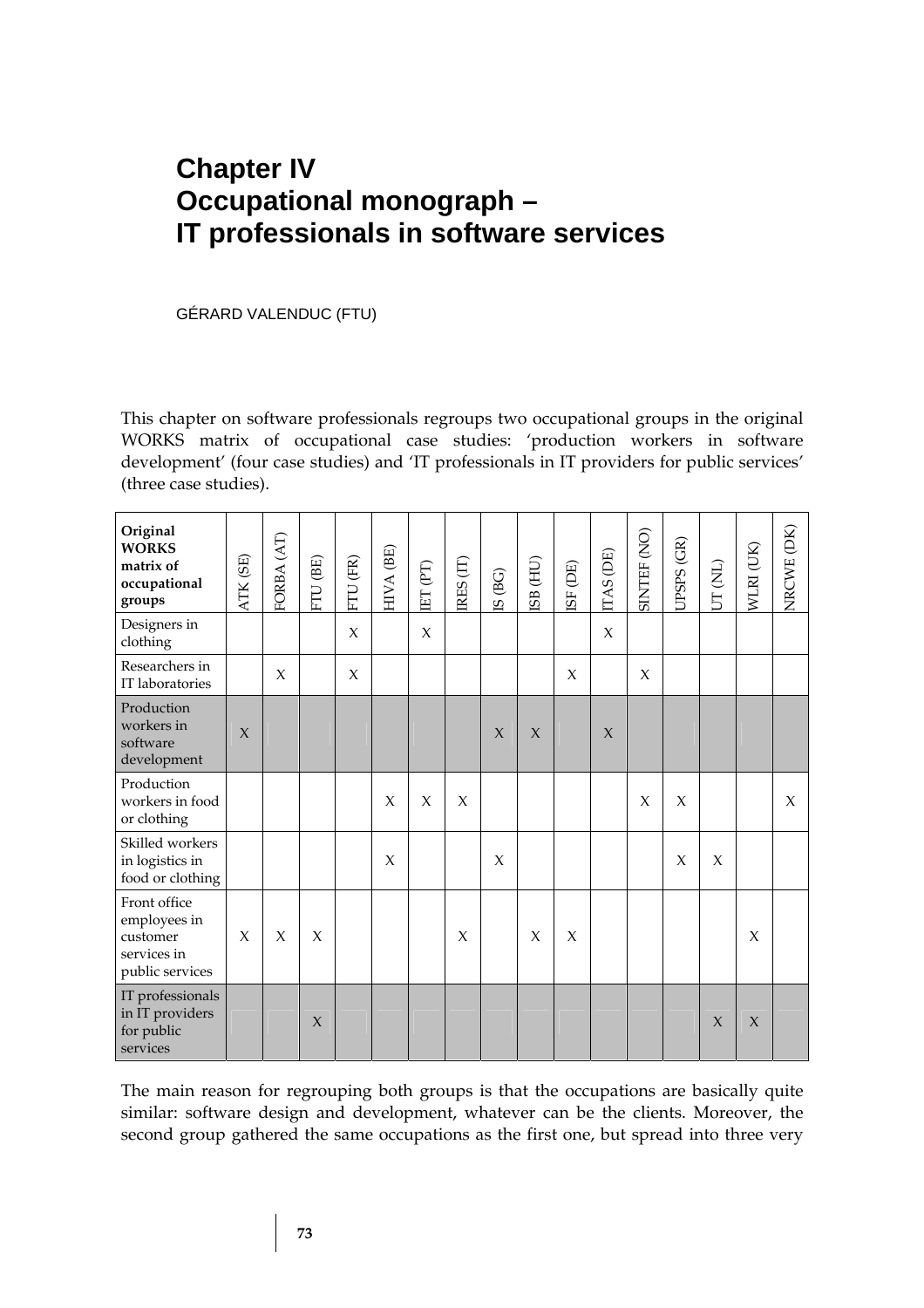heterogeneous cases of IT provision for public services, in such a way that the specificity of this business function was practically lost and not manageable as a separate occupational group. The merger of the two groups leads to a wider and more balanced sample of interviewees. Nevertheless, when relevant, the report will highlight how and why software professionals working in IT service provision for the public sector might have specific career trajectories, identities at work, skills profile, working conditions or work life balance.

## 1. Main features of the occupational group

### **1.1 General trends of the sector and occupation in Europe**

Two statistical categories can be used to assess the evolution of employment of IT professionals: sectoral employment data concerning IT services; occupational employment data concerning computing professionals. Both come from the European Labour Force Survey and are analysed in the reports of the WORKS quantitative studies <sup>9</sup>.

IT services correspond to a well identifiable 2-digits NACE code (NACE 72), covering IT consulting, software development, outsourced data processing, data bases and data warehouses, maintenance of IT systems and networks; all case studies concern companies included in these categories.

IT services have known a considerable employment growth during the period 1996- 2004, although a slight slowdown was observed in the years immediately following the burst of the 'Internet bulb' in 2001. In the former Member States (EU-15), the number of jobs in NACE 72 increased by 106%, and round 1.2 million jobs were created. The share of IT services in total employment grew from 0.7% to 1.4%. In the new Member States (NMS), the evolution was also positive on the period 1999-2004 (+48%), but IT services represent a lower share in total employment (0.9%). The sector is composed at 96% of white-collar workers.

When sectoral employment data are cross-tabulated with occupational categories (ISCO 213, computer professionals, and ISCO 312, computer associated professionals), the results reveal that these 'core occupations' represent more than 55% of the sectoral workforce.

According to data from the European Labour Force Survey (Brindinelli, 2007), the changes in non-standard employment (temporary or self-employment) were not that important: between 1996 and 2004 (EU-15), the share of temporary employment in total sectoral employment increased from 7.9% to 8.4%; the share of self-employment, from 15.7 to 16.5%. Part-time employment is very low (6%) and, at that level, data are not accurate.

 $\overline{a}$ 

<sup>9</sup> Concerning this occupational group: mainly Geurts K., Coppin L., Ramioul M. (2007), *The transformation of work? – Tracing employment in business functions: a sectoral and occupational approach*, WORKS deliverable 9.2.1; also Brindinelli L., Rustichelli E. (2007), *The transformation of work? – Work flexibility in Europe: a sectoral and occupational description of trends in working hours, part-time work, temporary work, and selfemployment*, WORKS deliverable 9.2.3.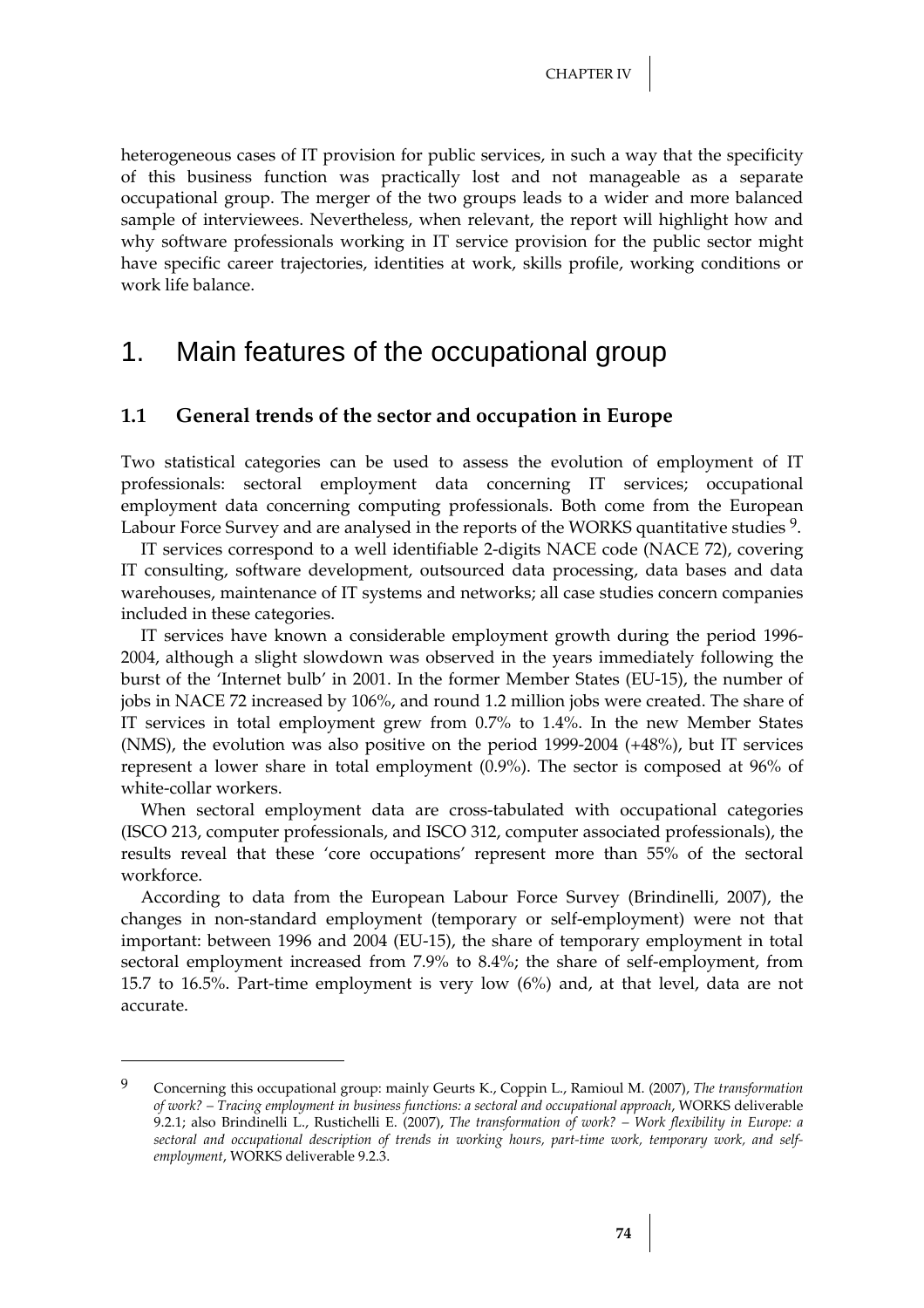## **1.2 Characterisation of the occupational group**

### **1.2.1 How to define ICT occupations?**

In the framework of a previous European project  $10$ , we developed a typology of professions in information and communication technologies (ICT), based on various institutional and scientific sources. Any typology of ICT professions or occupations is confronted with four main challenges, summarised in Table 1.

| Challenges                                                                                              | <b>Solutions</b>                                                                                                      |  |  |  |
|---------------------------------------------------------------------------------------------------------|-----------------------------------------------------------------------------------------------------------------------|--|--|--|
| Boundaries become blurred between ICT                                                                   | ICT professionals are those for whom ICT knowledge                                                                    |  |  |  |
| professionals and ICT users, due to increasing ICT                                                      | and skills are more important than business domain                                                                    |  |  |  |
| knowledge among skilled users and increasing user                                                       | knowledge. Occupations where ICT knowledge is                                                                         |  |  |  |
| orientation of IT specialists.                                                                          | predominant are 'ICT professions'. Occupations                                                                        |  |  |  |
| New emerging occupations are characterised by a mix                                                     | where business domain knowledge is predominant                                                                        |  |  |  |
| of ICT knowledge and business domain knowledge.                                                         | can be named 'ICT-enabled occupations'.                                                                               |  |  |  |
| ICT is both an industrial sector and a transversal<br>business function in all industries and services. | ICT professionals can work either in the ICT sector or<br>in ICT departments of ICT-using industries and<br>services. |  |  |  |
| ICT occupations cover a range of tasks: design and                                                      | ICT professions must include design, development                                                                      |  |  |  |
| architecture of information and communication                                                           | and implementation, customisation and                                                                                 |  |  |  |
| systems; development and implementation of                                                              | parameterisation, maintenance and support, and not                                                                    |  |  |  |
| hardware, software and network solutions;                                                               | only the highest-level skills. There are various forms                                                                |  |  |  |
| customisation and parameterisation of software                                                          | of division of labour among occupations. This is a                                                                    |  |  |  |
| applications; maintenance of systems and user                                                           | matter of occupational structure, not a matter of                                                                     |  |  |  |
| support (hep desk).                                                                                     | definition of the professions.                                                                                        |  |  |  |
| In some cases, there is a division of labour and a                                                      | This comprehensive definition of ICT professions is                                                                   |  |  |  |
| hierarchy between these tasks; in other cases (for                                                      | necessary to understand the evolution of job contents                                                                 |  |  |  |
| example SMEs), ICT professionals have to do all, from                                                   | along the career, as well as the conversion                                                                           |  |  |  |
| design to support.                                                                                      | opportunities through lifelong learning.                                                                              |  |  |  |
| In ICT occupations, there are not only ICT graduates,                                                   | ICT occupations rely on both initial ICT degrees,                                                                     |  |  |  |
| but also a lot of workers with diversified educational                                                  | complementary ICT degrees and ICT skills acquired                                                                     |  |  |  |
| background.                                                                                             | and certified by the lifelong learning system.                                                                        |  |  |  |

| Table 5: Challenges and solutions in the definition of ICT occupations |  |  |
|------------------------------------------------------------------------|--|--|
|                                                                        |  |  |

*Source: summarised from Valenduc & al. (WWW-ICT), 2004, pp. 9-12.* 

According to these criteria, a 'mapping' of ICT professions was set up, distinguishing:

- *Core professions*: ICT specialists in the areas of networks; software and services; products and systems.
- *Internet and multimedia professionals*: ICT specialists combining graphic, artistic or publishing skills, involved in design, implementation and maintenance of on-line or multimedia products and services.

 $\overline{a}$ 

<sup>10</sup> WWW-ICT (Widening Women's Work in Information and Communication Technology), IST programme (FP5): www.ftu-namur.org/www-ict.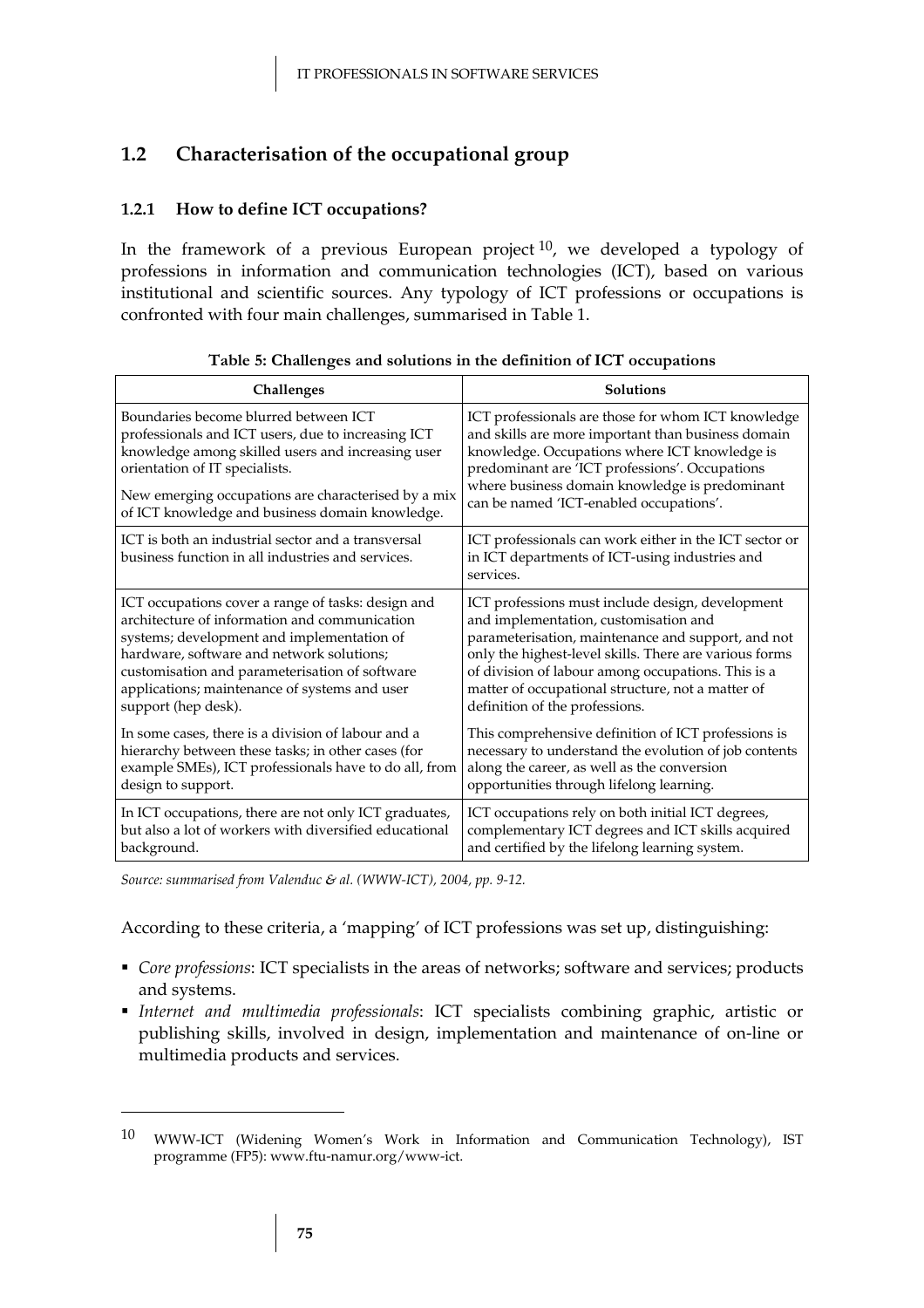- *Applicative occupations*: ICT specialists combining applied business skills, for instance in enterprise resource planning (ERP), customer relationship management (CRM), electronic commerce.
- *Advanced or specialised user occupations*: information brokers, e-learning designers, professionals in bioinformatics, virtual librarians, etc.

**Figure 1: Mapping the ICT professions** 



*Source: Valenduc & al. (WWW-ICT), 2004, p. 12.* 

As expected in the planning of occupational case studies, almost all interviewees belong to the core group of ICT professions, more precisely to software professionals (although some Dutch interviewees might be at the boarder with Internet & multimedia professionals). They all work in companies of the ICT sector (including few telecommunication companies). They cover the whole range of tasks from management and design to software maintenance and support, and all kinds of graduation and educational paths.

### **1.2.2 Restructuring and occupations**

Although the interviewees belong to the same core group of ICT occupations, the case studies cover a wide range of restructuring situations and processes:

- Integration in worldwide value chains of software production (either as subsidiaries or subcontractors in a global outsourcing process): the Bulgarian, Hungarian and Swedish case studies.
- Mergers at the international level: the Swedish case study and partly the German one.
- External growth of local companies towards an internationalisation process: partly the German case study and, to some extent, the Belgian one.
- Specialised multi-client subcontracting: the Dutch case study and partly the Bulgarian case study.
- Long-term outsourcing contracts between public administration and private service providers: the UK and Belgian case studies.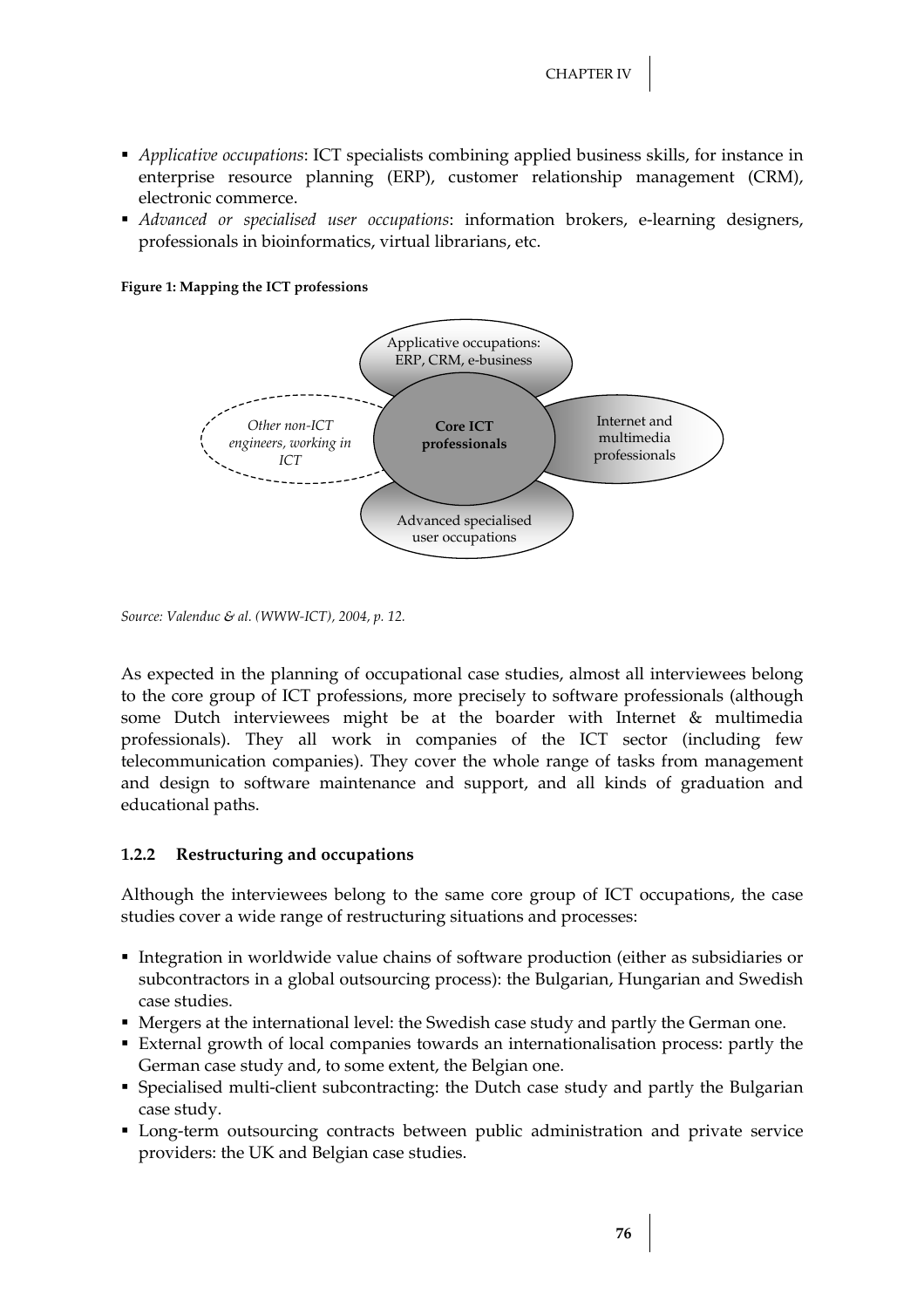For more details on the various types of restructuring and their organisational impacts, please refer to the synthesis of organisational case studies.

### **1.3 Characterisation of the case studies and interviewees**

All together, this chapter covers seven country case studies and relies on 57 individual interviews (7 to 10 per country). Several case studies include not only workers from the companies in which organisational case studies were carried out, but also workers from other companies in similar restructuring situations.

The authors of the seven occupational case studies are: Isabelle Vandenbussche (Belgium, FTU); Rumiana Stoilova (Bulgaria, IS); Bettina-Johanna Krings, Linda Nierling and Martin Bechmann (Germany, ITAS); Csaba Makó, Miklós Illésy and Peter Csizmadia (Hungary, ISB); Duco Bannink, Willem Trommel and Marcel Hoogenboom (Netherlands, UT); Per Tengblad and Pernilla Sternälv (Sweden, ATK); Simone Dahlmann (United Kingdom, WLRI).

In Belgium, Hungary and Sweden, all interviewees belong to the same company; in UK, they belong to two companies, but in very similar restructuring situations. In the other three case studies, they work in several companies involved in software service provision for both local and global clients.

In Belgium, the case study concerns a local company, providing software services (system design, software integration and parameterisation) for both public administration (2/3 of its market) and private clients. It is involved in a long-term outsourcing contract between the Walloon administration and a consortium of private IT providers. All interviewees are analysts or project managers and work mainly as consultants or software developers / integrators.

In Bulgaria, the case study covers various companies operating as subcontractors of worldwide software vendors or integrators. The interviewees are software specialists (senior and junior developers) employed in software development and production, including software quality insurance. Software quality control is a key tasks in an international division of labour of IT services.

In Germany, the case study concerns software developers and engineers in four different companies, in the areas of business software and applied software for specific industries (pharmacy, traffic management). These companies are concerned by restructuring due to internationalisation and mergers.

In Hungary, the case study concerns the Hungarian subsidiary of a multinational IT company, mainly developing software solutions for mobile communication service providers. Interviewees are project leaders or developers.

In the Netherlands, all interviewees work in different companies, involved in various forms of IT service provision (development, security, IT support, system management, consultancy), including service provision for municipal administrations and utilities. Outsourcing and subcontracting are the common restructuring forms.

In Sweden, the case study concerns a global company, resulting from a merger between a Swedish and an US company, including off-shoring of some tasks to India and Philippines. All interviewees work for development, production and implementation of business systems. All interviewees have university degrees.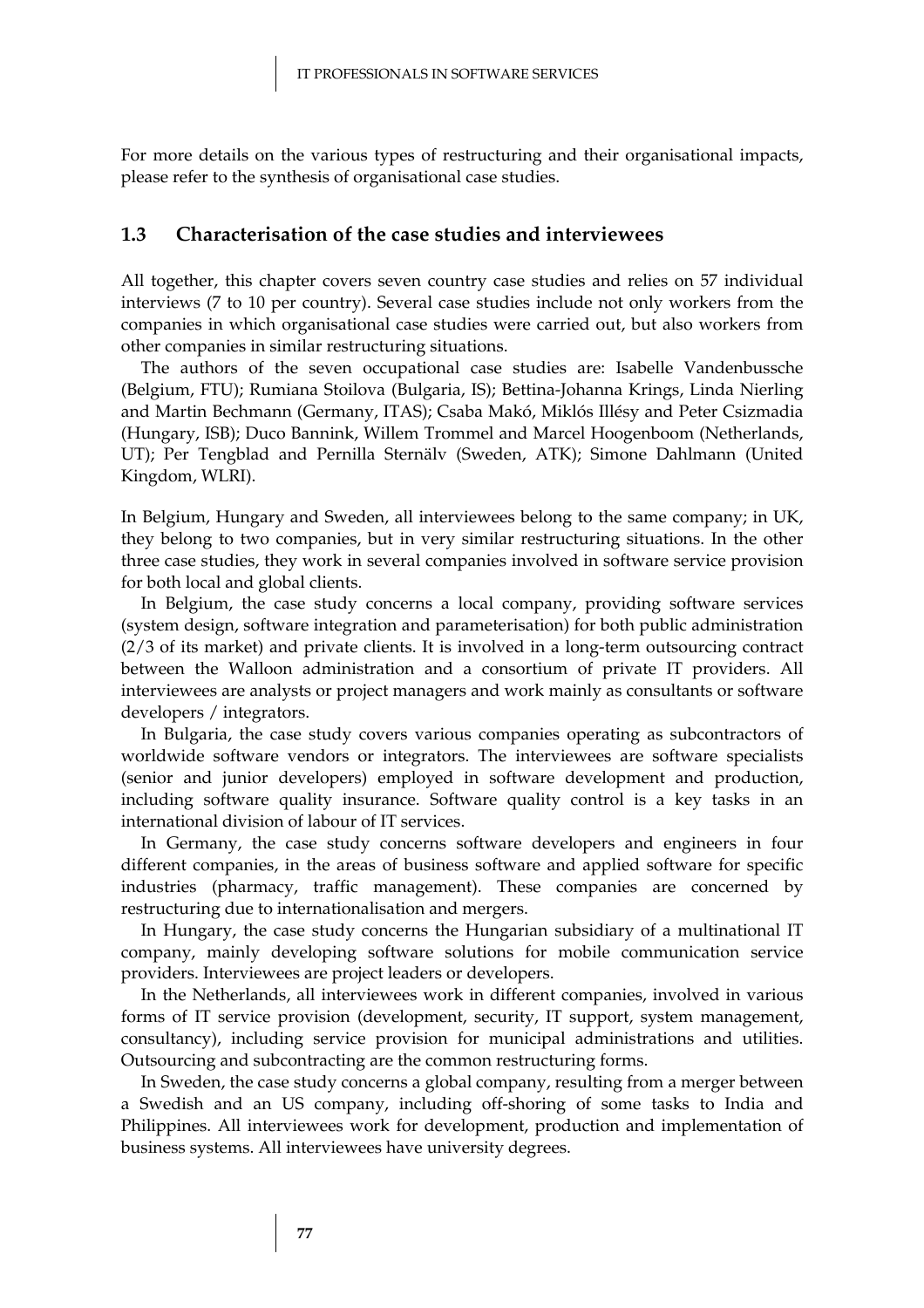In the UK, the case study concerns the outsourcing of IT services for local administrations to two private companies (long-term outsourcing), with transfer of personnel from city councils to IT companies. Interviewees have various IT tasks: consulting, system design, system management, analysis, software maintenance and development. Transfer of personnel linked to outsourcing is the key feature.

The next table summarises the distribution of companies and interviewees.

| of the occupational group 11 professionals in software services |                    |                                      |                                                    |                                            |  |  |  |  |
|-----------------------------------------------------------------|--------------------|--------------------------------------|----------------------------------------------------|--------------------------------------------|--|--|--|--|
| <b>Number</b>                                                   | Country            | <b>Sector</b>                        | Type of positions                                  | Number of interviews<br>and analysed firms |  |  |  |  |
| 1                                                               | Belgium            | IT services for the<br>public sector | Software development<br>and consulting             | 7 interviews in 1 firm                     |  |  |  |  |
| $\overline{2}$                                                  | Bulgaria           | Software services                    | Software development<br>and production             | 10 interviews in 5 firms                   |  |  |  |  |
| 3                                                               | Germany            | Software services                    | Software development<br>and production             | 7 interviews in 4 firms                    |  |  |  |  |
| $\overline{4}$                                                  | Hungary            | Software services                    | Software development<br>and production             | 8 interviews in 1 firm                     |  |  |  |  |
| 5                                                               | <b>Netherlands</b> | IT services for the<br>public sector | Software design,<br>development and<br>maintenance | 8 interviews in 6 firms                    |  |  |  |  |
| 6                                                               | Sweden             | Software services                    | Software development<br>and production             | 9 interviews in 1 firm                     |  |  |  |  |
| 7                                                               | <b>UK</b>          | IT services for the<br>public sector | Software development<br>and maintenance            | 8 interviews in 2 firms                    |  |  |  |  |

**Table 6: Sample of the comparative analysis of the occupational group 'IT professionals in software services'** 

The sample of interviewees is composed of 57 persons, 42 men and 15 women (26% women). The percentage of women is slightly higher than the average share of women among ICT professionals in Europe (18% in the statistical category ISCO213), but in two countries, there was no woman among the interviewees (Germany, Hungary).

The age of interviewees runs from 25 to 62. The average age is 38.8 years and the median age is 36 years. The age distribution into quartiles is the following: a quarter of the interviewees are younger than 31; the second quarter between 31 and 36; the third quarter between 36 and 48; the last quarter over 48. Women are younger (only 3 women above the median age of 36). The age distribution is rather unbalanced among countries: in the UK all interviewees are above the median age of 36, while in Bulgaria the oldest interviewee is 37. Some caution will be required in the interpretation of age issues, which might be linked to country-specific situations.

A majority of respondents are married or live with a partner (76%). One half of the respondents (49%) have children who are still at home or dependent, whilst 11% have now independent children; 40% have no children.

The training background reflects the variety of educational paths of ICT professionals: 42% of respondents are directly graduated in ICT from higher education; 21% have another university or high school degree, completed by a diploma of higher education in ICT; 19% have an university or high school degree outside ICT and acquired their ICT skills through vocational training, vendors' certificates or company training; 10% are selftaught in ICT.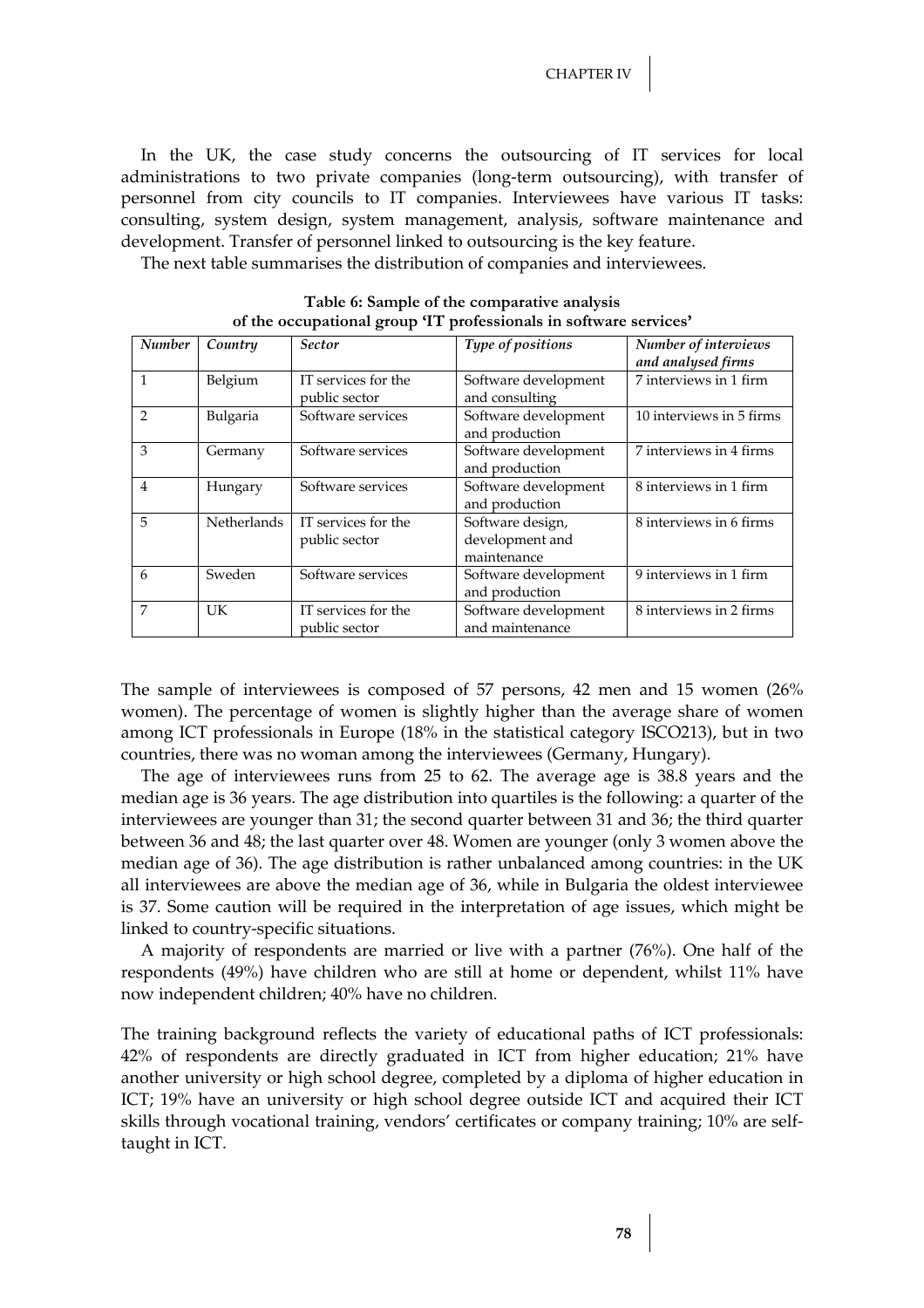As mentioned before, all interviewees belong to the 'core professions' in the mapping of ICT professions. Their distribution among occupational categories is summarised in the next figure (Figure 2). Half of respondents are 'analysts', either as analyst developer (closer to software development) or as project leader (closer to software consulting). There is no difference between the respondents from the case studies initially classified under 'production workers in software development' and those under 'IT professionals in IT service providers for the public sector' – one of the reasons why we merged the two groups.

The mobility on the labour market is generally lower than expected in this particular segment of the labour market. Half of interviewees have not known more than two successive employers, and the average number of successive employers is 2.4 for the whole sample. Only three interviewees have experienced long periods of detachment at clients' premises (body-shopping). However, 14% of interviewees have experienced a period of unemployment or involuntary career interruption; 12% have been free-lancers or self-employed at a moment in their career.

#### **Figure 2: distribution of interviewees into categories of occupations**

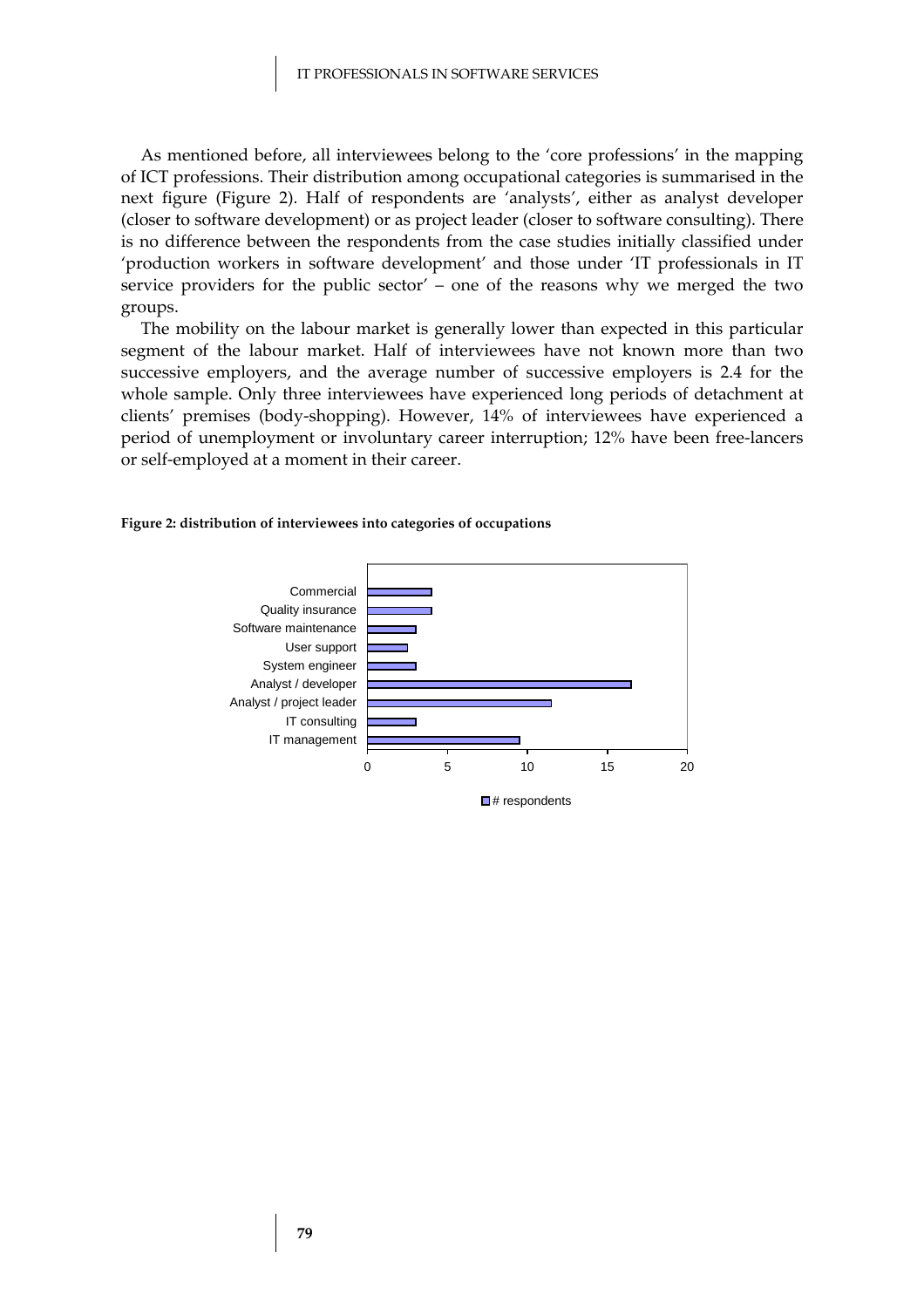## 2. Work biographies

### **2.1 Career trajectories**

#### **2.1.1 From education to employment**

In most of the cases, a university or high school degree is nowadays a prerequisite for entering a career as IT professional in software services. Among the interviewees, there are few self-taught employees and only among the oldest. However, as mentioned in the quantitative overview of the sample, there is a wide variety of higher education diplomas opening the door to IT: not only degrees in informatics, but also other degrees in natural sciences, economy or human sciences, completed by a specialisation in IT, vocational training certificates or corporate training.

In several cases, the path from university to employment is very direct. In the Swedish, German and Bulgarian cases, several interviewees had already worked as trainees or students (for their master thesis) in the companies they are working for now. In other cases (Hungary, Netherlands), recruitment puts more emphasis on some previous work experience than on the diploma, mainly when managerial skills are required together with technical skills. The Hungarian case study explains that employers are not satisfied anymore with the quality of university training; new entrants must participate in a checking programme, including courses and mentoring.

Most of the interviewees choose to seek for a job in IT services immediately after their graduation, for two main reasons: they thought that this sector had a good economical potential and that the companies offered several advantages related to wages, job security and career perspectives. In UK, those who went to IT departments of municipal administrations wanted to combine the advantages of working in IT and having the stability of the public sector. Nevertheless, other interviewees did not start their professional career in IT and entered an IT job after other jobs, which did not bring them enough job satisfaction.

#### **2.1.2 Organisational versus boundaryless careers**

 $\overline{a}$ 

The sample of interviewees allows for fine-tuning the dual model of organisational careers versus boundaryless careers, as explained and discussed in the WORKS book on conceptual framework  $^{11}$ . Following and extending proposals suggested in the Bulgarian and Hungarian case studies, we can distinguish several types of careers among the concerned IT professionals.

<sup>11</sup> These models are developed and discussed in the contribution of Valenduc, Vendramin, Flecker and Papouschek (Chapter 8 "New career trajectories and occupational identities") in Huws U. (ed.), 2006, pp. 122-130.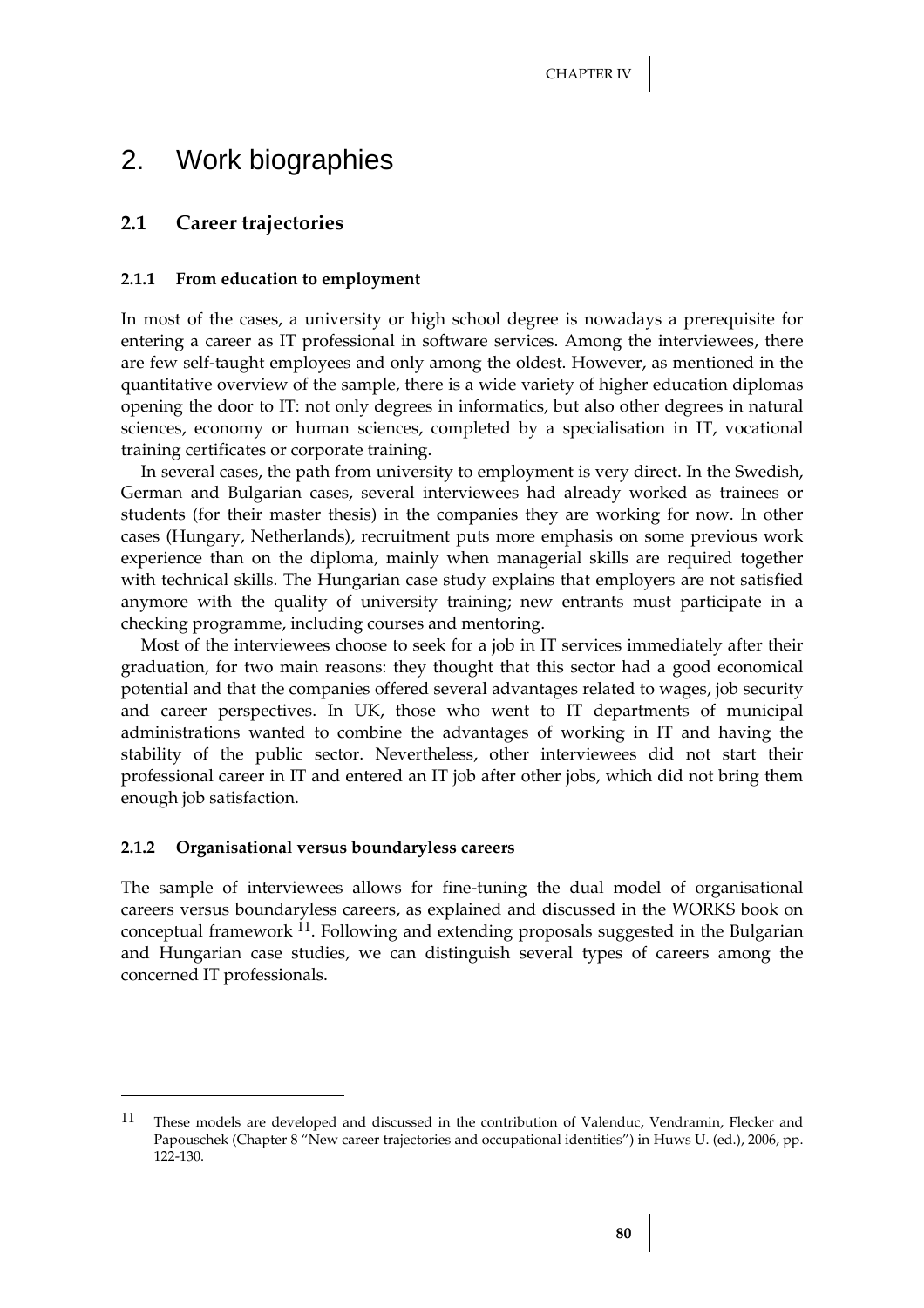#### *Organisational careers – hierarchical version*

The Belgian, Bulgarian, German and Hungarian reports mention several individual accounts of a 'classical' career progression for IT professionals: programmer, analyst, project leader, team manager, area manager, and further into managerial tasks. This kind of career is the classical model of big software companies; when reaching upper levels, international mobility may be required. After mergers, the bigger size of merged companies can allow for a more developed organisational chart, offering more career opportunities, but often at the detriment of the 'small is beautiful' work atmosphere.

As the career proceeds, more 'soft skills' (communication, team management, financial management, foreign languages, etc.) must be added to IT skills, which have nevertheless to be continuously updated. Increasing responsibilities are the main thread of this career model.

This kind of career is less likely to be developed in small companies, where flat hierarchies are very frequent.

#### *Organisational careers – technical version*

Another version of the organisational career, named here 'technical', is encountered in the Bulgarian, Hungarian, Swedish and (partly) Dutch case studies. Career progression does not lead step by step to an inversion of the mix of technical and managerial tasks, but it leads into more complex and challenging technical tasks. The employee moves to higher levels of expertise and gets higher responsibilities in the management of specialised teams or technical task forces. The commitment to the company is linked to the expectation of a continuing challenging job, from the technological point of view.

This is a knowledge-based organisational career, probably similar to organisational careers in R&D. Increasing expertise is the main thread of this career model.

#### *Organisational careers – institutional version*

A third version of the organisational career is determined by institutional settings; examples can be found in the British and (partly) German case studies. In the UK case, despite a huge restructuring relying on outsourcing and transfer of personnel, the interviewees mobilise all their resources to continue in the private company the organisational career that they started in public administration: they negotiate transfers of benefits, they identify themselves with the client (city councils) rather than with the company. Even the managers support this behaviour, through 'absent management'. Nevertheless, employees are disappointed because they regret the 'lost paradise'. They try to preserve their organisational career through ad-hoc institutional settings. The commitment to the organisation is substituted by a commitment to the client. In the German case, the observed work biographies correspond to the typical German model of stable, long-term and standardised employment. Nevertheless, experiences of dismissals after mergers and restructuring have led to a deep break of confidence towards the managers of the companies (Krings & al., 2007).

In both cases, institutional settings preserve the feeling to stay in an organisational career in spite of restructuring.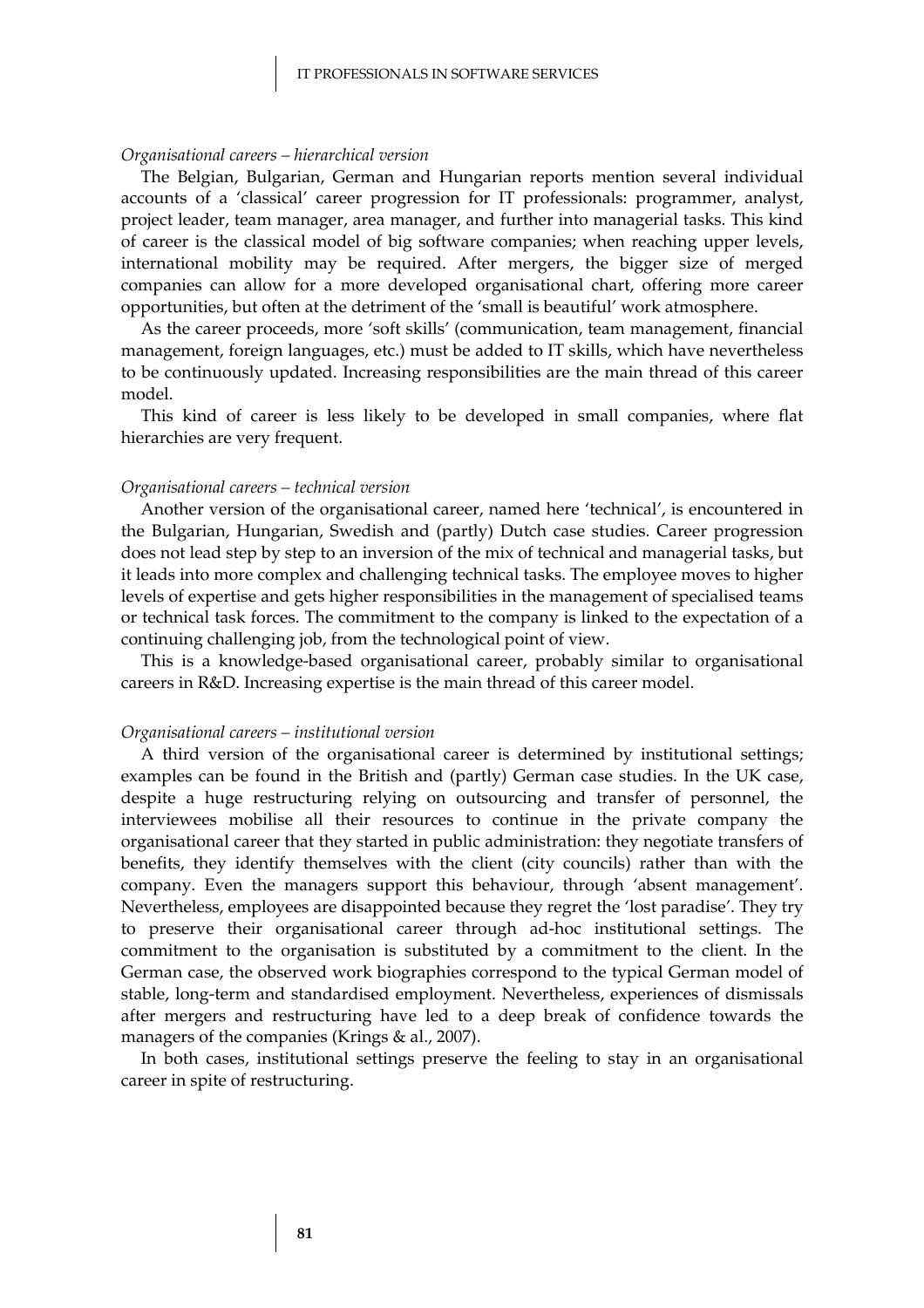#### *Boundaryless or 'nomadic' careers*

Interesting examples of boundaryless careers can mainly be found in the Bulgarian and Dutch case studies, but they cannot be considered as representative of IT careers in these countries. These individual trajectories include reorientations, return to training, career break, migrations, periods of unemployment, periods as free-lancer, attempts to create one's own company. The word 'nomadic' is more adapted to these trajectories than the boundaryless model, which includes not only zigzag trajectories, but also particular relationships with knowledge building and social networks.

There are rather few examples of such nomadic careers in the sample, and only in the case studies covering several enterprises (Bulgaria, Netherlands). It is not clear to what extent they are linked to a particular restructuring. They are rather linked to the coincidence of personal events with contingent difficulties on the labour market, due to the continuous restructuring of the ICT sector.

#### *Intermediate model of constrained mobility (nomadic transition)*

A few interviewees, in several countries (Belgium, Bulgaria, Netherlands), report individual experiences of constrained mobility, due to plant closure, company bankruptcy, collective dismissal after restructuring, etc. They were pushed into professional mobility. Their knowledge and skills portfolio was the critical factor to help them to find a new job, sometimes after some unsuccessful attempts. Their purpose was however not to stay in a nomadic career, but to find another suitable organisational career. At the moment of the interview, most of them had found an anchor in an organisational career

It is better to talk about 'nomadic transition' or 'transitional nomadic career', than boundaryless career. However, during this transition, they experienced several key features of a boundaryless career: weak links to companies and strong emphasis on autonomy and empowerment, importance of social capital and networks of relationships, focus on competences.

#### **2.1.3 The rationale behind organisational or boundaryless careers**

Organisational careers can be attractive for two different reasons, which cannot always be combined: on the one hand, the guarantee of an interesting, motivating and evolving job; on the other hand, the guarantee of job security.

Several interviewees in several countries (Belgium, Bulgaria, Germany, Sweden) report that the job content (technical or relational interest, motivation, learning, continuous evolution) is an important factor in their career decisions. Companies try to capture the loyalty of their employees by promising them this perspective. Sometimes it works, sometimes not.

In all the cases, the guarantee of job security is weakened by restructuring. "It is not anymore a job for life", said several interviewees, either expressing their disappointment (UK) or considering it as an incentive (Sweden) or a constraint (Belgium, Bulgaria) for their individual evolution. Restructuring leads to a break of confidence concerning the future guarantee of job security (Germany).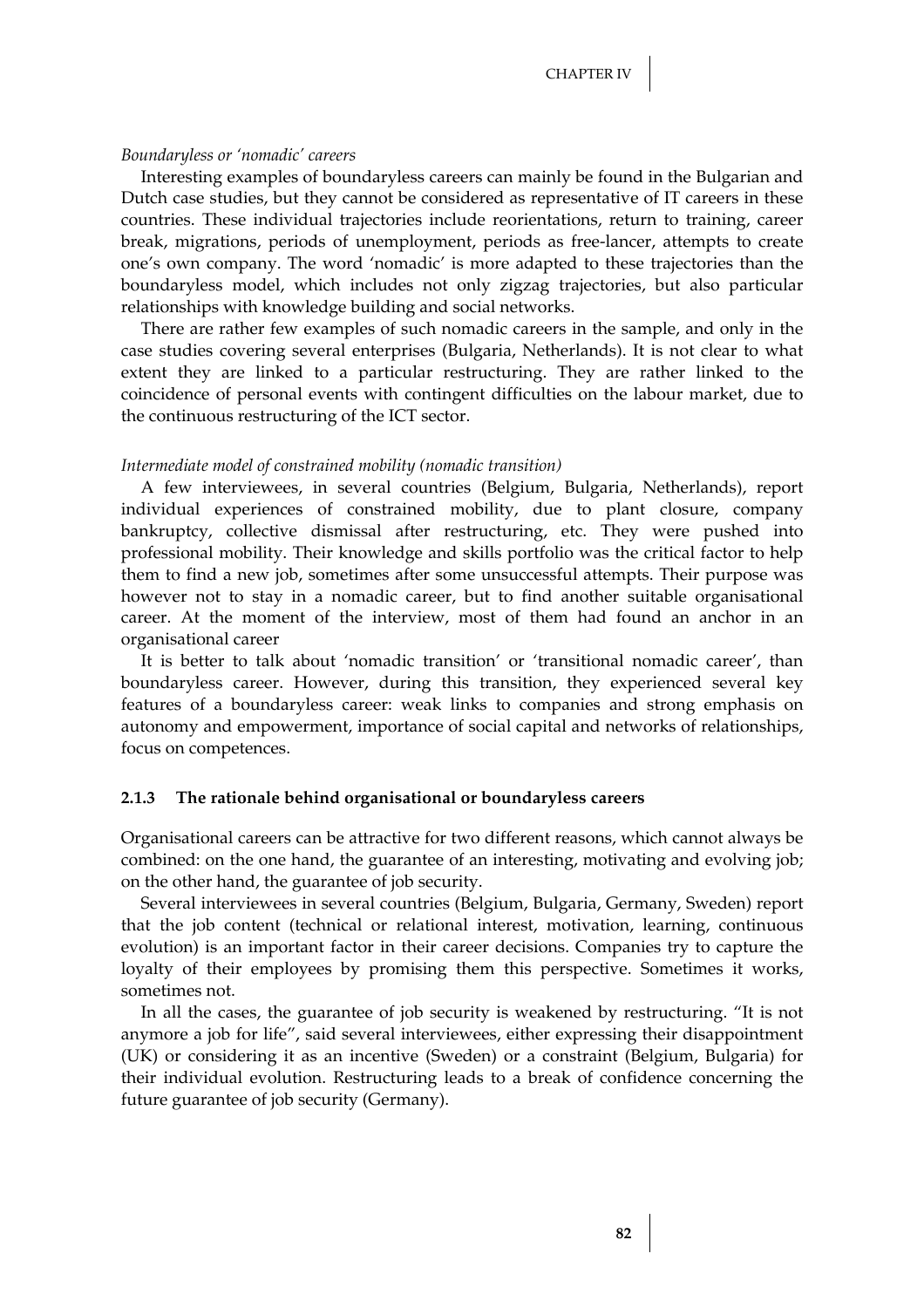Boundaryless careers are built upon individual work motivation, innovative and dynamic behaviour, need for individual autonomy, and trust in one's learning capacity. Belonging to an organisation is not well valued, except if an organisation can meet these wishes, at least for a period of time. When the organisation does not match anymore the individual objectives, it is time to change employer (Bulgarian examples of boundaryless careers, Stoilova, 2007).

The challenge of skills development plays an important part in career choices or career progression. As said in the Dutch report, "the extent to which employees can come up to such changing skills requirements determines their career profile" (Bannink & al., 2007). The Dutch report highlights the growing importance of non-IT skills (often named transversal or generic or soft skills) in the selection criteria for recruitment and in the possibilities of career development within the companies.

#### **2.1.4 Wages and careers**

The role of wages in career orientation is not so developed in the case studies. The general structure of wages is a fixed salary complemented by various benefits or bonus, either linked to project results, or to the financial wealth of the company, or as pick-and-mix ('cafeteria') extra-wage packages. There is a strong individualisation of the attribution of benefits and bonus, and even in some cases of the fixed salary.

The Belgian and Swedish case studies describe a similar problem raised by mergers: the transition from an informal to a formal system of wage setting. In the informal system, wage setting is built on personal relations between manager and employee, while the formal system is based on criteria that leave less room for individual negotiations. The positive side is that the system might be fairer and less dependent on the managers' good will and the employees' negotiation capabilities. The negative effect is that there is less space for taking account of individuality and competencies that are not formally expressed, and that a manager can appreciate but not a system.

The Belgian report suggests that wage progression and extra-wage advantages play a more important part in the decisions of staying or leaving a company, than the wage level itself. Several Belgian interviewees describe their career choice as an optimisation of the triple mix of job interest, remuneration and work location – like a cost-benefit analysis of these three variables (Vandenbussche, 2007).

The Bulgarian case study contains the most controversial appraisals about wages and careers. In the software industry, employers calculate the average wages as intermediate wages between hardware industry and computer trade, but some employers are ready to pay much more for specific high-level skills. Salaries also depend on competition between foreign companies entering the Bulgarian labour market and trying to attract the most skilled people. Therefore, the salaries are quite unstable. Most of interviewees have the feeling to be under-paid. Getting higher or more stable salaries might be an incentive for career mobility (Stoilova, 2007).

In the Swedish case study, employees do not complain about the wage level, but about the few wage increases, even more after merger and restructuring. But wages do not seem to play a role in their career decisions, until now – but they are mostly young (Tengblad  $\&$ al., 2007).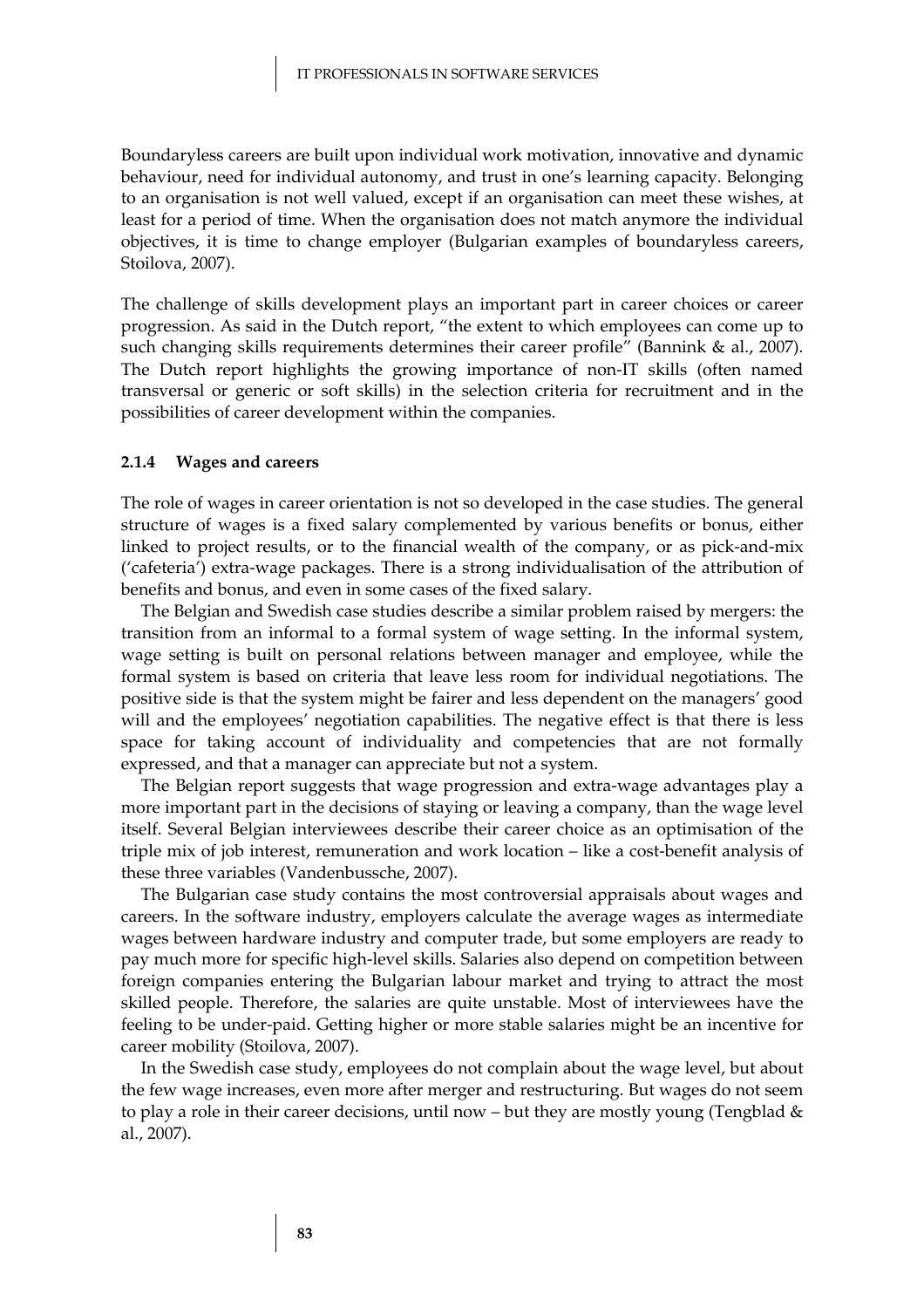The UK report discusses the impact of terms and conditions of personnel transfer on the career perspectives. Employees had to opt either for keeping similar terms and conditions as in municipal administrations, or to move to those of the private IT providers. Most of them preferred to keep what they considered as advantages of the public status, but they practically lost the possibility to continue a career within the administration within functions outside IT (Dahlmann, 2007).

### **2.2 Changes and driving forces**

The key words in restructuring are outsourcing (in the broad meaning of externalisation), mergers and international division of labour.

Several case study reports highlight an indirect effect of the trend in outsourcing software services from the ICT-using companies (in both public and private sectors) to the ICT sector: this trend exert a growing pressure on the skills required throughout the career, reinforcing the importance of non-IT skills from the beginning and along the career path. Software employees are increasingly confronted with the clients, they have to match users needs and to dialogue with users, beyond their technical tasks. The 'purely technical' tasks are subject to off-shoring. The German report suggests that the impact of restructuring is more important on the skills and the skills structure, and at the secondorder on the careers, as a spin-off effect of skills requirements on the careers (Krings & al., 2007).

Mergers can have opposite effects on the careers of those who remain in the merged entities. On the one hand, mergers can open more opportunities for more diversified organisational careers. Careers are often more formalised in bigger companies, although career progression may be linked to locational mobility. On the other hand, mergers entail the disappearing of several features linked to the small size of companies: corporate spirit, relationships within a small group, informal career paths. These features are often appreciated by IT professionals; they often consider leaving the company to find a better work atmosphere elsewhere.

The international division of labour also influences career paths. The Hungarian case study explains the hierarchical relationships between a headquarter in Germany, a firstorder subsidiary in Austria, a second-order subsidiary in Hungary and a range of subcontractors in other Eastern countries. Restructuring can move operational management functions towards decentralisation, and strategic management functions towards centralisation.

Any kind of restructuring also reduces job security, or at least the perception of job security. The UK case explains how career choices are influenced by the way each individual balances his willingness to stay in the organisation, to take advantage of the negotiated guarantees, or to leave the organisation because of disappointment. However, the opinion of several Belgian, Dutch and Swedish interviewees is that, even if IT is not anymore a job for life, it still offers good career opportunities for those who manage uncertainty.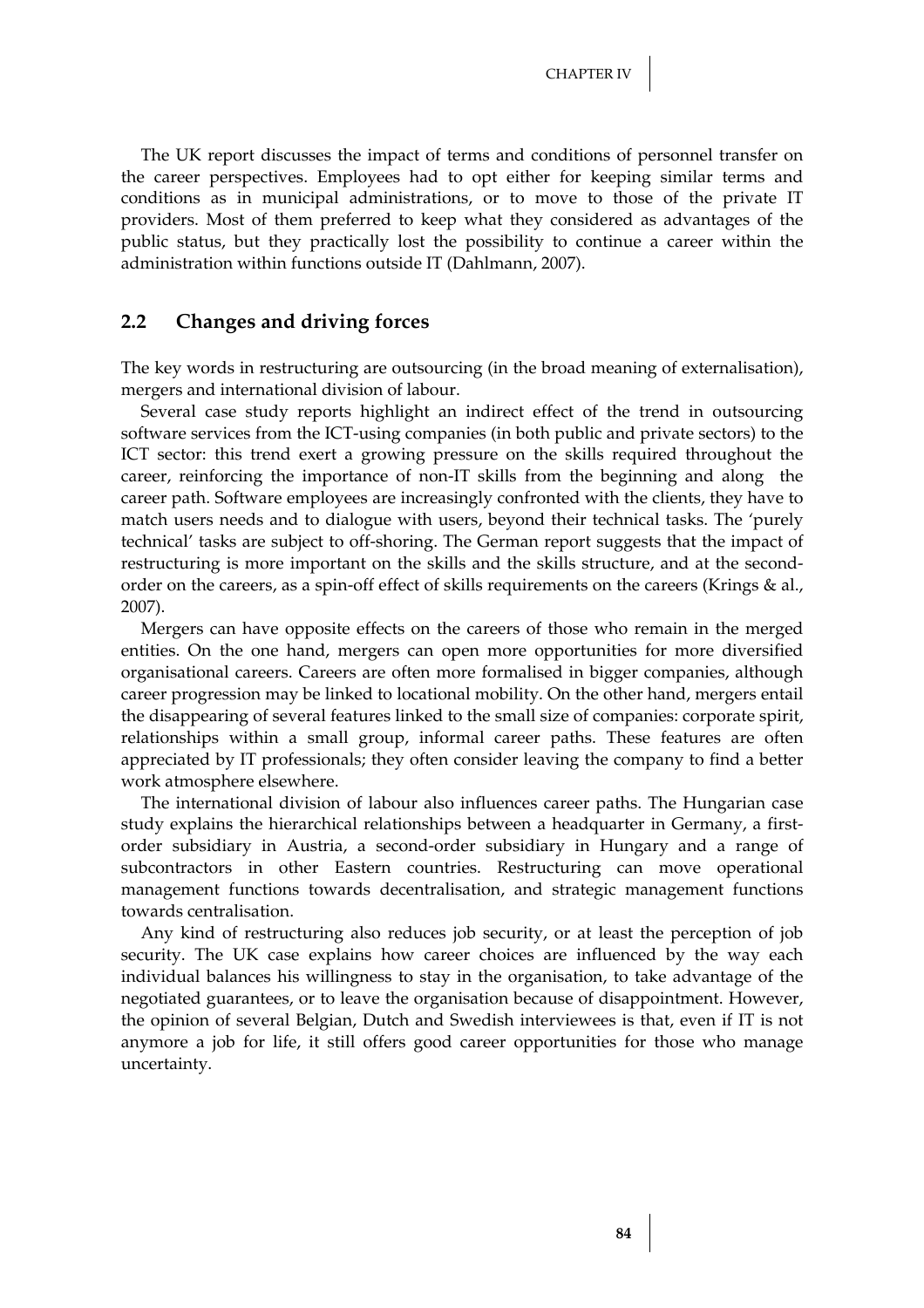### **2.3 Influence of institutional or contextual factors**

The degree of formalisation of career trajectories varies considerably from one case to another. Only the German case study refers to 'standard career models' for IT professionals (Krings & al., 2007). And only the UK case study mentions a high level of unionisation, probably because most of interviewees were transferred from public administration (Dahlmann, 2007). All reports concerning mergers underline a reinforcement of formalisation (of skills structure, work organisation, career trajectories) in merged companies, in comparison with more informal career management in smaller business units.

The software sector is not very sensitive to collective regulations concerning careers and wages (collective agreements, negotiated collective salary scales, etc.). Also at the company level, wage policies often appear very vague.

A positive contextual factor, mentioned by the German and Swedish studies, is the institutionalisation of traineeship for IT students of universities and high schools, which opens them the doors of companies.

The Hungarian and Bulgarian case studies highlight another kind of institutional and contextual factor: the economic transition from the former bureaucratic State system to an open market economy and the European integration. Different steps of this transition, including periods of huge economic crisis, strongly influenced the labour market in general, and particularly the labour market of skilled professionals.

The Hungarian report also underlines the role of wage differentials among the new Member States and between them and the neighbour countries outside EU (such as Ukraine), which causes wage instability and career mobility.

## 3. Changes in occupational identity

### **3.1 Characterisation of the occupational identity**

#### **3.1.1 Identity and technology**

As reported in many studies, IT professionals show up a strong occupational identity, based on their particular relation to technology: they are those who are able to master IT. This Promethean identity has however to be tempered by several recent evolutions of the job content:

 The new skills mix, combining IT skills and 'soft' skills with an increasing weight of communication or management skills, changes both the image and the identity of the developer. Although always alive, the social representation of the 'IT nerd' does not anymore reflect so much the reality of the occupation of analyst developer. This trend is mainly underlined in the Belgian, Dutch and German reports, but is present in all reports.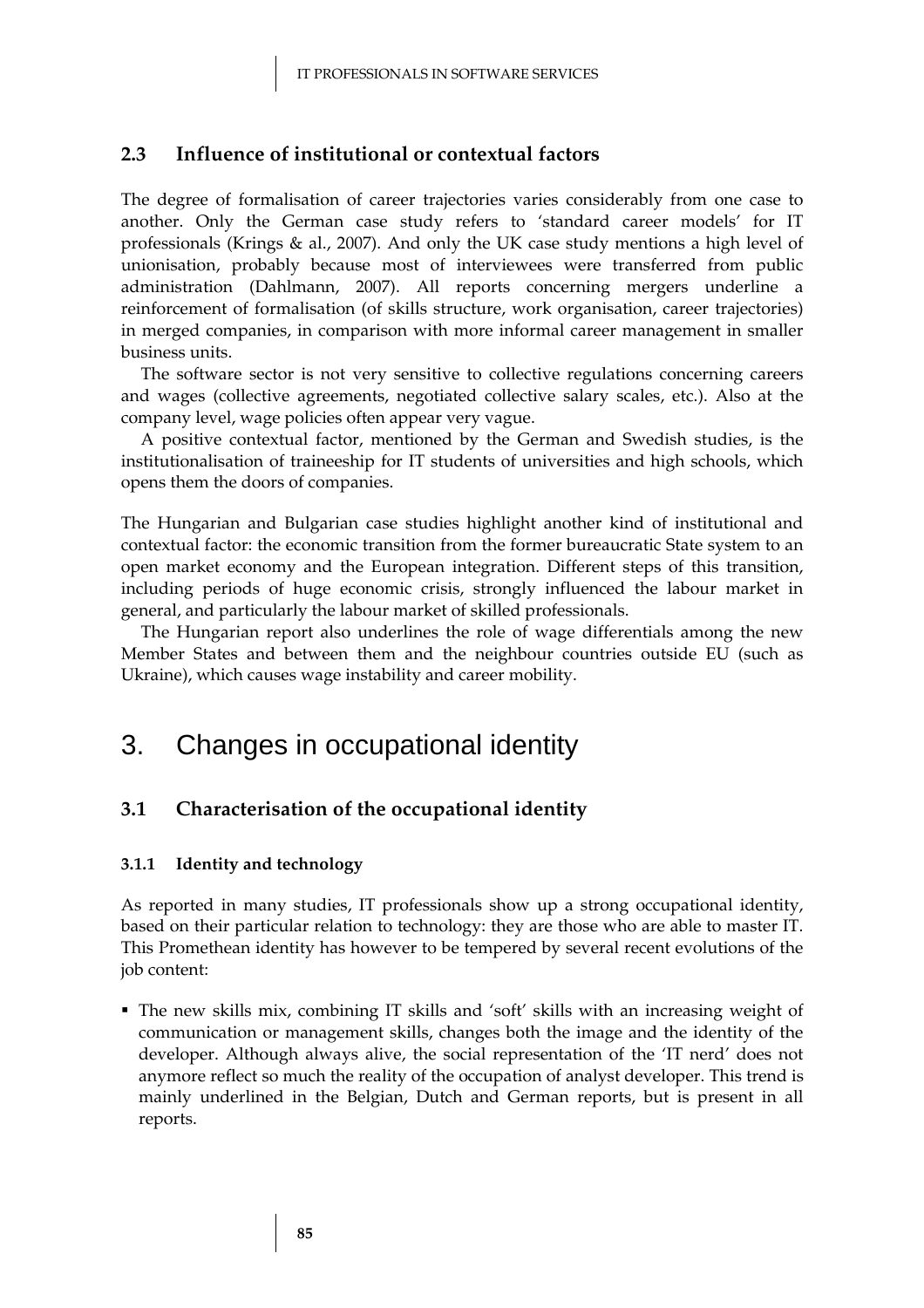- The relation to technology itself is changing. The 'complex problem solving' orientation becomes more important than the fascination for technological pioneering. Technology is increasingly perceived as a solution. The more complex the problem is, the more powerful the solution must be. The occupational identity relies on the capacity to design and implement efficient solutions. The Hungarian and Swedish reports give examples of this changing aspect of the IT dimension of the occupational identity.
- Learning is another component of the occupational identity: learning by doing, keeping up technological and methodological knowledge, self-learning. The learning dimension reinforces 'individually generated occupational identities', as said in the Bulgarian report. Private certifications, often resulting from an individual decision to acquire them by e-learning or self-training, give a recognition to individually generated occupational identities. At the opposite, IT professionals feel they are loosing their identity when they are in work situations where they cannot continue learning (some UK interviewees, quoted by Dahlmann, 2007).
- Finally, some types of work status (free-lancer, self-employed expert), and the fact that several employees work as quasi self-employed, also contribute to individually generated occupational identities.

Only the British case study seems atypical, due to the particular type of restructuring (transfer of personnel). Interviewees keep a strong occupational identity linked to their former employer (municipal administration), who is now their customer. They manifest a weak identification to their profession and their company, and a strong identification with their customer. The Dutch case study also relates that some interviewees feel 'in between' two organisations (provider and customer), but in this case their identification to the profession rather than to organisations was reinforced (Bannink, 2007).

### **3.1.2 Social dimensions of the occupational identity**

All case studies underline the importance of three social components of the occupational identity: the quality of group relationships; the forms of recognition; the corporate culture or corporate spirit. As explained in 3.2, these social components are much more altered by restructuring than the technological component of occupational identity.

- The quality of human relationships at work is highly valued among the interviewees, under different forms: informal climate of small groups, cooperative work atmosphere within the project teams, interest for team-building events, enjoying interpersonal relationships, etc. Project teams are the privileged unit for human relationships and solidarity. Good quality of interpersonal relationships appears as a condition for efficient work, an argument for staying in the company, and a condition for skills development (learning by doing in teams). Many interviewees, in all countries, link the quality of human relationships with the small size ('human size') of the company or the work unit. Company life is 'sub-group life', as said in the Belgian case study (interviewee quoted by Vandenbussche, 2007).
- The forms of recognition by the managers and among colleagues rely on a combination of formal and informal elements of recognition. Informal recognition is considered as very important. It relies on mutual appreciation within the project teams, cooperation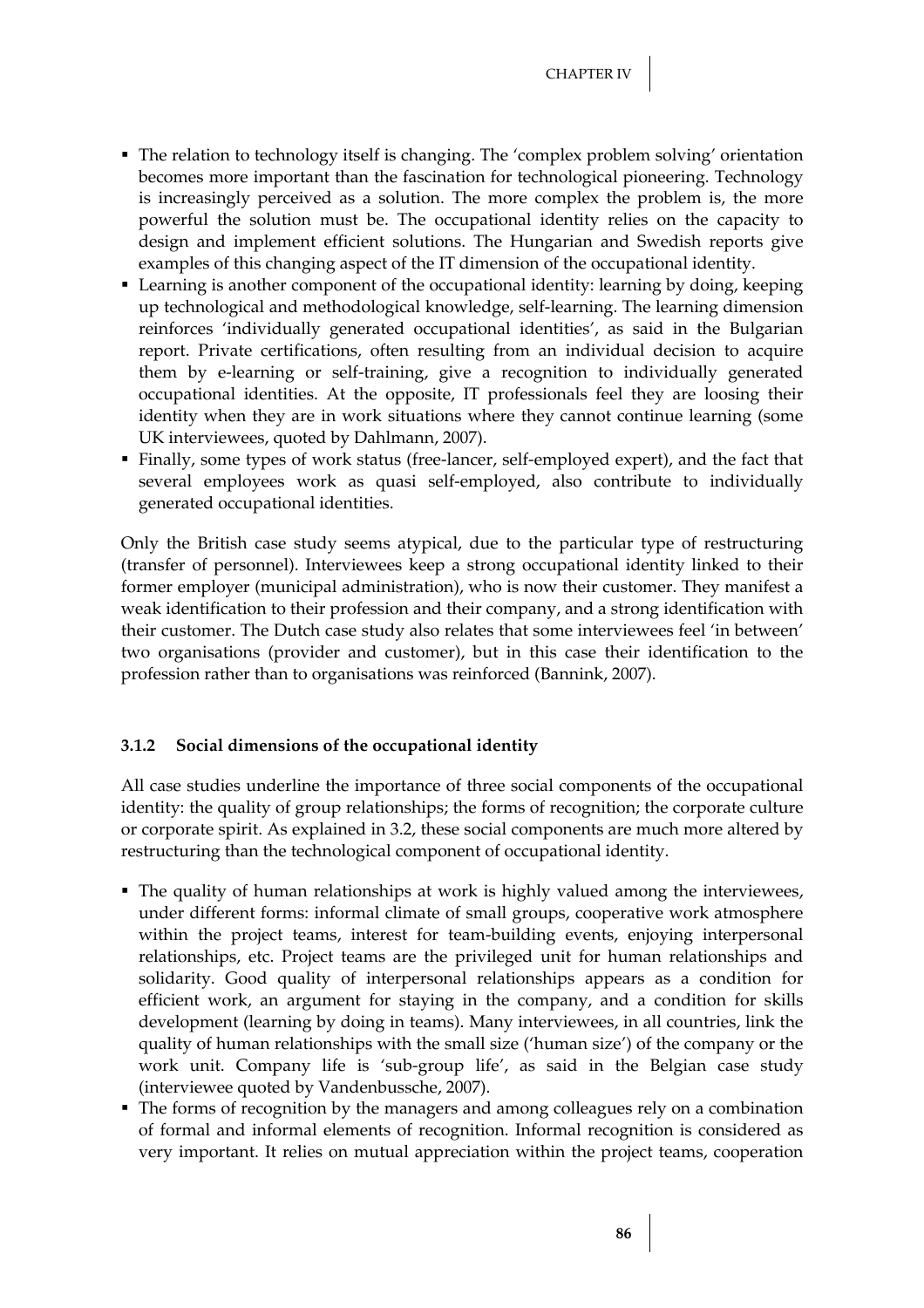within the projects, recognition by the clients, involvement in 'communities of practices'. The Hungarian and Swedish case studies explain that mutual recognition is also based on expertise: those who are able to solve complex problems or to manage a difficult project gain respect from the others, and gain also 'natural' authority as leaders. Formal recognition only relies on an evaluation interview with one's immediate manager or with a director, after which eventual salary bonus or benefits are decided. Informal recognition is more linked to the identity, while formal recognition to the career.

 As a consequence of both previous items, many interviewees attribute a great importance to the 'company spirit', to which they identify themselves. Those who plan to leave a company are often pushed by a disappointment due to deterioration of this corporate spirit. And those who decide to stay longer in a company often mention the corporate spirit as a key retention factor.

#### **3.2 Changes in occupational identity and relation with restructuring**

Changes in the occupational identity of IT professionals must be attributes as much to the general evolution of the profession as to restructuring events.

The growing weight of non-IT skills has already been mentioned as a key element in the evolution of occupational identity. However, IT-skills themselves are also concerned by global restructuring trends, such as standardisation and international division of labour – rather than by particular restructuring events.

Mainly the German and Hungarian case studies deal with the consequences of growing standardisation of knowledge and methods in software development. Standardisation transforms pieces of tacit knowledge into codified knowledge. Standardisation also concerns the relationships with customers and the quality criteria of the service relation (SLA standards – Service Level Agreement). Standardisation fosters the international division of labour: outsourcing or off-shoring of specific development tasks are made easier by standardisation of software development methodologies and tools. Many interviewees perceive standardisation as a threat for their own expertise. Expertise becomes easily transferred or shared, and specialists become more interchangeable. As a result, standardisation can weaken the technological dimension of the occupational identity. Nevertheless, the Swedish case study suggests that standardisation – and consequently off-shoring – may also open new windows of opportunities in both advanced technological fields and quality of services to customers, that cannot be offshored in the short or medium term.

Communities of practices are mentioned by the Hungarian case study as a means to keep up a strong occupational identity despite standardisation and internationalisation. Communities of practices share a common knowledge base, a set of common methodological tools, forums and FAQs, e-learning tools. They contribute to structuring a worldwide and virtual professional life. Belonging to a community of practice is a way to maintain and develop one's occupational identity (Makó & al., 2007).

Some communities of practices, for example in the area of open source software, also build up a 'brotherhood feeling' among software developers. Open source software communities (Linux) are a way to rediscover the pioneer attitude that was a basic feature of the occupational identity of software developers. Other kind of professional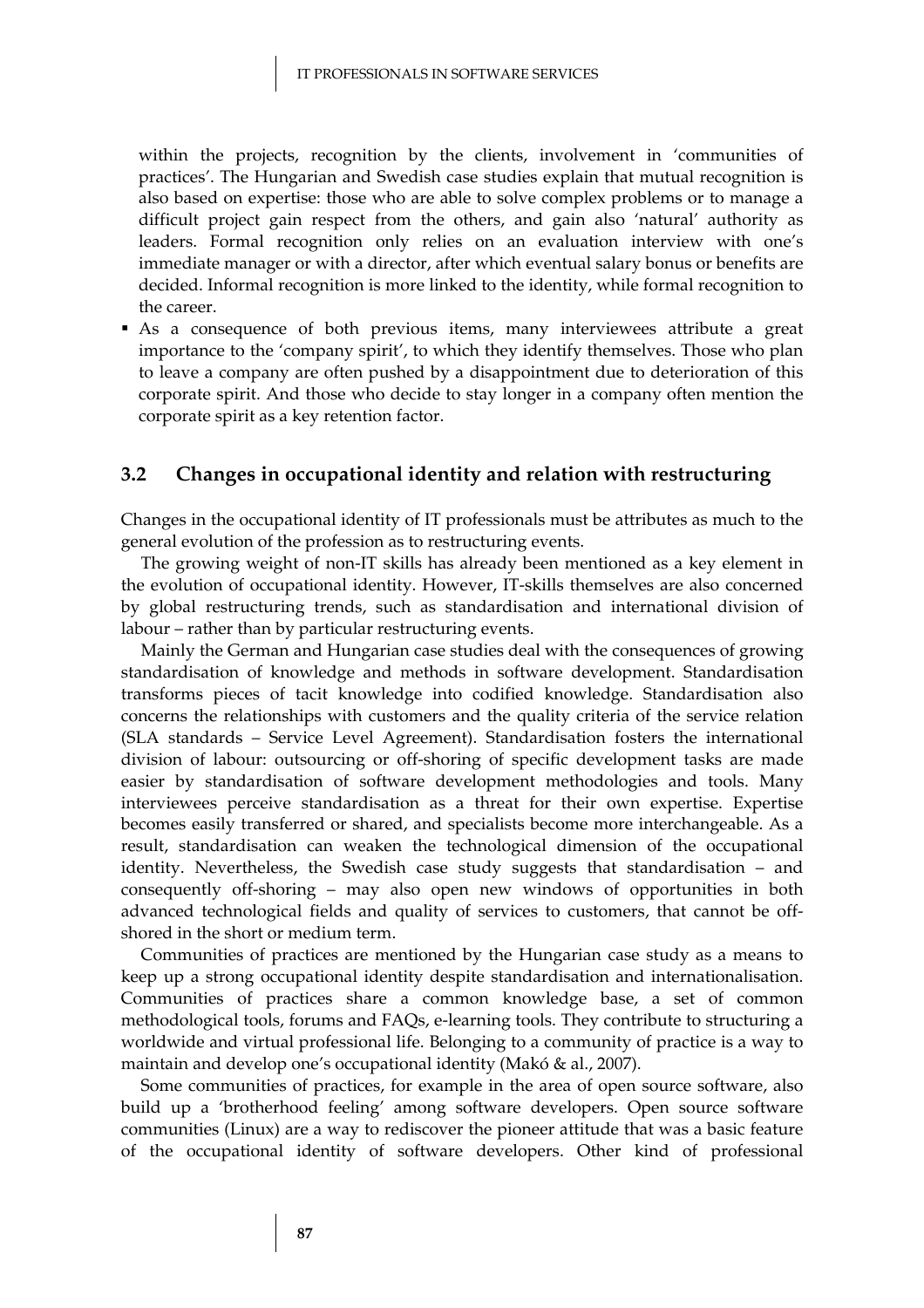communities, such as the association of QA engineers and the networks of former university students mentioned in the Bulgarian report, suggest that community building might be an answer to the increasing internationalisation and standardisation of the profession.

Nevertheless, internationalisation can also raise knowledge conflicts and knowledge retention. For instance, when software maintenance is outsourced to another country than software development, knowledge transfer becomes an issue of power relations. Those who carry out software maintenance feel undermined if they have no access to development knowledge, while those carrying out development feel threatened if they share their knowledge. The technological dimension of the occupational identity becomes more fragile.

Mergers are a form of restructuring that particularly affects the social components of the occupational identity. Contacts, communication, relationships, general atmosphere are frequently quoted by the interviewees as very different before and after the merger. The 'small is beautiful' spirit is often lost and regretted. Employees try to keep alive the former groups of relationships. The Belgian company, which was specialised in software integration, was however not so good at personnel integration.

After mergers, the balance of informal and formal recognition also changes, because bigger companies often implement more formalised procedures of evaluation.

The corporate spirit is also weakened by mergers, and sometimes transformed into several 'sub-group spirits'. For example, the Belgian and Swedish case studies quote interviewees telling about "they and us", "the old and the new", as different occupational groups within a merged company, not sharing the same values.

Again, the UK case of transfer of personnel describes a specific type of perturbation of occupational identity. Transferred IT-professionals are squeezed between their corporate culture of municipal administration and their integration in a software company; their occupational identity appears blurred. They maintain a strong identification with their customer and their former way of working, and they feel loosing a former collective identity. According to some interviewees, this perturbed identity is a problem considering their future career developments (Dahlmann, 2007).

## 4. Learning and skills development

### **4.1 Changes in skills requirements**

As already mentioned, all case studies highlight an evolution of skills requirements towards a mix of IT skills and non-IT skills. What does it mean more precisely? The material gathered in the case studies leads to the distinction of several components of the evolving skills of software professionals.

 *Technological and methodological skills*. Software professionals must continuously update their knowledge and competences in a rapidly changing technological environment. Methodologies of functional analysis and software development are a critical point in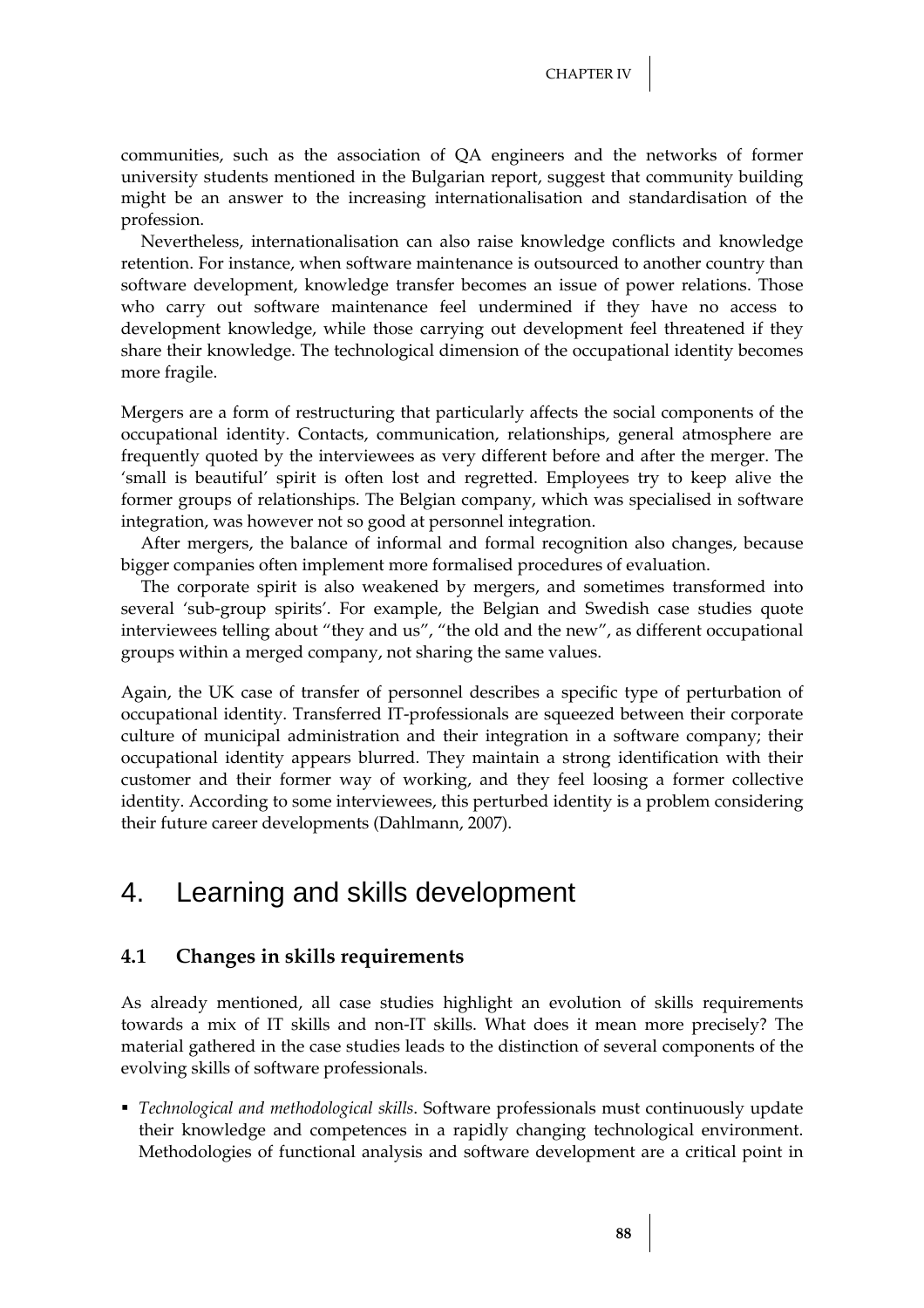several cases (Belgium, Germany, Hungary, Sweden), as well as quality control and insurance (Bulgaria, Sweden).

- *Project management skills*. These skills are increasingly important as the careers proceeds to higher responsibilities. Project management includes technical skills (specification and planning), economic skills (budget control) and human skills (team management). Purely technical tasks (code writing) are being increasingly off-shored, and project management becomes more important, even for those who are not namely project managers.
- *Customer-oriented communication skills*. These skills include several aspects: the ability to communicate with customers, to understand their needs or problems, to dialogue with them all along the project, and to train them as users; the ability to translate complex customer requirements into software specifications; a good knowledge of the business domain of the customer. This latter point seems particularly important for those working with public customers (Belgian and Dutch cases), who need to know not only the specific procedures but also the specific organisational culture of public services. Language skills (not only English, which is the standard professional language) are mentioned as critically important when working in multinational companies (German and Hungarian cases) or in bilingual countries (Belgium).
- *Social interactive skills*. These skills are sometimes named soft skills, in opposition to hard technical skills. Social interactive skills include assertiveness, ability to work in teams, integration in the corporate work atmosphere, participation to team-building events. The British report contains a short list of expected social interactive skills in one of the studied companies: "self-starter; enthusiast; strong teamwork ethics; focus on results and can-do approach; interpersonal skills; ability to take ownership; ability to follow things through" (Dahlmann, 2007).

Without undermining the importance of technological skills, there is an overall trend in giving more weight to project management skills, customer communication skills and social interactive skills, both in recruitment criteria and in career development.

### **4.2 Management of training and learning**

#### **4.2.1 Patterns of skills development and organisation of training**

Two patterns of skills development coexist in all case studies: informal learning and formalised training.

Informal learning relies on individual initiatives and learning by doing. The project teams are an important unit for informal learning, as they often combine different fields of expertise and different seniority. Self-training often relies on e-learning. Self-training requires a good level of learning autonomy; it is time consuming and often carried out outside the working hours; workers having family responsibilities may be disadvantaged.

Formal learning consists of attendance to seminars, courses, training sessions, either inside or outside the company. Except few cases, formalised learning is not organised at a collective level in software companies. The training budget is assessed as insufficient by most of interviewees. They talk about difficulties to access external training, lack of budget, lack of planning, discrepancies between the official generous discourse of the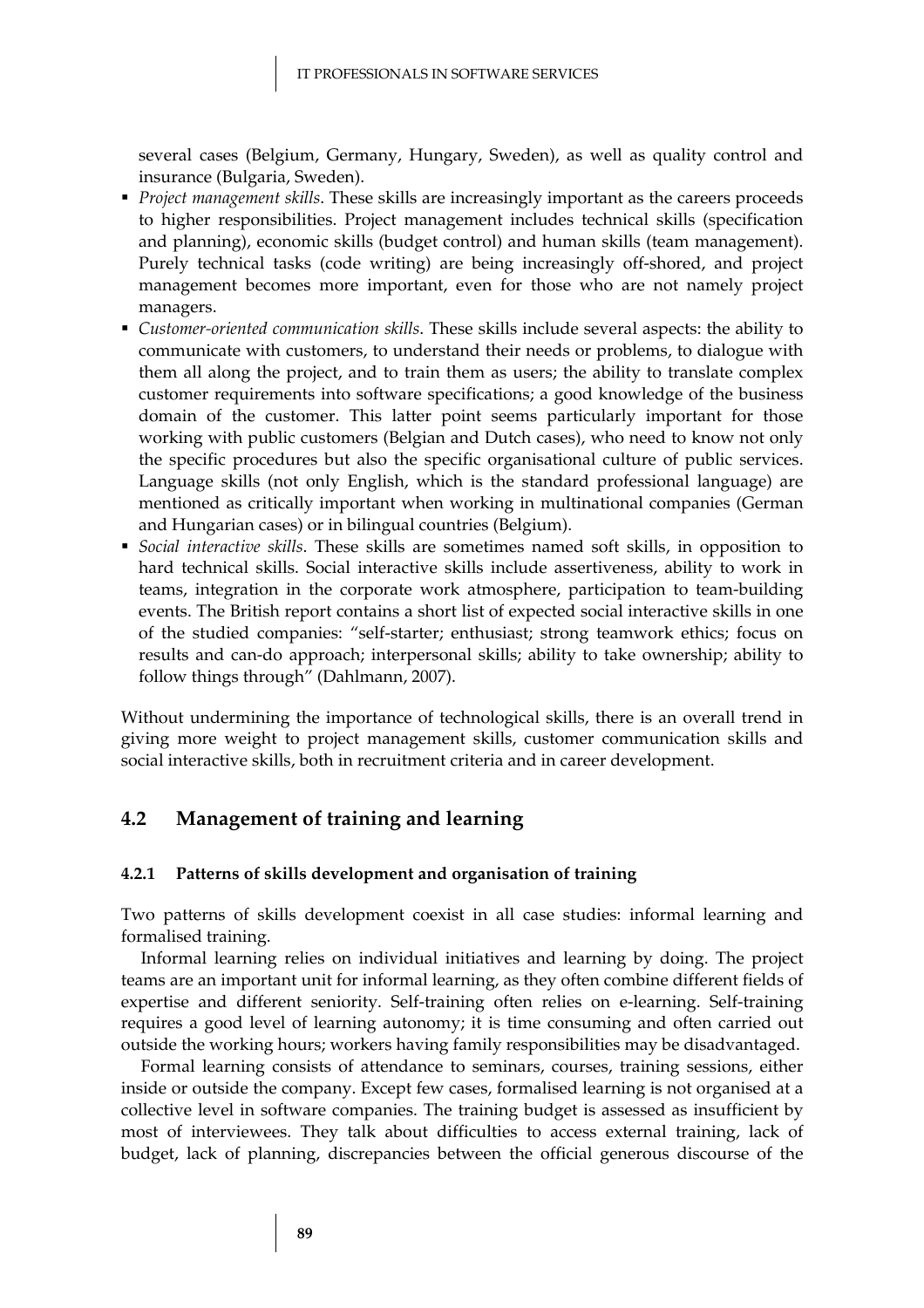company and its miserly and discretionary practices (Belgian, Dutch and Swedish cases). Some case studies (again Belgium and Netherlands) relate the gaps in formal training to the lack of formalised human resource management. The German software developers appear to be in a better position than the others as regards access to formal training.

Some new learning patterns are in-between informal and formal patterns. Communities of practices (Bulgarian, Hungarian and Swedish cases) play an important part in sharing knowledge and learning tools. Open e-learning platforms are set-up by some companies for their workers, at an international scale. In Sweden, the studied company runs its own training centre, for both customers and employees, and also for marketing purposes; employees can individually take part in training activities, but on a voluntary base.

Private certifications are another issue. Some employers encourage their employees to follow the training modules and to get vendors' certifications (Oracle, Cisco, Java, Microsoft, etc.). They pay for that, but the employee has to do it individually, during his free time. Getting a certificate is however valuated at the moment of the yearly appraisal.

Skills development and training are characterised by a strong individualisation process. Each employee is left rather alone in facing his own employability. The British and Dutch case studies mention the existence of 'personal development plans', which are individually negotiated between an employee and his direct manager during the yearly appraisal process. Nevertheless, such personal plans are not always applied, by lack of budget or because cancellation by an upper manager.

Several interviewees are not satisfied by their training opportunities, particularly by the discrepancy between the need for continuous learning and the few training opportunities. This complaint is common to all case studies.

The opportunities to access formal training depend on two factors: the size of the company and the size of the customer. Bigger companies have (in general) more structured – or less unstructured – capacities to organise training inside or outside the company. When working for big customers, who outsource or subcontract big projects to the software companies, the training opportunities also seem to be better (Belgian and Bulgarian cases).

#### **4.2.2 Skills and restructuring**

Several case studies do not attribute the evolution of skills to particular experiences of restructuring, but to general trends in the evolution of the software business: standardisation, internationalisation and customer orientation.

Customer orientation is identified as the main driver for increasing the weight of nontechnological skills. The new international division of labour undermines the importance of very specialised programming skills and enhances skills linked to translation and communication between software providers and their customers.

Standardisation of software development transforms the technological components of the skills: less importance of coding and programming (which are frequently off-shored), more importance of software integration, customisation of packages, end-user programming, and above all project management at the international level.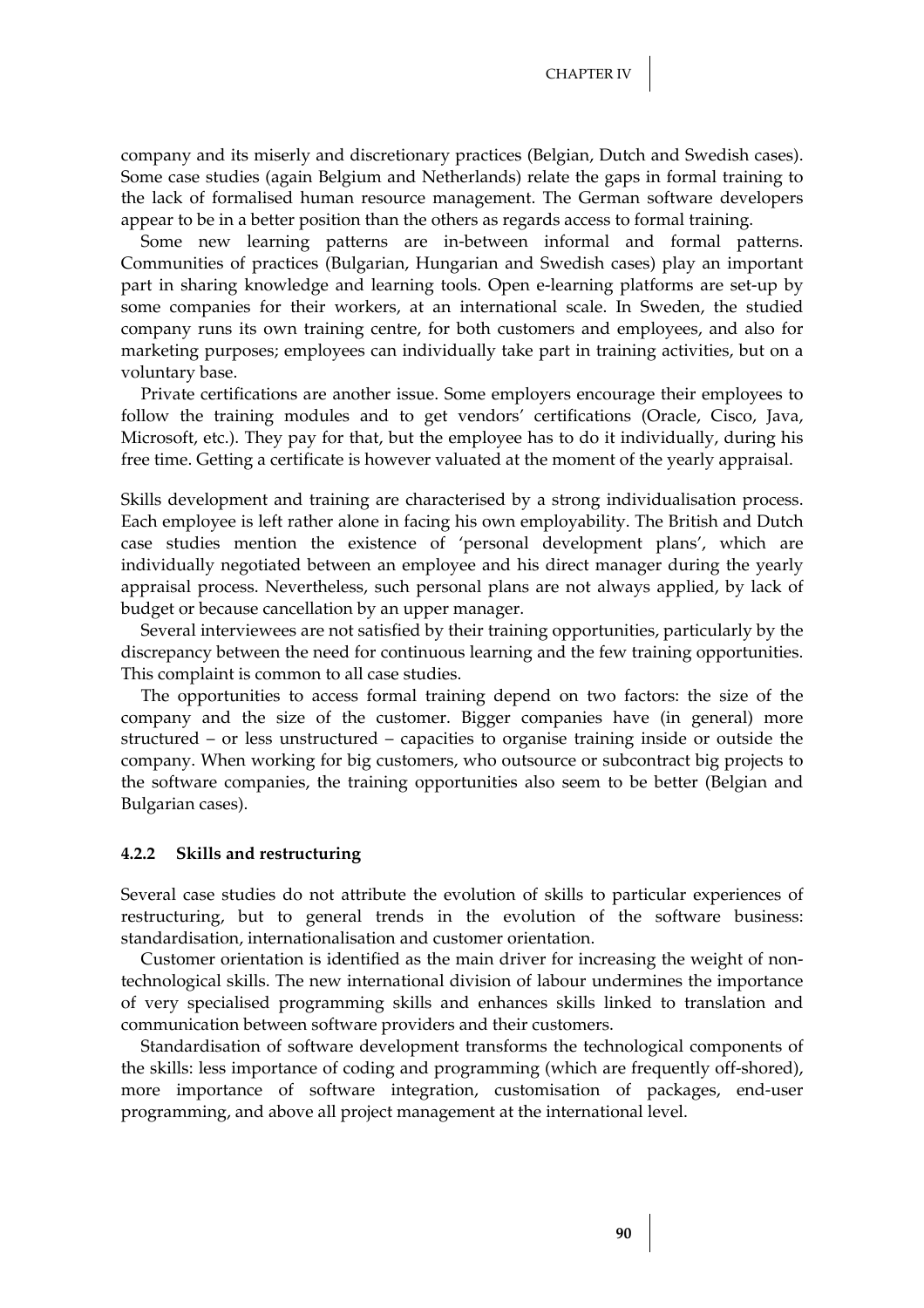Internationalisation increases the need for cross-boarder cooperation, participation to multinational and multilingual project teams, development of virtual communities, etc.

Other case studies, however, link the evolution of skills to particular forms of outsourcing: the British case study and, to a lesser extent, the Dutch case study. In the UK case, some employees feel deskilled after their transfer from municipalities to a software provider, because of a higher level of standardisation of their work; they also feel uncomfortable with new required skills, such as quality insurance or testing software modules developed by others. In the Netherlands, the same trends are appreciated differently; standardisation is also perceived as a direct consequence of outsourcing, but the skills requirements in project management and translation of customers' needs are appraised more positively.

Finally, case studies give two interesting examples of opposite effects of similar restructuring.

The Bulgarian report tells the story of a local company, sold as a subsidiary to a bigger US company; under the American leading, there was no training policy, just a principle: learning by doing (which sometimes means learning by mistakes). After few years the company was sold to a Finish multinational group, and the training policy turned: seminars, e-learning platform, programme of vendors' certification (Stoilova, 2007).

The UK case study compares two companies involved in similar outsourcing processes from municipalities to IT providers. In the first one, outsourcing entailed a gap in learning and training: unequal access, dissatisfaction, cancellation of programmes; in the second case, the employer tried to manage a "good training-based transition", based on personal development plans, training portal, and e-learning packages (Dahlmann, 2007).

These examples show to what extent learning and training are linked to the organisational culture – or even to the absence of an organisational culture.

## 5. Quality of work

#### **5.1 Changes in overall working conditions**

Interviewees are generally satisfied with their working conditions, despite an increasing workload attributed to internationalisation of markets and worldwide competitiveness. They however consider their workload as sustainable, and moreover unavoidable in occupations based on project work and submitted to deadlines and quality standards.

Autonomy is one of the most appreciated features: autonomy in organisation and planning of tasks, autonomy in working time management, autonomy in learning. The case study in the Netherlands however highlights that a growing work pressure reduces the autonomy in tasks organisation, but increases the autonomy in working time arrangements (Bannink, 2007).

Autonomy is however limited by the need for coordination, particularly the need for synchronisation in global companies, either with the headquarters abroad or with offshored subcontractors.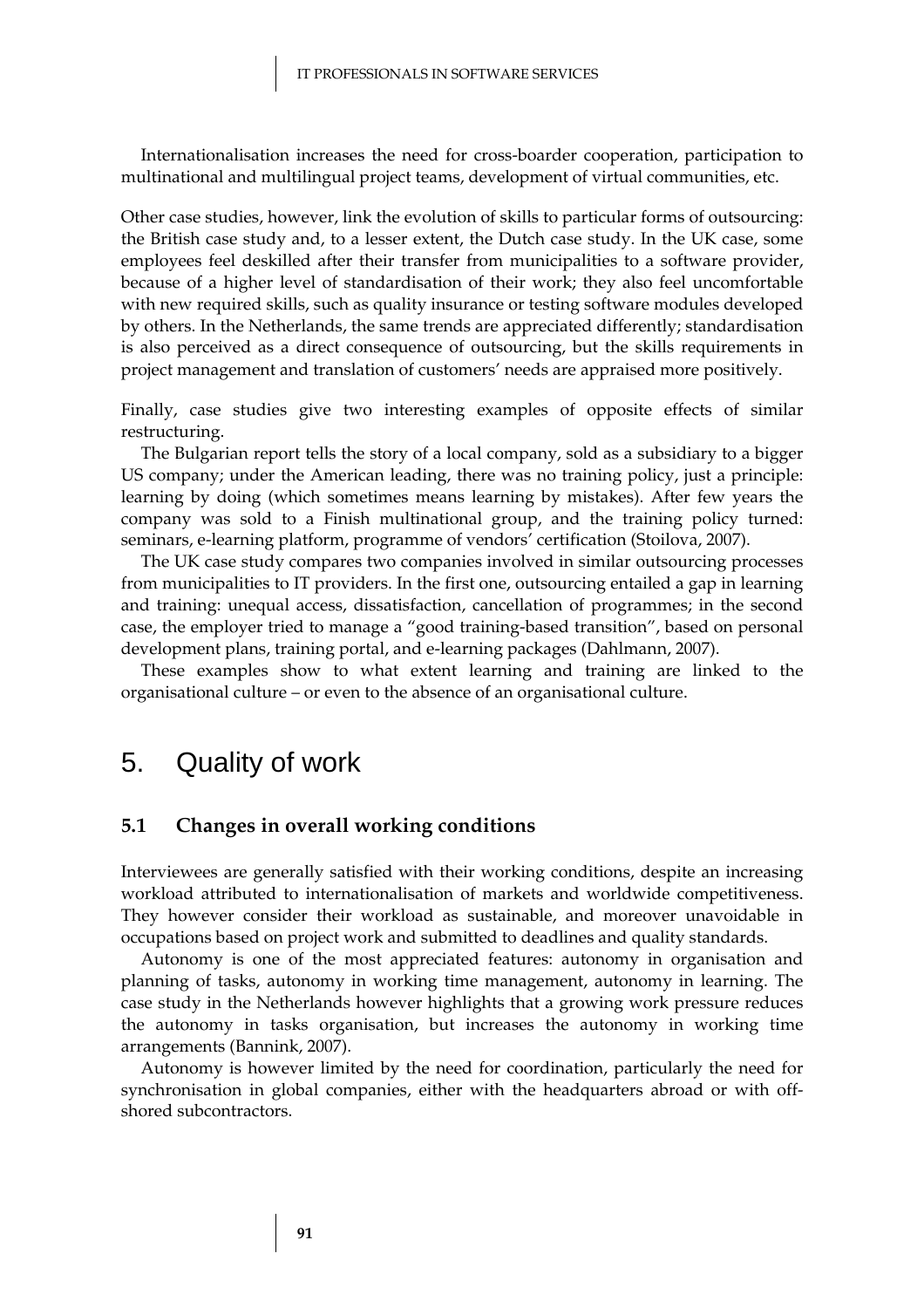The German case study mentions that the satisfaction concerning the quality of working life becomes reduced by increasing employment insecurity, after mergers or restructuring. Employment insecurity also reduces the degree of confidence in the managers (Krings & al., 2007).

Other sources of dissatisfaction are the lack of clear management: loose management (in the UK case, managers are mostly absent from the offices and external consultants are used for organisational management) or lack of coherent human resource management (Belgian case).

Finally, the satisfaction of detached workers (those working for long periods as agency at customers' premises) is lower than the others. They feel isolated, too depending of working conditions at the customer premises, and excluded from the good atmosphere of the teamwork; they have however a lower workload and are not submitted to peaks and deadlines in project work.

### **5.2 Relations between changing working conditions and restructuring**

#### **5.2.1 Flexibility of working time**

Working time is generally flexible. The work schedule consists of a basic core schedule, for example 9:00 to 15:00, completed by flexitime before and/or after, according to the workload and to individual needs. Longer working hours in case of work overload can be compensated by days off or shorter working days, when possible according to the needs of the company. Working time arrangements are individually negotiated. Overtime is very frequent in several countries (Belgium, Bulgaria, Hungary, Netherlands, UK), sometimes paid (Hungary), otherwise unpaid. Regular week-end work is seen by the Hungarian company as a competitive advantage as regards the German and Austrian headquarters, where week-end work is only allowed by social legislation in exceptional cases. According to the case study results in the Netherlands, software professionals are considered as 'quasi self-employed', both from the point of view of their autonomy and their working time; however, such as in Germany and Sweden, overtime is not fostered by the employers.

Most of interviewees have no problem to make individual arrangements in case of unforeseen personal or family event, as all companies consider working time on the basis of a 'work done' principle.

Synchronisation, rather than flexible hours, is mentioned as a problem, mainly in the Bulgarian and Swedish case studies. As a consequence of global off-shoring and/or location of the headquarters in the US, the workflow is increasingly organised as a continuous 24h flow. The Swedish report explains how the need for coordination with Asia in the early morning and US in the late afternoon practically extends the working hours or, at least, the need for availability of employees. The Bulgarian case study highlights a controversial appraisal of these constraints, which are a problem for those who have family duties, mainly the women.

In the companies involved in customer support, synchronisation is related to the customer (British and Dutch cases). Help desk or software maintenance have to be guaranteed during the operating hours of the customer company or organisation;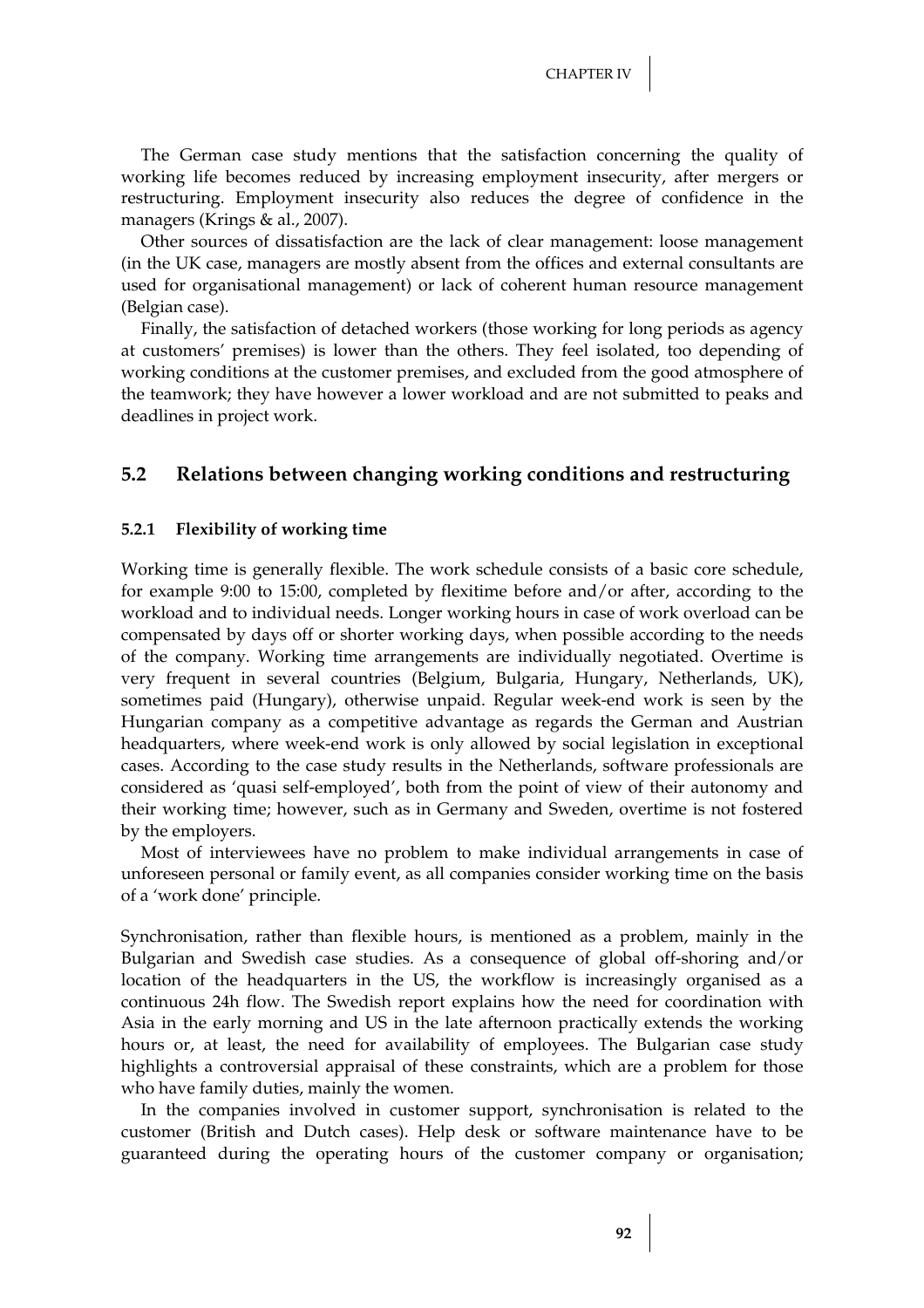extended working hours are then organised on the basis of shift-work (early morning and twilight work), but these constraints are stable and can be planned in advance.

The control of working time can be organised through time sheets (typically in project work involving consultancy) or computer login (in more classical programming tasks), or not at all: working time measurement is then linked to the achievement of the work plan and objectives.

#### **5.2.2 Locational flexibility**

Telework is only mentioned as a way to manage flexible working hours in the Dutch and Swedish reports; in the Belgian case, full-day teleworking is not easily allowed, but occasional teleworking is welcome if it improves flexible organisation of travels, meetings, etc. The German case studies mention that long travels can entail problems in personal time management, but the Bulgarian and Hungarian reports observe that younger professionals like travelling. The Belgian case studies points out some dissatisfaction or worries as regards moving one's office to another location of the company in Belgium, as a consequence of the successive mergers ad acquisitions.

# 6. Work life balance

### **6.1 Existence and access to family friendly settings**

No case study mentions any family-friendly policy in the studied companies. Only the German report points out specific financial benefits allocated by the companies for workers with children.

## **6.2 Difficulties, opportunities and changing boundaries of the work life balance**

#### **6.2.1 General work life balance**

Despite high workload and sometimes long working hours, the general work life balance is positively assessed by a large majority of interviewees.

Flexibility in working time organisation and arrangements is positively appraised and compensates the high workload. A good work life balance is considered as an individual matter. As said in the Dutch report, "the company has the responsibility to allow employees to combine work and private life, while on the other hand the employee is responsible for taking this opportunity". In Sweden, flexibility can be used for personal purposes, as long as employees manage to achieve their targets. The only atypical case is the British one, where flexible working time arrangements for personal purposes are not easy to get and employers are rather inflexible, except in case of emergency.

For young workers without children, flexible or extended working hours are not an obstacle to a good work life balance. The good salary level allows for comfortable leisure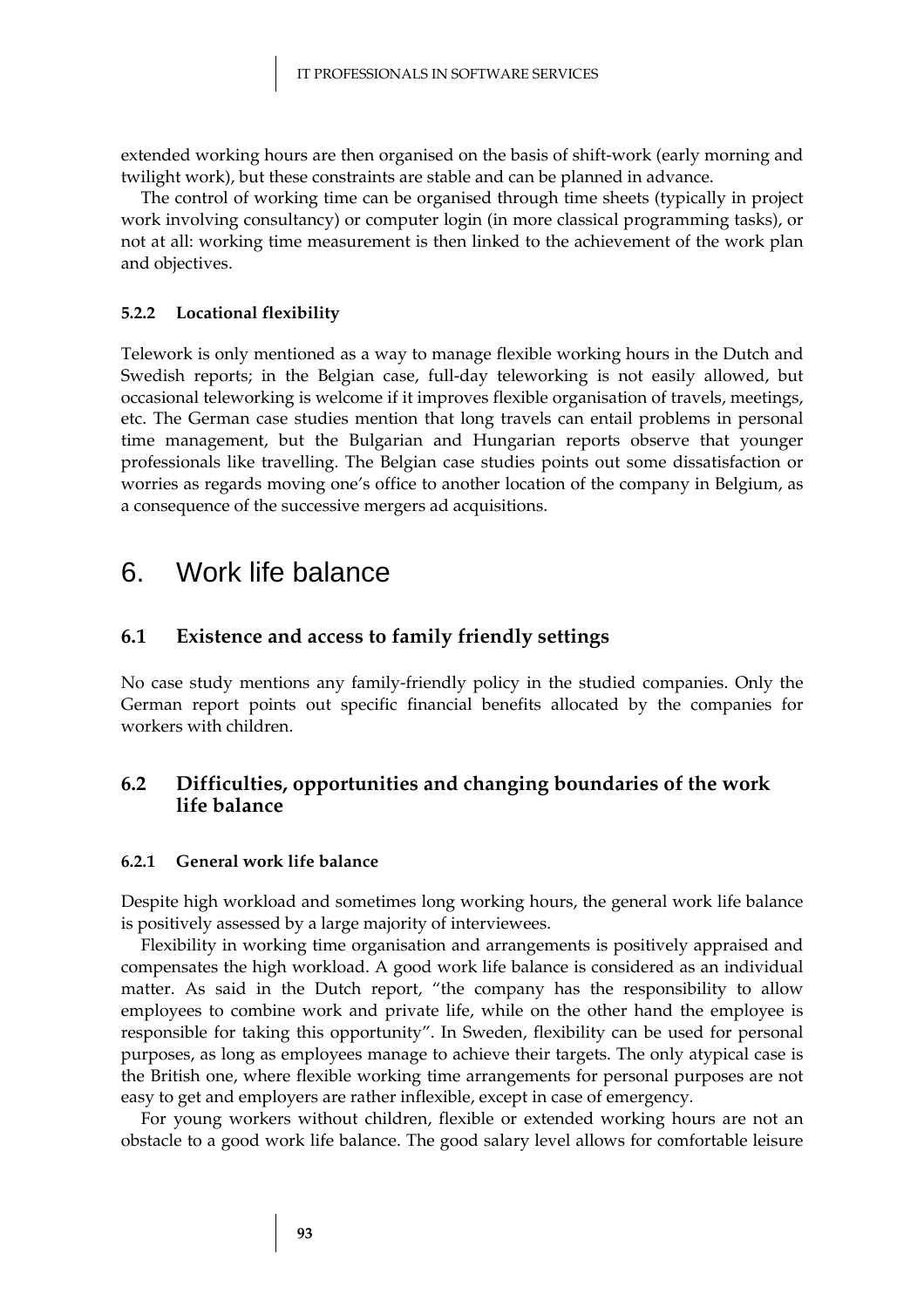expenses. The Bulgarian report points out that, even if they work hard, the young software developers have also a lot of leisure, sport and cultural activities. However, as said in the Swedish report, there is a general agreement among this occupational group that they enjoy a good quality of life and a good lifestyle, but that work is predominant on private life.

#### **6.2.2 Work family balance**

First of all, it is worthwhile to remember some characteristics of the sample: 40% of interviewees have no children and 49% have children who are still at home or dependent. Among those who have children, the average number of children is 1.9. There are only 15 women among the 57 interviewees and only 7 out of 15 have children. In three case studies (Germany, Hungary, Netherlands), there are no women having children at home. So, the case studies are not so talkative about work family balance.

Although work is highly flexible, it is too demanding to combine it with a family in which private duties are equally shared, as mentioned in the Belgian, Dutch and Hungarian reports. A majority of male interviewees are the main breadwinner of the family and their wife often works part-time or has renounced to a time-consuming professional career. Families must use not only the private and public child care facilities, but also the support of family networks (grandparents) when available.

Nevertheless, the Hungarian case study considers that the 'basic core' of working hours is rather family-friendly and compatible with school schedules; working hours beyond this basic core schedule can be organised in a very flexible way; overtime can be compensated by extra holidays, which are positively appreciated by fathers with children. Hungarian employers consider that workers with families are more stable and less subject for exchanging their current job security against another job, better paid but more risky (Makó & al., 2007).

Only in Sweden, telework is used as a tool to improve the work family balance. In Belgium and the UK, employers are rather reluctant to teleworking solutions for women with children.

Part-time work is not really welcome in software development. Part-time working is implicitly considered as a renouncement to a good career progress. The Swedish case study points out that long parental leaves are less welcome since the take-over by an American company, because a young workforce could suffer staffing problems as all workers are in 'child producing' age (Tengblad & al., 2007).

The size of the company has an influence on the possibility to get informal working time arrangements for family reasons: in small companies, where the management is closer to the employees, informal arrangements are easier to get.

As a conclusion, deterioration or improvement of the work life balance or work family balance are more linked to the restructuring of the profession than to the restructuring of companies.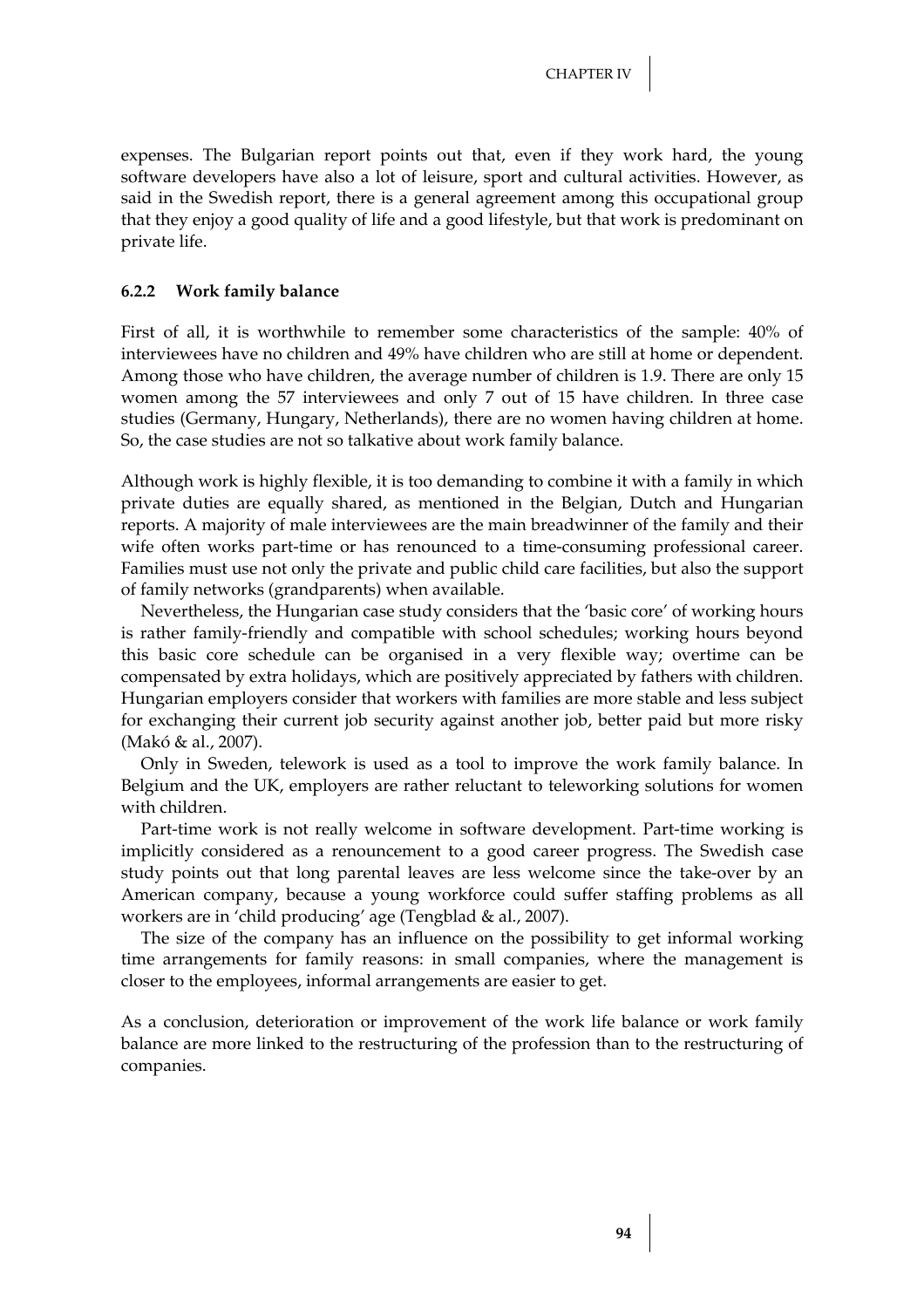# 7. The gender dimension

As already mentioned, the world of software development is mainly male-dominated, not only from a quantitative point of view, but also as regards values and professional culture. Out of the 15 women among the interviewees, 5 come from Bulgaria and 5 from Sweden, and none from Germany and Hungary. Some caution is necessary in the interpretation of results, because of this geographically unbalanced sample. Nevertheless, the sample of women is representative of the variety of occupations, as well as of family situations.

Gender issues are not only to be found in the accounts of female interviewees, but also in understanding how the male interviewees talk about women. It is necessary to go beyond the gender-blinded discourse, which is dominant in ICT occupations.

### **7.1 Gender, careers and occupational identities**

Two types of managerial discourses are encountered in the case studies. On the one hand, a gender neutral discourse: no gender discrimination in recruitment and in the first steps of the career (but a glass ceiling later on), equal opportunities for pay, equal access to training, but no women enough on this labour market (German, Hungarian, Swedish and partly UK cases). On the other hand, a gender biased discourse: working as software professional requires a total involvement in work, and women can only carry it out if they have no family duty or when the children are grown up; women are more convenient for customer-oriented tasks, rather than for technical tasks, because of their better communication skills (Belgian and Dutch cases).

Both discourses obviously reproduce gender stereotypes. As said in the Bulgarian report, "respondents prefer to indicate causes related to the nature of work; they do not perceive – or perhaps are not interested in – socially constructed gender relations" (Stoilova, 2007).

Specific career trajectories are mentioned for women. In Belgium, women often enter the ICT occupations with a first non-ICT degree and a complementary degree or vocational training in ICT. Such a profile is wider than pure ICT graduation, and gives them an advantage in more customer-oriented tasks. In Bulgaria, women frequently start their career as teachers (in mathematics or physics), but they are disappointed and return to their original choice for ICT, after some years teaching; they have however accumulated some didactical experience, now very useful in the software industry. Only the Swedish case study mentions that men and women are equally welcome in very technical careers.

The Bulgarian and Swedish case studies point out that occupational identity has a greater importance than gender identity in this particular occupational group, mainly among the young professionals.

Concerning salaries, the case studies confirm results from other research: women are disadvantaged by systems of individual negotiation of wages and extra-wages benefits. Formal systems of wage settings are more fair and transparent, and less sensitive to the individual capacity of bargaining with a manager.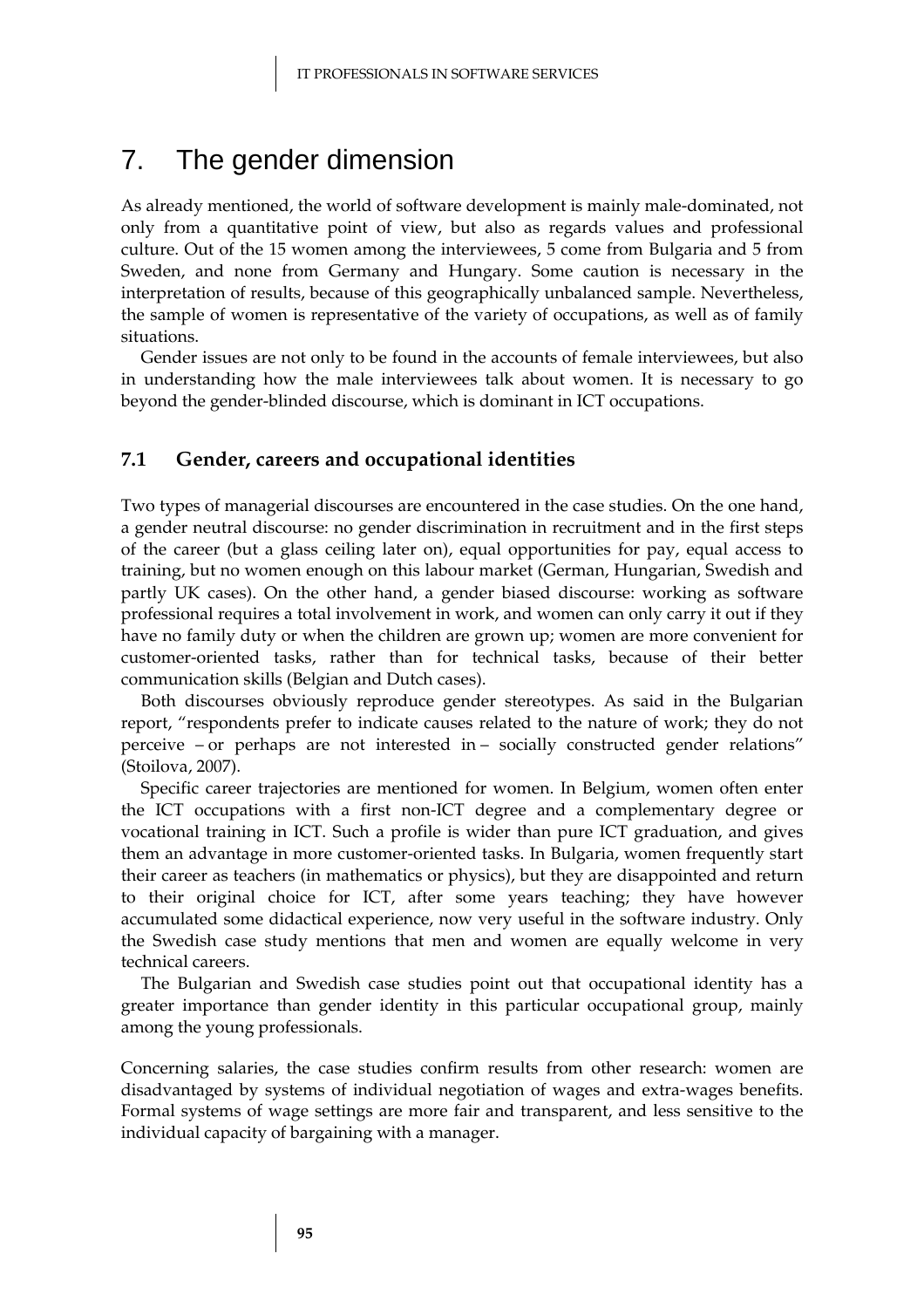#### **7.2 Gender, skills and training**

According to several case study reports, there is an implicit or explicit gender segregation of roles: women are supposed to be more skilled for functional analysis than for programming, more likely to enter customer relationships functions, but less available for exclusive involvement in their work. Men are better at human-machine interfaces, and women better at human-human interfaces. Almost all interviewees (at least within those who accept to tell about gender) report such stereotypes, but none thinks that women have to find their niche in a technological area locked by men.

Other gender disparities are pointed out in the reports. The pressure to self-training disadvantages women, as they have generally less free time to devote to professional activities. The problem does not come from women, but from the employers who force workers to train themselves during their leisure time. This pressure is lower in some countries, such as Germany and Sweden.

Training opportunities and skills development seem better for women in larger companies, which often propose a more structured training supply. Big companies also need a more balanced mix of IT skills and not-IT skills, which is favourable to women.

#### **7.3 Gender and work life balance**

When telling about women, the focus is systematically put on conciliation between work and family, as if women would not have any other concern in their quality of life, than caring for children.

Work life and work family balance is only considered equally for men and women in the Swedish case study. At the opposite, the Belgian case study quotes a manager telling that women (not men) have to choose between work responsibilities and family responsibilities. The UK case study describes a very paternalistic behaviour of a manager towards a single mother, who was working part-time and harassed to take part in meetings any day of the week. The Dutch case study points out that the high demanding conditions imposed to the employees are ipso facto extended to their partner; in this case all male employees lived with women working only part-time or not active on the labour market. This case leads to question to what extent the male-dominating culture of software developers is extended from the professional sphere to the private sphere.

## 8. Conclusions and trends

For the occupational group of software professionals, outsourcing is the first key word in restructuring. Outsourcing can take different forms (global outsourcing, local outsourcing, subcontracting, etc.), or being only a part of a wider structural change (mergers, acquisition by a multinational company, etc.). Outsourcing can be perceived as an opportunity associated with some risks (Sweden), or as a risk associated with few opportunities (UK), or just as a 'neutral' market change (Belgium), or as an integration in a new international division of labour (Bulgaria).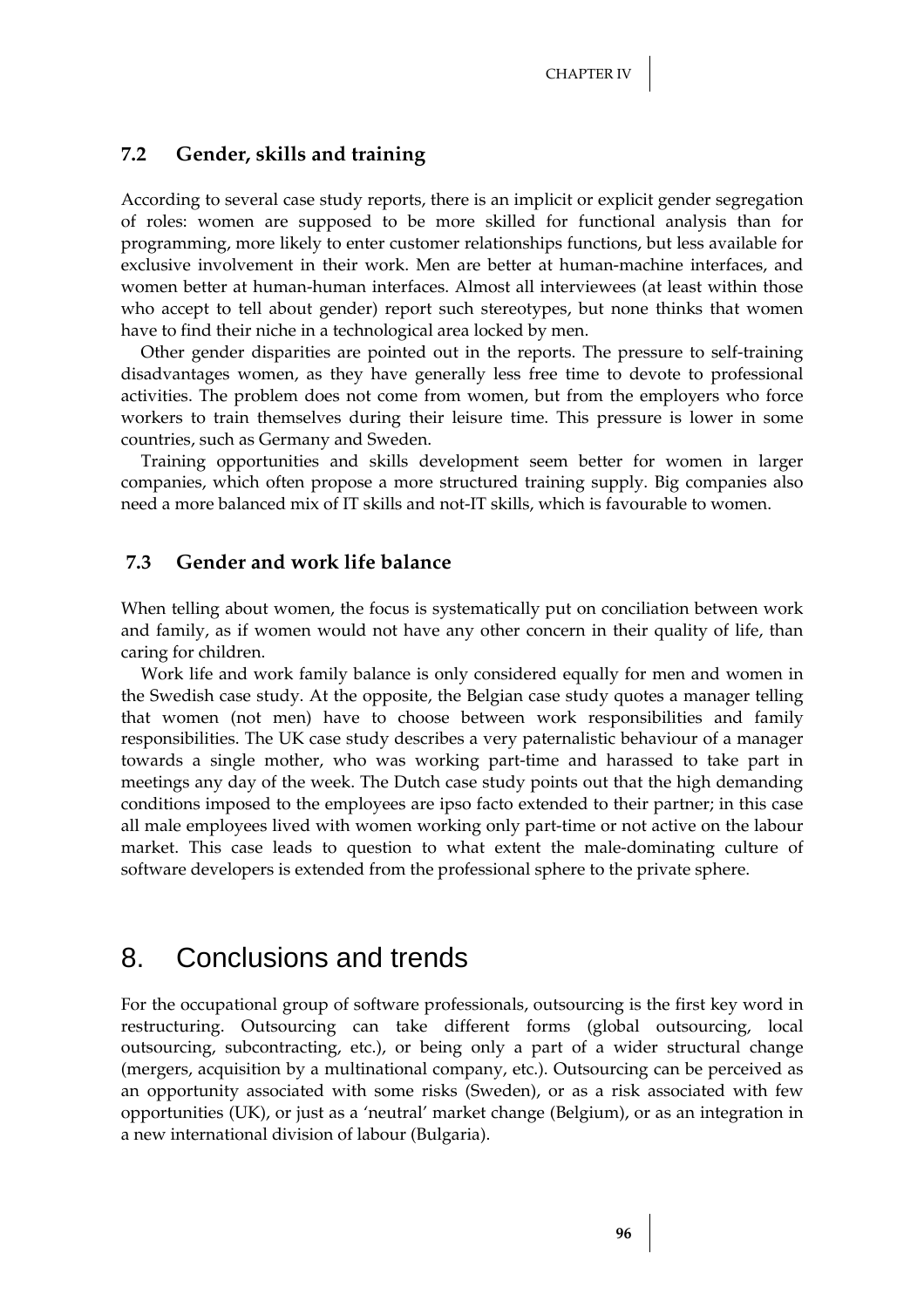Merger is the second keyword as regards impacts on work organisation and quality of life. Mergers entail a change of size of the companies (Belgium, Germany, Sweden), and a shift in power relationships between merged entities (Hungary, Sweden).

Outsourcing and mergers, as leading restructuring items, interact with the strongest driver of occupational changes: the evolution of the profession itself, which is linked to technological innovation, innovation in the methodologies of functional engineering and software development, new fields such as software quality insurance or distributed programming.

The main qualitative impacts of this ongoing interaction between business restructuring and professional evolution can be summarised as follows:

- Outsourcing obliges the companies to deliver in due time, to fit customer requirements, and to communicate extensively on the work contents. These requirements made upon companies are transferred to employees.
- The skills mix is rapidly changing, integrating IT skills, management skills, communication skills and social interactive skills. The skills mix also depends on transfers of responsibility through restructuring.
- Software professionals become intermediaries between software providers, off-shored subcontractors and customers. Some employees feel 'in between' organisations, or even quasi self-employed (Netherlands).
- Global outsourcing and internationalisation entail a series of synchronisation problems, which have an impact on work organisation and, in several cases, on the work schedules and the work life balance. For workers with family duties, the extent to which these synchronisation problems are manageable depend notably on the quality of the infrastructure and services for children care.
- Mergers or, more generally, changes of company size, have impacts on the career opportunities (increasing with the size), social relationships at work (decreasing with the size), flexible and informal arrangements about working time (decreasing with the size). These effects can be compensated by appropriate measures of human resource management and working time management.
- When coupled to dismissals, restructuring entails a change of employees' behaviour, mainly characterised by distrust towards management and questioned loyalty.

Finally, some conclusions can be drawn about the institutional aspects that shape the changes in occupations

Generally, there are very few institutional regulations applied to software occupations. In many cases, the formal structures of social dialogue (for example workers councils) do not exist or have no influence. Wages are individualised, even when wage scales exist, as various bonus and benefits are usual components of the remuneration; individual wage negotiation often escape any regulatory framework. Only in the UK case, an existing legislation on protection of employment in transfer of undertakings had a significant impact on restructuring and its consequences for the workers.

However, several case studies mention that software companies can take advantage of legal or institutional provisions: parental leaves, working time compensation, access to training, formalised traineeship, children care services, etc. However, the use of these legal provisions is made 'à la carte' by the concerned company.

In new Member States, the observed changes are shaped by the institutional settings of transitional economies, as much as by global restructuring and professional evolution.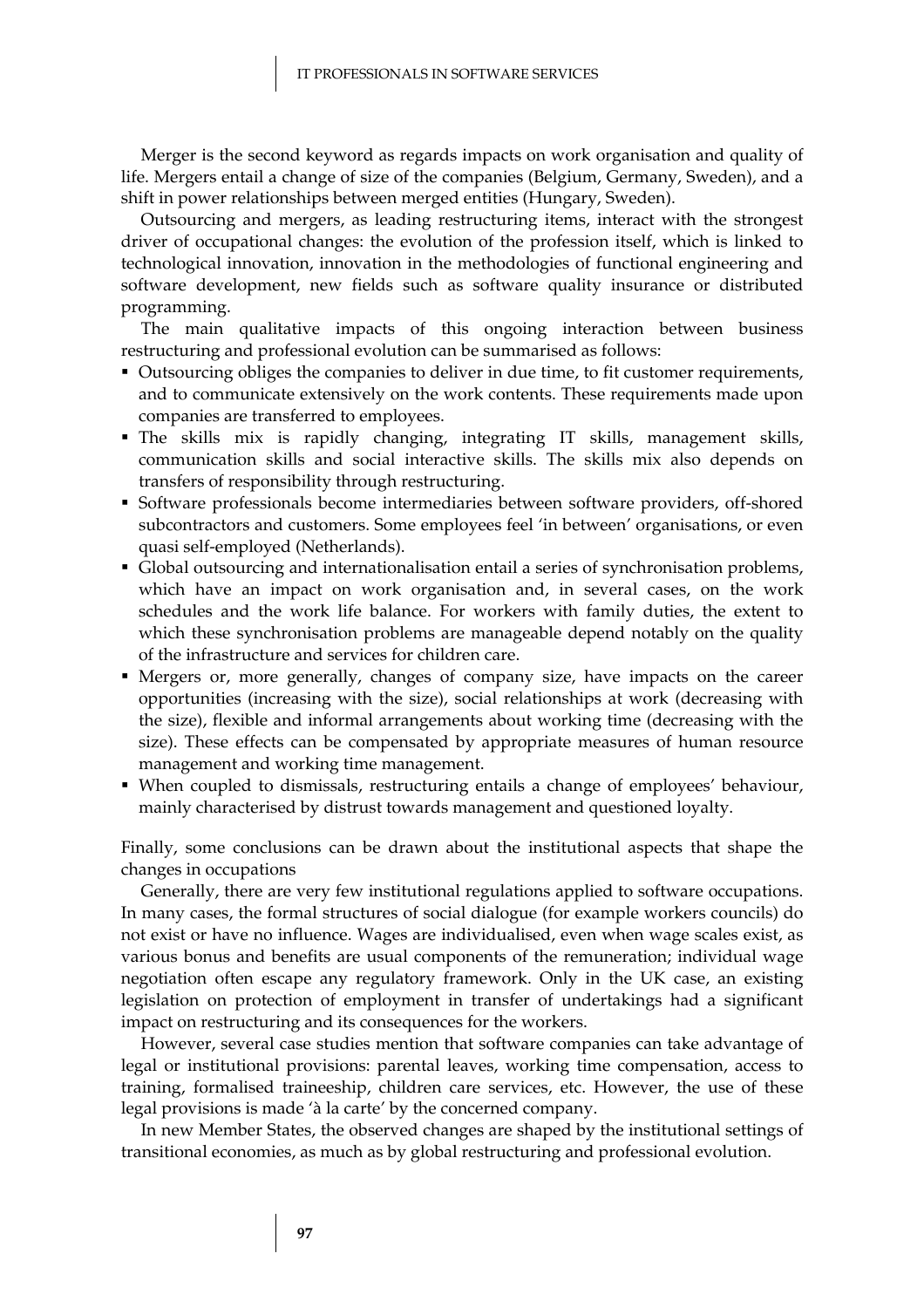As a general conclusion, the occupational group of software professionals is experiencing a lot of changes linked to outsourcing, internationalisation and evolution of the profession itself. While the drivers of these changes are widely common all across Europe, the direction of changes – and their outcomes for the workers – highly depends on managerial strategies, and power relations within the companies. The occupational identity is not threatened as such, but its evolution is accelerated.

# **Bibliography**

- Bannink D., Trommel W., Hogenboom M. (2007), *ICT: high demands, high flexibility*, Occupational case study on software development services, WORKS working document, University of Twente, July 2007.
- Brindinelli L., Rustichelli E. (2007), *The transformation of work? Work flexibility in Europe: a sectoral and occupational description of trends in working hours, part-time work, temporary work, and self-employment*, WORKS deliverable 9.2.3.
- Dahlman S. (2007), *Title OCS*, Occupational case study on IT services in the public sector, WORKS working document, WLRI London, April 2007.
- Geurts K., Coppin L., Ramioul M. (2007), *The transformation of work? Tracing employment in business functions: a sectoral and occupational approach*, WORKS deliverable 9.2.1.
- Huws U., ed. (2006). *The transformation of work in a global economy: towards a conceptual framework*, WORKS report, Higher institute of labour studies (HIVA), KUL Leuven.
- Krings B-J., Nieling L., Bechmann M. (2007), *Already with five years I was sitting in front of a pensum*, Occupational case study on software development services, WORKS working document, ITAS Karlsruhe, March 2007.
- Makó C., Illésy M., Csizmadia P. (2007), *Domainsoft Ltd*, Occupational case study on software development services, WORKS working document, ISB Budapest, May 2007.
- Stoilova R. (2007), *Title OCS*, Occupational case study on software development services, WORKS working document, IS Sofia, March 2007.
- Tengblad P., Sternälv P. (2007), *Title OCS*, Occupational case study on software development services, WORKS working document, ATK Stockholm, May 2007.
- Valenduc G., Vendramin P., Guffens C. (FTU), Ponzellini A., Lebano A. (FRPS), D'Ouville L., Collet I. (ANACT), Wagner I., Birbaumer A., Tollar M. (TUW), Webster J. (RCWE), *Widening Women's Work in Information and Communication Technology*, Final Report of the project WWW-ICT (IST-2001-34520), European Commission, July 2004.
- Vandenbussche I. (2007), *Developing software for regional administration*, Occupational case study on IT services in the public sector, WORKS working document, FTU Namur, May 2007.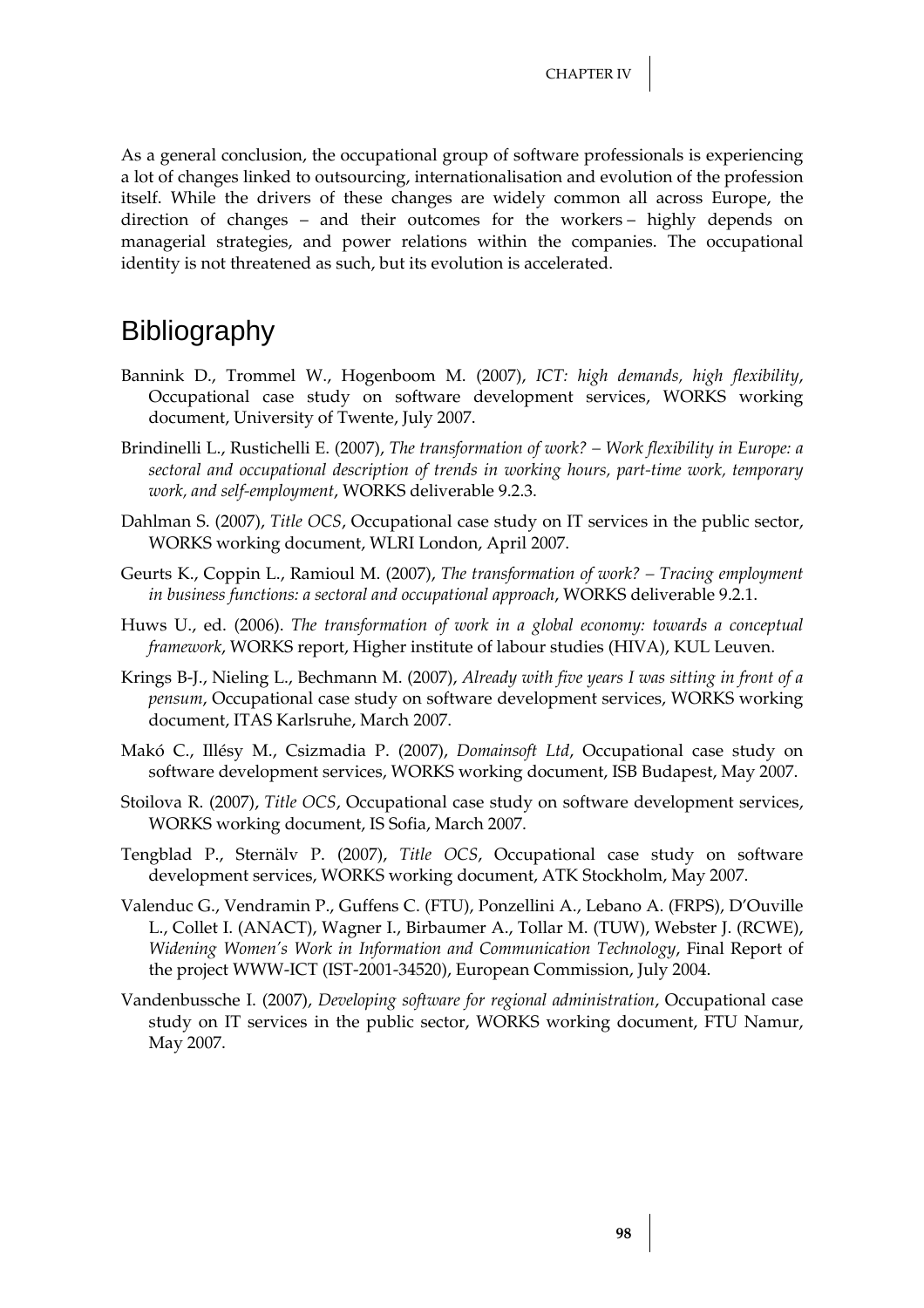# **Chapter V Occupational monograph – Production workers in the clothing and food industries**

LINDA NIERLING, BETTINA-JOHANNA KRINGS (ITAS)

# 1. Description of the occupational group, main features

The following monograph on the occupational group 'production workers' compares the results of six occupational case studies from different European countries, which were conducted in the frame of the WORKS project. These case studies summarise significant observations from the Danish, Greek, Italian and Norwegian food sector as well as from the Belgian and Portuguese clothing sector in order to analyse changes due to restructuring in the occupational group 'production workers'.

The report bases on qualitative case studies. According to the intention of qualitative research, the results are exemplary and not representative. Rather the report aims to give deeper insight how global changes influence the occupational identity as well as working conditions and career development from the point of view of an individual production worker. The comparison of different national work realities of production workers does not claim to be representative neither to give a comprehensive comparison between countries or sectors. The methodical approach of the following comparison is to analyse how changes on a global scale affect an occupational group. The term 'occupational group' is rather a broad terminology; the work and life realties of employees or workers are likewise affected by institutional, sectoral as well as organisational preconditions. The report aims at distinguishing between developments, which follow from these factors but nevertheless tries to draw a comprehensive picture of the occupational identity of the whole occupational group.

### **1.1 General trends of the sector and occupation in Europe**

Both sectors, food and clothing, represent old industrial sectors with a long tradition in national contexts, which underwent different developments in recent years. Production work is in both industries still an important task; nevertheless, the general trend of the decline of blue-collar work in European employment affected both sectors. The case studies reflect this trend. Most of the analysed cases show firms with attempts to outsource production or parts of the production. This causes often the feeling of insecure employment conditions by the affected production workers, which will be described in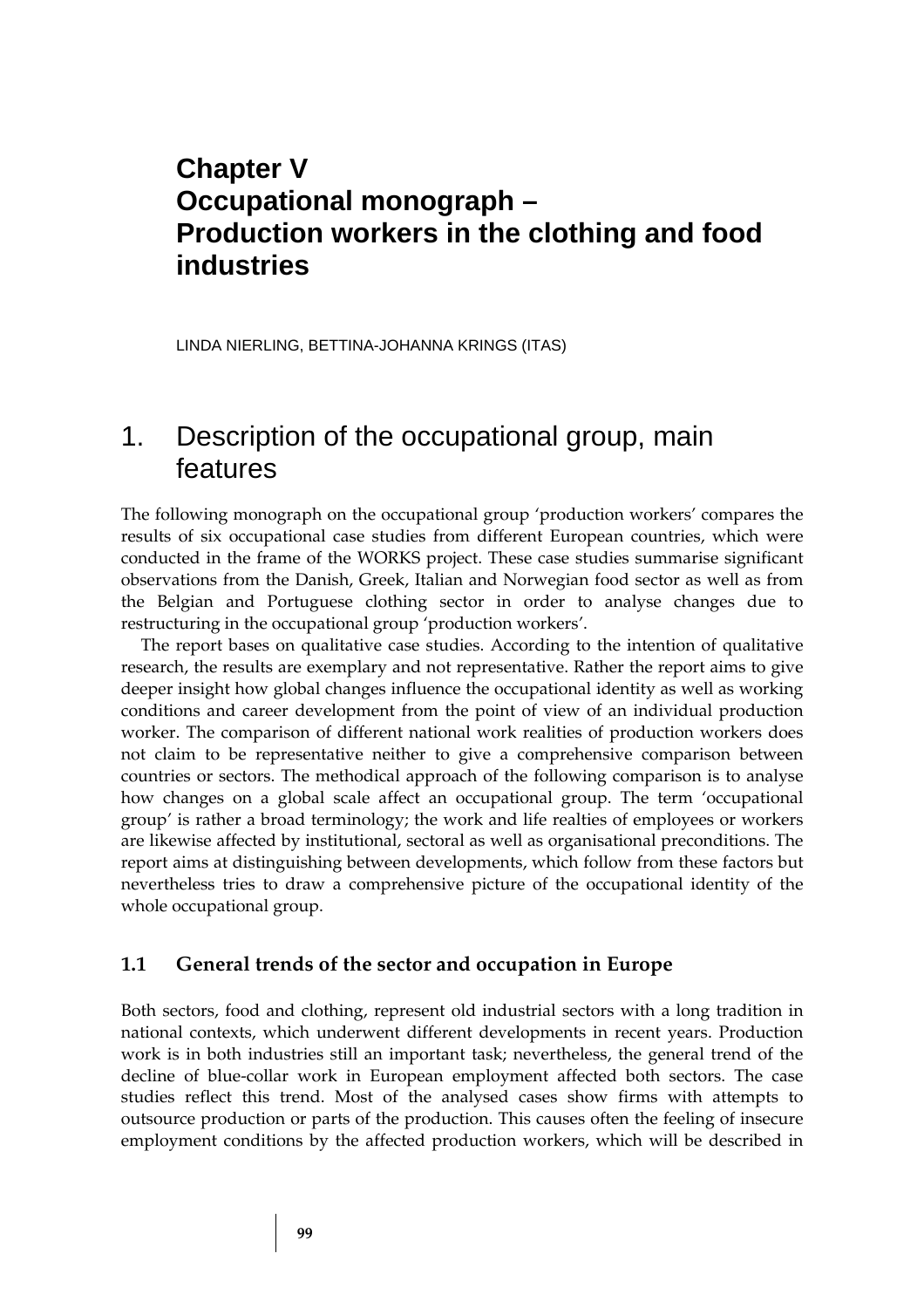the following. The structural developments of both sectors were analysed in the quantitative pillar of the WORKS project (Birindelli et al., 2007: 40).

The clothing sector faced fundamental structural changes in the 1990s. The significant decline of the employment rate in the clothing sector in all European countries, apart from Portugal, is evidence of these changes <sup>12</sup>. The decrease affected mainly production workers, whose share was considerably reduced. In contrast, other business functions of the sector like logistics or design show smaller reductions or even a rise in employment rates. However the percentage of production workers within the sector remains very high, especially in Portugal and the new member states. There the rate lays still around 75 per cent, whereas the rate in other countries is much lower (Birindelli et al., 2007: 112ff.).

In contrast, the food industry has undergone a relatively stable development without major changes in recent years. This applies to the number of employment in general as well as for the business function 'production'. The percentage of production workers in the food industry lays around 45 per cent in all European countries. However there is statistical evidence for ongoing automation in the industry with an increasing number of skilled factory workers (Birindelli et al., 2007: 129).

### **1.2 Characterisation of the occupational group**

 $\overline{a}$ 

The occupational group 'production workers' in the food and clothing sector represents a group of workers which already has a long tradition. The group exists strictly speaking since the beginning of industrial production in the 18<sup>th</sup> century. Industrial production means the transformation of former individually created handicraft into the standardised production process which allows a significant rise in output. During the past centuries the production process changed fundamentally. It was increasingly rationalised by technical innovation and automation leading to more and more standardised working tasks. The invention of the 'assembly line' marked the beginning of mass production and lead to a massive increase in productivity by dividing working tasks in small steps. Therefore working tasks of the production workers are highly routinised and monotonous demanding low technical and intellectual skills from the workers.

The fordistic-tayloristic paradigm of work organisation aligned the working process primarily on machines. Characteristics of human beings like emotionality, corporeality and self-consciousness were regarded as disturbance variables in the production process. The main factors of disregard of workers in tayloristic production work are the disregard of corporeality, intellectual competences and personal qualities. In order to get over these experiences of disregard the workers developed different coping strategies like an instrumental work orientation leading to a strong concentration on the 'life' after 'work'. Other coping strategies were the advancement in the hierarchies becoming a foreman or a unionist as well as outsmarting the fixed work rhythm of the assembly line. The experiences of disregard as well as the coping strategies caused the development of

<sup>12</sup> Portugal still has a relatively high share of employment in this sector. This can be illustrated by the fact that still 5 per cent of the total Portuguese workforce has a job in the sector, whereas in other countries the rate lies below 1 per cent of the total employment.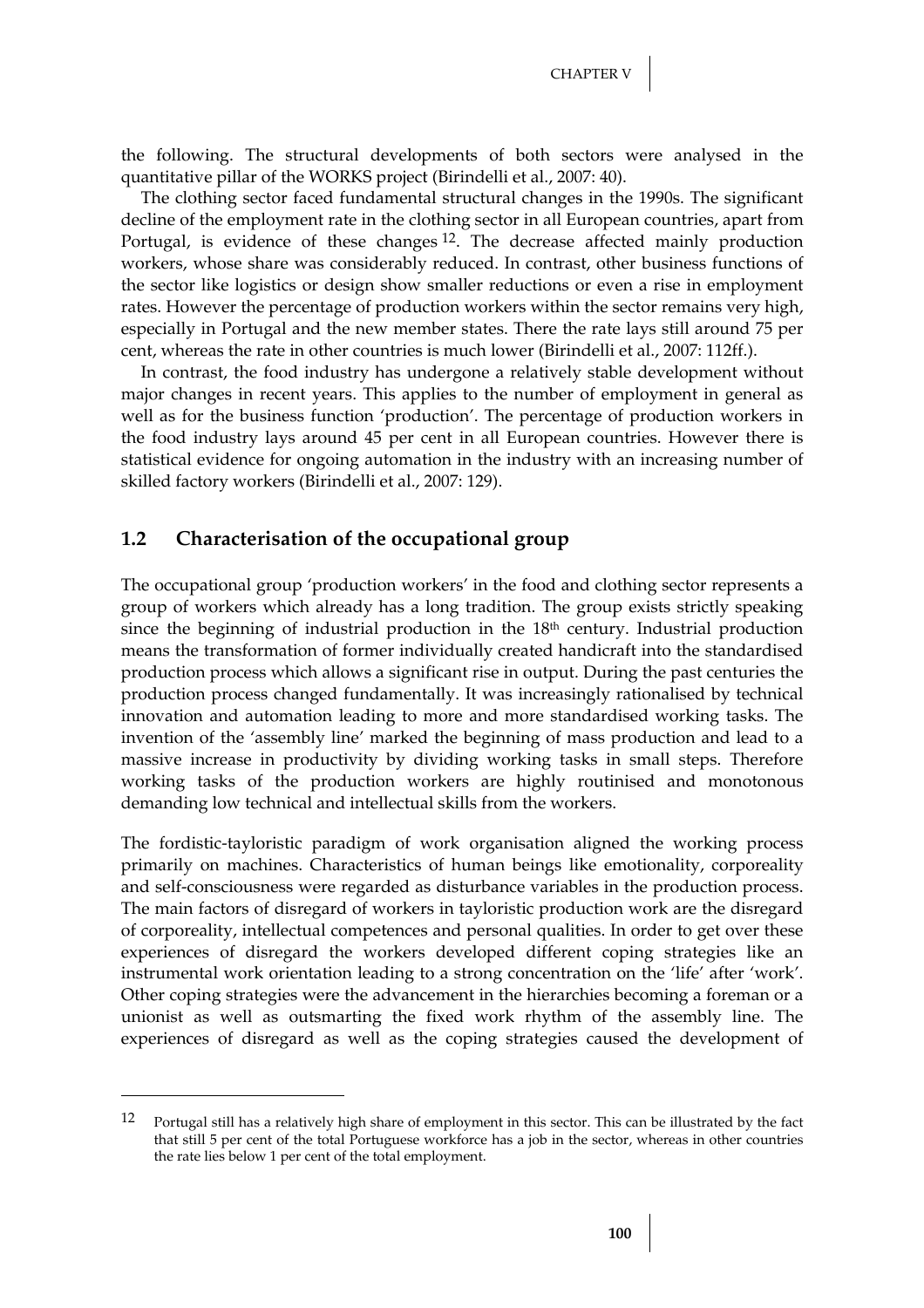specific workers' culture and collective. The measurement of individual performance however could lead to mistrust between the workers themselves and against the direct supervisors (Senghaas-Knobloch & Nagler, 2000:110ff.).

Post-tayloristic management concepts aim at integrating 'human resources' into the work process. Human abilities like creativity, personal qualifications and competences as well as the acceptance of responsibility are essential in new management concepts like e.g. group work. These concepts break the standardised rules and force collegiality and cooperation. The integration of personal qualifications as well as the encouragement to cooperation change the work experience of the individual worker and can lead to a higher work satisfaction or even to a 'new industrial working culture' (Senghaas-Knobloch & Nagler, 2000:119f.). However, these new work management concepts were mainly introduced and tested in the automotive sector and are not widespread in the food and clothing sector. Here, the former organisation of production seems to be still predominant, although there are measures like a rotation in working tasks or ergonomic advancements to enhance the working conditions.

However, Hochschild, 2006 (p.159ff.) describes on basis of her empirical work in a US American company that the production workers do not have a strong interest in work in terms of content or career, even if they have access to further education measures. Rather she identified strong social bonds for the main motivation at work. According to her studies, the social contacts and the recognition at work can even take the place which family life had in former times.

Production in the food industry has taken an industrial and technological approach due to risen consumer demands in Europe over the past 50 years. The consumers expect evercheaper food as well as an increasing variety all year round (European Foundaton for the Improvement of Living and Working Conditions, 2004). These demands are fulfilled by industrial processing of food. Accordingly, the occupational group 'productions workers' in the food sector is relatively young. Before, the typical workforce of the food sector was seasonal workers in agriculture, which had to face the problematic of irregular employment over the year.

In the clothing sector industrial production has already a very long tradition. However, the production process of clothing allows technological rationalisation only to a limited extent, because the manufacturing of clothing is very labour-intensive. Furthermore, the products vary permanently (Dunford, 2004:317). As a consequence, clothing manufacture has a low level of automation. Rationalisation strategies were realised by relocating clothing manufacture to subsidiaries in low wage countries because of low investment costs as well as low demands on qualification. This lead to rapid global-wide changes in the location of clothing manufactures providing in insecure and bad working conditions for the concerned production workers.

### **1.3 Characterisation of the case studies**

The sample of the occupational group 'production workers' of the food and clothing sector is covered by six occupational case studies of different national contexts. The case studies are based on 8 – 9 qualitative interviews each with production workers of both sexes with different ages and ethnical origin. Some of the case studies refer only to one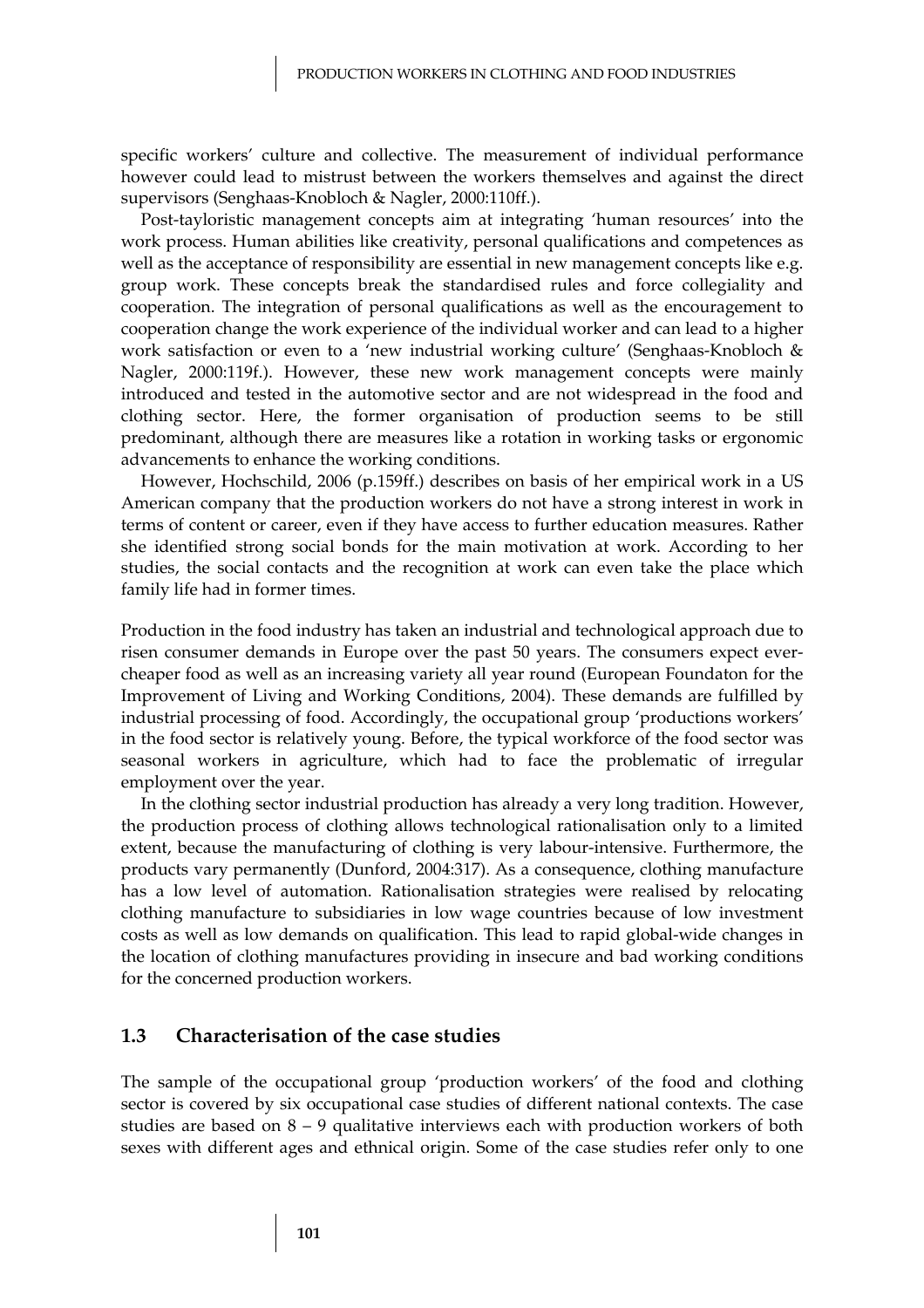firm whereas other case studies reflect the experiences of more than one firm. All organisations faced recently a phase of restructuring. The production workers of the food sector are represented by two Scandinavian countries (Denmark and Norway) and two South European countries (Greece and Italy). The case studies of the clothing sector are from Central Europe (Belgium) as well as from Southern Europe (Portugal).

Regarding country differences the results of the quantitative analyses of the WORKS project showed that the working conditions across Europe differed most between the Scandinavian and the Mediterranean countries (Birindelli et al., 2007:71). While the Scandinavian countries in general provide complex jobs with learning opportunities and very good working conditions, in some of the Mediterranean countries (Greece, Portugal, Spain) the working conditions are generally lower with more routine jobs. Accordingly, the sample covers different fields of production as well as different institutional and national settings, which affect the occupational group 'production workers' in a certain way. However the analysis is no 'international comparison' in a narrow sense but aims to detect trends and developments related to country differences.

In the following the case studies will be shortly presented (see also Table ):

- **Denmark:** The Danish case describes the occupational identity of production workers in a Danish slaughterhouse. Recently the production was centralised and automated and workers were recruited from a broader segment. This development tends to obstruct the worker's collective as well as the union power of this special group which was traditionally very homogenous and strong (Gorm Hansen, 2007).
- **Greece**: The Greek case study states that despite fundamental organisational changes the occupational identity of Greek food production workers stayed the same. Although former rather small national companies were transferred into a large trans-national company, the employment relations and structures were not destabilised at the local level. As a consequence, the occupational identity of production workers did neither change (Linardos, 2007).
- **Italy**: The Italian case study bases the analysis on three different cases: a large agroindustrial company, which produces fresh and frozen vegetables and has a conscious CSR-strategy; and two medium sized companies producing frozen vegetables resp. soft drinks, which are subcontractors of multinational corporations. Even though the level of the working conditions differs very much in the companies, the occupational identity is comparable in terms of solidarity between workers and dissatisfaction with their jobs (Pedaci, 2007).
- **Norway**: The Norwegian case study analyses the occupational group 'production workers' in two different companies, a fish farming and processing company and a brewery. Both have been subject to a range of organisational changes over the past years. However, the workers react differently to these changes: In the fish farming company, the reorganisation caused a loss of solidarity to the company as well as between the workers. In contrast, in the brewery the workers still feel strongly connected to the firm and to their colleagues (Kvernberg Andersen, 2007).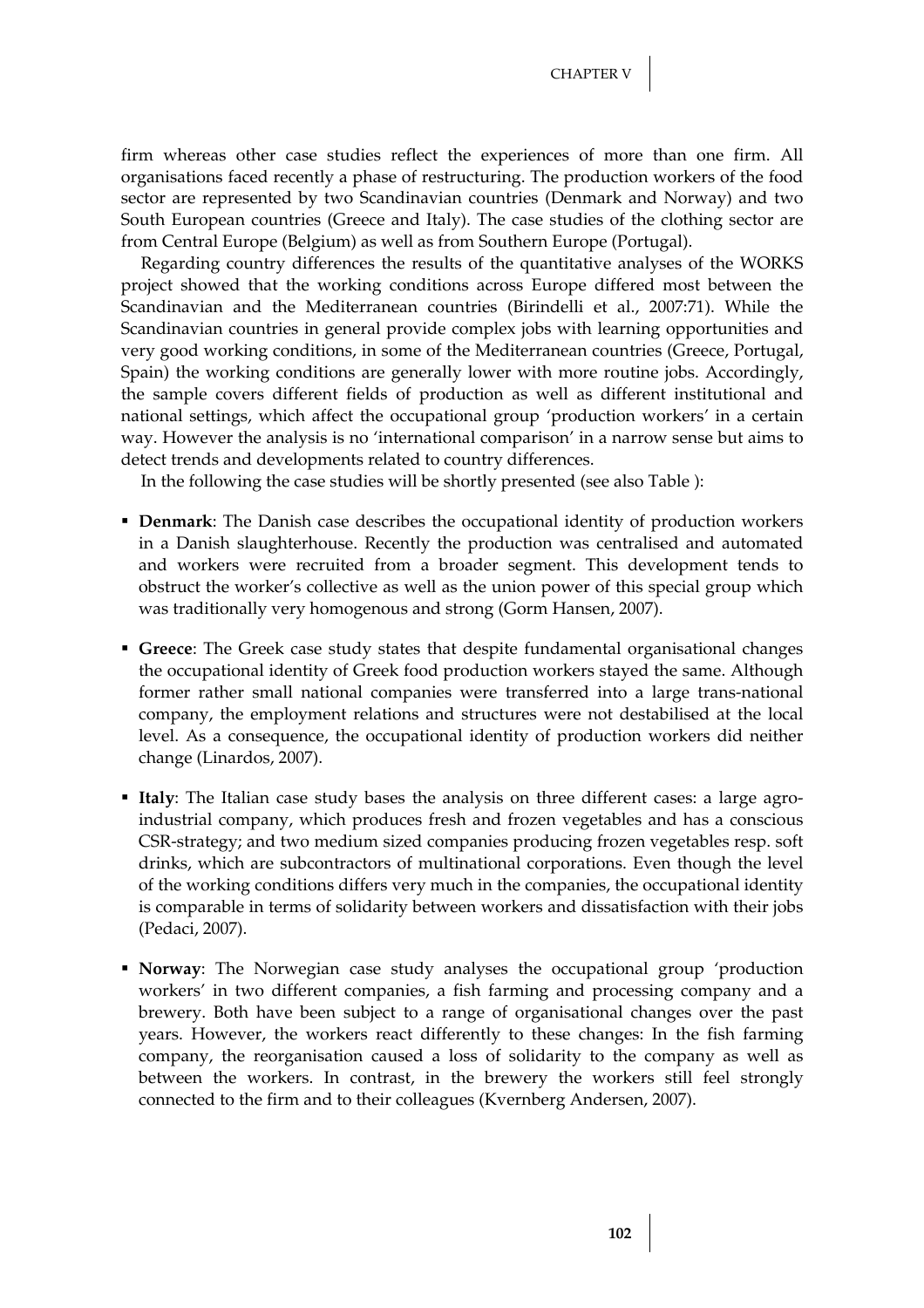- **Belgium**: The Belgian case study focuses on the occupational group of mass production stitchers which have been upgraded to prototype stitchers of lingerie in a Belgian clothing company. The company offshored its mass production unit and decided to upskill the affected workers. On the one hand the workers feel appreciated by the upgrading of their skills. On the other hand they have strong feelings of insecurity about their job future (De Bruyn & Ramioul, 2007).
- **Portugal**: The Portuguese case analyses production workers which are employed in a Portuguese clothing manufactory producing garments for national and international companies. In recent years the firm restructured its organisational structure according to flexible production pattern, but faces nevertheless economical problems. There is no strong solidarity between the workers; they rather act individually in the company aiming to preserve their job (da Silva, 2007).

| Number        | Country  | <b>Sector</b> | Type of work                                   | Number of interviews and analysed<br>firms |
|---------------|----------|---------------|------------------------------------------------|--------------------------------------------|
|               | Denmark  | Food          | Slaughterhouse                                 | 8 interviews in 1 firm                     |
| $\mathcal{D}$ | Greece   | Food          | Food processing                                | 8 interviews in 1 firm                     |
| 3             | Italy    | Food          | Food processing                                | 9 interviews in 3 firms                    |
| 4             | Norway   | Food          | Fish farming and processing;<br><b>Brewery</b> | 9 interviews in 2 firms                    |
| 5             | Belgium  | Clothing      | Prototype stitchers of lingerie                | 9 interviews in 1 firm                     |
| 6             | Portugal | Clothing      | Clothing manufactory                           | 9 interviews in 1 firm                     |

**Table 7: Sample of the comparative analysis of the occupational group 'production workers'** 

# 2. Work biographies

## **2.1 Career trajectories**

The career trajectories are different in the food and in the clothing sector, because both sectors have different working traditions.

In all case studies of the food industry, the formal education level of the production workers is low. The majority of the workers have a school education up to different degrees but did not take part in a formal apprenticeships directly related to the job. However there was further training in some of the cases studies e.g. some of the Italian production workers hold a technical secondary school certificate funded by local administrations or the Norwegian production workers had the possibility to obtain formal certifications paid by their employer; however it became less common in recent years. But mainly further qualification takes place as 'training on the job'.

The work biography of the workers in the food industry can often be characterised as fragmentary. Often the workers had several different jobs before the actual one. These jobs were very often not necessarily related to the work in food production but could be located in a totally different field. The decisions to start in food production were motivated by different reasons. In the Danish case the decisions to work in the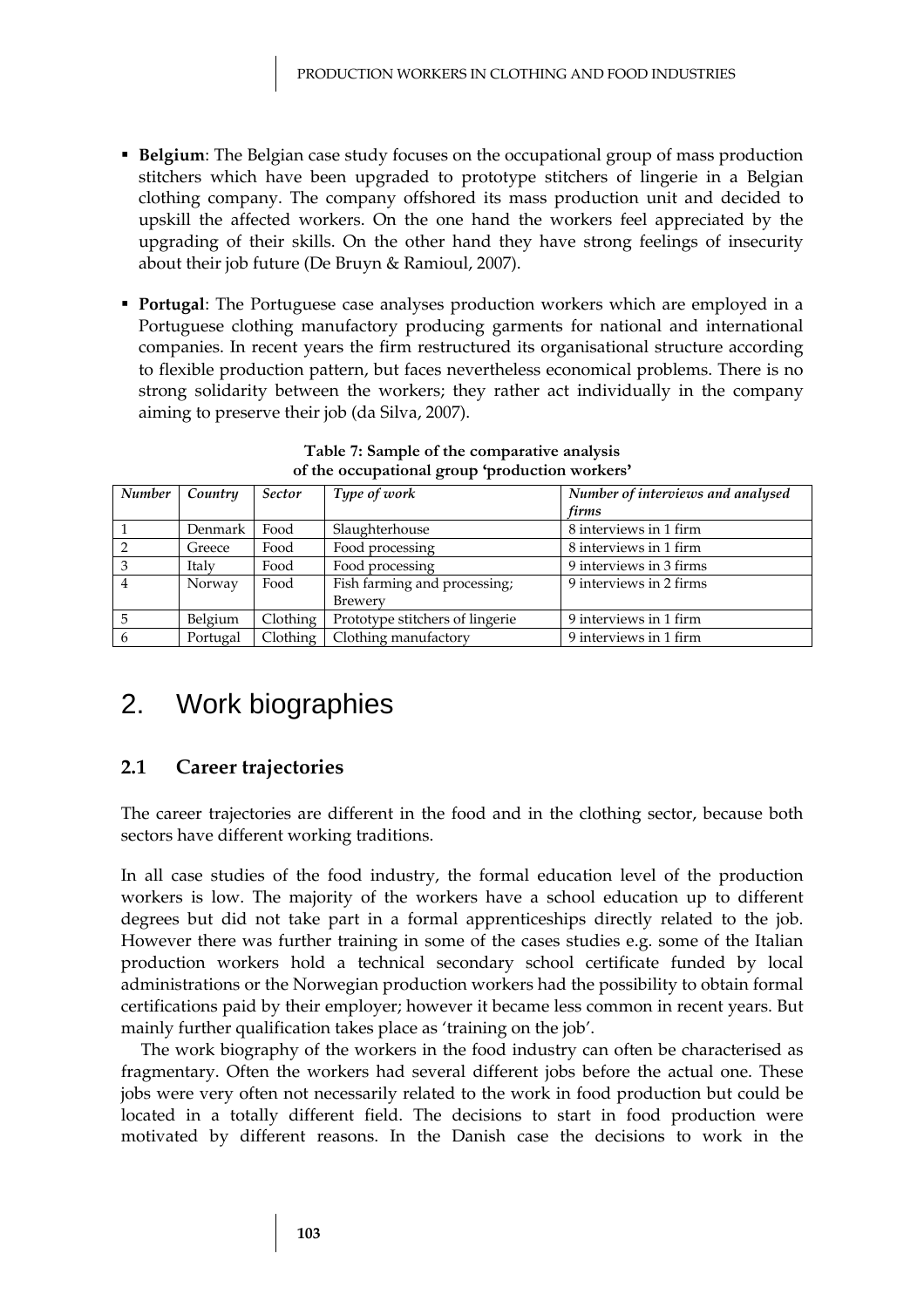slaughterhouse were mainly related to the good payments and the relatively high job security. In contrast the Italian workers were glad to have the possibility to work in the firm because of few alternatives. The Italian case also shows that these workers had to face phases of unemployment and were very glad to have the opportunity to work in the food sector. However, there was no evidence of long phases of unemployment in the other case studies. Rather, the workers of the Danish slaughterhouse did not experience phases of unemployment and take pride in not receiving welfare benefits from the government.

In the clothing sector the demands on education are higher. All production workers of the Belgian case have a formal vocational training in dressmaking. Furthermore, some of the workers could take part in additional courses in dressmaking offered by the Flemish employment agency. Due to the restructuring of the company, all workers received a special education by the company to upgrade their skills profoundly. In contrast the Portuguese workers gained their qualification only through a long work experience in the sector. Most of the workers are personally related with the sector, because their family also used to work in the sector. Often they were very young when they started working in the sector.

The work biographies of the production workers of the clothing sector seem to be stronger aligned to the specific demands of the industry. Qualification takes place as 'training on the job' and is received via a long work experience in the sector. Special skills are taught by special trainings. The clothing sector seems to require higher qualifications of the employees which are gained through experience or occasionally by special education.

In both sectors, the workers do not expect significant advances regarding their career development; mostly they stay in the position in which they were hired. Possible career advances are positions like line or production managers which can be reached after years of work experience in the firm. But generally the chances for career development are low.

## **2.2 Changes and driving forces**

The business function production is especially prone to off-shoring or outsourcing strategies. This is reflected in nearly all case studies. The Italian interviewees experienced job changes due to dismissals in their work biography and are very uncertain about their job future and hope to hold their current job. The Belgian clothing company recently offshored its mass production unit. It chose the way to upgrade the affected workers. They have ambivalent feelings, on the one hand they feel appreciated with the upgrading but on the other hand, they are insecure whether all stitchers are taken over into the new unit. The Portuguese case shows that restructuring processes can cause strong feelings of uncertainty. As a consequence, the wish for a stable working place is ranked first and the reorganisation process of the company is supported despite personal career drawbacks: *"I was going to be promoted last year but because of financial problems they [the management] had to fire people and didn't promote anyone. I understand that it is not a good time for companies; maybe this year will be better. I prefer not to be promoted and raised but at least have a place to work."* (cited in da Silva, 2007: 4)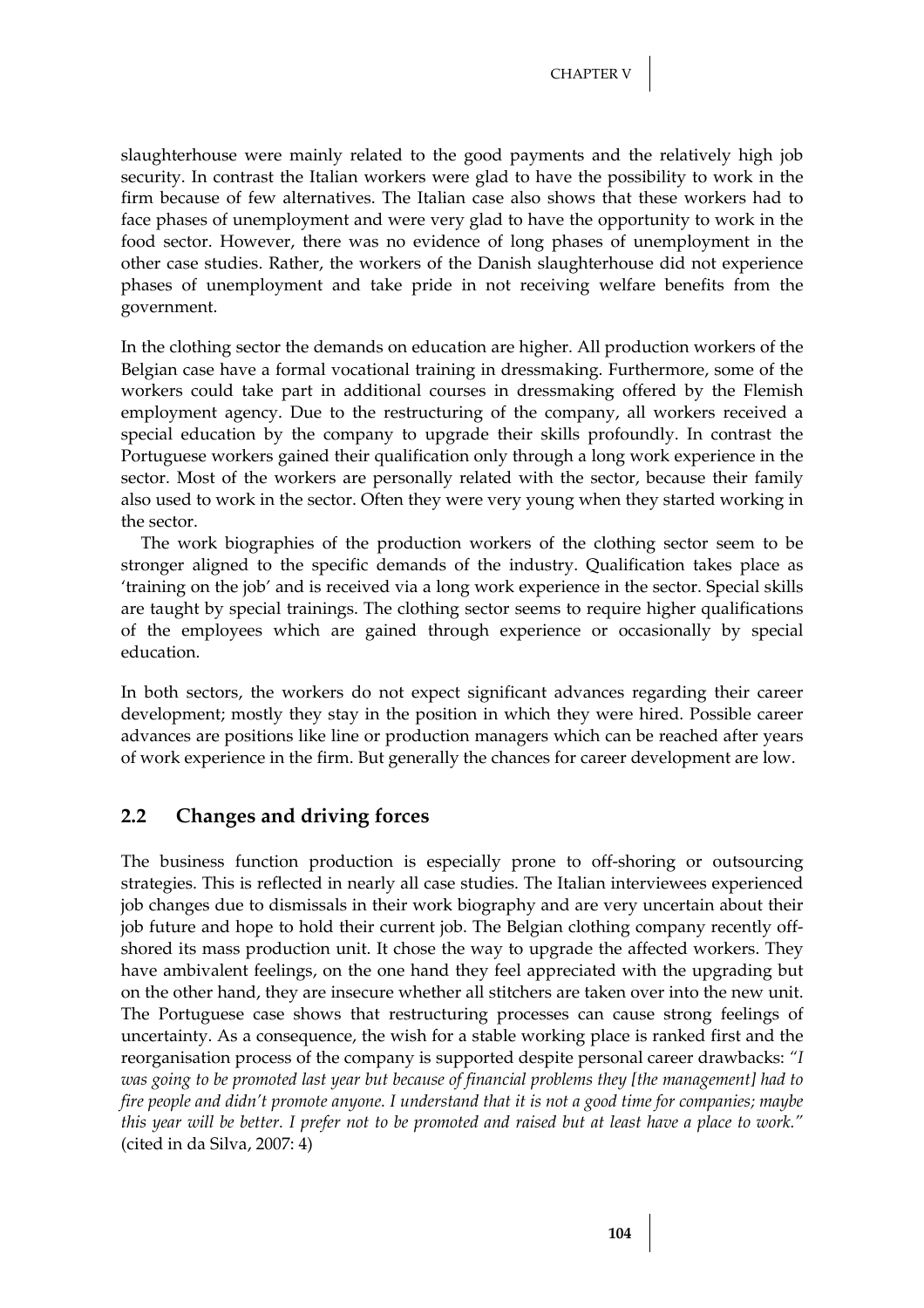The Norwegian production workers of the brewery experienced a phase of restructuring with lots of dismissals recently but this did not change the positive attitude towards the company. The remaining workers do not seem to feel uncertain about their further employment at the firm. The same is true for the Danish case: Even though the sector has undergone major changes, the workers do not think that their working place could be at risk.

Although all interviewed workers seem to have the same 'objective' basic conditions in their jobs meaning a relatively stable employment situation since most of the workers are employed at least for seven years at the same firm they evaluate the consequences of restructuring differently. Insecurity about the current employment and the fear of job losses is present in the cases studies from Southern Europe and Belgium. The employees are concerned about the economic future of the firm and are afraid of their personal consequences of restructuring or outsourcing and a closing down of the production facility. Often they have already experienced a change of job due to actions, strategies or even closings down of former enterprises. As a consequence, they do not have the feeling that they are able to control or form their own job future; rather they depend on economic decisions of the companies. The absence of anticipated job insecurity in the Scandinavian case studies may point to the strong institutional setting of the Scandinavian countries implying a feeling of security even under uncertain frameworks.

#### **2.3 Institutional arrangements**

As indicated above, institutional arrangements may influence the work biography of production workers. In the sample, the main national differences can be detected between the institutional arrangements of the Scandinavian countries in opposite to Southern Europe. Furthermore, the tradition of certain groups of workers in industrial action can also influence the institutional setting of the concerned group, which is illustrated by the Danish and Italian case studies.

The Scandinavian countries have a welfare state model which emphasises the strong role of the state in contrast to market power and seeks at activating and integrating the citizens into the labour market by providing a strong social net (Esping-Andersen, 2002:13f.). The Danish case illustrates that the workers appreciate the Danish legislation which offers them financial support in case of a job loss. Furthermore the Danish company itself has a social program which supports the workers in such cases with a financial compensation and further education. Both measures provide a strong security net for the workers in case it is needed. In slaughterhouse work the unions are present at national as well as at local level, because the Danish slaughterhouses have a long history of conflicts between management and workers. However in recent years the conflicts were increasingly solved by negotiations and dialogue instead of strikes. This stability is also reflected in the Norwegian case study.

The welfare model of Continental Europe focuses on "traditional familial welfare responsibilities" (Esping-Andersen, 2002:16), thus stable employment conditions are secured with strong employment regulations. Combined with huge entry barriers into the labour market this welfare model supports inadequately irregular careers and unstable employment. However the familialist bias is strongest developed in the Southern European countries and lowest in Belgium and France.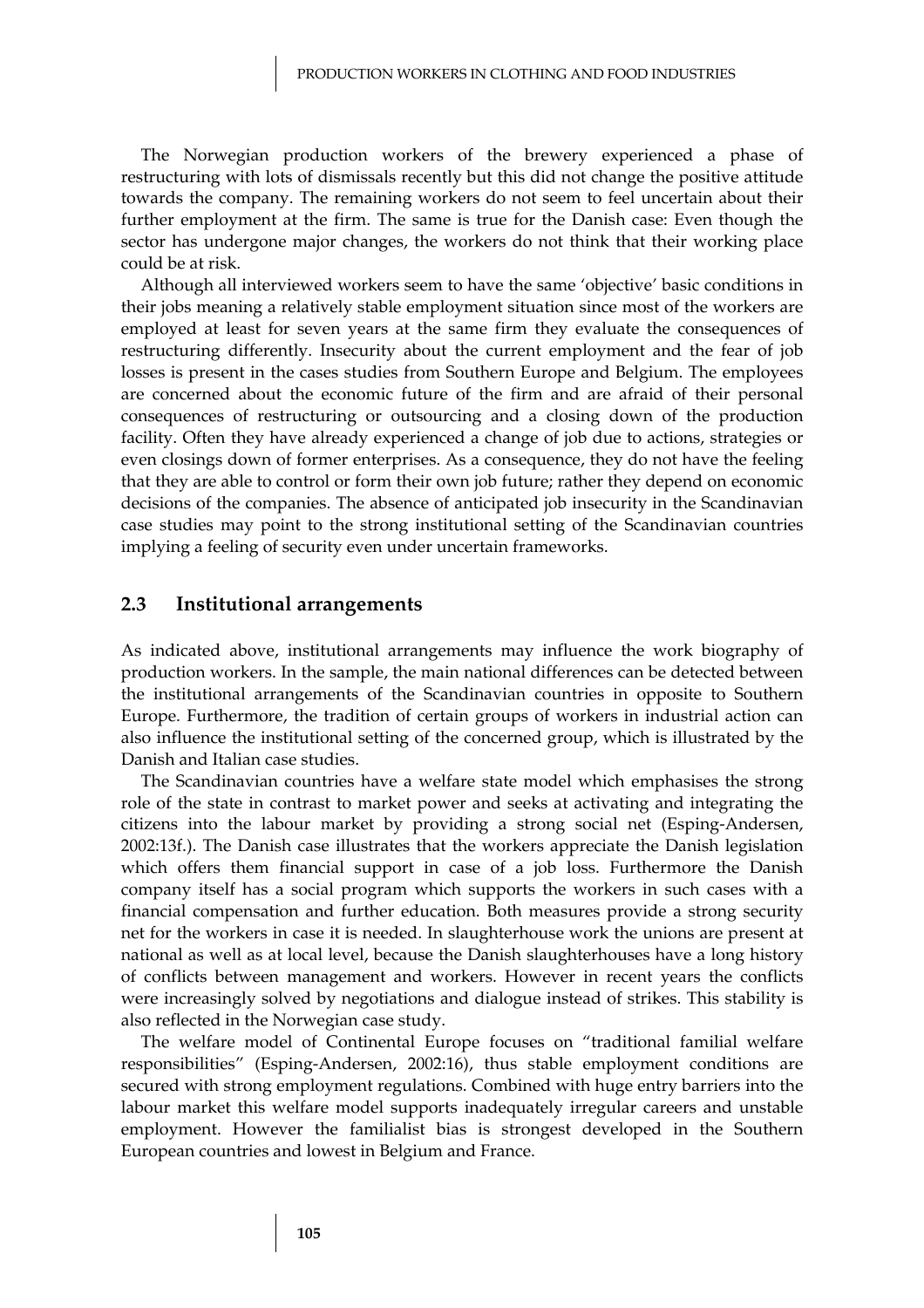In Italy, the institutional framework provides very low social protection for phases of unemployment, so that family support becomes essential for these periods. However, the workers of the agro-industrial sector are especially protected under collective agreements and enjoy expanded welfare programs. These special agreements for the workers have historic reasons, because seasonal workers as the typical workforce of the sector have a long tradition in the Italian economy. Their situation was subject for regulation for a long time and the unions are still very important in the sector. They negotiated one-year contracts binding for all companies of the sector as well as greater unemployment benefits. Nevertheless, family support is still important.

In Portugal the workers experience their working place as highly insecure due to market developments. The work of unions is not relevant for them and they do not expect much support for their individual work situation. Although the interviewed Portuguese production workers did not experience phases of unemployment, family support has still a high relevance.

For the Belgian production workers unions do not play a major role, too. The majority of the workers hold a union membership but do not have much contact with it. The collective agreements are fulfilled by the firm and the relationship between employees and management is considered to be very good. Similar to Portugal, the Belgian stitchers did not experience phases of unemployment but are afraid of it.

Instable employment is characteristic for the work in the business function production, whether it is anticipated or really experienced. National settings provide different levels of security in case of unemployment or transition periods leading to a different perception of restructuring. The Scandinavian countries offer a social net which takes the consequences of restructuring from the workers which in return are not much concerned about their job future. In Continental Europe the consequences of restructuring are more individualised, although family networks have still a certain importance. As the Italian case shows, the work of unions can soften the consequences. However, the workers are much more affected by insecure economic conditions and related instable employment conditions. Their working life and therefore career decisions is much more influenced by these uncertainties.

All in all the career development of the production workers can be summarised as follows: The educational level prevalent in this group is very low, and consists mainly in school education. This is different for the production workers in the clothing sector. Qualification is gained over a long work experience in the sector. Training on the job is also the requirement for career advances, although there are only few possibilities and normally the workers do not intend to realise a career in their job. National institutional conditions influence the perception as well as individual consequences of restructuring for the affected workers.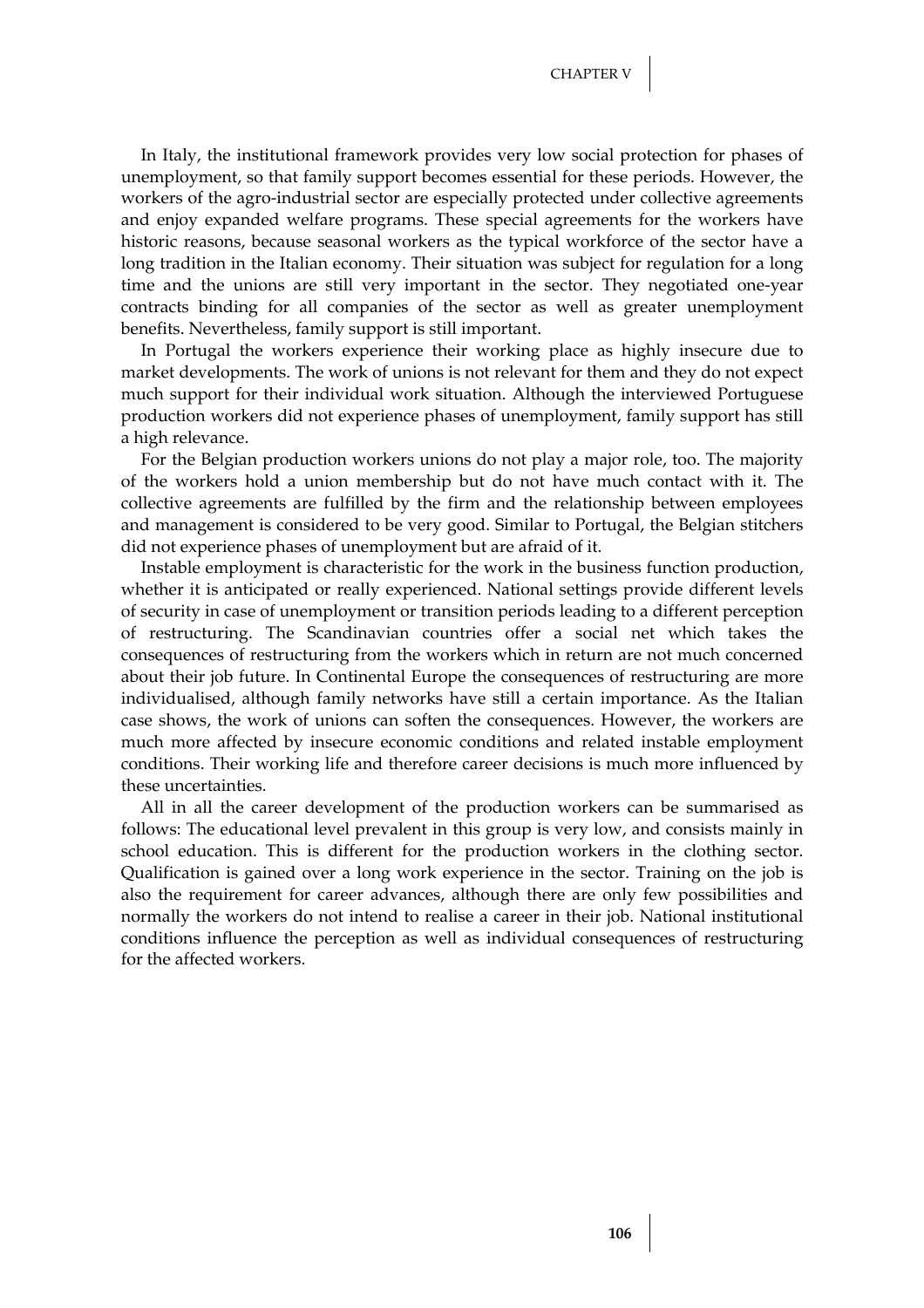# 3. Changes in occupational identities

#### **3.1 Characterisation of the occupational identity**

Production workers do not receive a feeling of collective identity from the content of work; rather other factors are relevant to build up a commitment to work. All case studies show that social relations between colleagues are very important to build up collective feelings. Especially important in this context is the interaction between colleagues, however it concerns mostly private issues and happens during working time, while working or in the breaks. In general, not much time is spent outside work.

The commitment to the organisation itself or the products is much lower and is only described in the case of the Norwegian brewery and the Belgian clothing company. Both companies produce well known high quality products. This may constitute the special commitment of some of the production workers to the products they produce. In most cases the commitment is low and the feeling of collectivity emerges rather from the social bonds between colleagues.

The contact with superiors, direct supervisors or management level, is much more seldom and they are perceived generally as distant and busy with few time for the production department. In the Belgian case study the production workers feel a "social barrier between the blue and white collar workers" even despite the familial atmosphere in the company (De Bruyn & Ramioul, 2007:6). Supervisors are often only present and comment on work if something is going wrong. Therefore appreciation by superiors is 'shown' by missing attention, as is expressed by the following quotations of the Danish case study: *"if your manager leaves you alone, you are doing a good job"* or as a manager expresses his recognition: *"it is so annoying; I can never find anything to complain about you"* (cited in Gorm Hansen, 2007:8). This is confirmed by the Italian case study; here a worker complains about few positive assessments and feel underestimated: *"Being a little late or working less than according to schedule is enough to be admonished. There has been a day when I worked twenty extra-minutes, but nobody came to say 'well done!'"* (cited in Pedaci, 2007:7)

As a consequence, the workers receive mainly recognition from their colleagues. However, among peers it is unusual to comment on the individual work performance rather recognition is provided through social interactions <sup>13</sup>.

Competition between workers is not regarded as an important issue of the work life and seems to be a rather seldom phenomenon. It becomes only relevant due to organisational structures which are per se beneficial to competition, like a gap in payments due to accord work (Danish case study) or concerns about the future job security (Belgian case study). In contrast, the Italian case describes that the cooperation between workers are high. Different aspects of cooperation include e.g. the share of knowledge related to machinery or the work process as well as discussions about and assistance in job related problems.

Solidarity and cooperation between workers in the production department have already a long tradition in the occupation and which in former times gave rise to a strong

 $\overline{a}$ 

<sup>13</sup> Due to upgrading of the mass production unit, other forms of recognition become relevant for the Belgian production workers (see 3.2).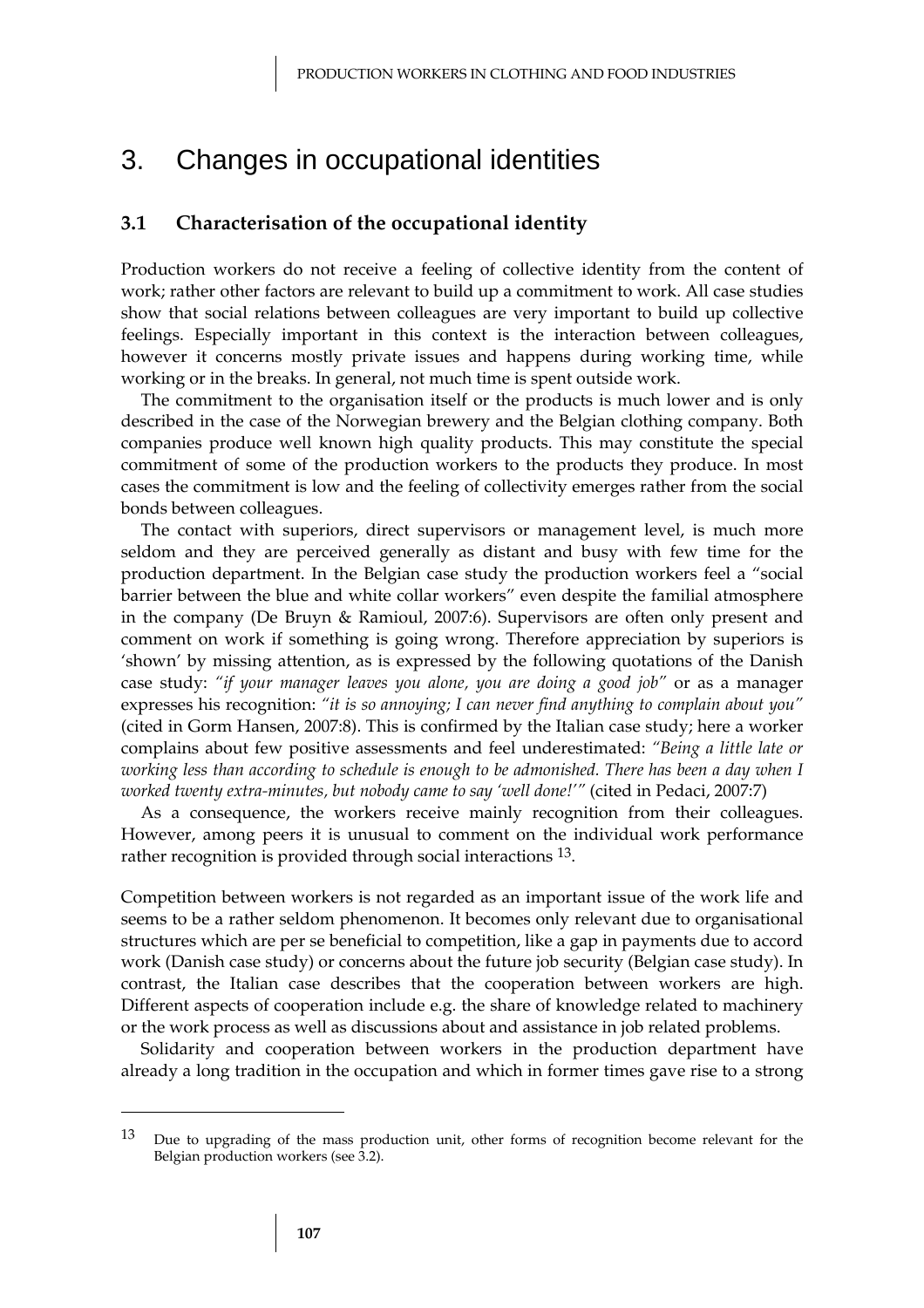worker's collective and the emergence of unions. Although production workers are traditionally considered to have a strong worker's collective the case study give evidence that this is not necessarily related to unions anymore.

The work of unions seems to be an essential part of the occupational identity only for the Danish and Italian production workers. In Danish slaughterhouses the workers are all organised under the same union with a strong affinity between members. The workers feel well represented by the union and in former times they mobilised quickly for collective action. In recent years, however, negotiations with the management became increasingly common. Nevertheless, union membership is still considered obligatory among workers. In the Italian case the attitude of 'older' workers still leads to membership and active participation in the work of unions. However, young employees, temporary workers as well as workers from non-EU states do not feel that they belong to this worker's collective. They have a critical view on the work of unions regarding their efficiency to protect workers. They, in contrast, prefer ''weaker forms' of joint action (to discuss and act only among colleagues)" (Pedaci, 2007:6). The Portuguese case gives evidence that a strong solidarity only exists between direct colleagues. There is low interest in collective actions and little confidence in the supportive function of unions.

## **3.2 Relations between changes in occupational identities and organisational restructuring**

The occupational identity of 'production workers' is affected in various aspects by organisational restructuring. What is striking most is the disbanding of the worker's collective. This becomes evident by the fact that social relations between colleagues diminish. The case of Danish slaughterhouse workers gives evidence that relations which had a private and even family-like character before are slowly being replaced by a more formal attitude towards work. The cases of the Italian and Portuguese workers confirm these findings. Meetings outside working time as well as solidarity between workers diminish. Often this is traced back to the larger size of the organisations which accordingly becomes more anonymous. Furthermore higher work loads as well as an increased efficiency leave less time for social interaction and informal contacts between workers. Due to the centralisation of the Danish slaughterhouse the geographical spread of workers increased leading to long transportations times to work and back. Although the Danish company offers several attractive options for social activity after work the workers do not take part in it.

The commitment and solidarity to certain work groups is an overall trend which emerges from a restructuring of working tasks. This can be illustrated by the development in Danish slaughterhouses. Here the trade of slaughtering becomes increasingly automatised and taylorised, so that what "once [was] a *trade* has now been transformed into a number of loosely coupled *tasks* to be performed by trained hands and bodies undermining the historical occupational identity" (Gorm Hansen, 2007:9, emph. in original).

As a consequence, the workers become more united by working groups which perform certain tasks. Therefore the identity as well as the commitment of the production workers becomes more related to work groups. However, it takes time to establish a common identity. And if these working groups are changed flexibly the workers' collective seem to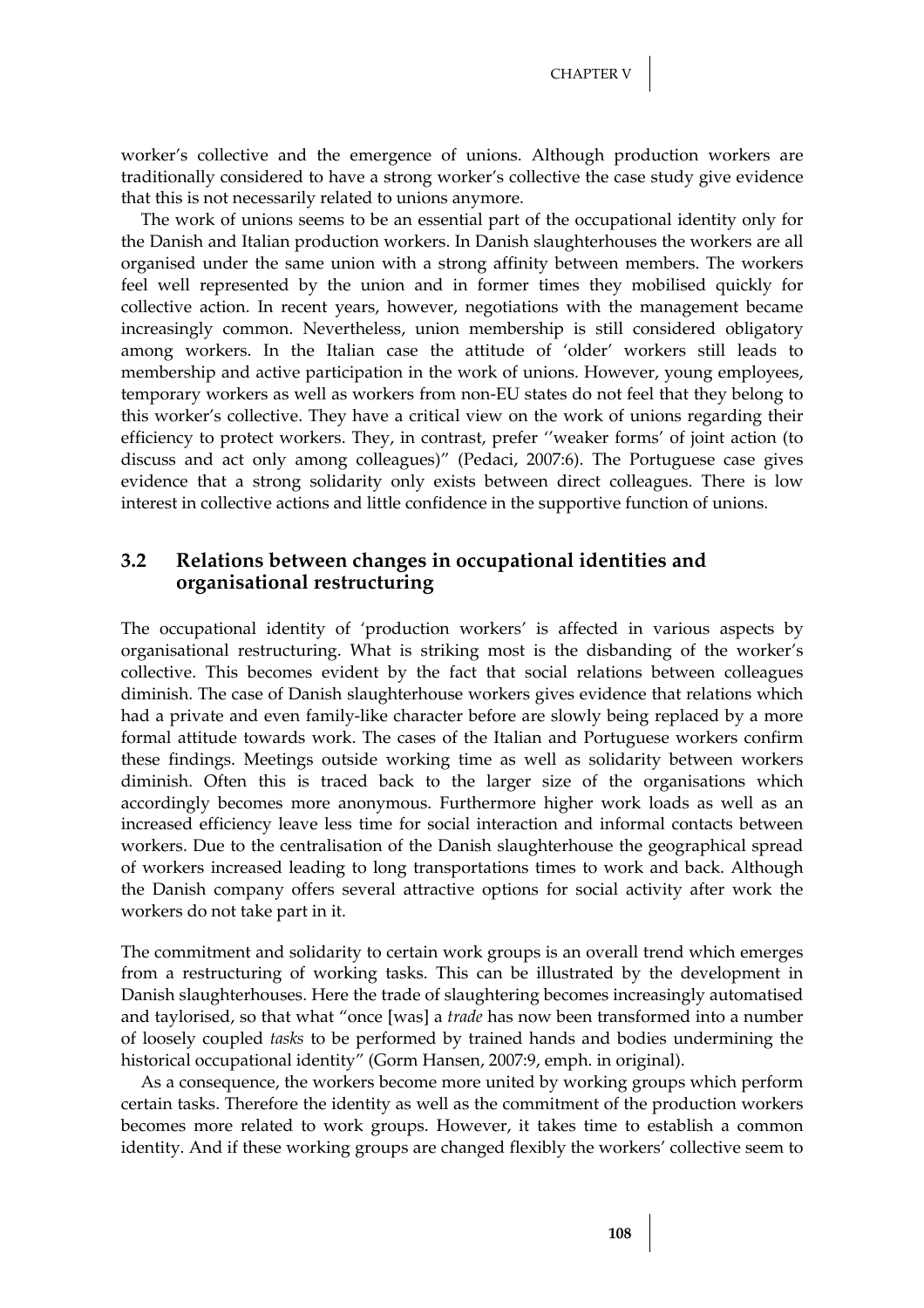erode even more. The Norwegian case of the Fish farming company confirms this finding. Due to restructuring the working time was reorganised into shifts and previous working teams with strong social bonds were split. However the commitment of the workers was closely tight to the work groups. As a consequence, the commitment to the firm diminished sharply and could not be recovered up to now despite serious attempts of the firm.

Another aspect of change which can be traced back to restructuring is the changed attitude towards unions as the Danish and Italian cases show. The Italian case gives evidence that the role of unions depends as well on the type of company. Small subcontractors have less bargaining power as the following quotation indicates: *"we are almost invisible so it is normal that trade union's relationships are more complicated"* (cited in Gorm Hansen, 2007:7). In contrast, large organisations have a stronger interest to maintain good union relations as well for a positive public image. The Belgian and Greek cases give evidence of a good relationship between management and unions. The Danish case study points to a more complicated relation which weakens the position of unions. The workers are informed in company training courses about the pressure of global markets and the placement of the company in international competition. The workers internalise the pressure of global competition and how it demands "efficiency reliability and cooperativeness of workers"(Gorm Hansen 2007:10). 'Globalisation' therefore becomes a normative topic which weakens the worker's collective and the union power in the slaughterhouse. Consequently, conflicts are solved on the basis of negotiations inside the slaughterhouse in accordance with the demands of the company.

In concrete situations of restructuring, low information and involvement into organisational decisions leads to a feeling of demotivation in work and has therefore a negative influence on collective feelings as was analysed in the Norwegian fish farming company. In contrast, the active involvement of workers into decisions processes gives rise to a higher commitment and may even weaken collective action against management decisions, see Danish case.

Two cases describe a change of tasks due to restructuring. In the Portuguese case working tasks are organised according to the principle of flexible production. While older workers still stress the need of experience and specialisation to fulfil certain tasks, younger workers emphasis the need to have flexibility in working tasks. 'Old knowledge' about special tasks and know-how diminishes, although new aspects like the ability to switch flexibly between tasks and working places or specific technical know-how gain in importance. The Belgian case study describes an upgrading of the working unit of 'mass production stitchers' to 'prototype stitchers' causing massive changes for the occupational identity of the affected group. The upskilling process was regarded as a strong challenge by the workers and caused feelings of insecurity at the beginning. However, after the training course the work profile of the production workers changed. They now work more in teams and have a closer collaboration with other departments. The content of work is more varied, demands more responsibility and allows new forms of recognition: *"If [the management] tells you that you can't leave, because else [the department] looses a very good stitcher, you feel really appreciated"* (cited in De Bruyn & Ramioul, 2007:7).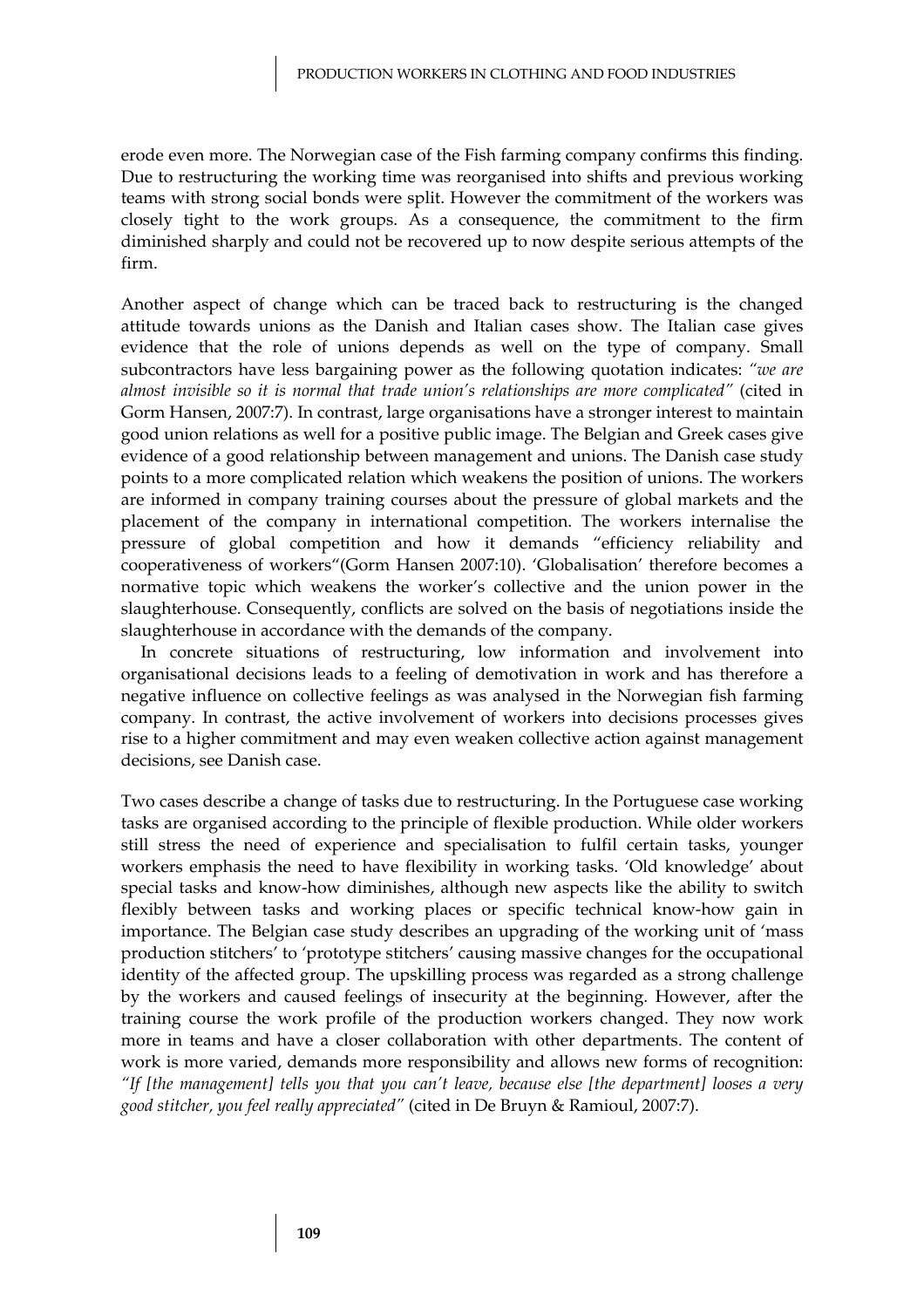To sum up, the former strong collective of the workers is affected by an increasing heterogeneity of the occupational group 'production workers'. This heterogeneity includes a broader range of workers from different countries, a differentiation of working tasks, flexible working groups. This destructs former feelings of a homogenous worker's collective. Furthermore the knowledge about economical developments in the course of 'globalisation' includes the production workers in the process of global competition. Being aware of the possibility that the production units can be easily outsourced weakens the position of the production workers as well as of the unions. Therefore, often they aim at supporting the companies during restructuring.

## 4. Learning and skills development

## **4.1 Changes in skills requirements**

Changes in skill requirements occur mostly due to the automation of production and related introduction of Information Technologies (IT). However, this is not necessarily connected with changes in skill requirements for the production workers. In Greece, Italy and Portugal only line managers or foremen have access to or use IT. The Portuguese workers have to get accustomed to new tasks and machinery due to flexible production pattern. In Norway, and Denmark the workers are more affected by automation processes. On the one hand the knowledge of languages becomes more important than years before, due to the use of machinery and written documents. On the other hand, technical know-how about the machinery e.g. IT-based steering systems becomes part of the work. In the Danish case the introduction of automated systems caused a 'classic upskilling/downskilling process': few workers gain new fields of competence with increased responsibility and influence, while the majority of workers do not need former skills any longer and is less challenged. This process could not be observed in other cases, maybe due to the already existing level of automated production.

The Belgium case represents an exceptional upgrading process, which is not related with automation but with an increase in handicraft skills. The Belgian production workers were able to accomplish one to two different operations before the restructuring, after the upgrading they know how to accomplish up to 50 different operations to assemble the whole product.

#### **4.2 Management of learning and training processes**

Learning and training processes take place mostly 'on the job'. At the beginning, the workers learn from experienced colleagues. Formal training takes place rarely; new skills which can be gained by e.g. the change to another working unit are mostly learned from colleagues or according to the principle 'learning by doing'. Work experience is therefore the most important way for further education.

Occasionally training courses take place e.g. for security in work or introductory courses about the company, but generally few training opportunities are offered by the firms. The Belgian production workers, for example, attended a 12 week training course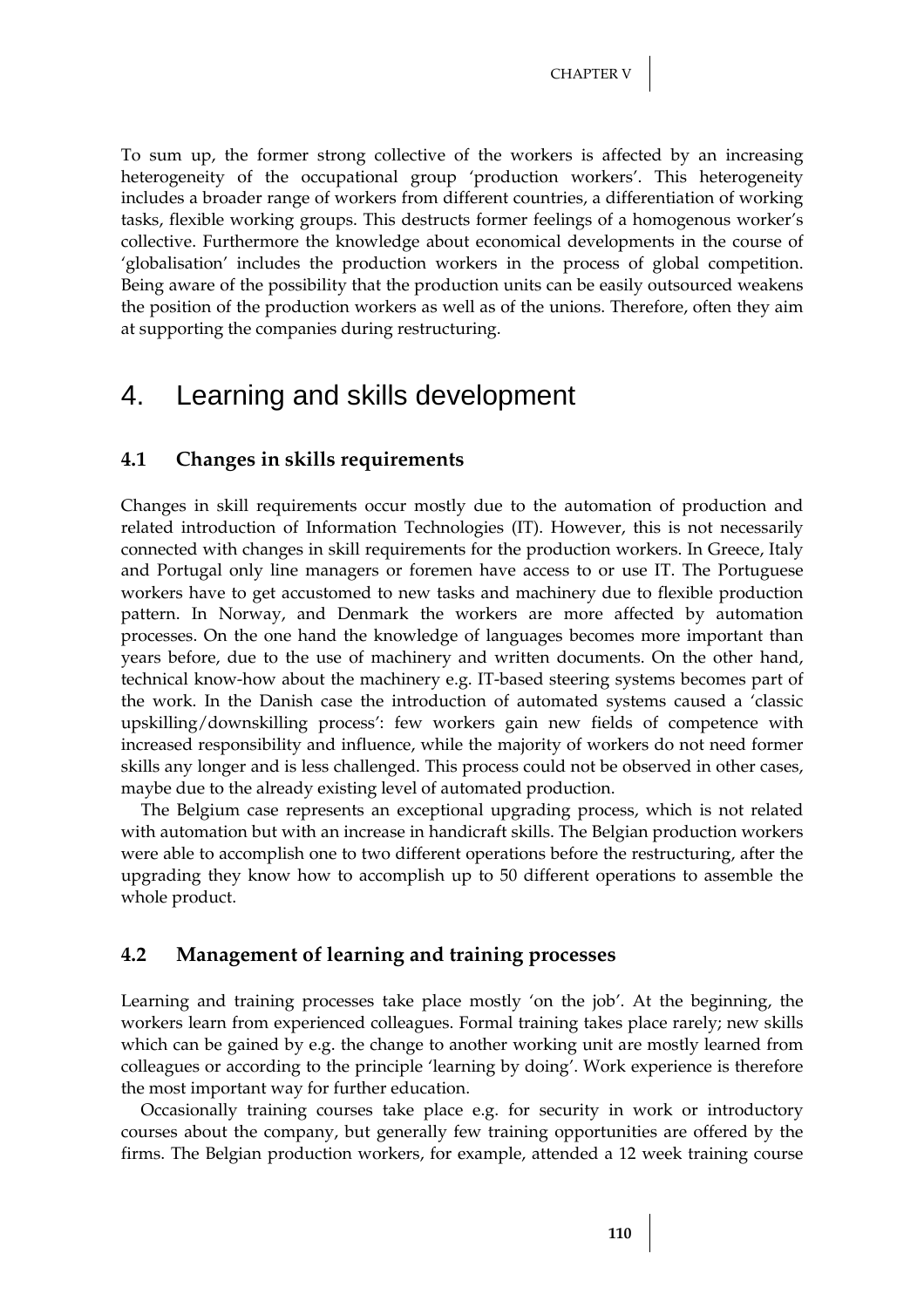for upgrading their handicraft skills, apart from that no further training opportunities are offered. Although some workers consider that further training especially in the field of IT is very important for the future of the sector, they neither take the initiative themselves to learn outside the job, see Portuguese case. Line managers or foremen enjoy generally better training opportunities and are supported to learn the use of new technologies and IT skills.

It seems that daily work routines of the majority of production workers have not changed much due to the introduction of new techniques and machinery. Only few workers, often those who already have a higher position, were challenged by new tasks and enjoyed corresponding training opportunities. Nevertheless more machinery is involved in the production tasks, which do not seem to cause major changes in skill requirements. The majority of the production workers perform more or less the same tasks or adapt quickly to the new machinery. New skills for new tasks are either learned 'by doing' or from more experienced colleagues.

## 5. Quality of work

#### **5.1 Changes in working conditions**

The working conditions and therefore the quality of work of the production workers changed in several aspects.

In the Portuguese case, due to the restructuring of the company, flexible production pattern were introduced which caused a new (flexible) organisation of working tasks as well as working time. For the individual workers, this caused a change in work organisation, because they have to offer a higher temporal flexibility regarding extra hours, weekend work and adaptation to night shifts in order to handle frequent high peaks in work load. Moreover, the reorganisation of working tasks asks too much especially from older workers. Due to these changes the workers feel that their working conditions worsened and "that they have to adapt their lives to this reality [flexible production]" (da Silva, 2007:8).

In the Italian case temporal flexibility with long working hours during high peak periods including work at the weekends and extra hours is also prevalent. For the Italian production workers, the work load causes a high level of stress in terms of work intensity and demanded working hours especially for female production workers (see 7.3). However, if overtime is paid the willingness for extra hours seems to be much higher. In Portugal and Denmark overtime is compensated by days off, but workers would prefer strongly compensation by salary.

The Danish case describes an increased intensity of work, too. Due to an increased pace of work, workers feel that they have to work more for the same money. Furthermore they feel stressed and are afraid whether they can keep up with new efficiency demands. However, the automation of production improves the physical working conditions of production tasks significantly, because of a lower risk of injuries. Nevertheless the work still is physically demanding with repetitive tasks. The Norwegian case study points out that these working tasks are subject for 'ergonomic challenges' (Kvernberg Andersen,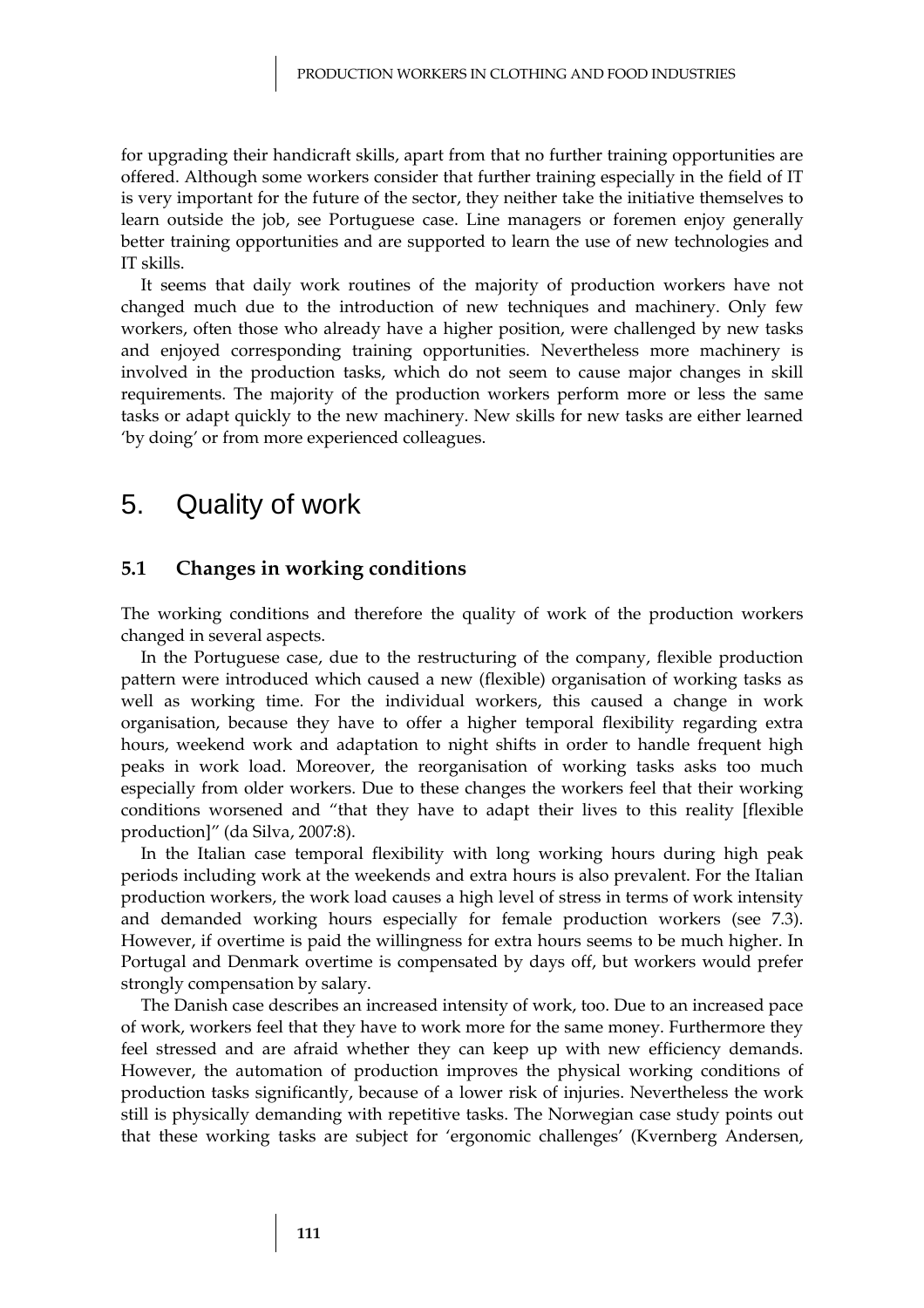2007:12), which are partly implemented in the Norwegian Fish Faming company. Only the case studies from the Nordic countries point at the issue of health conditions. It seems that in other counties these do not play a major role, yet.

The described developments in the cases above show that in some cases the work intensity increased due to a higher efficiency in working tasks as well as to the need for temporal flexibility. However the developments differ in the compared cases. In other case studies that means in the Belgian, Greece and Norwegian cases the work intensity stayed the same. Although e.g. the Belgian production workers have to cope with high peaks, too, it seems that this does not mean a major stress for them. This may be caused by the fact that they are able to choose whether they want to work during weekends or not.

The level of autonomy in working time described in the Belgian case seems to be an important factor which influences the job satisfaction clearly. Furthermore the positive attitude towards the company as well as the upgrading of tasks contributes to a high job satisfaction. Autonomy in the performance of working tasks has a special importance. The Danish case describes that in the course of automation of production a loss of former autonomy takes place. Before the workers could work in their own pace, now the automated production demands strict working schedules which are set by the manager. This led to dissatisfaction among the workers, because the working tasks become monotonous and are characterised by a top down approach. The Italian case describes as well a low level of job satisfaction due to repetitive tasks with nearly no autonomy to organise them: *"you don't have the chance to take the initiative and choose something, to modify the process of carrying out a task even if it seems better to you"* (cited in Pedaci, 2007:8).

Another important factor which influences the level of job satisfaction is the integration of the workers into decision processes of restructuring. The Belgian case as well as the case of the Norwegian brewery gives evidence that satisfaction with job is high, if the workers have the feeling to be integrated into restructuring processes.

Nevertheless the Belgian case shows that despite very good working conditions in the company and good relations with the management, ongoing job insecurity determines the feelings towards work. Perceived insecurity about the future work is an essential factor regarding the quality of work.

Another important aspect affecting the quality of work is the level of wages. The Italian case study gives evidence that the salaries that can be earned in food production are too low for providing family needs: *"there has been an increase, but wage is still low, at least if compared to prices, rents, costs of living […] If my husband didn't have his own I wouldn't be able to make ends meet"* (cited in Pedaci, 2007:8). In general, the payments in production work are low, only the Danish slaughterhouse workers are, measured on the normal wage level, relatively well paid.

### **5.2 Relations between these changes and the restructuring processes**

The relationship between changes in working conditions and restructuring depends strongly on the way, how the needs of the workers are taken into account. As the Portuguese case show, the integration of temporal flexibility causes a high burden for the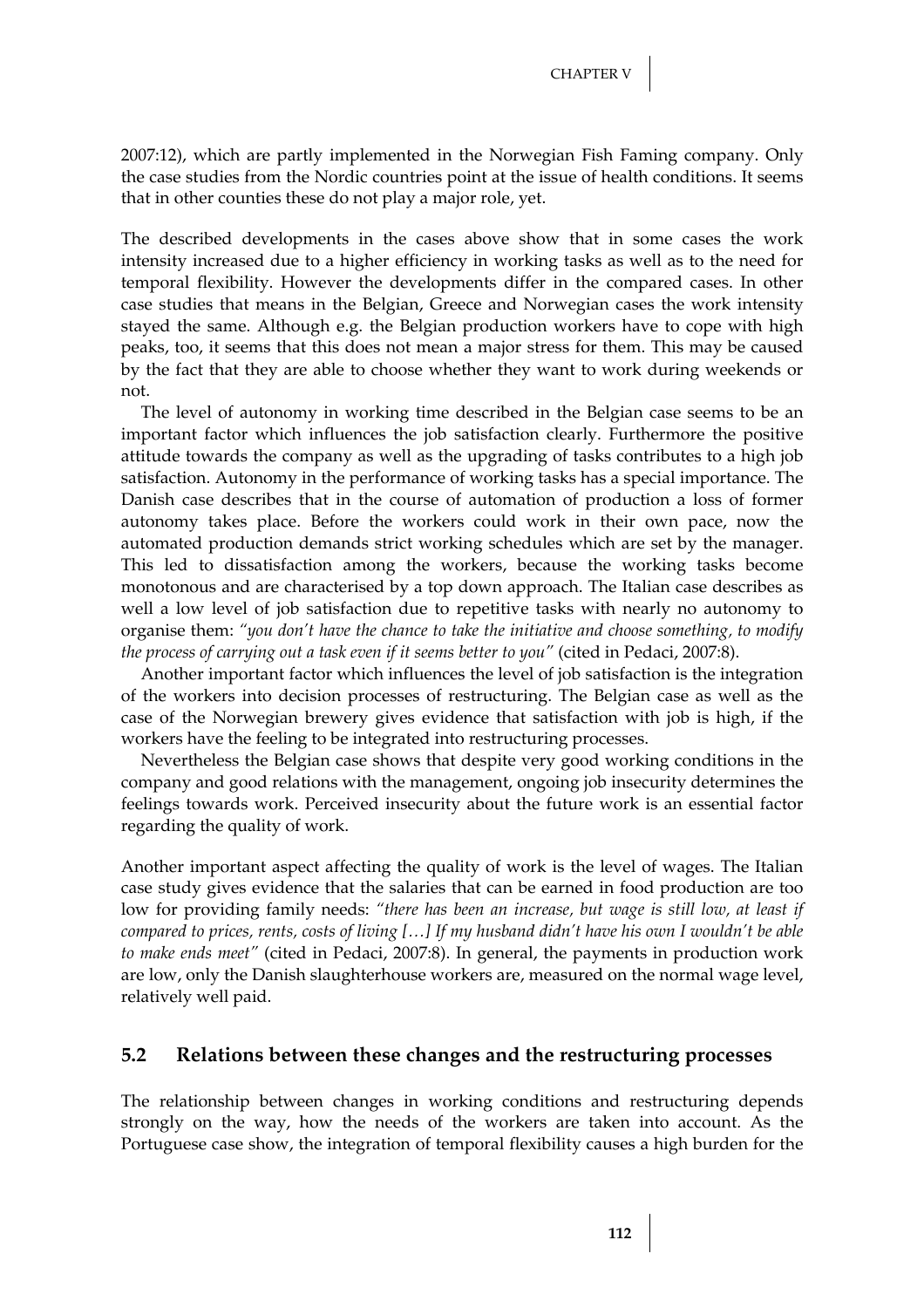workers, if they have to adapt to the temporal requirements of the firm. A lot of pressure is taken from the workers, if they have some freedom regarding flexible working time on their part. Furthermore, new working tasks emerging e.g. from the automation of production, can cause feelings of excessive demands for some workers, which are not sure whether they are able to fulfil the new efficiency requirements.

The level of job satisfaction of production workers is generally low due to monotonous and repetitive tasks. Nevertheless, if the level of autonomy of the single worker is even reduced by restructuring, the satisfaction with the job decreases as well. However, if the workers are integrated into restructuring processes the attitude towards the company seems to be better.

## 6. Work life balance

### **6.1 Existence and access to family-friendly settings for this OG**

In none of the analysed cases special family-friendly settings like e.g. day care centres were offered by the firms. However, in some cases formal (Denmark and Belgium) as well as informal (Greece) working time arrangements were provided in order to ease the combination of work and family. These arrangements were however available mostly for women (see further sect. 7.4).

## **6.2 Difficulties, opportunities and changing boundaries of the work life balance**

In the occupational group 'production workers' the difficulties to combine work and life concern mostly the combination of family and childcare duties with the demands of production work. The main problematic aspect mentioned in nearly all reports was the missing match between working time and opening hours of public service institutions like kindergartens, day care centres, and medical assurance and so on. As a consequence the production workers have to organise an 'individual fit' of the different time regimes with the help of spouses, relatives, friends and neighbours. This is especially the case in Portugal and Italy, where the companies do very seldom offer special working time arrangements but have a strict shift system: *"women that have to take their children to kindergarden have quite a lot of problems; when they have morning shifts and must clock in at six they cannot take their children because nobody looks after them at kindergarden or school. […] each of us tries to sort things out by their own means, if the husband cannot take care of it, because perhaps he goes to work at that time, the mother will do it"* (cited in Pedaci, 2007: 10).

However this problem is alleviated by the still existing strong family network in both countries. Especially the Portuguese case points out that "the relation between work and family is not a complicated relation" (da Silva, 2007:12). Next to the geographical closeness of company and homes, which e.g. still allows to have lunch at home, the "social support network" (da Silva, 2007:13) including parents and neighbours is still very strong and eases the combination of different schedules significantly. This network seems to exist still in Italy as well, because relatives, especially mothers, tend to step in if it is necessary;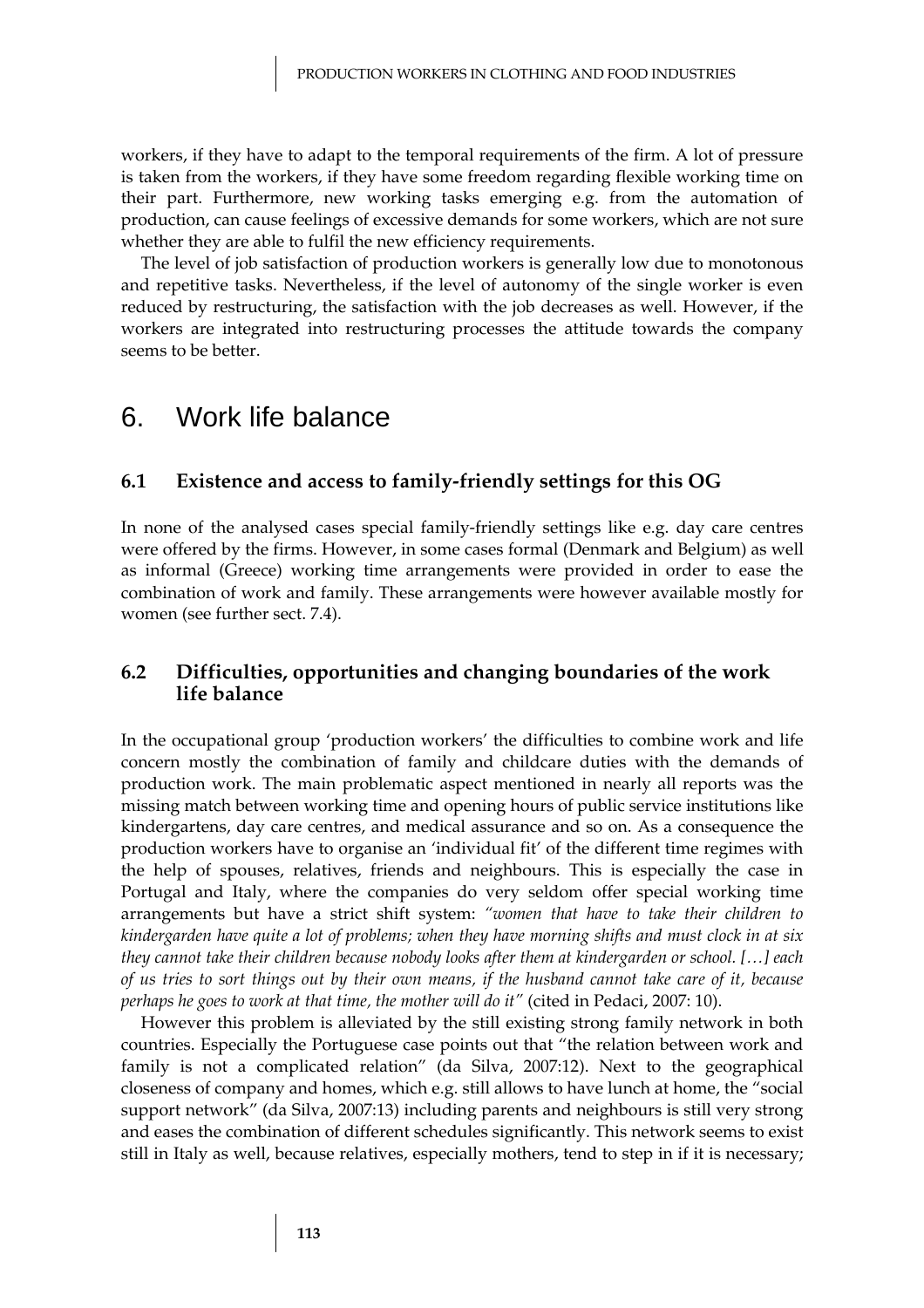however it is no longer as strong as in Portugal and (female) Italian workers suffer strongly from the lack of flexibility in working hours.

Only the prototype stitchers from Belgium have no problems to combine work and life due to working time arrangements *"I think I have very good working hours. It's actually ideal. I can drop my child off at school in the morning and I can take him when I come back in the evening."* (cited in De Bruyn & Ramioul, 2007:11) In addition, some of the workers use the possibility to work part-time.

Furthermore, working schedules including overtime or night shifts, which are e.g. in Denmark compensated with an irregular day off, lead to longer and irregular working hours. This makes it difficult for workers to have planned and regular leisure activities or to have regular time with their children.

The compatibility of work and life for the production workers depends mainly on the formal demands the companies set on the workers. On the one hand this causes difficulties to reconcile work with family demands. This affects, however, primarily women (see further 7.4) who choose different strategies to combine both fields, depending on national cultures as well as on institutional settings. While in Southern Europe (Italy, Portugal) the family network still plays an important role, it is far less strong in Continental (Belgium) as well as in Northern Europe (Denmark, Norway). Here the workers depend more on public institutions as well as on measures of the company to combine both spheres.

On the other hand, boundaries between work and life are clearly defined. The workers have to align their organisation of 'life' on working time demands, but beyond the formal organisation work does not play a major role in their lives, apart from private friendships which emerged from the job.

## 7. Gender

#### **7.1 Career profiles and trajectories**

In general the division of tasks in the occupational group 'production workers' is characterised by a strong gender bias. This becomes apparent with regard to career profiles as well as trajectories. The career profiles of production workers depend on the type of work or even industries. Slaughterhouse work is a traditional male profession, which is still highly visible in the division of work. For women it is still very unlikely becoming a manager due to prevalent (male dominated) career paths. On the contrary, as the Belgian case shows, stitching is a typical female profession with only women working in this field, however there are no possibilities for further career advancement in the company. Furthermore the working tasks within production work are highly gendered, e.g. packing and cleaning are clearly considered to be female tasks. The Portuguese case shows strong gender stereotypes: Tasks, which need 'strength', are generally performed by men and on the contrary, tasks which need 'perfection' are fulfilled by women. The Greek case study describes that women only perform manual work and are excluded from technical qualified work processes and therefore have lower career possibilities. Generally, we can observe a gender related division of tasks in different forms in all case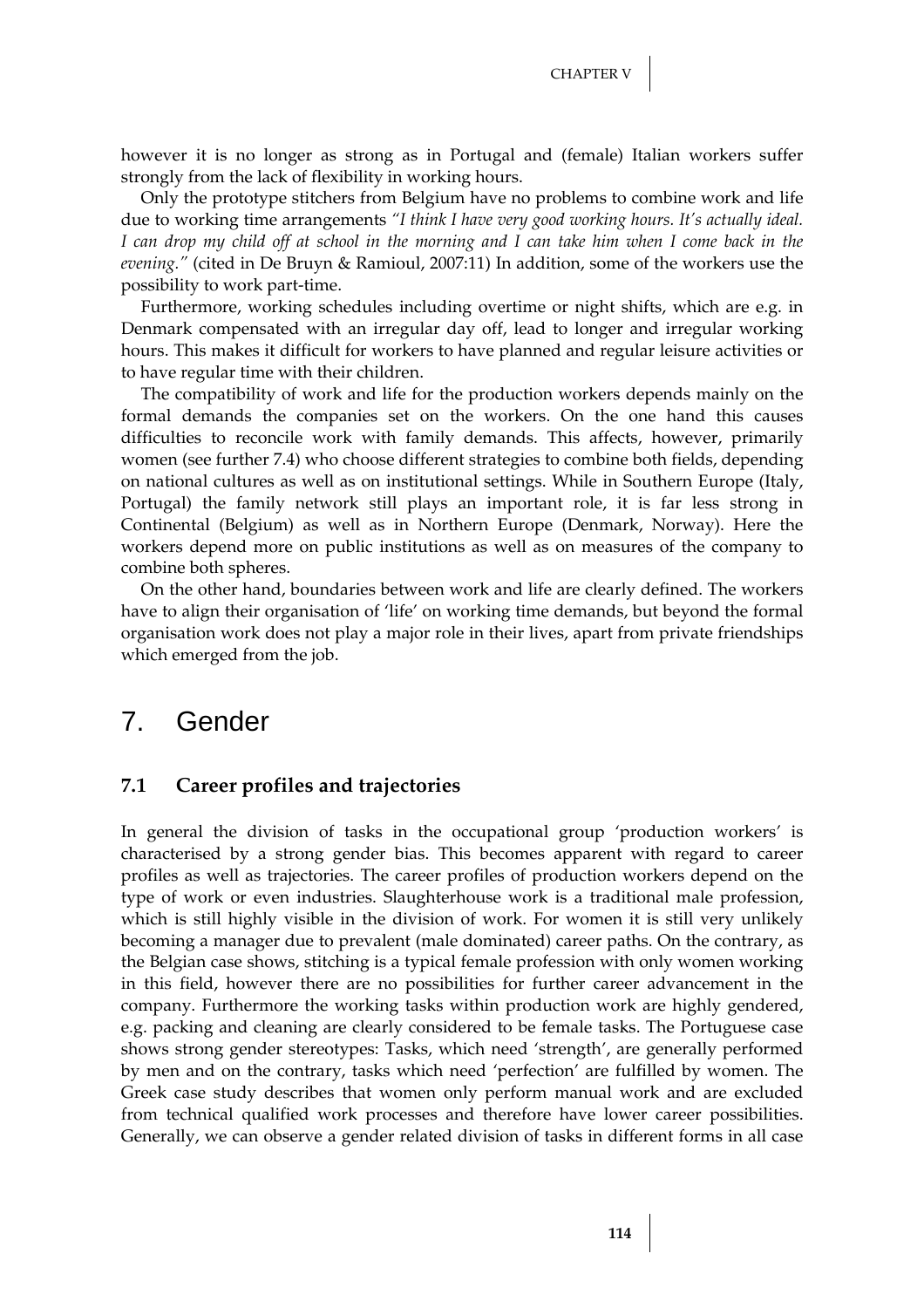studies. As the findings from Portugal show this division of tasks has further consequences on wages. Although women and men perform the same tasks: "the work categories men belong to (machine specialist; stamp specialist; store workers) have subsidies of risk that women categories don't have (seamstress; embroiderers)" (da Silva, 2007:10).

Furthermore, in this occupational group a traditional division labour regarding household tasks seems to be prevalent. This influences the career trajectories, as mostly women reduce their working time due to household tasks. This interruption of the career can influence the career advances within the company negatively.

All in all the gender relatedness of career profiles and trajectories becomes evident in two aspects. First, the often strongly gendered allocation of working tasks within the organisation may cause disadvantages for women e.g. due to the loss of special payments or career possibilities. Second, the household division of tasks is still oriented on the male breadwinner model. Therefore it may cause disadvantages in the career trajectories of women, because the career advancement is related to work experience which is gained over years.

### **7.2 Skills requirements and development**

Due to the gendered task distribution in production work, women seem to have rare possibilities for further advancement in the company, because they normally perform production tasks which require and allow less formal qualification. As it is explicated in the Danish case, there exist no formal selection criteria for upgraded job positions, however "women and non-Danish slaughterhouse workers are rare members of the new 'upskilled' group' (Gorm Hansen, 2007: 14). Nevertheless, according to the experiences of the Portuguese and Danish cases, new chances for women arise from a change in working tasks. In the Danish slaughterhouses special slaughtering skills become less important in the work process, so that the "traditional *white/male* occupational identity' erodes (Gorm Hansen, 2007:15, emph. in original). In the future this could allow increased working opportunities for women in new fields. In the Portuguese case specific knowledge of a female production worker already gained importance to the disadvantage of gender and age: "*I am a woman and I am much younger than most of the workers of my department. Even so I am in charge of the stamping department for three years now. I think this happened because I know how to work with all machines, I have a specific degree and I know what is needed to manage people in stamping, what is the essential aspect. A few years ago it wouldn't have been possible to have a woman in charge of a stamping department, a confection maybe, but not a stamping department. Now what the employers want is good production at the agreed time and care less the gender and the age. The mentalities are changing."* (cited in da Silva, 2007:7)

Up to now, there are no special support programs for women regarding skill enhancements; they have to assert themselves to achieve new working positions. Furthermore, women in the production sector are still mainly responsible for household work and family life; this may cause a weaker interest in training opportunities outside working time.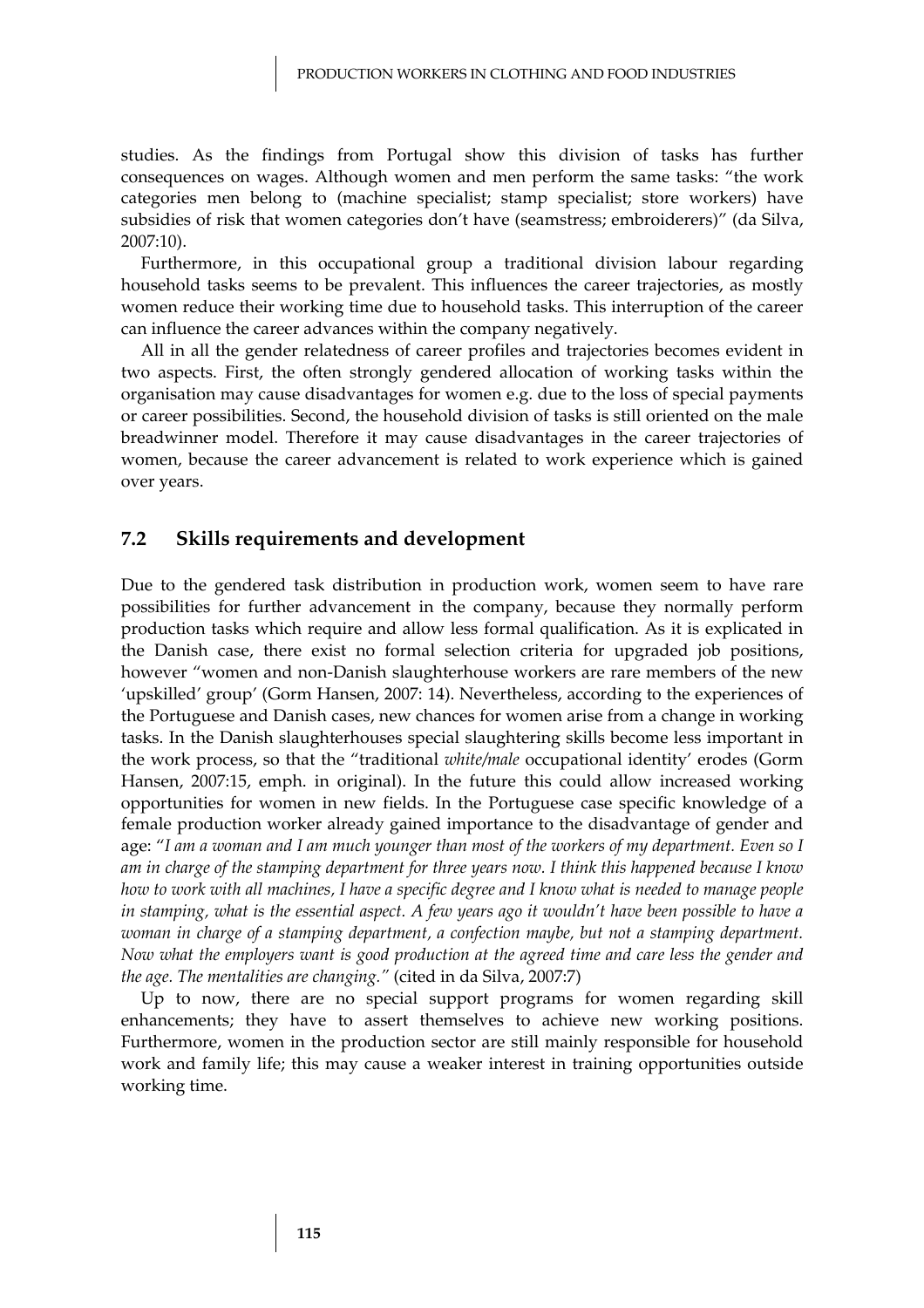#### **7.3 Working conditions**

The gender relations in the occupational group are still very traditional, although women already work very long in the production sector. Female work in production often was a necessity due to the low wage level in the production sector which required two incomes to meet the financial needs of the household.

Family concepts seem to be traditional in this occupational group. Mostly, the female production workers are married and have children. In the relationship, they carry the main responsibility for household tasks as well as for childcare next to their work in the company. In the attempt to combine both tasks, they suffer especially from fixed working schedules which often do not allow flexibility in working time on part of the workers. Moreover new flexibility demands which are determined by the employer like in the Italian and Portuguese cases make it even more difficult to combine work and family demands. It is much easier for female production workers, if they have some temporal flexibility on their part, which is already implemented in the Belgian company.

Furthermore, the Danish case gives evidence of the consequences of the highly gendered division of tasks (see chapter 7.1). In the slaughterhouse a "very masculinist, at times downright sexist" (Gorm Hansen, 2007:13) working culture is prevalent. Women only stay in certain departments if the join in the tone, otherwise they leave to another department after a short while. Furthermore women suffer more from the physical demands of the manual tasks and have faster injuries. The working conditions are aligned to the needs of male production workers, women have to adapt to these requirements or otherwise leave the company or the department. However this kind of discrimination seems to be exclusively related to the specific male working culture of the slaughterhouse. It can be seen as a further confirmation of the highly gendered division of working tasks, which can either have a strong masculine bias like slaughterhouse work or a strong feminine bias like stitching.

### **7.4 Work / family relations and balance**

All case studies give evidence that women still are the main responsibles for domestic tasks. That is even the case in 'emancipated' countries like Denmark or Norway. Mainly women carry the major burden of combining the spheres of work and life. They feel responsible for the sphere of household work and the production work. Both spheres play important roles in their life, for which they carry the responsibility: *"I don't mind to stay late if needed but not often because I have my things to do at home and if I don't do it no one will. I like what I do but during my hours and when I can"* (cited in da Silva, 2007:13). Nevertheless women are considered to give less to a career than men, because of the responsibility for household tasks which lay in the domain of *"the girls"* (cited in Gorm Hansen, 2007:16).

#### **7.5 Overall gender questions**

Two main factors are characteristic for the gender relations of the occupational group 'production workers'. On the one hand the division of working tasks is highly gendered. This has several implications on the career and skills developments as well as on working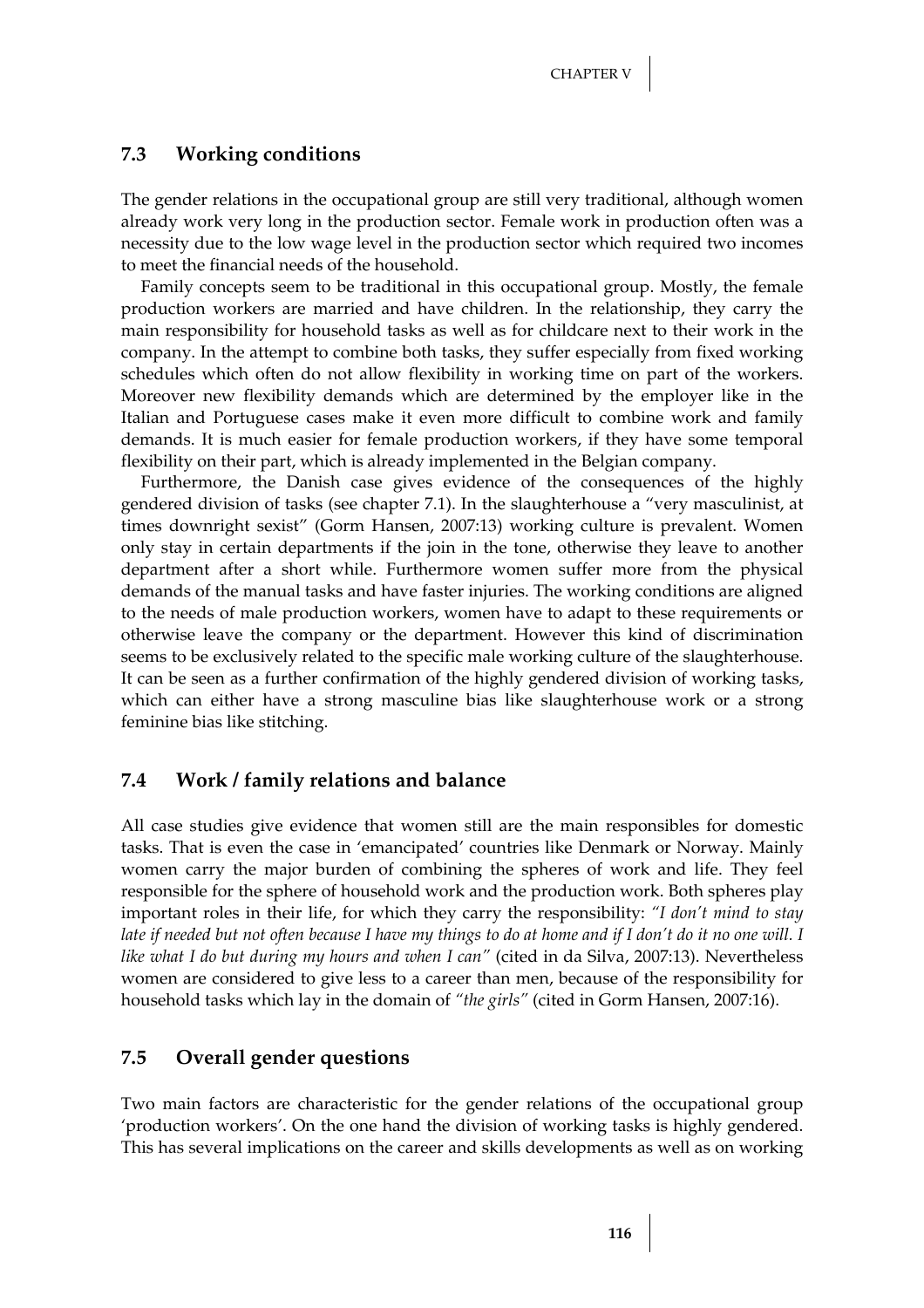conditions. This traditional division of tasks still causes disadvantages for women, e.g. in the career development or in the payment. Nevertheless there is a trend that the traditional tasks which are strongly related to men erode increasingly. This can offer new chances for women to enter in these fields. However, still men are mostly chosen for technically demanding jobs and the firms are from introducing programs which support the careers of women.

On the other hand the 'male breadwinner model' still functions as the normative model for the organisation of work on part of the companies as well as for the division of labour between both sexes. This has implications mainly on the work life balance of women who have to carry the burden to combine household tasks with work at first rate. But the responsibility for household tasks can influence as well the career development negatively.

Although gender relations differ in the analysed countries, the described trends can be observed in all countries.

## 8. Conclusions and trends

Changes on global markets have a direct influence on the work and life reality of production workers. The business function 'production' is located at the very low end of the global value chains and seems to be most likely to be outsourced and off-shored. Working places in production are therefore characterised by a high level of insecurity in employment. This has consequences on both, the individual worker as well as the workers' collective. The feeling of unstable working places is very present in this occupational group, although mostly the workers did not experience phases of unemployment or frequent job changes. The high dependency of the firms on global economic conditions is therefore reflected in the single working places. The power of unions weakens due to global economic conditions, too. Very often they have to seek for negotiations with the management and accept worse working conditions. The argument related to the power of global markets is so strong, that it weakens the bargaining power of unions significantly. If the union power diminishes further, the production workers become even more exposed to global markets.

These insecure global economic conditions as well as the loss of union power would require a strong institutional backing to lessen the development. A successful model seems to be the Danish flexicurity model, which softens the effect of global market constrains for the individual worker by providing a strong social net as well as the support for a new working place.

Production workers were well known in former times to have a strong and homogenous workers' collective. This collective seems to weaken as well due to an increased intensity of work. High work loads, flexible production, increased efficiency as well as long working hours leave less time for the workers for social interactions or informal contacts during or outside working time. Nevertheless the workers' collective is still very important for the production workers and forms the main part of the occupational identity. Recognition in work functions only over personal attributes which are acknowledged by colleagues and neither by work performance. Generally a good work performance is not noticed by supervisors which mostly pay attention to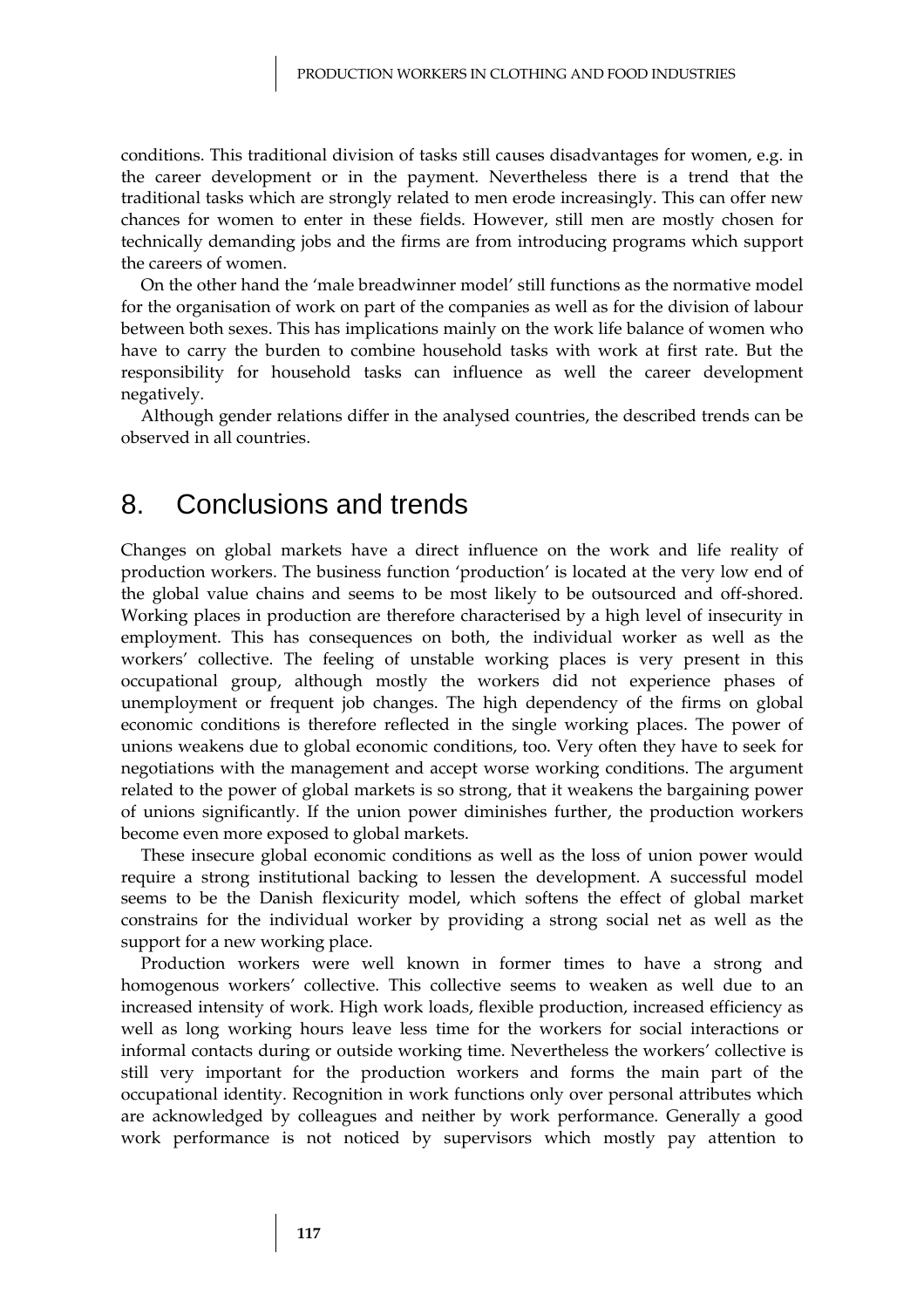disturbances in the production process. Therefore the loss of collective relations within the working group would deteriorate the working atmosphere for the workers profoundly.

Flexible production patterns as well as the automation of production changed the demand of knowledge. Now, knowledge about certain machinery and related technical know-how gains importance. Nevertheless, training opportunities are very rare in production work. The work realities of the majority of the production workers seem not to change significantly due to the changes in knowledge. The production workers have still a very low satisfaction with their job and have very low autonomy performing repetitive and monotonous tasks.

Regarding gender relations, the business function production faces still the marginalisation of women. On the one hand, the division of tasks is highly gendered leading to worse career opportunities, less payments and so forth. On the other hand the work organisation is organised along the male breadwinner model. Since women are the main responsible for household tasks, they suffer most from long and flexible working hours which do not fit the opening hours of public service institutions. Furthermore they are equally involved in the sphere of work as well as the sphere of family. This 'doubleburden' can again influence e.g. career possibilities negatively.

## **Bibliography**

- Birindelli, L., Brynin, M., Coppin, L., Geurts, K., Greenan, N., Kalugina, E., Longhi, S., Ramioul, M., Rusticelli, E. & Walkowiak, E. (2007), *The transformation of work? A quantitative evaluation of the shape of employment in Europe. First report from WP9*, WORKS project
- De Bruyn, T. & Ramioul, M. (2007), *Prototype stitchers of 'Wonderwear'. Occupational case study on production in the clothing industry - Belgium*, WORKS-Project.
- Dunford, M. (2004), '*The Changing Profile and Map of the EU Textile and Clothing Industry*', in Faust, M., Voskamp, U. & Wittke, V. (eds.), *European Industrial Restructuring in a Global Economy: Fragmentation and Relocation of Value Chains*, SOFI, Göttingen, p. 295-318.
- Esping-Andersen, G. (2002), '*Towards the Good Society, Once Again?*' in Esping-Andersen, G., Gallie, D., Hemerijck, A. & Myles, J. (eds.), *Why We Need a New Welfare State*, Oxford University Press, Oxford, p. 1-25.
- European Foundation for the Improvement of Living and Working Conditions (2004), *Sectors future. Europe's food sector at a crossroads*, http://www.eurofound.europa.eu/emcc/content/source/tn04006a.html?p1=sectorfu tures&p2=null (last updated 30 April 2004; accessed 10 August 2007).
- Gorm Hansen, B. (2007), *Slaughterhouse Work And The Babel-Effect. Occupational case study of production workers in the food industry, Denmark*, WORKS-Project.
- Hochschild, A. R. (2006), *Keine Zeit. Wenn die Firma zum Zuhause wird und zu Hause die Arbeit wartet* (The Time Bind: When Work becomes Home and Home becomes Work), 2. ed., VS Verlag, Wiesbaden.
- Kvernberg Andersen, T. (2007), *Work affiliation of Norwegian production workers. Occupational identity in the Norwegian food and beverage industry*, WORKS-Project.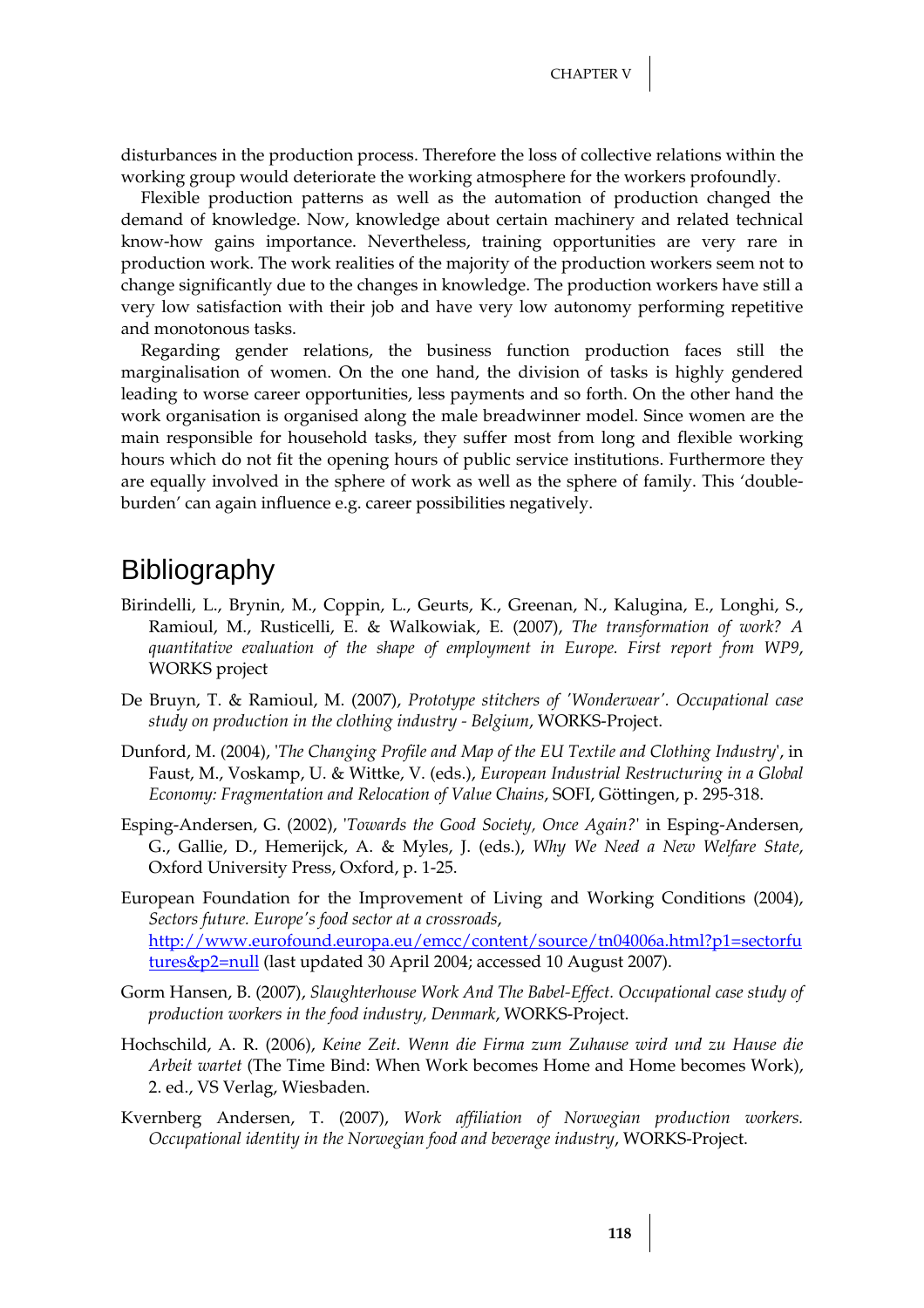- Linardos, P. (2007), *Working for a local champion going global. Occupational Case Study of Production Workers - Greece*, WORKS-Project.
- Pedaci, M. (2007), *Quality of work, career trajectories and identities in a turbulent market Occupational case study on skilled and semi-skilled production workers of the food industry in Italy*, WORKS-Project.
- Senghaas-Knobloch, E. & Nagler, B. (2000), '*Von der Arbeitskraft zur Berufsrolle? Anerkennung als Herausforderung für die industrielle Arbeitskultur im Rahmen neuer Organisations- und Managementkonzepte*' (From the work force towards an occupational role? Recognition as challenge for the industrial working culture in the context of new organisational and management concepts), in Holtgrewe, U., Voswinkel, S. & Wagner, G. (eds.), *Anerkennung und Arbeit*, Universitätsverlag Konstanz (UVK), Konstanz, p. 101-126.
- Vasconcelos da Silva, A. (2007), *Clothing Production Occupations Report PT. Occupational case study on Production Workers of Clothing Industry - Portugal*, WORKS-Project.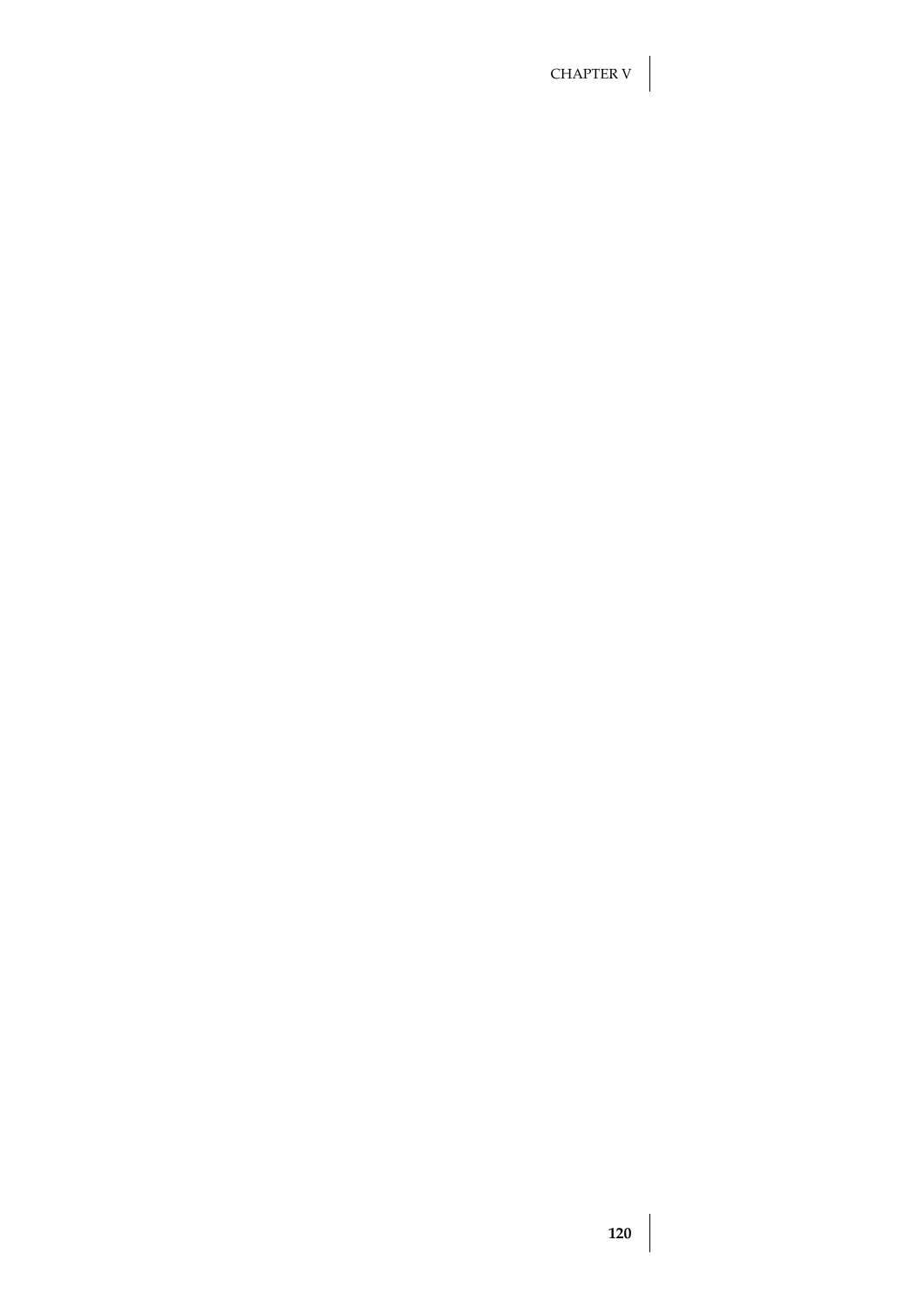# **Chapter VI Occupational monograph – Logistics workers**

BETTINA-JOHANNA KRINGS, LINDA NIERLING (ITAS)

# 1. Description of the occupational group, main features

The following monograph on the occupational group 'logistics' compares the results of three occupational case studies from different European countries that were conducted in the frame of the WORKS project. These case studies summarise significant observations from the Belgian, Bulgarian and Dutch logistic sector in order to analyse changes due to restructuring in the occupational group 'logistics'.

The report is based on qualitative case studies. According to the intention of qualitative research, the results are exemplary and not representative. Rather the report aims to give deeper insight how global changes influence the occupational identity as well as working conditions and career development from the point of view of an individual production worker. The comparison of different national work realities of production workers neither claims to be representative nor to give a comprehensive comparison between countries or sectors. The methodical approach of the following comparison is to analyse how changes on a global scale affect an occupational group. The term 'occupational group' is a broad term, the work and life realties of employees or workers are likewise affected by institutional, sectoral as well as organisational preconditions. The report aims at distinguishing between developments that follow from these factors but nevertheless tries to draw a comprehensive picture of the (increasing) identity of the occupational group in the logistics branch.

## **1.1 General trends of the sector and occupation in Europe**

Empirical evidence shows that the business function 'logistics' gained importance in Europe during recent years. Currently, 4.8 million people are employed in 'logistics', that is approximately 2.5 *per cent* of the total labour force of the European Union. However, the development in old and new member states differs significantly. Since the mid nineties, employment in logistics increased significantly by 20 *per cent* in the old member states whereas employment in logistics decreased in the new member states. The business function logistics became more important in the old member states; especially the Netherlands, Denmark and Belgium actually have a very high share of logistics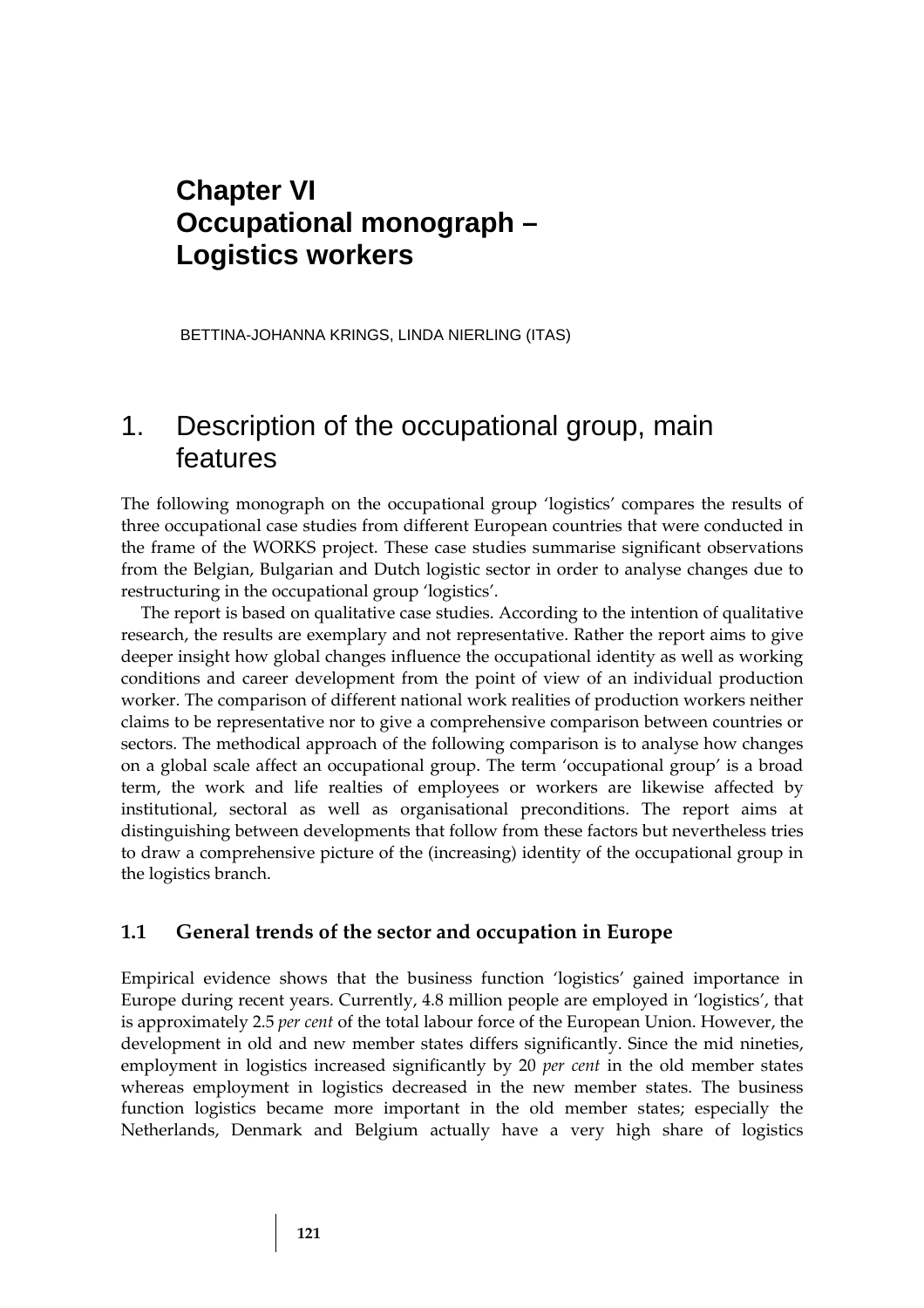employment. As a consequence, there was no major shift of jobs from the old to the new member states in logistics (Birindelli et al., 2007:152ff.).

Although the development of employment in logistics is different in the old and new European member states, the same changes concerning sectoral distribution of logistics employment could be observed. Between 1997 and 2004 logistic jobs became more and more concentrated in the sectors of trade, transport and packaging. Some years before the jobs were more spread across several sectors. Due to speeding up processes on different markets as well as to differentiation processes it can be concluded that "logistic activities in Europe are increasingly performed within specialised service companies" Birindelli et al., 2007:158).

According to the results of the quantitative pillar of the WORKS project, the business function 'logistics' undergoes rapid changes as well as significant growth during recent years, at least in the old member states. Also the results of the European project NOVALOG<sup>14</sup> sum up that logistic activities expand rapidly in the European context. Increasingly the different functions of 'logistics' are outsourced to sub-contractors of the transport sector. Reflecting these processes, jobs in 'logistics' seem to develop into an 'employment market in its own right" (NOVALOG, s.d.:7). Thus the empirical figures focus very much on the development of a new profile of this business function.

#### **1.2 Characterisation of the occupational group**

 $\overline{a}$ 

The NOVALOG project defines 'logistics' as follows: "Logistics involves managing flows from the supplier to the user, and the consumer, based on forecast or defined requirements: physical flows of materials and goods, information flows, related administrative flows, in view of the expected effectiveness and quality of services" (NOVALOG, s.d.:7). In order to handle these processes several types of jobs of different hierarchical levels are needed. In the NOVALOG project jobs within logistics were systematised and a nomenclature was developed. Four employment groups including 22 jobs were identified (see Table 2). The four employment groups are structured as follows: The first group includes management positions which are covering the strategic aspect of logistics. Planning positions for procurement and purchasing are involved in the second group. The third group contains tasks concerning production planning and control, while the fourth group covers operating tasks in warehouses (NOVALOG, s.d.:9). The attempt of NOVALOG is to focus clearly on logistic jobs while excluding transport related jobs.

<sup>14</sup> The European NOVALOG project analyses changing trends in logistics employment. Further information is available on http://www.novalog-project.org.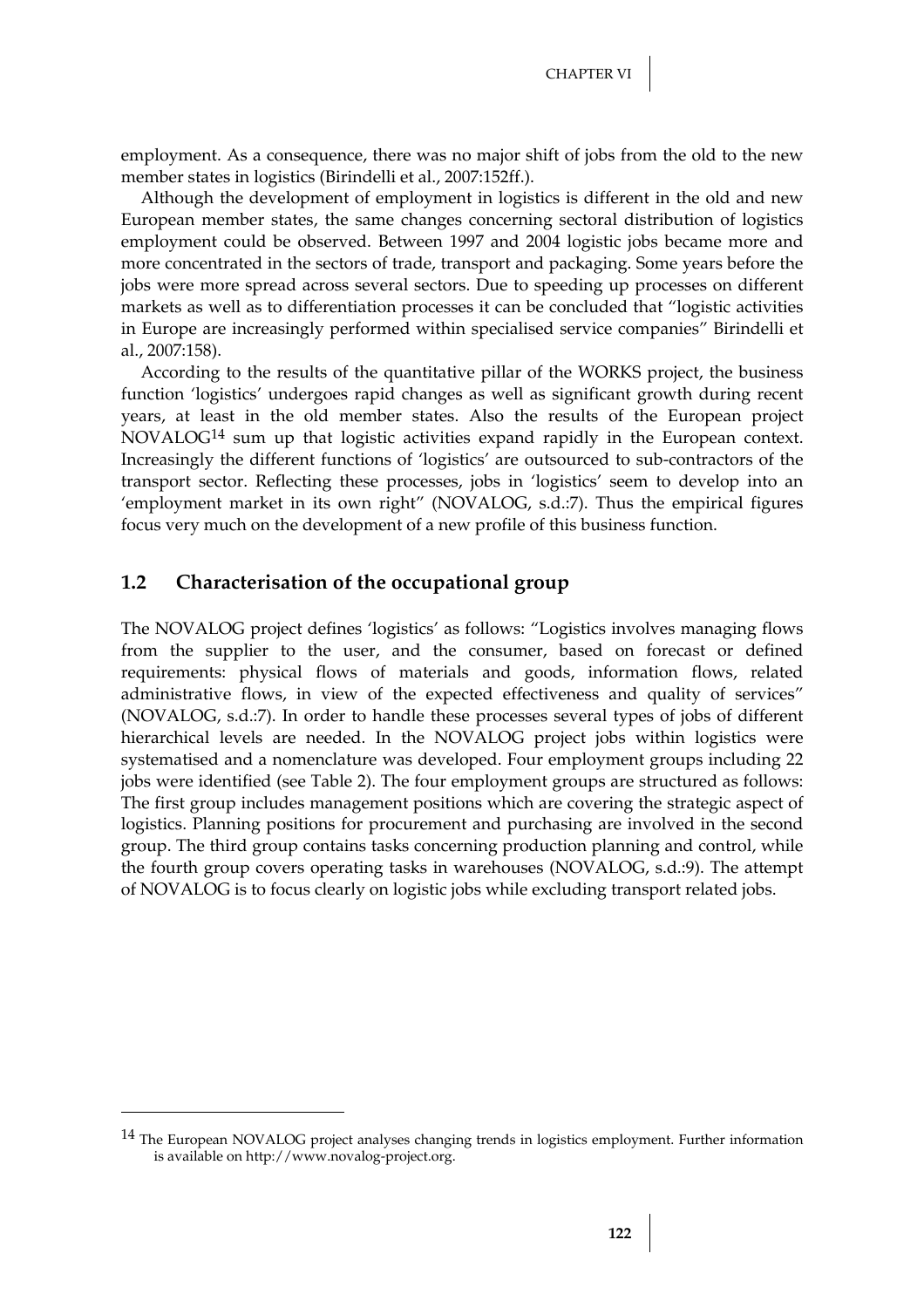| Nomenclature of logistics jobs (source: NOVALOG, s.d.:10)<br>Group 1: Formulating & implementing logistical strategy<br>Supply Chain Manager<br>Logistics Manager |  |  |  |  |
|-------------------------------------------------------------------------------------------------------------------------------------------------------------------|--|--|--|--|
|                                                                                                                                                                   |  |  |  |  |
|                                                                                                                                                                   |  |  |  |  |
|                                                                                                                                                                   |  |  |  |  |
| Logistics Analyst                                                                                                                                                 |  |  |  |  |
| Logistics Engineer                                                                                                                                                |  |  |  |  |
| Logistics Controller                                                                                                                                              |  |  |  |  |
| Logistics IT-Specialist                                                                                                                                           |  |  |  |  |
| Logistics Supervisor                                                                                                                                              |  |  |  |  |
| Group 2: Purchasing/Materials Management                                                                                                                          |  |  |  |  |
| Materiale Manager                                                                                                                                                 |  |  |  |  |

**Table 8** 

| noup = : 1 archaethy, materiale management      |  |  |  |  |  |
|-------------------------------------------------|--|--|--|--|--|
| Materials Manager                               |  |  |  |  |  |
| Packaging Manager                               |  |  |  |  |  |
| Purchasing/ Procurement Manager                 |  |  |  |  |  |
| <b>Purchasing Officer</b>                       |  |  |  |  |  |
| <b>Purchasing Clerk</b>                         |  |  |  |  |  |
| Stock/Inventory Controller                      |  |  |  |  |  |
| Group 3: Production Planning and Control        |  |  |  |  |  |
| Production Planer and Controller                |  |  |  |  |  |
| Group 4: Warehousing                            |  |  |  |  |  |
| Warehouse Management                            |  |  |  |  |  |
| Warehouse Manager                               |  |  |  |  |  |
| Warehouse Supervisor                            |  |  |  |  |  |
| <b>Administrative Operations</b>                |  |  |  |  |  |
| <b>Order Processing Clerk</b>                   |  |  |  |  |  |
| <b>Warehouse Operations</b>                     |  |  |  |  |  |
| Warehouse Operator                              |  |  |  |  |  |
| <b>Forklift Driver</b>                          |  |  |  |  |  |
| Order Picker                                    |  |  |  |  |  |
| <b>Warehouse Supporting Activity (examples)</b> |  |  |  |  |  |

But even the attempt to systematise job positions by leaving out transport related jobs leaves a broad heterogeneity of tasks in logistics. A homogenous occupational group 'logistics' does not exist, but a variety of functions in the field of logistics. This variation is reflected within the following report which covers various occupations in the field of logistics (see Table 1). However it causes methodical problems regarding the analysis and description of an (homogenous) 'occupational group'. In the sample of the comparative analysis at least two different 'occupational groups' are present: logistic managers as well as office employees. However, the work and life realities of logistic manager differ clearly from those of office employees. Consequently, this report can offer only an overview over different work realities of different positions in the business function logistics. 'Employment in logistics' rather than one single occupational group 'logistics' should be

Maintenance Supervisor Maintenance Operator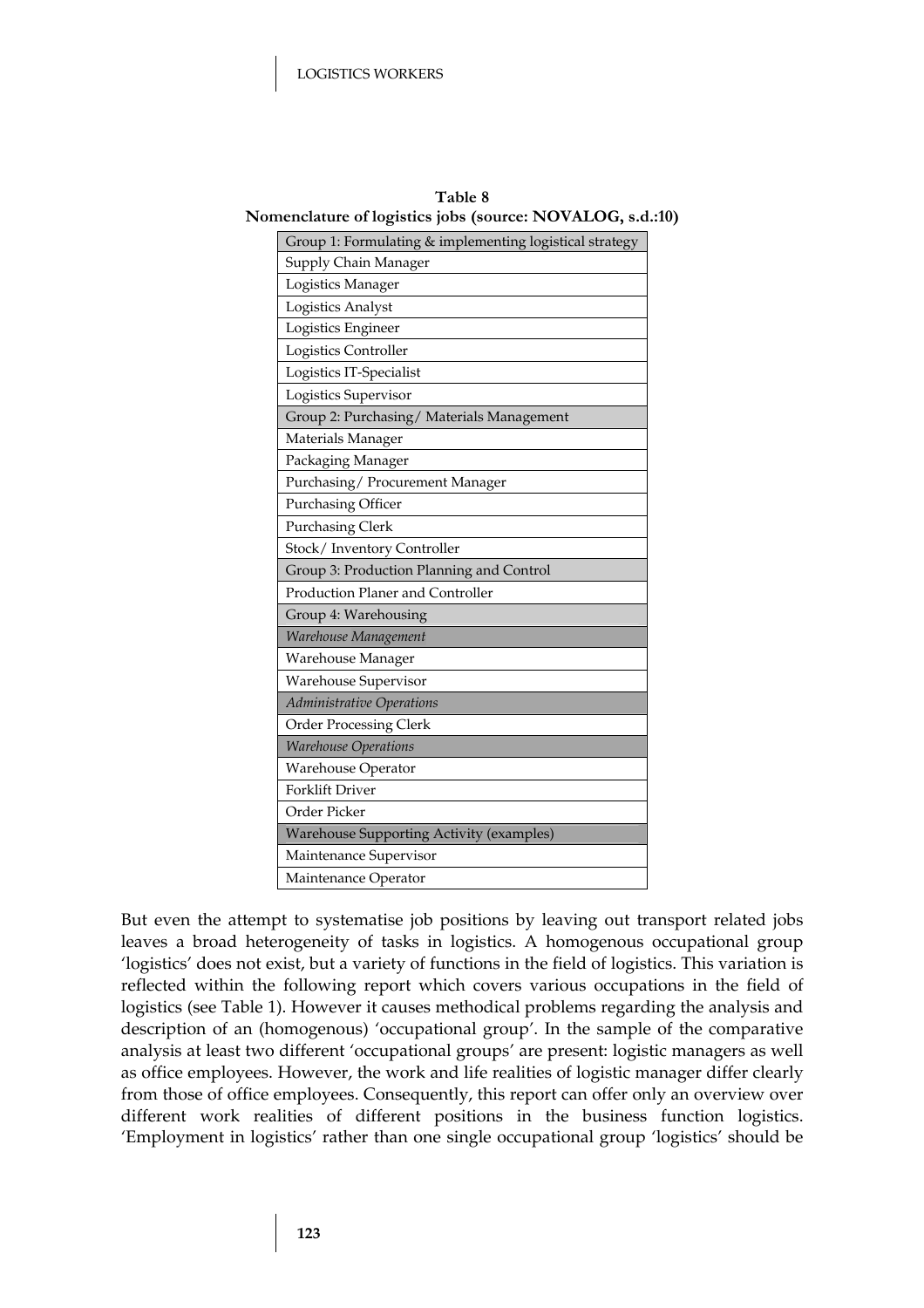therefore understood as several occupational groups which form the basis of the following analysis.

The above mentioned methodological constraints may be due to the fact that different occupational groups in the business function 'logistics' is rather evolving and is gaining strongly in importance during recent years. Logistics actually becomes a highly differentiated field of global services which are highly technically supported. The character of this field changed fundamentally to modern and heavily demanded global services with strong connection to costumers and markets (Eckardt, 2006).

Although the framework of the sample describes a variety of job profiles, the scientific focus seems very concentrated on two occupations: logistic managers as well as office employees. The comparative analysis, therefore, concentrates very much on these two different occupations.

### **1.3 Characterisation of the case studies**

The sample of the occupational group 'logistics' is covered by three occupational case studies of different national contexts. The case studies are based on 6– 9 qualitative interviews each with employees from the field of logistics of both sexes with different ages. Some of the case studies refer only to one firm whereas other case studies reflect the experiences of more than one firm. All organisations faced a phase of restructuring recently. All in all the business function 'logistics' is represented by two countries from Continental Europe (Belgium and the Netherlands) and one Eastern European country (Bulgaria).

Accordingly, the sample covers different tasks of 'logistics' as well as different sectoral, institutional and national settings, which affect the occupational group 'logistics' in a certain way.

The following case studies will be presented (see also Table 9):

- **Belgium**: The Belgian case study analyses export operation employees which work at a multinational beer brewery. In the course of a large restructuring process which affected the whole company the department has be offshored to the Czech Republic. After this offshoring process the employees of the department have been relocated within the company or 'have been sent' to early retirement. According to the descriptions the employees experienced these restructuring processes very negatively. Feelings of insecure future employment as well as of frustration that specific knowledge gained by working experience was not acknowledged are dominating actually. Furthermore, the affiliation to the firm which are strongly connected with feelings of collectivity among employees decreased significantly (De Bruyn & Ramioul, 2007).
- **The Netherlands**: The Dutch case study focuses on the occupational identity of logistic managers from different companies out of several sectors. Due to the economic pressure of companies from Eastern countries (new Member states within the European Community) the Dutch companies react with an offensive process of technological changes in this sector. Thus the logistic managers have to cope with higher skill requirements as well as with changing professional demands. Nevertheless, the case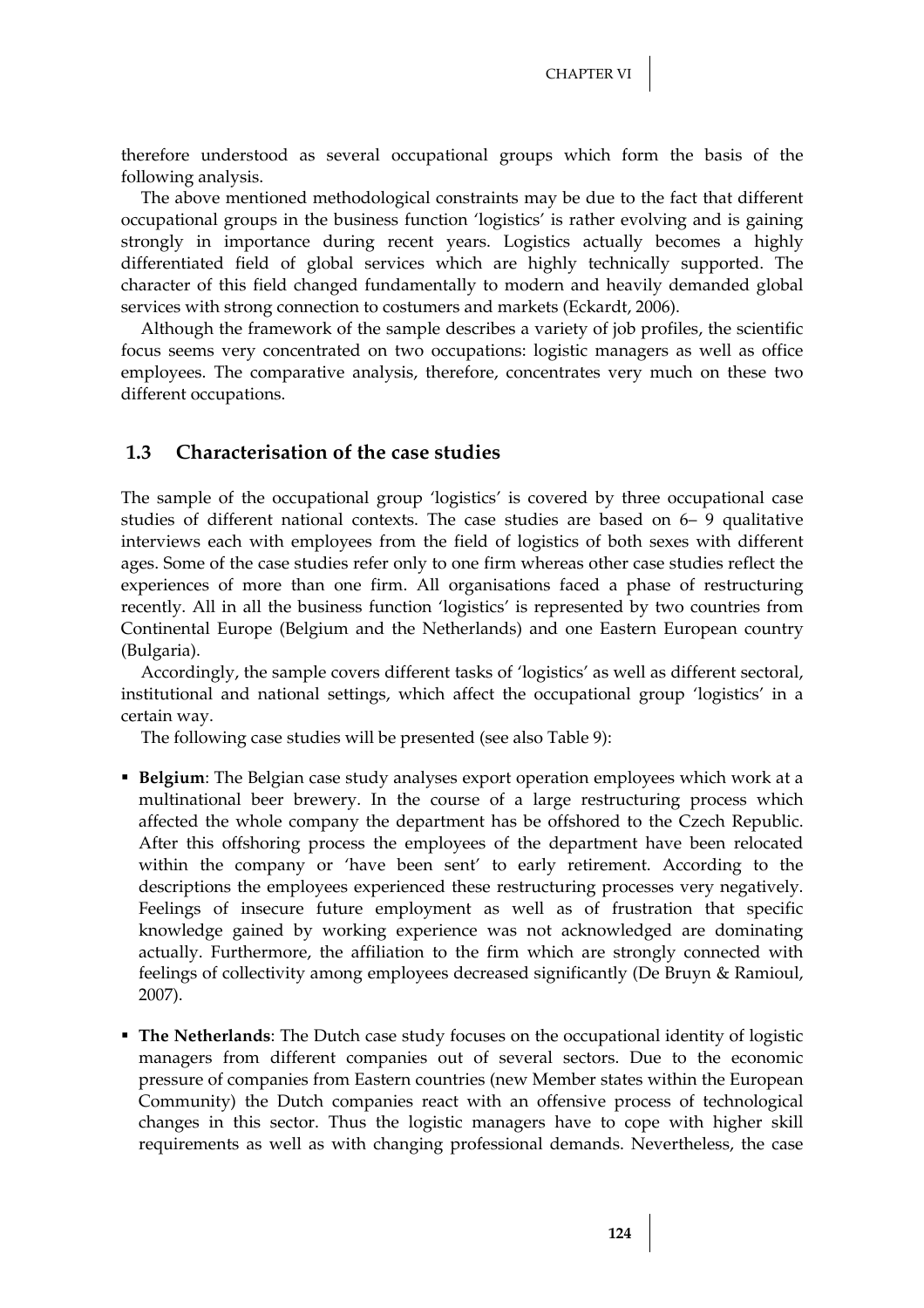study reports that the employees still enjoy a relatively high quality of work with comfortable working hours and stable employment conditions (Bannink, Trommel & Hoogenboom, 2007).

 **Bulgaria**: The Bulgarian case study analyses the development of employees, which work in several positions in logistics departments and subcontractors of breweries. Bulgarian breweries already faced major restructurings in terms of privatisation due to the change of the political system. However, according to the report the recent restructuring in logistics caused different effects for the employment situation. Basically the result of the case study indicates an enrichment of working tasks for most of the employees which, however, has led to a higher intensity of the work load. Whereas one major part of the employees is adapting to changes and benefits individually, for another part of the employees the restructuring has negative effects on their work situation (Kirov, 2007).

| Number | Country            | <b>Sector</b>                                    | Type of positions                                                  | Number of interviews and<br>analysed firms |
|--------|--------------------|--------------------------------------------------|--------------------------------------------------------------------|--------------------------------------------|
|        | Belgium            | Food & Beverages                                 | Export operation employees                                         | 9 interviews in 1 firm                     |
|        | Bulgaria           | Food & Beverages                                 | Logistic manager,<br>Warehouse manager, office<br>employee, worker | 9 interviews in 3 firms                    |
| 3      | <b>Netherlands</b> | Food & Beverages,<br>Clothing, Transport<br>etc. | Logistics manager                                                  | 6 interviews in 6 firms                    |

**Table 9: Sample of the comparative analysis on the occupational group 'logistics'** 

# 2. Work biographies

## **2.1 Career trajectories**

#### *Office employees*

The career trajectories of the office employees differ strongly from those of logistic managers. The office employees in Belgium and Bulgaria do not show a unique form of formal qualification for the position in the logistic department. The Belgian employees of the logistic department partly have a relevant apprenticeship for their occupation, like accountant or secretary; partly they hold a degree in totally different field (car mechanic) or do not have one. They rather qualify on the job. In the Belgian company it seems to be common practice that employees move within the firm to different positions. In former times the employees used to stay very long in the firm, working in different departments, depending on actual demands. However none of them planned to go into logistics, possessed a relevant education or took special courses for this field.

In Bulgaria the situation seems to be similar. Employees doing office work in the field of logistics hold different degrees, ranging from a graduation at an economy school to a higher education in food processing technology. Either they worked before in several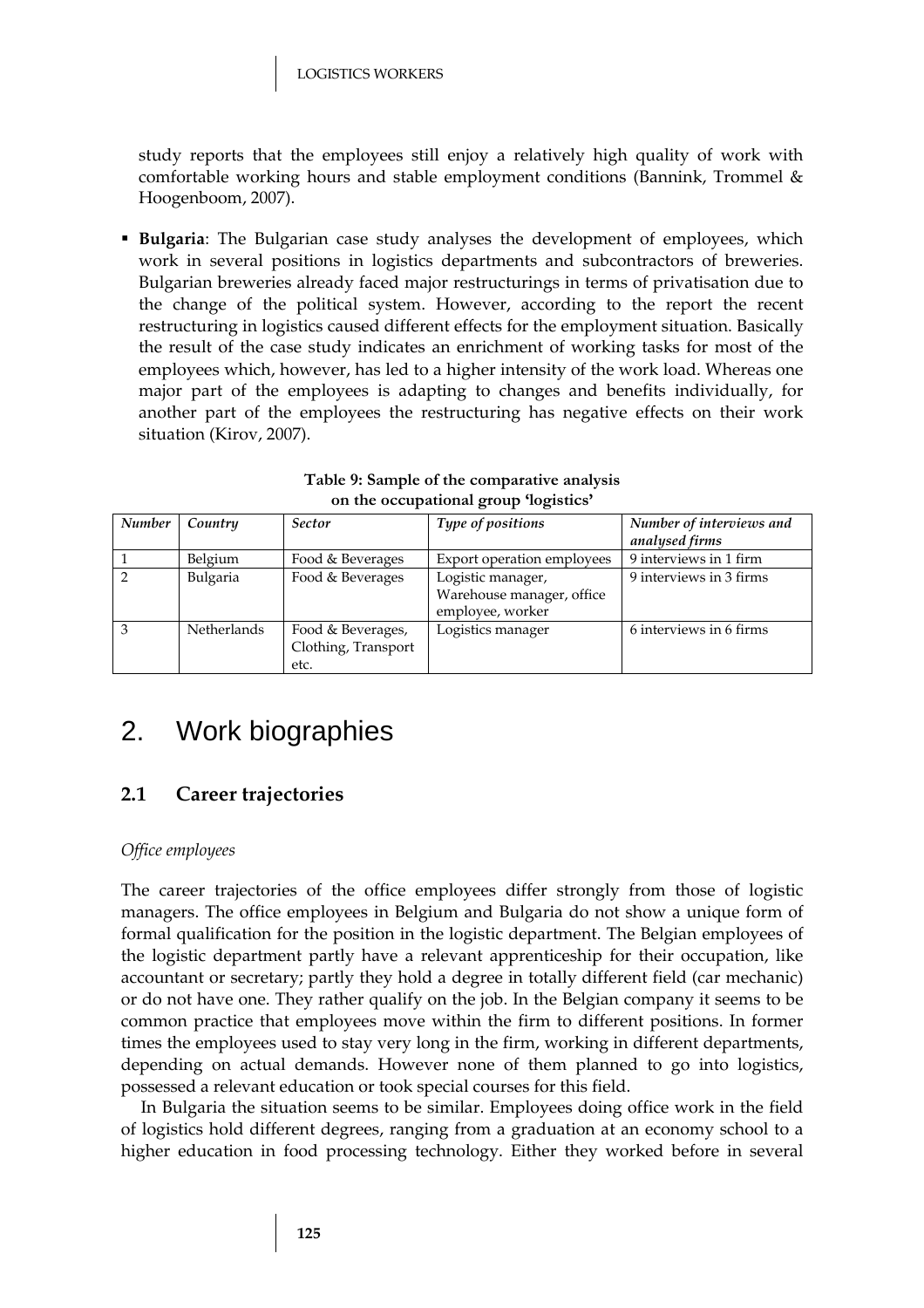firms holding different positions or are already for a long time in their current company but switched positions. Furthermore the promotion to leading positions seems to be possible even without a high formal education degree. However in Bulgaria very fragmentary work biographies are common due to the transformation of the political system.

Office work in the field of logistic seems to offer the possibility for a transfer from former working careers, providing a relatively easy access and future career possibilities. However this field is relatively prone to outsourcing, as can be seen in the Belgian case. This may be even due to the same fact which allows the relatively easy transfer from former positions: Relevant skills seem to be learned easily.

#### *Logistic managers*

In contrast, the career trajectories of logistics managers already show in contrast already higher qualification requirements as well as specialisation. The Bulgarian logistic managers hold a university degree, mainly in the field of economics and have already worked in different positions and fields before they became a logistic manager. In the Netherlands nearly all logistic managers hold a professional degree in logistics, either a university degree or the qualified further in training courses related to logistics. In the sample there is one exception; one of the managers reached the position as logistic manager by a career within the company. However, formal qualifications seem to gain increasingly importance in the Dutch logistic management.

Regarding the career development, in the Netherlands there seem to be relatively good career opportunities, a 'well-developed job ladder' (Bannink et al., 2007:6), which however depends on the personal qualification. It does not occur frequently that logistic workers enter into the top management level. Nevertheless the position in logistics offers them a stable working position, if they are open to qualify further in IT skills.

## **2.2 Changes and driving forces**

#### *Office Workers*

The Belgian company offered traditionally stable working conditions with lifelong career opportunities and was strongly anchored in the region. Moves within the company were common in the organisation; furthermore, they offered further developments opportunities for the employees: *"[The management] thought I had other qualities and they tried to let these come out."* (cited in De Bruyn & Ramioul, 2007:4).

However, in the course of internal restructuring changes of positions became more frequent. Furthermore, future changes become more and more limited due to age and formal qualification. Regarding the employee's further job possibilities they depend strongly on the decisions of the firm, and can hardly develop possibilities on their own: *"it's not that you can direct your career. […] You can change jobs, but it could be that you will move to a department which will be restructured the day after or even disappears (..) so you have to try to anticipate whether your department will stay or not, and you have to do it yourself, because you can't ask anyone"* (cited in De Bruyn & Ramioul, 2007:6). Career perspectives in the firm changed fundamentally for the employees. While before they could expect a lifelong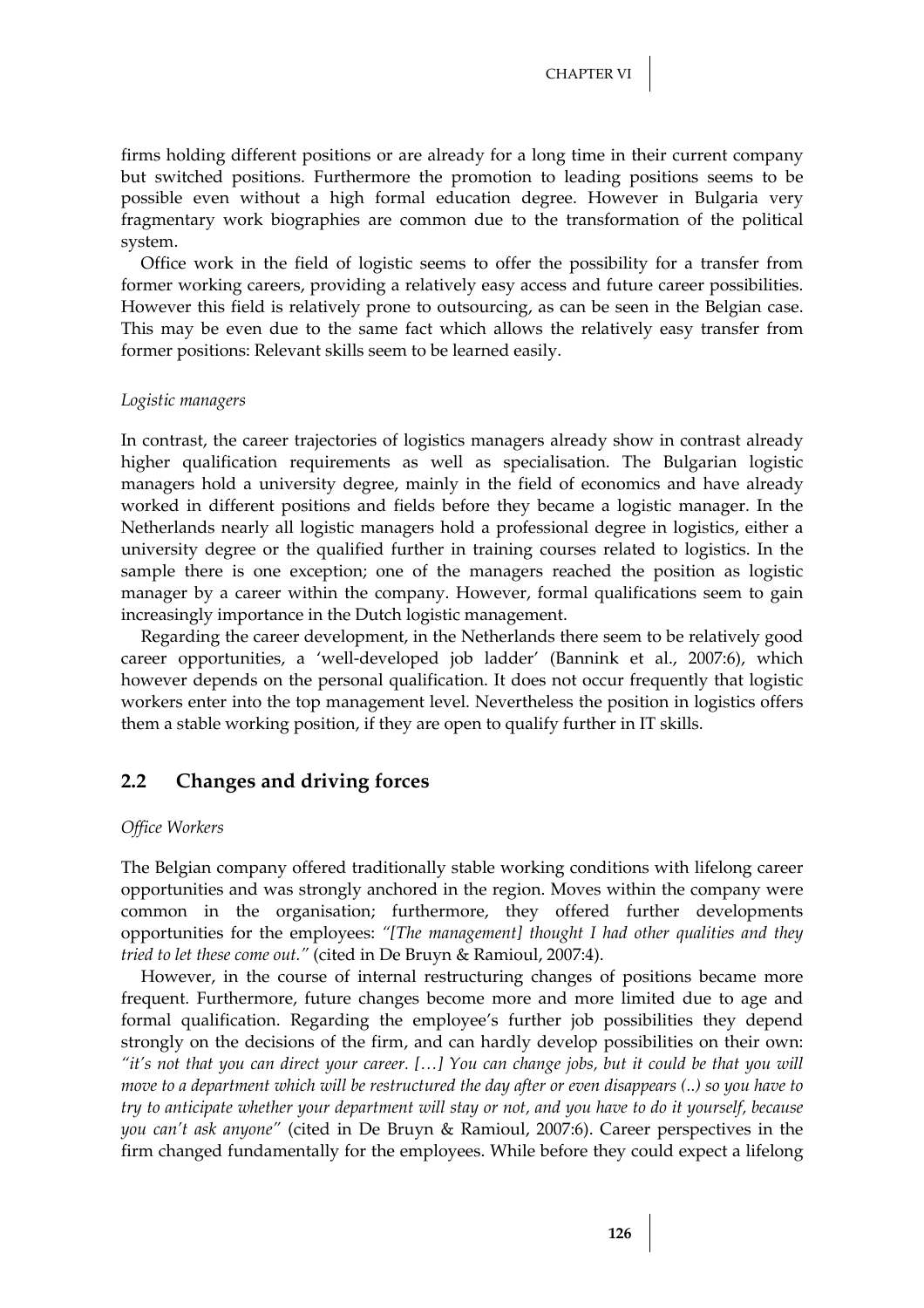career in the company, now there is a higher degree of insecurity regarding job tenure and less power to direct their organisational career trajectories actively. Furthermore the knowledge and experience in the company is no longer highly valued. Rather, 'old' workers are the most affected from restructuring, because they were sent to early retirement.

The most important organisational changes in Bulgarian companies are related to the privatisation processes beginning in the 1990s. Next to mergers and closures of production facilities, also rationalisation processes also took place influencing the technological and internal organisation. These changes also affect the career trajectories of the employees in several aspects. However, the employees doing office work only faced 'minor' changes relative to the transformation of the system, e.g. a change of departments or working tasks within the same firm. For other respondents the job situation changed more profoundly: one employee who was released from the army had the opportunity to realise a career in logistics within the company.

#### *Logistic Managers*

For Bulgarian employees working at management level, the restructuring mainly offered the possibility to work on new tasks with more responsibility and new challenges.

In the Netherlands the job requirements of logistic managers changed mainly to risen job requirements. On the one hand that affects the communication and cooperation with business partners: *"You need to be in permanent contact with (potential) partners; this is crucial for enhancing the logistic efficiency"* (cited in Bannink et al., 2007:6). On the other hand formal qualifications and the knowledge of IT tools become increasingly important. Some years ago it was possible to follow a career as logistic manager by qualifying on the job. These career ways diminish more and more, while IT-skills become crucial. Although logistic activities seem to become increasingly important for the business success of companies, they are relatively simple to outsource. Nevertheless, maintaining employment stability is an important aim for logistic managers "That is, their aim is not to outsource as much as possible, even if it is profitable for the company" (Bannink et al., 2007:7).

In general, there seem to be different developments for both groups of workers. Career paths of office workers in logistics are extremely prone to changes. The employees normally do not have a long work experience in this field and changed from several departments and former career pattern to this field. The office work in logistics seems to resemble other kind of office work in other company units and it seems that the tasks can be easily learned. The work biographies of the office employees are often not straightforward, but show several changes of tasks or departments, mostly due to internal reorganisation. In contrast the positions of the logistics manager are more stable, thus requiring a skill level which increased profoundly during the last years. Consequently work experience and special technical knowledge has a higher importance in the case of the logistic managers, which have stable working positions. It seems that the management part of logistics stand is no subject for negotiation, rather the executive logistics functions.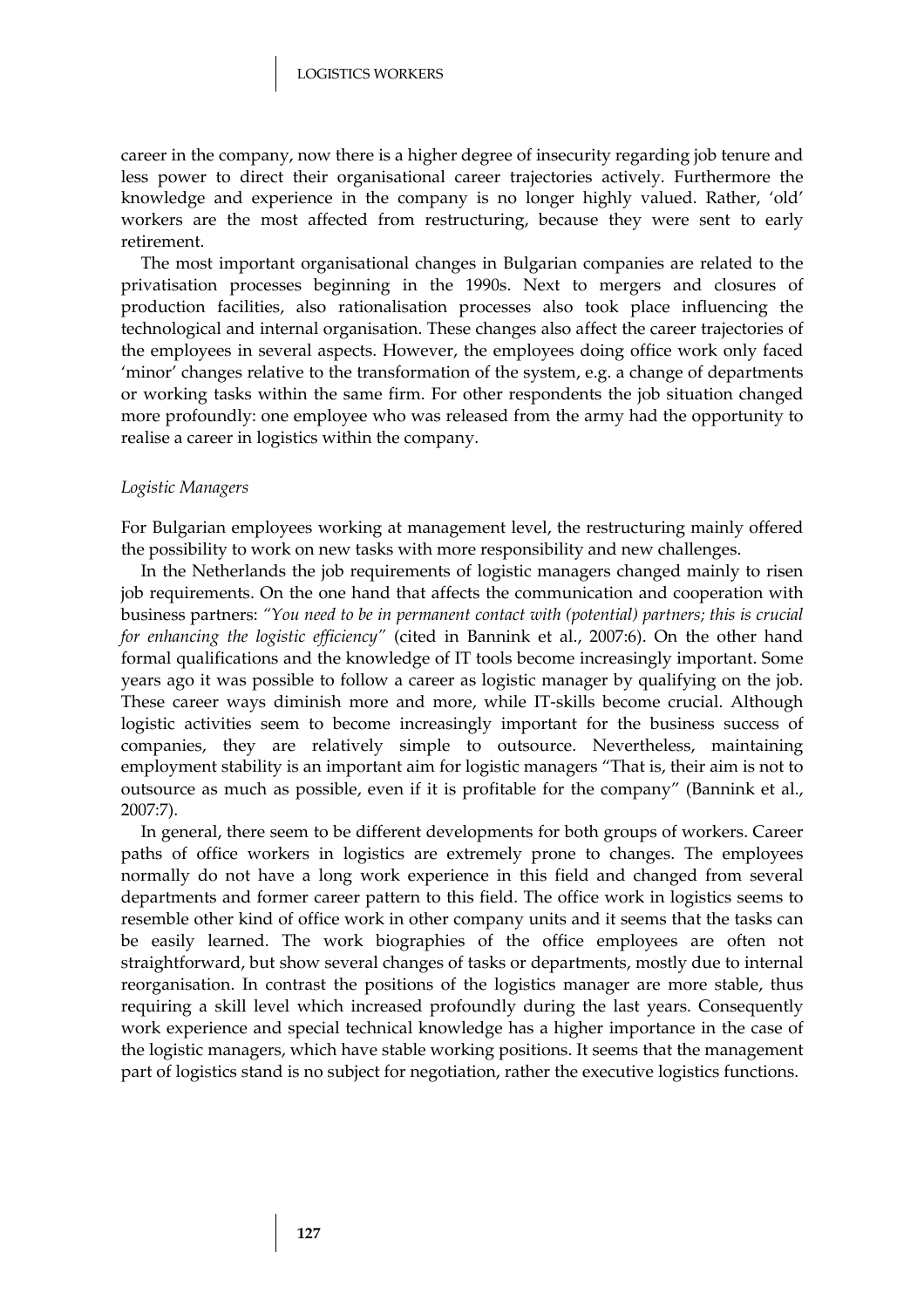## **2.3 Institutional arrangements**

In the Netherlands, new trends in the sector are expected from the opening of Eastern European markets, which could allow a higher level of efficiency in logistics. In contrast the Bulgarian logistic sector is still very much in a period of transition caused by foreign investors who realised organisational changes. These changes caused large waves of dismissals and a high extent of flexible employment. The acquisition by a multinational company was considered and experienced as highly positive and prestigious in the first phase. However the attitudes change, because former privileged working conditions became increasingly conform to other types of enterprises (local investors or state owned). Nevertheless, the inflow of foreign investments is still considered as highly important for the further economical development.

# 3. Changes in occupational identities

## **3.1 Characterisation of the occupational identity**

Less occupational but much more organisational identity is reported from the Belgian case where the employees for several reasons strongly identify with their organisation: first because of the size and public publicity of the company, second because of the long affiliation of the employees in general. Through restructuring processes this relationship will probably change. "As a consequence, Maltco is not regarded anymore as a company where job tenure is secure for life, but on the contrary, employees feel that they are only sure of their employment until the next restructuring will happen" (De Bruyn & Ramioul, 2007: 6). Losses of security are also expressed by the strategic planning of career trajectories, which is strongly connected with the notion of occupational identity. Because of the lack of information regarding the strategic plans of the company, the employees feel insecure to reflect about future career planning or simply about their professional expertise. Therefore 'capacity building' on an individual level usually was possible in Maltco. Through the long-term perspective the tasks the employees carried out were not related any more to their educational background. After reorganisation a "vertically fragmented and horizontally integrated system was replaced by a vertically integrated system" (De Bruyn & Ramioul, 2007: 8). This also changed the tasks of the employees towards a more standardised and less challenging working profile. The change of the working profile affected also export operation officers and their wide contacts to costumers. As the case study shows, the employees feel extremely frustrated by these changes.

In socialist Bulgaria within the companies occupational identity was strongly connected with the prestigious (and highly symbolically) function of engineers and qualified workers (Kirov, 2007: 8). Thus, specific occupational identities were not as developed as they were in other countries (i.e. with their own labour unions and /or corporate representatives in many countries). In the sample there are mainly two levels: the management level as well as the level of different tasks in the logistics department. In management the self-monitoring of the manager tends to reflect very much the increasing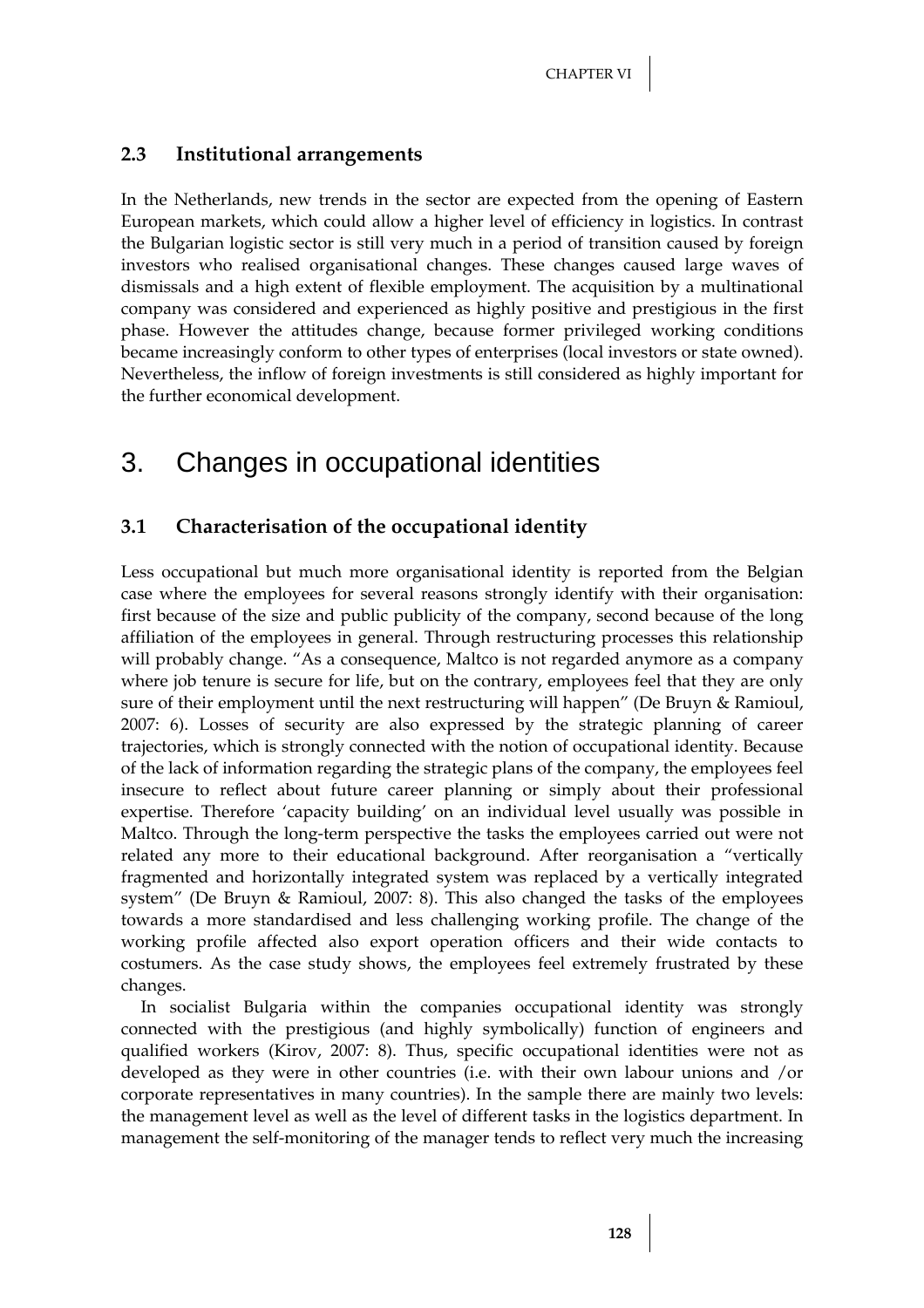opportunities of this occupational group. Therefore the managers strengthen very much the notion of a dynamic and flexible occupation which creates a visible contrast to the idea of "doing the same during 35 years" (Kirov, 2007: 9). According to the descriptions less occupational identity in terms of traditions and collective identity seem the case in Bulgaria. In contrast, the interviewees strengthened very much the future challenges of the profession in order to participate in the economic changes. Therefore the deep economic change with the professional experiences for the employees seems the incentive of creating a common occupational identity.

On the other level of logistics tasks the orientation of the occupational identity seem – quite similar to the management – developing towards future career trajectories. Also here, the incentive seems the systemic change which is characterised by the acquisition by a multinational enterprise. The objective is to improve the sector logistics as a whole in terms of effectiveness and competitiveness.

In contrary to the Bulgarian case, the Dutch case creates a clear relationship between the cognitive perceptions of the occupation and the activities the employees are doing. Whereas in the sample employees did not develop their professional identity, there are logistics managers which emphasise very much their position in the company. "To the extend logistics managers show a professional identity they emphasise that their position in a company allows them and requires the oversight over a broad range of business processes and requires that they combine the knowledge of various fields of expertise" (Bannink et al., 2007: 9). The development of the occupational identity implies a whole range of possibilities which will be developed much more in the nearest future. According to the analysis recent trends in logistics, though, seem to contribute to the emergence of a stronger and more professional identity" (Bannink et al., 2007:9). This identity is based on the increase of knowledge-based working activities.

In sum, the comparative analysis of the occupational identities does not allow to formulate a clearly defined occupational identity of logistics managers. Once again the activities are based on different educational levels which have created big differences between the employees. And – at least in these cases – the organisational and political framework has created specific characteristics, which still effect the individual perceptions of occupational identities.

### **3.2 Relations between changes in occupational identities and organisational restructuring**

As the Dutch case described above changes in occupational identities refer very much to new demands in this sector: "First, the content of logistic competence is more and more based on scientific knowledge, adding a touch of professionalism to logistic management. As respondent LOG 5 puts it:' logistics is becoming a real discipline, based on clear cognitive principles'. Second, as logistic managers have developed a more external orientation, they start to share their views on the profession" (Bannink et al., 2007: 9).

These aspects reflect visibly tendencies in nearly all sectors where an increase of knowledge-based activities has been analysed in many studies. Through the steadily ongoing process of globalisation, logistics became a central aspect in the global value chains. Technology-driven developments like i.e. new communication systems seem the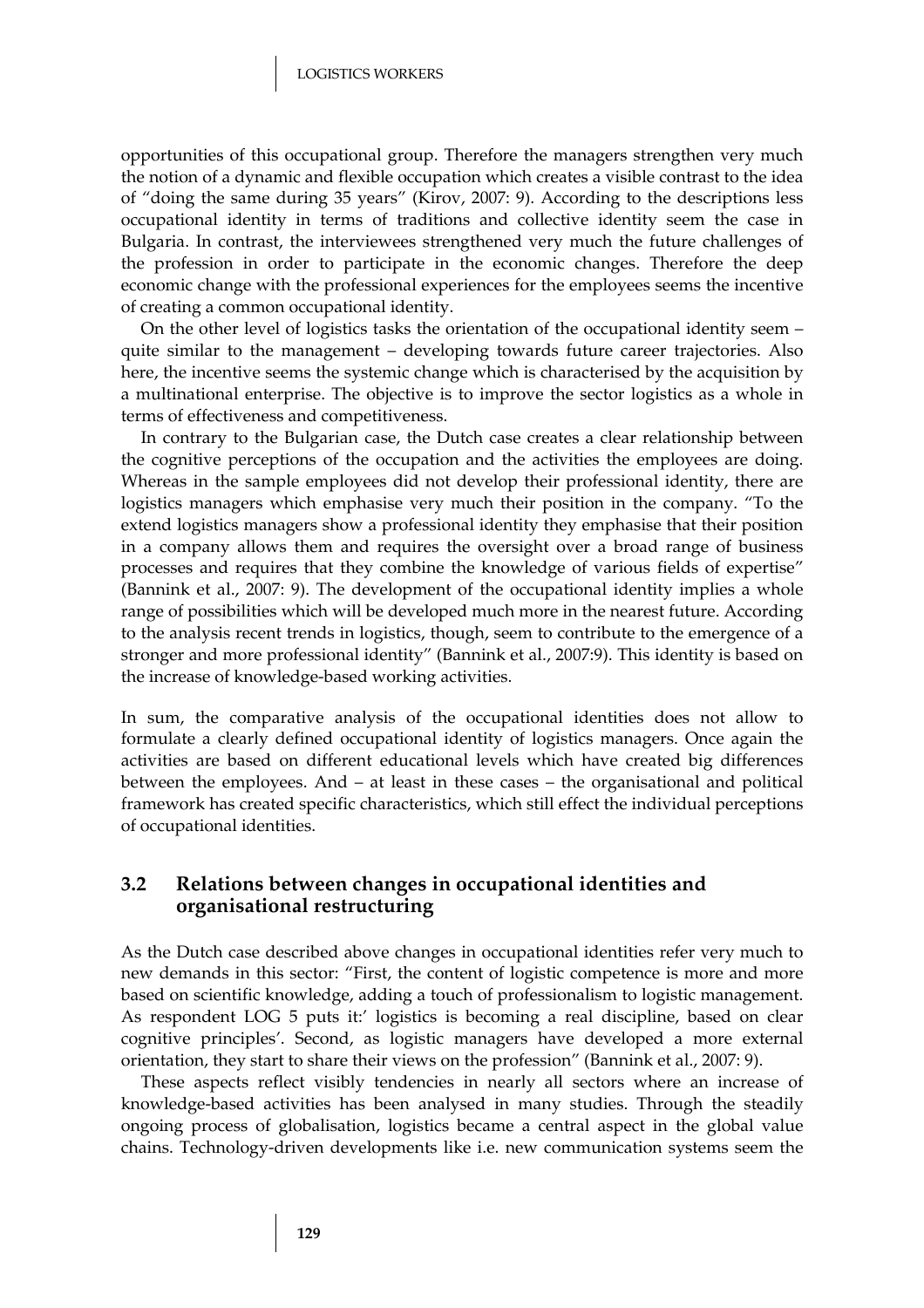precondition of competition in this sector since the last decade. Through the introduction of the concept of just-in-time delivery the branch also is accustomed to speeding up processes. Thus – according to the Dutch case – the emergence of developing a professional identity in the logistic field seems "an irreversible trend that affects the position of the older workers but attracts younger people with high (university) skills" (Bannink, 2007:10).

As described above the restructuring processes in the Belgian case have affected the occupational identity to a significant extend. With regard to the changes De Bruyn & Ramioul (2007:9ff.) strengthen four aspects: firstly, the employees felt a lack of recognition by the high-level management, who made the decision to offshore the department. Secondly, the organisational model has been changed into a vertically fragmented and horizontally integrated system. Thus working profiles have changed as well. Thirdly, through the geographical reorganisation the workers are now shattered among different departments. This has deteriorated the feeling of collectivity. Fourthly, for a number of employees the new tasks are less challenging and more boring. Thus the whole working culture has changed towards a low validation of tacit know-how and expertise and higher levels of job insecurity.

With regard to restructuring the Bulgarian case offers an impressive description of the effects and how they influence social groups. Whereas in socialistic times working integration was realised with all social and ethnical groups, after the transformation, firstly unskilled workers are no longer accepted by employers. This refers basically to the ethnical group of Roma which started to suffer unemployment and social precariousness after restructuring processes. The second group are employees which have to confront only few changes in their work. "However there are some indicators that could make us think that this group is more committed to the work than it was in the pre-privatisation period" (Kirov, 2007:10). The third group enjoy better opportunities. The occupational identity is based – as described above – on the development of professionalism which is connected with the challenges of mobility, flexibility and client-based orientation. Furthermore the international bias is considered as an important element of the occupational identity.

Interestingly the three case studies present a whole range of developments which also has been discussed in academic literature. Starting with the importance of knowledge-based activities, technical support and a high commitment on the professional level, the Dutch case focuses very much on the professionalism of this occupational group. In the Belgian case the introduction of standardisation processes has led to downskilling processes and de-qualification of work profiles which goes ahead with a high level of frustration and insecurity within the employees. Social segmentation has been developed in Bulgaria where low skilled people have clearly lost possibilities on the job market whereas the high skilled managers are meeting good chances in this sector.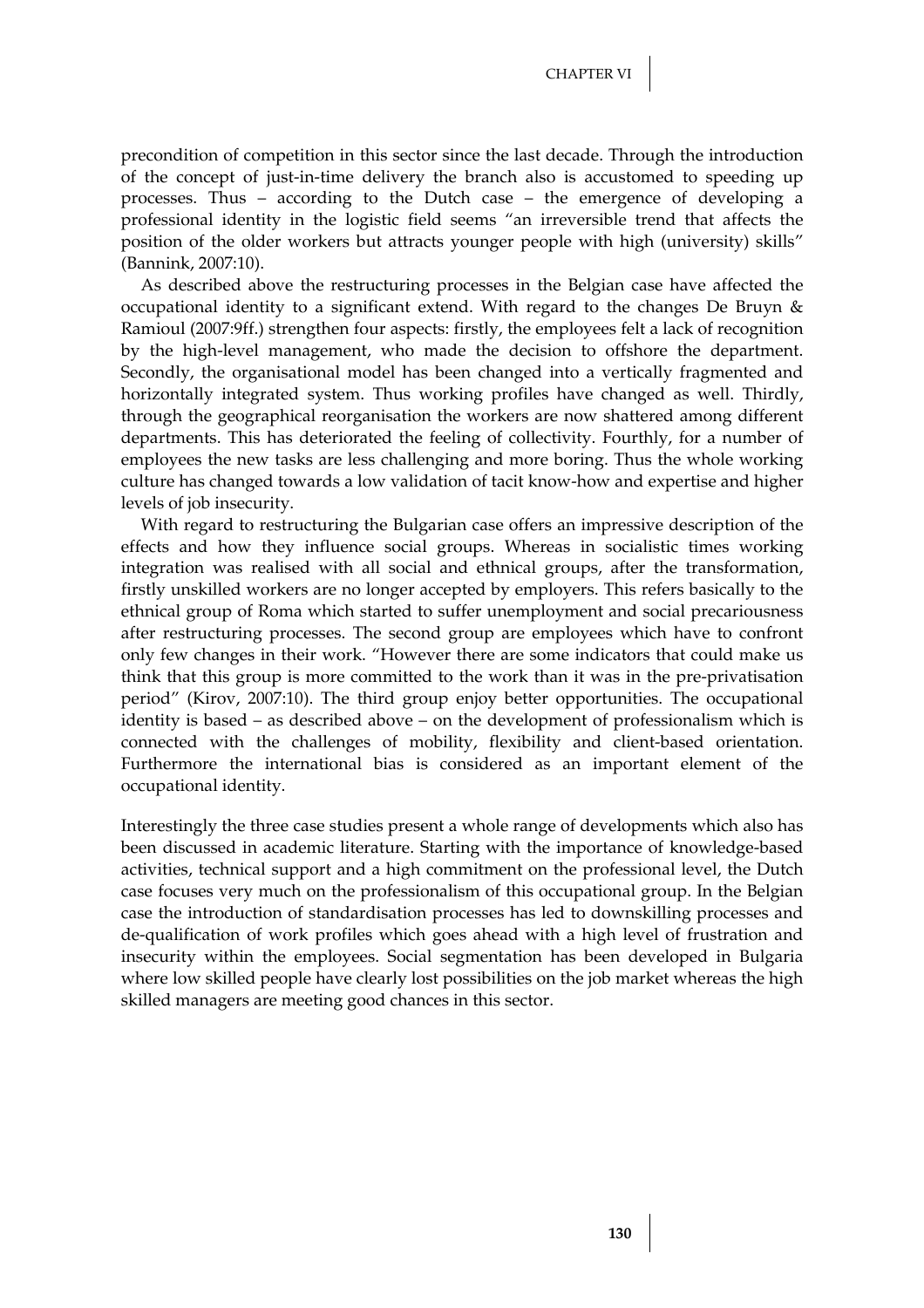# 4. Learning and skills development

## **4.1 Changes in skills requirements**

The Belgian case constitutes a special situation, because the department of office employees who handled part of the logistics processes was off-shored. Nevertheless the outsourcing process shows that the required skills were assessed differently by employees and management. The employees stated that most relevant skills and knowledge are gained 'on the job'. In order to acquire all relevant tasks the learning period is about a year. Furthermore language skills in French, English and Dutch were obligatory. The management however underestimated the relevance of tacit knowledge and experience needed to fulfil the tasks. The people who took over the tasks had no specific professional background, the only requirements they needed was the ability to speak Dutch. They got a four week training period, however this period was too short and a lot of mistakes followed. For some of the Belgian employees the restructuring affected their skill requirements positively, however most of them faced deterioration of their tasks which are now more boring, repetitive and less demanding. In the future they expect further reorganisation, because a technological rationalisation by IT is quite likely for the remaining tasks.

In the case of the Dutch logistic managers, skill requirements have increased in recent years. Information on customer demands, stock levels etc. have become important due to IT-based systems linking and integrating different data bases within the firm. Therefore managers need to know how to handle the increased and more complex data sets which requires profound knowledge of specific software.

## **4.2 Management of learning and training processes**

The Belgian office employees have no prospect of further training processes because of the current firm politic: "The learning and training opportunities are considered to be non-existent in the near future" (De Bruyn & Ramioul, 2007:12).

The Bulgarian employees assess that there is a change in skills needed, e.g. English skills as well as IT skills. However training processes are not obligatory, mainly the opportunity to attend formal training is low. Mostly new skills are learned on the job. Moreover some Bulgarian employees with management responsibilities expect that "the individual himself should be responsible for the development of his skills" (Kirov, 2007:16). Nevertheless it seems that employees in management positions have better support on their individual qualification development.

The Dutch logistics managers are supported strongly by the management to enhance their skills portfolio, both regarding specific programs and managerial and communication skills, as this is estimated as very important for the companies: *"At a certain moment, you just need to jump in. Also the company, because the company cannot use people with outdated skills"* (cited in Bannink et al., 2007:14).

It seems that the development of skills and learning in logistics is highly dependent on the hierarchical level of the employees. While office employees mainly improve their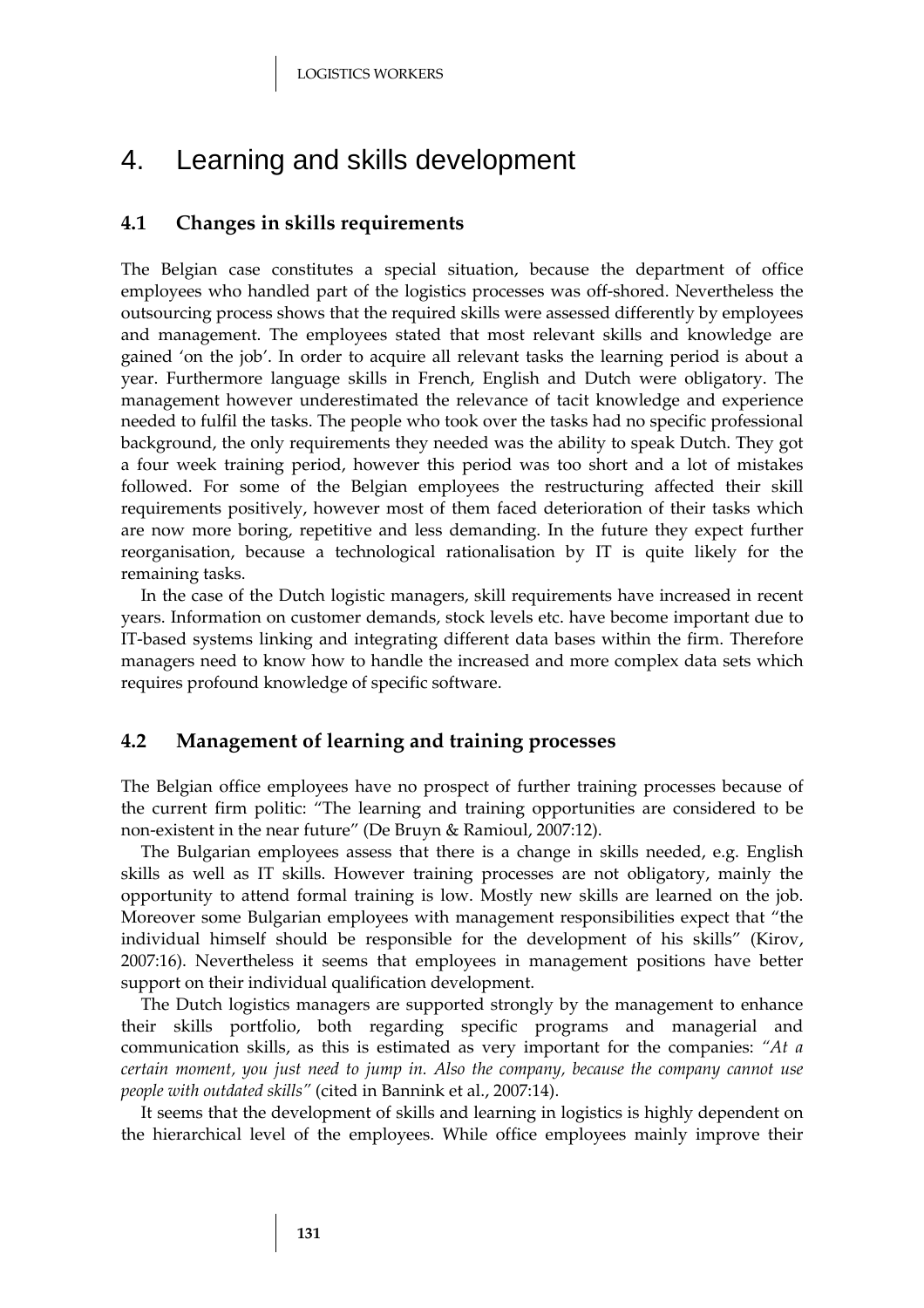skills by learning on the job, logistics managers are highly supported by the company to improve relevant skills.

# 5. Quality of work

#### *Office employees*

In the Belgian case the quality of work is very much affected by the restructuring event implying the closure of the former department. Compared to the tasks they performed in the old department, they feel that the new tasks are less challenging and varied. *"Our work*  was never finished [in the export operations department]. This is very different I this department *[i.e. order processing]. Now I go home in the evening and the work is finished. I wasn't used to that feeling in the beginning. (..) I prefer that my day is full with activities instead of having nothing to do in the afternoon and surfing the internet"* (cited in De Bruyn & Ramioul, 2007:10). The employees suffer partly from this development because they feel underestimated in their work regarding the skills they have. Furthermore they have less autonomy in their working tasks than before. However the management of working time has not changed due to the restructuring. The amount of working time remained the same for the employees in both departments.

What contributes to a negative evaluation of the quality of work is the information policy of the firm. Important information is given very superficially. The employees got informed about major changes only in the last moment and were not asked about their opinions or complaints. Since the decision-making process is very much hierarchical all decisions are made at the top management level. The employees "do not even know to whom they can turn their questions" (De Bruyn & Ramioul, 2007:10). The level of participation is generally very low which contributes to the dissatisfaction with the firm and the way the restructuring was carried out having strong influences on the quality of work.

Another important issue which influences the quality of work of the Belgian office employees is the high level of insecurity about their future work. The employees are concerned that the new departments are very likely to be offshored, too. These feelings are even reinforced by the factor 'age'. Age seems to a crucial factor for career advancement in the firm, as "almost all of the interviewees see themselves cut off of a promising career […] due to their age" (De Bruyn & Ramioul, 2007:11). All in all, the quality of work in the Belgian case is low. The experience of the quality of work is influenced strongly by the negative experience of the restructuring process and related changes which deteriorate the satisfaction with work.

In the Bulgarian case the conditions of work have changed significantly due to the privatisation process. In general, the work became more intense including a higher work load, increased complexity, higher time pressure, and a stronger focus on customers. However, the evaluation of the changed requirements in work depends on the constitution and perception of the individual employees. While some employees "could not handle […] the new working conditions and the intensified work and decided to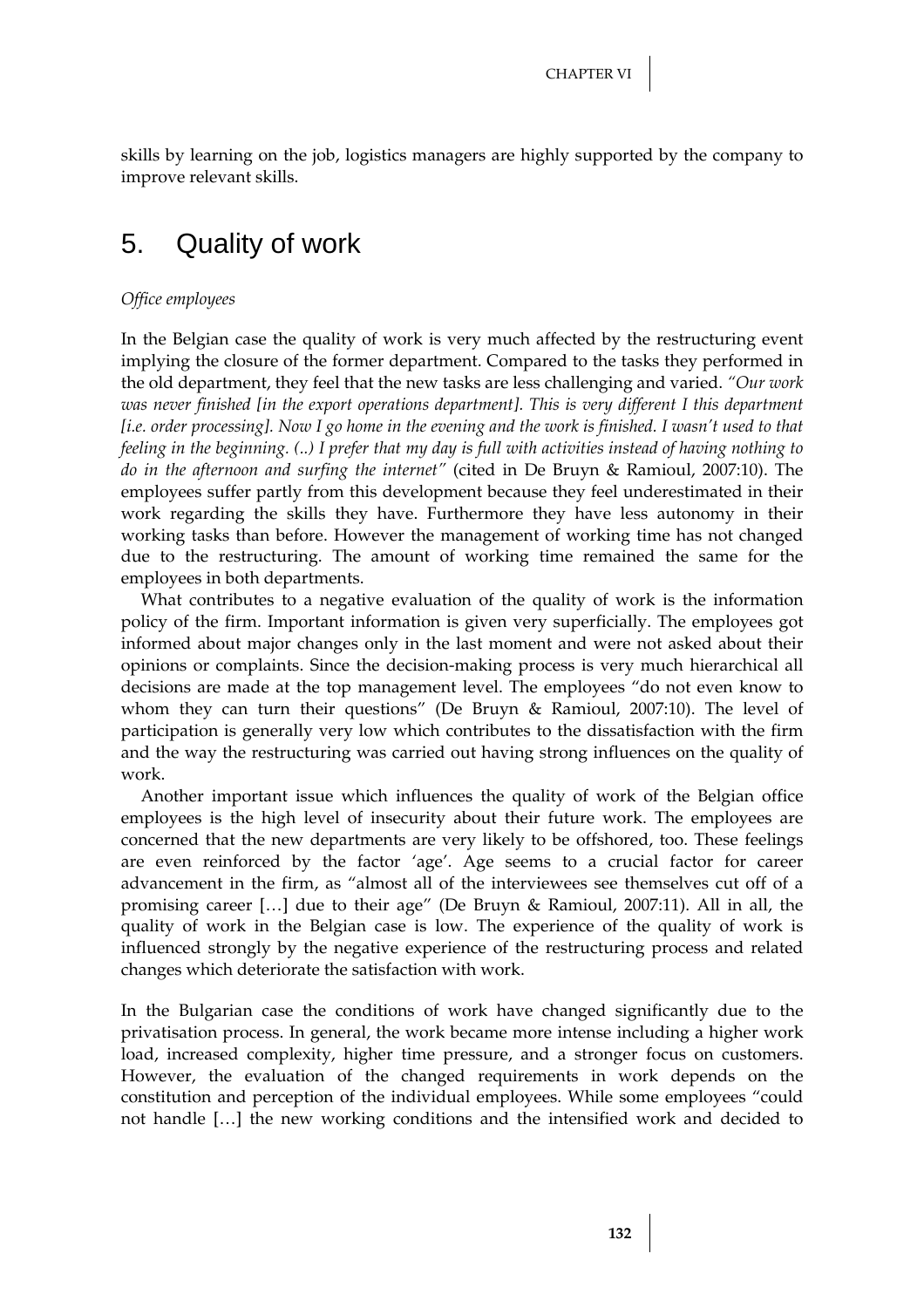leave" (Kirov, 2007:15), other employees evaluated the changes positively especially with regard to future perspectives.

The management of working time depends very much on the rhythm of the sector. Especially during summer and at the end of month the work load is much higher than in other parts of the year. These "busy seasons" (Kirov, 2007:15) implies a strong pressure on the office employees: *"We have one stationary and one mobile phone, all telephones are ringing, it is something terrific, all speak at once and we start to do our purely technical work after 17.00 or 18.00, it is everyday life for us"* (cited in Kirov, 2007:15). The employees are most likely to take their holiday during winter time or the beginning of the month, when the work pressure is much lower. Consequently, the demands of the firm influence very much the time management of the employees.

#### *Logistics managers*

For the Bulgarian logistics managers the above described changes are generally favourable. Due to the centralisation of the business function logistics, the managers have to fulfil new tasks having more responsibility over stores even in other sites which they have to supervise. Therefore, they have to travel frequently now. In general, the managers have a very high amount of working hours, some work up to 15-16 hours a day, including regularly checks during the weekend: *"I will not stay 100% of the time (note V.K. – the respondent speaks about coming to the factory during weekends) because we have no right of extra hours. I'll just pass through the plant or I'll call if there is a problem, our mobiles phones are given by the office, we do not switch them off 100% of the time"* (cited in Kirov, 2007:15f.). The logistic managers seem to lay a very strong focus on work and show a very high commitment to work, because they seem to be completely available for the firm in terms of their time.

The Dutch logistics managers are not strongly affected by changes due to restructuring. Their employment positions remain stable. However the complexity of logistic issues grew "because of the increased emphasis on just-in-time delivery of goods and the integration of the logistics function in the overall business process" (Bannink et al., 2007:12) as well as the use of IT-based applications. But like the Bulgarian case study, these changes are assessed differently. Some of the managers experience the changes as a clear deterioration of their working tasks, while others asses them very positively.

The working time arrangements of the Dutch logistic managers are orientated very much on normal business hours. "Most do not feel a strong need to work overtime" (Bannink et al., 2007:12). The family seems to be equally important assessing the quality of work: *"Considering overtime: of course you make your hours and a bit more, but I'm not a regular overtime worker. Well, you have your normal home situation. I try to be at home at normal hours. […] In the end there's only one thing important and that is home"* (cited in Bannink et al., 2007:12). The managers have to organise their time by themselves, so an effective time managements is regarded as crucial, to get the work done 'in time'.

To sum up, the satisfaction with work as well as working time arrangements differs very much regarding countries and hierarchical levels. Belgian office employees have a very low satisfaction with work. In the other cases the satisfaction with work is much higher, however leading to irregular and long working hours for the Bulgarian employees and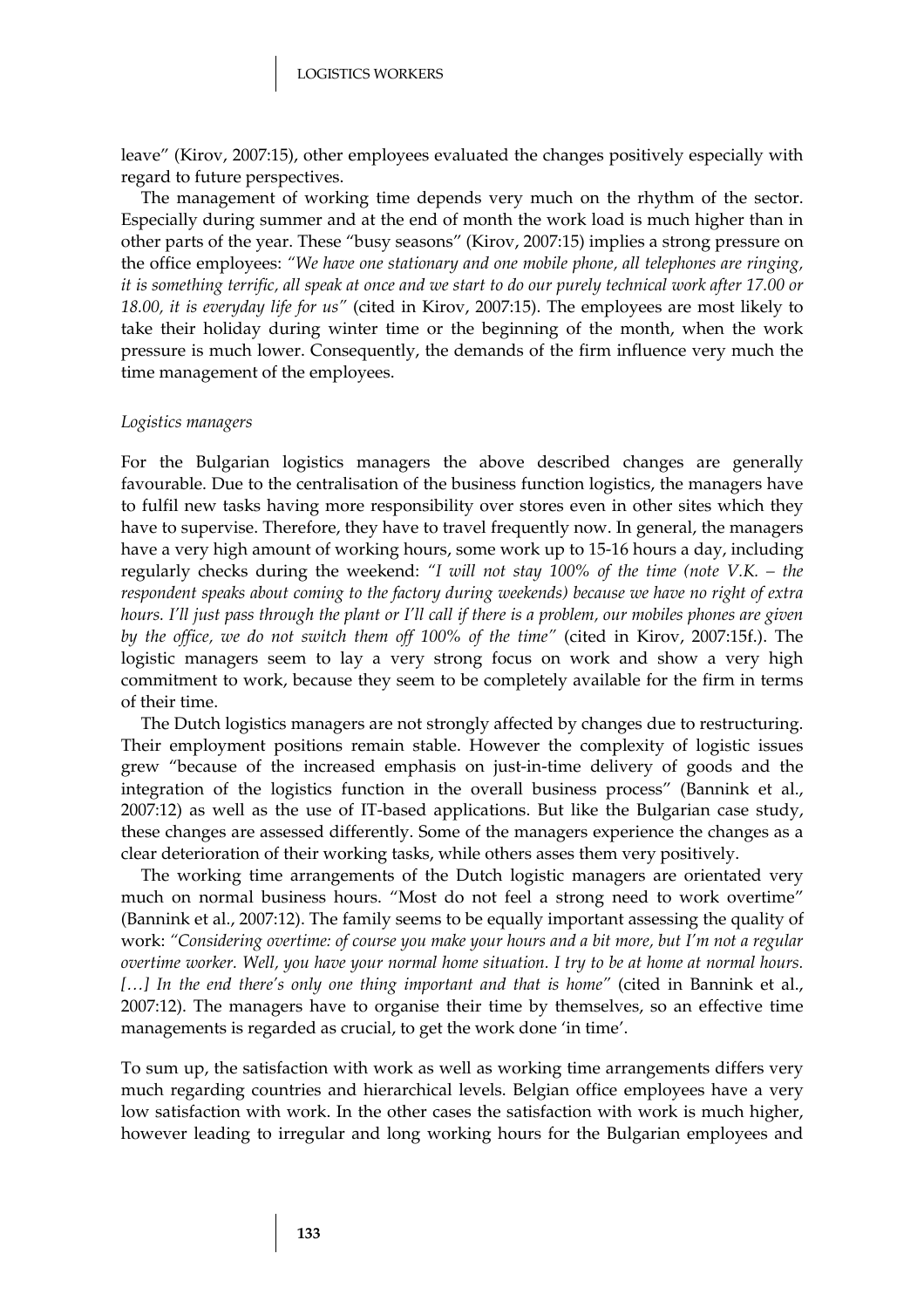managers. The logistics sector in Bulgaria seems very demanding for the employees with flexible time requirements. In contrast, in the Dutch case the managers seem to be highly satisfied with their job. They have stable work relations and good time management conditions to combine work and life.

## 6. Work life balance

In neither of the firms special family friendly settings were provided. However, in general no major difficulties regarding the combination of work and family were reported. In the Belgian company, most of the interviewees have a family or live together with a partner and work loads as well as working hours are well combinable with family life. However, the restructuring process itself had major impact on the work life balance of the employees. While some employees were sent to early retirement, the financial situation remained stable for those who stayed. But nevertheless, through the course of restructuring insecurity about the job future had strong effects on the work-life balance. It affected the psychic well-being of the employees in several ways: *"I was afraid that they would throw me out. (..) I was very grumpy (..) I did not sleep at night for two or three months."*  and *"I come home and stop thinking about work. But… I also have suffered some blows, and, - I have no problems admitting this -, I have had a minor depression. You feel this coming, but you keep on working because you have a deadline (..) and you still are a bit afraid to loose your job"*  (cited in De Bruyn & Ramioul, 2007:14).

The Bulgarian workers face in general higher time requirements and work intensity than before. This is especially the case for managers who are expected to work extra-hours and on weekends. Generally, if someone aims at following a career he is expected to have a high work load. This is difficult to realise for employees who are responsible for family duties.

The logistics managers in the Netherlands have flexible working time arrangements which they can in turn adapt (informally) to requirements which occur at home. Furthermore, overtime is required only occasionally. However the job description demands full time work.

In terms of harmonisation of working life with family needs, the Belgian as well as the Dutch case studies provide a picture without changes for the employees. Due to the institutional and organisational framework it seems that restructuring processes have not that much the temporal organisation of the employees. This is not the case in the Bulgarian case study. Here speeding up processes and higher professional demands also have affected the work-live balance of the employees in terms of longer working hours and less availability at home. In terms of gender equality the situation also has changed (see Sect. 7).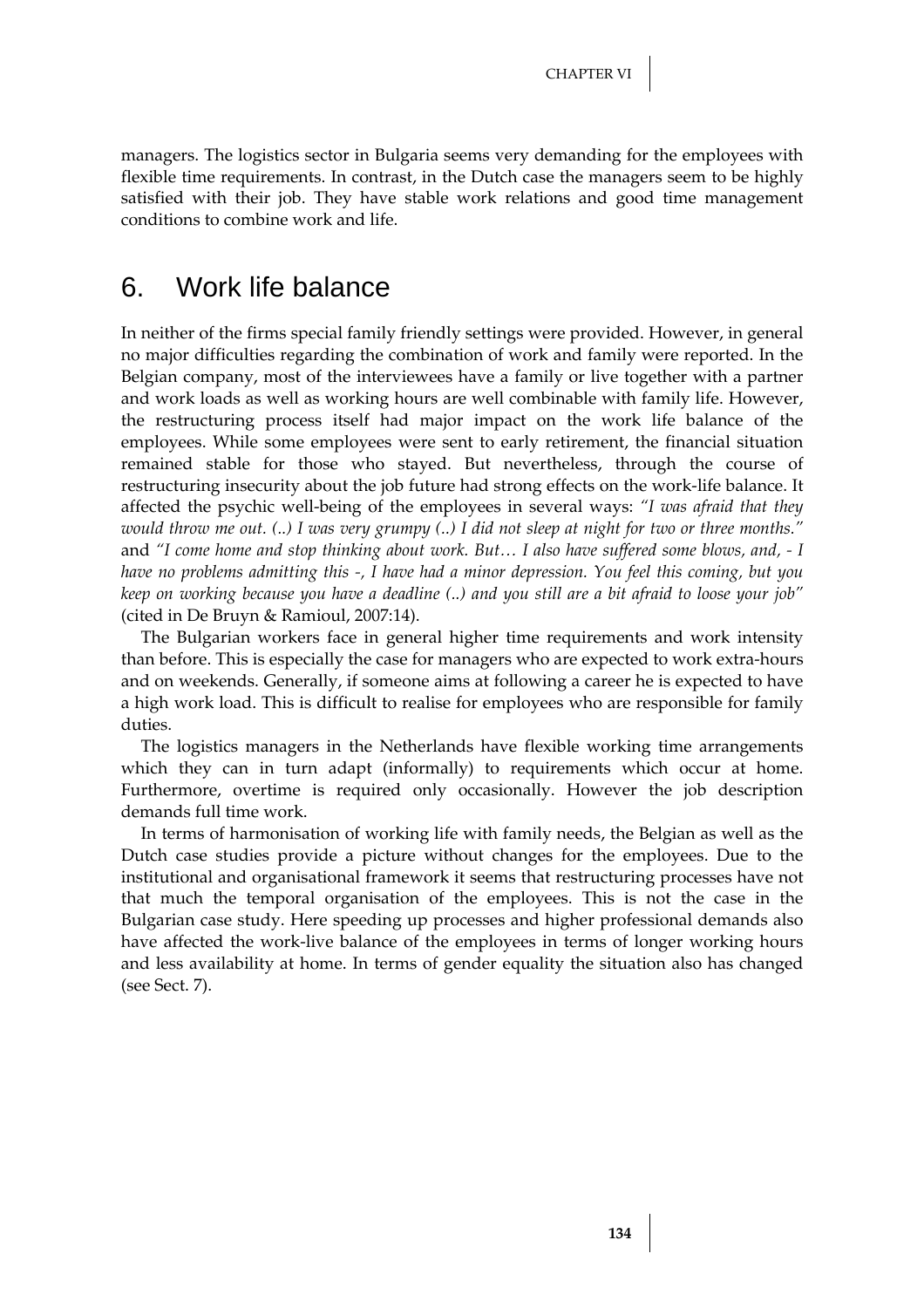# 7. Gender

#### **7.1 Career profiles and trajectories**

Both, the Dutch and Bulgarian case studies explain that the sector seems to be strongly male dominated in terms of number of workers. The same is true for office employees, which have a high proportion of males, too. In Bulgaria "the situation in the plant in South-Western-Bulgaria is similar – women occupy positions of invoice preparation officers and storekeepers and they represent less than 20% of the personnel employed in the logistics" (Kirov, 2007:8). However, logistical tasks seem to be regarded traditional male occupations, probably due to the fact, that before heavy manual work was part of the warehouse work. Some female workers are still working in the Bulgarian stores during the day but they are not allowed on shift work with few exception.

Nevertheless, women seem to achieve – 'by exception' – management positions: in each case (Dutch and Bulgarian case) there was a woman in a management position in the logistics department. In the Belgium case study there are no considerations of 'gendered' career profiles and trajectories. "In general, the interviewees did not mention a significant difference in career profiles or trajectories which are related to gender issues. We only got some anecdotal 'evidence' of gender differences in career profiles" (De Bruyn & Ramioul, 2007:7). In contrast to the Belgian case study, Kirov considers an important gender issue when reporting about career profiles. Because of changing skill requirements the need to take English language courses has arisen at least in one company. These courses are offered by the company and are rarely visited by female employees because of their family and household needs. Another aspect is long maternity leaves which basically are taken by female employees. Thus, further training as a precondition for the development of career profiles is usually restricted by male employees.

Basically there is less information about the working culture in the logistics. The impression of the 'male domination of the occupational groups' is based on the quantitative picture of the field. Nevertheless it would be interesting whether there is a male dominated working culture in this branch and whether there are differences of payment between the sexes (mostly based on different work descriptions). In the Bulgarian case, processes of change after privatisation would be extremely interesting too in terms of gender.

#### **7.2 Skills requirements and development**

The gender differences of skills requirements and development are difficult to assess. In the Belgian company there are no noticeable differences from a gender perspective (De Bruyn & Ramioul, 2007). Also the Dutch case study does not provide evidence of gender differences regarding skills and learning. According to the study the only women in the sample has good career and training opportunities. However the Bulgarian case gives some evidence that women are the main care taker for family needs what means that these obligations could be a barrier for the participation in learning opportunities (see sect. 7.1). This hypothesis has been underlined by a quotation from the sample (female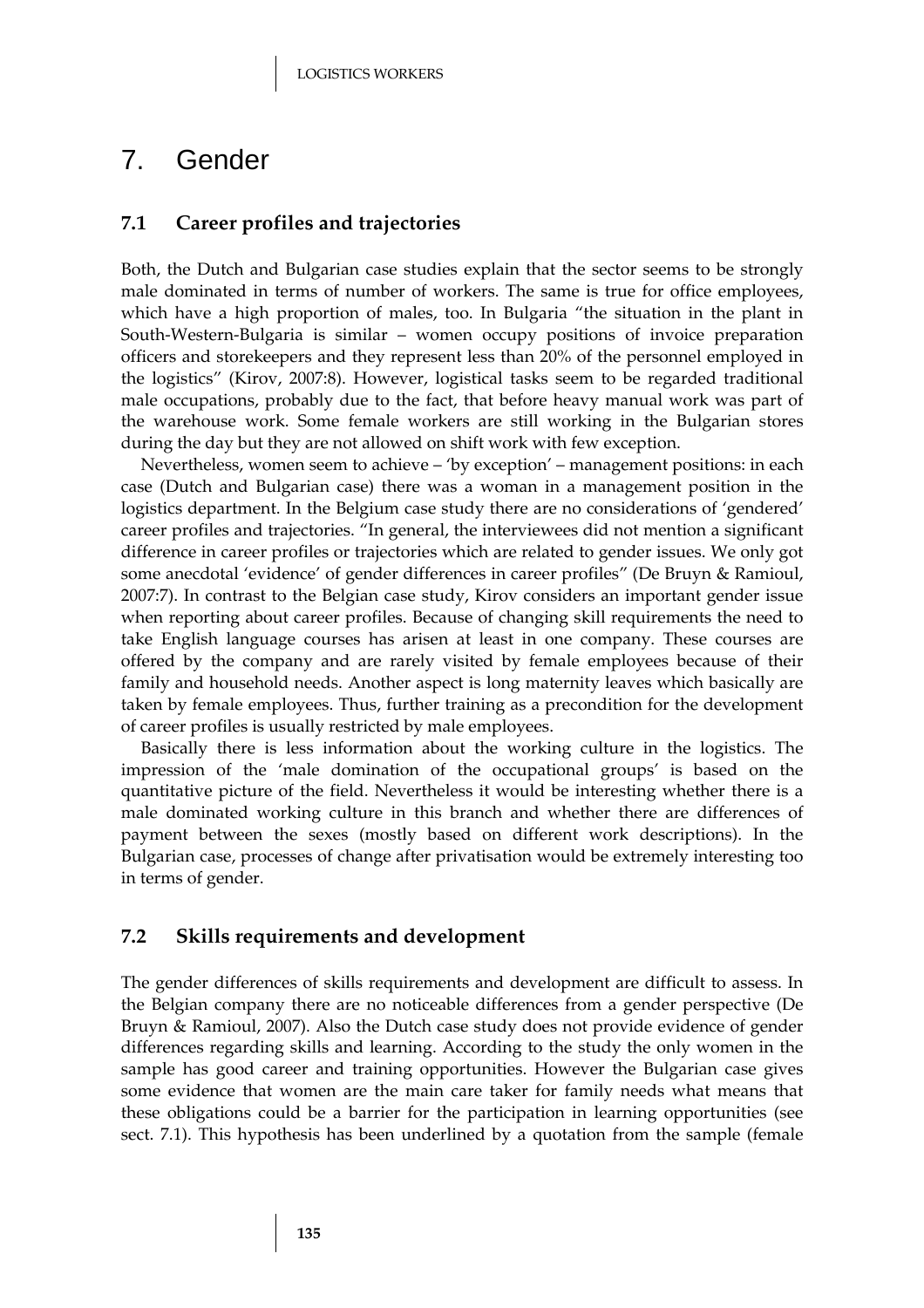employee): "*I wanted to learn more but I had neither the financial possibility, nor the time. I have no possibility to go to study after work, it was a minus for me but the circumstances were such. I envy people that know perfectly English language*" (Kirov, 2007:15).

The Bulgarian case study is mentioning another aspect when referring to the 'occupational identity'. Here, the study reports about the increase of social segmentation through changing skill requirement in the work profile. The example is mentioning the precarious situation of an ethnical group where particularly women are asking for work and employment in the logistics company. According to the quotation also here women are main care taker for family needs which implies the breadwinner function as well.

Comparing the three case studies, only the Bulgarian case study offers some information regarding skills requirements from a gender perspective. The author mentions the development towards horizontal and vertical gender segmentation in the logistics occupational group (Kirov, 2007:8). But the question remains whether the historical shift towards privatisation within the companies has changed this situation or not and what the factors are which hinder and which support this occupation structure.

### **7.3 Working conditions**

As described above, in the Bulgarian case the shift towards privatisation has led to an increasing intensification of work on all organisational levels. The intensification is described as speeding-up process, an increase of the working time as well as additional shifts and changing demands on skill requirements. Particularly on the management level the employees are working overload as several quotations show: "…the manager of the store is saying that it is a period when he is at home about 22.00 in the evening. Another employee with managerial functions is saying that he is staying often 15-16 hour and sometimes is coming also during weekends to see is everything OK" (Kirov, 2007:14).

Based on these considerations, the Bulgarian team assumes the "hypothesis that the restructuring contributes to a gender unequal approach of working conditions" (Kirov, 2007:14). After the shift towards privatisation some women left the company. According to the author, the harmonisation of work and family needs was not possible for them. Because of the lack of family-friendly policies in the companies there is neither an incentive for men to support family needs, nor women dedicate themselves to skill requirement. Thus restructuring processes were accompanied by intensification of work but on the same time there was also a significant improvement of health and safety conditions, which has to be taken into consideration. Also the participation of employees into decision-making processes of the company are described as new issues on the level of working conditions.

The Belgian case study does not provide information about working condition which could be relevant from a gender perspective.

The Dutch case study strengthens very much the fact that the occupational group is male dominated. Therefore the working conditions are based on the 'traditional' division of labour. "Yet, most of the respondents are breadwinners with non-working or part-time working partners at home. The male domination in this occupation seems based on households in which female are predominantly responsible for the household tasks. To some extend, this must be ascribed to tradition and the 'technical' image of the logistic occupation" (Bannink et al., 2007:13).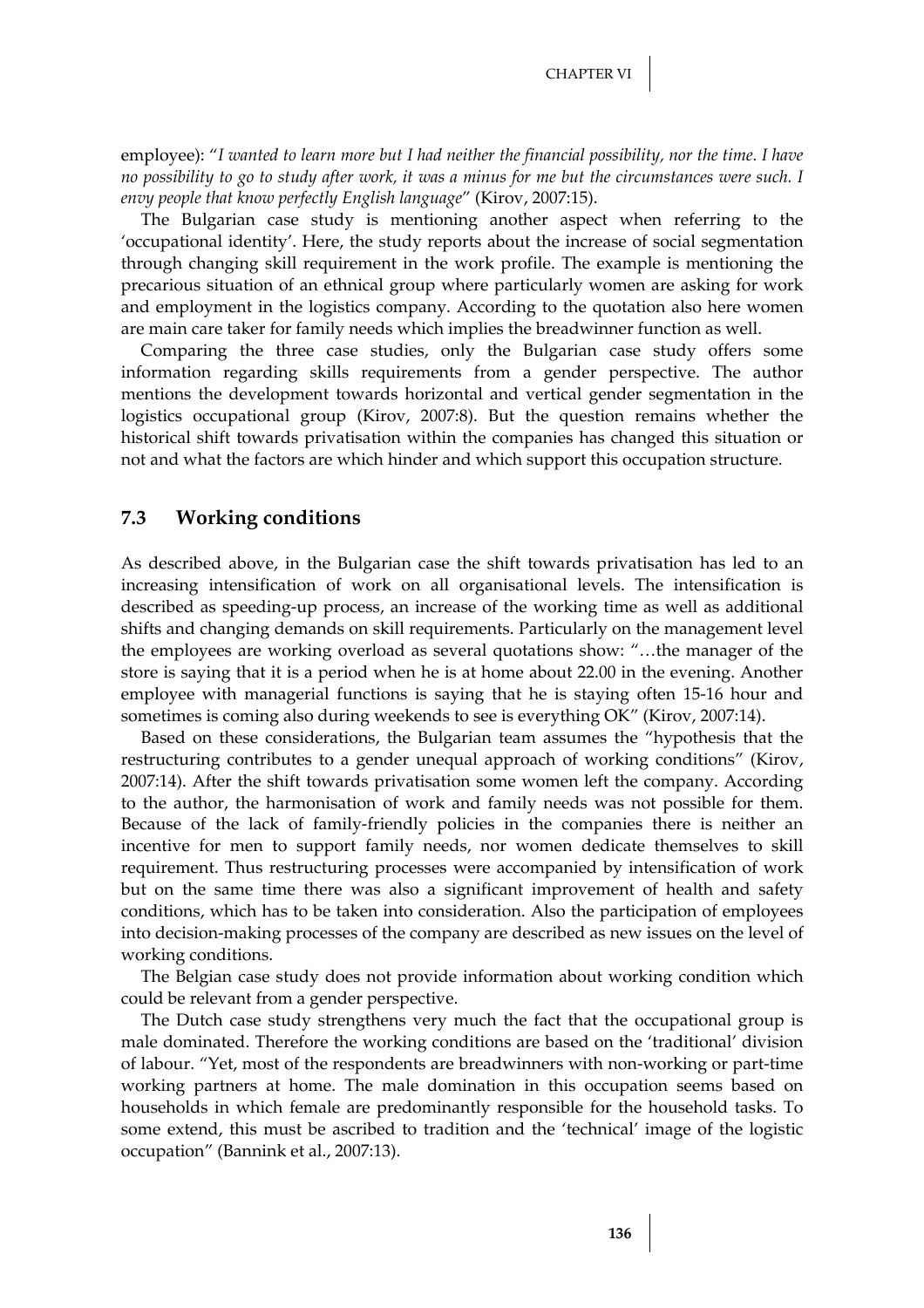Working time seems the crucial aspect in harmonising work and family needs. According to the authors one employer refused the wish of one male employee to work part-time. This can be taken as hint for the "male dominated culture in logistics" (Bannink et al., 2007:13).

There are two aspects of working conditions which have been described as hindering factors for the equal access of work for men and women: Firstly, the intensification of work (Bulgaria) and secondly, the lack of (temporal) flexibility (The Netherlands). These are factors which limit particularly female employees to maintain employment. In both cases *logistics* is described as a branch with a 'male working culture' without going into detail.

#### **7.4 Work / family relations and balance**

According to Kirov in Bulgaria the combination of work and life lies in the responsibility of women, while men seem to be strongly focused on their occupation: "For men there is an understanding that work should be a priority" (Kirov, 2007:17). For the Dutch logistics manager no gender differences regarding the work life balance could be stated. However that can be traced back to the fact that the sector is considered as 'strongly male dominated'. The logistics managers are the main breadwinners, "who have non-working or part-time working partners at home. This implies that the sex segregation of the occupation is mirrored at home" (Bannink et al., 2007:17).

Also in the Belgian case the company does not offer any specific work-life friendly policies. Also the information about the institutional framework in Belgium does not influence significantly the improvement of work-life balance. Having a look on the personal information in the annex, the situation seems quite similar to the Bulgarian and Dutch case studies. Most women who work in logistics are co-breadwinner and mainly responsible for family needs. But in the Belgian case, it seems that the younger generation shares responsibilities of household tasks at all. In addition to these circumstances, the case study strengthens very much the insecurity and the loss of information the employees have to confront. Thus maintaining the job surely dominated the individual concerns before reflecting strategies of improving the working conditions.

#### **7.5 Overall gender questions**

All three case studies evaluate the working conditions in the business function 'logistics' from a gender perspective. Because of the high number of male employees in this branch, the case studies result in mainly two conclusions: firstly, the sector is represented by a male working culture and secondly, there is no information of 'gendered' working conditions.

According to the first hypothesis, from a comparative point of view it would be very interesting to know more what is meant with 'male culture' in The Netherlands in comparison with Bulgaria? There are only some hints with regard to differences of working time. Especially the case of Bulgaria seems extremely interesting in terms of historical shifts. How was the situation before the privatisation of the companies? How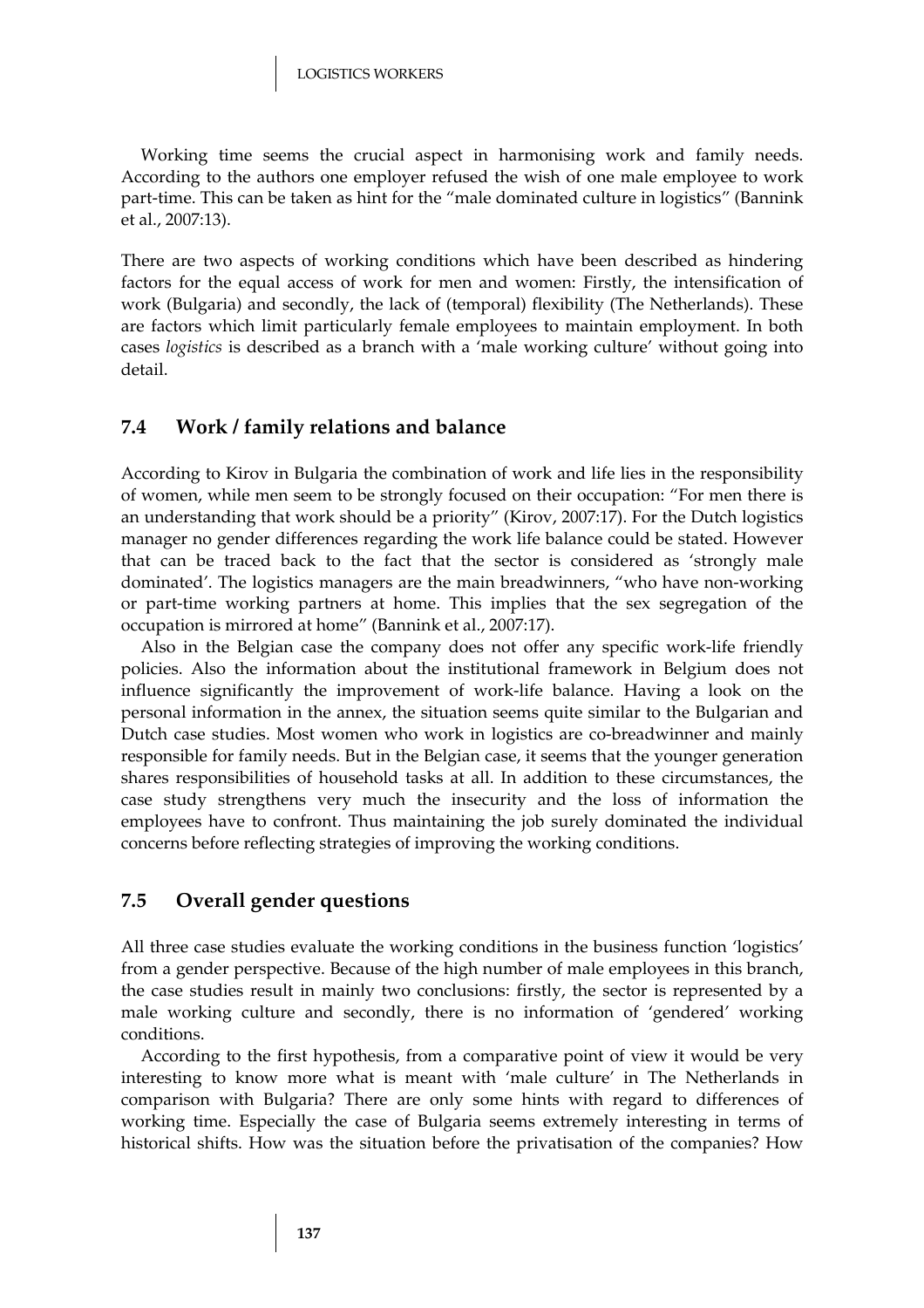were the women integrated into the labour markets? Keeping in mind the studies about the losses of female labour integration after 1989 in Eastern Germany, the gender issue seem one of the most interesting topics of the development of occupational groups. Particularly here the orientation on the breadwinner model has institutionally caused a lot of disadvantages for women on the labour markets.

The second conclusion is closely connected to the first hypothesis. The lack of information depends very much on the structural approach of the research focus. Interestingly the sample shows the development of gender equality: In the Bulgarian case and partly in the Dutch case the male breadwinner hegemony fades, "where women gradually emerge as the lynchpin of any new equilibrium between households and the economy" (Esping-Andersen, 2002: 69). In the Belgium and partly Dutch case women's incomes participate of the household income. The personal information show very much the high employment rate in both countries and focus on the reality of gender preferences.

The key sentence with regard to the gender perspective has been formulated by the authors from the Netherlands who state that through the male domination in the branch "the sex segregation of the occupation is mirrored at home" (Bannink et al., 2007:17). This seems partly true particularly when considering differences between the sexes in the occupational functions. But gender always matters on the societal level and can be considered as key ingredients for a socio-economic equilibrium. In order to find the social and cultural effects of male domination in these business functions, interesting question should be raised and further qualitative oriented research would be needed.

## 8. Conclusions and trends

In a globalised economy the business function logistics becomes more and more important as the transportation of goods has to be accomplished reliably and in short time frames. In this context, new organisation patterns as well new technologies are used in order to fulfil current requirements in logistics. Currently the business function logistics is in a process of change, which can be observed in all analysed cases. However, the outcomes of the changes differ very much between the case studies. Interestingly the sample shows the most important effects of restructuring topics which also are discussed in literature:

- **Increase of knowledge-based activities:** Starting with the importance of knowledgebased activities, technical support and a high commitment on the professional level, the Dutch case focuses very much on the professionalism of this group. In the Belgian case the introduction of standardisation processes have led to downskilling processes and de-qualification of work profiles which goes further with a high level of frustration and insecurity within the employees. Social segmentation has been developed in Bulgaria where low skilled people have clearly lost possibilities on the job market whereas the high skilled managers are meeting good chances in this sector.
- **Hierarchical and vertical differentiation:** Furthermore the current development has different effects on employees working on different hierarchical levels. While the logistic managers seem to benefit from these changes which offer them more responsibility and a higher influence within the firms, the office employees on lower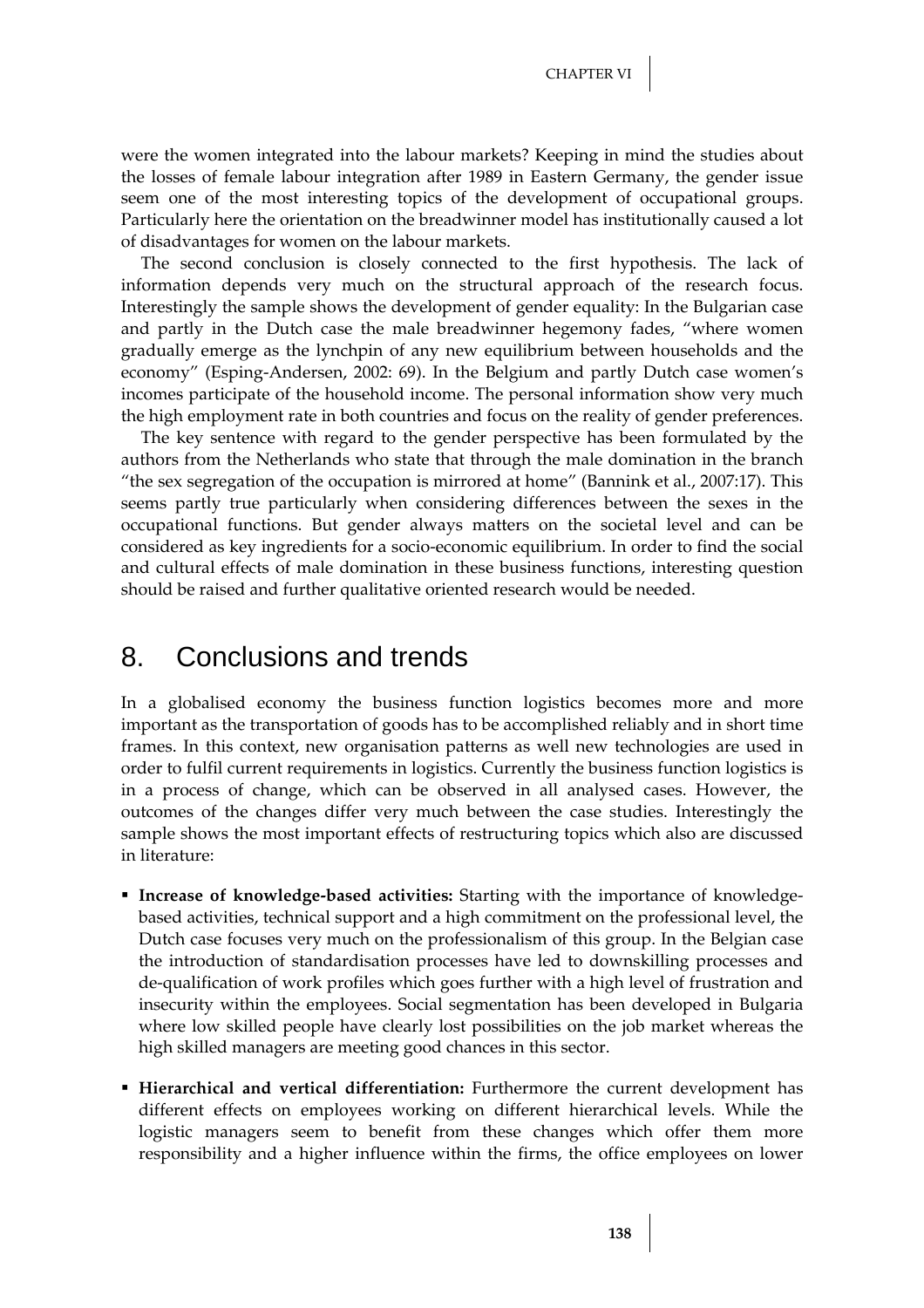hierarchies suffer from recent development. On the one hand, the logistic managers face an increasing grade of professionalisation which is strongly connected with the introduction of new technologies (IT based planning systems). On the other hand office employees experience downskilling and standardisation processes which neglect the individual skills and working experience of the affected workers. Currently, only the high hierarchical levels seem to profit from developments in the course of the knowledge-based society.

- **Male working culture:** In all three case studies the male working culture of the 'branch' has been pointed out. Principally this conclusion is based on the number of male employees on all organisational levels of logistics. Also here the comparative analysis shows a range of different pictures: Whereas the political and economic transformation in Bulgaria focus on the increasing difficulties of chances and opportunities particularly for women, the other two countries already focus on a consolidated picture not only within the professional field but also within the gender arrangements outside the working place. As the Dutch case study points out, temporal flexibility or other arrangements which does not fit to the breadwinner model are widely refused by the company's management. Thus social arrangements and maintaining the traditional division labour seem the rational strategy in meeting the working conditions in logistics.
- **Methodological considerations:** The underlying sample of employees in the business function logistics represents a business function which is very much 'on the move' and 'under change' as no clear professional profiles with related career trajectories exist at present. This is strongly reflected in the wide range of the case studies which cover different professional profiles at different hierarchical levels. This wide range as well as the small size of the sample makes it very difficult to give a comprehensive comparison over developments in the business function logistics. Nevertheless, the analysis of the case studies implies that managerial positions are further developing in logistics. The need for higher skill requirements caused by the technological progress in the field which can be observed by logistics managers implies a professionalisation of the occupation. Similar career trajectories and professional demands building on comparable educational paths as well as similar skill requirements seem to form an occupational identity in logistics which unites the high qualified employees in logistics.

# **Bibliography**

- Bannink, D., Trommel, W. & Hoogenboom, M. (2007), *Logistic Managers Stability in a changing context. Occupational case study*, WORKS-Project.
- Birindelli, L., Brynin, M., Coppin, L., Geurts, K., Greenan, N., Kalugina, E., Longhi, S., Ramioul, M., Rusticelli, E. & Walkowiak, E. (2007), *The transformation of work? A quantitative evaluation of the shape of employment in Europe. First report from WP9*, WORKS project.
- De Bruyn, T. & Ramioul, M. (2007), *Export operations employees of 'Maltco'. Occupational case study on logistics in the food and beverages sector - Belgium*, WORKS-Project.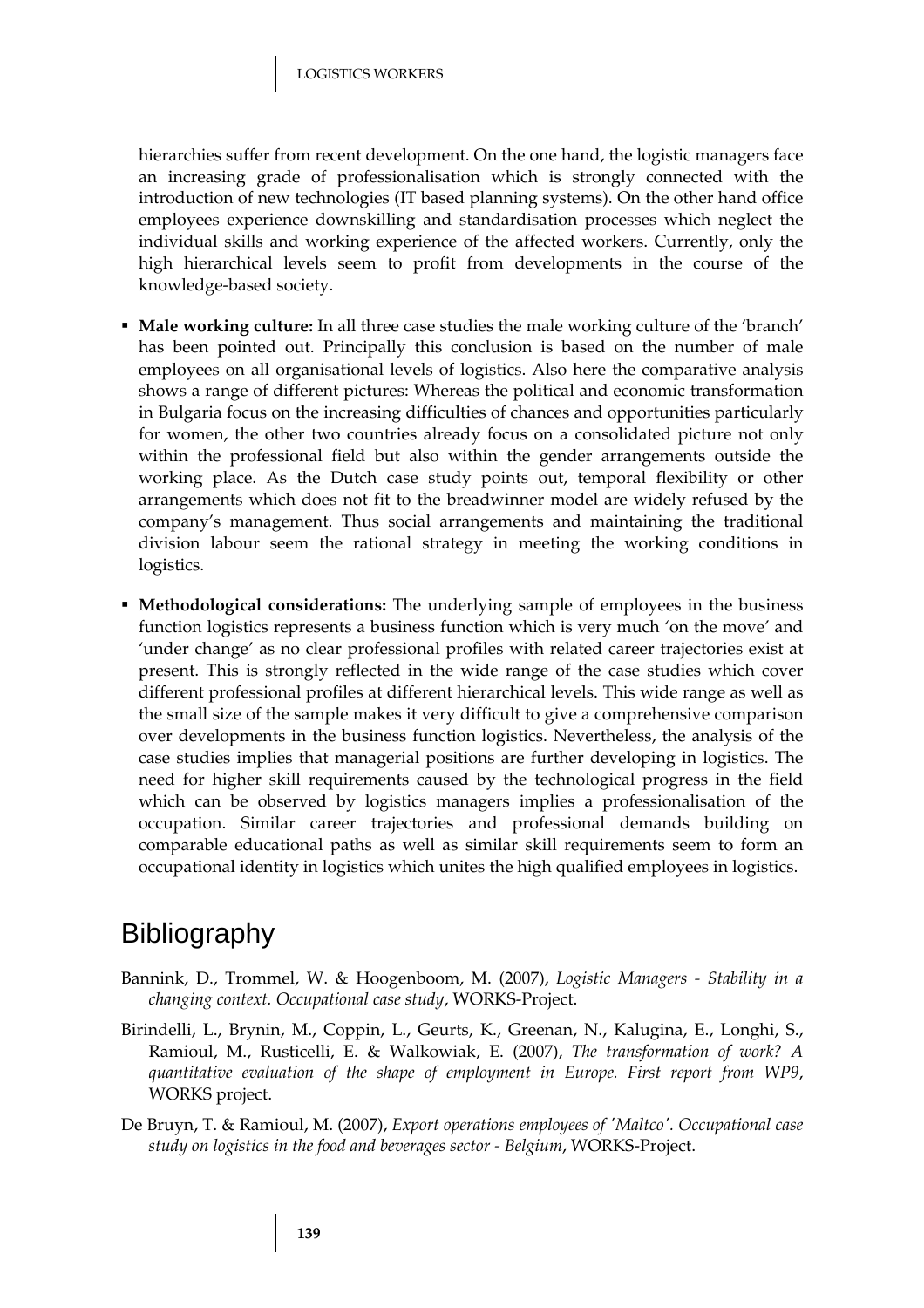- Eckardt, E. (2006), 'Der große Bringer' (The great bringer), *DIE ZEIT*, 26 January 2006, N° 5, p. 15-18.
- Kirov, V. (2007), *Occupational Case Study on Logistics in Bulgaria*, WORKS-Project.
- NOVALOG (s.d.), *Employment and Qualifications in Logistics: from national realties to a European approach*, http://www.novalog-project.org (last updated s.d. accessed 27 August 2007).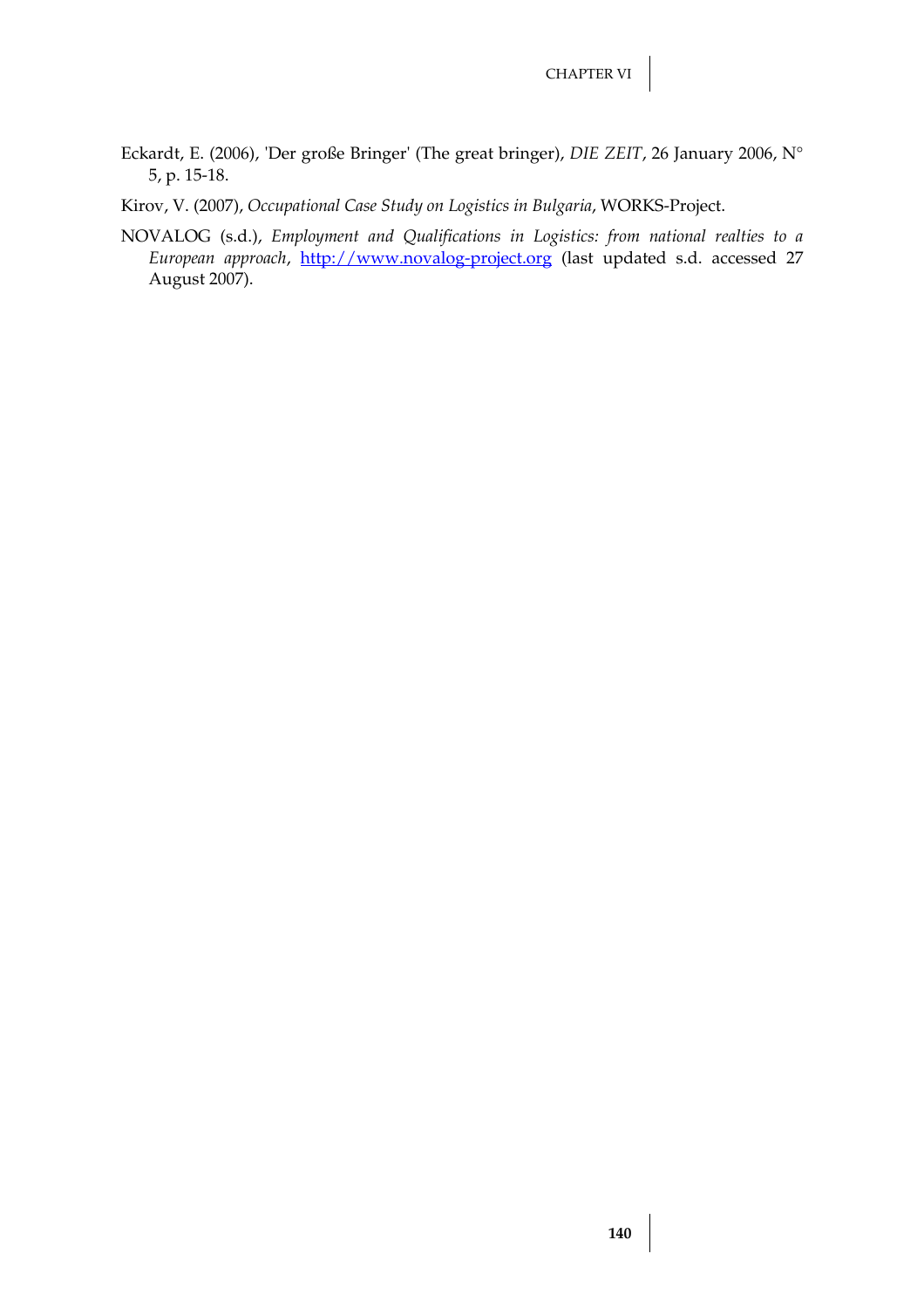# **Chapter VII Occupational monograph – Front office employees in customer relationships in public services**

MAÏRA MUCHNIK, GÉRARD VALENDUC (FTU)

## 1. Description of the occupational group, main features

#### **1.1 General trends of the sector and occupations in Europe**

Overall employment in public administration increased between 1996 and 2004 as well in EU-15 (+5.8%) as in new Member States (+7%), although with considerable differences among countries (strong decrease in Germany and Italy, strong increase in Ireland and Spain). This average increase is however lower than the increase in total employment. In railway and postal services, the trend is quite opposite. Employment suffered quite substantial losses during the same period (-7% in railway, -4% in postal services).

Precise quantitative mapping of employment in customer service relationships in public services is not really possible, as this business function cannot be isolated in employment statistics or occupational statistics concerning public services. In the quantitative pillar of the WORKS project  $15$ , the researchers tried to build up a 'proxy' of this occupational group, by cross-tabulating occupational and sectoral classifications. The concerned occupational category is ISCO 42 'customer service clerks' (which is however much wider than the occupational group of front office employees); the sectoral codes are NACE 75 'public administration' and 60.1+64.2 'railway and postal services'.

In 2004, 1.6% of all employees in public administration in EU-15 work as customer service clerks; it represents about 187000 employees. The proportion remained rather stable between 1996 and 2004 (slight decrease of 0.2%). In the new Member States, the proportion is 1.2%. In railway and postal services, the proportion of customer service clerks is higher (3.7% in railway and 8.6% in postal services), andemployment decreased significantly in those occupations.

Outsourcing of front office tasks from public services to private companies cannot be made visible in labour statistics.

 $\overline{a}$ 

<sup>15</sup> Concerning this occupational group: mainly Geurts K., Coppin L., Ramioul M. (2007), *The transformation of work? – Tracing employment in business functions: a sectoral and occupational approach*, WORKS deliverable 9.2.1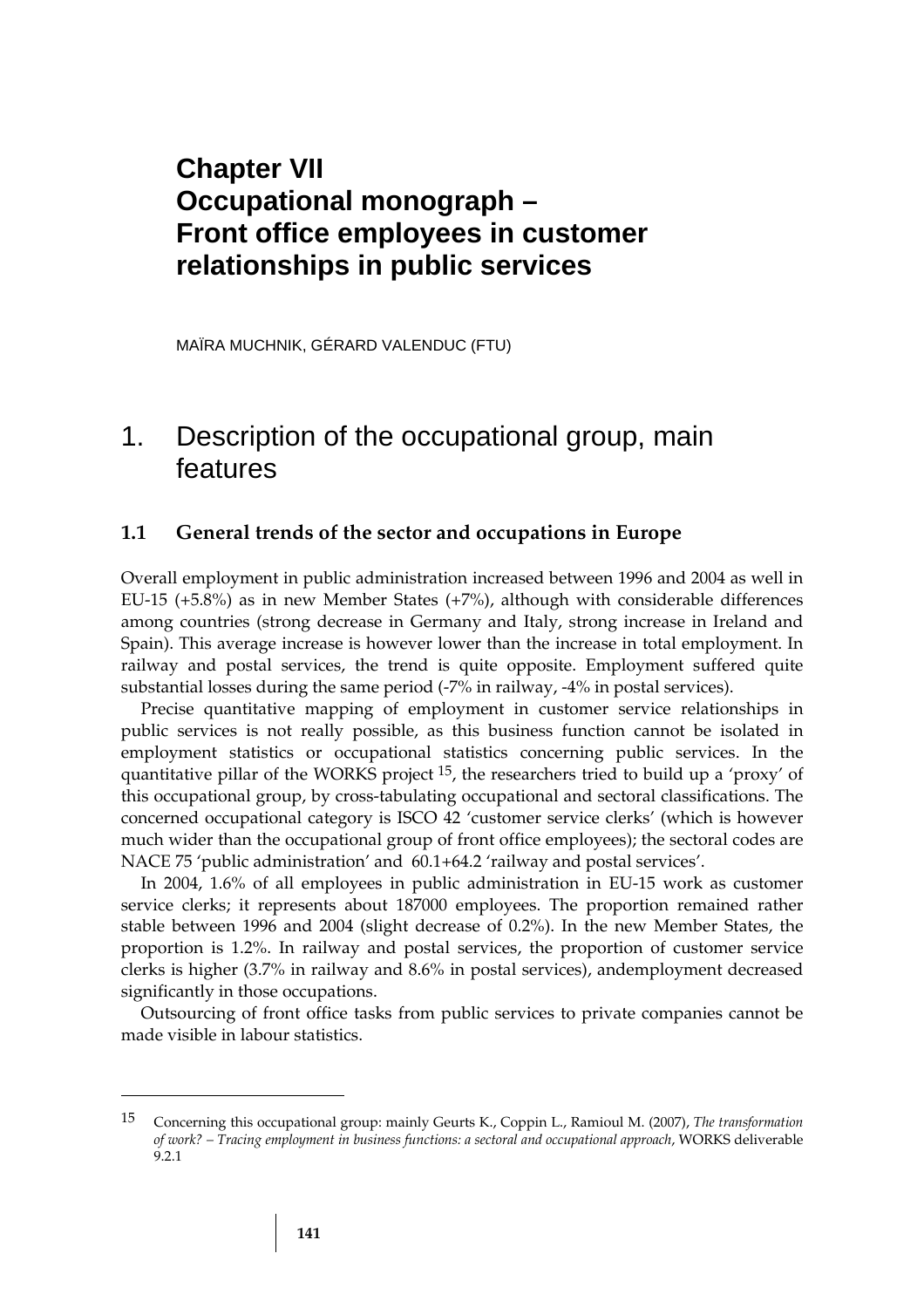### **1.2 Characterisation of the occupational group**

The occupational group of front office employees is characterised by two main features:

- They are office workers (clerical workers);
- They are in direct relationship with customers.

In the WORKS project, front office employees are selected as an occupational group within the business function 'customer relationships in public administrations or services of general interest'. So, our occupational group of front office employees is limited to those sub-sectors, which are studied in the WORKS project: public administration and services of general interests (railway and postal services) – in short: public services, including former public services. Obviously, not all front office employees in the service sector are concerned.

Among clerical tasks in service activities, front office and back office tasks are usually distinguished. Front office tasks consist of interface with customers, either face-to-face or through the mediation of information and communication technologies (ICT), such as in call centres and online services. Back office tasks include administrative management and logistics. Front office and back office are separate, but intertwined activities. Software packages (customer relationships management systems, enterprise resource planning systems) are increasingly used to interconnect front office and back office tasks. Some front office tasks can be organised without employees, through direct contacts of customers with the technological infrastructure of the provider, either on site (for example, automatic ticket sales machines in railway stations) or online (for example, internet ticket sales).

Front office employees are in direct relationships with the customers, at the interface between service providers and users. "At this interface, interactions take place between the provider and the customers, i.e. exchanges of information, knowledge, emotions, verbal or gestural signs. This interactions also expresses power relations, domination or reciprocal influence" (Gallouj C., 1998). The service relationship is therefore at the core of the tasks definition of front office employees.

Several authors (Bouchez, 2004; Cerf & Falzon, 2005; Gallouj, 1998; Laville, 2005) have proposed various typologies of service activities, but those typologies encompass a much wider set of occupations than only front office employees. The service relationship also characterises the tasks of health workers, social workers, workers in personal services, retail workers, etc., who are not concerned by our occupational case study. So, we have selected, among existing typologies, some relevant criteria that are relevant for the characterisation of the occupational group of front office employees in public services:

- The *degree of interactivity* in the service relationship: some activities require a strong interaction between the employee and the customer, while other activities require limited interaction.
- The *degree of personalisation* of services: some activities are strongly (and increasingly) standardised, while other activities are customised and must be adapted to the individual characteristics of every customer.
- The *time dimension* of the service relationship: some activities are 'one-shot', while other activities require following-up the customer and maintaining the relationship along time.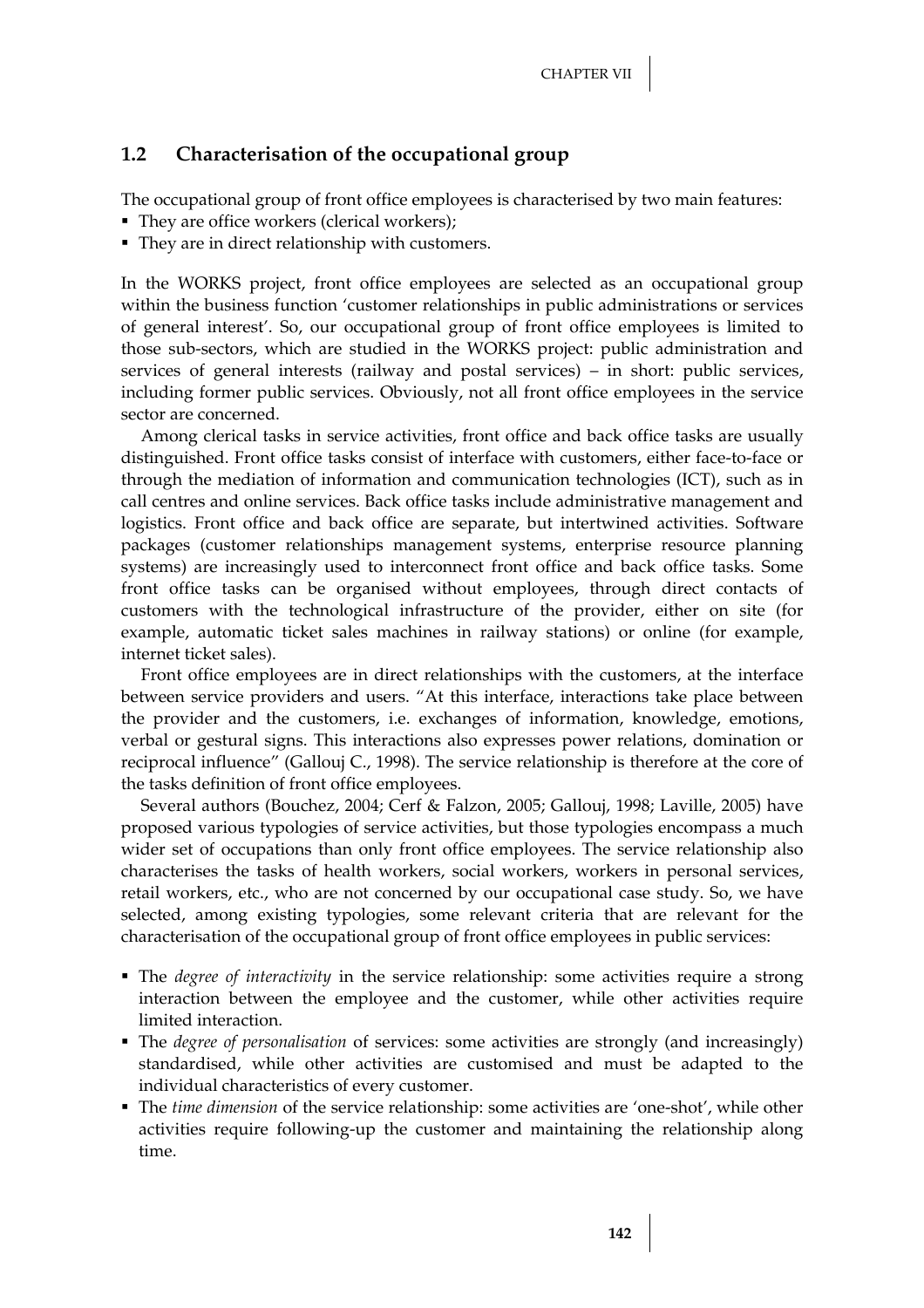Some front office employees in public services are 'locked' in low interactive, highly standardised and one-shot tasks (low-skilled tasks). Others have a higher skills profile, combining interactive and personalised tasks and longer-term involvement in customers' files management. However, a significant number of front office employees combine, in their daily work, a set of tasks covering the full range of the three criteria: low and high interactivity, strong and weak standardisation, one-shot and follow-up. The concrete figures of the tasks mix of employees are much more blurred than the typologies of service activities.

As regards the skills mix of the occupation of front office employees, two important factors have to be taken into account. On the one hand, front office work is characterised by a mix of 'technical' or 'administrative' skills, related to the content of the service relationship, and communication skills, related to the form of the service relationship. This articulation between technical and communication skills is continuously questioned by organisational changes. On the other hand, work organisation and tasks definition are squeezed between two trends: an increasing need for conceptualisation of the service relationship, centred on the conceptual chain 'problem identification – diagnostic – solution'; an increasing pressure for operational and timely delivery of the service (Cerf  $\&$ Falzon, 2005:61-62). In other words: squeezed between reflexive and productive constraints.

Fortunately, the range of case studies carried out in seven countries almost covers the full range of those front office tasks and skills.

### **1.3 Characterisation of the case studies and interviewees**

| Number         | Country   | <b>Sector</b>                                          | Type of positions                                                                | Number of interviews<br>and analysed firms                  |
|----------------|-----------|--------------------------------------------------------|----------------------------------------------------------------------------------|-------------------------------------------------------------|
| $\mathbf{1}$   | Austria   | Housing services of<br>local government                | Front office employees<br>(call centres and contact<br>offices)                  | 9 interviews in 1<br>service centre and 1 call<br>centre    |
| 2              | Belgium   | Regional public<br>administration                      | Front office employees<br>in local contact offices<br>and regional call centre   | 7 interviews in 1<br>organisation                           |
| 3              | Germany   | Customer services in<br>railway                        | Front office employees<br>in a big railway station                               | 8 interviews in 2<br>subsidiaries                           |
| $\overline{4}$ | Hungary   | Customer services in<br>unemployment<br>administration | Front office employees<br>in local offices                                       | 9 interviews in 1<br>organisation                           |
| 5              | Italy     | Governmental services<br>to citizens                   | Front office employees<br>in local and national<br>government                    | 8 interviews in 2<br>organisations                          |
| 6              | Sweden    | Customer relationships<br>in postal services           | Front office employees<br>in three different<br>channels of service<br>provision | 8 interviews in 3<br>organisations or<br>subsidiaries       |
| $\overline{7}$ | <b>UK</b> | Services to citizens in<br>city councils               | Front office employees<br>(call centres and contact<br>offices)                  | 8 interviews in 2 firms<br>(public/private<br>partnerships) |

**Table 10: Sample of the comparative analysis of the occupational group 'front office employees in customer relationships of public services'**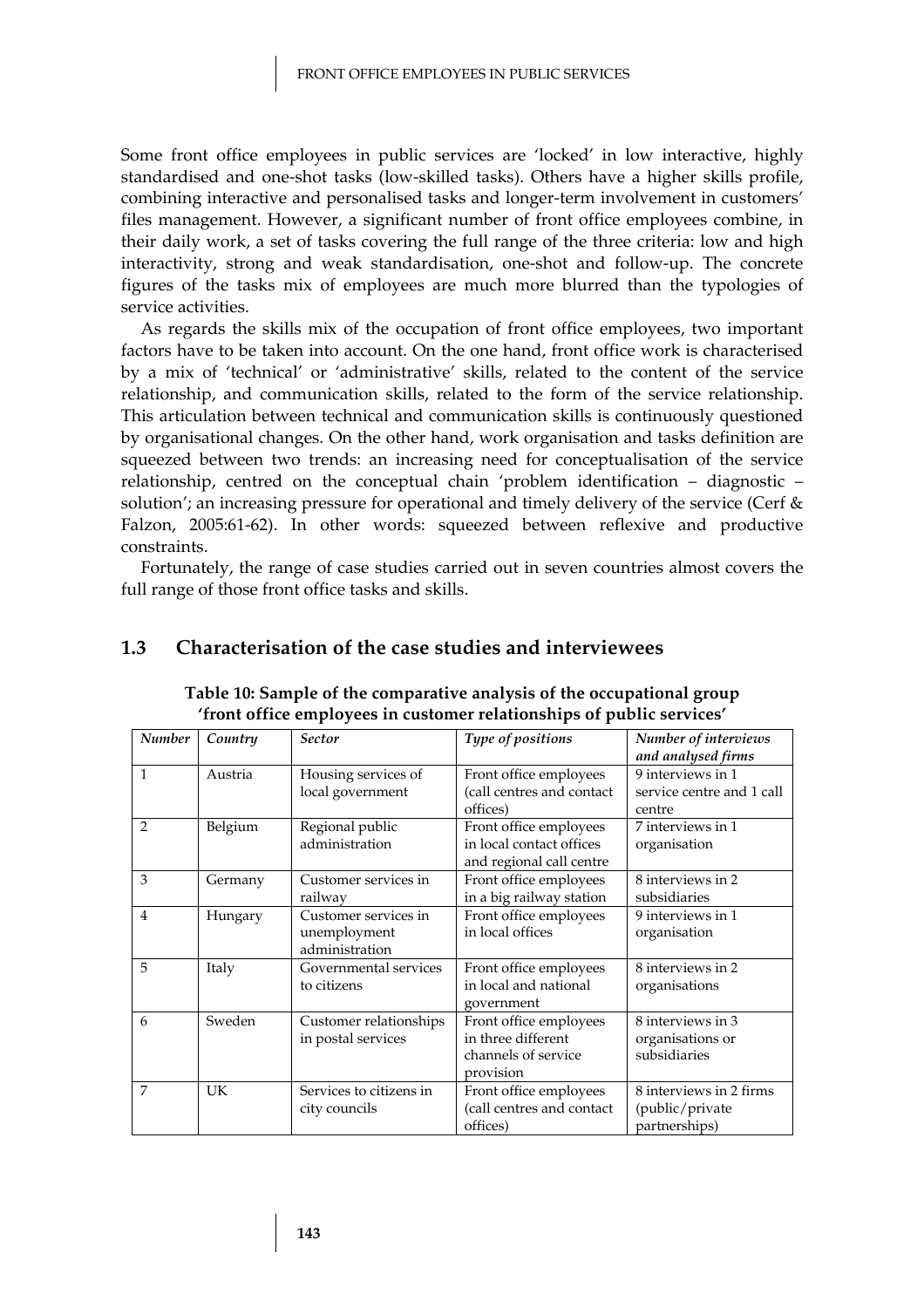According to institutional contexts, the seven occupational case studies can be distributed in three categories. The German and Swedish case studies present the evolution of occupations in important public services (railway and post), subject to deregulation and liberalisation. The Belgian and Hungarian case studies describe a process of organisational and technological modernisation of customer relationships in public services, leading to more autonomous and customer-oriented service units. The Austrian, British and Italian cases deal with partial or complete outsourcing processes of the customer relationships function to external service providers (call centres), mainly in local administrations.

The German and Swedish cases concern privatisation processes of big national public services, the German railways and the Swedish post. In 1994, the State railways from Western and Eastern Germany (Bundesbahn and Reichsbahn) were merged in a private joint stock company, Deutsche Bahn AG. In 1990, the postal market was deregulated in Sweden and competition started in the distribution of postal mail and services. The Swedish post was transformed into a State owned limited company, and in 2001, public post offices shut down and were substituted by business-oriented postal centres and other service points for the general public.

The Hungarian and Belgian cases concern an internal restructuring process of customer relationships in public services. In Belgium, the Walloon regional administration, created in 1988, has recently restructured its customer relationship services according to three channels: e-government online services, local contact offices, and phone services (not outsourced). In Hungary, a new governmental institution is created in 1991 to manage services for the unemployed. This creation is closely related to the shift from the Statesocialist political and economic regime, characterised by formal full employment, to the market economy, characterised by fluctuating demand and supply on the labour market and increasing unemployment rates. The restructuring concerns registration of unemployed people and intermediation on the labour market, introducing computerbased front office work for employees and self-service facilities for customers. This organisational and technological modernisation was supported by the European programme PHARE, in cooperation with Danish and Swedish unemployment services.

Two other case studies (Austria and Italy) are studies of outsourced call centre services, in which public administrations are outsourcing part of the service work, but without transfer of personnel. In Austria, a public company responsible for housing services in Vienna outsourced its phone customer services by founding a new specific company in 2002. This company launched a public tender for a call centre service, which was attributed to a consortium of two call centres, which took over the whole telephone service. The Italian case study focuses on governmental services to citizens in Rome, either in an external call centre, or in public relations offices; call centre operators work in companies destination of outsourcing and none of them was hired by public administration, while employees of the public relations offices are civil servants. The Austrian and Italian case studies underline the differences in working conditions and quality of work between employees in the administration and employees in outsourced call centres.

The UK case study is similar to the Austrian and Italian ones, except that the personnel is 'seconded' from local administration to a public/private partnership between a British multinational IT service provider and two local government councils. Those councils, as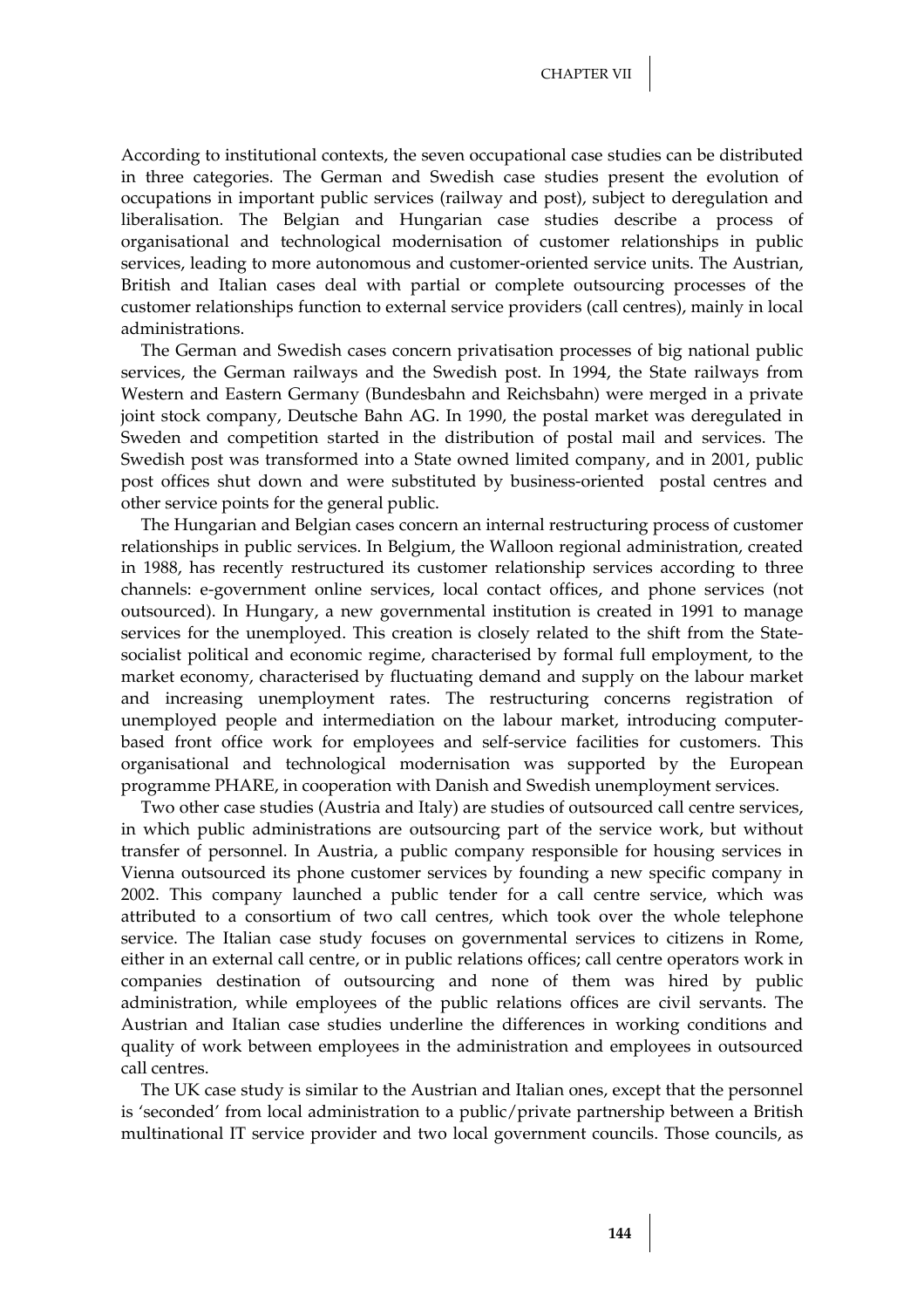well as the externalised service centres, are located in two different regions, with different labour market contexts. British front office employees carry out both phone and face-toface customer relationships with citizens.

The sample of interviewees is composed of 57 persons, 40 women and 17 men (70% women). In two countries, there was only one man among the interviewees (Hungary and the UK).

The age of interviewees runs from 20 to 62. The average age is 41. The age distribution is the following: 16% of the interviewees are younger than 30; 28% are between 30 and 40; 32% are between 40 and 50; 24% are older than 50. The age distribution is rather unbalanced among countries: in Italy and UK there are almost no interviewees under 30 and over 50. In Austria, Germany and Sweden, on the other hand, the age between 30 and 40 is depleted. A majority of respondents are married or live with a partner (77%); 61% of the interviewees have children who are still at home or dependent; almost 30% have no children.

The training background reflects the rather modest and often very heterogeneous qualification level: only half of respondents (47%) went on studying after secondary school; only 8 interviewees have a specific office graduation (secretarial or accountancy degree); 5 interviewees in Italy and 5 in Hungary have university degrees, but often not specific to their current occupation; 26% of the interviewees declare having followed specific trainings at work.

The mobility on the labour market is contrasted among countries, but is generally low among public administration employees. On the other hand, in call centres it is common finding people who have done several types of jobs. On the whole sample, 21% of employees have known more than 2 successive employers before the current one. 14% have been unemployed for maximum 2 years. In a high feminine sample, 30% of women interviewed have stopped working to take care of their children during 2 to 10 years.

## 2. Work biographies and career trajectories

### **2.1 Career trajectories**

Except for the Italian call centre workers, who have a higher educational background, this occupational group is characterised by a rather modest qualification level and often very heterogeneous background. Employment at their present employer has been preceded, for many interviewees, by different jobs in various sectors and short periods of unemployment. In the Swedish case, "getting the present employment has for most of them been more or less accidental" (Tengblad & Sternälv, 2007); in Austria, a number of employees took the call centre job because there was no alternative except unemployment.

In order to cope with the diversity of individual trajectories in the sample of interviewees, it is useful to distinguish four types of career trajectories, which could almost cover the whole sample.

 *Organisational careers coupled with light internal restructuring*. This career pattern is illustrated by the Belgian and Hungarian cases. Restructuring mainly concerns work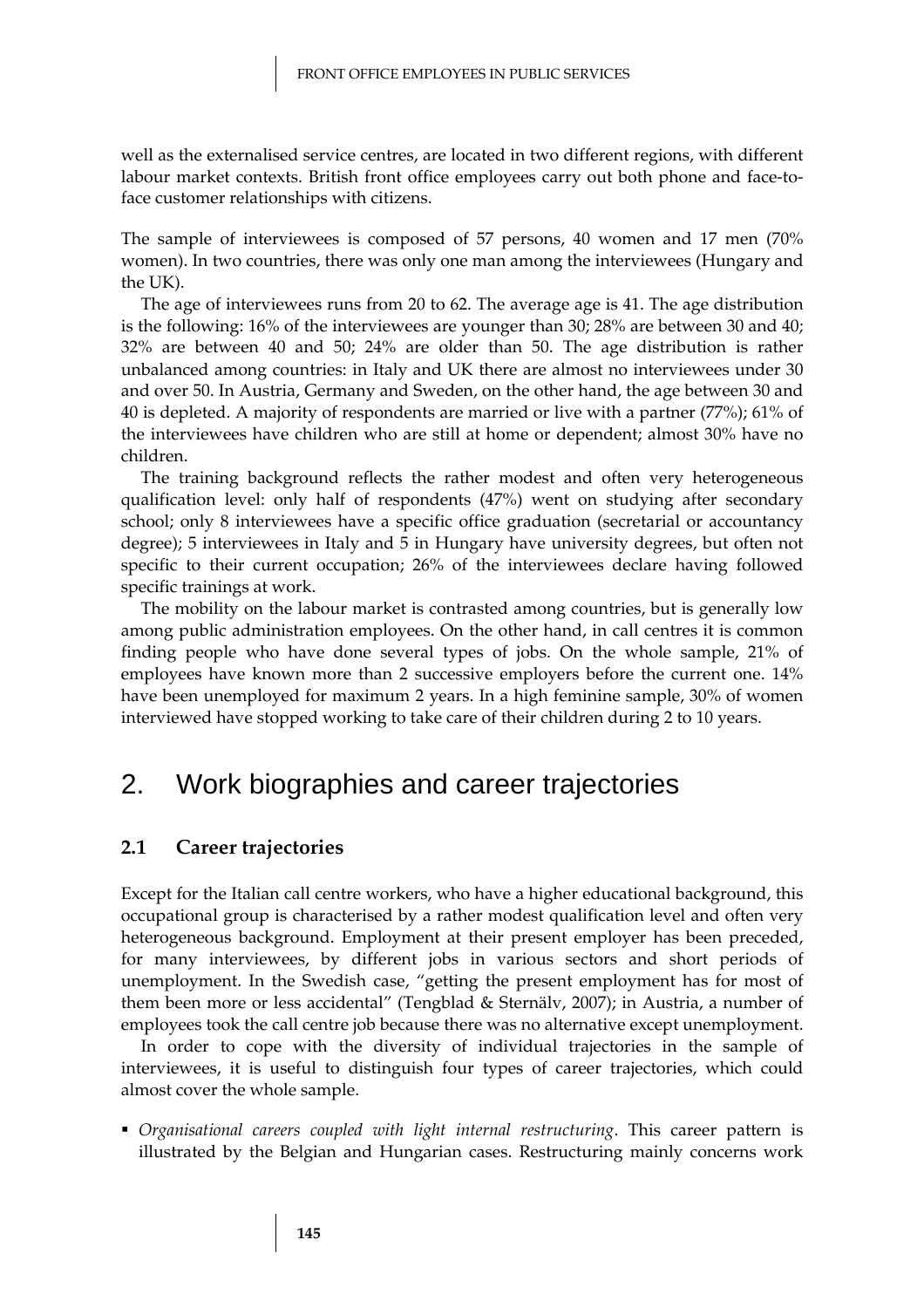CHAPTER VII

organisation and distribution of tasks, but does not threaten the status of employees. Career trajectories generally follow the classical path of civil servants, although restructuring introduces perturbations in the system (see below). In the Austrian and Italian case studies, the front office employees belonging to the internal service centres of the public administration have similar organisational careers.

- *Organisational careers coupled with strong restructuring*. This career pattern, illustrated by the German, Swedish and UK cases, differs from the first one by the importance of organisational restructuring and its direct impacts on workers' status. Front office employees are given new status, with negotiated continuity as regards their former status. The German case of internal transfer of personnel to subsidiaries and the British case of external transfer of personnel ('secondment') to a private/public partnership are typical examples of 'negotiated continuity' of careers. However, all concerned interviewees have experienced those changes as potential limitations to their career progression and job security. Anyway, liberalisation and privatisation are perceived as threats to lifelong employment in the same organisation.
- *New entrants in restructured organisations*, coming from various backgrounds. Among the British, German and Swedish interviewees, those who entered recently the restructured organisations, without having known the former status, perceive their career prospects as more uncertain or insecure. Despite privatisation, they however hope that it will still be possible to develop a career in the new organisations. As shown by the UK case, such expectations also depend on the local labour market and the local rate of unemployment.
- *Insecure trajectories in outsourced services*. This career pattern is observable among the outsourced call centre employees in Austria and Italy. Most of interviewees do not perceive their current job as a career, but as an opportunity to find a job; their trajectory is often made of a succession of fixed-term jobs, in different sectors. Their job security is low. They however hope to be hired in more stable contracts.

These career patterns illustrate contrasted biographies of 'core' and 'peripheral' front office employees. Core employees have rather continuous work biographies, and expect career progression, even if opportunities become more restricted. Peripheral employees have discontinuous work biographies, and expect stabilisation.

## **2.2 Changes and driving forces**

For 'core' employees, changes are mainly perceived as limitations, rarely as opportunities. Career opportunities become limited because there are fewer positions in upper and middle management, and they only become available when older workers go to retirement. Most often, their perspective is limited to 'horizontal mobility', i.e. a change of job content, as illustrated by the Belgian and Hungarian cases. According to the German report, the ongoing division of the railway into several separate enterprises also leads to an increasing limitation of the internal labour market, and thus of career opportunities, as well as of a limitation of chances to change from one activity to another (services and sales for example). The Hungarian case mentions that top public managers, at the hierarchical level where the strategic decisions are made, are mainly recruited from outside the organisation; this practice is also restricting the internal carrier opportunities.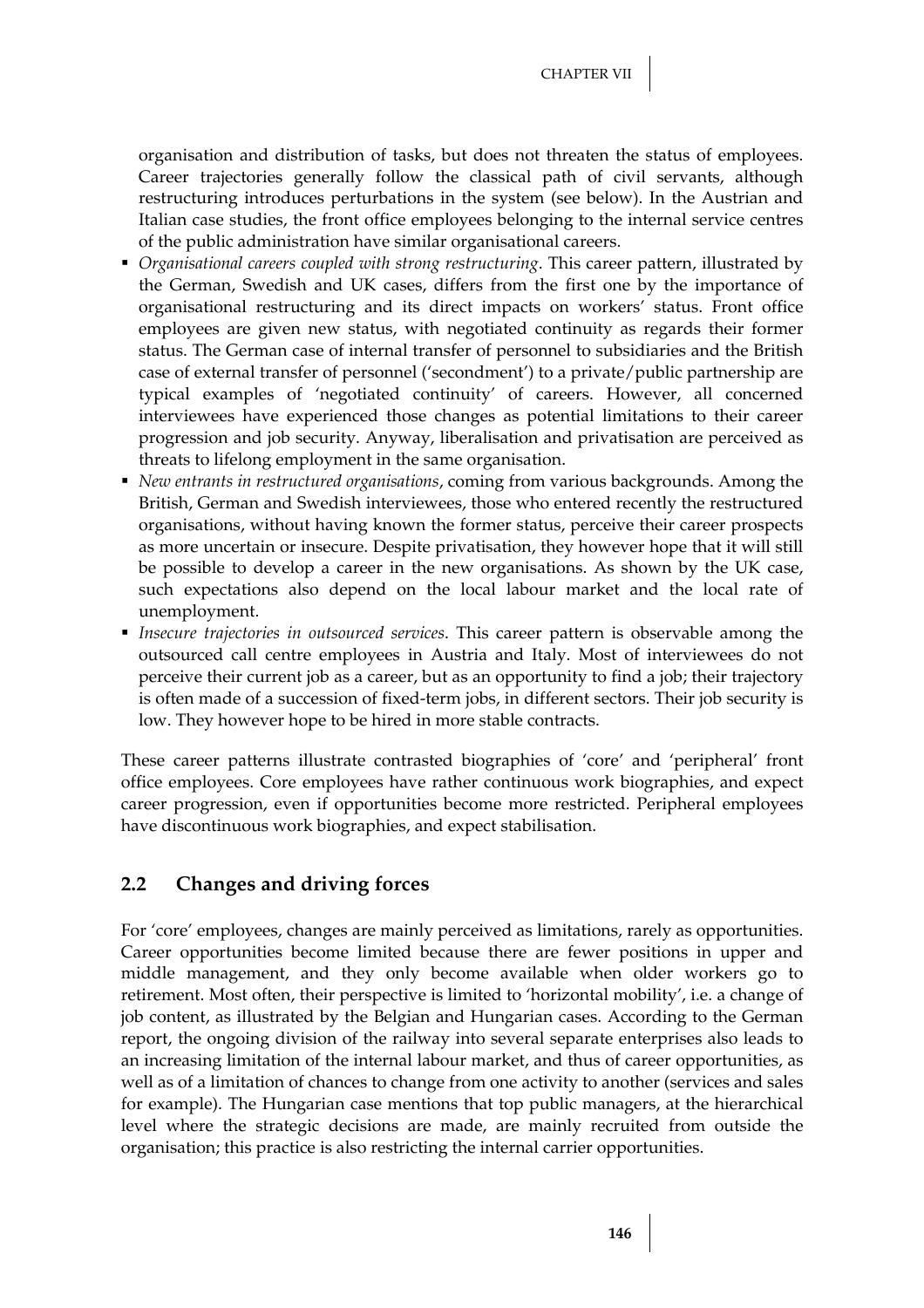The very formal and rigid system of career management in public administrations is also perceived as increasingly limitative. In the Austrian case, the official classification (A-B-C levels according to employees' education) has hardly any flexibility to accept midcareer people from outside, and also results in a difficulty of categorising employees with different education and job biographies, for example students. As a result, call centre agents are not regarded as 'human resources' at all and there is no opportunity for them to change from one of the call centres to one of the service public centres, even though they may have the qualifications (Schönauer, 2007). In Hungary, a bureaucratic hierarchical organisation leads to 'vertical' carrier paths, regulated on the principle of the length of service and levels of qualification, according to a specific classification table. If an employee has the necessary qualification and the years of credited service, he automatically steps from one wage category into another one, without reference to performance or occupational evolution (Makó & al., 2007).

For 'peripheral' employees, there is no organised career path. Career trajectories are characterised by mobility and flexibility. Differences between core and peripheral employees are analysed in the next point. There is few mobility between core and periphery.

## **2.3 Institutional arrangements**

Differences in career trajectories of core and peripheral front office employees illustrate very well the determinant role of institutional factors.

The Italian and Austrian case studies clearly show the contrasting career trajectories between call centre employees and public administration employees. While Austrian interviewees at service centres have very continuous work biographies, call centre agents have very discontinuous job and training biographies, and call centre work is more or less an interim occupation. The same occurs in Italy, where public administration employees have similar professional trajectories, most of the time within the same organisation; they have been working for the organisation for a long time, some for more than 10 years and aspire to advance in their career in the sector of communication within the public administration; at the opposite, call centre operators, after transition, unemployment and mobility periods, are still looking for stabilisation within the organisation, expecting future definitive hiring. Stories of Italian call centre employees show a clear feeling of scant job security due to the expiry of contracts (Piersanti M., 2007).

The British case study underlines the importance of local economical context and local labour market to explain these differences. In one of the council administrations investigated, the interviewees had locally experienced a range of different 'bad jobs' and, by comparison, they were experiencing customer service in the public sector as a 'good job'. In the other region, which is relatively prosperous and where unemployment is low and the labour market is tight, a number of different call centres are competing for workers with good communication skills. Here, the workers clearly had much higher expectations that employers should respond to (especially their needs to fit work around family responsibilities) and were less 'grateful' for their working conditions (Dahlmann & al. 2007).

In the Belgian, British and German cases, working in the public sector was a deliberate decision to gain more security in employment and also to benefit from family friendly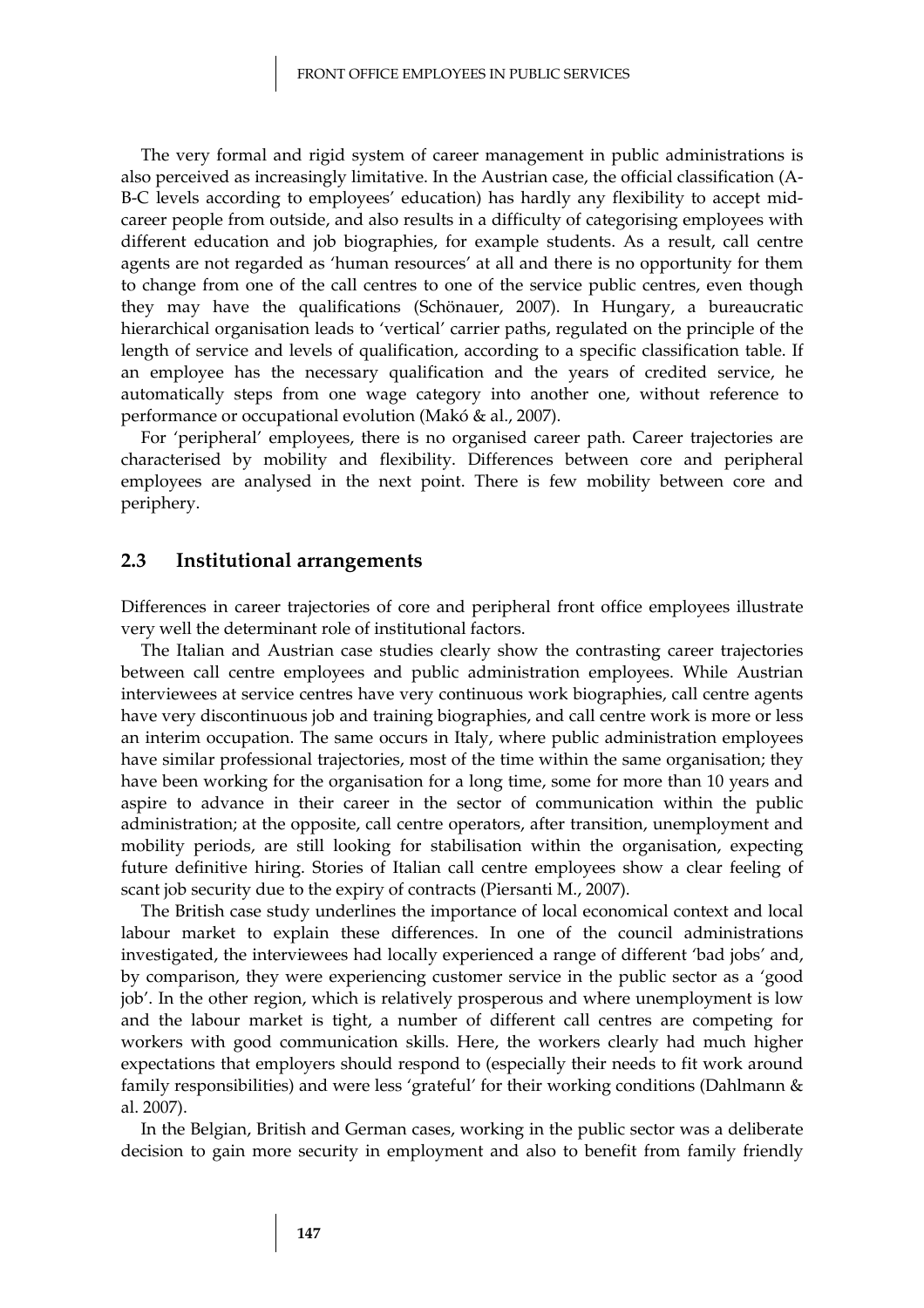CHAPTER VII

policies and a good working atmosphere. Although with privatisation (German case) career as a state employee is no longer possible, motivations of this kind are also to be found among those interviewees who came to the railway after the rail reform. The same occurs in Sweden where lifelong employment has been common in the Post over the years. This is changing through the restructuring, leading to an increasing number of temporary agents. Some of the respondents have this background of long life employment, and even the new employees see a future in the Post, as it is a large organisation.

## 3. Changes in occupational identities

## **3.1 Characterisation of the occupational identity**

This occupational group is composed of several types of workers:

- Postmen, railwaymen (mainly men) closely identified to an organisation, but confronted to new entrants with quite different backgrounds and loose attachment to the organisational identity (German and Swedish cases);
- Skilled clerical employees, considering themselves as office workers and identifying themselves as civil servants in a broad meaning (even when 'seconded'), but having very heterogeneous training backgrounds (Belgian, British, Hungarian cases, and core employees in the Austrian and Italian cases);
- Peripheral employees, having little identification neither to a profession nor to an organisation (call centre workers in Austrian and Italian cases).

Several case study reports underline that the identity of this occupational group is not created by a particular training background, neither by the belonging to a profession. As mentioned in the Swedish report, "None of the respondents defines oneself belonging to a specific occupation. The occupational group is in many ways not an occupational homogenous group, being in different positions and organisations." (Tengblad & Sternälv, 2007:8-9).

For interviewees in public organisations or in privatised public organisations, the main reference in the occupational identity is the (former) institution. Organisational identity is stronger than occupational identity.

For big national institutions like Swedish Post or German railways, where people had life long employment, there were a strong traditional identity: "male-dominated and largely closed world led to an extremely consistent identity of the classical railwayman who identified with his enterprise, knew his colleagues well, could get enthusiastic about the railway as a technical institution (the locos, the rail network, the stations…) and often lived in a cheap rented flat belonging to the railway as well." (Dunkel, 2007:7). The Hungarian report mentions that the lack of a specific vocational training outside the organisation, and the importance of on-the-job training, explains a strong identity related to the organisation rather than to the occupation.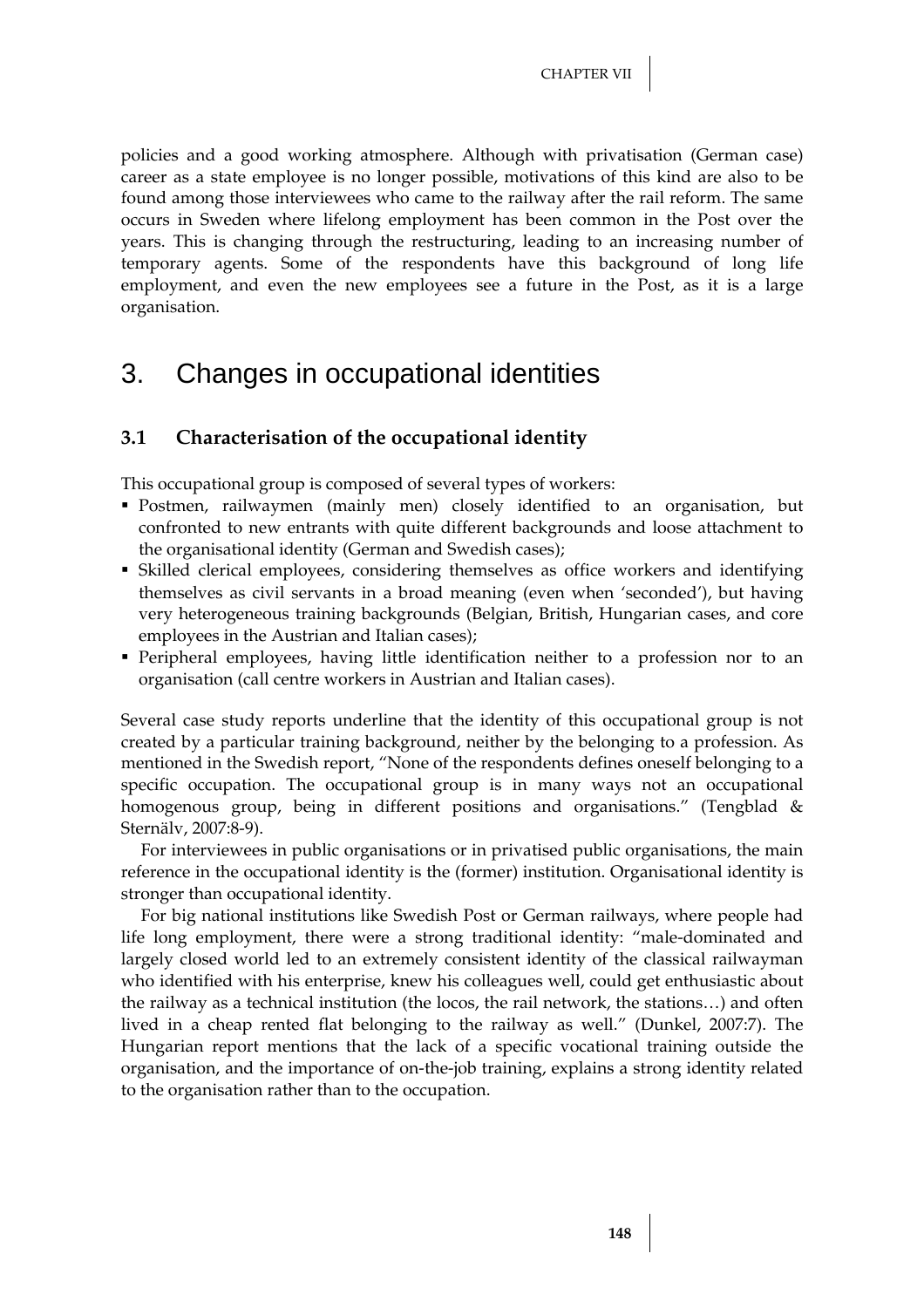The importance given to the good atmosphere at work and good social relationships among colleagues (for instance, in the Belgian and British cases) still reinforces the identification to the organisation rather than to an occupation.

Some interviewees, in all countries, try to relate their occupational identity to the quality of the service to the customer and the satisfaction of the customer. "Occupational identity can differ according to the level of usefulness the interviewees attribute to their job" (Vandenbussche, 2007:10); "I am satisfied when I have succeeded in turning an angry customer to a satisfied one" (Swedish interviewee quoted by Tengblad & Sternälv, 2007:9). This emerging identification to customer service rather than to a particular organisation is a significant trend, in the direction of an emerging occupational identity.

## **3.2 Changes in occupational identity and relation with restructuring**

Several changes led to an evolution of the traditional forms of identity. A first key trend is an increasing formalisation of the customer service function. In the German railways, before restructuring, customer-related services were simply subordinated aspects of the platform guards' tasks; now service tasks are at he core of full time jobs, with a range of additional tasks. The Hungarian report mentions the implementation of a quality-oriented service model, instead of an administration-oriented model. The Swedish case also insists on this aspect of 'service and people orientation' in postal services.

In the German and Swedish cases of privatisation and creation of subsidiaries, the occupational group moves from a single employer to a multi-employer configuration. In this context, "one defines oneself primarily as an employee of the railway and not as working for DB Sales or DB Station & Service" (Dunkel, 2007), and "working with postal matters full or part time" (Tengblad & Pernälv, 2007). The identification with one single organisation becomes less evident and the teamwork is increasingly replaced by independent ways of working, in which the customer relation (keeping the customer satisfied) is at the core of the job, as a source of motivation, pride, recognition and satisfaction at work.

This customer-oriented evolution has consequences in terms of occupational identity. As mentioned in the Hungarian case study, while the on-the-job training was at the core of workers' identity, "the fresh and younger entrants having widely recognised and marketable knowledge and professions (e.g. psychologist, consultant, HRM-expert, etc.) are developing a stronger occupational identity in contrast with the organisational one." (Makó & al., 2007:10).

This trend also concerns peripheral employees. The Austrian case stresses that "crucial part of their occupational identity is the aim to help people, to provide good services and to give good information. In this field they [call centres employees] do not differ much from employees at service centres [city administration]. It is a personal satisfaction to help customers. This behaviour is very similar to that of the employees at service centres and could be seen as a sign for high job identification, which does not necessarily correspond with identification with an enterprise" (Schönauer, 2007:).

A second key trend is the weak integration of peripheral workers. The Italian and Austrian reports dealing with call centres work, both insist on the lack of solidarity between employees of the source and the outsourced organisations. "They have hardly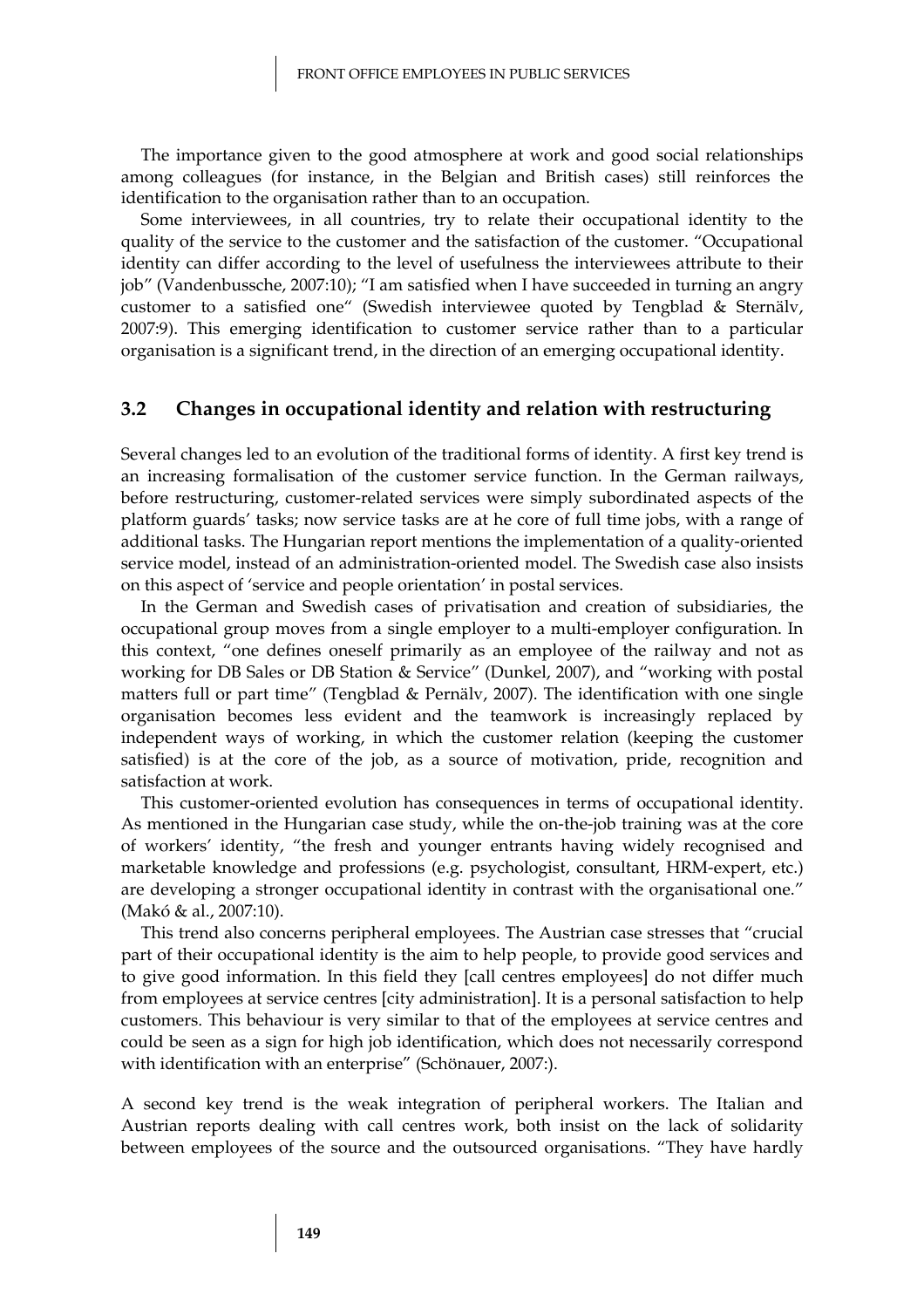CHAPTER VII

any personal contact and hardly know what the others are doing". In Italy, a low affiliation to trade unions is observed in the call centres compared to the public administration. In Austria, while city administration has a very long tradition of interest representation, agents at the call centre were not allowed to elect a workers council because of their freelance contracts.

In both cases, weak cooperation, integration with the group, or identification with the city/public administration is related to the form of contracts: temporary contracts, short term contracts (Italy) or freelancers (Austria). "While most people at service centres [city administration] have job tenure or other forms of highly secured contracts, people at call centres used to work as freelancers. It is understandable that they see their job ideally as a transitional situation." Their strategy is then to limit identification and to establish a boundary between job and personal ambitions in helping people, which becomes a central motivation at work.

Finally, the spatial division of labour influences occupational identities. Location of call centres does not help fostering communication with the correspondent public administrations, as quoted in the Austrian and Italian cases. "Agents have the experience that their work is not recognised by the service centre [city administration] or customers (…). Most costumers do not even know that the call centres exist" (Schönauer, 2007:6).

In the UK case, which describes a positive situation in terms of collective atmosphere, cohesion and satisfaction at work, spatial division of labour and types of contracts have been handled in a different way: the reorganisation led to a transfer of personnel, so a spatial moving, but all employees interviewed had kept contact with their old workplace, bridging the new situation. Moreover, the choice of the secondment model instead of outsourcing allowed keeping contractual arrangements they had previously with the respective councils. For most aspects, there was little change in terms and conditions: staff kept the same scale of pay, and all are in a pension scheme.

## 4. Learning and skills development

## **4.1 Changes in skills requirements**

As mentioned above, employees of this occupational group have very different types of formal qualification, but 'informal" social competence and stress resistance are often important prerequisites for front office employees. Moreover, skills required and acquired on the job are only recognised within the organisation, because they are specific to each organisation, as for example, very specific software skills.

The increasing use of ICT-tools has several implications. The main one is a standardisation of tasks and knowledge. "The net training is very much oriented on facts and routines; to be honest it's all about making it simple and cheap" (Swedish interviewee quoted by Tengblad & Pernälv, 2007). The Austrian case study mentions that an important part of the initial training of agents consists of guidelines in how to use the databases, which are updated regularly; the knowledge base is conceived like a questionnaire and it is not necessary to get an in-depth understanding of the structure of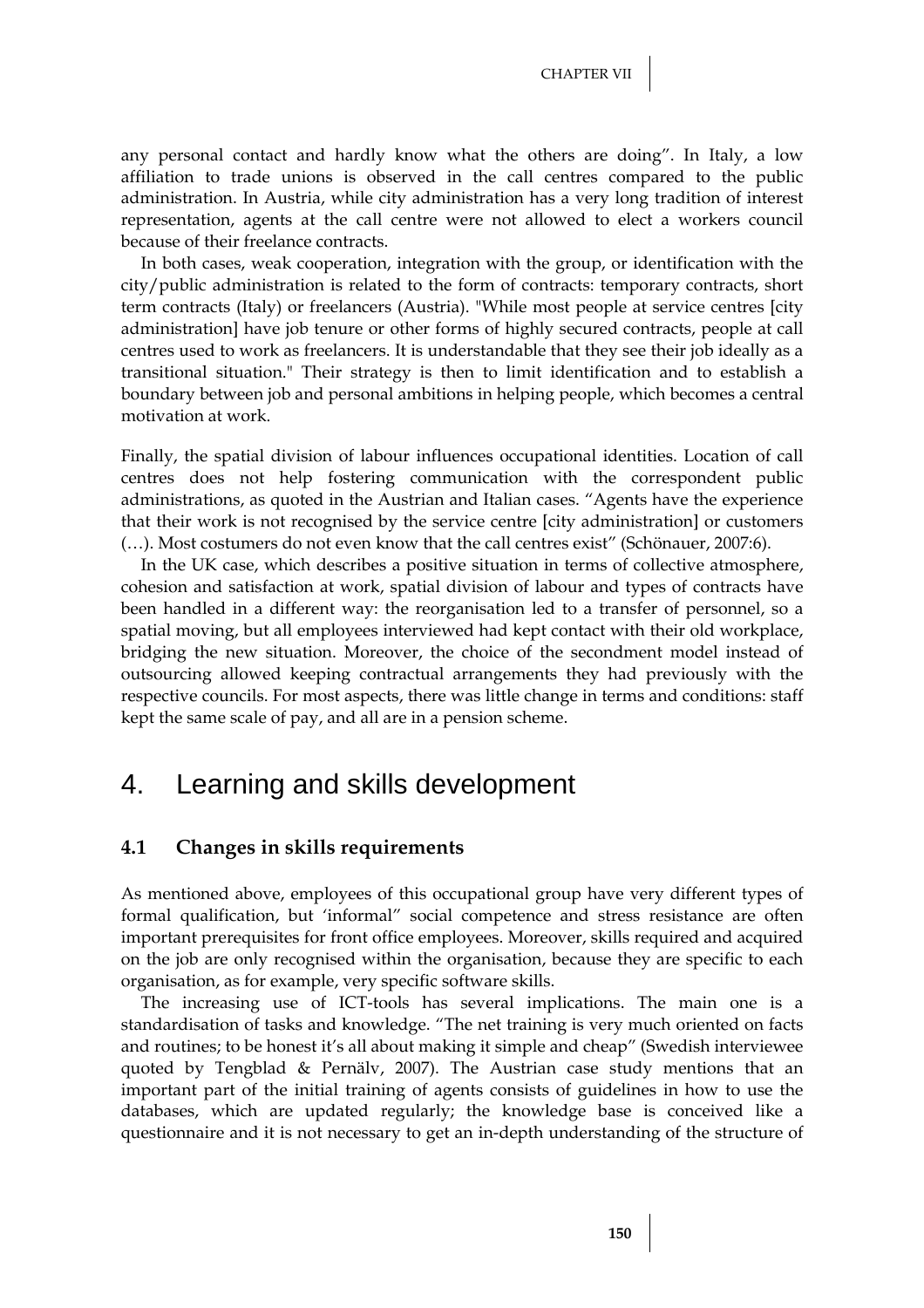the city administration to give correct answers. Agents are only informed about a small part of the whole customer service procedure and lack an overall picture. This makes their work difficult and influences job satisfaction.

Standardisation of knowledge is also related to the increasing use of e-learning methods. Swedish employees are expected to get the contingency training on their own, with the support of the system; and in the Austrian case, the most important information tool is the knowledge base; in addition there are pop-up windows and e-mails, which inform agents about new instructions or changes.

This standardisation is linked to a lack of more in-depth training, as managerial skills, business skills or communication skills. Efforts are made to keep the agents up to date but training is mainly focused on the content of work.

On the contrary, the UK report mentions that transferred personnel experiences a diversification and broadening of existing knowledge; interviewees consider their new roles to be up-skilled. The public access service has brought together previously fragmented services, which used to be carried out separately. So, while the area of advice was very narrow, now customer service agents deal with hundreds of different types of queries. Moreover, employees are satisfied with the training policy: in one administration (more favourable context), training needs can be brought up in monthly meetings with team leaders who are trying to accommodate interests; so far no training request has been turned down. In the other one (more depressed economical context), interviewees feel that training provision has always been good, and continues to be sufficient. A last interesting point mentioned by the British report is the importance of learning a new working culture: "for transferred staff it was crucial to learn a new culture of customer service" (Dahlmann, 2007).

## **4.2 Management of training and learning**

In some cases, the introduction of new technologies led the enterprises to take responsibilities in training and getting the useful ICT-support for employees. It is the case in Sweden and UK, while in Austria, Hungary and Italy the training policy and the policy of human resources development are assessed as insufficient by the interviewees. In Germany, on-the-job training is predominant.

Increasing use of e-learning also makes the employee increasingly responsible for his own competence development. The enterprise can then save money on learning. The Italian and Austrian reports underline that not only in call centres but also in correspondent public administrations, the lack of a real training policy and training opportunities for employees is due to exiguous financial resources and lack of time: "Like employees of a council-owned company, people at service centres have many opportunities to take courses (e.g. at the administration academy of the city). But attending courses run by other providers requires a great deal of negotiation concerning costs and working time; there are no general rules about this" (Schönauer, 2007:12)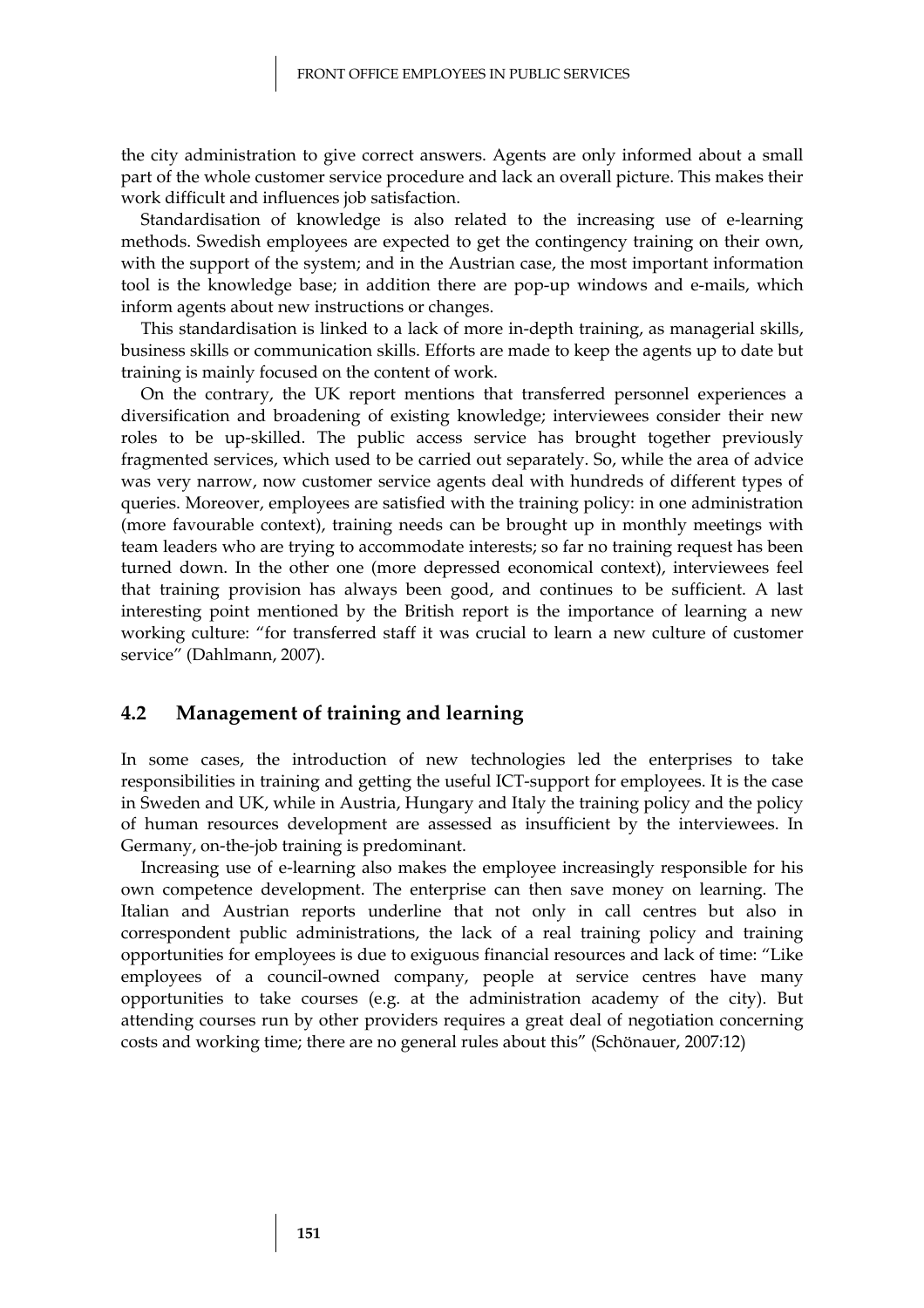## 5. Quality of work

## **5.1 Changes in working conditions**

## **5.1.1 Increasing workload**

In the British, German and Hungarian cases, staff shortages led to increased workload. Staff reduction is sometimes related to the use of new technology, as in the German case where automation of sales leads to a reduction of sales staff. In the UK case, workforce is understaffed and as result, stress and dissatisfaction with working conditions are emerging. Moreover, the volume of tasks increased in the British and German cases, through the opening of additional telephone channels. In the Swedish case, as a consequence of reorganisation, some workers have now 'double work', being logistics workers and service workers at the same time, which damages the quality of their work. In this context (less staff and more tasks), time pressure gets obviously higher with restructuring.

## **5.1.2 Working time management**

In the German case, the negotiated collective agreement on job security has been bought with concessions: weekly working hours were generally raised by one hour, but at the same time an hour less is being paid. Work breaks are now avoided, as in the UK where "the female supervisor tells of the great stress these workers work under – the calls can be constant, so much that they may fail to take their allotted 15 minute in the morning and afternoon" (Dahlmann, 2007). However, the UK report mentions a high level of satisfaction with changes in working time linked to the transfer of personnel: rotas are done for one month in advance and team leaders take personal preferences into account or otherwise allocate agents according to demand. Generally, staff stays in the same shift pattern and work on the same activity per month but at the same time the system allows for short-term changes (e.g. swapping days of work). However, the main conflicts are about time management. Resulting from the aim to be more customer focused, working hours have been extended. Employees have now to work on Saturdays (while their previous posts often had flexitime) to accommodate the more accessible public access to citizens; but, "interestingly this service is now being reduced due to lack of demand from members of the public" (Dahlmann, 2007).

The same happened in the Austrian case, where orientation towards customers' needs and quality management did also affect city administration services. All employees have included overtime of 8, 12, 20 or 30 hours per months, depending on the position. This means that employees are obliged to make this overtime because the salary for this time is already included in monthly wages. The outsourcing of telephone service leads to a situation in which the number of people working directly or indirectly for public administration increased, but the quality of jobs declined in general. Working time arrangements are much contrasted between city administration and call centres. Compared to service centres, call centres provide time schedules at very short notice, only about one week in advance. The way individual working times are arranged is not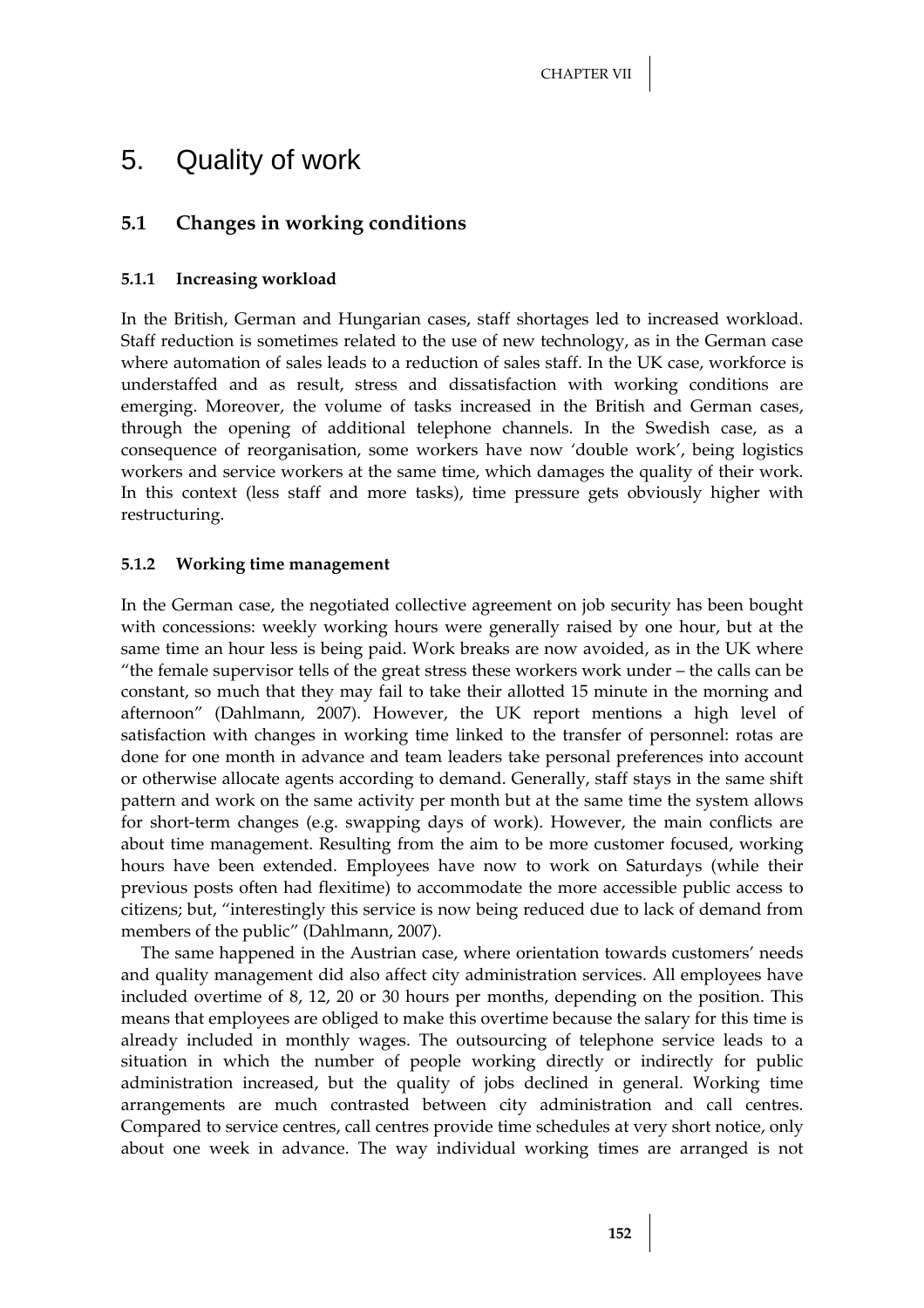transparent at all compared to public service centres. Moreover, while employees at city administration regularly work between 8:00 am and 3:30 pm. and until 6 pm. once a week, call centres offer around-the-clock service, which is only affordable because of cheap call centre agents (public service centre employees' wages are about twice as high as those of call centre agents). "We assume that public administration jobs could only stay that regulated because of the outsourcing. If the city administration had kept telephone service in-house, an extension of working hours for customer service employees at service centres might have been the consequence." (Schönauer, 2007:8)

#### **5.1.3 Job security and wages**

The question of job security and wages is also raised in the Italian and German reports. The Employment security collective agreement in German railways, apart from concessions on working time, also includes other issues: "Bonuses such as that for speaking foreign languages were cut. The employees define their situation as a bit-by-bit reduction of positive aspects of their employment, which the employees' representatives should be counteracting. And they cannot be sure either that employment will still be guaranteed after 2010 – something which was one of those self-evident facts for rail employees before the rail reform" (Dunkel, 2007:10)

In the Austrian case, call centres are today changing all contracts to regular open-ended contracts, which will lead to a reduction of labour flexibility, making employment also more stable. But there is also a group of agents who would have preferred to remain freelancers. They fear that their flexibility will be reduced and that they will be more dependent on the employer.

In Italy, the contrast is stressed again between job security of public employees and call centres employees: "Employees of this sector [public administration] enjoy protection under a collective agreement as well as state assistance and welfare services. Call centre operators instead, have, in most cases, staff-leasing contracts, with less welfare protection, therefore they do not know how to cope with work instability" (Piersanti, 2007).

## **5.2 Relations between these changes and restructuring**

To sum up, the main changes through restructuring processes concern: more flexible, but often more constraining, working time management; systematic staff reduction (cost saving) leading to increased work load; weaker job security and fragmentation of workers' status according to their place in the value chain, either in the core organisations or in the outsourced functions.

An additional important change, clearly linked to restructuring, is the introduction of new management methods to measure or enhance the performance of workers. These methods lead sometimes to increasing stress. In the German case, financial incentives for active sale of more expensive products are introduced. In the Hungarian case, although employees remain civil servants, most incentives are based on the achievement of individual goals that are measured by quantitative indicators, for instance the quantity of 'solved' cases within a certain period of time. In the British case, the implementation of Service Levels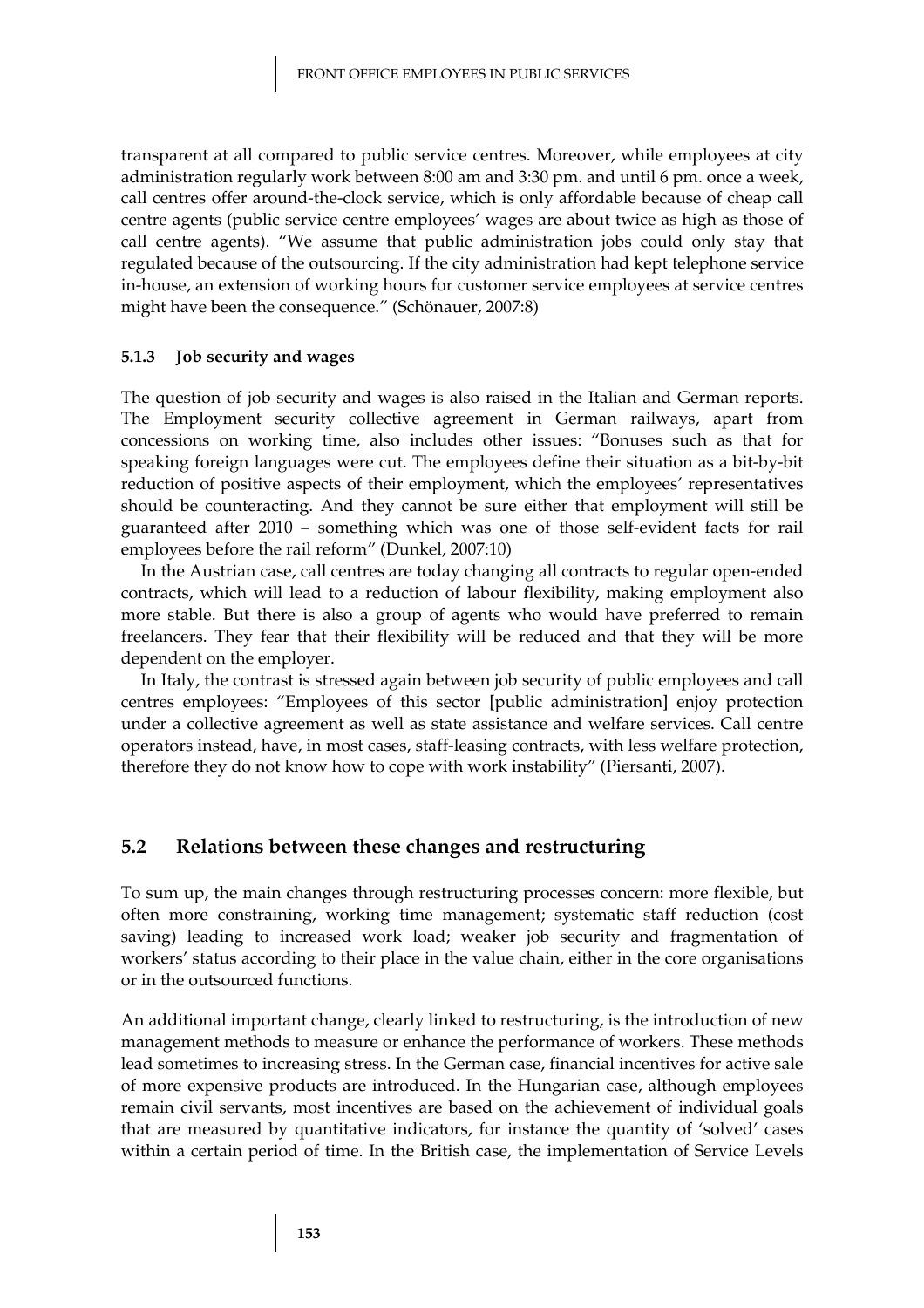CHAPTER VII

Agreements (SLAs), on the model of those in IT outsourcing, is a new element in performance measurement and control. Service level agreements specify performance indicators that must be reached by subcontractors. They are usually translated by the outsourcing company (or, in this case, the partnership) into targets that must be achieved by individual workers or teams. In one of the concerned outsourced units, the expected performance is assessed as realistic by the interviewees and SLAs seem to be 'softer' than those operating in the private sector, so they are perceived as manageable and not too pressurising. However, in the more depressed economical region, SLAs and performance monitoring seem to cause more stress; interviewed staff mentioned a 'big brother' atmosphere and stress caused by high call volumes at times (preventing to take small breaks).

In the Austrian case of city administration, new guidelines and performance standards have been introduced. For example, each request has to be handled within 24 hours. Previously it was the customer who tried to reach the responsible person; today it is the employee who has to chase the customer. But the contrast with call centres remains: although time-related performance measurements, which have been introduced at the city service centres, is definitely comparable to those at call centres, it gets clear that the degree of surveillance is not that high in the city administration. At call centres, everything is monitored.

We can assume that these new management models lead to more individually controlled work, and lead towards more individualised salaries, as already mentioned in the Swedish case.

## 6. Work life balance

## **6.1 Existence and access to family-friendly settings**

The only cases that mention the existence of family-friendly policies within the organisations are the British and Belgian cases. In the concerned UK service units, family friendly policies are promoted and staff encouraged to take advantage of existing schemes. Most interviewees perceived these schemes as 'authentic' and feel that the organisations are really supportive of work life balance issues. One of the British call centres has special hourly arrangements for single mothers and at the other one, the informal relationship with team leaders enables some flexibility for swapping shifts. Interviewees feel they have a good level of work life balance and feel very content with their work. But, at the same time, it is noticed that if employees were aware of family friendly policies, they did not necessarily know the detailed content.

In the Belgian case, family-friendly policies mainly concern arrangements about working time and working conditions. "For instance, part-time are easily attributed (i.e. to women and men), the moment a person arrives or leaves can be adjusted for private reasons among colleagues, days-off are organised according to the people's needs, etc. Nevertheless, this kind of facilities is easier to organise in a big centre than in a small one, because of the number of people working there. (…) Workers, who experienced worse working conditions before (e.g. a stressful job, a longer distance between workplace and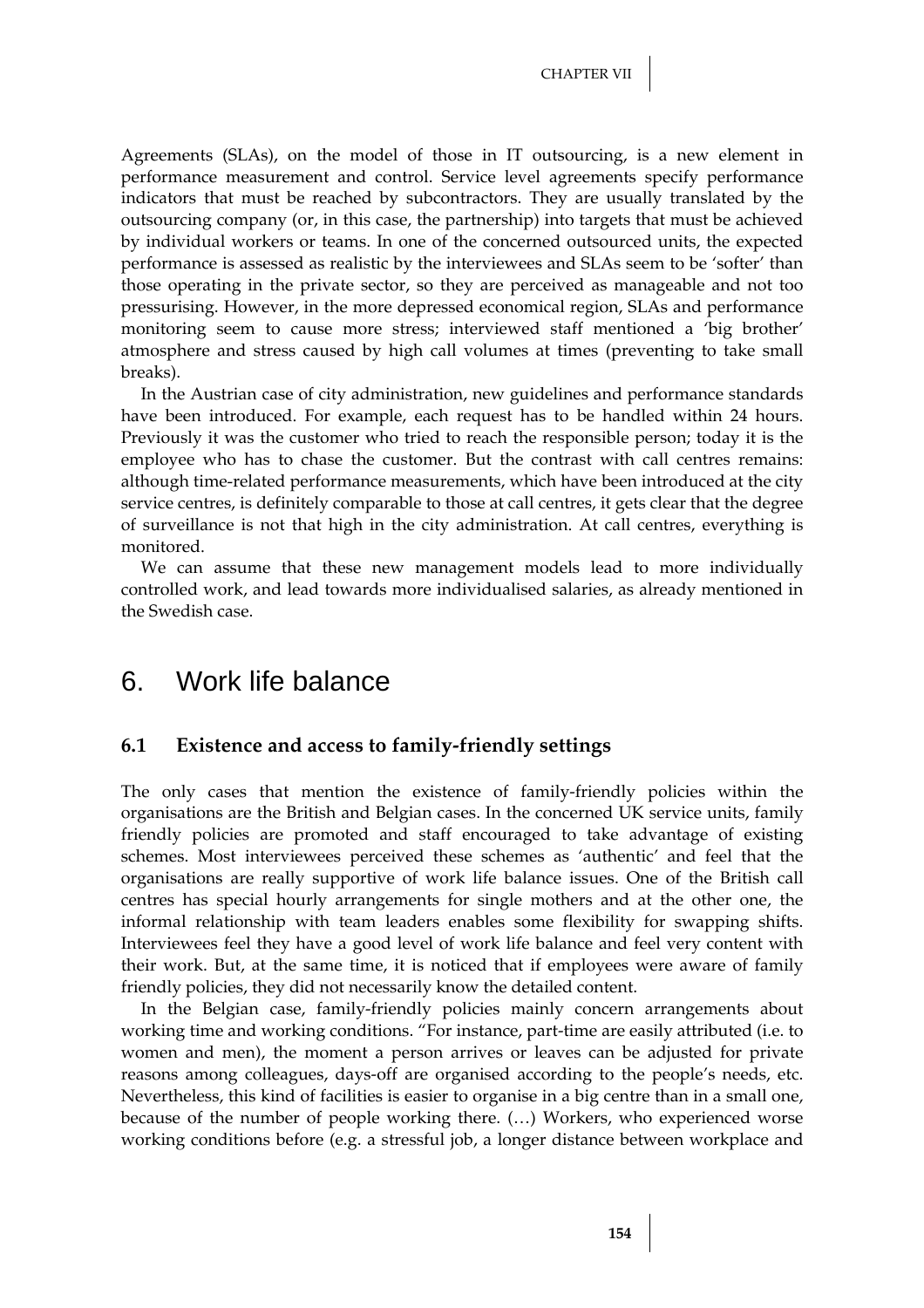home, etc.) or oldest interviewees who did not have these opportunities when they were younger – and with non-autonomous children – do valorise and underline them even more." (Vandenbussche, 2007:19).

In other European countries, the organisation of work life balance has remained a largely individualised problem until now. In German railways, the problem of combining work and private life has considerably worsened for most of interviewees since the weekend as leisure time as defined by society has ceased to exist as such: they only have every third weekend completely off. Apart from the problem of finding time and opportunities to compensate for professional stress (e.g. being able to talk to someone about it), shift and weekend work in particular pose considerable problems in combination with other activities. If one looks at the responsibilities of the interviewees in their family context, it becomes apparent that all of those questioned have – if in various ways – been freed from such responsibilities.

In the Austrian case, neither city service centres nor call centres have any special measures to facilitate a balance between work and life for employees: "It is surprising how little the city services care about its employees' matters. Especially women told us that they struggled a lot during the time when their children were small. Apart from kindergarten and after school care, relatives and friends are important resources to organise daily life" (Schönauer, 2007:13)

None of the Swedish post organisations has any specific policies in making it easier to combine work and family responsibilities, and workers are more or less dissatisfied with the balance between work and family. There are different reasons behind their dissatisfaction: the downsizing over the last years and the more intensive work that is considered to be one of the reasons alongside the non-flexible working hours. Swedish workers feel a low autonomy at work: "We have a relatively high freedom in deciding when to work, but when at work there is no flexibility." (Tengblad & Sternälv, 2007:10)

## **6.2 Difficulties, opportunities and changing boundaries of the work life balance**

#### **6.2.1 Working time**

The question of working time flexibility is complex because depending on each individual family situation, flexibility can be convenient or not. For example, the Hungarian report mentions that predictable working hours is an attractive feature fostering team reciprocity. The same is noticed in the UK case, where planning of rotas is often done at a too short notice, which means that customer service agents feel they can't plan their family responsibilities effectively. But, in Italian and Austrian call centres, individual opinions are more contrasted. Some Italian call centre employees believe that work-life balance is above all influenced by working shifts, in particular night shifts that do not match with daily life of family and children. On the contrary, some Italian interviewees state that work life balance is achieved thanks to working shifts, because they allow employees to live different moments of the day. About this issue, there are significant differences according to gender. Women, including those who do not have to work on night shifts, declare that full-time working hours are very tiring. According to a lot of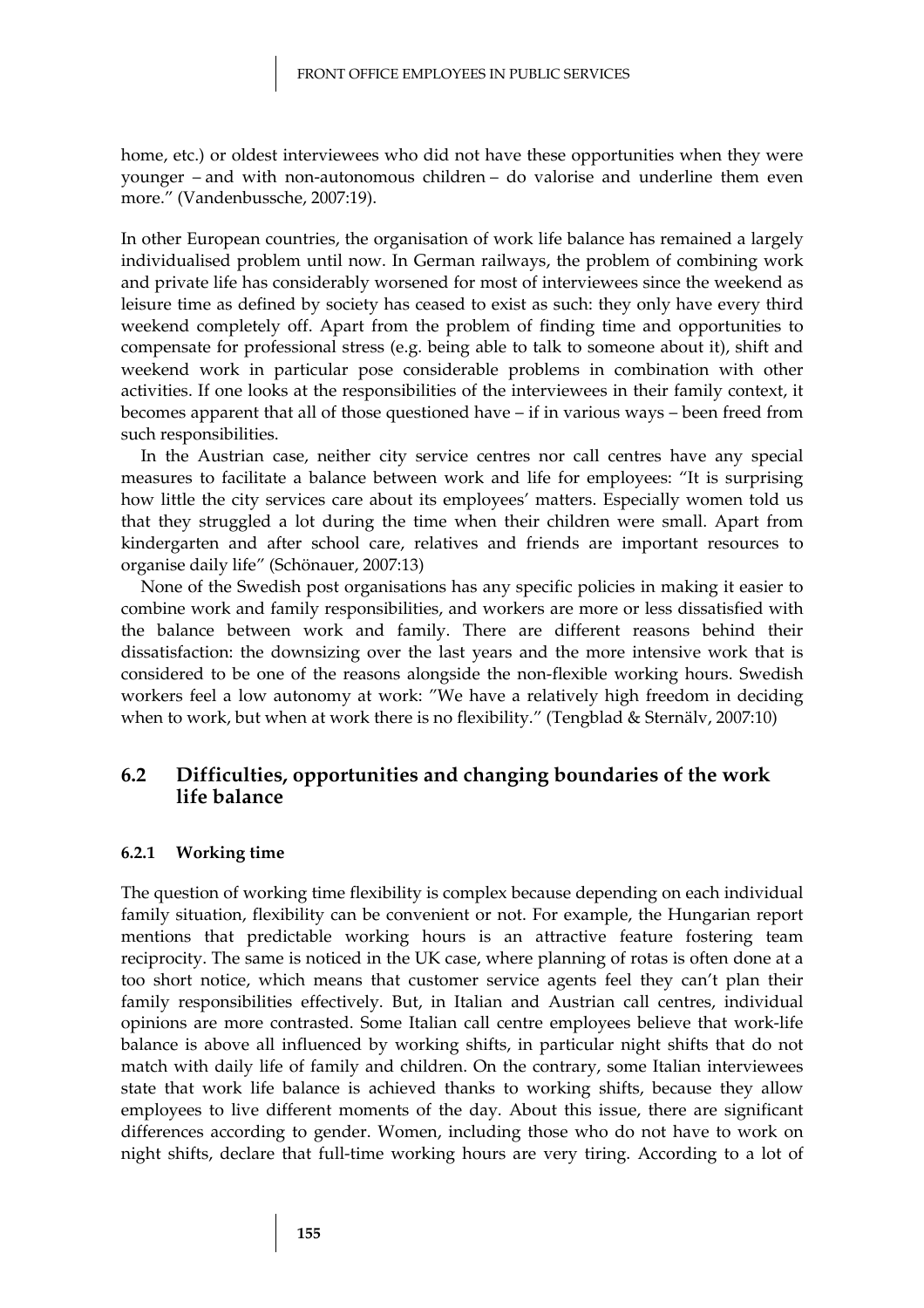them, the only way out to balance private and working life is to work part-time, a request that is often rejected by the company.

At Austrian service centres, working hours are regulated very strictly and offer hardly any flexibility. People who would prefer to work part time or to change working hours from time to time according to their situation of life, have problems; they are forced to choose between for example care work and work. But other employees, who need regulated working hours, who want for example to know exactly when they are going to be at home on a certain day, prefer this form of working time. At call centres, regulations are much more flexible, but in practice flexibility is mainly used by employers. So agents are expected to jump in very flexibly, but compensatory time off has to be planned a long time in advance. The way in which overtime is handled at the call centres also causes some problems for work-life balance from time to time. As a result of compensatory time off of some employees, work schedules of others have to be adapted continuously. In the opinion of some interviewees, it would be much better for the planning of working time, if overtime was paid instead of compensated with free time.

The new regular open-ended contracts, which have been introduced at the studied Austrian call centres, reduced the uncertainty that goes along with a freelance contract and which puts a very high pressure on employees (for example not to become ill). Especially for people who have responsibilities for a family and for children, the new contract is a big improvement also for their quality of life. On the other hand there is the group of students or people doing other courses, who experience the new contracts as a reduction of their work-life balance. Agents mention that freelance contracts had the advantage of a more flexible working time arrangement. But it seems that this was more a theoretical possibility which gave the feeling of freedom, but which was not really used.

Part-time work, as mentioned in the Italian case, could be a solution to work-life balance, but modest incomes of this occupational group and high cost of living at the place of work makes this option the more often unacceptable.

Finally, it appears clearly that work life balance is mainly a problem of women, who face the problem of distribution of household work and taking care of the children.

#### **6.2.2 Commuting time**

Travelling times are another crucial issue about work-life balance. In Belgium and the UK, the relocation through restructuring process meant a positive change in terms of travel and proximity to home for many workers. The German report explains how travelling times, cost of living, incomes and work life balance are interrelated factors. Indeed, with low incomes, workers "have to look for cheaper flats – these are cheaper the further they are away from Munich – this in turn extends travelling times and considerably lengthens working hours which are already long and in part inconvenient even more" (Dunkel, 2007).

#### **6.2.3 Stress**

The work life balance issue has also to take into consideration subjective factors. This occupational group is frequently dealing with daily conflicts with the clients. While in the UK, employees "enjoy the work they are doing and 'leave it behind' when going home"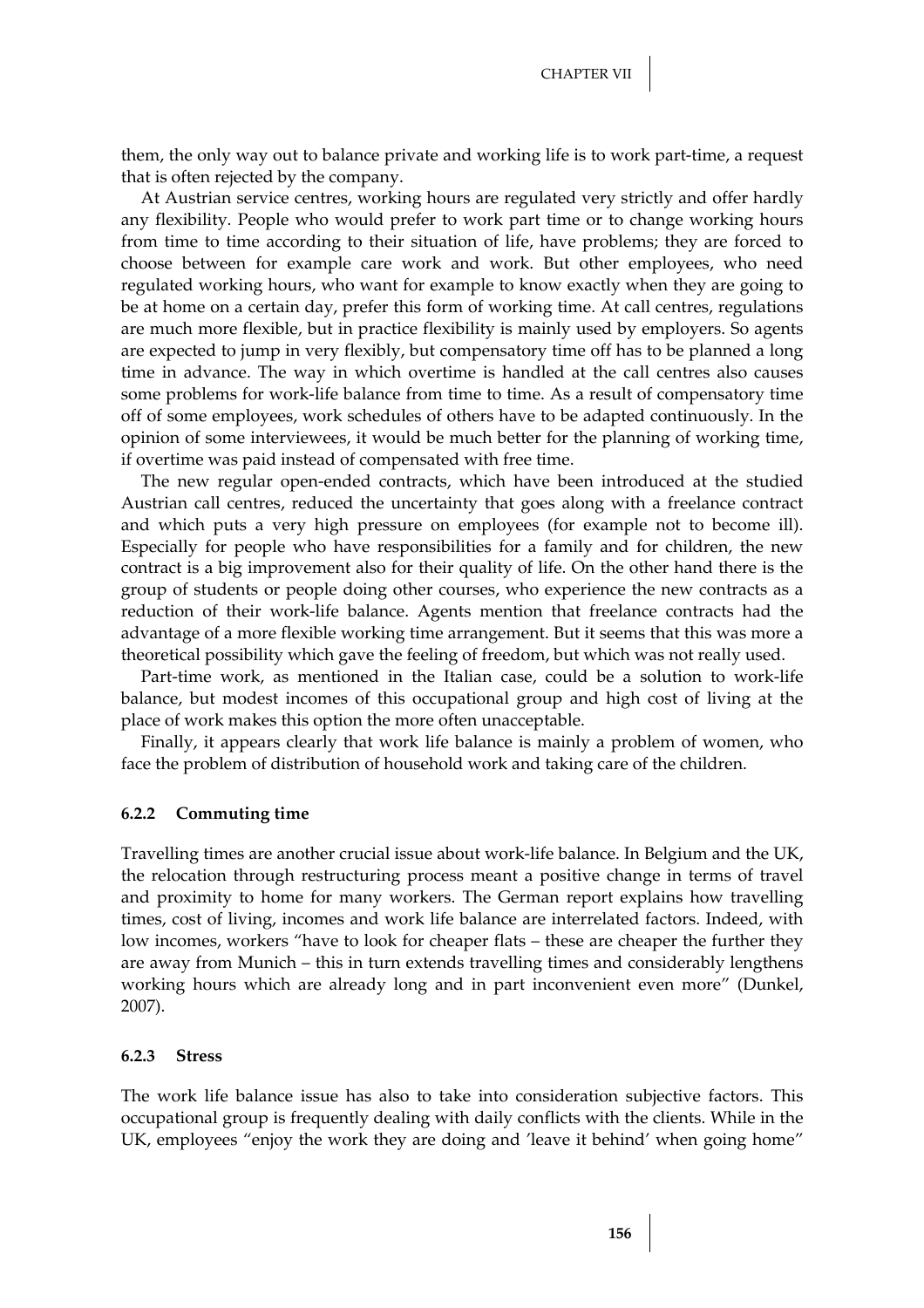(Dahlmann, 2007), working with customers in Hungary "creates a heavy mental burden to them and that they often 'take home' this conflict-related stress. The organisation does not deal with the 'burning out' problems of the employees in a standardised way" (Makó & al., 2007). In a general way, front office employees confronted to 'critical' or 'emotional' situations often transfer their stress from the work atmosphere to the family atmosphere. Stress, uncertainties and anxieties can also be created by the reorganisation process and influence the family, as mentioned in the Swedish case, where sick-related absence has been a major problem for the organisation over the last years. In order to prevent absences and support the general health of employees, special health supporters are being trained in every Swedish postal unit (Tengblad & Pernälv, 2007:9).

## 7. Gender

The gender balance is quite variable from a case study to another. While in the Austrian, British, Hungarian and Swedish case studies, women are the majority of employees, the sample is more balanced in the Belgian, German and Italian cases. In the German case, restructuring of the railway companies increased the proportion of women (now about 20%) in the workforce of a formerly exclusively male activity.

## **7.1 Career profiles and trajectories**

Women career advancement is another crucial issue to be addressed. The German case stresses that if in middle management, women are becoming increasingly numerous, the highest management level is male. Although women build the majority of call centre personnel in Austria, they are underrepresented in supervising and management positions. Only the British report mentions a gender-balanced staff in managerial positions. The glass ceiling is prevalent in most other cases.

As regards careers, the situation about equal opportunities policies is not uniform. The Austrian, Belgian, British and German reports mention several employers' initiatives in the area of family-friendly policies, which mainly concerns arrangements for working mothers. In the UK case, all female customer service staff said they felt that they are working in an organisation where women have a lot of influence and where equality is taken seriously and valued. However, concerning call centres agents, the Austrian report underlines that this occupational group clearly shows a gender bias in the tendency to create new, but less qualified and less qualifying jobs. These new low-paid jobs are dominated by women.

## **7.2 Skills and training**

Several case studies underline the gender segregation between technical skills and service skills, which is the most visible in the case of railway workers, and to a lesser extent among call centre employees.

In the German railways, men continue to dominate technical occupations, while women have expanded strongly into service-oriented sectors. This 'traditional' division of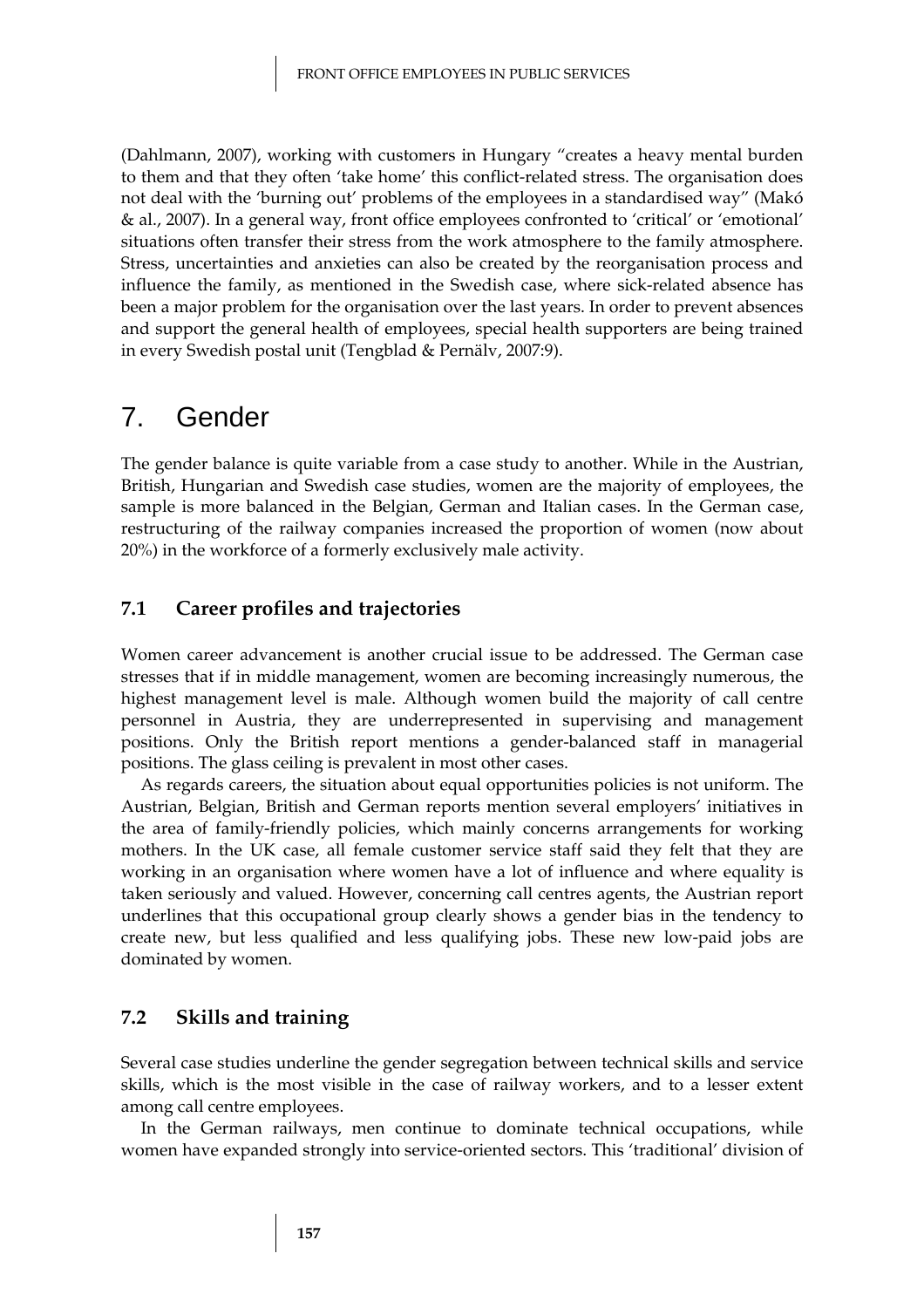CHAPTER VII

tasks is met in several national contexts. The Hungarian report underlines that the majority of employees are female employees because most part of the competence-based skills such as empathy, coping with stress, etc., are identified as feminine characteristics.

"Informal skills falling under the umbrella of 'customer service' and good communication skills are more important than technical skills or formal qualifications. The job (…) also represents that traditionally reflects traditional female attributes, i.e. looking after customers and being caring towards customers" (Dahlmann, 2007:20). The Swedish case underlines a difference between women's and men's perception of work. For women, the focus is more set on the customer service side, while men defines themselves as salesmen and see a career in sales. Women do not perceive their career as advancement through training and promotion. Service tasks are interesting and stimulating in themselves, not for getting promotion (Tengblad & Pernälv, 2007:9).

## **7.3 Work life balance and work family balance**

Working conditions in public services are rather favourable to working mothers (family leaves, children-compatible working time schedules, specific financial provisions, etc.). However, restructuring can lead to some dissatisfaction, mainly due to variable and extended working time schedules. In the Belgian and Swedish cases, working hours compatible with children care are important factors in decisions women take about their career. They have also had a number of career breaks taking care of small children. The same feature is underlined by the British report: "The reason of wanting to work in the public sector definitely ties in with them being mothers with children, looking for flexibility in their work but also a sense of security which they believed their employer could give them. (…) Interestingly, all the women interviewed were married, with a husband taking on the main 'breadwinner' role. What they ask from their employment is that it should enable them to give priority to their traditional gender role and not create undue conflicts in their lives." (Dahlmann, 2007:11)

In the Italian case, women find difficulties in considering possible career advancement within the organisation. The lack of a fair division of labour within the family and increased responsibilities, especially when there are small children, leads to an interruption in their trajectories or asking for a part time job. Moreover, those who have additional duties, like family and household, have no time or interest in any further training outside the job: this is also a limit to career advancement for women. The question of career breaks to take care of small children leads the company, for example in Italy, to choose men or young women with no family for permanent and stable contracts.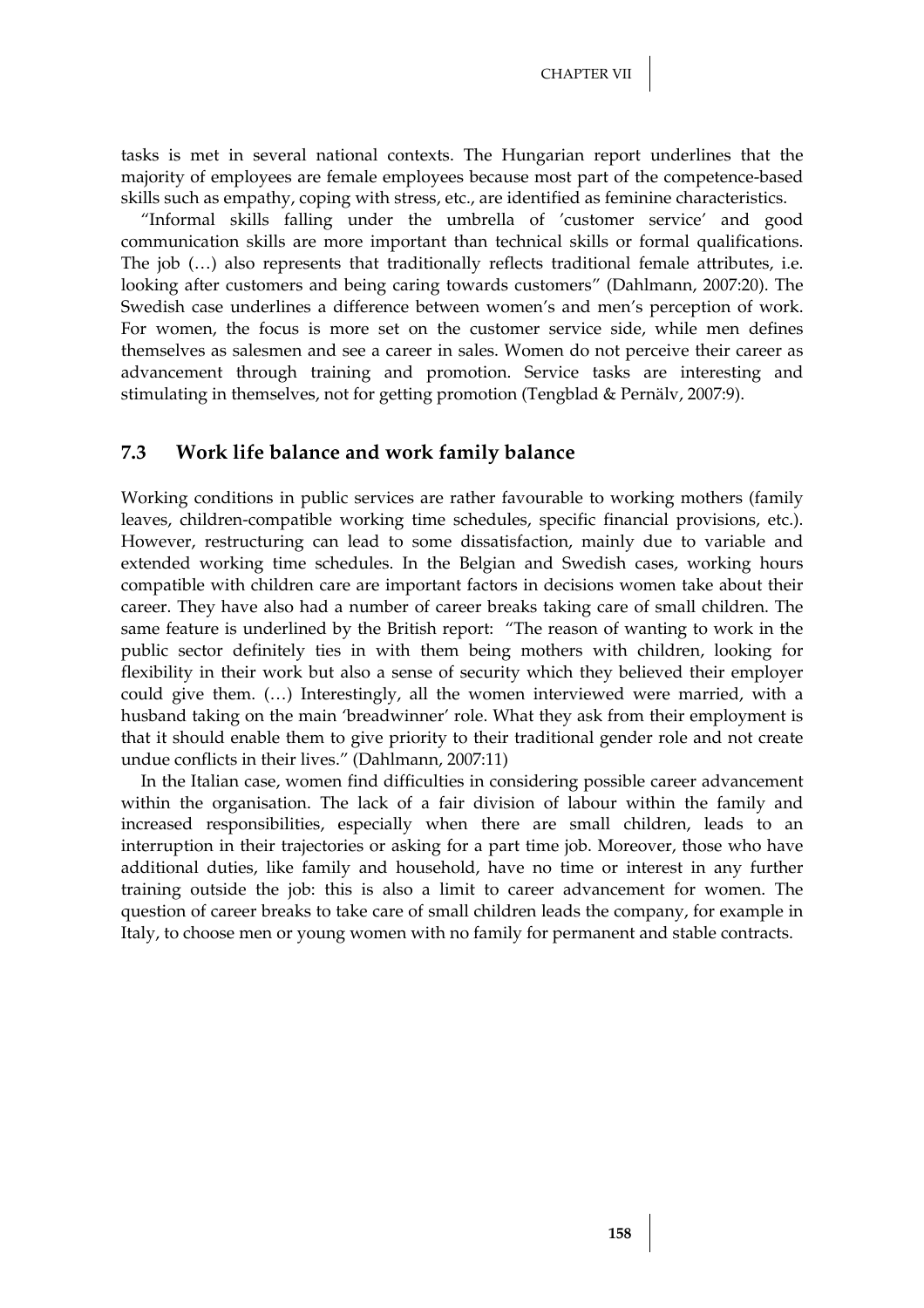## 8. Conclusions and trends

For the occupational group of front office employees in the public sector, three key processes are considered in the case studies: privatisation of former public services, leading to their division in several enterprises; organisational restructuring of public administrations focusing on customer-oriented service points; outsourcing of customer relationships to call centres. These restructuring processes have several consequences on work organisation and quality of work:

- Staff reduction and correlative increased workload lead to higher time pressure.
- The number of temporary jobs or free-lance contracts is increasing. In spite of this evolution, working in the public sector is still perceived as a mean to gain more security in employment, especially for women with children.
- New management methods are introduced to measure or enhance the performance of workers. These methods lead sometimes to increasing stress and more individualised work, and it supports a trend towards more individualised salaries.
- An increasing limitation of the labour market/career opportunities, due to the subdivision of former big organisations into smaller companies or units.
- The function becomes completely customer-oriented, leading to hire people with specific background (communication, marketing, human resource management), while the identity of this occupational group was not, until now, created by any particular training or profession.
- For employees in outsourced or privatised organisations, the identification with the enterprise becomes less evident and teamwork is replaced by an independent way of working. In this context, personal ambition in helping people becomes a central motivation at work.
- An increasing use of ICT tools leads to standardisation of tasks and knowledge, having sometimes incidence on job satisfaction.
- There is a lack of training policy in several countries, with an increasing use of elearning as a support for self-training.
- Work life balance is mainly a problem attributed to women, who face the problem of distribution of household work and taking care of children.

# **Bibliography**

Bouchez P. (2004), *Les nouveaux travailleurs du savoir*, Éditions d'organisation, Paris.

- Cerf M., Falzon P. (2005), *Situations de service: travailler dans l'interaction*, Presses universitaires de France, coll. Le travail humain, Paris.
- Dahlmann S., Gosper A., Kirk J. (2007), *Customer service in the public sector in UK*, Occupational case study, WORKS working document, WLRI, London, May 2007.
- Dunkel W. (2007), *Customer service employees in the German railways*, Occupational case study, WORKS working document, ISF, München, May 2007.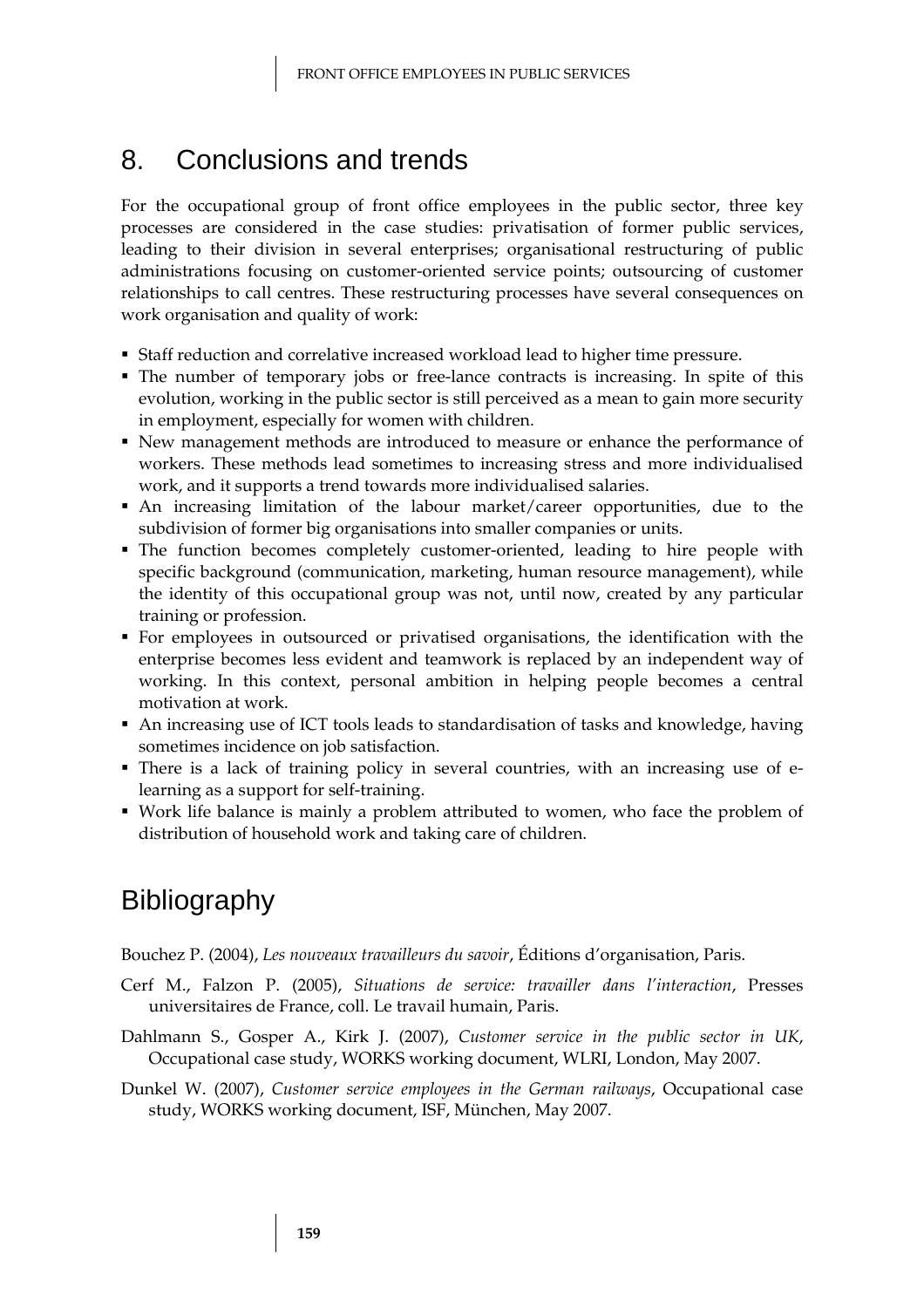- Gallouj C. (1998), "L'innovation dans les services et ses mythes", dans *Éducation permanente*, Paris, n° 134.
- Makó C., Csizmadia P., Illésy M. (2007), *Case study of front office employees in unemployment services in Hungary*, Occupational case study, WORKS working document, ISB, Budapest, May 2007.
- Naville J-L. (2005), *Sociologie des services*, Éditions Érès, Paris
- Piersanti M. (2007), *Front office employees in public administration changes in occupational identity*, Occupational case study, WORKS working document, IRES, Roma, May 2007
- Schönauer A. (2007), *Customer service employees of housing services in Vienna*, Occupational case study, WORKS working document, FORBA, Vienna, May 2007.
- Tengblad P., Sternälv P. (2007), *Customer service in postal services in Sweden*, Occupational case study, WORKS working document, ATK, Stockholm, May 2007.
- Vandenbussche I. (2007), *Front office employees in regional public services to citizens*, Occupational case study, WORKS working document, FTU, Namur, June 2007.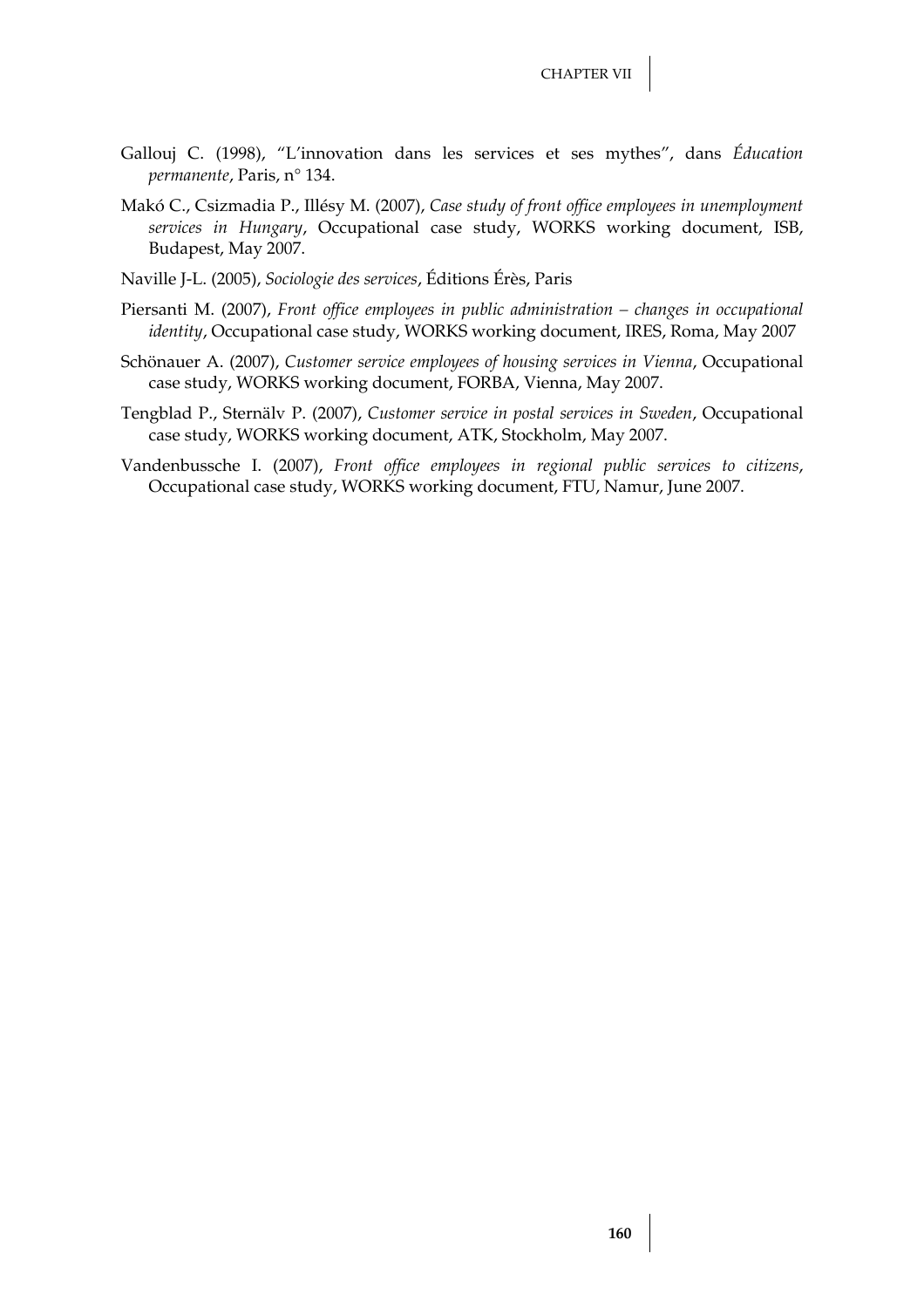# **Chapter VIII Conclusions of the comparative analysis**

BETTINA-JOHANNA KRINGS, LINDA NIERLING, GÉRARD VALENDUC

This chapter summarises comparative and integrated findings of the analysed occupational groups. As described in Chapter 1, the approach of occupational groups has been developed as a counterpart to the organisational level (see WORKS synthesis report on organisational case studies). Thus, qualitative information on the organisational and on the individual level aim to provide a comprehensive picture about restructuring processes on a global level.

In the first section, three clusters of occupations are constructed, according to the function of occupational groups in the value chains: knowledge-based (creative) occupations; manufacturing occupations; service occupations (front office, back office and management activities).

On the basis of the clustering, the second section provides the empirical findings according to the following issues: the relationship between restructuring and occupational changes as well as the relationship between business functions and occupational groups; quality of work and quality of life; hereby the importance of country specific factors is highlighted at the end. In an international perspective, common trends regarding recent developments are identified for these different clusters. Furthermore, the comparison between these clusters allows formulating general findings, which are relevant for all occupational groups.

In the third section, the evolution of occupations is presented as a research object *per se*. Key trends in occupational changes are identified for each cluster of occupational groups, and general hypotheses are formulated regarding those trends, in a comparative perspective.

The fourth section is devoted to the analysis of the gender perspective in the occupational groups. In the WORKS approach, gender is an integrative part of the research design. Gender questions are important in all occupational groups on different levels, as regards careers and identities, skills and learning, and work life balance.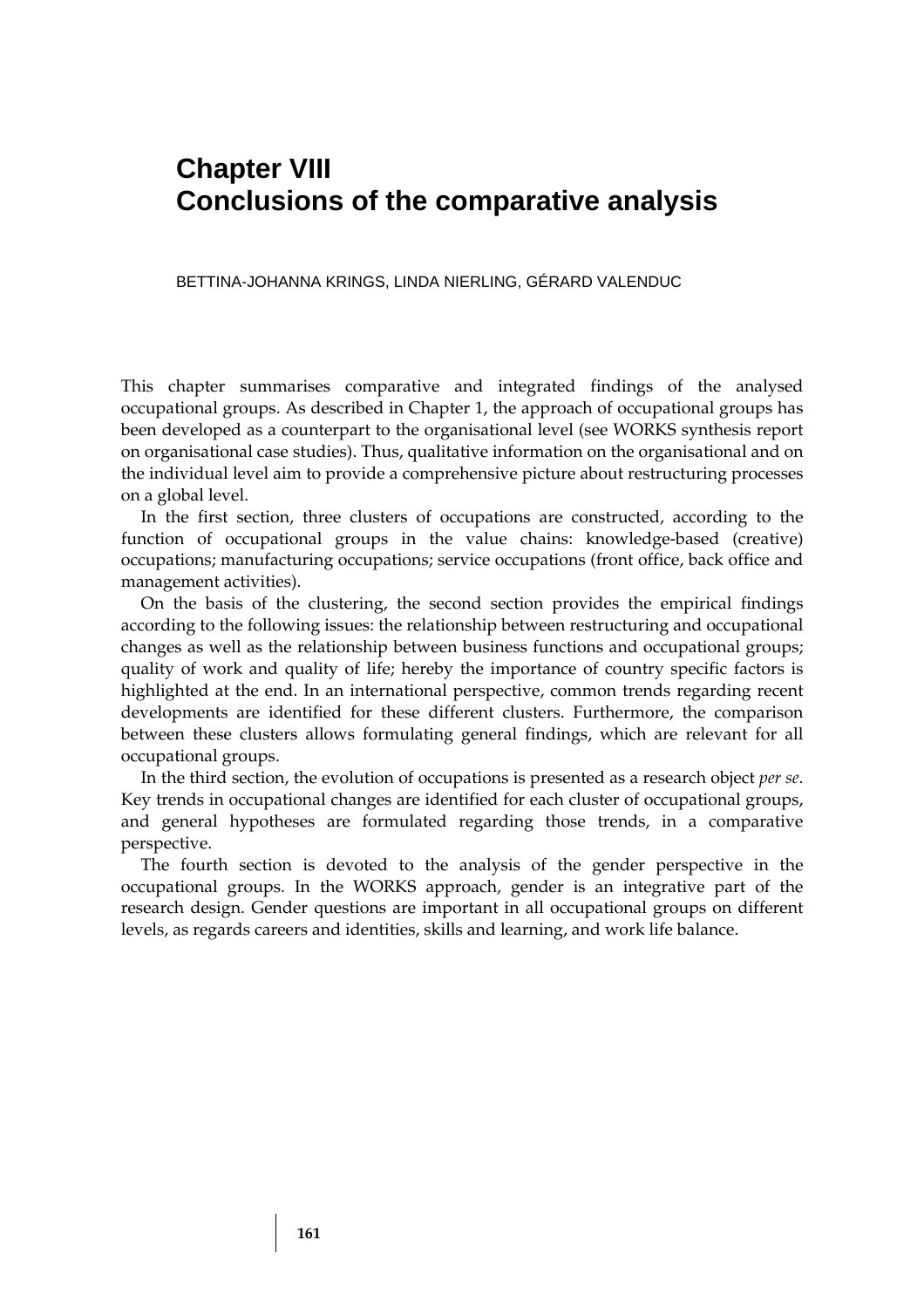## 1. Occupational groups as a research object

## **1.1 Global value chains, knowledge-based economies and occupational groups**

The conceptual approach of the WORKS project is based on the idea of a new global division of labour. In order to map this new division of work, empirical findings of several projects show that there is a comprehensive picture about the re-organisation of business functions on a global scale since the beginning of the 1990s (Huws et al. 2003, Huws 2006). In order to understand this new dynamics of "global work organisation", the conceptual approach of the project investigates the business function as a unit of research, which is attributed to companies in the different nations. Thus, business functions i.e. software development, design or customer services are considered as part of the global value chains, and at the same time those function are incorporated into companies.

Both in the organisational and occupational case studies of the WORKS project, the companies are restructuring, because companies are the key actors in deciding which work is located where (Huws 2006). Here, at the level of companies, different forms of restructuring take place, which vice versa strengthen the position of different business functions on the global scale. In academic literature, there is general agreement about the growing dominance of transnational corporations, which continuously play an important role in defining and shaping working cultures, work styles and different types of work organisation.

One central finding of the EMERGENCE project  $16$ , funded by the European Commission, is that there are several forms of restructuring processes that are difficult to analyse and quantify. "This is partly because of the rapid speed of change, including a change in ownership structure and/or control of many organisations. Lazonick identifies five forms that restructuring can take: buyout, outsourcing, relocation, downsizing and bankruptcy" (Huws 2006:18 ff).

Additional to those external restructuring processes, internal re-organisation of work routines, work pattern as well as work profiles takes place, whereby individual functions are transformed into separate costs or profit centres, or they are off shored as separate companies. One crucial aspect of these changes is the standardisation of many business functions, which are continuously combined with the digitisation of information and worldwide penetration with telecommunication networks.

Processes of commodification, standardisation and fragmentation of business functions already have taken place in some sectors i.e. the automotive and the clothing sector since the 1970s. Here, these processes were very much focused on mass production, but already with a multiplication of tasks and skills especially in the production sector. But as a consequence, the core activities strategically remained in the companies.

 $\ddot{\phantom{a}}$ 

<sup>16</sup> EMERGENCE stands for Estimation and mapping of Employment Relocation in a Global Economy in the New Communication Environment. The project was funded by the European Commission under the Information Society Technologies Programme (5th Framework Programme). For further information, see http://emergence.nu .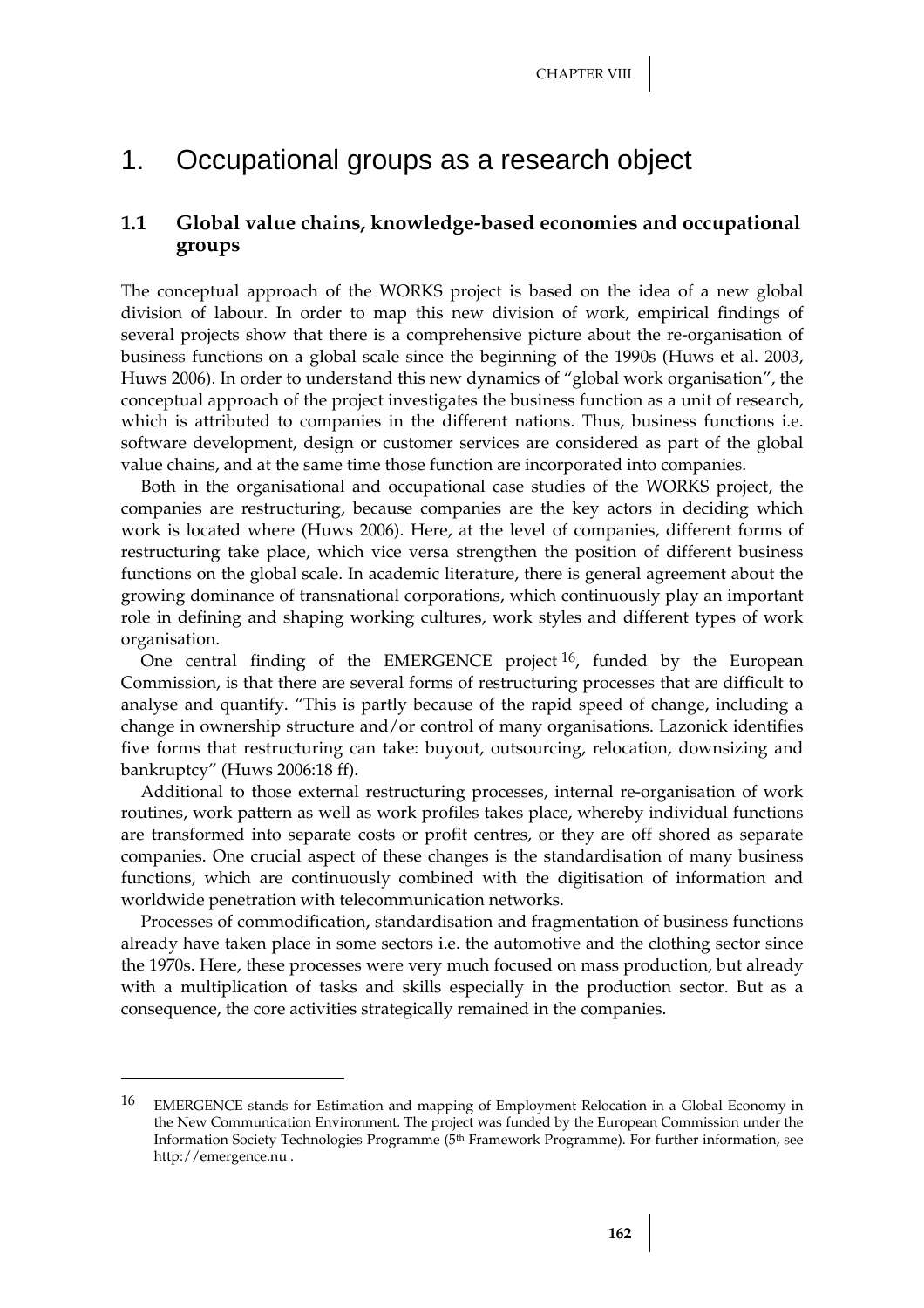Since the beginning of the 1990s the observable trend is that an increasing number of activities are considered non-core. "The current trend of outsourcing of services can also be put in the historical perspective of growing specialisation and diversification of products and services, and thus on the shift of activities from the core to the periphery in the organisation" (Huws 2006: 21).

Whereas service and high skilled activities were formerly considered as core activities, which were undoubtedly part of the companies, in recent years "large companies are offering a range of back office functions to clients in both the private and public sectors, for instance in payroll administration, human resource management, design, publishing, costumer services and marketing" (Huws 2006: 20). The question whether activities are considered as "core" or "non-core" more and more becomes relative and must be described as such in relation to the strategic objectives of the companies, respectively in relation to the business functions. The fact that even skilled and high skilled activities also seem affected by information processing, digitalisation and networking, has led to the codification of knowledge and the ongoing process of standardisation of work.

Typically these restructuring processes are experienced by occupational groups and at least on an individual level by every worker. In order to investigate the impact of (global) restructuring processes on the individual level, on the base on a qualitative approach, occupational case studies have been conducted (see Chapter I). Hereby, research questions focus very much on qualifications and skills, work life balance as well as gender issues. "In order to understand the restructuring of value chains, a focus on workers' skills and knowledge is essential; this includes both an analysis of the role of 'creative' and managerial occupations in bringing about innovation and change and an analysis of the routinisation and deskilling of the work of those in older occupational groupings" (Huws, 2006a: 27). This scope of different occupations and experiences has been realised within the clusters of occupational groups.

## **1.2 Clusters of occupational groups**

Based on the business functions identified for the qualitative research, corresponding occupational groups were selected, as explained in Chapter I (§5). The sample of occupational groups implies a variety of occupations in order to map managerial, creative as well as traditional working activities. Here, in order to show similar developments in certain occupations, occupational groups are aggregated into clusters.

Occupational groups can be positioned regarding two criteria: their relative place in value chains and their relative knowledge intensity.

The place in the value chain can be located according to the sequence design – production – distribution – service, although several monographs suggest that value chains become less sequential and more iterative, including feedback loops from distribution and service to design, or shortcuts between production and services. In-depth analysis of changes in the value chains were carried out in organisational case studies, conducted in parallel with occupational case studies.

The knowledge intensity is a qualitative assessment, resulting from interpretation of individual interviews; in this study, we did not implement any measurement of the knowledge intensity.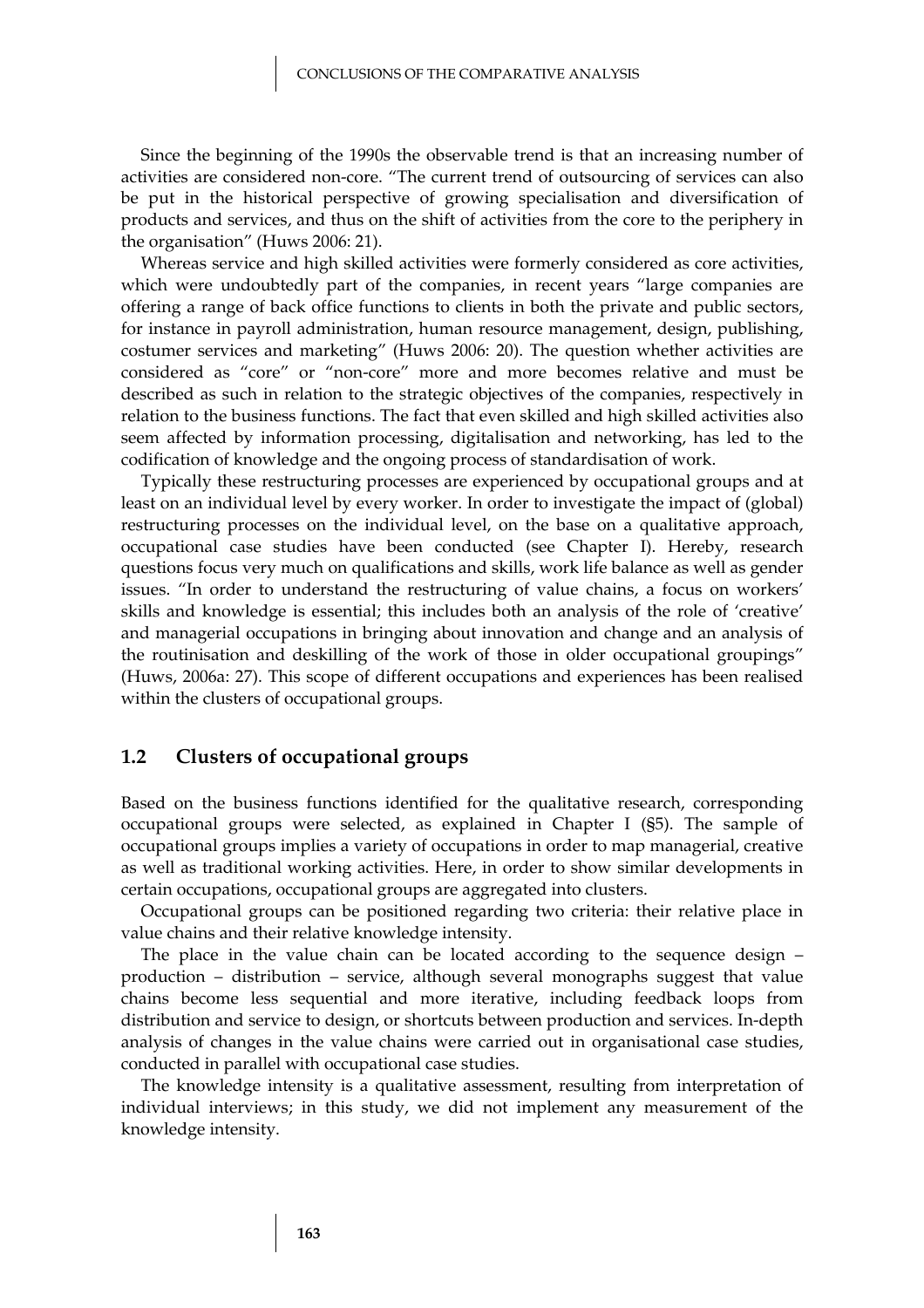In figure 2, the studied occupational groups are mapped according to the criteria of knowledge-intensity and business function.



The first cluster includes *knowledge-based (creative) occupations*. It consists of R&D workers in ICT, designers (fashion designers and technical designers), and software professionals 17. There are several common aspects among those occupational groups, who can be characterised as creative knowledge-based workers, as far as creativity is understood in a broad meaning: aesthetical creativity, technical creativity, generation of IT knowledge.

The position of software professionals in business functions is different from their position in clustering of occupational groups, as they are both production workers (production of software) and service workers (customer-oriented and involved in service activities such as consulting or maintenance). However, the work style and the work performance in order to create products correspond to the other groups of this cluster.

The second cluster consists of *manufacturing occupations*; it only contains the occupational group of production workers in manufacturing industries (food and clothing), characterised by a low knowledge intensity and a high standardisation of work processes.

The third cluster consists of *service occupations* (front office, back office and management activities). It collects office employees as well as managers in logistics and front office employees in public services. The first group represents different occupations in the service sector logistics; the second group implies employees of front office work 18. Both groups of logistics clerical employees, logistics managers as well as front office employees in public services dedicate their main activities to service-based occupations. Logistics as well as customer relationships in public services got an increasing importance

 $\overline{a}$ 

<sup>17</sup> The group of software professionals is already a merged group (professionals in software development and professionals in IT services for the public sector, as explained in the introduction of Chapter IV.

<sup>18</sup> About the characterisation of front office and back office, please refer to the first section of Chapter VII.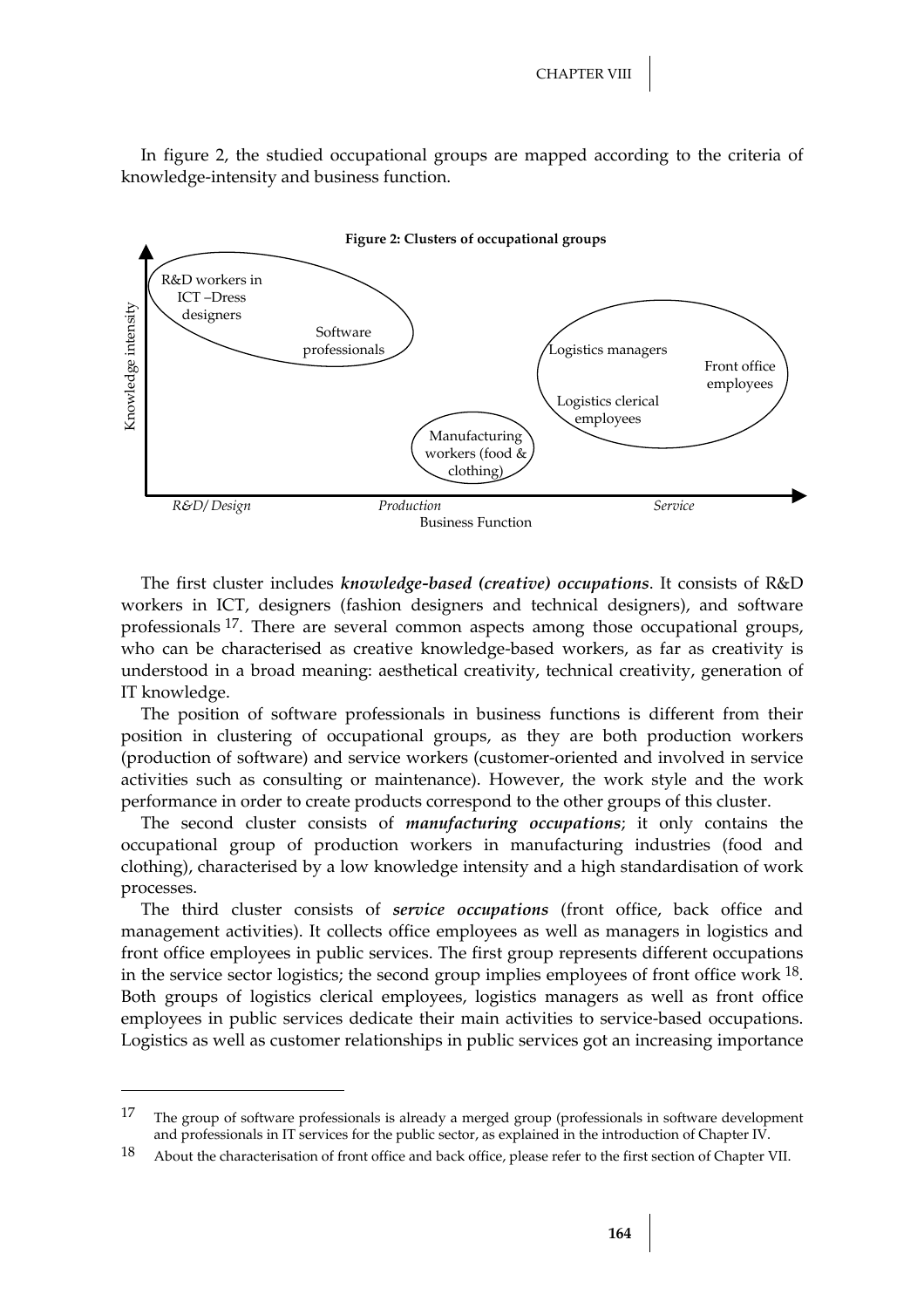through global restructuring processes. Actually, in the last years, they are facing enormous dynamic processes, which also have impacts on the occupational groups. Levels of knowledge intensity are different in this cluster. The monograph on logistics workers clearly distinguishes the knowledge issues for managers and clerical employees. The monograph on front office employees highlights very heterogeneous knowledge intensity, depending on the contents of the service relationship.

# 2. Occupational groups as a means for studying impacts of restructuring on individuals – empirical findings

## **2.1 Impacts of restructuring on changes in occupational groups**

The empirical findings of the organisational case studies in the WORKS project have shown that restructuring of the global value chain has many expressions, e.g. outsourcing, off-shoring, closing down, internal reorganisation processes of companies. These different forms of restructuring can be detected in all sectors and branches in all countries. The restructuring processes have also an impact on occupational profiles and cause different developments, which are presented in this section.

#### **2.1.1 Knowledge-based creative occupations**

#### *Dress designers*

The dominant impact of restructuring processes for the occupational group of designers can be assumed as speeding up processes and a higher dependence of creative results on markets. In all countries, global corporations in the clothing industry set up the number of collections per year in order to increase the competitiveness. In the last years, this acceleration of production became a very important orientation for the branch. The occupational group of dress designers also had to meet these new demands in intensifying their work output on two levels: on a temporal scale and on the skill level. Therefore the sample shows a variety of individual strategies in order to cope with these demands, i.e. variety of career trajectories, from organisational careers to entrepreneurial careers, covering both salaried and self-employed status.

Their strong occupational identification as creative workers is threatened by structural changes in value chain of the clothing industry, notably the speeding-up process of the workflow and the broadening of skills. Nevertheless, designers still show a high identification and high subjective importance of work in their life course. The consequences of this new mode of work on the work life balance of this occupational group strengthen very much the differences between male and female designers.

#### *R&D workers in ICT*

Economic pressure, increased competitiveness and speeding-up of production cycles have created a shift from "research to market" in R&D activities. These processes are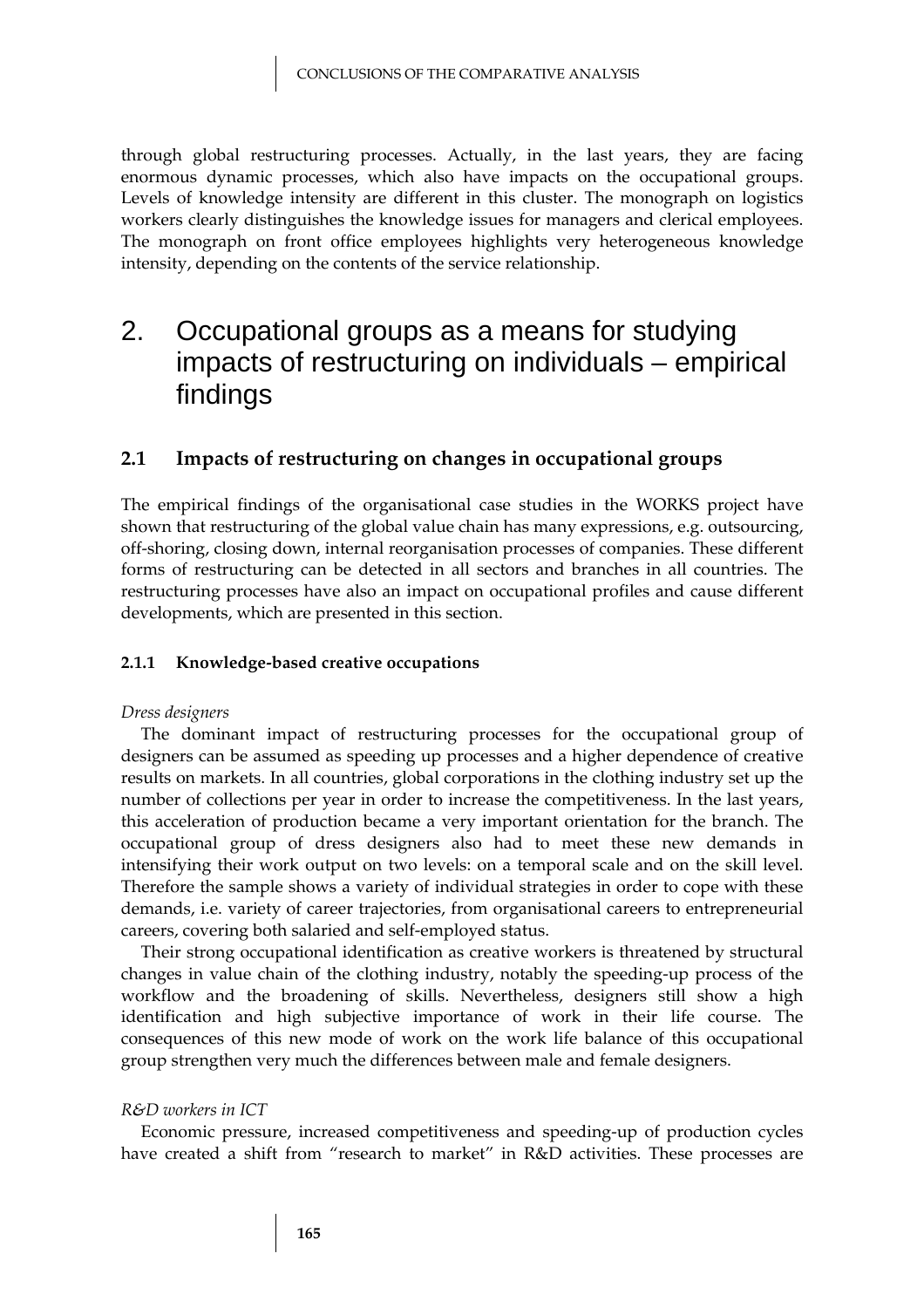CHAPTER VIII

relevant for R&D workers in all countries. The occupational group therefore has to broaden their skills significantly: language & communication skills, the ability for industrial application, management skills. Although the scientific background still seems characteristic for the working culture, the degree of market orientation within work differs between the countries. Describing the organisational differences it seems that, the higher is the need for market orientation, the higher is the change in work contents. Due to the broadening of the skill portfolio the proportion of women has increased, which has not changed organisational pattern, but to a certain extent the working culture. Here, many organisations of the sample offer attractive career paths and job opportunities (e.g. temporary employment abroad, possibility of travelling, career development), which are appreciated very much by the employees. In contrast to other occupational groups (e.g. designer), it seems that restructuring does not cause an increased work intensity, but the aperture of the occupation. Furthermore, it becomes apparent that for both, men and women, the job satisfaction seems very high.

#### *Software professionals*

The key words of restructuring are outsourcing (in the broad meaning of externalisation, not only in the narrow meaning of infogérance), mergers, and new international division of labour. An indirect effect of outsourcing is the increasing importance of non-ICT skills in the portfolio of competences of software professionals: relationships with other players in the value chain (partners, clients, purchasers) become more important, while purely technical tasks are often off-shored. Mergers can modify considerably the career opportunities, not only through upsizing the companies, but also through modifying the "company spirit", which is an important reference for software professionals. The new division of labour not only relocates technical tasks, but also responsibilities, and hence the career opportunities.

#### **2.1.2 Manufacturing occupations**

Although there are two sectors within the sample, the general trend is to relocate manufacturing processes either to subcontractors or to lower wage countries. This tendency affects the workers basically on the individual level. Through the increasing demand for flexibility and the globalisation processes, the feeling of individual insecurity and powerlessness seems very high, but depends on the institutional setting of the countries.

Generally one may state that these changes have strong influence on the occupational identity of production workers. Traditionally this identity was very much characterised by a homogeneous and strong worker's collective. Restructuring processes at a global level, however, appear more and more intangible for workers. Simultaneously public discourse strongly supports the necessity for global production. Thus the possibility of resistance seems to decrease for the workers as well as for the unions. Here, the normative dimension of globalisation slowly gains in importance in the subjective perception of the production workers. As a consequence, in all countries the former strong worker's collective is weakened, although it seems still determent for the occupational identity.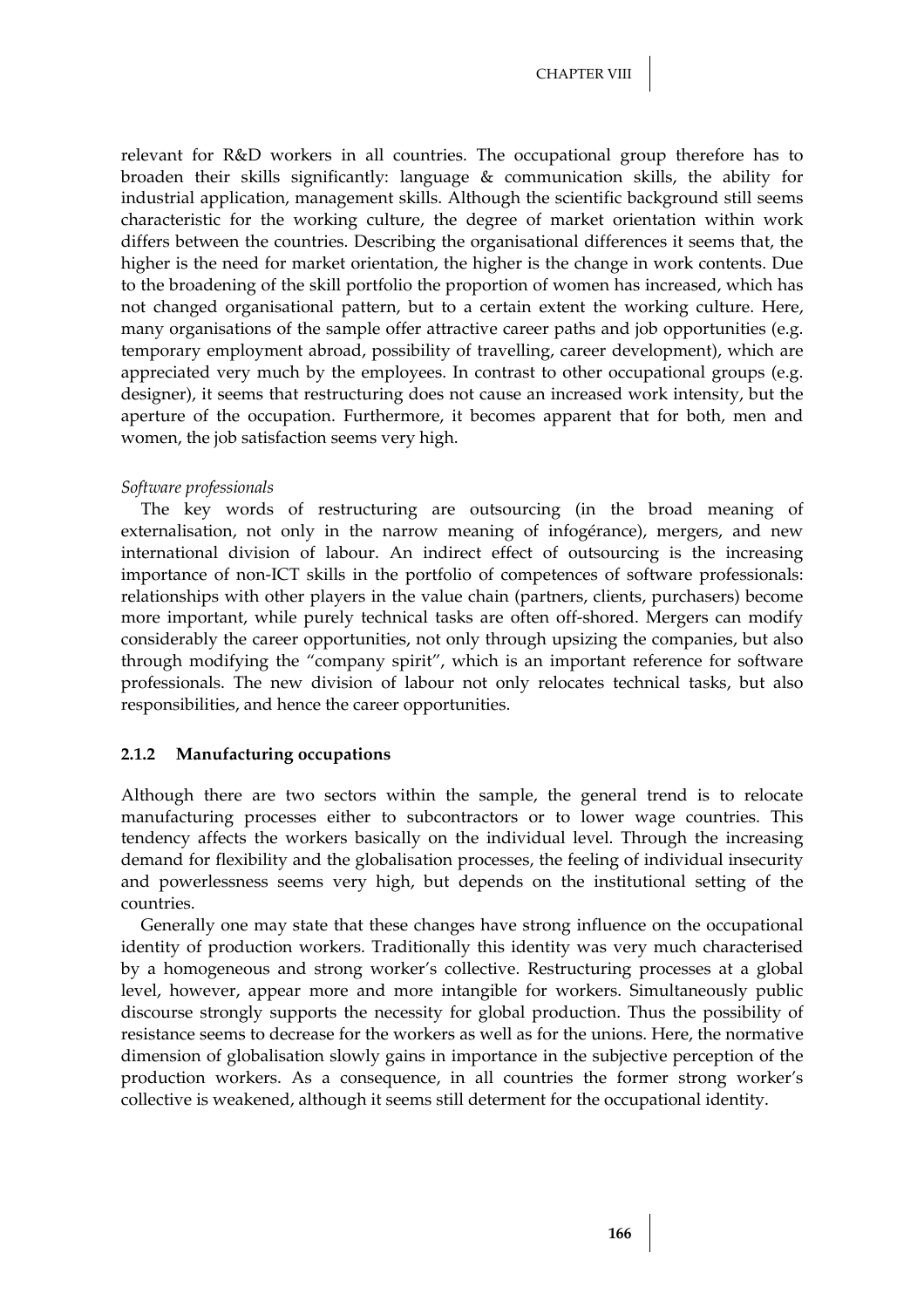#### **2.1.3 Service occupations**

#### *Logistics managers and logistics clerical employees*

With regard to the relationship between restructuring and occupational changes, the sample does not result in a single organisational model. There are three different types of restructuring in the sample, off-shoring, privatisation and professionalisation, which have different impacts on occupational characteristics. In the Belgian off-shoring case, restructuring entails a downskilling process, as well as a high level of insecurity regarding the working conditions. These processes have frustrated very much the affected employees and destroyed the long trust-relationship to the company. The Bulgarian privatisation case impressively describes the process of social segmentation within the business function. The segmentation on the organisational level does reflect social inclusion and exclusion processes, which basically lead to feelings of satisfaction and disillusion. On the different levels the individual perception of these changes varies between the experience of challenges and losses of professional options. In the Dutch professionalisation case, logistic managers have to face a significant upskilling process, including a shift towards knowledge-based skills and qualifications. Here, the valorisation is appreciated very much by the employees.

#### *Front office employees*

The sample highlights three different types of restructuring, entailing quite different impacts on occupations: modernisation of public services, developing multi-channel service provision (contact points, call centres and online e-government services); privatisation of public services, including a new business model and a new style of customer relationships for "privatised" employees; outsourcing of customer relationships to private companies or public/private partnerships, with or without transfer of personnel.

In the first case, tasks and work organisation are changing, but not so much the occupational group, which has a weak occupational identity; workers identify themselves to the organisation rather than to the occupation; only new entrants express a new occupational identity of "service worker", less linked to the organisation. In the second case, not only tasks and work organisation are changing, but also the occupational identity, moving from a strong institutional identity to a weaker customer-oriented identity. Again, this trend is more perceptible among younger workers or new entrants. Older workers often perceive privatisation as a threat not only to their job security, but also to their occupational identity. In the third case, there is a dual segmentation between core workers and (outsourced) peripheral workers. Occupational identities are blurred. Transferred workers are "in-between" the former and the new organisational and occupational references. Peripheral workers do net feel included in the core occupational group of service employees.

#### **2.1.4 Common transversal trends**

The *increasing economic pressure* affects all occupational groups in different ways. The key words in these processes are speeding-up processes (designers), market orientation (R&D workers in ICT, software professionals), flexibilisation of production modes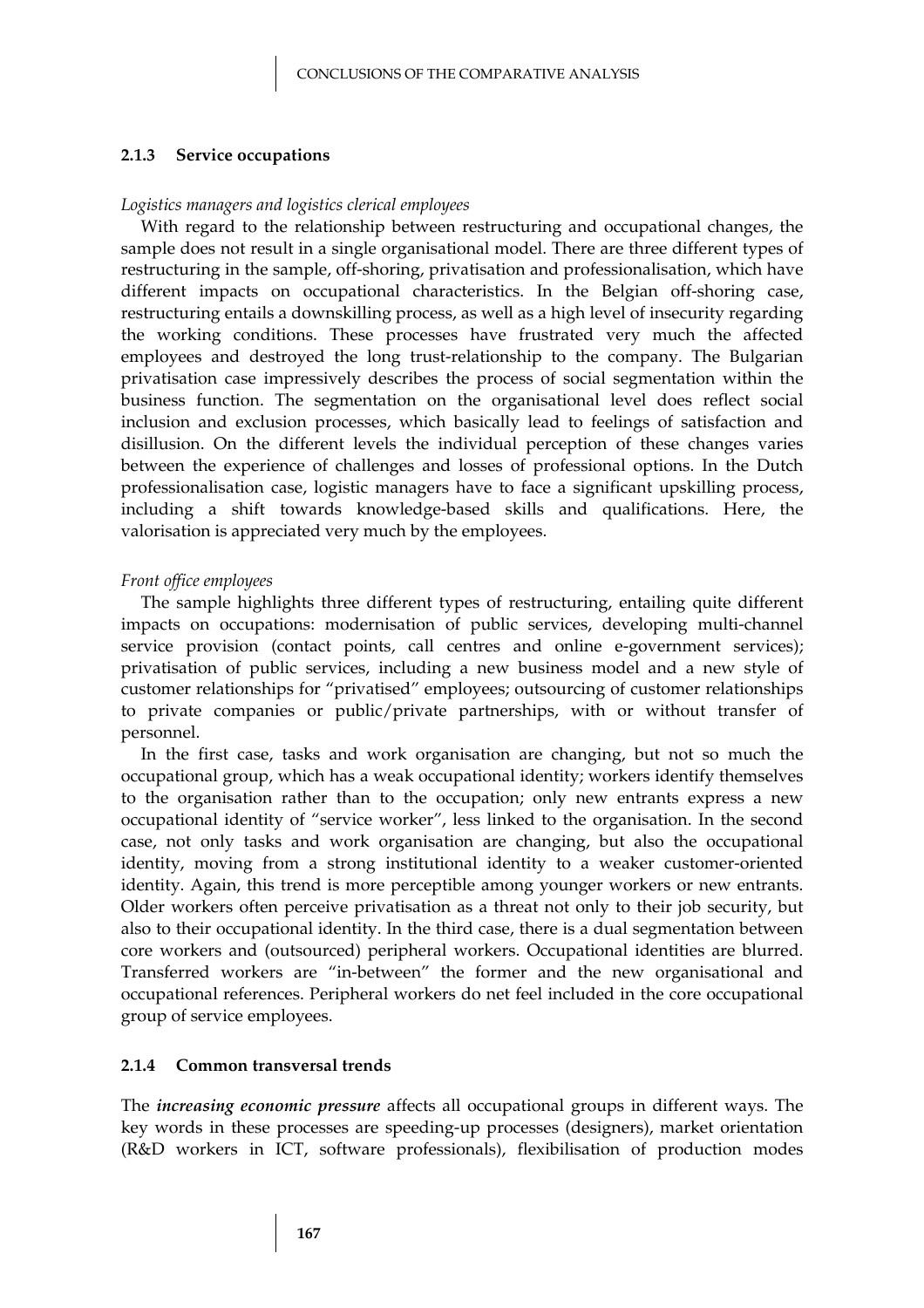CHAPTER VIII

(production workers, logistic employees), customer orientation as in market services (front office employees in public services). However, the impact has different meanings in the occupational groups: work intensification (design), broadening of skills and aperture of the occupational profile (R&D workers, logistics managers), high-level of insecurity (production workers, peripheral workers among front office employees), high-level of frustration (partly logistics clerical employees).

As a general trend in most occupational groups, these elements of change have created a tendency towards intensification of work. The question how and whether the occupational groups are coping with this tendency is presented in the sample by a variety of strategies. Hereby, qualification and skills (dress designers, R&D workers, software professionals), increasing individual commitment to work (designer, logistics managers), internal renunciation (logistics clerical employees), as well as business as usual strategies seems the dominant issue for individual strategies.

These changes take place within national institutional structures, determining specific features of labour markets, respectively occupational groups.

In most occupational groups, the economic pressure has created *a new demand for skills and qualification*. In addition to its own professional features, each occupational group has to extend individual competences towards new skills. This extension of skills beyond the traditional occupational boundaries is very often transferred to the individual responsibility of the worker, through self-training or on-the-job training. Designers or ICT-researchers have to develop skills in marketing or management; software professionals have to develop skills in public relations; logistic managers develop a new professional work profile. Through these new demands, the identity of the occupational groups was partly affected. On the one hand the identity does not change, but new skills are integrated in the self-conception (designers, production workers), on the other hand, the development of new skills caused new occupational identities (logistics managers, R&D workers in ICT).

As a trend the increasing economic pressure is only partly weakened by organisational and institutional frameworks. In most occupational groups the *economic pressure is transferred to social risks*. Collective bargaining power has been diminished in the case of manufacturing workers; logistics clerical employees also lost institutional protection.

In some occupational groups this delegation of risks towards the individuals can be described with a clear gender bias, especially when analysing the harmonisation of work and family life, i.e. dress designers, R&D workers, software professionals. The delegation of risks within career paths and career trajectories leads on the subjective level to stronger individual responsibility and/or management by the individual, especially in high skilled occupational groups.

## **2.2 Relations between business functions and occupational groups**

The changing relationship between global restructuring processes and business functions is one of the main hypotheses of the WORKS project. The analysis of the relation between business functions and occupational groups is therefore questioning the changing profile of occupations as well as the changing identities in specific occupations. As shown by the empirical results, this relationship, however, seems interfere with organisations respectively the company. Therefore, the company still seems an important unit of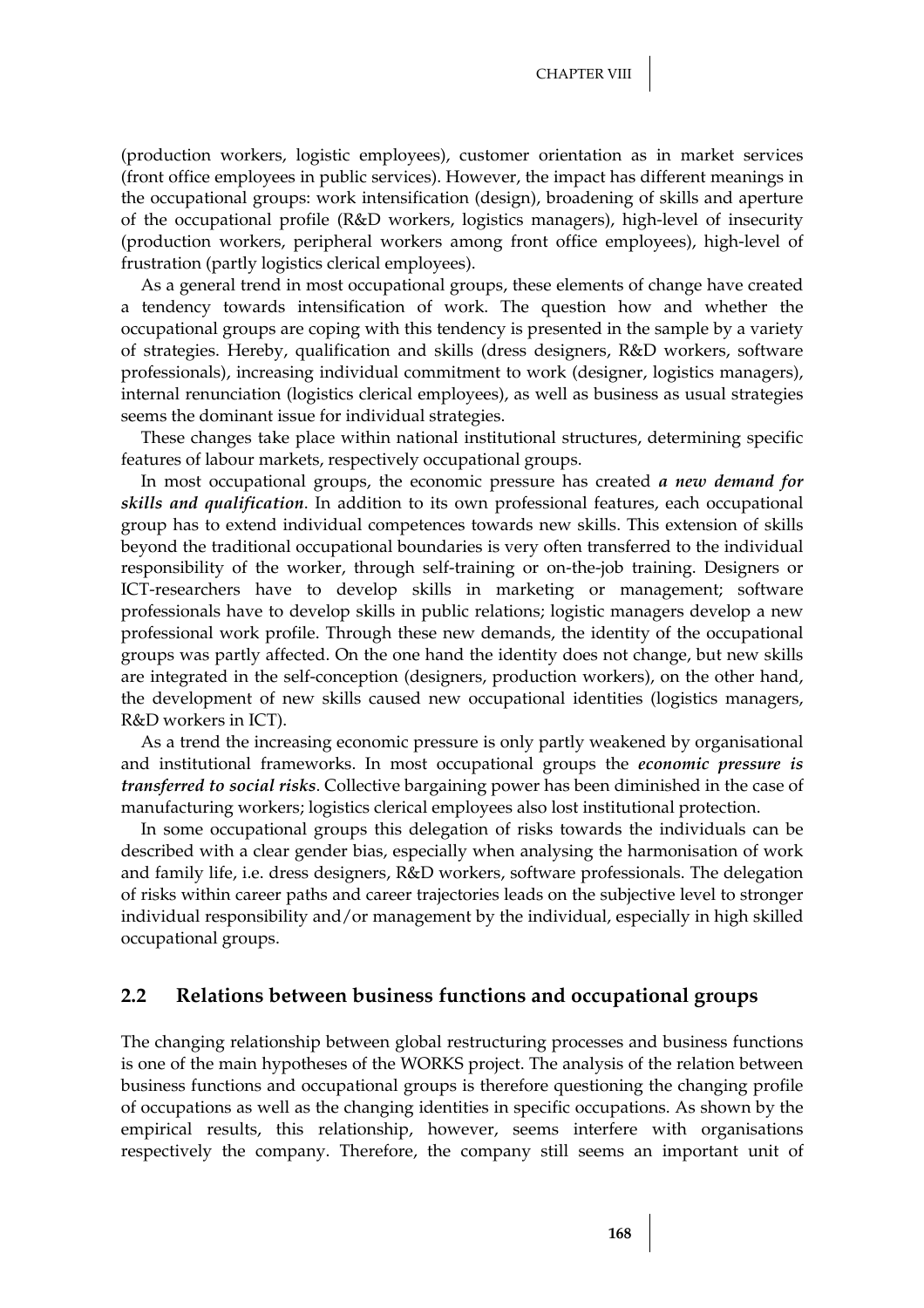analysis, when qualitative aspects are explored (see WORKS synthesis report on organisational case studies).

#### **2.2.1 Knowledge-based creative occupations**

#### *Dress designers*

The occupational group of fashion designers, and to a lesser extent technical designers, has a particular position within the business function "design in clothing": they are "the" creative workers; they are artists. However, they must collaborate more closely with other occupations within the design function (model makers, prototype stitchers, textile engineers, etc.) and also with other business functions: purchasing, marketing, distribution and sales. The occupational group of dress designers seems squeezed between two trends: on the one hand, the performance of the business function relies on their creativity; on the other hand, they have to broaden their skills portfolio beyond artistic skills, to acquire extended business knowledge and to secure their position in the business function.

#### *R&D workers in ICT*

In the business function R&D, one may consider that the former homogeneity of R&D workers has diversified strongly. In cases of strong market orientation, new career paths (technical and managerial paths) have been especially developed. Thus the professional requirement for the occupation has diversified as well. The image of the occupational group changed profoundly through the integration of new work requirements. The development of new job profiles also led to a higher proportion of women in this business function.

#### *Software professionals*

The distinction between the business function "software production" and the business function "IT consulting" is increasingly blurring. The very "software factories" are now moving off-shore. In Europe, software production is being more integrated in a broader concept of software services, covering a wide range from consulting to development, customisation and implementation of software solutions. Software services are multiclient; that means that the specificity of the business function "IT service provision for the public sector" is lost; the public sector is only a market among others, however with specific rules.

A paradoxical consequence is that, although the software jobs are increasingly diversified (including the new Internet occupations), the occupational group of software professionals becomes more coherent. The overlapping and integration of formerly distinct skills makes the various job profiles more similar. The requirements and future trends are the same for consultants, analysts, developers, system or network managers, customer support engineers, etc.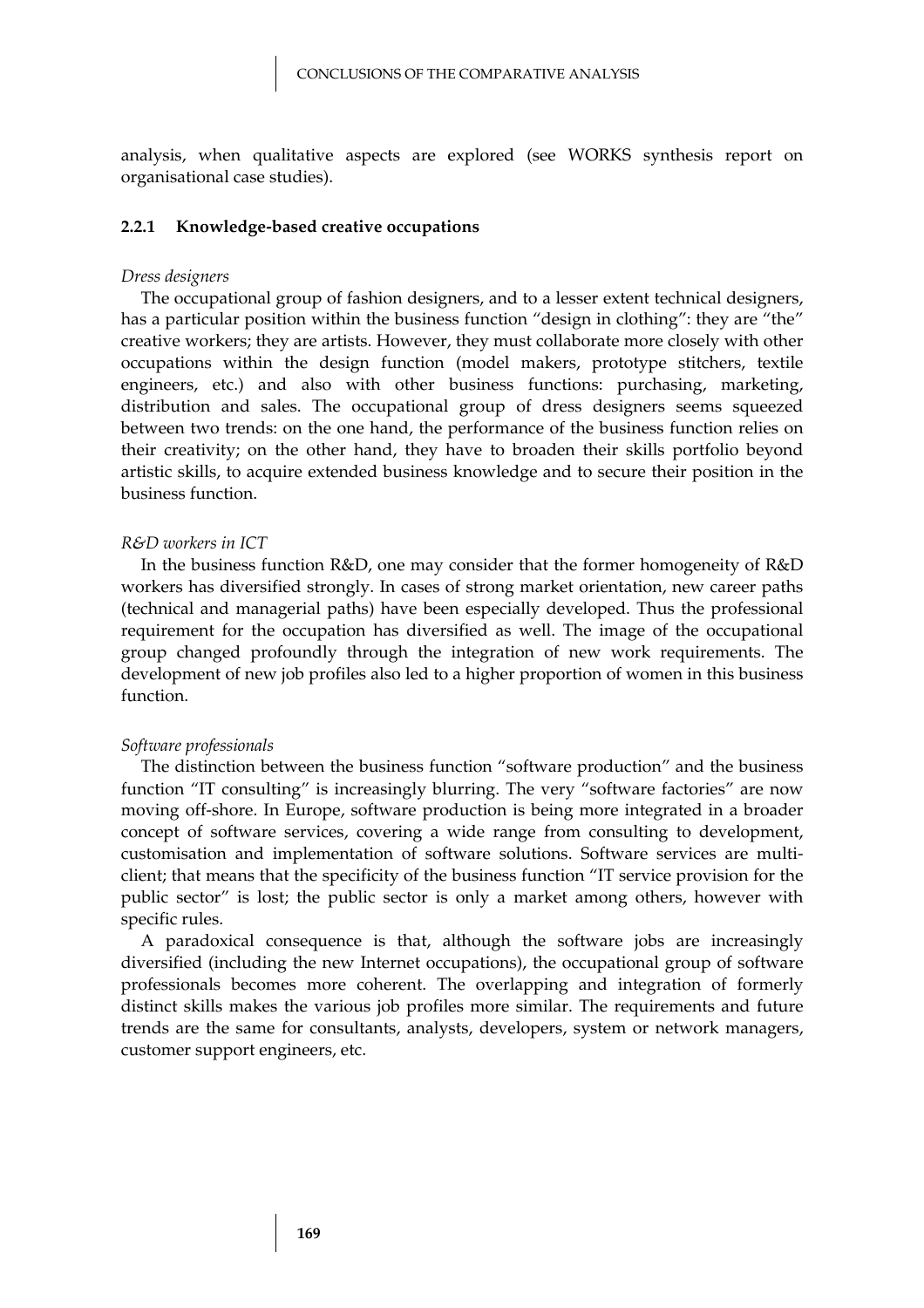#### **2.2.2 Manufacturing occupations**

Definitively production seems a significant business function of the value chain, which traditionally has changed very much during industrial relations processes. The business functions here can be characterised by a homogeneous occupational group in terms of skills, qualification levels, and attitudes towards work. In spite of different sectoral frameworks, the uniform picture of this occupational group remains the same. However, the institutional background of the production workers plays an important role in the workers' perception of restructuring processes.

#### **2.2.3 Service occupations**

#### *Logistics managers and logistics clerical employees*

The business function logistics does not show a single occupational group, but a wide variety of occupations within the business function. Logistics gets a growing importance in the global value chains. On different qualitative levels, new work profiles are currently unstable and evolving. Only the group of logistics managers is going to develop a collective occupational identity that is strongly connected to logistics.

#### *Front office employees*

Although customer relationships are really a business function in the value chain of provision of public services, this business function does not really correspond to an occupational group. Front office employees in public services do not endorse this occupational identity of being a "relational employee"; they refer either to an organisational identity, or to their former occupational identity before restructuring. Front office employees in public services are an artificially constructed occupational group, just because they carry out similar tasks, at a level of conceptualisation of their tasks. An employee of the Munich railway station, another in a contact point of the Walloon Region, and another in the call centre of housing services of the city of Vienna, will not feel to belong to the same occupational group. Front office employees are not an occupational group, but an occupied group within a business function.

#### **2.2.4 Common transversal trends**

There is a *methodological tension in the relationship between business functions and occupational groups.* A distinct correspondence between business functions and occupational groups cannot be confirmed by empirical evidence. On the one hand, some occupational groups may overlap several business functions in the value chain. This is the case of software professionals, covering consultancy, development, implementation and maintenance. Indeed, the occupational monograph (Chapter IV) covers two initially planned business functions: software production and IT services for the public sector. On the other hand, a very clear and identifiable business function, such as customer relationships in public services, includes a range of workers who, although performing similar tasks, do not really belong to an identifiable occupational group.

Moreover, the same business function, i.e. "production" may include very different occupational groups from one sector to another: i.e. production workers in the business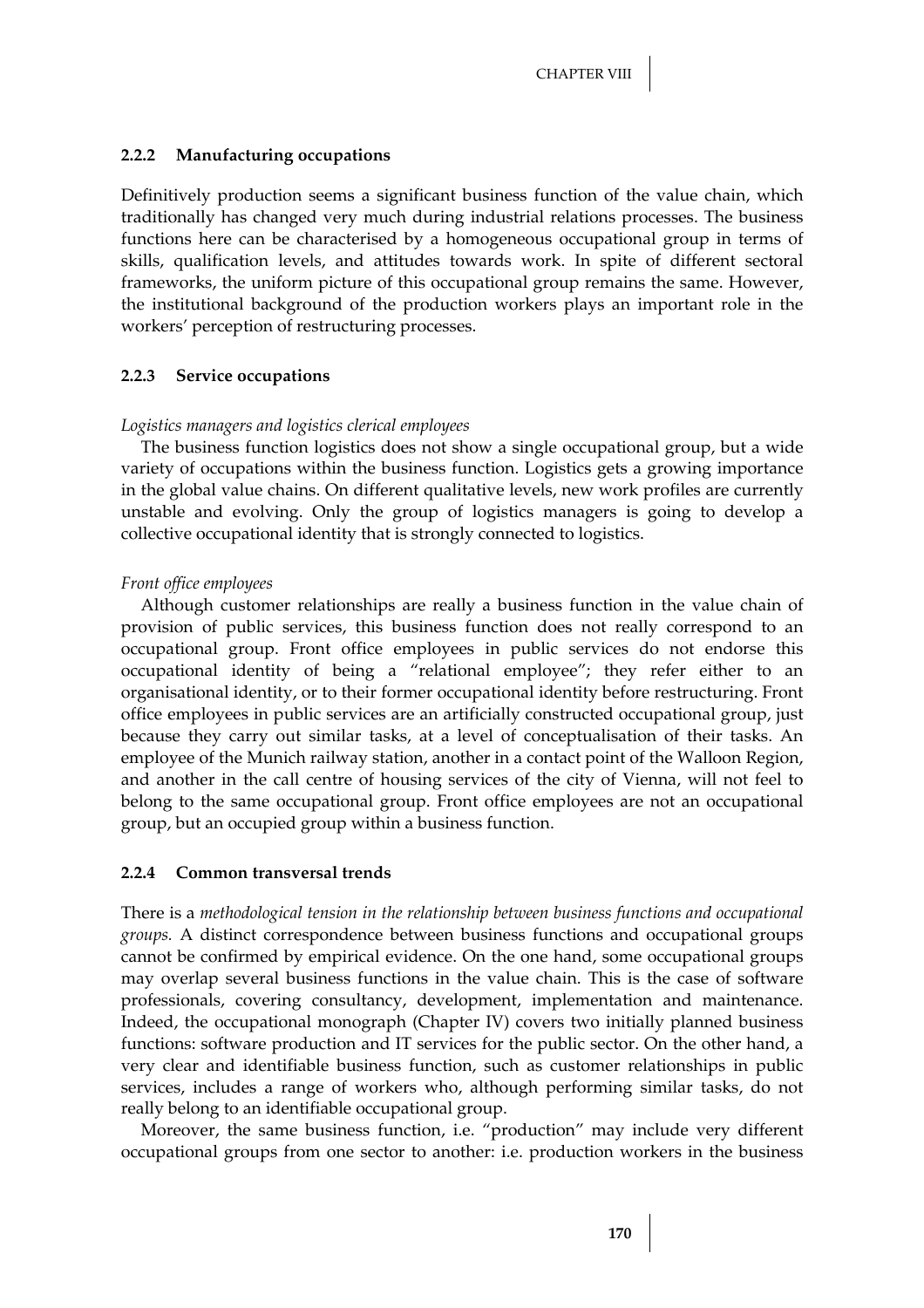function "production" in the ICT sector have very few things in common with production workers in the business function "production" in the food sector. Material or immaterial production, production of goods or services, concern very different occupational groups, even if they represent the same segment "production" in a conceptual value chain.

In order to cope with this methodological tension, it seems that the sector as well as the firm are still relevant units of the analysis of occupations.

Some occupational groups are rather homogenous, because their occupational profile and individual identities at work can be characterised independently from national contexts or company features. This is the case of dress designers, ICT researchers, logistic managers, software professionals. In other groups, occupational profiles are rather dependent from company, sub-sector or country characteristics. This is the case of front office employees, whose profile is quite sensitive to the local form of business function restructuring. Although having a sub-sectoral identity in brewery or slaughtering, production workers present homogeneous occupational group transcending the heterogeneity of work situations.

## **2.3 Quality of work and quality of life**

As described in Chapter 1 sect. 3.3, quality of work and quality of life are based on the following issues which were investigated in the case studies: job security and its absence; individual autonomy and control; status in employment; institutional support; flexibility in terms of work rhythm and working time; work life balance.

#### **2.3.1 Knowledge-based creative occupations**

#### *Dress designers*

The working conditions of designers differ between the countries. The economic pressure in the clothing sector influences very much the number of available jobs for designers; therefore, their career choices are often made of individual compromises. This pressure does not allow them to pursue simultaneously individual objectives of artistic creativity, autonomy, job security, commitment to work, optimal work location and quality of life. The case studies of all countries provide the impression that designers react individually to these circumstances. Either they react with commitment to the content of work (artistic creativity) or they decide to change the framework in which they work (freelancer position vs. stable employment). In the last case, it seems that the designers balance reasons, e.g. creativity against job security. Thus, the designers basically control their employment status.

Through restructuring processes, the speeding up processes play an important role in the clothing sector. In all countries, the designers had to confront an increase of work intensity as well as volume of work. The occupation has generally a high intrinsic motivation as regards content of work as well as on the level of public recognition (historical differences of this occupation between the countries). According to the selfperception of the designers, they seem generally very happy in their work. However, their work life balance often appears problematic, with regard to temporal overload, which affects significantly the private life of this occupational group.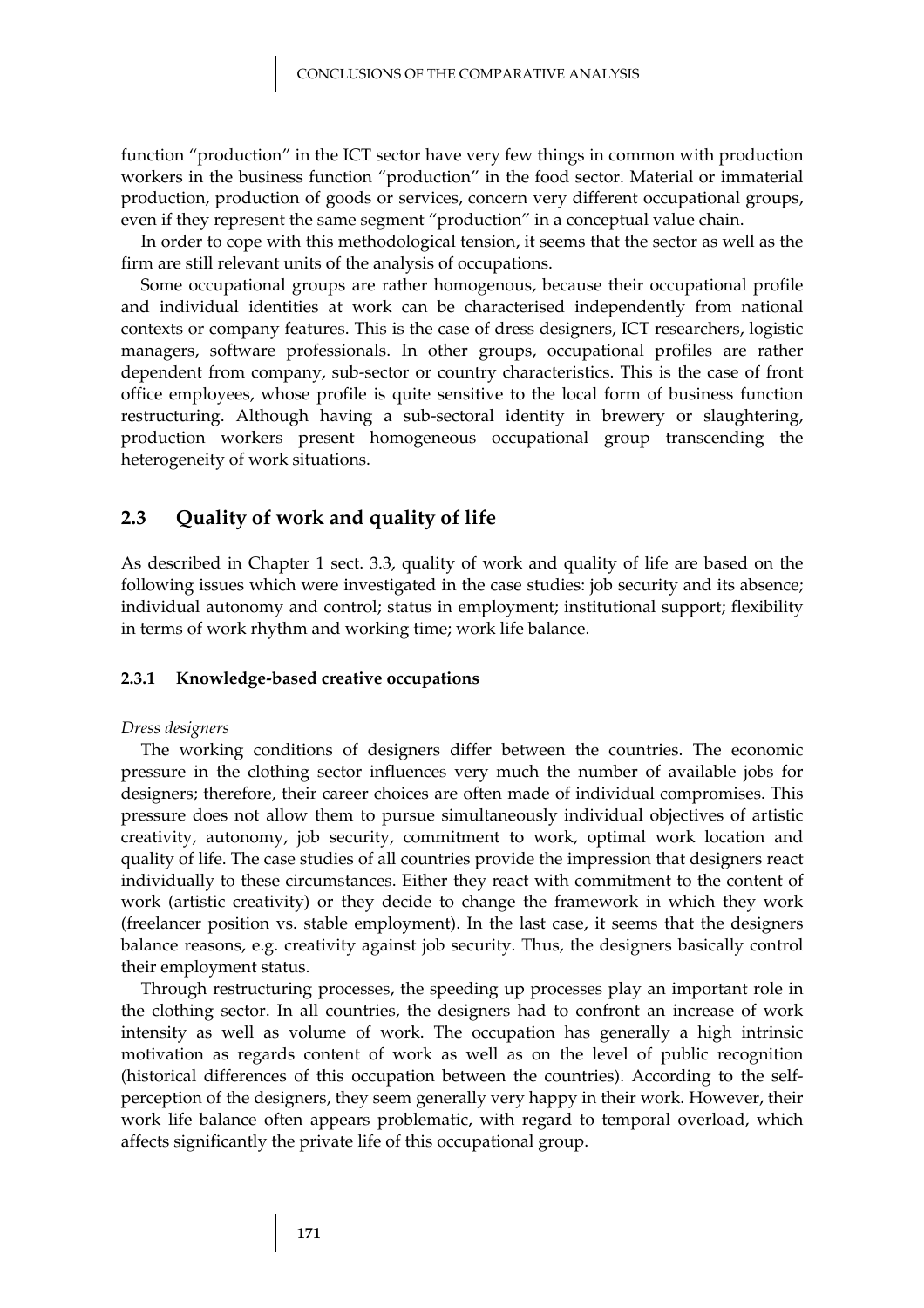#### *R&D workers in ICT*

Job security does not appear as a major topic in this occupational group, because of the high qualification of R&D workers and existing job possibilities in the IT sector. In all case studies a shift from research to market was observed which was actively experienced by the R&D workers and had consequences on time, density of workload, broadening of skills and individual expectations.

In all countries, the R&D workers are in stable employment positions, which influence very much the organisation of work routines. The institutional framework and its effects on these routines differ significantly between the countries. Although the working conditions are changing, quality of work seems rarely affected because of the intrinsic motivation of this type of knowledge-based work. The field of work has a strong research bias, therefore the occupation is highly recognised, both within the companies but also outside.

As a consequence, the self-esteem of this occupational group can be considered as high in all countries, which also reflects the active shaping of work-life balance. Quality of life is individually arranged along preferences and choices.

#### *Software professionals*

The job satisfaction seems rather high in the present time, but with incertitude about the future and increasing distrust in company management, notably concerning job security. Worldwide competitiveness however increases the workload, but most interviewees consider it as rather unavoidable on occupations based on project work.

Autonomy is a very appreciated feature, in the areas of individual work organisation, time management and learning. Autonomy is however framed by coordination needs, particularly synchronisation with off-shored tasks.

Working time flexibility is a general feature, but the concrete forms of flexible working highly depend on institutional settings at the company level or the national level. In worldwide value chains, synchronisation of tasks, and its impact on the management of work schedules, is a challenge for the quality of working life. Surprisingly, telework is not an issue anymore: either it is a banal way of working, or it is not considered as a structural solution for working time organisation.

The perception of the work life balance is generally positive among interviewees; autonomy and flexible arrangements can often compensate the high workload. The younger interviewees consider that their good income level allow them for a lot of leisure, even if they work hard.

The work family balance is more problematic, mainly for women. Few female software professionals have children. Work is considered to be too demanding to be combined with equally shared family duties. As a consequence, women with children must often renounce to some career advancement, and men with children are often the main breadwinners of their family. Even in institutional systems providing good childcare facilities, the support of informal childcare networks appears necessary.

#### **2.3.2 Manufacturing occupation**s

Restructuring processes influence significantly the working conditions of manufacturing workers in all countries, especially in terms of job satisfaction and the feeling of security.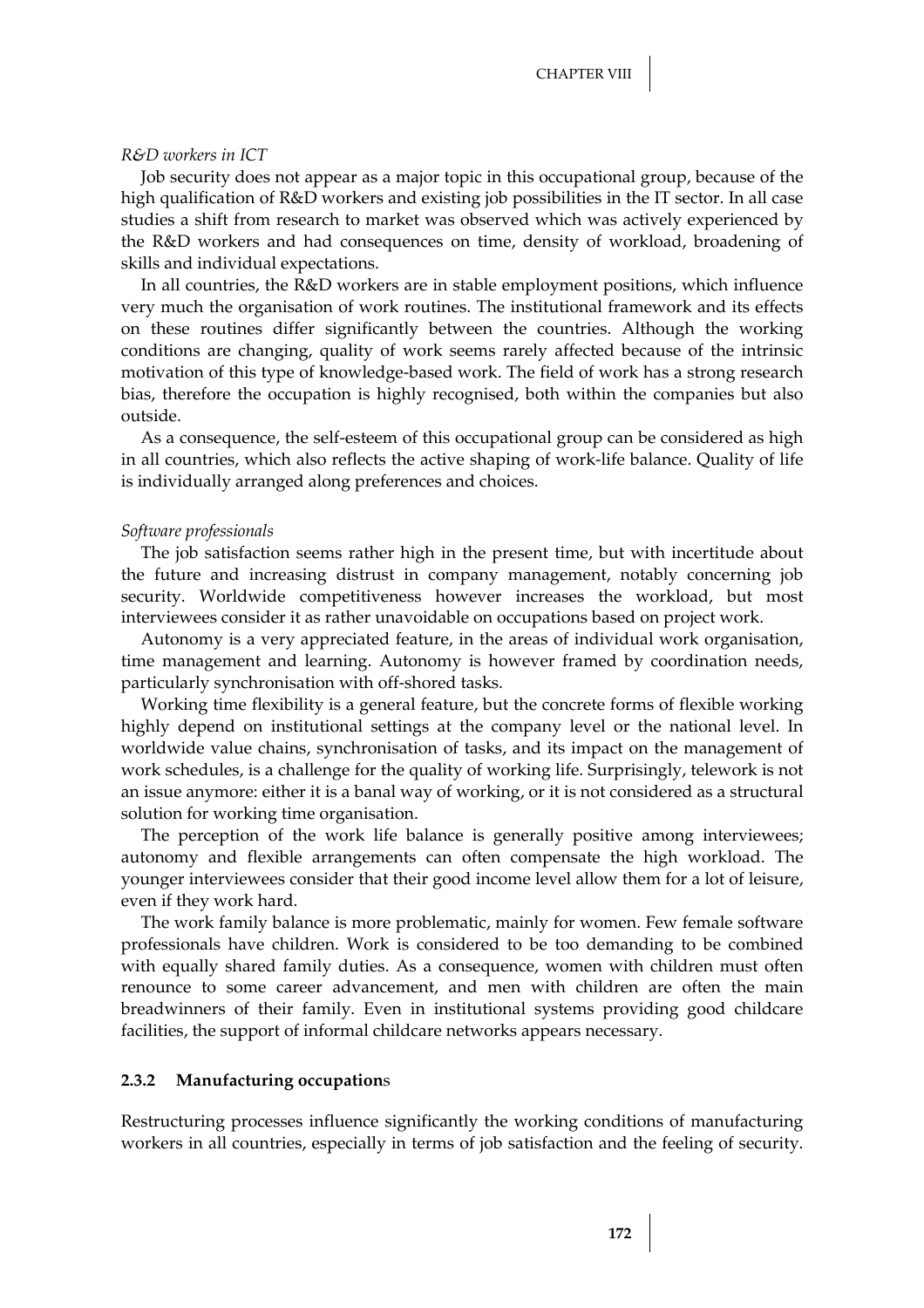In those cases where workers were consulted and involved during the restructuring processes, the job satisfaction was positively affected. However, in most cases workers are not involved in these processes. Even through the introduction of technological innovations, in most cases the daily work routines remained the same for the workers.

Generally there is a contradiction between the formal (relatively stable) working conditions and the subjective perception of insecurity of the workers. Here, there is a clear difference between the Scandinavian countries and Southern Europe in term of institutional support.

Flexible production patterns increase the temporal constraints on the workers. They have to be widely available for companies' demands. In terms of quality of life, both regular and irregular working hours affect very much the efforts to combine work and life. Because workers have to respond to different fixed time schedules (public institutions, school, kindergarten etc.), they have to organise an "individual fit" to the different time regimes. Here, most of them rely very much on the help of spouses, relatives, friends and neighbours.

As a specific characteristic of this occupational group, all case studies describe strict boundaries between work and life in the cognitive perception of work-life balance. Due to the increasing feeling of insecure work places, quality of life has been very much affected by these worries. Usually the economic dependence to the companies is high. As a general result, production workers in all countries perceive their quality of work at a low level.

#### **2.3.3 Service occupations**

#### *Logistics managers and logistics clerical employees*

Global restructuring processes have affected very much the business function logistics, which also had consequences on the occupational group. The issue of quality of work differs strongly between the countries as well as the two employment categories within this group. In terms of job security there are differences regarding the qualification level of the employees in logistics and the institutional setting. The high dynamic of the recent developments in logistics have led to a specific occupational group, the logistics managers. For them, the quality of work is perceived as high regarding working conditions and work content, whereas the logistics clerical employees experience a significant decrease of the quality of work. On both levels, the institutional support differs between the countries with regard to working conditions.

Especially in the Bulgarian case, the political change leads to a double sided picture; privatisation strongly creates inclusion and exclusion processes, separated along qualification, ethnicity and professional involvement. For both managers and clerical employees integrated into the work process, the demands on work and work intensity increase. With regard to work-life balance, the focus shifts significantly towards work. From the perspective of the employees, these changes influence very much the quality of work and life.

#### *Front office employees*

Quality of work and quality of life are very different according to the three types of restructuring (privatisation, modernisation or outsourcing), and moreover highly depend on the institutional settings in each country.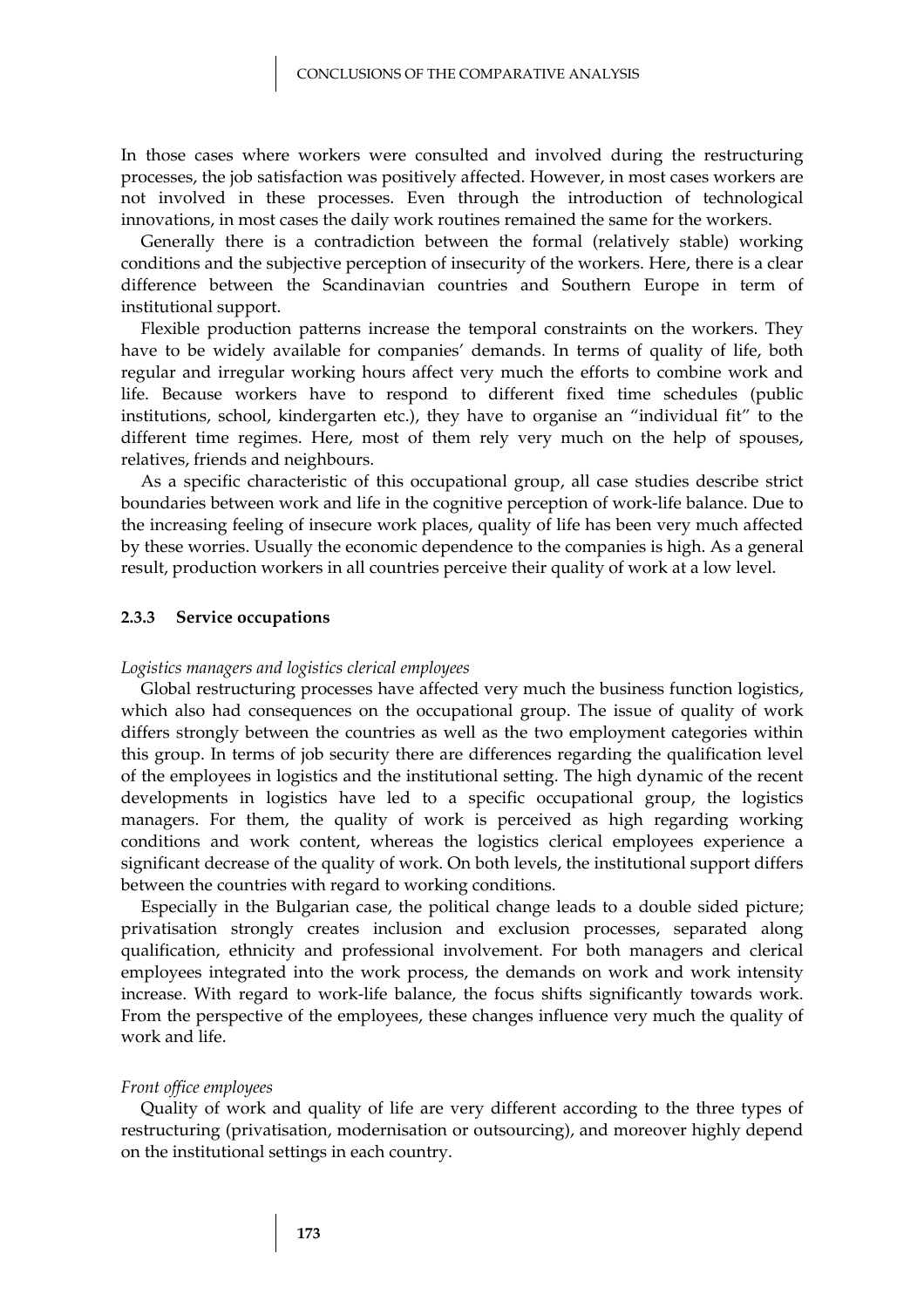#### CHAPTER VIII

Privatisation relies on cost saving strategies, translated by the companies in staff reduction and increased workload. Qualitative advantages inherited from the previous status of public employee are basically guaranteed, but continuously cut off. Much more than working conditions, job insecurity is perceived as a threat for the future

Modernisation entails less negative changes in quality of work, and the Belgian and Hungarian cases underline that front office employees are generally satisfied with their new working conditions, and that they often get more recognition of their work.

In the British case of outsourcing with secondment of personnel, changes in quality of work are generally considered as positive, thanks to a lot of negotiated provisions concerning job security, working time, flexibility, etc. Without such institutionally negotiated provision, quality of working live should probably have worsened. In the other cases of outsourcing, there is a clear differentiation of working conditions between core workers and peripheral workers; only peripheral workers are subject to job insecurity or precariousness, imposed flexibility, and reduced autonomy.

In the three types of restructuring, performance monitoring methods and systems are increasingly used and lead to growing stress and workload. In the case of outsourcing, performance standards for workers are included in the Service level agreements (SLA); it means that work organisation is, to some extent, defined by commercial standards imposed to the workers.

As regards work family balance, the institutional provisions of public services, partly or totally extended to transfer of privatised personnel, are considered as favourable to conciliation between work and family life. From the work standpoint, occupations are not too demanding, but time schedules become more flexible. From the family standpoint, various institutional settings (parental leaves, temporary part-time, schedule arrangements)

So, quite opposite scenarios are observed as regards quality of work and work life balance. It means that value chain restructuring is less a driver than managerial practices in each organisation.

#### **2.3.4 Common transversal trends**

Taking the restructuring processes into account two configurations of quality of work and quality of life can be encountered in the occupational monographs. On the one hand, some occupational groups are characterised by a rather high job satisfaction and positively appraised working conditions, but at the detriment of their work life balance, particularly the work family balance. On the other hand, other occupational groups are characterised by a low and decreasing job satisfaction, but also by a strict separation between work sphere and private sphere. All occupational groups experienced the effects of speeding up processes, the increase of economic demands and different reorganisation processes. Partly these effects have influenced the quality of work, respectively the quality of life. However the occupational groups deal very differently with these changes. Intrinsic motivation, high qualification and job chances seem important aspects of the quality of work of the knowledge-based (creative) occupations 19 which allows to

 $\ddot{\phantom{a}}$ 

<sup>19</sup> As well as logistics managers.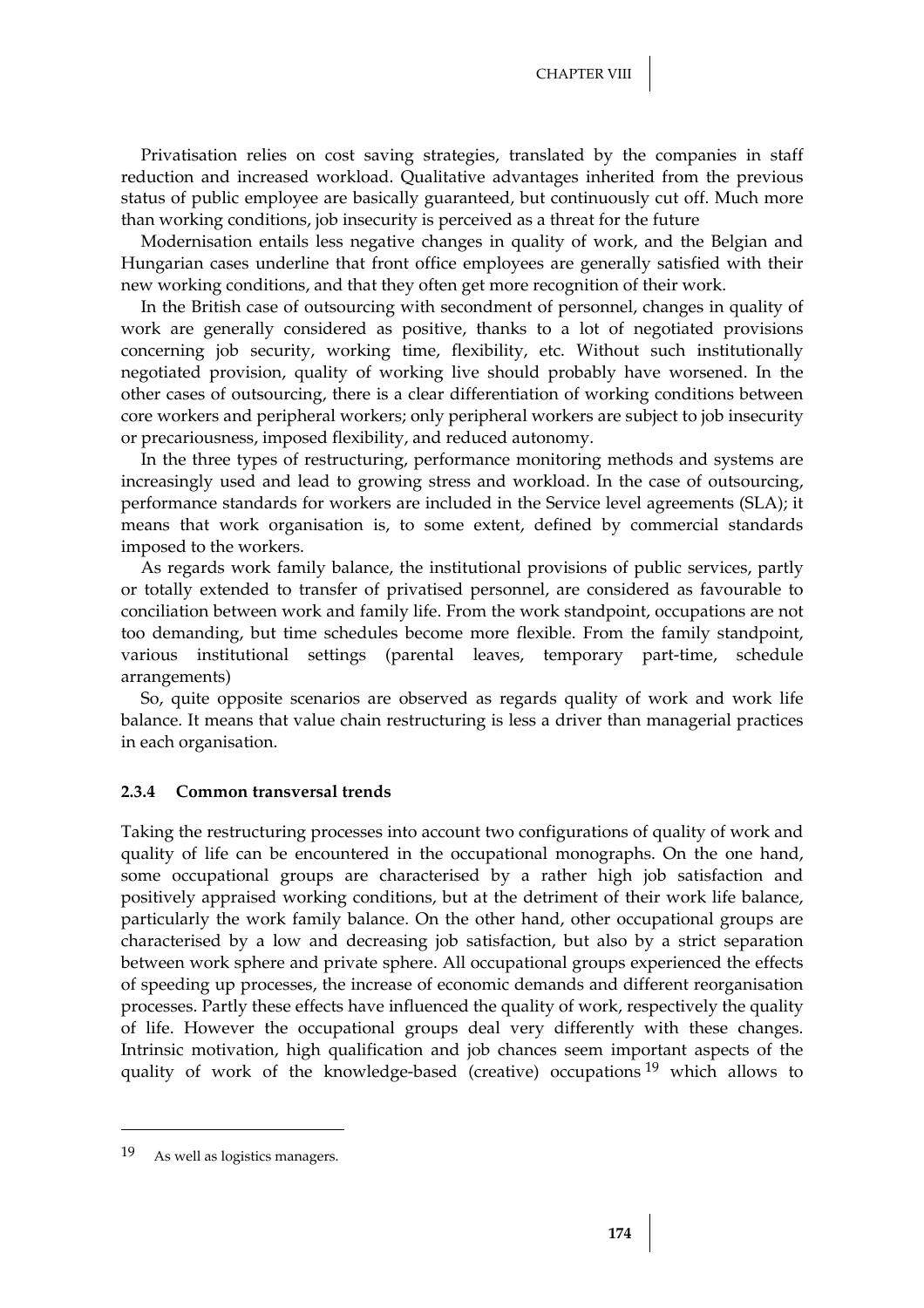maintain autonomy and participation in the own work biography. In many cases the content of work offers pattern of biographical identity for the work life balance. In a certain understanding external changes seem to be compensated with the work content. Based on this attitude the quality of life is created individually. Thus, the case studies in the different countries show a broad variety of work-life models in terms of division of labour between women and men, organisation of care work, individual preferences.

In contrast, the cluster of the manufacturing occupations has fewer opportunities to react and to participate in the mentioned change processes. Nearly in all countries they are not involved actively in these processes. External changes are perceived as threats by the workers, especially in those countries where the working conditions are already precarious. The subjective feeling of dependency from working places shapes the attitude towards these changes. Therefore quality of work is perceived as decreasing by the workers because of a further loss of autonomy and control. The quality of life is very much affected by the emerging insecurities on the level of the working place. The work life balance with regard to family usually follows traditional pattern in all countries. The way of combining work and family depends very much on women who have to deal with the temporal requirements of the company.

For the cluster of service occupations (except logistics managers), the development seems to be in-between the two extreme configurations. The appraisal of quality of work remains rather positive, except for peripheral workers in outsourced call centres, but there is an increasing concern about future job security. Privatisation, modernisation and outsourcing often lead to increasing workload and stronger performance standards. Again except for peripheral workers, quality of life is not so much threatened; the weight of flexibility becomes heavier, but institutional provisions keep such organisations attractive from the point of view of quality of life. Work and life spheres are generally not so blurred.

Considering the overall findings of the different clusters, the comparative analysis leads to three key results:

- In all occupational groups (global) restructuring processes affect the quality of work (and quality of life), which is incorporated differently by the occupations.
- The type of work, the level of skills and qualification, and the occupational identity seem the decisive aspects in managing these demands. The higher the quality of work, the higher is the scope of individual choices of present and future job biographies.
- Institutional factors play a central role in the experience of restructuring processes. Depending on their political orientation within national frameworks, they strengthen and/or weaken the effects for the occupational groups.

## **2.4 Country differences**

According to the methodological approach of occupational groups (see Chapter 1), country differences should be neglected, because of the homogenous developments of occupations. The basic hypothesis of this approach is that technological and societal changes as well as the re-organisation towards standardised work processes strengthen very much the similarity of occupational groups. Therefore, country differences should play a minor role in defining change processes. Obviously, with regard to country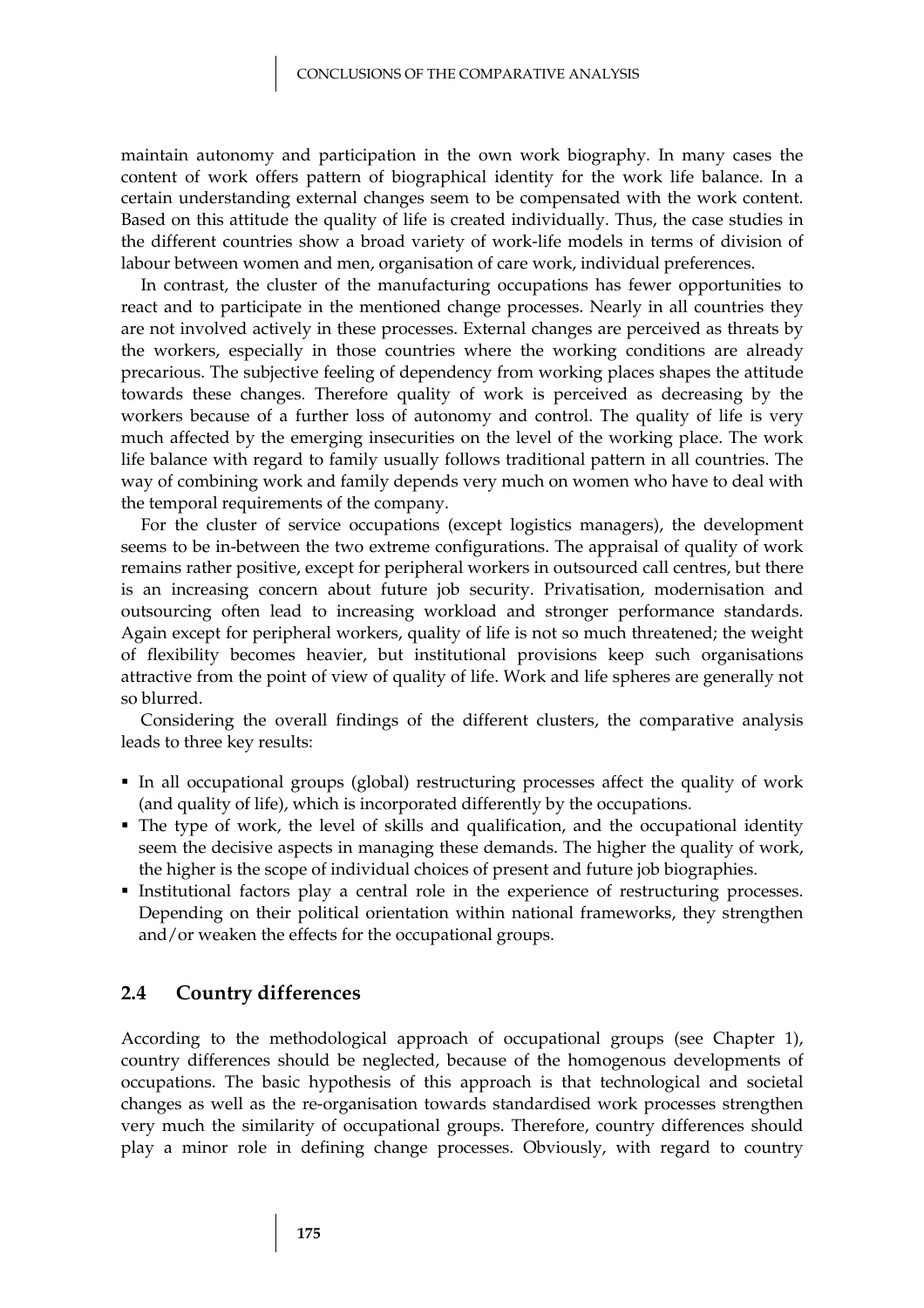CHAPTER VIII

differences, institutional patterns (legal provisions and labour relations) as indicators for comparative analysis seem crucial, as shown in the developments of the occupational clusters.

### **2.4.1 Knowledge-based creative occupations**

### *Dress designers*

Differences related to the type and size of companies, and to the business segment in clothing (luxury, ready-to-wear, distribution oriented, technically specialised), are more important than country differences. Country differences essentially matter as regards institutional settings, which have very few influence on this occupational group.

## *R&D workers in ICT*

The main difference between countries relies on the Scandinavian case and the Central European cases. The institutional setting does matter significantly in terms of working conditions, working time flexibility and family policy. As regards family formation, whereas a baby boom can be stated in the North, other countries show a stable or decreasing birth rate in this occupational group.

#### *Software professionals*

Country differences really matter, on several aspects. The practical implementation of flexible work forms is closely related to various institutional settings: labour legislation, negotiated agreements, but also more informal settings such as company culture, balance between individual and collective arrangements, etc. The labour market of software professionals is also quite different from a country to another: structure of the skills supply and demand, shortages, role of wages, gender imbalances, etc.

## **2.4.2 Manufacturing occupation**s

There are big differences between Scandinavian and the Southern European countries with regard to the institutional framework of working conditions. Whereas in the Nordic countries issues like ergonomics, health and safety, unemployment policies contribute to a better worker's integration, in the Southern countries institutional framework does not absorb social risks.

In terms of work life balance, workers in Southern European countries still rely very much on strong family networks. However, in the Northern countries, institutional support seems much more important for the harmonisation of work and life.

## **2.4.3 Service occupations**

#### *Logistics managers and logistics clerical employees*

The sample highlights very much the differences between countries of Western and Eastern Europe. The political transformation process of Bulgaria, with its shift towards capitalistic production pattern, influences very much the work reality of the occupational groups. The Dutch case study represents to a high extent the shift towards post-industrial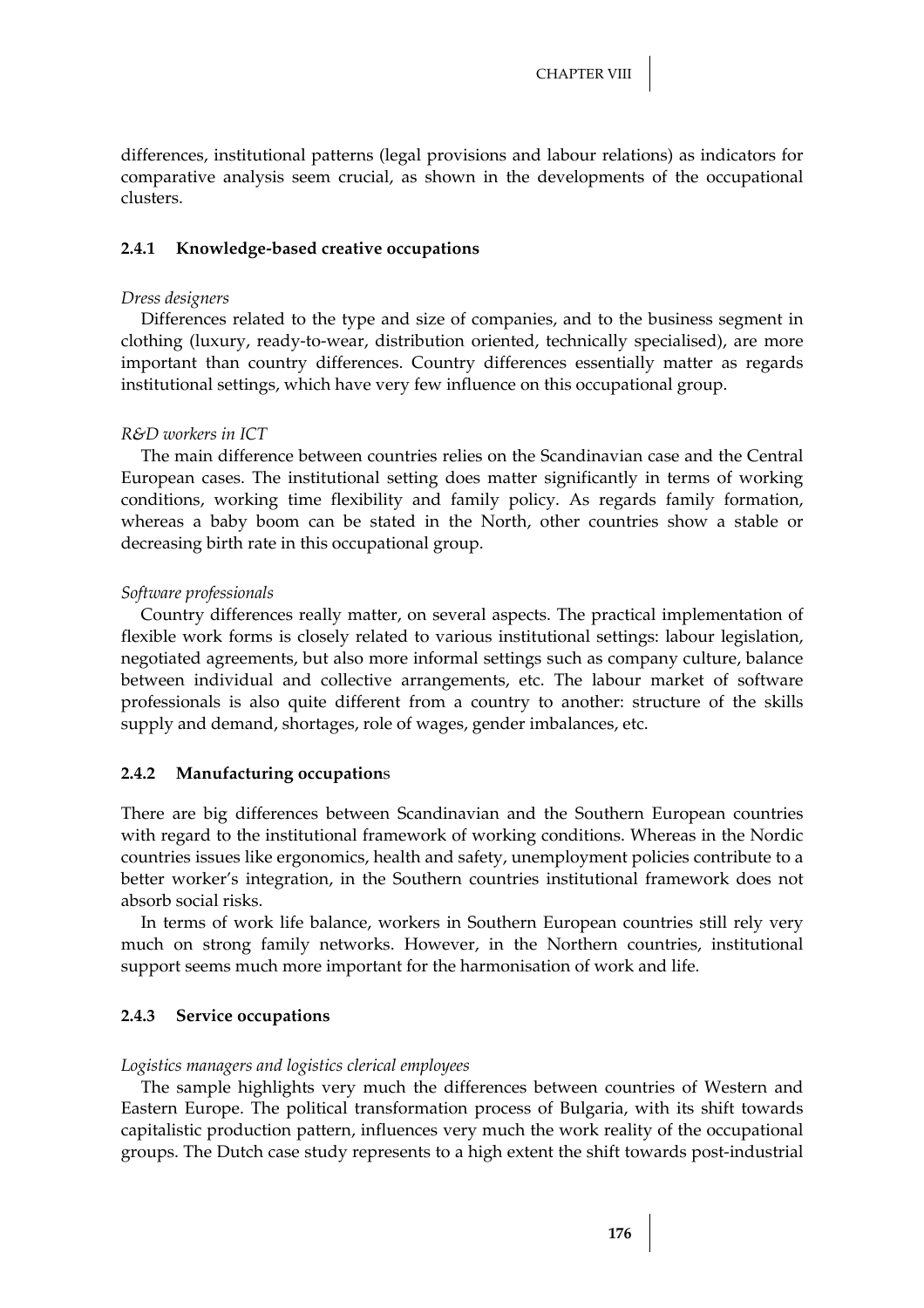societies, which has been described in literature as knowledge-based intensive and highly specialised sectors.

#### *Front office employees*

Country differences are an essential factor to understand the choices made among the various types of restructuring, the organisation of the transitory settings of the restructuring process, the changing terms and conditions of the employment contracts, the perception of the role as front office employees, and the future employment perspectives. The case studies do not allow drawing country models (neither North/South nor Western/Eastern). At the contrary, it can be supposed that the three types of restructuring coexist in almost all countries, but with different degrees of priority according different areas of services of general interest.

#### **2.4.4 Common transversal trends**

Country differences matter at different levels of relevance: institutional settings, organisation of the labour market and political background (Bulgarian case).

Institutional settings, which mainly include, legal provisions and labour relations, are relevant in several areas: working conditions, conciliation between work and family, access to training. Regarding country differences in a comparative perspective, there are significant differences with regard to supportive elements towards working conditions in all occupational groups. The impact of restructuring processes is weakened in those countries (Northern Europe), whereas in other countries (Central and Southern Europe) the impacts have to be compensated by the individual workers.

The conciliation between work and family is closely linked to the availability of caring infrastructure in the Scandinavian countries. In other countries, traditionally the combination of work and family is based on the wider family structure. This structure is eroding in some occupational groups, i.e. designers (Portugal), production workers (Italy).

Access to training and skills development are areas where institutional settings are overall weak across Europe, leading to an individualisation of employability.

The organisation of the labour market, including transition from education to employment, management of skills shortages, conversion schemes in case of restructuring, play an important part, even in sectors where other institutional regulations are weak, i.e. ICT sector.

With regard to the political background, there are expected differences related to the Western and Eastern divide. Due to the important political changes institutional pattern are focused very much on economic processes, whereas in the Western countries, institutional pattern are implemented for a long time. Generally institutional patterns still play a central role in shaping the working conditions of all occupational groups.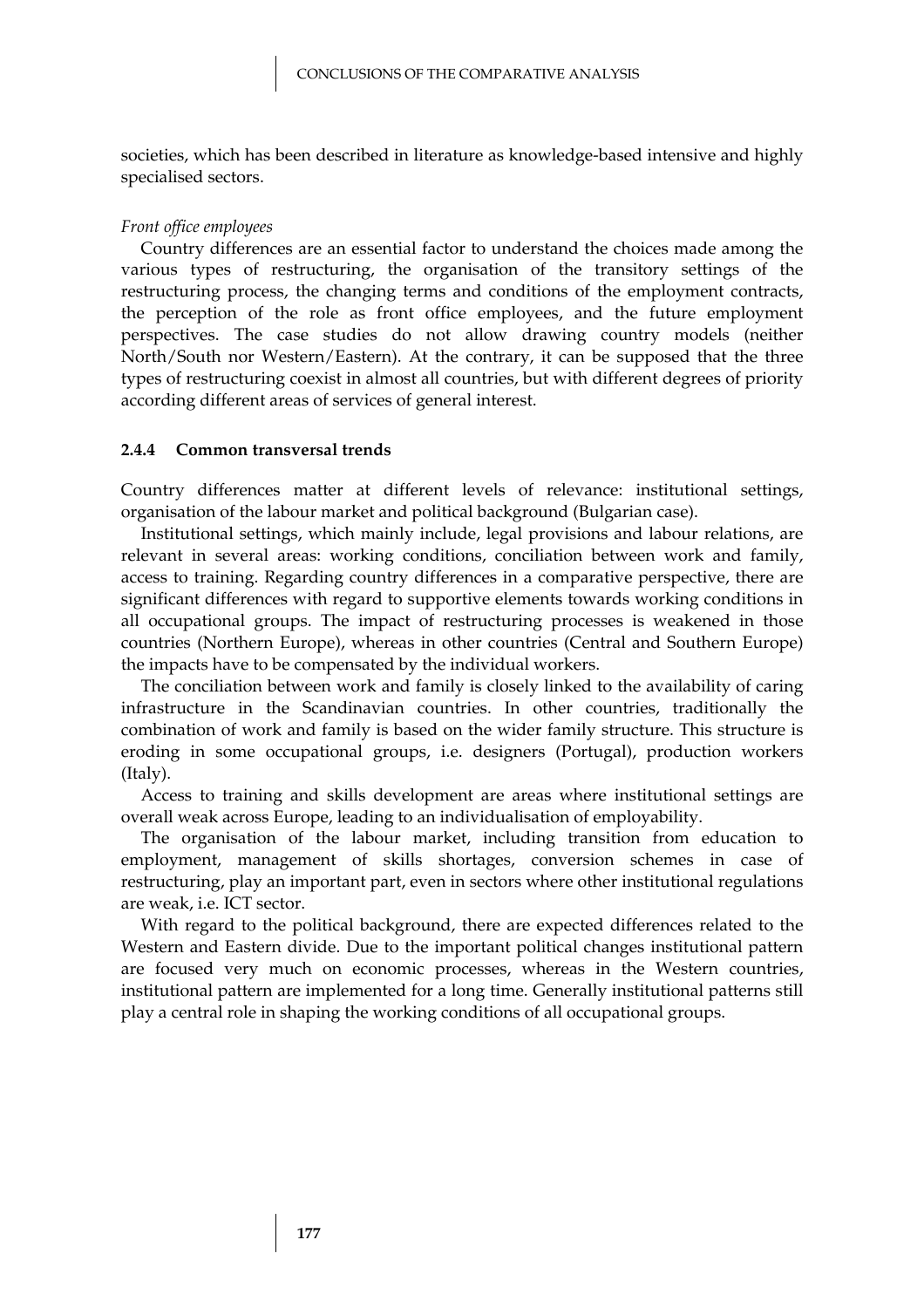# 3. Changes in occupations: a comparative perspective

## **3.1 Knowledge-based creative occupations**

The comparative analysis of the clustered knowledge-based creative occupations highlights several key findings:

- a. Work plays a central part in individual identities and has a high subjective importance in their life.
- b. Knowledge-based creative occupations are increasingly squeezed between creativity and market pressure.
- c. There is a common trend in broadening the skills portfolio beyond the core occupational skills.
- d. The results draw a moderate picture of the trend in standardisation.
- e. The occupational labour market responds to a competence-based model, rather than on a classical professional model.
- f. The position of creative workers in sequential value chains is increasingly blurred.
- g. Within the cluster, the institutionalisation process of the different occupational groups is ongoing, but reveals with some weak points.

(a) In creative occupations, *work plays a central part in individual identities* and has a high subjective importance in their life. Other key words are related to this central place of work: autonomy; expertise and capacity to put knowledge in practice; continuous learning process; importance of social relationships at work, even if the creative work itself might be lonely; permanent need for recognition by both managers and peers. These features are described with more details in the monographs concerning these three occupational groups. As regards the various models of occupational identities, described in the theoretical framework of the WORKS project (Vendramin & al., 2006:134-135), identities observed in the three occupational groups are in-between the "negotiation" type and the "affinity type" of identities in the Sainsaulieu's model.

(b) Creative workers such as designers and researchers are increasingly *squeezed between creativity and market pressure*. Creativity is positively valued, as related to autonomy and inventiveness, while market pressure is often perceived as a constraint, restricting creativity. The balance is however not so worse. For ICT researchers, the market orientation opens new career possibilities in research management or interfaces between R&D and users; for dress designers, in management of collections. In software services, some authors identify a trend to "co-production of knowledge" by both software professionals and users (Bouchez, 2004).

(c) Occupational monographs also highlight a common change in "professionalism", in the meaning explained in Chapter I, i.e. a set of competences of an occupational group at a moment of its process of social construction (Demailly, 2004). This change is the trend in *broadening the skills portfolio beyond the core occupational skills*. Dress designers have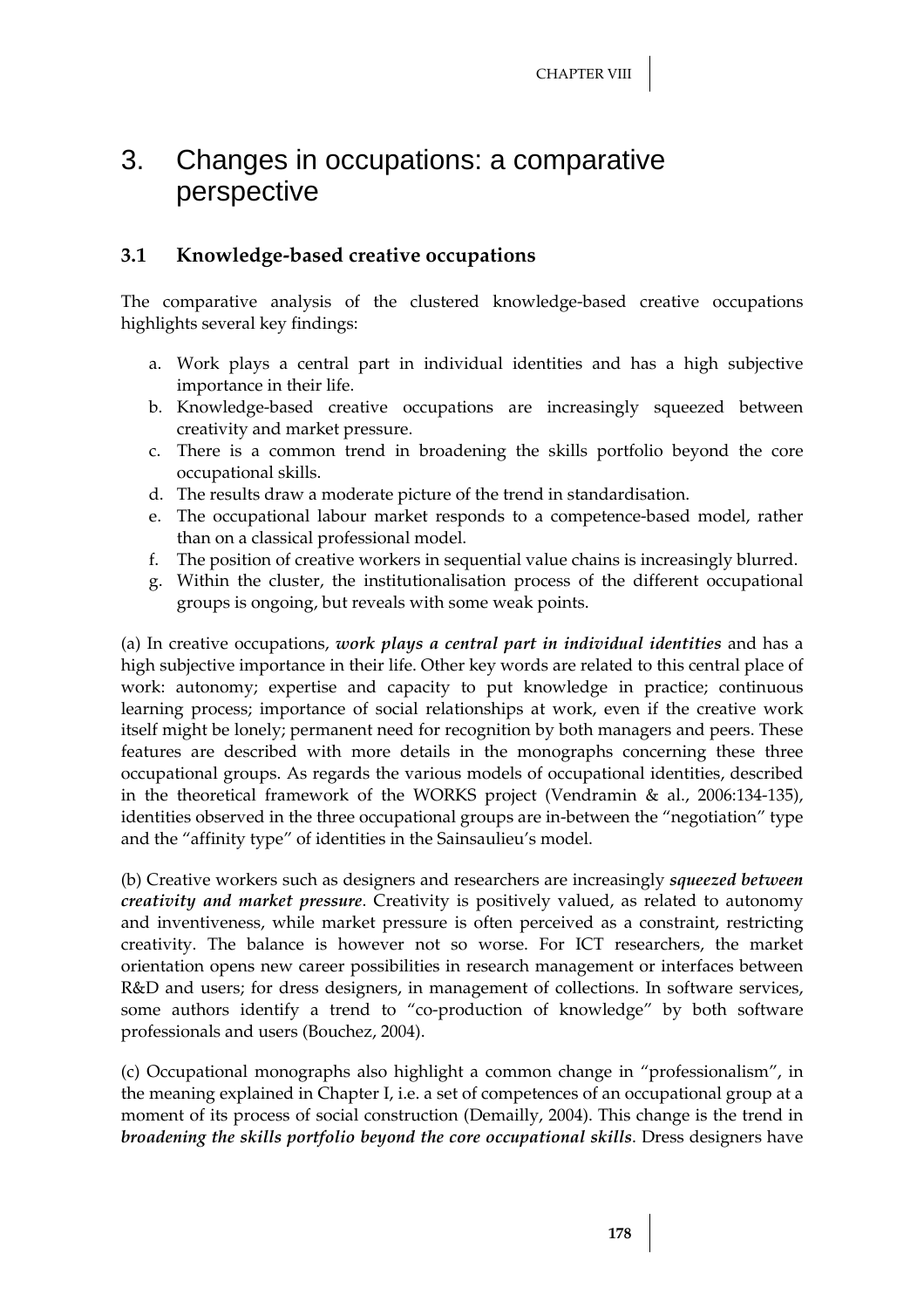to extend their skills towards understanding industrial requirements, or negotiating with marketing or sales professionals. Managerial and communication skills get an increasing importance for ICT researchers, as well as for software professionals.

(d) Studies of creative workers often raise the hypothesis of increasing standardisation of knowledge, relying on codification of knowledge and leading to "tradeable" and "commodified" knowledge, as a consequence of global value chain restructuring (Huws U., 2007). According to this hypothesis, the standardisation process extends the range of codified knowledge and reduces the range of tacit knowledge, making codifiable some pieces of tacit knowledge, such as artistic or communication skills. Our occupational monographs of creative occupations draw a more *moderate picture of the trend in standardisation*. In software development, where the best opportunities for knowledge codification could be expected, there is indeed a trend in standardisation of methodologies for consultants, analysts and programmers, but this trend is partly counterbalanced by an increasing need for customisation of software services, and more generally any ICT services. The consequence is rather a new division of labour between standardised work, often off-shored, and customised work. In dress design, some fashion designers fear that ICT tools deprive them from artistic creativity, or that market pressure reduce their creativity space. While this trend might be confirmed is "mass-clothing" design, the importance of creative work and non codified skills is displaced towards other segments of the dress market: specialised clothes, luxury fashion, top end of ready-towear, etc.

(e) The labour market of creative occupations does not correspond to the classical model of professional labour market. A professional labour market relies on well-defined occupations related to institutionalised training schemes, work contents independent from organisations, and qualifications transferable between organisations (Eyraud & al., 1990). A professional labour market also relies on permanence of knowledge, in order to allow for formalisation and standardisation of corresponding skills. Recent studies of ICT occupations, as well as our monographs on ICT researchers and software professionals, suggest that these occupations, respond to another model, named *competence-based labour market*. Other occupations of creative workers, such as the occupational group of dress designers, also respond to this model. A competence-based labour market is defined by two main characteristics. On the one hand, occupational skills are linked to the individual and do not consist of a stable corpus of knowledge; they are acquired in multiple combinations: diplomas, on-the-job training, professional experience, lifelong learning. On the other hand, recognition and valuation of such skills highly depend on the ability of individuals to "sell themselves" either on the internal labour market of their organisation, or on external labour markets (Fondeur & Sauviat, 2003, p. 121). Occupational trajectories described in the occupational monographs on designers, researchers and developers correspond rather closely to this model of competence-based labour market, as also suggested by other studies of knowledge workers (Bouchez, 2004).

(f) A consequence of structural changes in the value chain is a *blurred position of creative workers in a linear sequence design – production – service*. This linear sequence is questioned by restructuring. Although the core skills are still well defined by a position in the value chain, broadened skills cover a wider scope. For example, dress designers are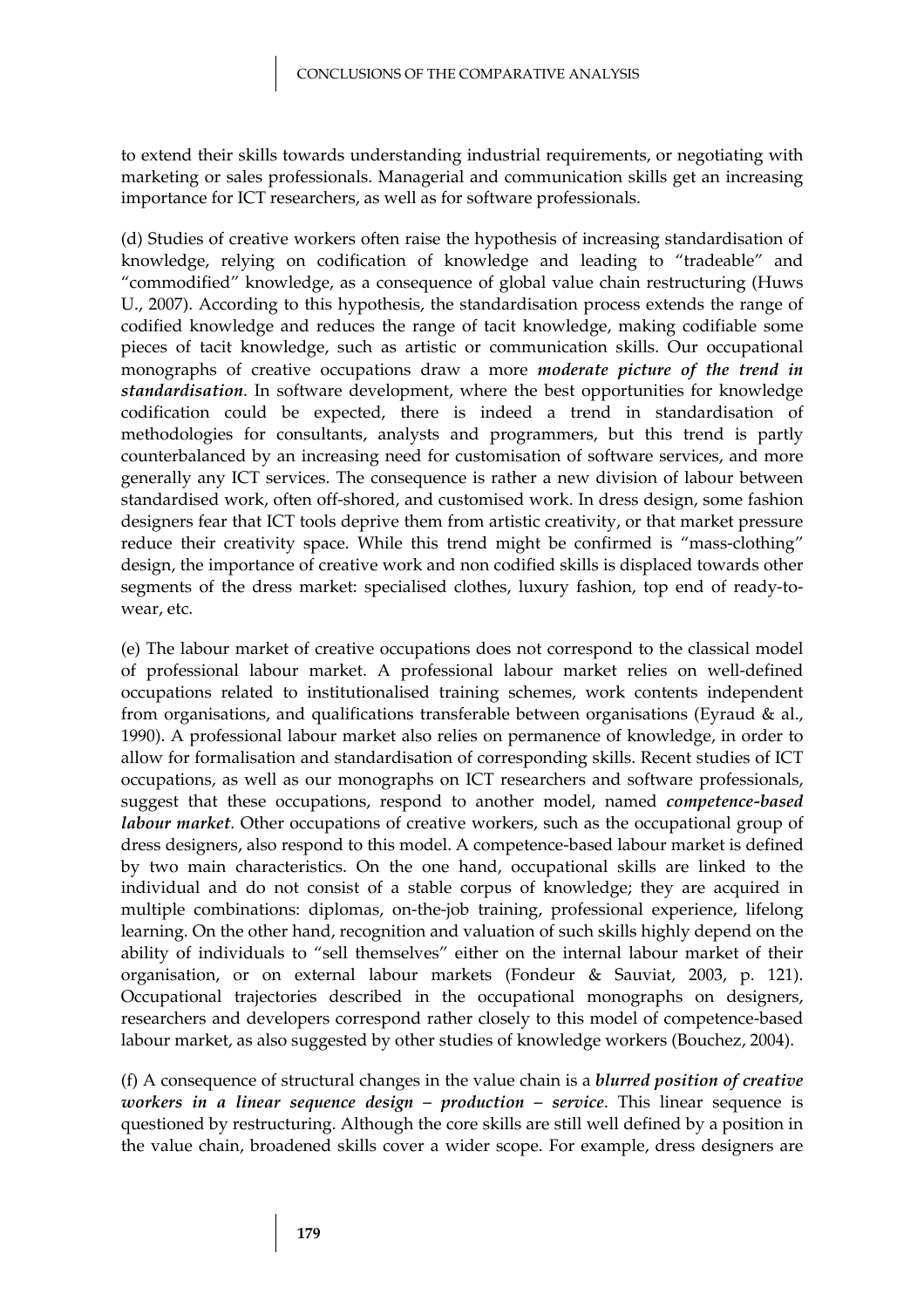CHAPTER VIII

increasingly included in feed-back loops between design and industrial prototyping, or design and sales; the continued renewal of collections according to sales figures has a strong influence on the pace and scope of creative work. Still more significant are the cases of ICT researchers and software professionals. In the initial WORKS planning of occupational case studies, three occupational groups were selected, precisely according to the linear sequence design – production – service: researchers in ICT, software production workers and IT consultants for public services; production was implicitly considered as the application of R&D, and consultancy as the commercialisation of software products. This linear model appears as non relevant. ICT researchers are increasingly involved in product development or services to clients. The boarder between software professionals and consultants is so blurred that we needed to merge them in a single occupational group. Moreover, the concept of "production workers" in software is not adequate, as they are indeed service workers, as much close to customer requirements as consultants.

(g) The *degree of institutionalisation of occupations* can be assessed as regards the three criteria proposed in Chapter I for the definition of occupational groups. Respectively dress designers, R&D workers in ICT and software professionals may be considered as institutionalised occupational groups, reveals some strong and weak points:

- A similar place in the technical and social division of labour, and a coherent set of work contents, regardless the company or the country: this is the case of all three groups.
- Sharing, to some extent, a subjective collective existence and similar meanings of work: in the three cases, the occupational group is indeed both a way of defining oneself and a social process.
- Developing a specific and collective capacity of intervention in the social field: this is the weak point. Community practices do exist in each occupational group: researchers meet in scientific events and belong to scientific communities; designers take part in fashion events and are recognised by peers; communities of practices are rising among software developers, either company-driven or on a voluntary base. These are however "weak" collective capacities, leading to few intervention in the social field. The potential role of professional associations is not mentioned in the occupational monographs and did not appear as significant in the individual interviews. The unionisation is very weak in all three occupational groups. Institutional recognition is however acquired, but not strong.

## **3.2 Manufacturing occupations**

For the occupational group of production workers in the food and clothing sector the following key findings can be summarised:

- a. Through global restructuring processes, workers' collective is changing towards a weaker position in bargaining processes.
- b. Although technological innovations change the demands of knowledge and skills, this development basically does not influence daily working routines of production workers significantly.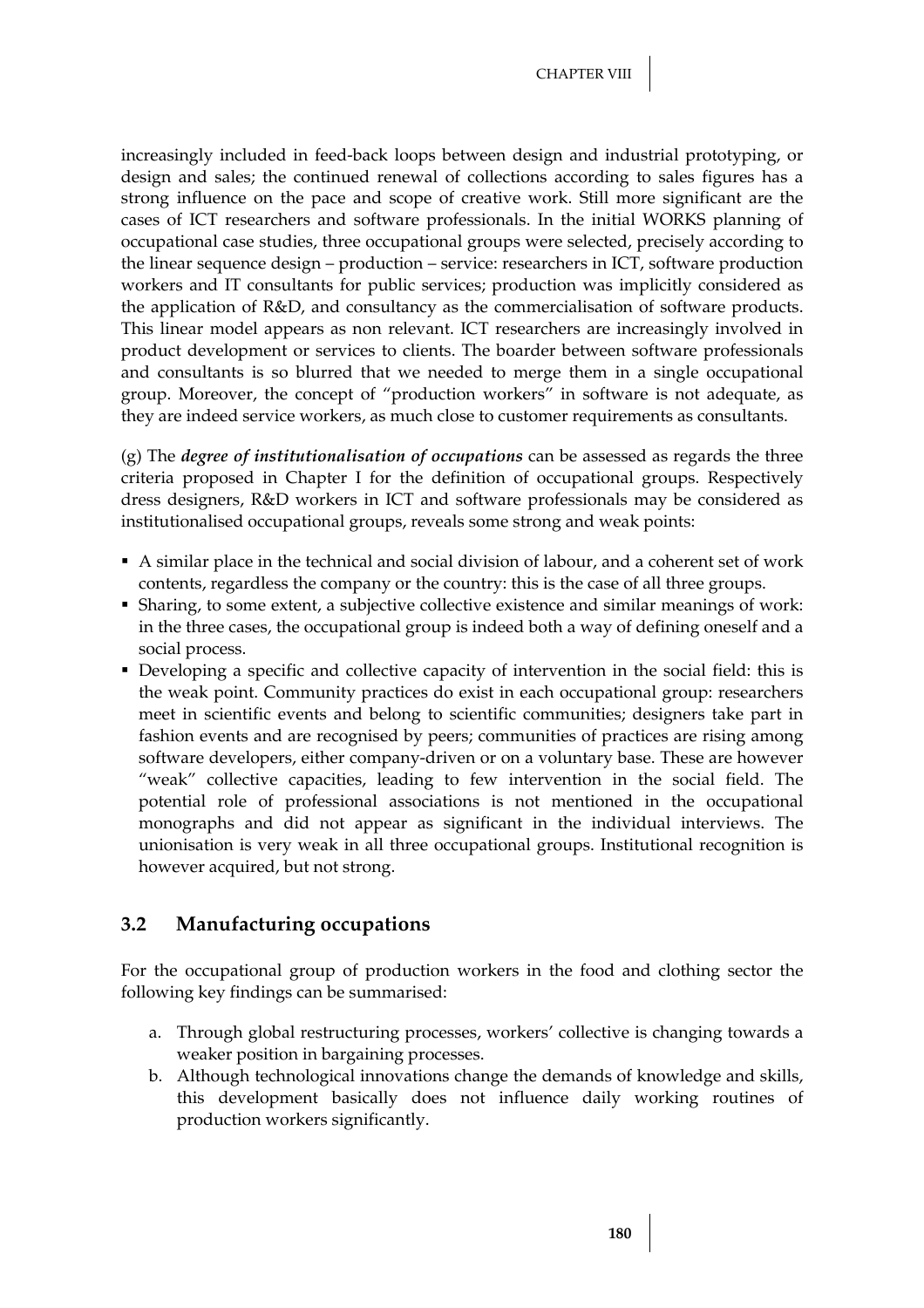- c. Generally the subjective satisfaction in the job remains low; furthermore due to restructuring the workers have to integrate new aspects of subjective frustration and insecurity into their working life.
- d. Due to organisational pattern the temporal intensification of work is rising.

(a) Workers in both sectors traditionally present a strong collective identity and express their occupational solidarity as blue-collar workers, although they may also have "second order identities" in brewery, slaughter, catering, sewing, etc. Unionisation and collective feeling are traditionally strong, but become increasingly weakened through restructuring processes. As regards Sainsaulieu's model of occupational identities, this occupational group clearly illustrates the fusion type of identity and its development into a community form of identity (Vendramin & al., 2006:134-135). Through restructuring processes at the sectoral and company level, workers' collectives are *changing towards a weaker position in bargaining processes*. The main threats identified in the occupational monograph are the fragmentation and weakening of workers' collective; the risks of increased individual competition among workers; the weakening of unions and their bargaining power.

(b) In contrast to knowledge-based occupational groups, technological changes do not change qualitative aspects of work. Although the technical framework of production work has an influence on the working profile, upskilling processes with higher salaries and higher qualification demand do not result from these changes. Therefore *working routines do not change*. In the subjective dimension challenges of work are perceived as very low.

(c) Also in relation to job satisfaction the difference to knowledge-based occupational groups is significant. Through restructuring the *subjective satisfaction in the job remains low*, as regards job security, wages, content of work, participation, future perspectives. This occupational group is deeply affected by strong impacts of restructuring on employment, outsourcing, flexibility, which has especially effects on the perception of job security.

(d) Under increasing pressure of the employers and other linked companies in the value chain (suppliers, subcontractors, etc.), the *temporal intensification of work is rising*. The increasing intensification on the level of the individual worker reflects the increase of productivity of the organisation. This increase in productivity seems the key argument in defending the global market competition in the organisational, the political and public discourse. Through the normative power of this discourse, counter-arguments in favour of working conditions oriented on the human dimension become obsolete. Therefore, most of the negotiations between the specific unions of the production workers agree basically on the objectives of the employers.

# **3.3 Service occupations**

The comparative analysis of the clustered service occupations highlights several key findings: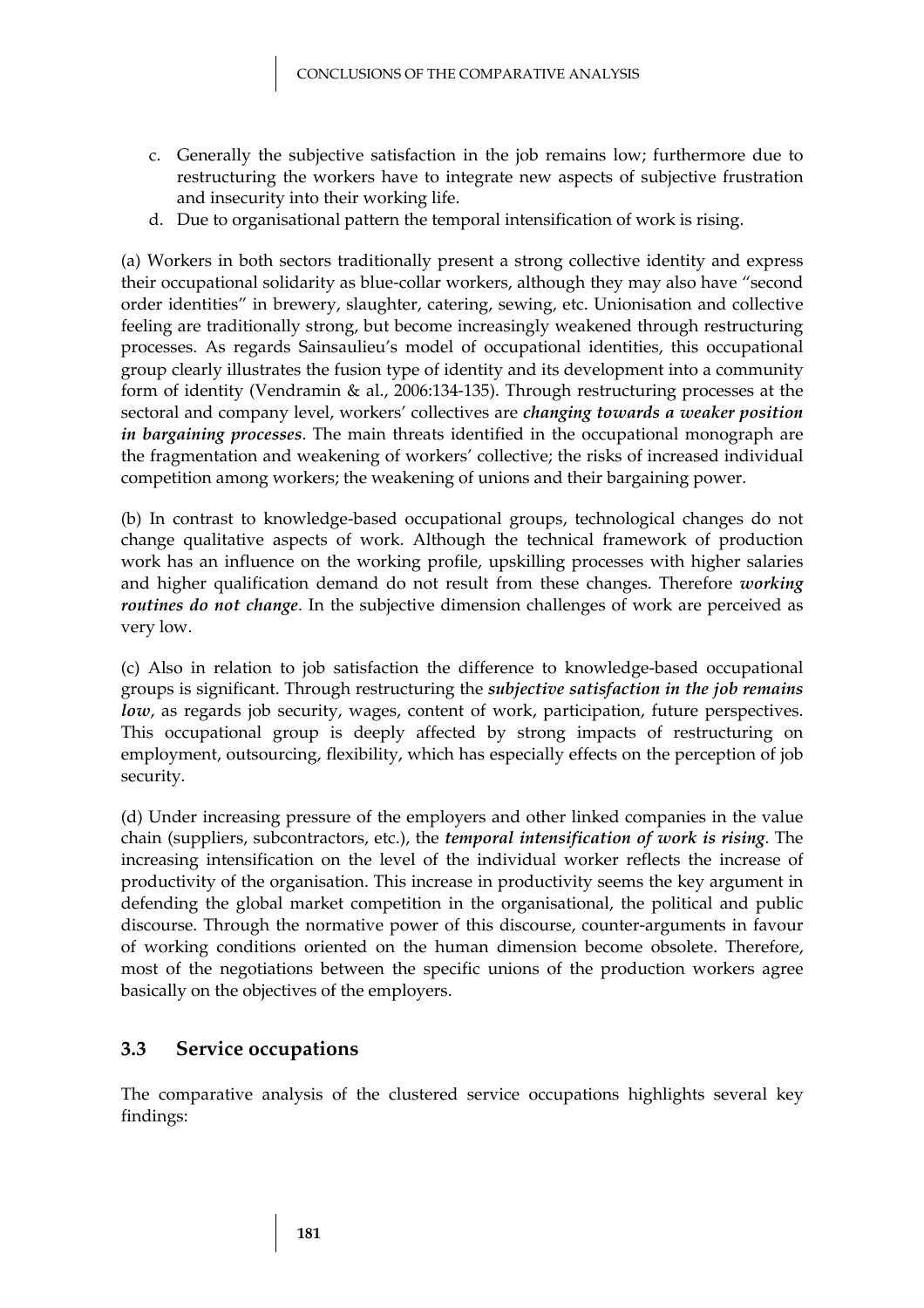- a. Organisational identities are often more important than occupational identities.
- b. There is a wide variety of education and training levels, often not directly linked to the occupation.
- c. Until now, service work itself does not define an occupational identity.
- d. Ongoing restructuring of the concerned business functions (logistics and customer relationships) could lead to emerging occupational identities.

(a) In both clustered occupational groups, *organisational identities* are often more important than occupational identities, because occupational identities are rather weak. Front office employees in railway, post, public administration or municipalities identify themselves to the organisation they belong – or they have belonged, in case of transfer of personnel. These organisations were characterised by a high level of collective solidarity relational interactions, but current restructuring splits them in smaller and separated groups. Tensions can arise between new entrants in the occupation, who have less adhesion to the former organisation, and older workers, who remain attached to their former organisational identity: it is the case of several postal, railway and municipal employees in the sample. The case of new workers in outsourced call centre is rather different, as they have a more instrumental relation to work.

The logistics occupational group gathers two types of identities. Technical and administrative employees, as well as managers who got their position through an organisational career, have a stronger organisational than occupational identity. However, managers who enter recently the business function, with degrees from higher education in management, engineering or logistics, develop a new occupational identity, directly referring to the logistic activity itself, rather than to their function in the organisation.

(b) In both occupational groups, the *variety of educational background and skills levels* is very wide. Occupations are not directly related to degrees or training schemes, but to a role in an organisation. For example, entry routes into the occupation of front office employee in customer services are very diversified, and not determined by an initial background; there are very few "strategic" career paths, and a lot of career paths depending on involuntary reorientations, chance or opportunities, labour market accidents, detours in personal life, etc.

(c) Back to the definition criteria of occupational groups proposed in Chapter I, front office employees in customer relationships cannot be really considered as an occupational group. The direct service relationship, which is the only common definition of their tasks, is until now not sufficient to define a common place in the technical and social division of labour. This definition is moreover artificial, it is constructed a posteriori by the researcher and not yet shared by the employees. Their occupational profile is quite sensitive to the organisational and local contexts, and therefore quite not independent from organisations and countries. Their occupational identity is still weak, while their organisational identity remains stronger. In several cases, they have a collective capacity of intervention in the social field, but linked to their organisation and not to their occupation.

(d) The future of those service occupations is still open and need further research. Both business functions (logistics and customer relationships) get increasing autonomy and economic identity through global restructuring processes; they are emerging as separate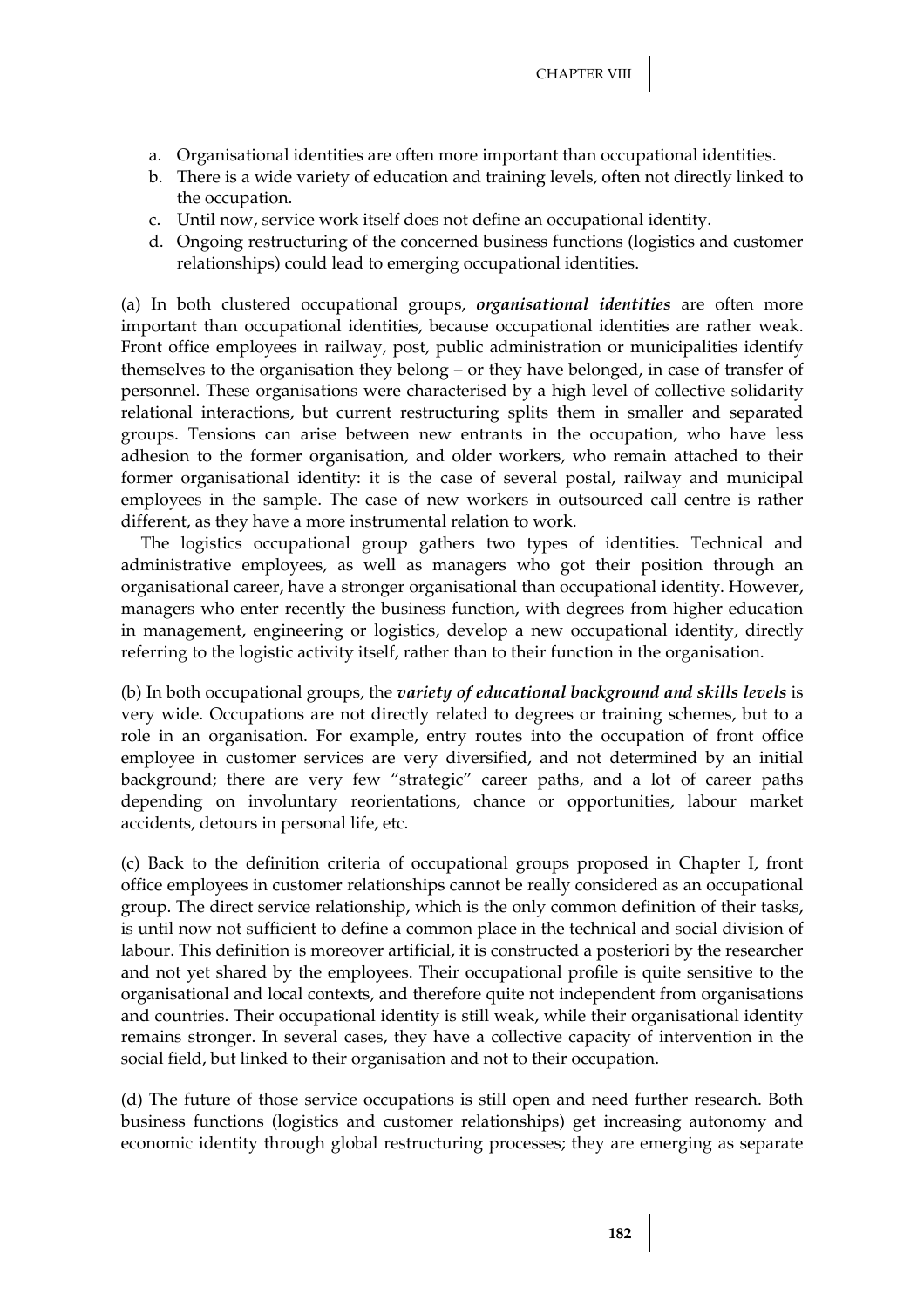business functions. Does this economic emergence also lead to *emerging occupational identities*? The answer is different for each occupational group.

For front office employees in customer relationships, the findings of the occupational monograph suggest that a new form of identity is slowly emerging, mainly among younger workers and new entrants, and might become the "cement" of the group: the customer service identity, characterised by the service relation and the role of clients in the recognition of occupations, as suggested in Chapter I while commenting Abott's theory of occupations. The emergence of this service identity however depends on the extent to which the tasks are fragmented. Taylorist forms of organisation of customer services, leading to standardisation and deskilling, are not favourable to structuring a customer service identity.

Logistics employees could be considered as an occupational group under construction. Their set of common tasks and the new place of their business function in the technical and social division of labour are getting coherence. The better socioeconomic visibility of the logistic function can reinforce their subjective identification as logistics workers, which can be a symbolic improvement as regards their former occupational classification. The case studies describe that there are able to defend collectively their specific occupation. For logistics employees, the achievement of a specific occupational identity is linked to advances in the recognition of logistics as an industrial sector, including on the one hand, a renewed classification of occupations, and on the other hand, sectoral forms of business organisation, employers' and workers' representation, bargaining structures, training structures and other institutional features.

For both groups, the achievement of a real occupational identity highly depends on the institutional context.

# 4. Gender dimension in occupational groups

The integration of the gender issues into the WORKS concept is based on a broad conceptualisation of gender, which is useful both on a structural level for the quantitative work as well as for the qualitative work (Gunnarson & Balkmar, 2006). One central aspect of the conceptual framework of gender is to incorporate elements that make visible the relation between paid and unpaid work in society. This relation represents the relation between the productive and the reproductive sphere, which – according to the gender approach – always is reflected together. The idea of the concept is to highlight different structural and normative frames that are restricting women's (and men's) spaces of action. Gender contracts are expressed on different levels: on an overall structural level in society in the relation between paid and unpaid work; at the work-place, in the vertical, horizontal and time sex segregation; and within allocation of work tasks within the family (Gunnarson & Balkmar, 2006). Using qualitative indicators of gender segregation in the labour market shows the degree to which care for children and elderly persons is solved within the enlarged family. This structure is still usual in many European countries. Basically national differences provide informative 'locally situated' frames for understanding gendered meanings and local variations of spaces of action for women and men. Here, the institutional and social framework has to be involved in order to understand gender relations in changing societies.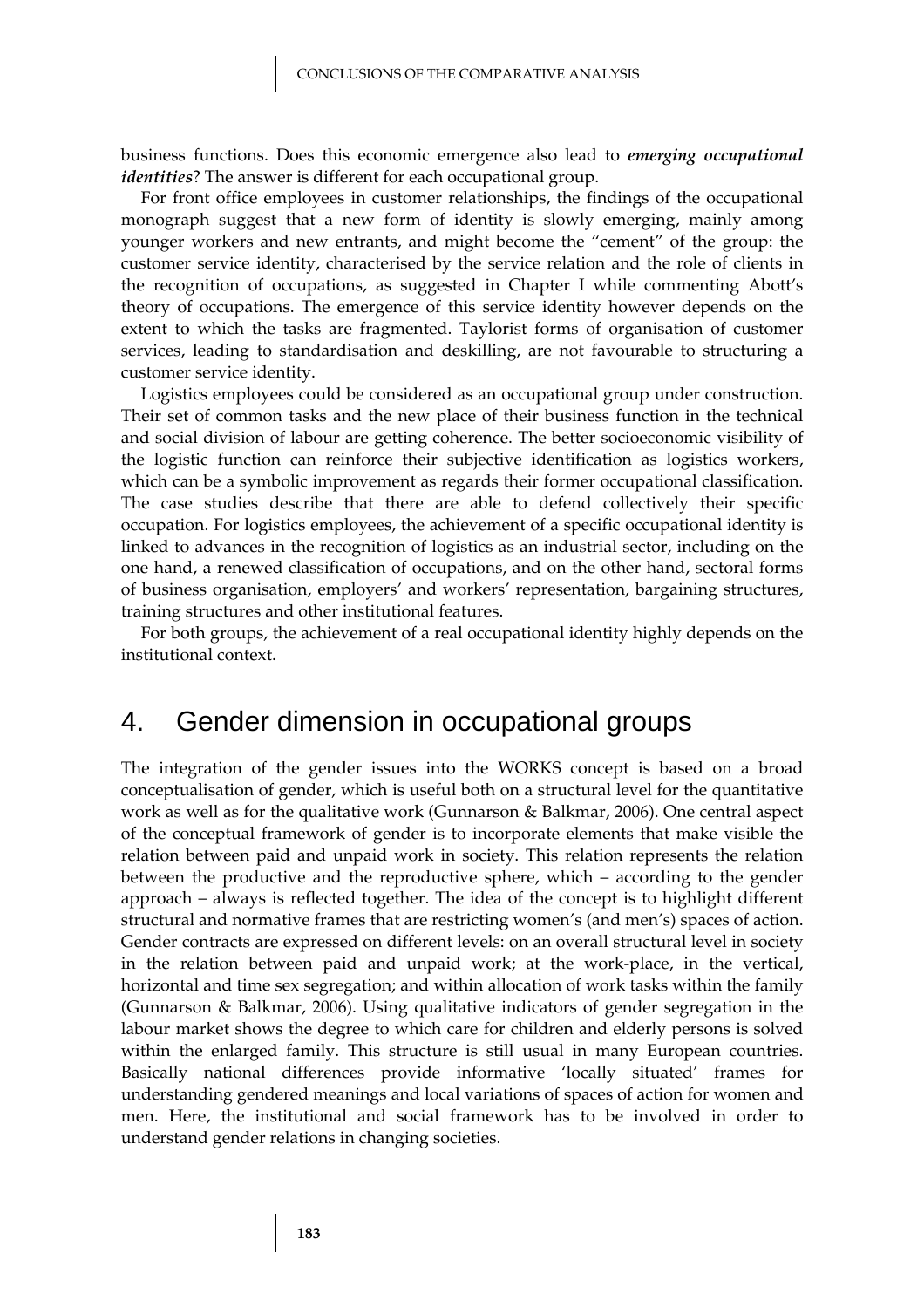With regard to gender issues in the occupational groups, qualitative indicators have been evaluated, which deal very much with the individual spaces of action on the level of workplace but also on the level of work life balance. The level of workplace offers three levels of analysis: individual, organisational and societal levels, which interact with each other. The relations of power between the sexes are central for understanding gender on all three levels. Therefore relations of power are expressed implicitly or explicitly by these structures as well as by individuals, which have been analysed carefully.

Here, within the occupational approach, indicators for this relationship are the possibility of participation within the restructuring processes, participation in further training programmes, the use of temporal flexibility, and individual strategies according to work life balance.

Before entering into thematic subjects, specific gender issues of occupational groups are presented in order to provide a general overview of these gender relations.

# **4.1. Specific gender issues in occupational groups**

#### **4.1.1 Knowledge-based creative occupations**

#### *Dress designers*

As it is described in the monographs, the impact of restructuring on this occupational group deals very much with speeding-up processes and high workload. This has significantly influenced the organisation of working time. The current demands in design require long and flexible working hours related to the increase of the number of collections per year.

The following aspects characterise notably the gender dimension of this occupational group. The high professional demands cause clear individual decisions as regards the life course. This decision refers to male as well as female designers. However, the difference between male and female designers emerges in the case of family planning. Whereas the combination of work and life does not cause major problems for men, for women this combination is much more difficult. Female designers have to find individual models to combine both spheres. These individual models of the combination of work and family depend very much on national characteristics, i.e. a strong family structure in Southern Europe, institutional support in France, high level of childlessness in Germany.

The occupational demands can be considered as so restrictive for women that they have to take clear decisions in favour or against a professional biography as designer. If they take the decision in favour of work, it seems that the creative part of the occupation gives them a meaningful life.

Generally, the occupational group provides a highly individualistic picture, which is closely linked to artistic and creative living models.

#### *R&D workers in ICT*

Taking into account that the ICT sector is already considered as an established sector, the impact of restructuring refers very much to the shift to market orientation and widening of skills on the level of qualification. Whereas in the last decade this sector was characterised by a male working culture because of its high technical components, the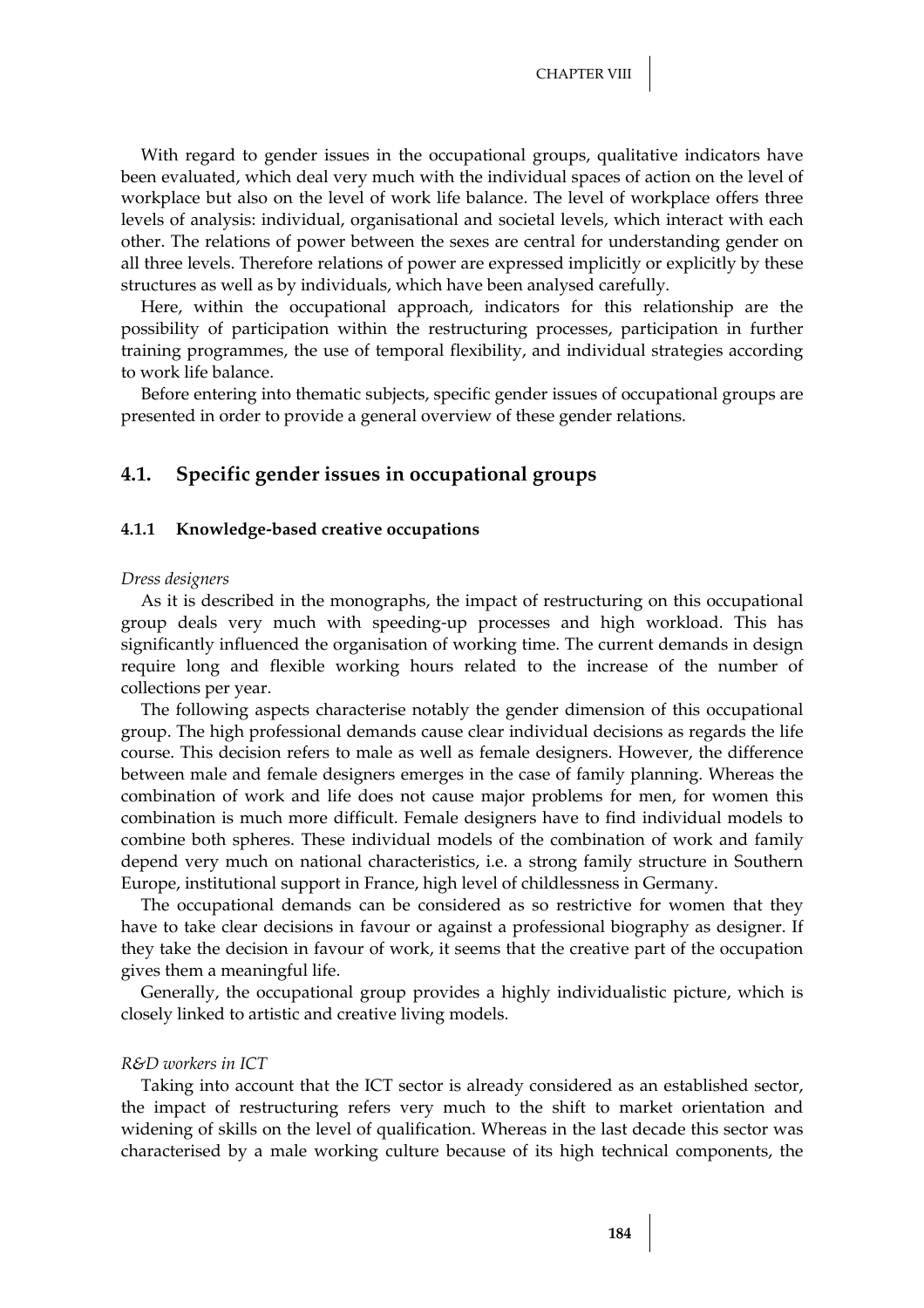shift towards market resulted in a higher proportion of women in all countries. With regard to working time, high disposition for job performance and high technical skills, the occupational group, however, can still be characterised by a "male working culture".

Although the i.e. Norwegian institutional framework provides temporal flexibility to the employees (part-time, parental leave, sabbatical), mainly women take advantage of these possibilities. Here, female Norwegian R&D workers realise the combination of family needs and high professional demands. In the other countries, female R&D workers adapt themselves more or less easily to these circumstances and organise their work life balances along the given working structure and individual arrangements. This development is widely assessed as a cutback of gender differences in this business function. However, the case studies show that the demand for high individual performance creates strong restrictions to the individual conduct of life, e.g. strong orientation on the professional career and neglecting of family life.

#### *Software professionals*

The gender gap among software professionals is not only due to gender segregation in work organisation and human resource management. Obviously, occupational trends such as increasing or unpredictable flexibility and pressure to self-training are not favourable to women's work, but they are not worsening the existing gender gap. The gender gap has multiple causes: gender disparities in curricula and diplomas of higher education in ICT, which create imbalances in recruitment; the image of ICT occupations, which are traditionally not made attractive for women; the masculine computer culture, for which not only companies are responsible, but also the media and the fiction.

It is worthwhile to highlight that most of current campaigns for gender equality in ICT professions, led by either women organisations or public institutions for equal opportunities, focus their efforts on the image of the occupation, as a root of the gender gap in education and training, employment and careers.

Restructuring often entails a broadening of the skills portfolio towards communication, team management and project management; strong technical skills are however always required and must be continuously updated. Although skills in communication and teamwork are often considered to be likely to improve women's place in software occupations, such changes were not yet observed.

As regards training opportunities, there is a widespread complain concerning the mismatch between employers' requirement of continuous skills update and the effective training opportunities given to the workers, and a strong focus on self-training (including individual e-learning). Self-training increases the time pressure on women, who have generally much less free time than men.

Time flexibility is a constraint for the work life balance and the work family balance, both for men and women, but the constraint is higher for women if unequal share of household tasks. However, the way women can handle time flexibility highly depend on two factors: their degree of individual autonomy in their own work organisation, related to organisational settings in companies; the existence of appropriate care infrastructure, related to institutional settings in society.

As a consequence, choices in work life balance are strongly individualised and are linked to individual arrangements, as well at work as in the household network. In this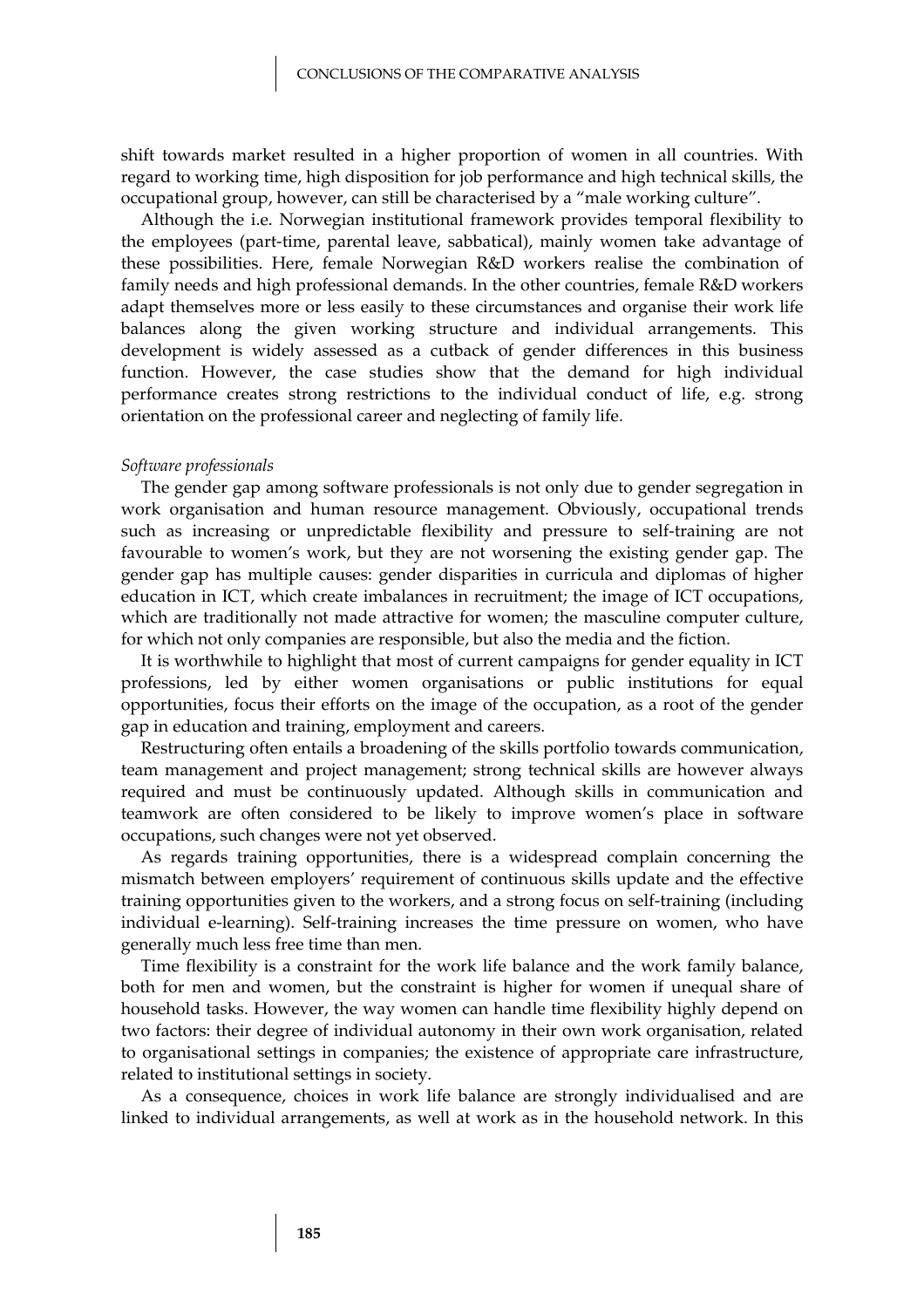area, this occupational group presents several similarities with dress designers and ICT researchers.

#### **4.1.2 Manufacturing occupations**

Generally, restructuring in production caused an increased level of insecurity for female and male production workers. In production work there is strong sex segregation both in the clothing sector and in the food sector. This segregation refers not only to the whole sector but also to specific working tasks i.e. packing (food sector) or sewing (clothing sector). Although technological changes are regarded as new opportunities for gender equality, empirical evidence shows the persistence of gender segregation in this business function. This division of working tasks still leads to further job discrimination of women (job opportunities, salaries). Men are usually chosen for new technical functions along the assembly line.

With regard to work-life balance, the organisation of family life is based on the male breadwinner model. In both sectors and all countries, this is still the most common model, in which women have to carry the burden of combining paid work and domestic work. Even temporal flexibility of production work has to be combined with family duties, which is principally done by women. Very often these demands are experienced as exhausting and tiring.

#### **4.1.3 Service occupations**

#### *Logistics managers and logistics clerical employees*

In all case studies, the restructuring processes caused a differentiation in the business function logistics. This differentiation led to the development of valorisation and devaluation of tasks, which had different meanings on the gender development on different levels. On the level of logistic managers, the proportion of women is very low, whereas the proportion of women in clerical positions is high. Historically the branch logistics is dominated by male workers, which has not changed through restructuring. However it becomes apparent that mainly women are affected by down-skilling processes.

In the case studies, the male breadwinner model seems the dominant model of gender arrangements. Because of the high proportion of men in this business function, the work organisation has been historically developed according to male-oriented occupational groups. In this aspect, differences between countries seem impressive. Whereas in the Dutch case study the male domination slightly becomes a topic of negotiation (time flexibility), the Bulgarian case shows an increase of gender segregation (traditional division of labour).

Comparing the three case studies, the gender relationship in the work process seems very much dependent on institutional policies. For example, the Bulgarian change of political system hints on the rapid deterioration of the female working and living conditions.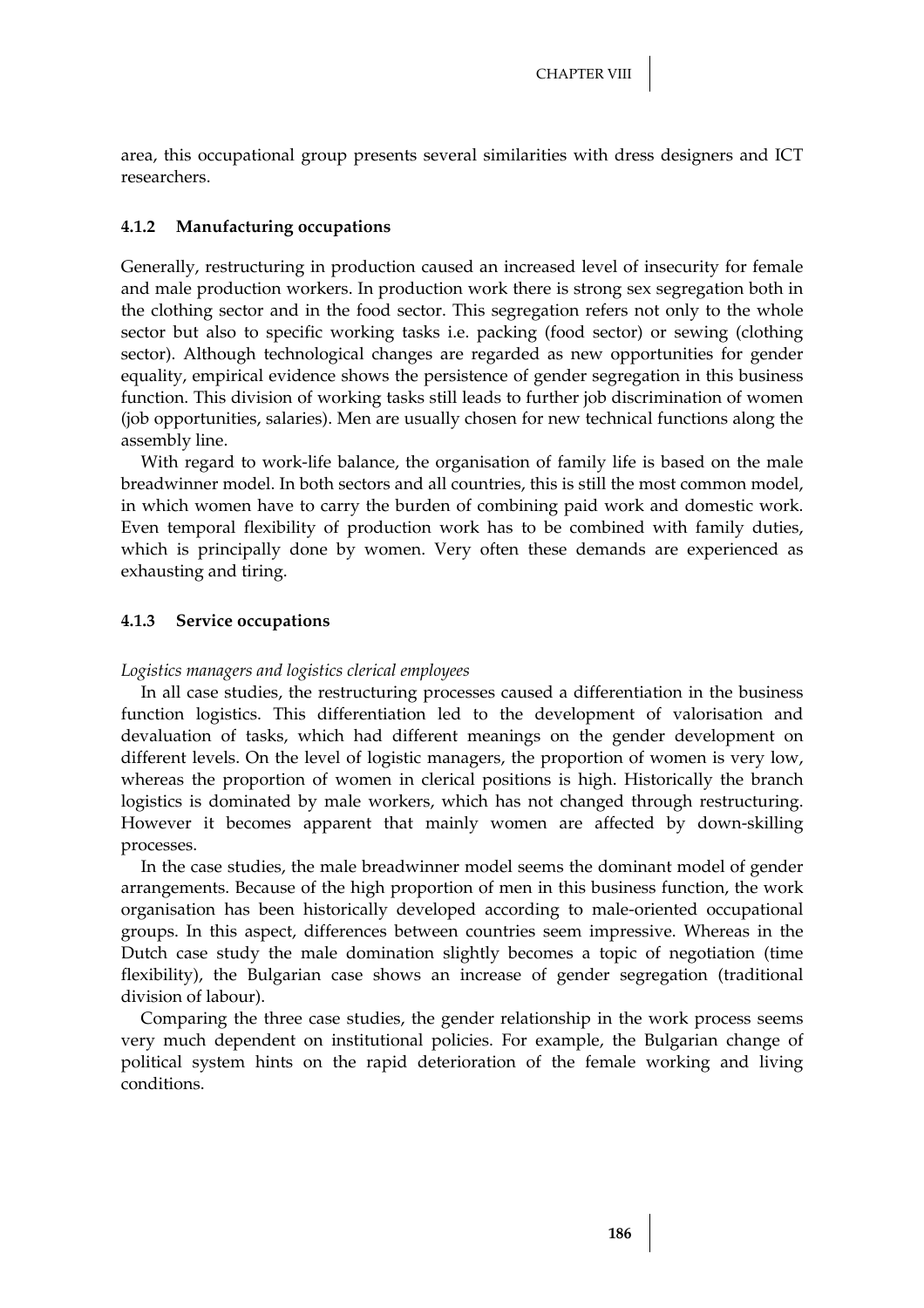#### *Front office employees*

This artificially constructed occupational group is quite heterogeneous from the point of view of gender distribution, gender relations or gender models. Gender issues are more closely related to organisations, than to occupations.

Some types of restructuring have an indirect influence on gender relations. Privatisation (German and Swedish cases) entails the development of commercial relationships and a growing share of women in front office tasks, as well as career progression of women up to middle management. In "dual" outsourcing processes (core and periphery workers, in the Austrian and Italian cases), women are clearly trapped into peripheral employment, while the British case of outsourcing with secondment did not change so much the gender relations, as well as the Belgian and Hungarian cases of modernisation. The case studies raise questions such as: are there gender roles in "emotional work" in customer relationships? Is there a gendered skills bias in relational skills? However, they do not provide enough material to develop these questions further than already made in the occupational monograph.

Participation in lifelong learning also relies on specific organisational contexts, rather than on occupational features. Access to training is better and easier in (former) public services, which have a training tradition and an official concern for equal opportunities; in outsourced call centres, training opportunities are low for both men and women.

Time flexibility, when regulated such as in public administrations or former public services, may be favourable to the combination of work and household tasks, paid and unpaid work. Several female interviewees stress that it was one of the advantages of working in public organisations. However, the increasing market pressure tends to a weakening of these advantages.

Anyway, the gender features mentioned in the case study reports have much more explanatory factors at the level of the organisation itself, than at a wider occupational level.

# **4.2 Common transversal trends**

As described in chapter 1, the methodological approach of the WORKS-project defines the occupational groups as means for studying impacts of restructuring on individuals. Thus, the analytical focus has been developed from the perspective of business functions, respectively organisations. In order to reflect changes on the level of business functions, the methodological approach requires the comparison of different occupations in different countries. Gender relevant topics, which have been analysed in the general empirical findings, are presented according to the following thematic issues: work culture, skills and qualification, and work life balance.

#### **4.2.1 Individual performance beyond occupational work culture?**

In all clusters, knowledge-based (creative) occupations, service occupations and manufacturing occupations provide a specific perspective of gendered working cultures.

The male working culture takes particular shapes in *knowledge-based creative professions*, in which work has a central place in individual identities, and daily life is dominated by the structures of work. As analysed by Krings in a research on women in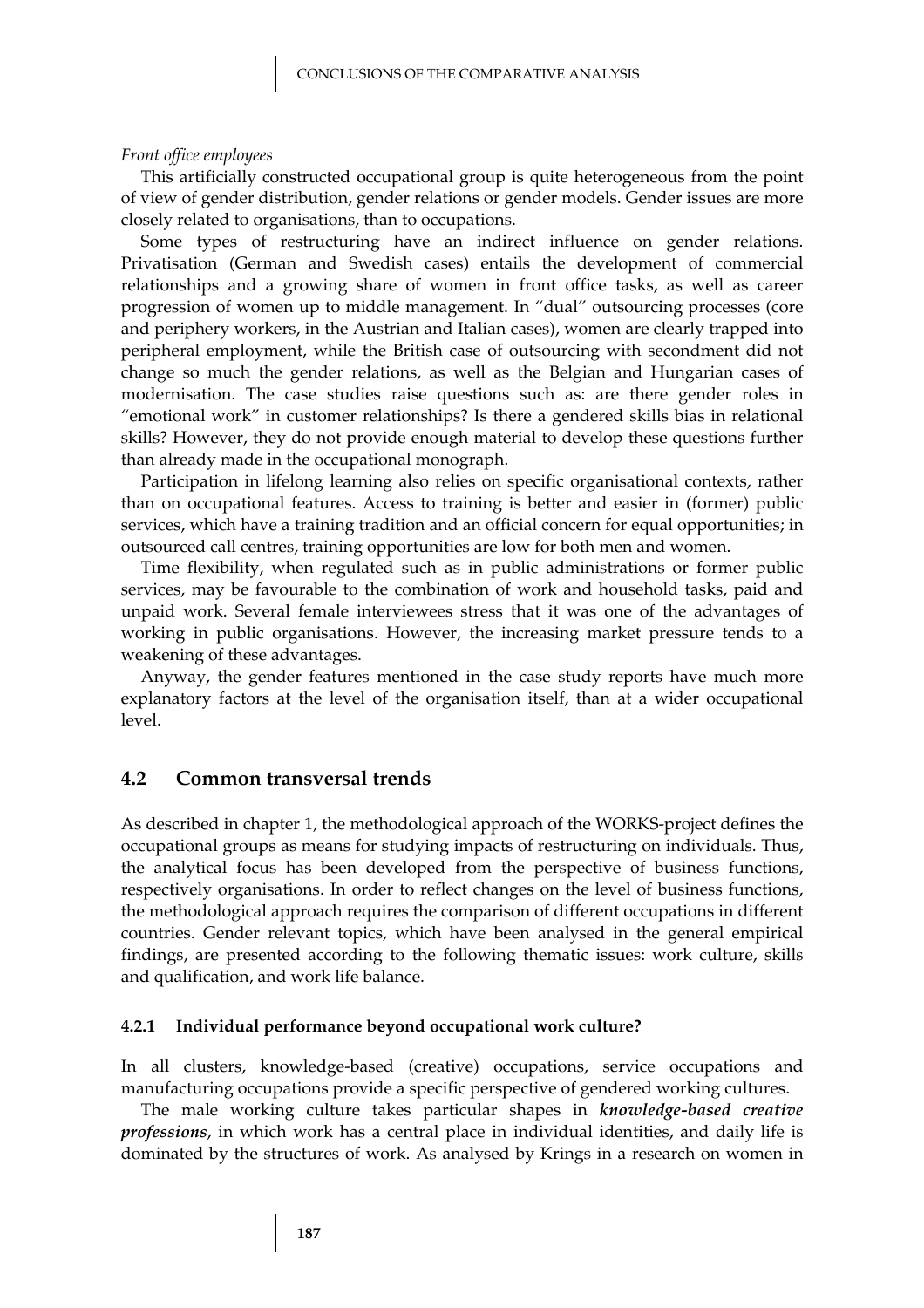multimedia occupations, "the domination of daily life by the structures of work has resulted in a suppression of vital processes for nearly all the women interviewed (the two exceptions, interestingly, were women with children). (…) Adopting the traditionally male labour model is rarely a matter of reflection and is generally seen as the only possible way of life." (Krings, 2007, p. 101). Such attitudes towards work and work life balance are particularly encountered in the occupational monographs on designers, R&D workers in ICT and software professionals. Interestingly trends towards the strong orientation of women on professional biographies can be observed in all countries. Depending on the national institutional pattern, the variety of working and living models differs strongly. When different cultural and institutional settings foster working cultures, including more equality between men and women, renunciations of family life are less frequent on the female side. Even in the Scandinavian countries mainly women are making use of family supporting measures like parental leave, sabbatical etc. As the material shows men generally do not change their attitude towards work and domestic tasks as well as family duties.

The working culture of *manufacturing occupations* remains basically in the traditional division of labour between the sexes. Here, changes of work maintain the segregation structure of women and men within the companies. In production work tasks have gendered connotations of working functions. In private life, the classical role model dominates the division of domestic work whereas women carry the main responsibility for children care and family support. This development is the same in all countries.

Interestingly in the *service occupations*, namely in logistics, a traditional male working culture is prevalent, because of the historical development of the branch. Only in office work the proportion of women is high.

Among front office employees in public services, the work culture is mainly that of the organisation the workers belong to: post, railway, regional administration, and municipal administration have distinct work cultures. The work culture of postmen and railwaymen was obviously gendered, but things are evolving slowly with the feminisation of the workforce and the increasing focus on commercial relationships. Only recently recruited front office employees do not always share the culture of the former organisation and they identify themselves as service workers, pointing out the service relationship rather than the belonging to an organisation. In this case, the "service" culture is often associated to tacit skills of women.

In the comparison of the gender development in the different clusters, one may conclude that in the knowledge-based cluster, gender relations are in motion. As also described in academic literature, the female integration into skilled and high-skilled occupations has changed the attitude towards the traditional division of labour. Work provides self-fulfilment, identity, autonomy and at least the possibility to choose the own biographical way. In those countries where these attributes are positively reflected in the institutional framework, the choice between work and family seems not that restrictive.

In the manufacturing cluster, the traditional perspective of gender relations remains the same. Because of the increasing pressure on the workers, the feeling of insecurity and powerlessness grows. Whether and how these feelings are reflected in life by men and women has to be evaluated in further research.

Concerning office employees, the gender dimension of the work culture is quite different according to the type of organisation. The emerging "service" culture, which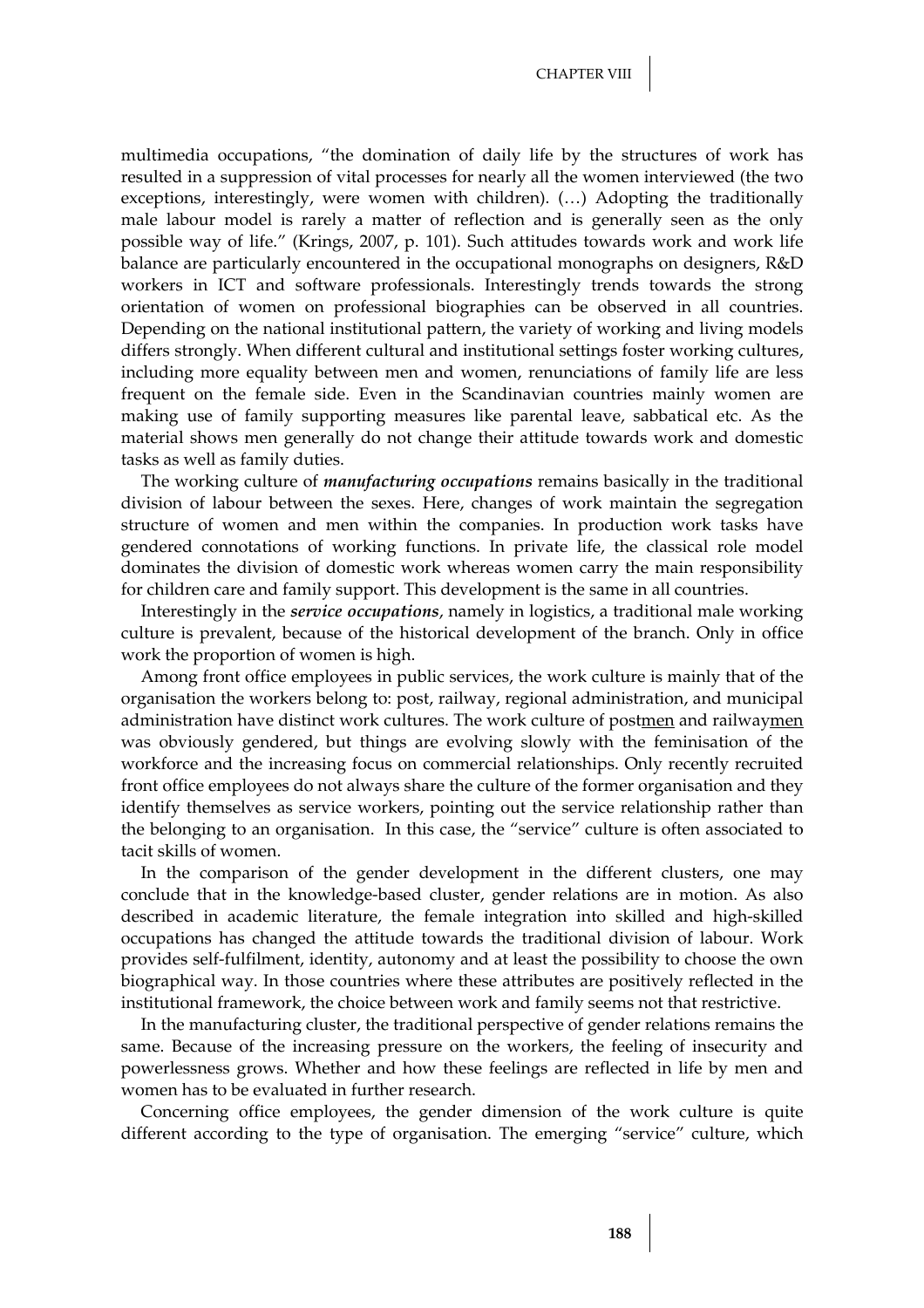might become transversal to the whole occupational group, can counterbalance traditional features of the male work culture.

# **4.2.2 Skills and qualification as means for empowerment?**

In the cluster *knowledge-based creative occupations* the trends towards the orientation on markets has changed the skill requirements. In the occupational groups R&D workers in ICT, designers as well as logistics managers, there can be stated a widening of skills (see monographs). From a gender perspective this widening offers new job chances especially for women in the ICT branch. The range of activities has been extended by managerial, language and communication skills. Therefore, the occupational profile changed significantly. In the case of designers, technical skills (software programs, knowledge about production processes and new materials) became an important part of the skill portfolio and had an impact on the workload. In the case of software professionals, nontechnical skills (project management or team management skills, communication skills) got an increasing importance. This trend is characterised as more favourable to women, who often have a broader skills portfolio than men, as they often have a twofold educational background.

In these occupational groups, successful qualification and further training measures are based on the self-commitment and self-responsibility of the employees. Therefore, the subjective involvement into new professional demands has a high importance and shapes the relationship between work and life.

In the cluster *manufacturing occupations,* the technical industrialisation continues steadily. In both sectors food and clothing, it seems that the standardisation of work processes is going on, which affects the work of men and women similarly. Through restructuring traditional tasks eroded to certain extent, which could offer new job chances for women. However, the traditional division of tasks remained and rather men were chosen for new technical tasks. Thus, existing gendered stereotypes of the division of tasks in production work have been reproduced, i.e. men's work has been upgraded by heavy and technology-based tasks, whereas women's work seems to be transformed in more simple and repetitive tasks.

Generally there are few training possibilities in production work for both sexes. But, if the company offers training programs, usually men are participating. For women it seems extremely difficult to take part in these measures, because of domestic work and family duties.

These difficulties regarding the participation in training activities also can be observed in the cluster *service occupations*, respectively female clerical employees in logistics. Especially in the Bulgarian case, where capitalistic economic structures were introduced, the creation of gendered division of work becomes obvious; due to the female responsibility for family duties it became nearly impossible for women to take part in training measures, which could have offered new professional chances. The picture of front office employees is more contrasted. In former public services and public administrations, the long-standing tradition of open access to training is not disappearing, but weakening under increasing market-oriented pressure. In outsourced services (call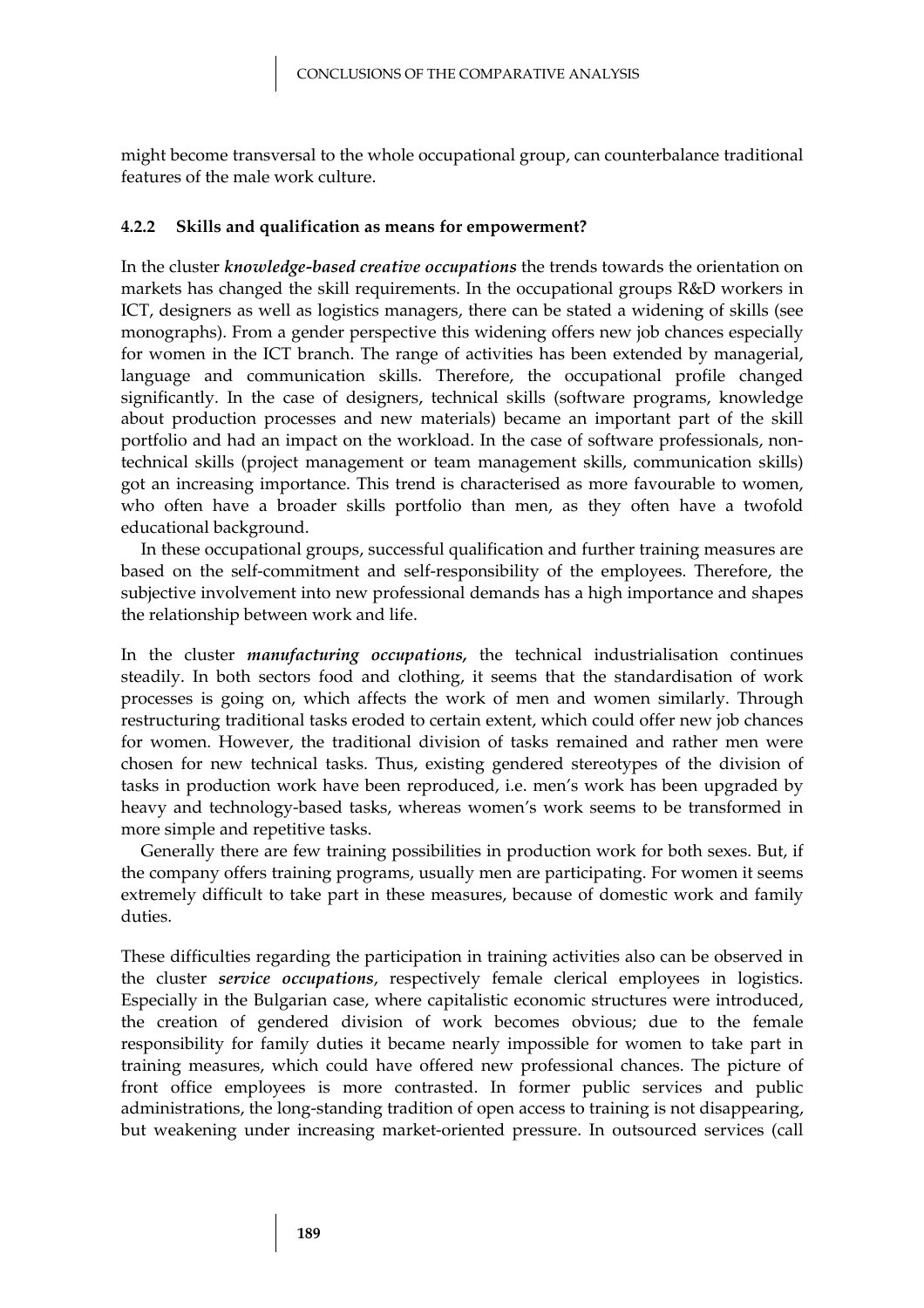centres), there is a strong gender segregation in employment status, and the most precarious status are clearly disadvantaged in access to training.

Having a look on the differences between the clusters, qualification and skills offer clearly new options and chances for professional paths. In high skilled occupations, the responsibility for further career development relies in the individual engagement, whereas the low-skilled occupations depend very much on organisational supply of training. Qualification and skills seem extremely important to enable men and women to extend their scope of action. Women in high-skilled occupations hereby, are much more independent in choosing their individual biography. Women in low-skilled occupations are affected in a double way: first from the position in the company and second from their family involvement. Their scope of actions is therefore limited. This picture is reflected in all analysed countries.

#### **4.2.3 Work life balance towards domination of work?**

In the cluster of *knowledge-based creative occupations*, the topic of work-life balance has been approached along the indicator of time. As also examined in a huge body of international literature, the temporal organisation of work and life has been transformed through new models of organisation at work. Project and team-oriented work, and work organisation according to results, shape very much the increasing blurring of boundaries between work and life. The results of the academic debate are very much reflected in the empirical findings in the occupational groups. Whereas men's biographies seem to remain stable, the identity of women tends to orientate towards professional biographies. Through the possibility of individual choices, in all countries the 'classical' female role is eroding. Therefore the sample offers a plurality of working and living models in female biographies: living with partners, living with family, living alone, living and working in two different locations etc. These considerations are found in all countries, although cultural and institutional patterns play an important role within these models.

The cluster of *manufacturing occupations* offers a different picture. The boundaries between work and life are formally separated. But also in the subjective dimension of work, the separation between work and life is expressed strongly. Conciliation between work and family can be made increasingly difficult because of organisational options in flexible work schedules, at the company level. Flexible or atypical schedules (shift work, twilight work, and irregular working hours) lead to contradictable situations in households, which especially affect the work-life balance of women. Through the flexibilisation of working time, the lack of adaptation of social infrastructure has to be compensated individually. In most of the countries where sufficient caring infrastructure and services are not available (like Southern Europe), the pressure of flexibility on conciliation leads to individual renunciations and family backing, which are mainly supported by women. For other countries characterised by strong institutional regulations (like Scandinavia), the individual responsibility of production workers is nevertheless high with regard to the conciliation of work and family life.

Due to time restrictions, also regular social activities as well as hobbies etc. very often cannot be accomplished by both sexes. This aspect hints at the subjective dimension of work-life balance of these workers. As described in the monograph, generally the job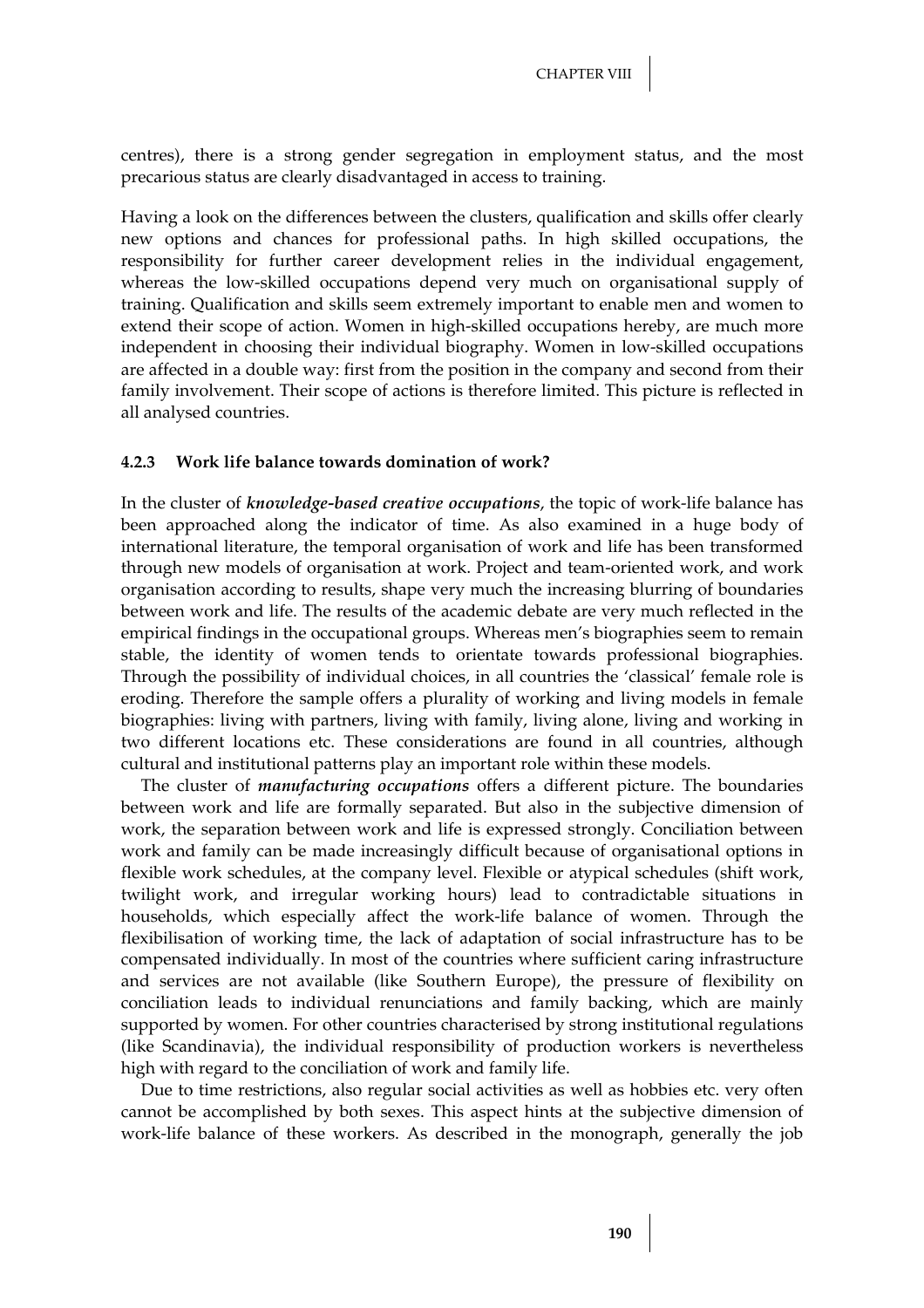satisfaction is very low. Because the content of work does not provide a meaning for their lives, the priority of individual engagement lies more on the social environment and family life. Through restructuring flexibility demands make it more difficult to respond to these needs. In order to reflect the gender dimension of this development, further qualitative research would be needed.

In sum, the broad variety of occupational groups shows that the line of separation according to family planning and care activities goes along the difference between men and women. On the part of women, there is a need for action and creation of the daily combination of work and family life. Interestingly, the different occupational groups offer a broad range of working and living models on the base of individual female decision making processes.

The low-skilled occupational groups represent traditional ways of division of labour between the sexes. The income of both sexes is rather low and the whole household depends very much on both incomes. Probably female work is only understood as a contribution, because part-time work or working less overtime is represented mostly by women. It seems that in some countries the (precarious) substantial basis defends these traditional gender structures. Or vice versa, women have less substantial possibilities to change their role model.

In contrast, the high skilled occupational groups provide a different picture. Because of the substantial independence, self-fulfilment in the job as well as personal autonomy men and women tend to create their own work-life balance. Here, it seems that men remain in traditional models, while women develop new arrangements between work and life. In the case of family building, however, women have to look for the conciliation between both spheres. Possibilities for new and more equal working and living conditions seem to depend on a lot of institutional and cultural aspects. But the sample shows, that even in the Scandinavian countries with an institutionalised family supporting system, mainly women are the care takers.

In service occupations, higher and lower skills profiles are at stake and the picture is inbetween the two configurations described above. Role models are rather traditional and are slightly affected by restructuring. However, for skilled employees, increasing autonomy at work is reflected in increasing autonomy in their life course.

# **4.3 Gender relations in stability and motion – final observations**

Qualitative aspects of the gender dimension of the occupational case studies provide an idea about the impact of (global) restructuring on the individual level. Hereby, basically the relation between work force flexibility at an organisational level and its implications for the quality of work and the quality of life in the particular context of gender relations was analysed. As highlighted by the monographs, in all occupational clusters, work culture, skills and work life balance are the main indicators of analysis, which were reflected from an international comparative perspective.

In order to analyse these main indicators adequately, the objective of the research approach was to track procedures, individual activities, and subjective decisions as a reaction to these changes. Thus, different organisational processes were linked to normative structures and individual practices on the basis of the research focus how and whether the gender contract is changing according to these restructuring processes. The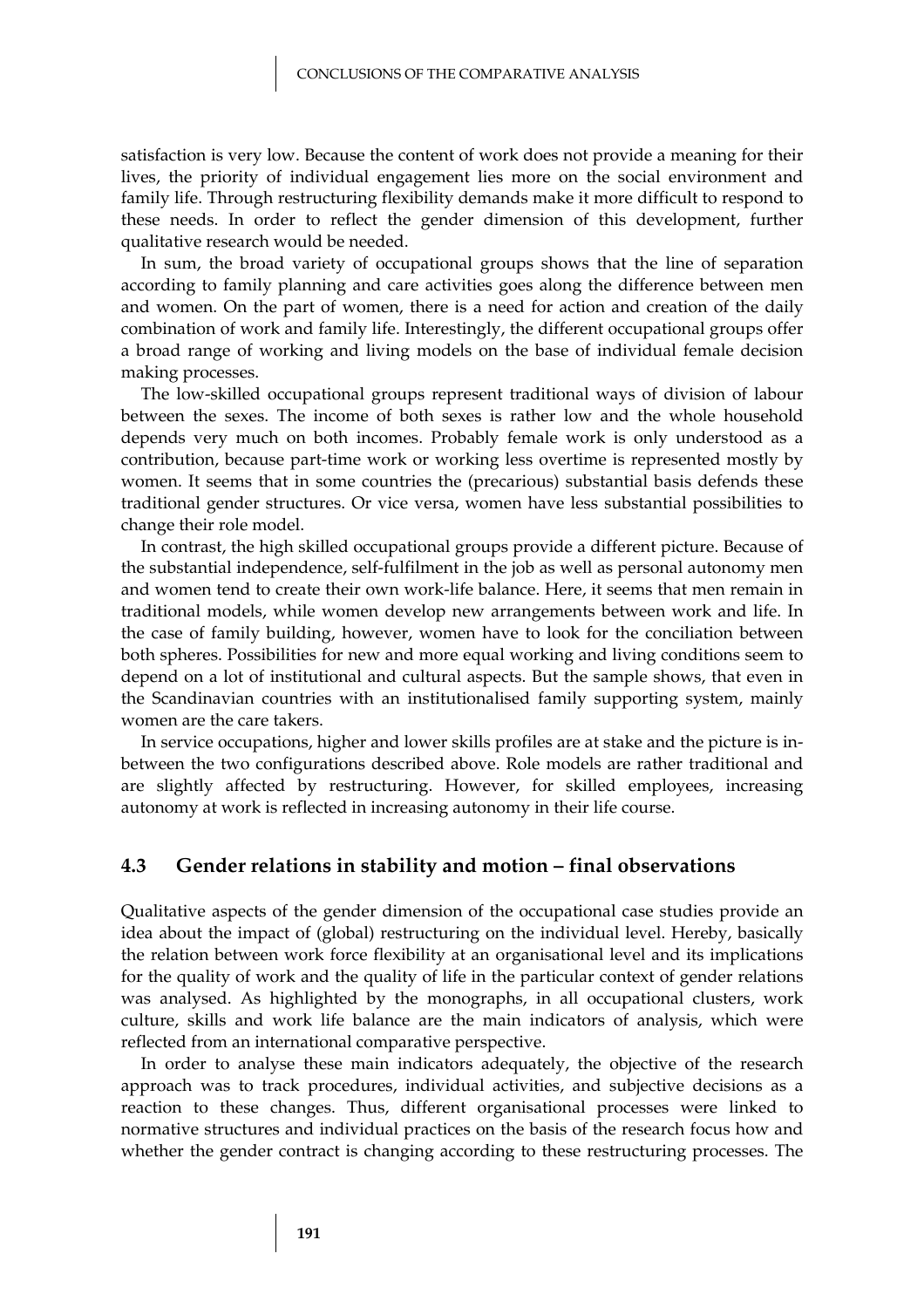following observations on gender summarise the empirical findings of the occupational case studies.

- *Restructuring processes* in all countries have an impact on occupational groups. The range of impact on gender relationships shows a broad variety. On the one hand, there is a high persistency; on the other hand there is a high dynamics within gender relationships in occupational groups. Persistency and dynamics are interrelated by different issues like values, institutional framework, income, children etc.
- With regard to *work culture* the cluster manufacturing occupations shows a high persistency in the working structure, where traditional gender relationships steadily are reproduced. Dynamic features are offered by the cluster knowledge-based creative occupations. Here, on the one hand, new working fields are explored (IT-branch, design, logistics), on the other hand new organisational patterns demand more and more individual commitment towards work. The increasing proportion of women in these working fields and their high identification with the content of work lead to some extent to a 'cancellation' of the traditional gender contract.
- *Qualification and skills* also reflect the picture of persistency and dynamic change within these processes. On the side of the lower-skilled occupations, the demand for further qualification is not high and new tasks are generally learned by doing. In knowledge-based creative occupations, there is significant demand for new (higher) qualification and skills, which also empowers the employees in shaping their own professional biography. It is assumed that qualification and skills play an important role for women in high-skilled occupation to gain substantial and mental independence from traditional role models.
- According to *work life balance,* persistency and dynamics are expressed by the mode of increasing flexibilisation of the work structure. In lower-skilled occupations, workers' work life balance relies on a given temporal framework, which strengthens the inequalities in gender relations. Flexibilisation in higher-skilled occupational groups causes a broad range of individual strategies to combine life and work. New work organisation models, as well as the individual commitment towards work, seem to be a precondition in order to enable women realising their individual model of life. Especially in the occupational group of designers, the pressure on the individual job performance is extremely high. As it is described in the monograph, women at an early stage have to decide whether they follow their professional path or the leave the profession. Women in other high-skilled occupational groups also show the tendency to prioritise clearly the job according to work life balance.
- In all occupational groups, the *power relationship* between the sexes (structure and agency) was not a major topic in the self-perception of the individual construction of working and living realities. An exception is Bulgaria, where the political change had a fundamental impact on the gender roles in working life. Without doubt, in all occupational groups in all countries, consistency remains in the continuing male attitude towards work and in the lack of involvement in care work. Even in occupational groups where women leave the traditional role model, it seems that men's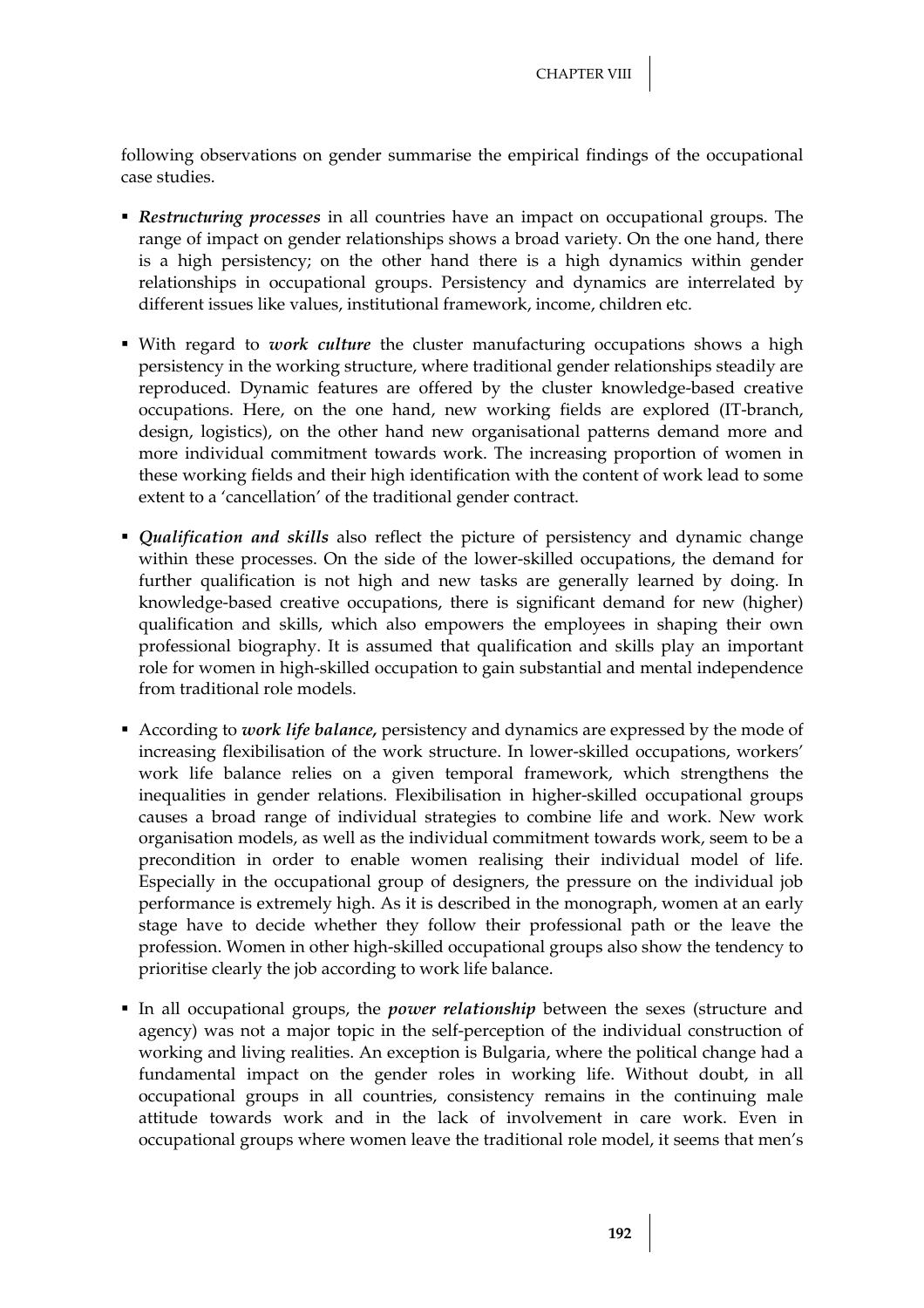attitude does not change significantly. Dynamic development can be observed in female life and work realities especially in higher-skilled occupational groups. In those occupational groups, it seems that the commitment towards the job (and its new chances for the biographical path) changes the attitude of women towards discrimination. Through the empowerment of women in these occupational groups, the feeling of unequal power relationship between the sexes seems to diminish and becomes less explicit. However, the female adaptation process of male biographies is not scrutinised by women, because the existing working structure does not offer alternative ways of living.

 Although the *international perspective* in the sample does not allow defining profound differences with regard to gender relations, dynamics can be observed in eroding traditional family structures in the South (Italy, Portugal) and persistency in Scandinavia, where the institutionalised system is the framework for gender relations. The case studies show that gender differences are basically based on institutionalised settings, which can provoke changing processes in gender relationships. However, it seems that values as well as normative frameworks have a huge influence on the gender contract in the different countries.

# **Bibliography**

Bouchez J-P. (2004), *Les nouveaux travailleurs du savoir*, Éditions d'organisation, Paris.

- Demailly L. (2004), "Une spécificité de l'approche française des groupes professionnels : une sociologie non clivée", in *Knowledge, Work & Society*, vol. 2(2), L'Harmattan, Paris.
- Eyraud F., Marsden D., Sylverstre J-J. (1990), "Marché professionnel et marché interne du travail au Royaume-Uni et en France", in *Revue internationale du travail*, vol. 129 n° 4.
- Fondeur Y., Sauviat C. (2003), "Les services informatiques aux entreprises : un marché de compétences", in *Formation Emploi*, Documentation Française, Paris, n° 82, pp. 107-124.
- Gunnarsson E., Balkmar D. (2006), "The gender dimension a conceptualisation", in Flecker J. & Papouschek U. eds, *WORKS report on comparative methodologies*, Deliverable 6.3, May 2006 (www.worksproject.be)
- Huws U. (2007), "The spark in the engine: creative workers in a global economy", in *Work organisation, labour and globalisation*, vol. 1 n° 1, Winter 2006-2007, Merlin Press, London.
- Krings B. (2007), "Make like a man: the demands of creative work, gender and everyday life", in *Work organisation, labour and globalisation*, vol. 1 n° 1, Winter 2006-2007, Merlin Press, London.
- Newell H. (2007), "Gender and career development", in EIRO, *Industrial relations developments in Europe 2006*, Dublin Foundation.
- Vendramin P., Valenduc G., Flecker J., Papouschek U. (2006), "New career trajectories and occupational identities", in Huws U. ed. (2006), *The transformation of work in a global economy: towards a conceptual framework*, WORKS report, Higher institute of labour studies (HIVA), KUL Leuven.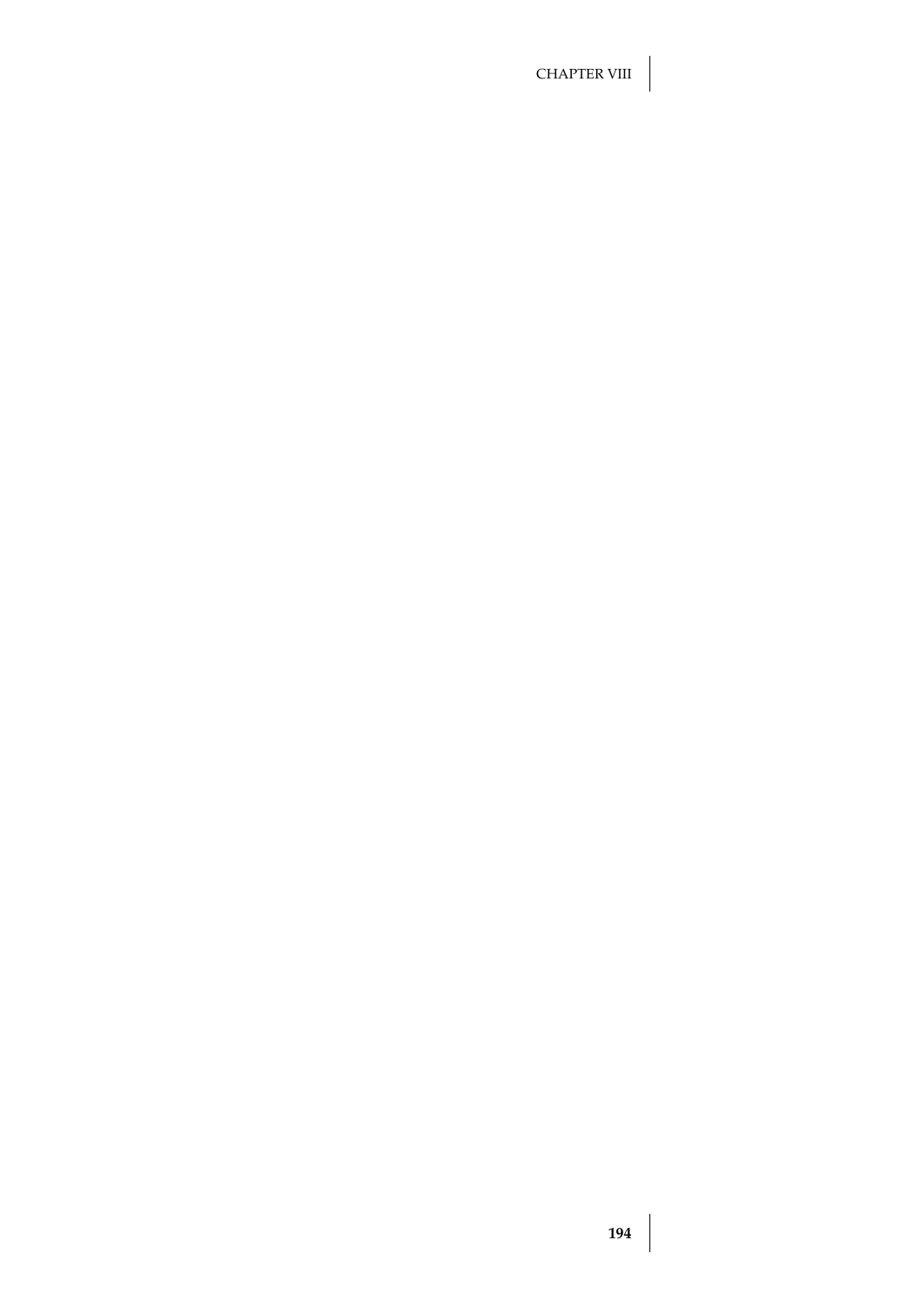# **Annex Guidelines for individual interviews**

# **1. Thematic guidelines for individual interviews**

The interviews are semi structured; this means that the interviewees have to cover a range of topics. However, the interviews must not be too structured; they have to remain open provided that the five main topics are covered. The interviewees have to be free to express their views more or less extensively in the fields that they find the most relevant from their own situation.

The following guidelines intend to help each team to define their own list of questions. All the questions refer to personal situation, personal work story, personal opinions, personal feelings; not to the situation of other workers or other categories of workers in the organisation.

In the interviews for occupational case studies, the impact of the restructuring process is approached as follows: we select individuals that are concerned by the restructuring process in the organisation and we include in our questions a temporal dimension (before and after the restructuring process in the organisation).

The starting point of the interview is the current job.

## **1. Work biographies, career construction and choices**

*Under this topic we ask the interviewees to tell their personal "work story", starting with their current job and looking back to former work experiences. In the perspective of a trajectory we also ask them to talk about their perspectives for the future*

## **The research questions are:**

- Does restructuring favour boundaryless careers and contribute to the decline of organisational careers?
- Which personal profiles in each career type? What are the characteristics of the organisational contexts?
- In the context of the restructuring of global value chain, can national policies impact on career trajectories? How?
- Do new career paths have an impact on diversity management (women/ethnicity dimensions)?

#### **Possible questions to interviewees:**

- ¾ Can you describe your job: position, tasks, skill requirements?
- $\triangleright$  Did you have other jobs before? Job history in the same organisation/in another organisation/experience of transition periods (unemployment or others). Changes and reasons for them. Good and bad moves.
- $\triangleright$  What are your perspectives for the future? In the organisation/outside.
- ¾ Did you benefit from specific policy measures during your career? Support from national policies along the career trajectory.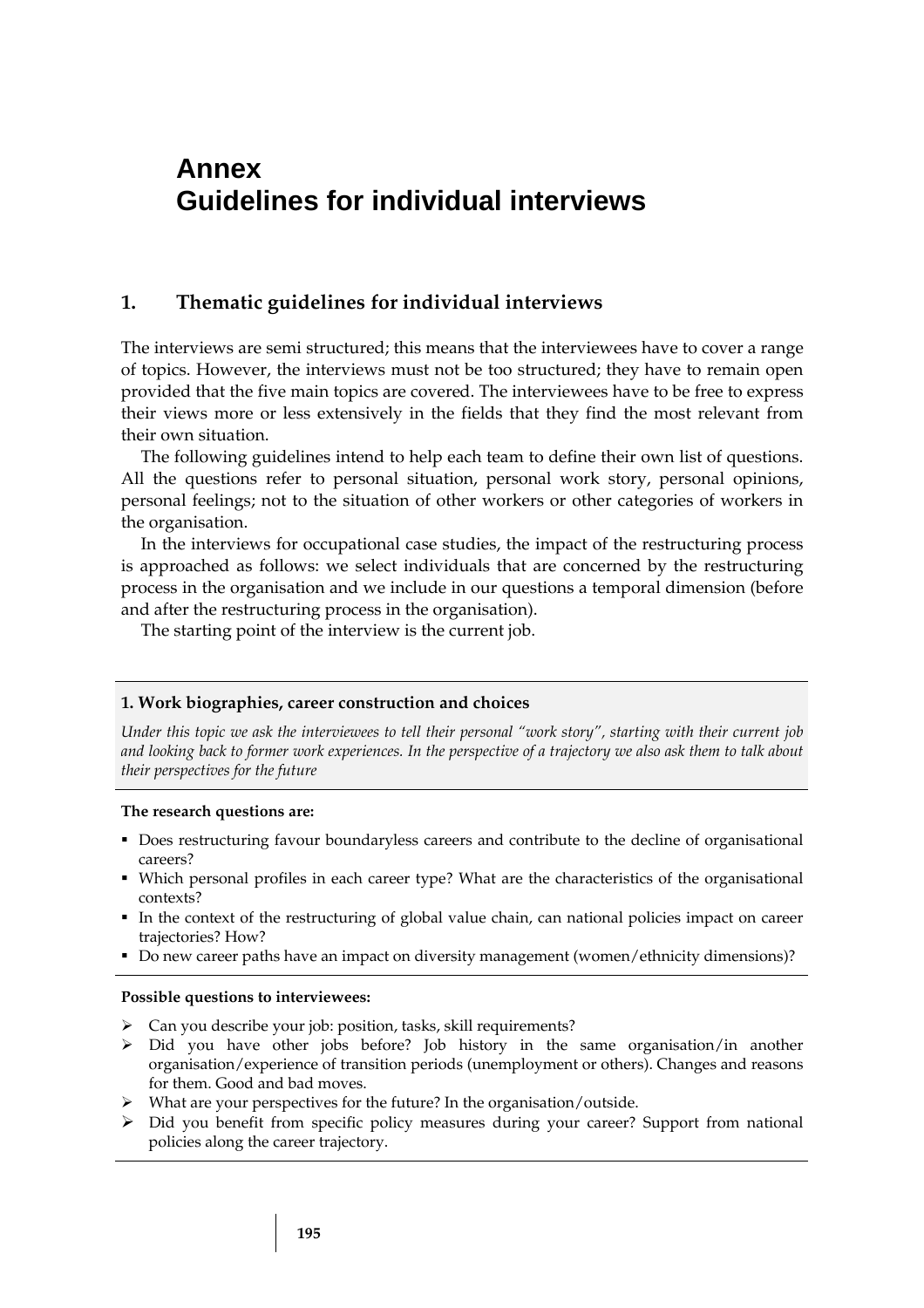# **2. Changes in occupational identities**

*The occupational identity is the way different occupational groups at work identify themselves as regards peers, superiors and others groups. Occupational identity is constructed by a community of workers in the light of the responses of others and workplace interaction.* 

*Under this topic we focus on interactions between workers, collective feelings and mutual recognition within an occupational group, personal place in the organisation.*

#### **The research questions are:**

- Are occupational identities more or less sensitive to restructuring? For whom? In which specific contexts?
- In restructuring organisations, from whom comes recognition in work? Mainly from peers and clients or from the organisation? What are the expressions of recognition in work in changing organisations?
- Do commitment to work and/or tasks become more or less important than commitment to the organisations in restructuring contexts?
- Do restructuring lead to more or less solidarity or collective feeling among workers?

#### **Possible questions to interviewees:**

- ¾ What kind of interactions do you have with other workers in your organisation? Cooperation? Friendliness? Competition? Etc.
- $\triangleright$  Do you feel appreciated in your organisation? How is this expressed? By whom (colleagues, managers, clients…)?
- Do you sometimes feel excluded in your organisation? By whom? In which circumstances? Specific events/stories? What are the consequences?
- $\triangleright$  Do workers have a collective life in the organisation? How is it organised? Do you (your group) have experienced conflicts? Stories of conflicts? Resistance capacities?

## **3. Quality of work**

*This topic focuses on the diverse characteristics of the current job situation.*

#### **The research questions are:**

- Are the working conditions in restructuring organisations more or less inclusive? How? Where? For whom? In which circumstances?
- Do restructuring lead to new approach of working time more or less favourable to conciliation of working time and private time, to ageing at work, to lifelong learning?

#### **Possible questions to interviewees:**

- $\triangleright$  Working hours. What are the working hours? Is there some autonomy as regards time use? Part of choice/constraint in the working hours?
- $\triangleright$  Working time arrangements, pay, reward system.
- ¾ Particular features: discretion/autonomy, flexibility (under which conditions).
- $\triangleright$  How is social dialogue organised in your organisation? Is there a trade union? How is the negotiation culture in your organisation (cooperation / conflict)? What is your opinion about social relations in your organisation? Do you think that something is changing or have changed with the restructuring?
- $\triangleright$  Evaluation of the present work situation. Does it feel right in terms of type of work, working conditions, social relationships, working time, pay, etc.?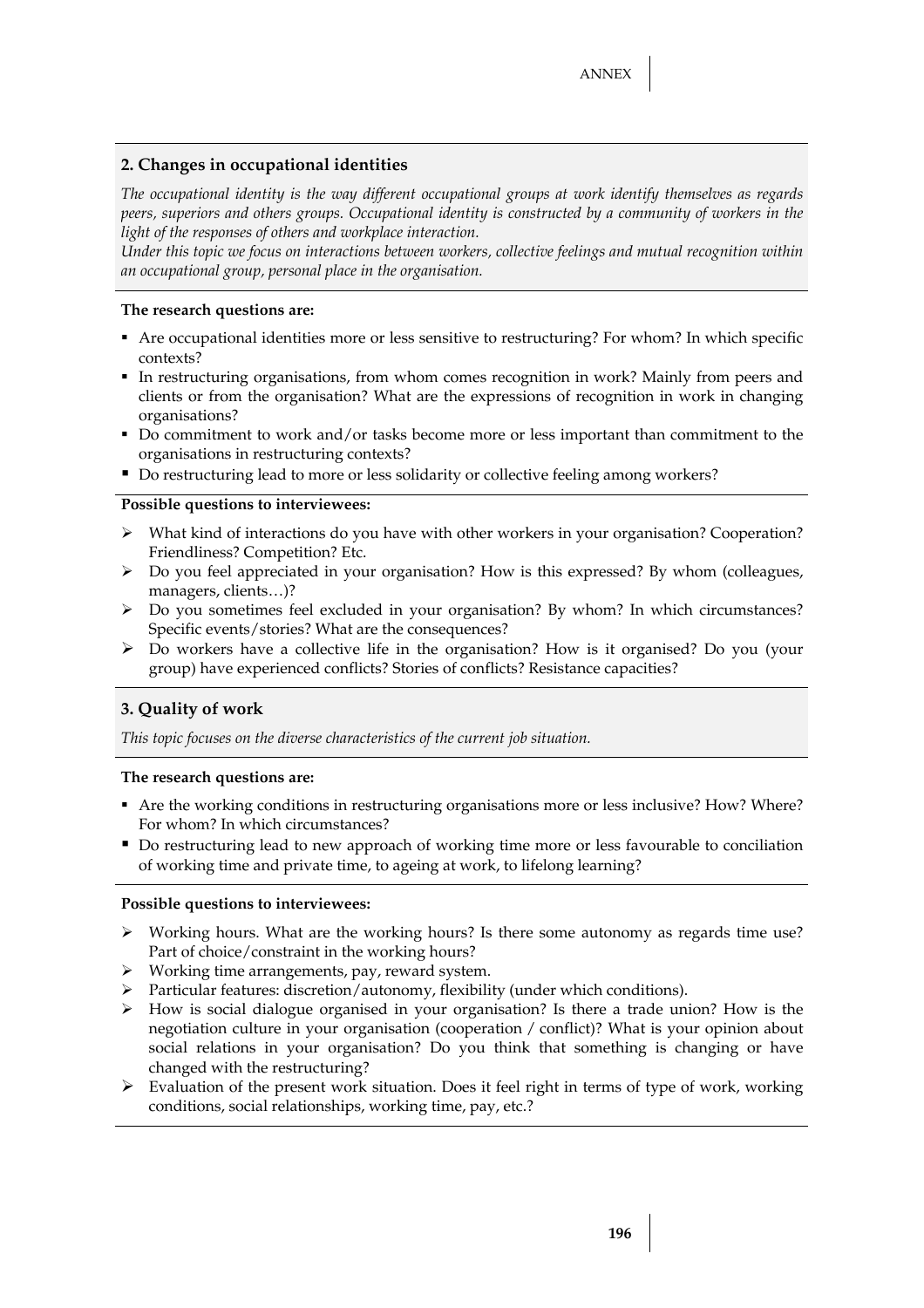# **4. Learning and skills development**

*Under this topic, we focus on the changes in the knowledge content of the job and the individual relation to learning and skills development.*

#### **The research questions are:**

- Do the restructuring of organisations lead to upskilling and deskilling processes? Who is concerned? In which contexts? Which knowledge types are concerned by which processes (upskilling, deskilling)?
- What is the role of ICT in these processes?
- How do changing organisations manage learning and skills changes?

## **Possible questions to interviewees:**

- $\triangleright$  Are there new skill requirements for you and your colleagues in the organisation? What about your skills? Do you consider that your skills are more or less adequate to your job?
- $\triangleright$  Are there opportunities to learn new things at work? How? Through the job? In the organisation? With colleagues? With clients?
- If learning is part of the job, in which ways?
- Do you have access to formal training? How is it organised? Kinds and purposes of training?
- $\triangleright$  Uses and place of ICT in the present job?

# **5. Work life balance**

*Under this topic, we want to appreciate the impact of restructuring on work life balance. What has change? In which direction? Better, worse or equal?*

## **The research questions are:**

- Do organisations develop family friendly policies? Which ones? What are their motivations?
- Does work has an impact on family formation (and dissolution)?
- How work impact on diverse family contexts and women trajectories?
- Does the growing flexibilisation of work result in the dissolution of the boundaries between work and private life (opportunities and risks)?

#### **Possible questions to interviewees:**

- ¾ Does the interviewee have family responsibilities for children/household and (lack of) support?
- $\blacktriangleright$  Are there specific family friendly policies in the organisation? Who benefits from it?
- $\triangleright$  What are the constraints and wishes about work life balance?
- ¾ Does restructuring have an impact on work life balance issues?

# **2. Key data questionnaire**

This small questionnaire must be filled in at the end of each individual interview, making sure that all the key data have been collected. It gathers personal information that is necessary to understand a personal situation.